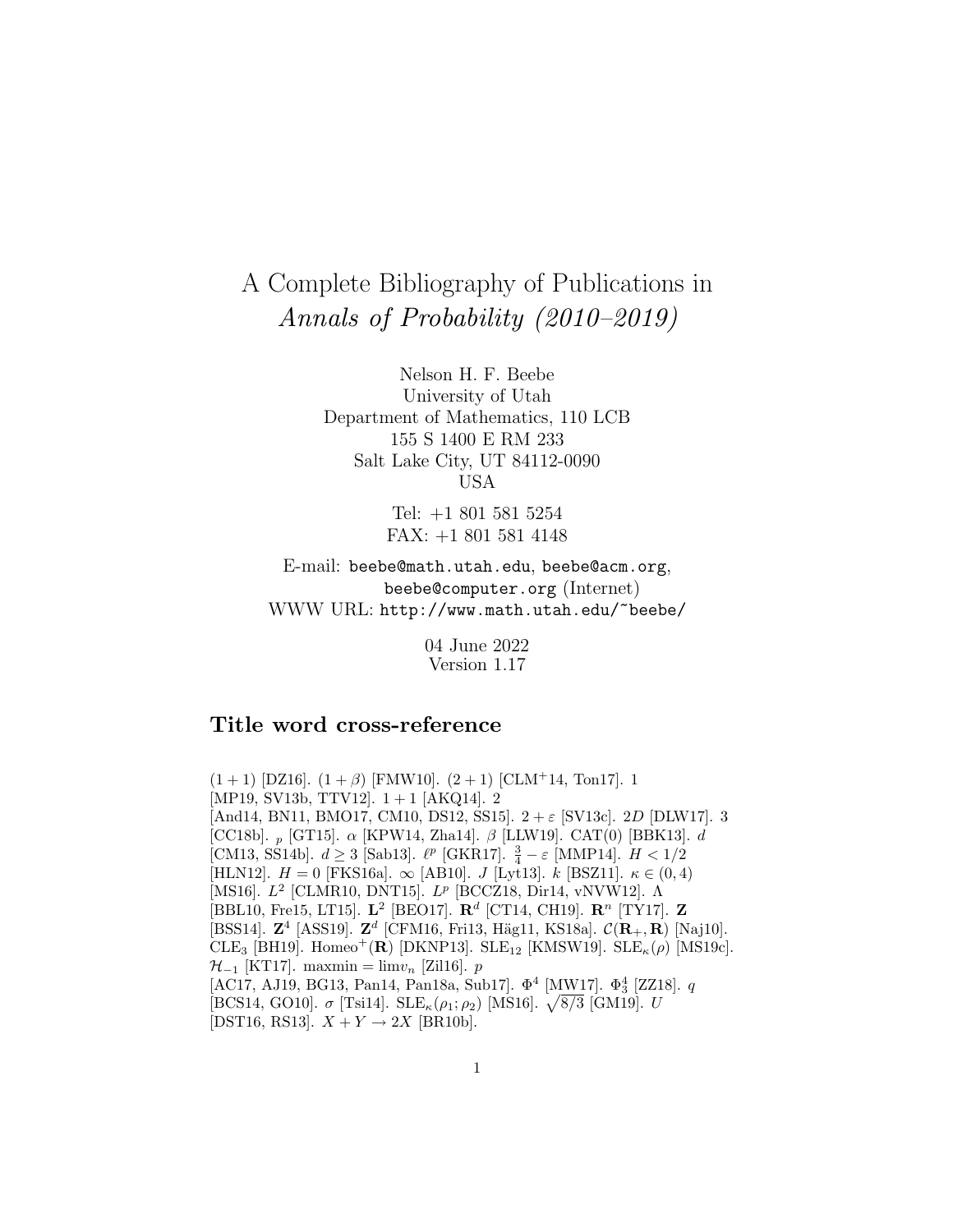**-approximation** [GT15]. **-branching** [FMW10]. **-coalescent** [BBL10, Fre15]. **-coalescents** [LT15]. **-cycles** [BSZ11]. **-dimensional** [CLM<sup>+</sup>14, CC18b, DZ16, Ton17]. **-ensembles** [LLW19]. **-exchangeability** [GO10]. **-fields** [Tsi14]. **-Hermitian** [Lyt13]. **-H¨older** [MMP14]. **-Laplace** [AB10]. **-like** [KS18a]. **-Liouville** [GM19]. **-regular** [SS14b]. **-regularity** [vNVW12]. **-spin** [AC17, AJ19, BG13, Pan14, Pan18a, Sub17]. **-stable** [KPW14, MP19, Zha14]. **-statistics** [DST16, RS13]. **-TASEP** [BCS14]. **-terminal** [BEO17]. **-valued** [Dir14].

**a.s** [Bed13]. **Abelian** [MT17, Roy10]. **above** [CLM<sup>+</sup>14, NT11]. **absence** [DK17]. **absolutely** [BPR13, GLP12]. **absorb** [TY17]. **absorption** [BBS13, Pat12, TT18]. **accumulation** [She16b]. **actions** [SSB10, WRS13]. **activated** [ST18]. **additive** [HNX14, JK10, LMR15]. **adic** [Leu17]. **adjacent** [Lac16b]. **adjoint** [PSZ19]. **affine** [Lam15]. **ageing** [BG13, ST14]. **aggregation** [AABK16, CGHL17, Eld15]. **Airy** [AFvM10, BCJ18, GS18]. **algebra** [Tsi14]. **algebraic** [DSS11]. **algorithms** [CGPR19, GS17, RV17a]. **Allen** [FY19]. **allocation** [MT16]. **Almost** [Gou10, BS19a]. **Alternating** [Wu18]. **amenable** [LP13]. **among** [DX19]. **analysis** [Bau17, Che16a, CFM16, LM10, MPR16, MW15, SSB10]. **analytic** [KZ14]. **Analytical** [DMZ14]. **Anchored** [BPP18]. **Anderson** [AJ19, Che12, Che16b, ST14]. **anisotropic** [DCV13, DCvE16]. **Annealed** [Fuk13]. **annihilation** [CF17]. **anticoncentrated** [Kan17]. **any** [Kah16]. **application** [ABR16, Kuw12a]. **Applications** [CD10a, MNP15, Ano15a, BGM18, BE13, CS16a, DST16, FT17, FGGR16, GRS11, HM12a, Kan17, MR13, Mey13, PTZ18, XZ18. approach [Ano15b, BGT13, DMZ14, FZ16, FKS<sup>+</sup>16b, KO10, MS18, MS14a, Mor13, NP16, Ose17, SMT19, Sub17, Zha11]. **approximate** [RW16]. **Approximating** [Pav12, Ver11]. **approximation** [BLX18a, BLX18b, BLW14, CS16a, DST16, DMR13, GT15, GZ14, Ina13, KM16, LLW19, PSTU10, PR11, PRR16, SS14a, SZ19, ZZ18]. **approximations** [CM14, Kry14, Liu12, NP13]. **arbitrage** [BSV11]. **arbitrary** [AE19, Par11]. **Arctic** [Rom12]. **arm** [BN11, Wu18]. **arms** [Cer15]. **ASEP** [AB19, BCS14]. **Askey** [BW10]. **associated** [BLPR17, CMP19]. **assumption** [GLL18]. **asymmetric** [LL19a]. **Asymptotic** [BBCS14, Bis13, BD19, CR17, CS11, KZ14, NR14, Bjö10, DS10a, HHN16, SZ14, Zil16]. **Asymptotics** [Ano15a, BF10, DLW17, Din14, Pet15, CSY13, CF11, Che12, Che14, Che16b, LT15, Rob13]. **Atlas** [DT17]. **attachment** [BBCS14, DM13]. **attractors** [Ges14]. **automata** [GH15]. **averages** [BOLRP17, Din13]. **averaging** [GGR16]. **avoiding** [ABR16, CNP16, CS11, DCGHM16, Ham18, Hut19]. **away** [BDC12]. Azéma [CEO12, OS17].

**Bachelier** [CEO12]. **Backward** [DF12, KMPZ10, LLQ11, CD15, TW16]. **bad** [BdHS11]. **Bakry** [AGS15]. **ball** [CSY13, LPS16]. **ballistic**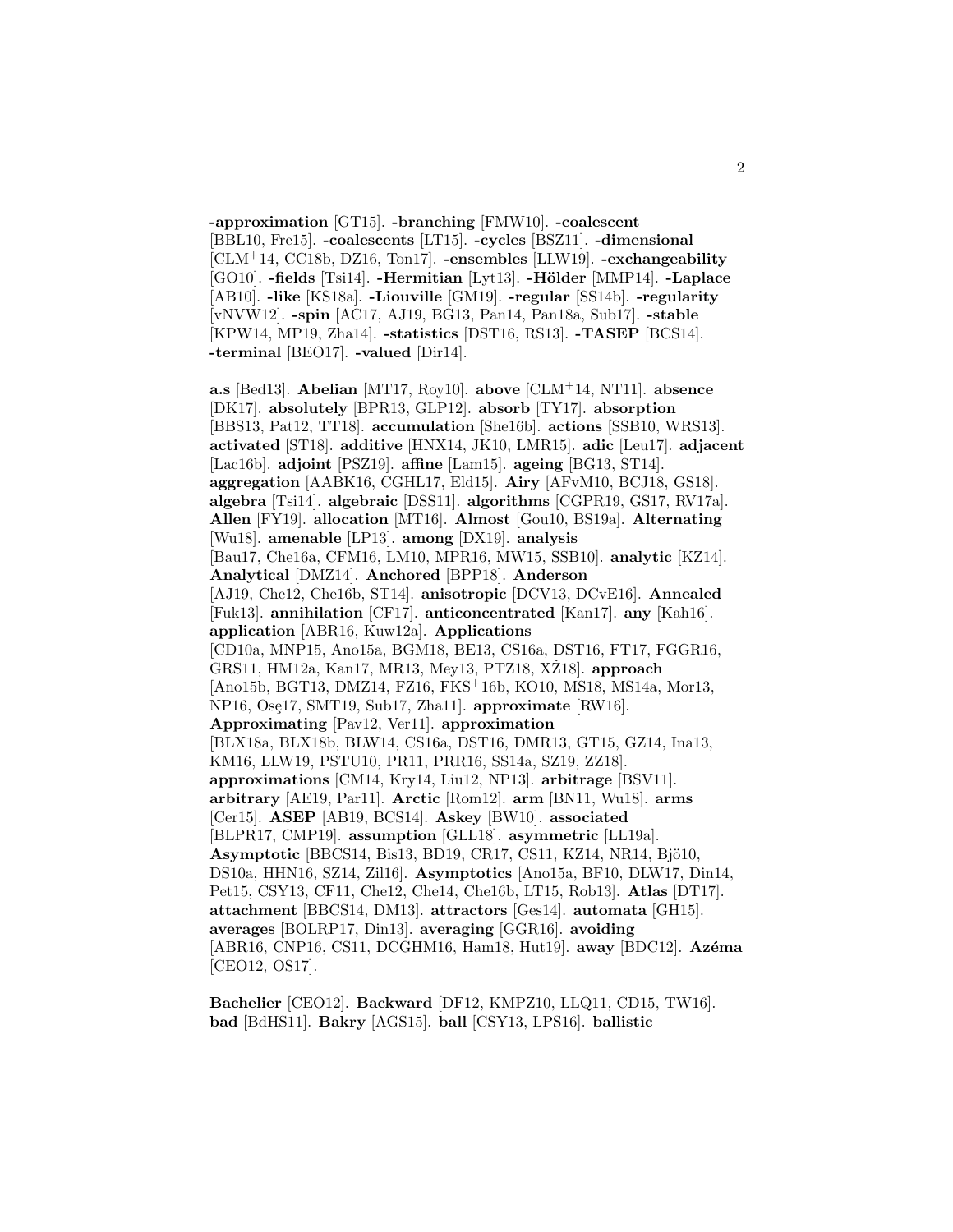[Ano15j, CL17, GKR17, KM18]. **Banach** [Cun17]. **based** [KS18b]. **bases** [Win10]. **Basic** [BKN<sup>+</sup>15, CD14]. **be** [MR17]. **bead** [PW15]. **Beffara** [LW13]. **before** [CJK13]. **Behavior** [BT17, GH16, AHZ13, BBCS14, CS11, DS10a, FKW17, GLP12, KM12, KS12]. **Behaviors** [Bri13]. **behaviour** [HIK<sup>+</sup>18]. **Bellman** [KP15]. **Bennett** [JZ13]. **Bernoulli** [BV19, Tan19]. **Bernoulli-percolation** [Tan19]. **Berry** [Jir16, KRT17, SZ19]. **Best** [AS10]. **beta** [Ano15n, BRAS19, LP12]. **beta-ensembles** [Ano15n]. **beta-hypergeometric** [LP12]. **between** [AMS14, AD14, BC19, BB13, BGL11, GM13a, Kar13, Pan10, Pim16, VV10]. **beyond** [H¨ag11]. **Biased** [BFGH12, Fri13, CGJ18, Fri10, FK18, Ham13, HS16, LL19a]. **Bibliography** [Ano11b, Ano11a]. **Bichteler** [BSV11]. **bifurcators** [PW15]. **bilinear** [BRZ18]. **billiard** [CPSV10]. **binomial** [EM17]. **Bipolar** [KMSW19]. **birth** [CP11]. **block** [LT15]. **Board** [Ano10a, Ano10b, Ano10c, Ano10d, Ano10e, Ano10f, Ano11c, Ano11d, Ano11e, Ano11f, Ano11g, Ano11h, Ano12a, Ano12b, Ano12c, Ano12d, Ano12e, Ano12f, Ano13a, Ano13b, Ano13c, Ano13d, Ano13e, Ano13f, Ano13g, Ano14a, Ano14b, Ano14c, Ano14d, Ano14e, Ano14f, Ano15d, Ano15e, Ano15f, Ano15g, Ano15h, Ano15i, Ano16f, Ano16a, Ano16b, Ano16c, Ano16d, Ano16e, Ano17a, Ano17b, Ano17c, Ano17d, Ano19c, Ano19d, Ano17e, Ano17f, Ano17g, Ano18a, Ano18b, Ano18c, Ano18d, Ano18e, Ano18f, Ano19a, Ano19b]. **bond** [GM13b, GM13c]. **Boolean** [Tsi14]. **bootstrap** [BHSU14, CCK17, DCV13, DCvE16]. **bound** [BCCT18, Cer15, Che17, Ham18, LP13, LPS16, Li17]. **Boundaries** [ABGGN16, KR17a]. **Boundary** [Ger19, BMR19, BCJ18, CF11, CCK15, DR11, EGW17, Gou15, IRL10, MMP17, SS13a, Sep12, Sep17, Tar18]. **Bounded** [Din14, DFPR13, FU12, LN15]. **Bounded-degree** [Din14]. **Bounds** [Gol10, ABDJ13, AGS15, BvH16, BM10, BKHT16, Cha19, Coo18, FLO17, GGM19, GL11, Ham12, KRT17, Pin15, SS14a, SZ19, TTV12]. **Branching** [GST15, HHK16, ABP17, Aïd13, AHZ13, AS14a, ADGO13, AN11, BBS13, BM19a, BS19b, BDE11, BHO16, CGB13, CD12, CHL19, FMW10, HM12a, HOV18, KM10, KO10, KM12, KR11, LZ11, LPP18, Li14, MP19, MW15, OR16, RSZ17, Rob13]. **Brascamp** [BGG18]. **breaking** [Hut16]. **bridges** [CB11]. **Brownian** [ABP17, AE19, AKM17b, Ano15b, Ano15p, BBF<sup>+</sup>18, BNOT16, BBS13, BKHT16, BNN18, Bis13, BCP13, BCMR17, CSY13, Cam17, CLMR10, CLRS11, Che12, Che14, CL19b, CHL19, DKN<sup>+</sup>12, DM15a, Def19, DNT15, Fuk13, FKS16a, GRV16, GM13a, GM19, Ham19, HHK16, HQ10, HNX14, Ina13, KX15, KS16, LMT14, Le 13, LY17, LW16, LN15, MP19, MV11, MMP17, MV16, NT15, NT11, Osa13, Rob13, SS13a, Seo18, TT18, TTV12, Xio13, vdHHP17]. **Brunet** [DR11]. **BSDE** [BEO17, CN17, XŽ18]. **BSDEs** [BE13, BER15, CE12, DHK13, MPR16]. **BSE** [CN17]. **Bulk** [BHKY17, LSSY16]. **bundle** [Ken11]. **Burgers** [Bak13, GJS15, IN11]. **Burkholder** [Ano17h]. **Burton** [DCIV16].

[BCR16, CR17, FK18]. **ballisticity** [DR12b]. **balls**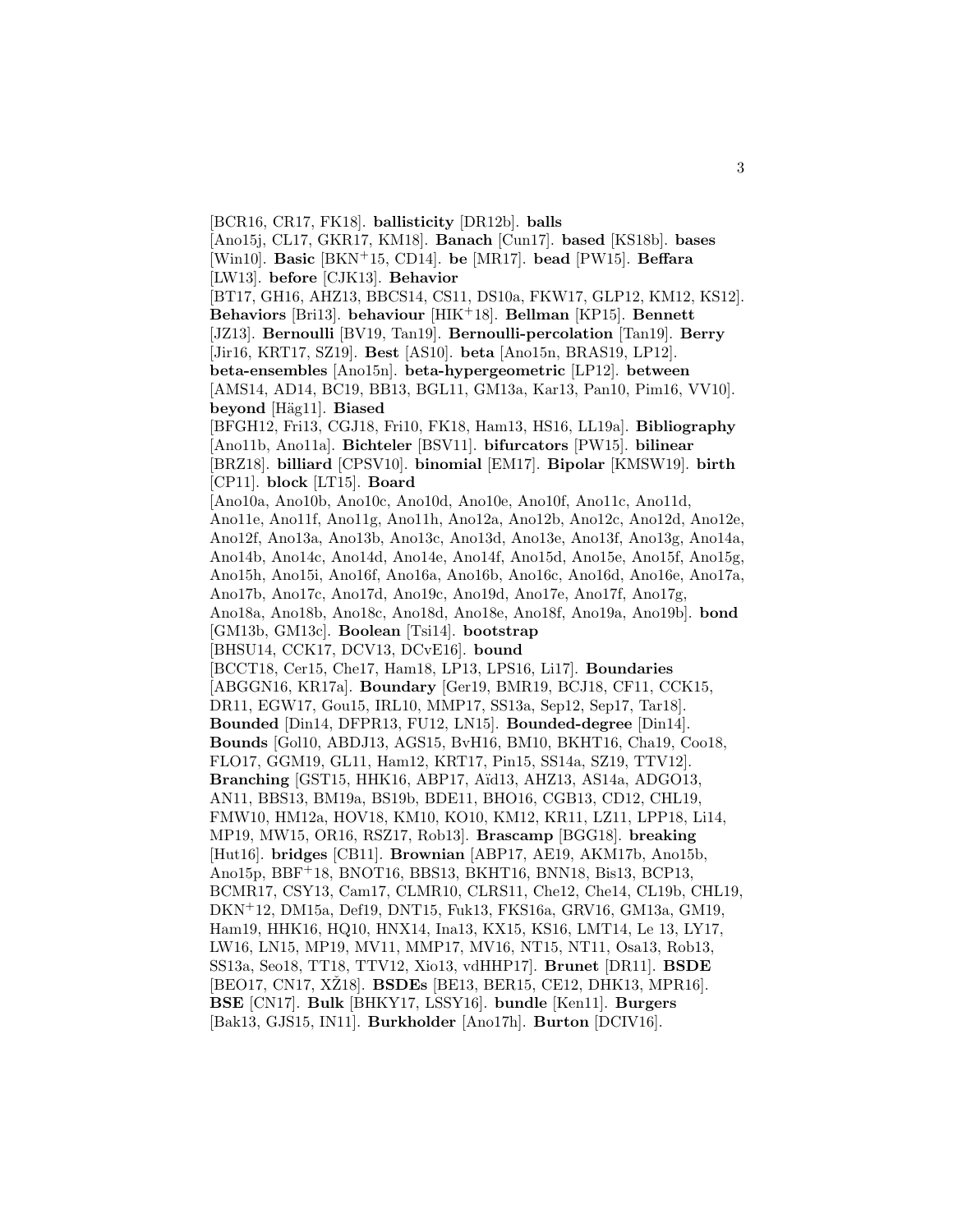**Busemann** [CP13]. **BV** [RZZ12].

**C`adl`ag** [BOR13]. **Cahn** [FY19]. **calculus**

[CFKZ08, CFKZ12, CF13, HN13, HJT13, Kuw10, Kuw12b, LOS18]. **Canonical** [CF19, NS18]. **Cantelli** [KK15b]. **Cantor** [DSS11]. **Capacity** [ASS19, KX15, PP10]. **card** [BN19, LL19a]. **Carlo** [JO10]. **Cartesian** [Mar18]. **cascade** [Jin12]. **case** [DHV16, HM11, KKX17, Mar10]. **catalysts** [GdHM10]. **catalytic** [KM10, KO10, KM12]. **Cauchy** [TW16]. **Cayley** [MT17]. **cellular** [GH15, HIK<sup>+</sup>18]. **censoring** [KPW14]. **center** [Gil13]. **centered** [DRZ17]. **Central** [BQ16, CCK17, HN13, HNX14, KT17, Par11, PW10, RS13, RSZ17, dBL19, App11, BCG13, BCG19, CM18a, EL16, Gol10, HS17, JOS17, OS15, Ros16, T´ot18]. **certain** [BCR16]. **chain** [EGW17, JO10]. **Chaining** [vH18, Men11]. **chains** [BHP17, BSZ11, BCC11, MP12, Pit12, SCZ11]. **change** [BS10, DP19]. **Chaos** [Led12, BKN<sup>+</sup>15, BCLT19, Che13, DRSV14, FH16, KNPS12, NPR10, NP13, RSV14, RV19, RV10]. **chaotic** [CJK13, DE16]. **character** [CJK13, Def19]. **Characteristic** [CL16, CM18a, EL16]. **Characterization** [BHP17, Eis14, Eis22, GRS13, Bed13, BdHO15, CdH13, GRS11, KR10, MV11]. **Chervonenkis** [AN10]. **circle** [ABGGN16, Lac16a, LW16, Roh11]. **circles** [Rom12]. **circular** [Ano15n, BR19, GT10a, MNN19, Ngu14, TVK10]. **Clark** [FT17]. **class** [BN17, BOLRP17, BS11, CP13, CGPR19, DL14, DHJ16, FLO17, GJS15, Han14, JOS17, KL15, KR10, LT15, PTZ18, RŚ15, XŽ18. **classes** [AN10, AFvM10, PSW16]. **classical** [BGL11, LM10]. **Classification** [AR15, BMR19]. **CLE** [MSW14]. **Climbing** [AS17]. **clock** [BG13]. **CLT** [ABR16, CLMR10, GZ14, KKZ13]. **Cluster** [EK14, AGM13, Ano15l, BEG13, Fri10, Ham12, Tra10]. **clusters** [CS13, Lup16, Sap17, Tan19]. **coalescence** [BSZ11, FMRT12, KPRS17, Pim16]. **coalescence-fragmentation** [BSZ11]. **coalescent** [BBL10, Fre15]. **coalescents** [LT15]. **Coalescing** [Ano15b, Ald18, Kon17, NT15, Oli13a]. **coefficient** [RV19]. **coefficients** [CJ18, DNV18, KZ13, MNP15, MMP14, PP12, XZ16, Zha11]. **coercive** [CMP19]. **coherence** [SZ14]. **collapsed** [CNP16]. **colliding** [Dui18]. **colonies** [KM12]. **color** [B´al10]. **coloring** [Ald18, HSW17]. **Combinatorial** [BGT13]. **coming** [BBL10]. **common** [CDL16]. **Community** [BLM18]. **compact** [App11, BO13, Kra18, SSB10]. **compactness** [MV16]. **Comparison** [CH19, JKM17]. **comparisons** [CE12]. **Compensated** [Ber16, DE16]. **compensated-covariation** [DE16]. **competing** [Mil13]. **competition** [CFM16]. **competitive** [GLS19]. **complementability** [Leu17]. **Complete** [BNT17, ABBGM17, Bed13, BCC11, HKM19, HQ10]. **completeness** [LS11b]. **complex** [Che16a, HHN16, KZ14]. **Complexity** [AB13, Aar12, Aus19, DK17, Sub17]. **Component** [DLV19, DM13, Seo18]. **components** [Tim18]. **compositions** [Pit12]. **concave** [BM11, PW18, PP10]. **Concentration**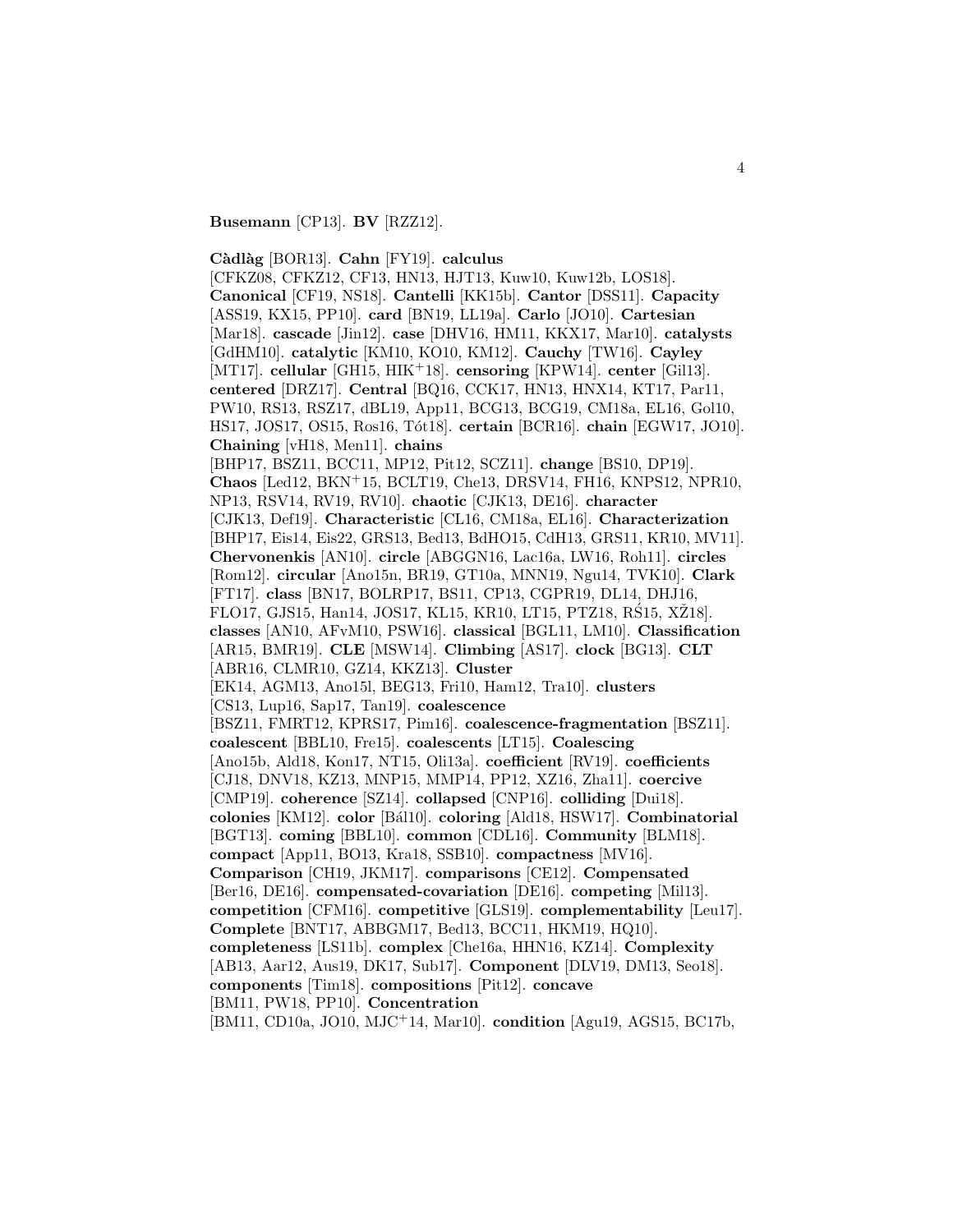BER15, BLQ14, BDMZ13, BCL10, Cun17, DCIV16, Led12, MR13, Wat19]. **Conditional** [TvH14]. **conditioned** [ABDJ13, CM18b, GLL18]. **Conditioning** [SS13a, Kal13]. **Conditions** [MR17, Ano15m, BGR10, Cei12, DR12b, EM17, HR19, Oli13a, SCZ16, Sep12, Sep17, SZ14, Wan17]. **conductance** [ADS15, BD10, GGN17]. **conductances** [BD10, Fri13, FK18]. **Cone** [AE19]. **cones** [DW15, MS19c]. **configurations** [BdHS11]. **Conformal** [She16a, MWW16]. **conjecture** [BC11, HJ16, Kio16, KK15b, KM18, Zil16]. **conjectures** [Wat19]. **connection** [Pan10]. **connections** [BSV11]. **conservative** [JOS17, MO13, OS15]. **conserving** [FY19]. **constant** [Gol10, GM16, Pav12]. **constants** [AS10]. **constrained** [KMPZ10, MT19, PS17]. **constraints** [BJ16, OA17, PS18]. **Construction** [Naj10, CC18a, NT11, RW18]. **constructions** [CB11, EK19]. **contact** [GM14]. **content** [LR15]. **Contents** [Ano10g, Ano10h, Ano10i, Ano10j, Ano10k, Ano10l, Ano11l, Ano11m, Ano11n, Ano11o, Ano11p, Ano11q, Ano12g, Ano12h, Ano12i, Ano12j, Ano12k, Ano12l, Ano13h, Ano13i, Ano13j, Ano13k, Ano13l, Ano13m, Ano13n, Ano14g, Ano14h, Ano14i, Ano14j, Ano14k, Ano14l, Ano15t, Ano15u, Ano15v, Ano15w, Ano15x, Ano15y, Ano16g, Ano16h, Ano16i, Ano16j, Ano16k, Ano16l, Ano17i, Ano17j, Ano17k, Ano17l, Ano17m, Ano17n, Ano17o, Ano18g, Ano18h, Ano18i, Ano18j, Ano18k, Ano18l, Ano19e, Ano19f, Ano19g, Ano19h]. **continued** [LP12]. **continuity** [CB11, CLMR10, DNT15, Ham19, MR13, RW16]. **continuous** [BGL11, BPR13, BHO16, CGB13, CD14, GR19, GLP12, KMS12b, KV14, LMR15, MS14a]. **continuous-space** [BHO16]. **continuous-state** [CGB13]. **Continuum** [GKP16, AD12, GM16, RW18]. **continuum-tree-valued** [AD12]. **contour** [Lam10]. **contraction** [EGZ19, NS15, vH18]. **contributions** [Bax11, Gar11, Häg11, Lig11]. **control** [BRZ18, PTZ18]. **Controlled** [ABB18, CD15, TT13]. **Convergence** [Aïd13, And13, And14, BC17a, BHS11b, BG13, DRZ17, DRSV14, JM13, Kuw12a, Tug13, Vik15, AN10, BOR13, Bed13, BCG13, BCCZ18, BDF12, DPT19, FM16, GW19, MNN19, NT15, SS12, vdHHP17]. **convex** [BZ11, CSY13, DT19, DHK13, PV18, Par11, PB12, RZZ12, TY17]. **convexity** [RX16, vH18]. **convolution** [ABR16, Céb16]. **convolutions** [BV19, Kar13]. **copolymer** [BdHO15, CG10]. **core** [Lam15]. **correction** [BS10, HM12b]. **corrector** [MO16]. **correlated** [DRZ17, Eis14, Eis22, FJ19, HHN16]. **Correlation** [MO16, FJ19, Lac11, Lyt13]. **correlations** [BYY19, PZ17, Sap17]. **corresponding** [Oli13b]. **cost** [dBM13, dBL19]. **Coulomb** [SS15]. **counterexample** [KK15b]. **Counterexamples** [Zil16]. **Counting** [SS14b, LT15]. **coupled** [KMS12b, Puh16]. **Coupling** [BGM18, BBI12, CG10, CTT17, Kuw12a, Mes13]. **Couplings** [EGZ19, BBK13, CGJ18, NS18]. **Covariance** [SV13c, Lyo13, Lyo18, Lyo21, TV12]. **covariation** [DE16]. **cover** [Din14]. **Coverage** [BCL10]. **covering** [FJJS18, MS19a]. **crackle** [OA17]. **criteria** [BF12]. **criterion** [AMMP16, FGGR16, vdHHP17]. **Critical** [CS15, DKN<sup>+</sup>12, DRSV14, FA19, ST18, BT17, BKN<sup>+</sup>15, BN11, BH19,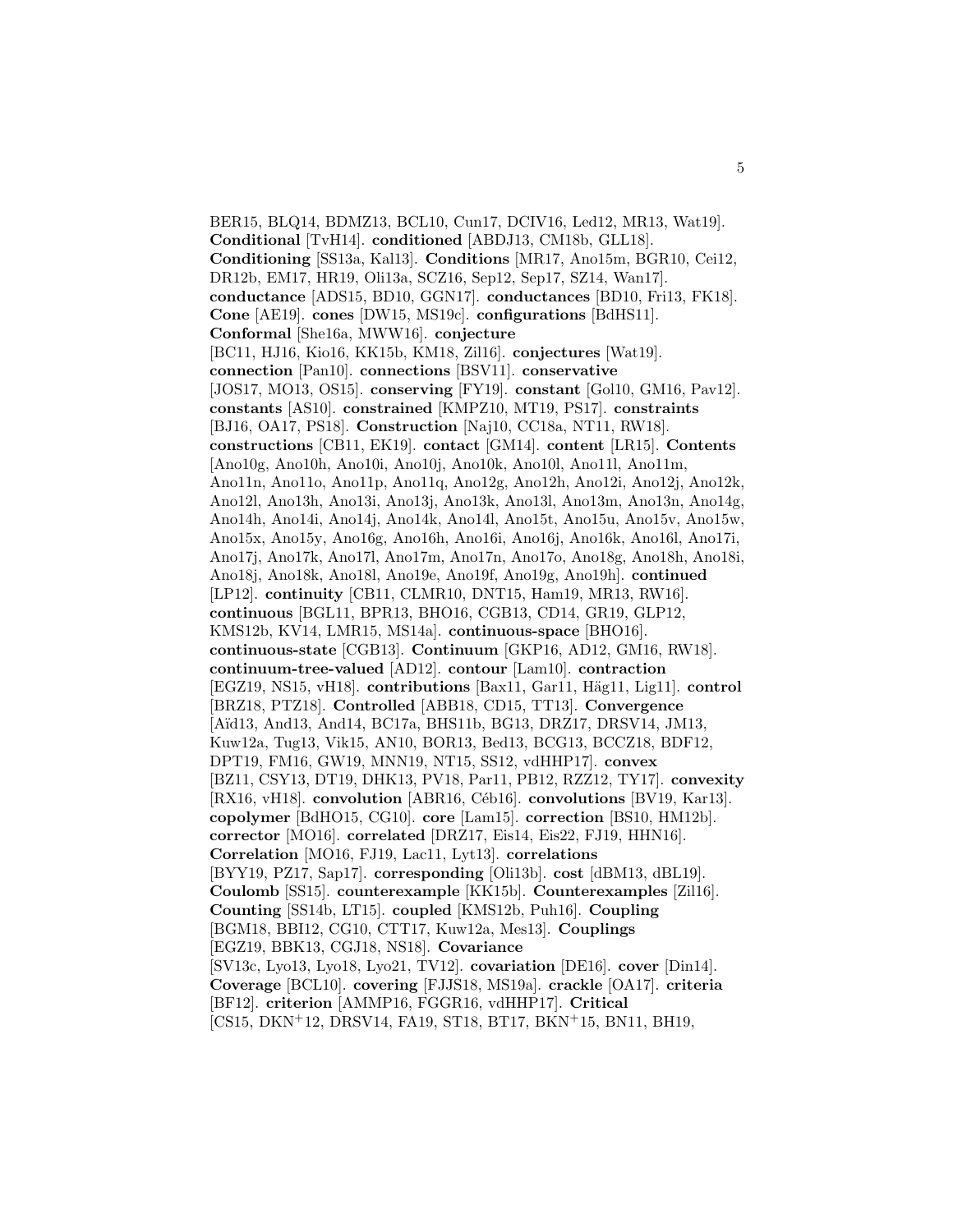BvdHvL12, CGN15, Cas10, Cer15, CdH13, CP17, DM15a, DLW17, DLP12, LZ11, LPP18, MP19, PP10, Szn11, Wu18]. **criticality** [BDC12, CM10, CG16, DLV19, HHK16]. **Crossing** [IV12, Tas16, BJ13]. **crossings** [DM15b]. **Crossover** [CQ13, BdHS11]. **crystal** [CM10]. **Curie** [CG16]. **Current** [BC11, PS10, SV13b]. **Curvature** [JO10, AGS15, CP11]. **curvature-dimension** [AGS15]. **curve** [CdH13]. **curves** [KK17, KS17, LZ13, Vik15]. **Cut** [HJ17, CGPR19, Cra14]. **cut-and-paste** [Cra14]. **Cut-off** [HJ17]. **Cutoff** [BHS17, BN19, LL19a, MS19b, NS19, BHP17, Lac16a, Lac16b, LS17, MP12]. **Cutpoints** [BGGS11]. **cuts** [DMS17]. **cutset** [CT14]. **Cycle** [Ano15c, GP18, Hut16]. **cycle-breaking** [Hut16]. **Cycles** [JP14, BSZ11, LL19b]. **cylinders** [Win10]. **cylindrical** [JR17].

**D** [CM10, TTV12, And14, BN11, BMO17, DS12, SS15, SV13b]. **data** [BEO17, BM11, KKZ13]. **Dawson** [Kal13]. **decay** [ABP17, BYY19]. **decomposition** [DT19, MS14b, Wil12]. **defects** [FIV13]. **deformed** [BBCF17, KY14, LSSY16]. **Degenerate** [DHV16, ADS15, ACDS18, EP17, GH18, GW19, Zha14]. **degree** [Din14]. **Dellacherie** [BSV11]. **delocalization** [HKM19]. **dense** [BBCR10, BHSU14, TY19]. **Densities** [Zha14, Ano15s, DS10a, Kar13]. **Density** [KP19, MPR16, Ano15c, BKHT16, CHLT15, DP12, FMW10, Fri10, NT17, PS17, ST18]. **dependence** [BLW14, HHL<sup>+</sup>17, Jir16]. **dependent** [ACDS18, BKS12, CFG<sup>+</sup>18, EKTZ14, ETZ16a, ETZ16b, FZ16, JOS17, KKZ13, LOS18, Mar10, NÖ10, SW19a, Szn19, vdBK12<sup>]</sup>. Derivative [TT19, DRSV14, MP19]. **derivatives** [KhKL19]. **Derrida** [DR11]. **describing** [HIK<sup>+</sup>18]. **detection** [BLM18]. **determinant** [KK17, NV14, NT17]. **Determinantal** [Ken19, Lyt13, Buf18, JL18]. **determinants** [BCS14]. **deviation** [BC14, BDF12, BCDZ16, DL15, GS13, Ham12, MSB<sup>+</sup>16, PV18, Ser19]. **deviations** [Ano15o, BRAS19, BR10b, BDMZ13, Cas10, CS16a, CLRS11, CFS13, GKR17, GM14, Kra18, MV16, Puh16, RBZ19, SV13b, Yil11]. **diagrams** [Tar18]. **difference** [DSS11]. **differentiable** [MNP15, XZ16]. **Differential** [DP19, AB10, BNOT16, BLQ14, BLPR17, CD15, CLL13, CHLT15, CJ18, DHV16, DPT19, DF12, FJ16, HWW17, Ina13, JK10, JOW19, KM16, KhKL19, Kry14, MSB<sup>+</sup>16, RW16, TW16]. **Differentiating** [Mat15]. **Diffusion** [AK12, Eld15, AABK16, DKZ19, FKW17, GW19, Kon17, MMP14, Pal13, TT19]. **Diffusion-limited** [Eld15, AABK16]. **diffusions** [BF12, CCK15, CF17, CP15, EP17, GGR16, KR10, KR17a, KS12, Puh16]. **diffusive** [LP13]. **Diffusivity** [TTV12]. **dilated** [Ber16]. **diluted** [BLS11]. **Dimension** [Jin12, AKQ14, AE19, AGS15, BBJ17, BV19, Cas10, CL19b, CFG<sup>+</sup>18, DL14,

Kah16, MSW14, MN15, MW15, Sab13, Szn11, TvH14, dBL19]. **Dimensional** [BGG18, AABK16, AB13, BCK17, BHS19, BR10b, BR16, BS19b, BF10, CLM<sup>+</sup>14, CC18b, CS16a, Che17, CP17, DZ16, DZ14, DS18, DR12b, FMRT12,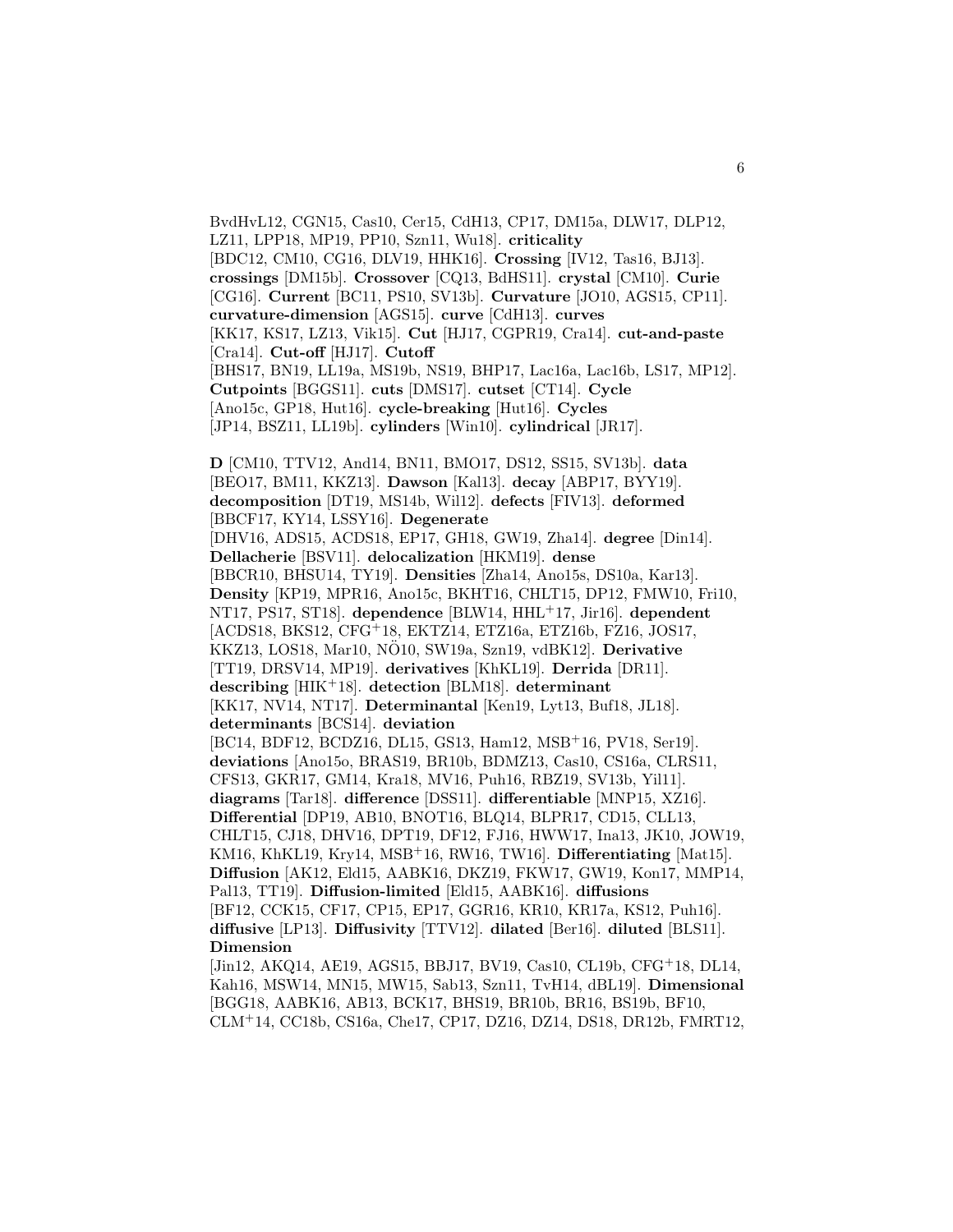FZ16, GL15, GM16, HM11, Jin12, KS12, LSW19, LY17, Low10, MPRV12, Oka19, PP12, Pel17, PS10, PS18, RZZ12, Sep12, Sep17, SZ14, Ton17, Ver11]. **Dimensions** [FJJS18, BM10, CM13, CS15, CCK17, DM15a, GKL19, GM13c, LZ11, LL15, Osa13, Shi18, Yil11]. **direct** [BSV11]. **Directed** [BT19, O'C12, AKQ14, CNP16, DZ16, Lac11, Sep12, Sep17]. **Dirichlet** [BGR10, CKS12a, FU12, KR10, LY17, Sab13, Zha11]. **disconnection** [Li17]. **Discrepancy** [Men11]. **Discrete** [BLX18b, HJ16, KRT17, Che16a, DZ14, GO11, KV14, TY17, Win10]. **discrete-time** [TY17]. **Discretisations** [HM18]. **disk** [BS15, CL11, Kor14]. **dislocation** [GH16]. **Disorder** [BDCKY15, Che13, AKQ14, CR17, CCKK17, DZ16, GH15, IV12]. **disorder-resistance** [GH15]. **disordered** [CG10]. **Dissipation** [CCKK17]. **dissipations** [FJ16]. **dissipative** [MS18]. **Distance** [GM13a, Lyo13, Lyo18, Lyo21, BC19, DST16, Kar13, Mar10]. **Distances** [BEG13]. **distributed** [DSW18, GS13, SS13b]. **Distribution** [CMP19, And14, BJ13, BD19, FG15, KZ14, LP12]. **distributional** [BBCS14]. **Distributions** [DN12, BLX18a, BM11, CC18b, CQ13, DH17, EM17, Han14, Kra18, KPW14, Pan13, PSZ13, RV17b, SZ14, SV13c, Ver11]. **disturbance** [NT15]. **divergence** [BCG19, TT19]. **divide** [B´al10]. **divisible** [AST13, App11, BOR13, JOS17, OS15, Ros18, SW19a]. **DLA** [AG13a, AG13b]. **do** [Ano15q]. **does** [DKN<sup>+</sup>12, TY17]. **domain** [CT14, LN15]. **domains** [BMO17, BC13, BCMR17, KR17a, Kry14, NO10]. ¨ **domino** [Rom12]. **Donald** [Ano17h]. **Doob** [EGW17]. **double** [DKN<sup>+</sup>12, Tug13]. **double-well** [Tug13]. **doubly** [KT17, Ngu14, Tót18]. **down** [AS17, BBL10]. **drawdown** [CEO12]. **drift** [CC18a, DFPR13, DFRV16, DKZ19, MS18]. **drifted** [TT18]. **driven** [BRZ18, BOLRP17, BNOT16, BSC12, BPR13, BKHT16, DPT19, HP13, HNS11, HLN12, Ina13, Zha14]. **drivers** [DF12]. **driving** [SS12]. **droplet** [Ham12]. **dual** [BS15, BCDZ16]. **Duality** [Pim16, BNT17, BCS14, HOV18]. **Duarte** [BDCMS17]. **dynamic** [BRAS19, BCR16, MW17, RV13]. **dynamical** [Ano15l, BB15, FGS17, Gou10, ZZ18]. **Dynamics** [BT11, CLM<sup>+</sup>14, ABB18, BdHS10, CD15, EGZ19, GL15, Hut16, LO17, LLQ11, NS19, RS15, TT13]. ´ **Dynkin** [BHS19].

**earthworm** [BCP13]. **East** [CFM16]. **easy** [BCS12]. **Edge** [CT17b, CQ13]. **Edge-** [CT17b]. **edges** [HHN16]. **Edgeworth** [BCG13]. **Edgeworth-type** [BCG13]. **Editorial**

[Ano10a, Ano10b, Ano10c, Ano10d, Ano10e, Ano10f, Ano11c, Ano11d, Ano11e, Ano11f, Ano11g, Ano11h, Ano12a, Ano12b, Ano12c, Ano12d, Ano12e, Ano12f, Ano13a, Ano13b, Ano13c, Ano13d, Ano13e, Ano13f, Ano13g, Ano14a, Ano14b, Ano14c, Ano14d, Ano14e, Ano14f, Ano15d, Ano15e, Ano15f, Ano15g, Ano15h, Ano15i, Ano16f, Ano16a, Ano16b, Ano16c, Ano16d, Ano16e, Ano17a, Ano17b, Ano17c, Ano17d, Ano19c, Ano19d, Ano17e, Ano17f, Ano17g, Ano18a, Ano18b, Ano18c, Ano18d, Ano18e, Ano18f, Ano19a, Ano19b].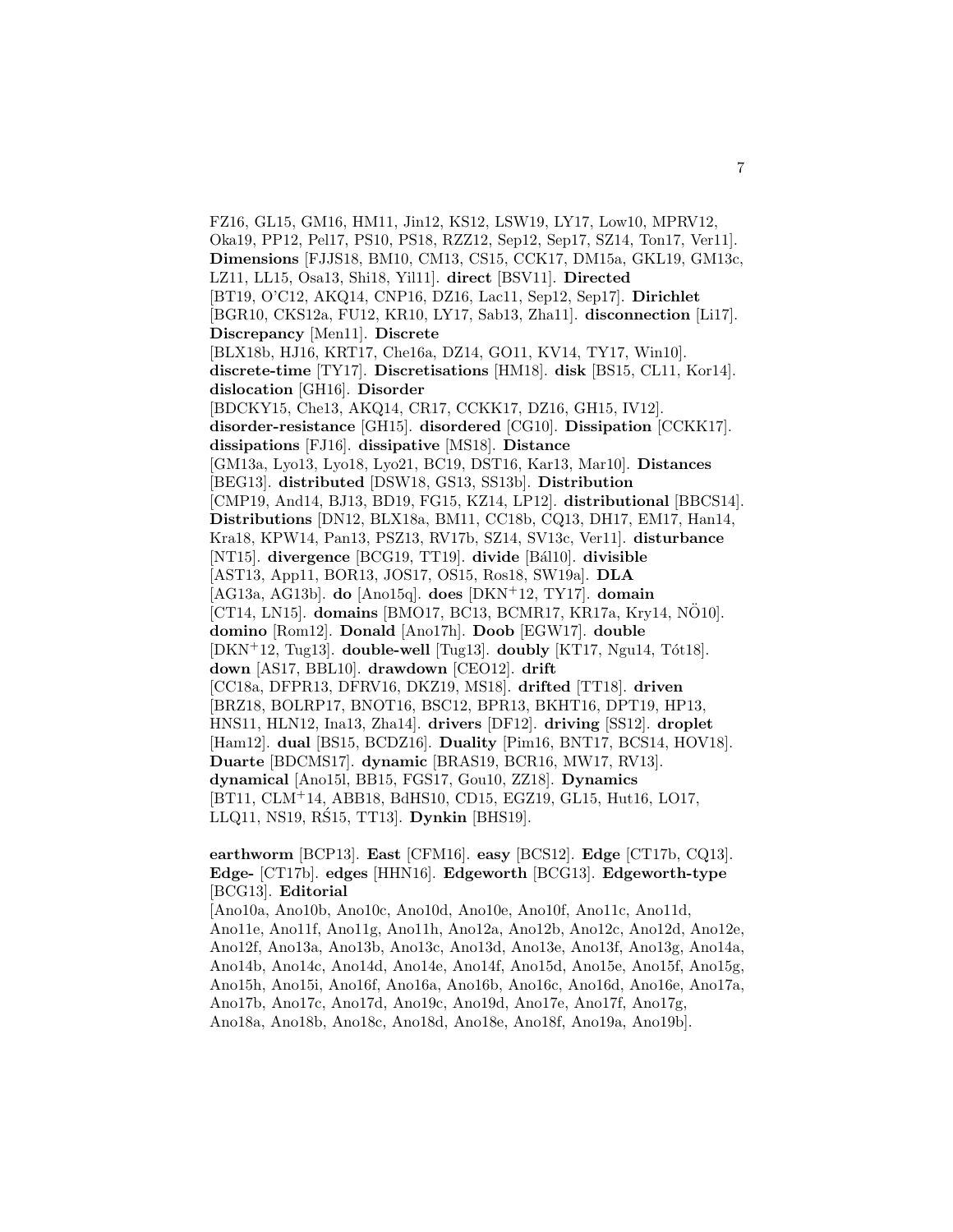**Edwards** [Naj10]. **effective** [Ros16]. **effects** [IN11]. **Efron** [PMT16]. **eigenangles** [MNN19]. **eigenfunction** [KL15]. **eigenfunctions** [CM18a]. **eigenvalue** [BHKY17, PZ17, SV13a]. **eigenvalues** [BB13, BGBK19, GKP16, JP14, TV12, VV10]. **eigenvector** [HKM19]. **eigenvectors** [BS19a, DP12, HV15, MNN19]. **Einstein** [GGN17, Guo16]. **election** [AKM17a]. **electric** [Ros16]. **element** [Lam15]. **elliptic** [CCK15, DL14, GO11, Zha11]. **ellipticity** [AS14b]. **Embedding** [CP15, KK15b, OS17, PW15]. **embeddings** [GH12]. **Embrechts** [Wat19]. **Émery** [AGS15]. **empirical** [DMR13, DL15, Kra18, KKZ13, dBM13, dBL19]. **ends** [DCGHM16]. **energy** [ACK11, Ano15k, AC17, BdHO15, CFM16, MS14b, Pan18a, Pan18b, SS15, Sas15]. **energy-entropy** [CFM16]. **Ensemble** [FKS16a, MNN19, MWW16]. **ensembles** [Ano15n, LLW19]. **entries** [BvH16, FJ19]. **entropic** [BCG13, CLM<sup>+</sup>14]. **Entropy** [ENT18, BDCKY15, Bri13, CFM16, FJ16, GRS11, GRS13, Led13, Mat15, Pav12]. **environment** [Agu19, ADS15, Ano15j, BRAS19, BT19, DR12b, GM14, Guo16, KT17, LPP18, OR16, PS10, Sab13, T´ot18]. **environments** [BCR16, BG13, DG19, RV13, Yil11]. **epidemic** [LPZ14]. **equation** [ABM12, Ano15m, AB10, BHM17, Bak13, BRR10, BG19, BM19b, CEO12, CC18b, CH19, CK19, CJK13, CT17a, DM15b, Dey19, Flo14, FH16, FY19, GJS15, HS17, HJ16, HNS11, HLN12, HHL<sup>+</sup>17, Ina13, IN11, Li16, MNP15, Neu18, Pes14, Pro13, RZZ15]. **equations** [AS14b, AJ19, ABR16, BC16, BRZ18, BO13, BMO17, BLPR17, BDMZ13, CD15, CLL13, CHLT15, CJ18, CFG<sup>+</sup>18, DFPR13, DKZ19, DL12, DHV16, DPT19, DF12, DR11, FZ16, FJ16, FLO17, Ges14, GHV14, GO11, GT10b, HHJ15, HWW17, HJLY15, JK10, KM16, KhKL19, MSB<sup>+</sup>16, Mor13, RW16, TW16, Wan14]. **equi** [FJ19]. **equi-correlated** [FJ19]. **equilibria** [Tug13]. **Equilibrium** [BLX18a, DT17, ABB18, CFM16, DPT19, Ham12, MT19]. **equivalence** [BCR16]. **erased** [BM10, LSW19, Shi18, Vik15, YY11]. **Erdos** [Ahl15, BGBK19, DLV19, EKYY13, HKM19, SMT19]. **Ergodic** [Roy10, WRS13, AN10, ADS15, ACDS18, DG19, JLT14]. **Ergodicity** [Mey13, HP13, KPS10, TvH14]. **erosion** [GLS19]. **Errata** [CFKZ12, Kuw12b, Lyo18, Lyo21]. **Erratum** [DCvE16, Eis22, Sep17]. **error** [JO10]. **Erschler** [Kio16]. **escape** [HQ10]. **ESDs** [TVK10]. **Esseen** [Jir16, KRT17, SZ19]. **estimate** [BEO17, DCIV16, GO11, LW13]. **estimates** [BKKL19, BGM18, BBJ17, BBI12, BGR10, BCDZ16, CLL13, CO17, CKS12a, CKS12b, DR12b, GT12, HJLY15, JO10, KL15]. **estimation** [SV13c]. **Euclidean** [Mar10]. **Euler** [CM18a, EL16, GHV14]. **evolution** [DFPR13, GT10b, LS11a, LR15]. **evolutions** [KS17]. **Exact** [MS13, Pin15]. **examples** [MP13]. **exceedance** [BCDZ16]. **exceptional** [Ano15l]. **exchange** [Sas15]. **exchangeability** [GO10]. **Exchangeable** [BPR13, BCCV19, MJC<sup>+</sup>14, SZ19]. **excitation** [KK15a]. **excited** [MPRV12]. **exclusion** [CT17a, LL19a, Lac16a, Lac16b, Oli13b, SV13b]. **excursion** [AST13, AMS14, BD16, EL16, PSZ19]. **excursions** [CM18b, KPRS17]. **exist** [Mes13]. **Existence** [CE12, EM17, AMS14, BEO17, GHV14, Zil16]. **Exit**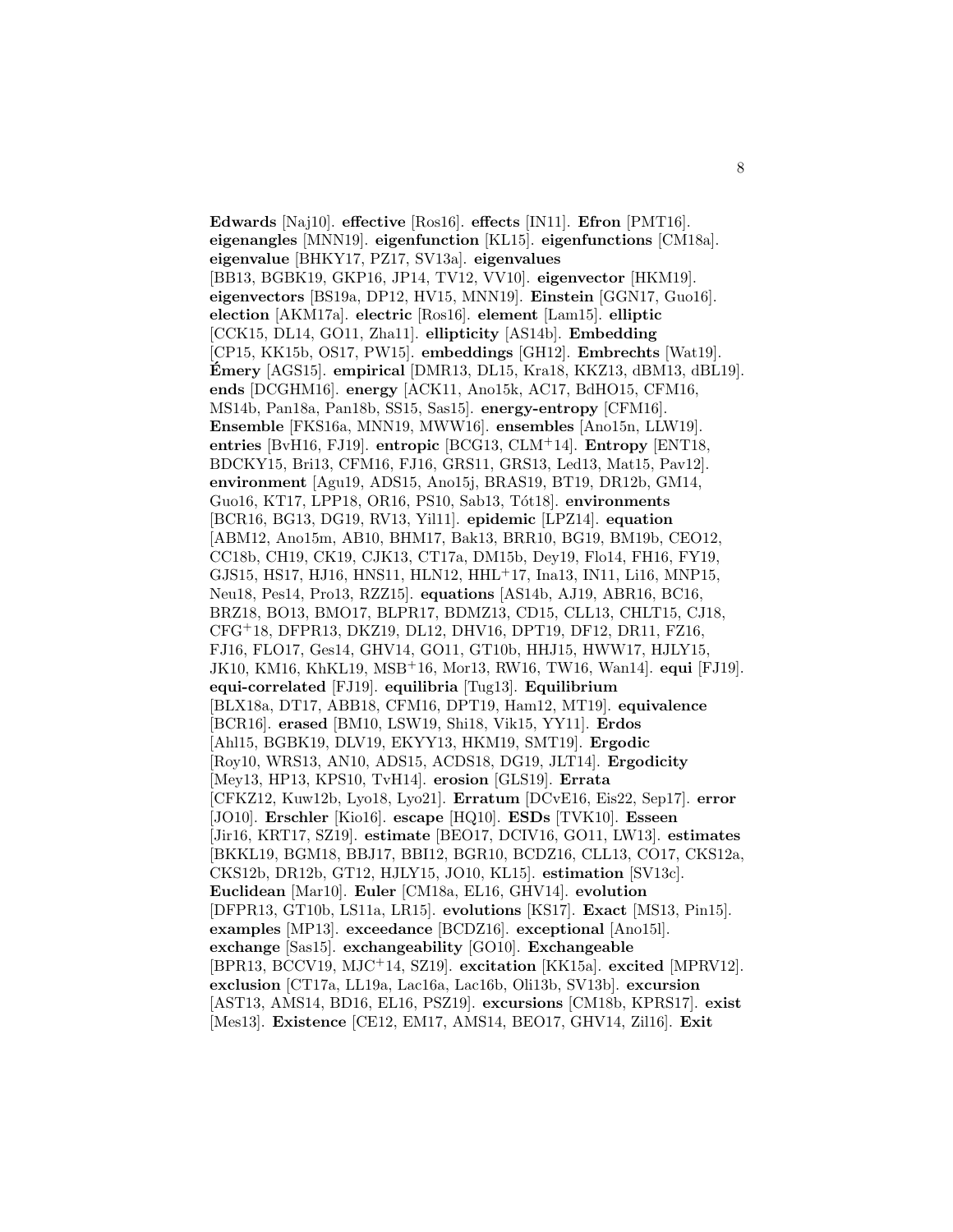[Ano15j, CS16a, CKPR12, DR12b, LN15, Pim16]. **expanders** [BBLR12]. **expansion** [BPP18, BCG13, CR17, RV19]. **expansions** [JK10]. **Expected** [LN15]. **Explicit** [GZ14, Ton17]. **explosions** [ADGO13]. **exponent** [BT17, BRAS19, Cer15, Shi18]. **Exponential** [BM10, BBI12, PR11]. **Exponentially** [PW18]. **exponents** [AD14, BN11, Wu18]. **extension** [MV11, Roy12, Wan11]. **extensions** [Ano15s, Ose17]. **external** [Che13]. **extinction** [GH16]. **extrema** [Kuz11]. **Extremal** [DMS17, PZ17, SW19a]. **Extreme** [BB13, DZ14, MWW16, BT17, CHL19]. **Extremes** [DHJ16].

**face** [JS15]. **faces** [HS10, LM11]. **Factor** [DMS13]. **factors** [HLS11]. **families** [DE16]. **family** [DSS11]. **fan** [CP13, CQ13]. **Fast** [CF11, BYY19, KPRS17]. **favorite** [DS18]. **Feller** [SMT19, Kra18]. **fermionic** [BDC12]. **Ferromagnetic** [BD17]. **Feynman** [EP17, HNS11, HLN12, KL15, KP15]. **field** [Ano15o, BLPR17, CGN15, CDL16, Che13, Din13, DZ14, HMP10, Lup16, MS19b, MS19c, Oli13a, Pet15, Szn12]. **fields** [AST13, AMS14, BD16, BS11, DMX17, DHJ16, Din14, DRZ17, FG15, LMR15, Liu12, Roy10, SR18, TV13, Tsi14, WRS13]. **filtered** [LLQ11]. **filtering** [FKS<sup>+</sup>16b]. **filtrations** [Cei12, Leu17]. **Finetti** [BCS12]. **Finitary** [HSW17, SW19b]. **Finite** [GH16, Cei12, FG15, McG12, STZ17, SCZ11]. **finitely** [Bri13, OS17, SR18]. **fire** [BF10]. **fires** [Ano15q]. **First** [DSW18, Mar18, Ahl15, AD14, BvdHH17, Bjö10, CT14, DLW17, DD19, LN15, vdBK12]. **First-passage** [DSW18, Mar18, Ahl15, AD14, DD19, vdBK12]. **Fisher** [FJ16, Pal13]. **fixed** [CN17]. **fixed-point** [CN17]. **FKG** [DCIV16]. **flat** [Pel17]. **Fleming** [Han14]. **flow** [CP11, Heu12, NP16, NT15]. **flows** [Ano15b, Bax11, Bis13, BM19b, CMP19, DL12, HIK<sup>+</sup>18, JOS17, LS11b, MNP15, OS15, XZ16]. **Fluctuation** [CKPR12, DT17, HX19]. **Fluctuations** [BR16, HHN16, AG13a, AG13b, BC11, Cha19, Dui18, JL18, KS18b, MP19, PS10]. **Fokker** [HJLY15]. **foliated** [GGR16]. **forcing** [Bak13]. **forest** [Ano15q, BF10, Hut18]. **forests** [Hut16, Ken11, Ken19, Tim18]. **Formation** [GLS19]. **forms** [CMP19, FU12, GZ14]. **formula** [ACK11, AC17, BEO17, BS10, CL19a, Def19, EP17, FJU10, FT17, FS17, HNS11, HLN12, Jin12, Pan14, SW11, Wan14]. **formulae** [TT19]. **Forward** [CD15]. **Forward-backward** [CD15]. **Four** [BCLT19, LSW19, Yil11]. **Four-dimensional** [LSW19]. **Fourier** [FGGR16, PW10]. **fourth** [BCCT18, DP18, KNPS12, Led12]. **fractal** [BC13]. **Fractional** [FKS16a, BC16, BNOT16, BKHT16, BNN18, BGR10, CLRS11, CKS12a, Dey19, DPT19, FLO17, GT15, HIK<sup>+</sup>18, HNS11, HLN12, HNX14, Ina13, JM13, KhKL19, MV11, NT11, PZ17]. **fractions** [LP12]. **fragmentation** [BSZ11, Ber16, CL11, KPRS17, SS13a]. **fragmentation-coalescence** [KPRS17]. **fragmentations** [Ber16, BCK18, GH16]. **fragmenters** [PW15]. **Free** [HM13, Pan18a, Pan18b, ACK11, Ano15k, BBJ17, BGL11, BdHO15, Céb16, Din14, DZ14, DR11, HMP10, JM17, Kar13, Lup16, MS19c, MN15, NP13, Pet15, SR18, Szn12, Wan10, Wil12]. **Frenkel** [Def19]. **frog** [HJJ17].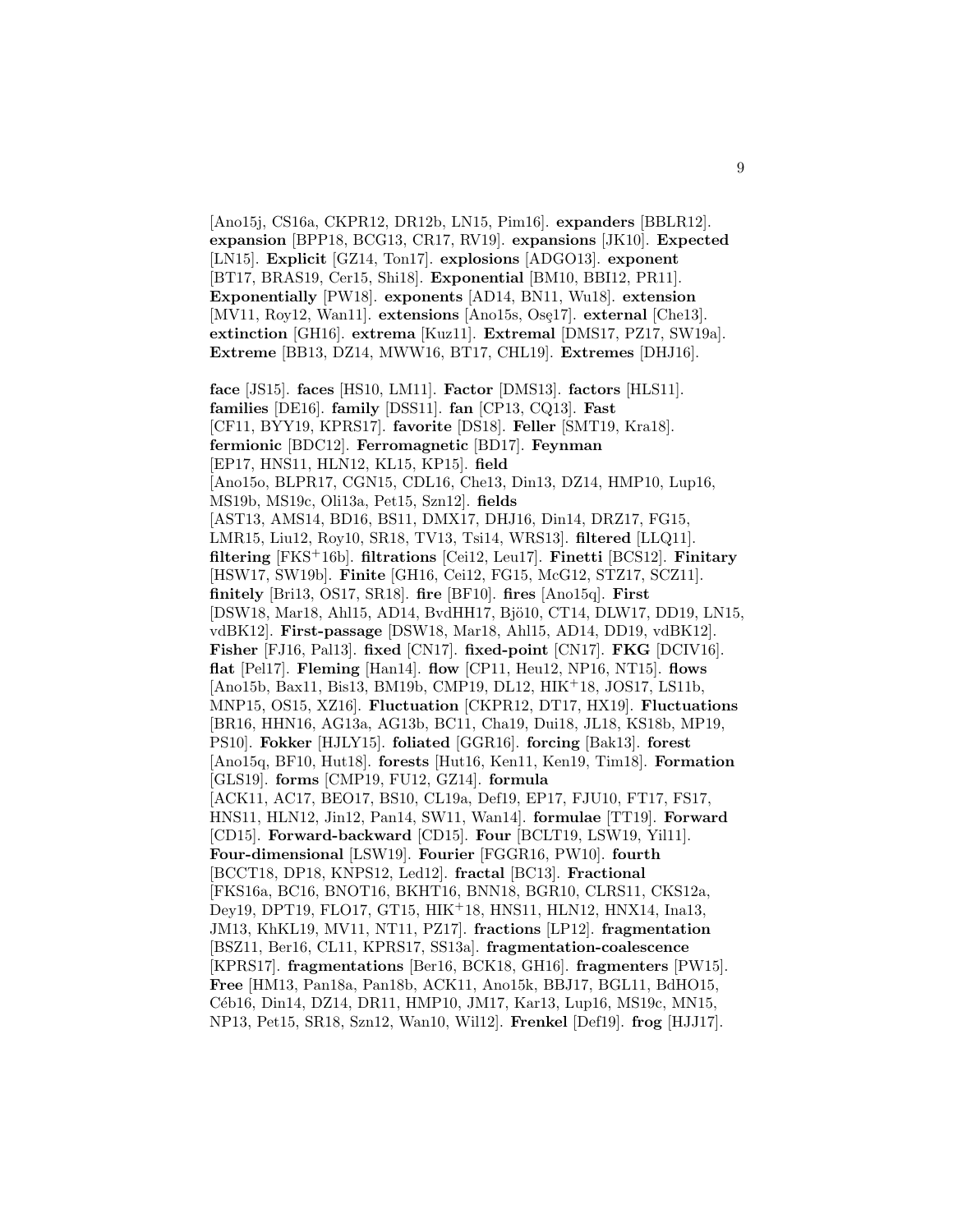**front** [ABP17, BR10b, BR16]. **frontier** [Rob13]. **fully** [AS14b, ETZ16a, ETZ16b]. **function** [DL15, GS13, Sas15, SS12]. **Functional** [CF13, DST16, JOS17, OS15, ABM12, BKS12, Che17, HNX14, LOS18, NS15]. **functionals** [BC17b, LMR15, PSTU10]. **functions** [AB13, BDCKY15, CP13, CD14, CS15, CL16, CP15, GS13, GRASY15, GL11, KZ14, Kan17, Kry14, LW13, Low10, PW18, PV18, Pel17, RZZ12, Yil11]. **Fundamental** [Zha17].

**Galton** [ABDJ13, BFGH12, HM12a]. **game** [AB10, SMT19]. **game-theoretic** [SMT19]. **games** [BLQ14, CDL16, Kry14, Zil16]. **gamma** [GS13, GRASY15, PRR16]. **gap** [CGJ18, GLL18, Sas15, TY19]. **gaps** [BB13, VV10]. **gas** [BCJ18, GL15]. **gases** [SS15]. **gasket** [MSW14]. **Gaussian** [Eis22, ABDJ13, AST13, AMS14, AS17, Ano15o, BBJ17, BKHT16, BC14, CLL13, CHLT15, CL19a, Che14, Che16b, DMX17, DHJ16, Din14, DZ14, DRZ17, DRSV14, Eis14, ENT18, EL16, FKS16a, FKS<sup>+</sup>16b, GT15, GKP16, HMP10, HJT13, ILRMS13, JL18, LPS16, Liu12, MS19c, MN15, NPR10, PV18, Pet15, RV19, RV10, RSZ16, Szn12]. **Gaussian-type** [BKHT16]. **Gaussians** [Kan17]. **Gelation** [Rez13]. **Gelfand** [RZZ12]. **Genealogical** [EK19]. **genealogy** [BBS13]. **General** [FS17, BE13, Cha19, CF19, CE12, Din14, GKL19, MPRV12, MS13, dBL19]. **Generalization** [AMMP16]. **Generalized** [Heu12, PRR16, BT17, Bjö10, Che14, Che16b, CFM16, Han14, KM18]. **generated** [Bri13, CM18b, FU12, JOS17, OS15, SR18]. **generic** [AJ19]. **genus** [Bet12]. **geodesic** [Kuw12a, Li16]. **geodesics** [AKM17b]. **Geometric** [KMS12a, Oka19, BYY19, BO13, CL16, ENT18, OA17]. **geometry** [AST13, CNP16, DST16, MS16, PW18, TV13]. **geostrophic** [RZZ15]. **Ghirlanda** [Pan10]. **giant** [DM13]. **Gibbs** [Aus19, GR19, MS13, PS18, SS14a]. **Gibbsianness** [B´al10]. **Ginibre** [GKP16]. **Giorgi** [HWW17]. **Girsanov** [Pri12]. **given** [DCGHM16]. **glass** [Pan13, Pan18b]. **glasses** [AJ19]. **Glauber** [BdHS10]. **Global** [DKZ19, MW17, Dui18, GHV14, KS18b]. **globally** [XZ18]. **gluing** [GM19, S´en19]. **Gnedenko** [Fre13]. **Goldie** [Wat19]. **gradient** [BGM18, BS11, CKS12a, LO17]. **graph** [ABBGM17, BLPS18, BBCR10, BCC11, BCCZ18, DLV19, Mil13]. **graphs** [AK12, ABGGN16, Ano15c, Ano15r, BS19a, BD17, BHKY17, BGT13, BHS17, BGBK19, BBCS14, BvdHvL12, BvdHH17, BLS11, BLM18, BCCV19, BP11, CFML16, CGJ18, CT17b, DMS13, DMS17, DLP12, Din14, DP12, EKYY13, GS17, HV15, HKM19, Hut19, JP14, Ken19, KRT17, MT17, Mar18, MS13, PSW16, STZ17, SS14b, ST18, TY19, YY11]. **gravity** [GM19, She16a, She16b]. **Greedy** [FRS15]. **Green** [LW13]. **ground** [AC17]. **group** [BGM18, CFM16, Lam15, SSB10, WRS13]. **groups** [App11, BCS12, BQ16, Bri13, Def19, Gou15, KK15a, Led13, LP13, Mat15, Roy10, SR18]. **growing** [JP14]. **Growth** [Shi18, Ano15m, AG13a, BCK18, CM13, DNV18, EGW17, HQ10, PW15, Ton17, Tra10, XZ16]. **growth-fragmentations**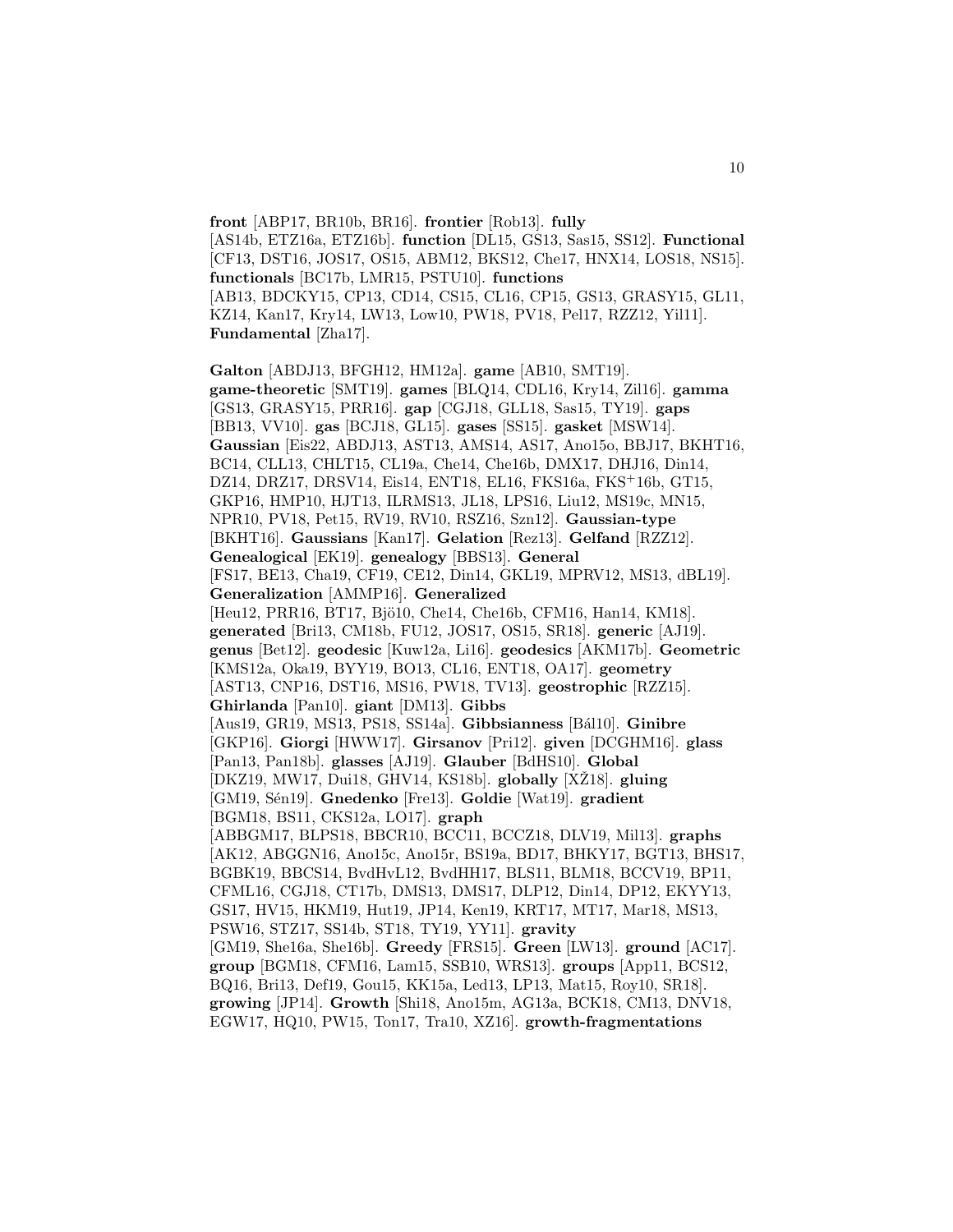[BCK18]. **growths** [BKKL19]. **GUE** [PZ17]. **Guerra** [Che17, Pan10]. **gyration** [CS11].

**h** [Yil11]. **h-transform** [Yil11]. **Hafnians** [RSZ16]. **half** [AR15, BBCS18, RV17a]. **half-optimal** [RV17a]. **half-planar** [AR15]. **half-quadrant** [BBCS18]. **Hamilton** [KP15]. **hard** [FM16, Pav12]. **hardcore** [GR19]. **Harmonic** [LP13, Yil11, BDCKY15, CGV<sup>+</sup>11, CL17]. **harmonics** [FA19]. **Harnack** [EP17, Wan11, Wan14]. **harnesses** [BW10]. **Harris** [Ano11b, Ano11k, AN11, Bax11, Lig11]. **Hausdorff** [MSW14]. **having** [BYY19]. **Heat** [BKKL19, BGR10, GGM19, Ano15m, BC16, BM19b, CKS12a, CKS12b, CH19, CK19, CJK13, DM15b, Flo14, FLO17, GT12, HNS11, HLN12, HHL<sup>+</sup>17, Neu18]. **Heavy** [BCC11, Tan19, ADGO13, BT19, DZ16, Fuk13, JOS17, Kon17, OS15]. **heavy-tail** [BT19]. **Heavy-tailed** [BCC11, ADGO13, DZ16, JOS17]. **height** [ABDJ13]. **Heisenberg** [BGM18]. **Hermitian** [BR19, Lyt13, TV15]. **hexagonal** [GM13b]. **Heyde** [AS14a]. **hierarchical** [FMRT12]. **High** [AST13, DZ16, Pel17, AMS14, AB13, CS15, CCKK17, CCK17, DD19, Fri10, GM16, PS18, SZ14, Szn11, Ver11]. **High-dimensional** [Pel17, AB13, PS18, Ver11]. **higher** [CT17a, DR12b, LZ11, Yil11]. **higher-dimensional** [DR12b]. **higher-spin** [CT17a]. **highly** [BEG13]. **Hilbert** [DFPR13, DFRV16, Os¸e17]. **Hitting** [KPW14, GM13a, PSZ13]. **hitting-time** [PSZ13]. **Hoffmann** [KR17b]. **H¨older** [FMW10, MMP14, TW16]. **holes** [Szn19]. **Homogeneous** [BdHS10, BO13, NPR10]. **Homogenization** [PP12, AS14b, GO11, HM11, MO16]. **Hopf** [DR11]. **Hörmander** [BC17b, FGGR16]. **H¨ormander's** [Zha17]. **Hsu** [Ahl15]. **Hu** [FJU10]. **hull** [TY17]. **hulls** [CSY13]. **Hunt** [FU12]. **Hurst** [FKS16a, HLN12]. **hyperbolic** [BHS19, Eld15, GH18, Gou15, Led13, Mat15]. **hypergeometric** [LP12]. **hyperplane** [HS10]. **hypoelliptic** [HP13].

**i.i.d** [BCR16, LPP18]. **identities** [AHM15, CFS13, Pan10, Pri12, Ros18]. **identity** [CD14, HJLY15]. **II** [BLX18b, BV16, BCCZ18, CS13, ETZ16b, GH16, Ham12, MS16, SCZ11, Zha17, vH18]. **Imaginary** [MS16]. **immigration** [Ano15p, CGB13]. **Improper** [Kah16]. **improvements** [BGG18]. **incipient** [Ano15l]. **incomplete** [dBM13]. **increments** [BOLRP17, Cam17, DSW18, RBZ19]. **Independence** [HV15, BGL11, HHN16, NR14]. **independent** [And13, BvH16, BHS11b, GL11, RV17a]. **index** [FMW10, FKS16a]. **indexed** [LL15, SR18]. **indices** [Ano15m]. **Indistinguishability** [Tim18]. **indistinguishable** [Tan19]. **induced** [CLM<sup>+</sup>14, KK17, Roy10]. **Inequalities** [Ose17, AS10, BGG18, CD10a, ENT18, GRS11, GRS13, GW19, JZ13, KMPZ10, LL19b, MJC<sup>+</sup>14, MO13, MS14b, MP13, PMT16, SCZ11]. **inequality** [BBJ17, EP17, Kar13, KR17b, PV18, RX16, Wan11, Wan14]. **infection** [BR16]. **Infinite**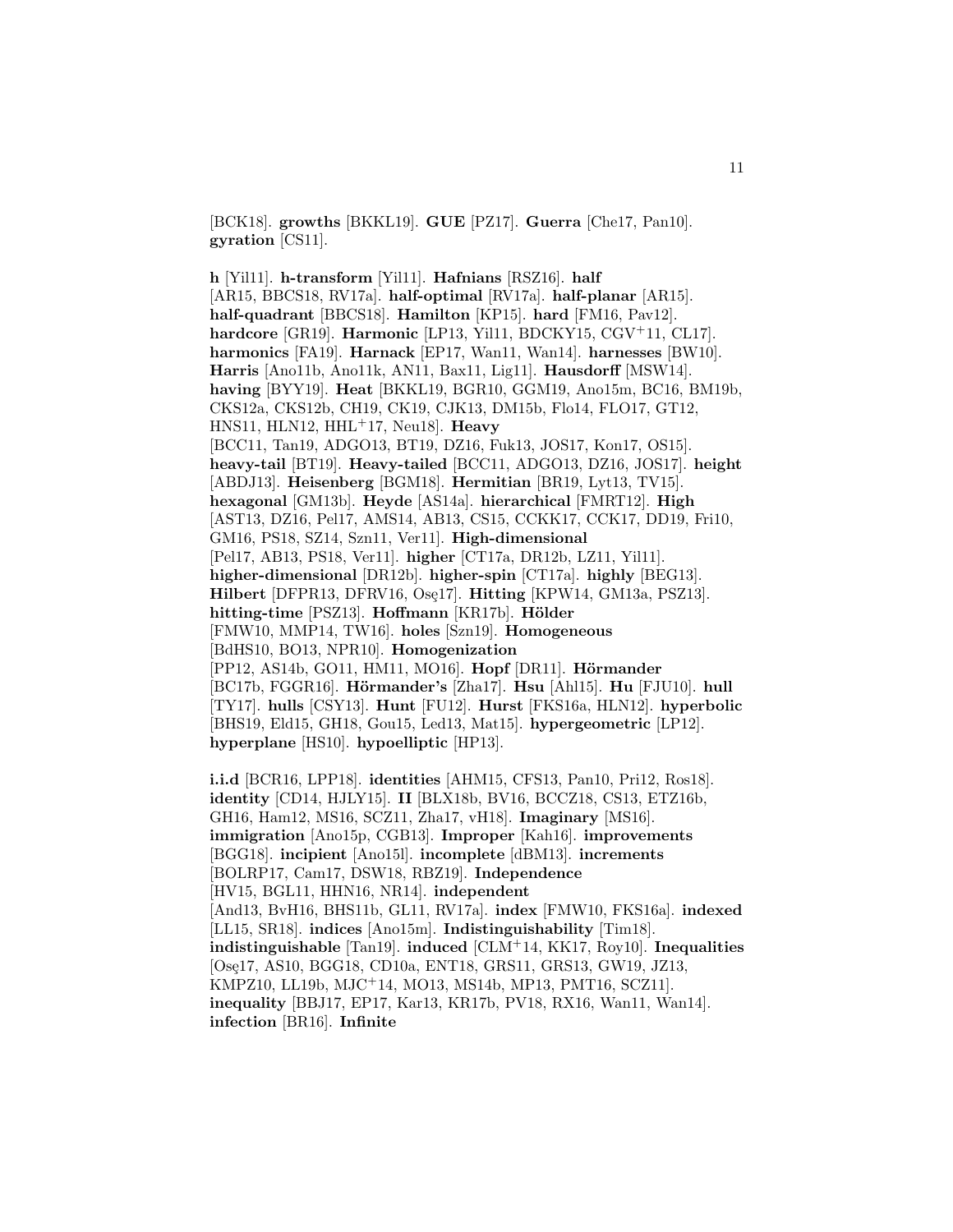[KM10, KM12, Ano15c, Ano15l, BKS12, CS16a, CP17, CFG<sup>+</sup>18, CT17b, DL14, FZ16, KO10, LL19b, Osa13, RZZ12, RŚ15, Sap17, TvH14, Tra10. **infinite-dimensional** [CS16a, FZ16]. **Infinitely** [App11, BM19a, AST13, BOR13, DS18, JOS17, KM12, OS15, Ros18, SW19a]. **infinity** [BBL10, KPRS17]. **Influence** [Lac11]. **influences** [KMS12a]. **information** [BM11, FJ16, PW18]. **Inhomogeneous** [GM13b, AB10, BGBK19, BvdHvL12, Kuw12a, Neu18, SCZ11]. **initial** [Ano15m, BHSU14]. **initialize** [BN17]. **integers** [PT19]. **Integrability** [CLL13, Wan17]. **Integral** [HJLY15, CL19a, CF13, FJU10, HN13]. **integrals** [BNN18, Dir14, Liu12, NR14, NT17]. **Integration** [Wan14, FS17, JR17]. **Interacting** [CNP16, Osa13, ACK11, BDF12, CF17, Gil13, GGM19, Lig11, Seo18]. **interaction** [GST15, Osa13]. **interactions** [GJS15]. **interface** [BDE11, BHO16, BdHO15, FY19, HM11, HX19]. **interfaces** [BH19]. **interlacement** [CP17, Szn11]. **Interlacements** [Hut18, Lup16, PS14, Szn12, Win10]. **intermediate** [AKQ14, HIK<sup>+</sup>18]. **Intermittency** [BC16, CK19, GdHM10, KKX17, OR16]. **intermittent** [KK15a]. **intermitttency** [CJK13]. **internal** [AG13a, AG13b, CGHL17]. **interpolation** [BC17a, BGT13, vH18]. **interpretation** [DR12a, FJ16]. **intersection** [Cas10, CLRS11, Heu12]. **Intertwining** [PSZ19]. **intrinsic** [KL15]. **Introduction** [Ano17h]. **Invariance** [ADS15, ALW17, BD10, CD10b, CS17, Cun17, NPR10, ACDS18, BC19, BHS11a, CCK15, CPSV10, CM14, DK17, GO10, Gou10, JKM17]. **Invariant** [BMO17, DG19, Mes13, BHM17, BBCF17, BB15, CR17, RSV14]. **invasion** [AGM13, DS12, GPS18]. **inventory** [She16b]. **inverses** [DS10b]. **involving** [KKZ13]. **IPDE** [KP15]. **Irreducible** [DT19]. **irregular** [BRR10]. **Isaacs** [BLQ14]. **Ising** [CM10, BD17, BH19, CGN15, CM13, GL15, LS17, MS13, PP10, PS17, Wu18]. **isomorphism** [BHS19, Ros18]. **isomorphisms** [Dir14, SW19b]. **isoperimetric** [BBJ17, KM18, LL19b, SCZ16]. **isoperimetry** [MN15]. **isothermal** [LO17]. **isotropic** [Ano15j, Bis13]. **issue** [Ano11j, Ano11k, Ano17h]. **Itˆo** [BEO17, BS10, CF13, Dir14, HM12b, LOS18, NR14]. **iterated** [JM13, NT17, OS17, SMT19]. **iteration** [HWW17, ST13]. **Jacobi** [KP15]. **Jain** [FGGR16]. **Jeu** [RS15]. ´ **joining** [Ham18]. **joint** [BHS11b]. **Jørgensen** [KR17b]. **Jump** [FU12, STZ17, BKKL19, BLX18a, BFJS10, BHS19, DL15]. **Jump-type**

[FU12]. **jumps** [BDP11, GM13a, Gou15, KMPZ10, MSB<sup>+</sup>16].

**Kac** [EP17, HJ17, HNS11, HLN12, KL15, KP15, PS18]. **Kantorovich** [DST16]. **Kantorovich-Rubinstein** [DST16]. **Kawasaki** [BdHS10, GL15]. **Keane** [DCIV16]. **kernel** [BKKL19, BGR10, CKS12a, CKS12b, GGM19, SV13a, YY11]. **kernels**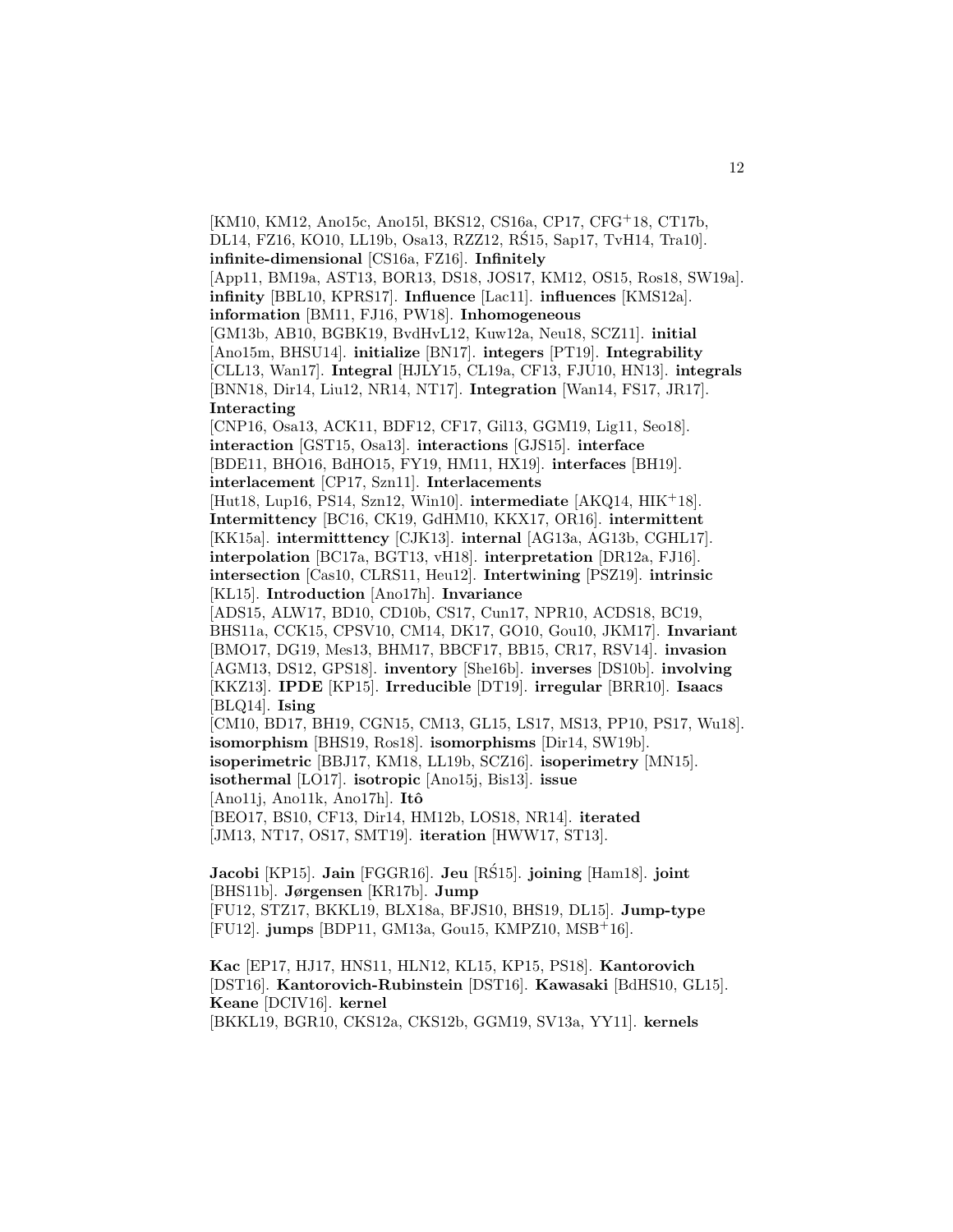[App11, Eis17, Fat19, GT12, Lyt13, PTZ18]. **Kesten** [AGV16, BDMZ13]. **Khintchine** [Wil12]. **killed** [AHZ13, IRL10]. **killing** [KS12]. **kinetic** [HIK<sup>+</sup>18]. **kinetically** [MT19]. **Kintchine** [FS17]. **Kintchine-type** [FS17]. **Kirillov** [Def19]. **Kirkpatrick** [Ano15k, Che13]. **KLS** [KM18]. **Knudsen** [CPSV10]. **Kolmogorov** [SMT19, CD14, FZ16, HHJ15]. **Komlós** [BLW14]. **KPZ** [CT17a, HS17, Jin12]. **Kramers** [CS16a]. **Krein** [PSZ19]. **Kruglov** [AS10]. **Krylov** [BEO17].

13

**L** [GT15]. **Lack** [LS11b]. **laminations** [Kor14]. **Lamperti** [CGB13]. **Lamperti-type** [CGB13]. **lamplighter** [MP12]. **Landau** [FH16]. **landscape** [MS14b, Tug13]. **Langevin** [EGZ19]. **Laplace** [AB10, Ina13]. **Laplacian** [BGR10, CKS12a, KK17, Ken11]. **Large** [BRAS19, BR10b, BDF12, BDMZ13, BCDZ16, Cas10, CLRS11, CM18b, GKR17, GM14, GS13, HHN16, HX19, HS10, Kra18, Ser19, SV13b, VV10, Ano15j, BD17, BBCF17, BCC11, BC14, BdHS10, CS16a, DLV19, DL15, EKW15, Fre13, GLS19, GL15, JS15, LM11, MV16, Puh16, RBZ19, Win10, Yil11]. **large-scale** [GLS19]. **Largest** [BGBK19, FJ19, And13]. **Larsson** [DSS11]. **last** [BBCS18, Ham19, Pim16]. **last-passage** [Pim16]. **late** [Oka19]. **Lattice** [GH12, ZZ18, BZ11, Cer15, GL15, NS19, O'C12]. **lattices** [Ano15q, CGPPS11, GM13b]. **Law** [NV14, Pat12, Ahl15, A¨ıd13, BR19, Cha13, DP19, EKW15, EKYY13, Fre13, GM13a, GT10a, HKM19, Ngu14, PZ17, SMT19, TVK10]. **laws** [Ano15j, BC17a, BNOT16, BBI12, CM18b, CP15, HP13, Ham13, NR14]. **Lazy** [CFML16]. **LCA** [KK15a]. **LD** [BCCZ18]. **leader** [AKM17a]. **leader-election** [AKM17a]. **leaves** [BFGH12]. **Lebesgue** [HS13]. **level** [AST13, AMS14, CHL19]. **Lévy** [BOLRP17, BDP11, BM19a, CD10b, Cha13, CK19, DH17, DS10b, FJU10, FS17, JR17, JM13, KL15, KMR13, Lam10, MV11, PB12, RBZ19, RSV14]. **Lie** [App11, SSB10]. **Lieb** [BGG18]. **light** [MS19c]. **like** [BD17, BP11, DMS13, KS18a]. **Limit** [BYY19, DS12, GLL18, ILRMS13, KMS12b, OA17, ST13, ABBGM17, ABA17, AGM13, BKS12, BBF<sup>+</sup>18, BQ16, BH19, BCR16, BS11, BHO16, BCG13, BCG19, BZ11, CGN15, CM18a, Cam17, CG10, CGPPS11, CCK17, CDH19, CT17a, EL16, FY19, GL15, Gol10, HS17, HX19, Ham13, HN13, HNX14, JOS17, KV14, KS18b, KT17, MS14a, NR14, NNP16, OS15, Par11, PW10, RS13, RSZ17, Ros16, Seo18, T´ot18, Wan10, dBL19]. **limited** [AABK16, Eld15, KS16]. **Limiting** [BJ13]. **Limits** [BV16, GS17, AK12, BCK17, BKS12, BMR19, BGT13, BBCS14, Ber16, Bet12, BvdHvL12, CSY13, CS13, CS16b, DZ16, DD19, FK18, GPS18, HM12a, JS15, JLT11, KS17, LM11, PSW16, SSG11]. **line** [BNT17, FRS15, FIV13, Kah16, Kon17, PSZ13]. **linear** [BRZ18, BQ16, BCL10, CT17b, DKZ19, Ges14, JL18, LLW19, XZ16]. **lines** [BZ11, Ken17]. **linked** [CP11]. **lion** [BBK13]. **Liouville** [GM19, CLRS11, DD19, GRV16, RV19]. **Lipschitz** [Pel17]. **liquid** [BCJ18].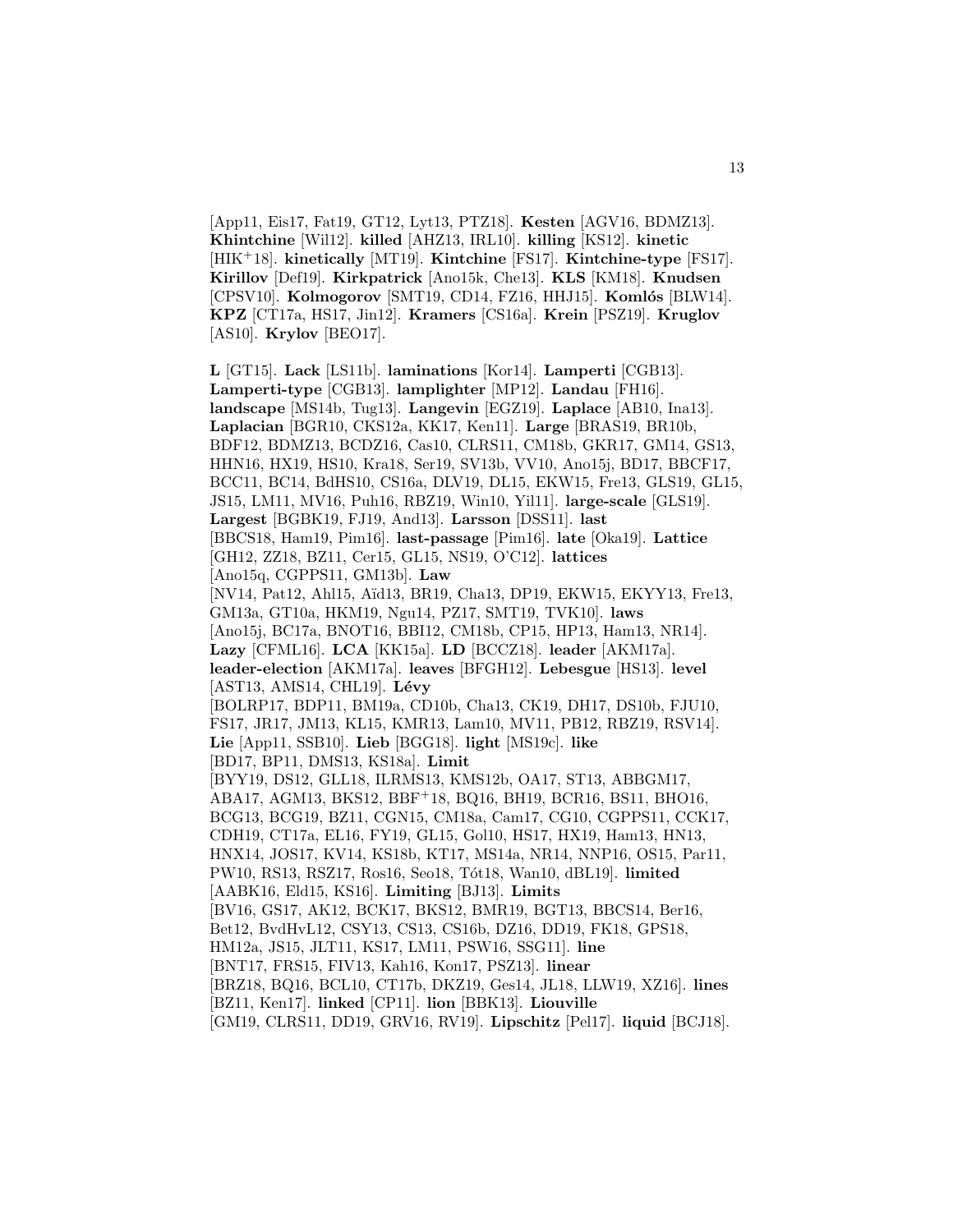#### **liquid-gas** [BCJ18]. **Local**

[Ano15l, BES19, BG17, BCR16, EKYY13, GHV14, GV14, HKM19, Kal13, RV17a, Wan10, ABR16, CSY13, Cam17, Cas10, CGPPS11, CGPPS14, CD10b, CLMR10, CLRS11, CGPR19, DK17, DNT15, FMW10, GS17, GP19, GLP12, Ham12, Heu12, HR19, KS16, MR13, TV12, TV15, XZ16]. **Localisation** [ST14]. **Locality** [MT17]. **Localization** [BSS14, DX19]. **localized** [NT15]. **locally** [BD17, DMS13, Kra18]. **location** [ABP17, SS13b]. **Loewner** [KS17, LS11a, LR15, SS12, Vik15]. **log** [BM11, DRZ17, GS13, GRASY15, SCZ11]. **log-concave** [BM11]. **log-correlated** [DRZ17]. **log-gamma** [GS13, GRASY15]. **log-Sobolev** [SCZ11]. **logarithm** [PZ17, SMT19]. **logarithmic** [AG13a, BGG18, DX19, KZ13, MO13, MS14b, Osa13]. **lognormal** [BKN<sup>+</sup>15]. **lonely** [BS19b]. **long** [AABK16, CS11, CS15, CS13, SW19a, Sap17, Tra10]. **long-range** [AABK16, CS11, CS15, CS13, Sap17, Tra10]. **longtime** [KM12]. **look** [HOV18]. **Loop** [YY11, BM10, Def19, LSW19, LMR15, Lup16, MWW16, Shi18, Vik15]. **Loop-erased** [YY11, BM10, LSW19, Shi18, Vik15]. **loops** [Le 10]. **Loss** [HHJ15]. **Low** [BS19b, Aus19, BSC12, BdHS10, CR17, CM13, LL15, PS17]. **low-complexity** [Aus19]. **Low-dimensional** [BS19b]. **Lower** [Coo18, BKHT16, Cer15, Cha19, FU12, Ham12, LP13, Li17]. **lozenge** [Pet15]. **Lushnikov** [Rez13].

**Macdonald** [DR12a]. **macroscopic** [Szn19]. **magnetization** [CGN15]. **Maharam** [Roy12]. **Major** [BLW14]. **Malliavin** [HN13, KRT17, NT17]. **Malliavin-Stein** [KRT17]. **Mallows** [GP18]. **man** [BBK13]. **manifold** [HQ10, LM10]. **manifolds** [Bau17, FJJS18, SSB10, Wan11]. **many** [ACK11, KM12, MPRV12, OS17]. **many-dimensional** [MPRV12]. **many-particle** [ACK11]. **map** [AKM17b, BHM17, Le 13]. **maps** [AR15, BCK18, Fat19, JS15, KMSW19, LM11, LP13, MS19a]. **Marcus** [Rez13]. **marginal** [BJ16]. **marginals** [OS17, Ver11]. **Markov** [AD12, BLX18a, BFJS10, BHP17, Bax11, BCC11, BCLT19, BP11, CKPR12, CFKZ08, CFKZ12, DL15, GLL18, HM12a, JO10, KPS10, KR11, Kuw10, Kuw12b, Le 10, Led12, MR13, MS14a, Pat12, PSZ19, Pit12, RSZ17, SCZ11]. **Markovian** [CO17, CB11, FGGR16, PW15, XZ18]. **Martin** [EGW17, Gou15, IRL10, Tar18]. **martingale** [BJ16, BNT17, CM14, DT19, DRSV14, GKL19, KP19, LPS16, MP19, RX16]. **martingales** [BW10, CF13, CS16b, DE16, HR19, KV14, SMT19]. **mass** [ABP17, FY19, Gil13]. **master** [Mor13]. **matchings** [BJ13, RSZ16]. **matrices** [AHM15, And13, BvH16, BR19, BB13, BV16, BC14, BHS11b, CM18b, Coo18, FJ19, FG15, GS18, GT10a, GV14, HHN16, Kar15, LSSY16, Ngu14, NV14, PMT16, RSZ16, SZ14, TVK10, TV12, TV15]. **Matricial** [C´eb16]. **Matrix** [MJC<sup>+</sup>14, BCCT18, KY14, NT17, SV13a, Ser19]. **max** [CGPR19, WRS13]. **max-cut** [CGPR19]. **max-stable** [WRS13]. **Maximal** [CT14, BJ13, vNVW12]. **maximality** [Leu17]. **maximum**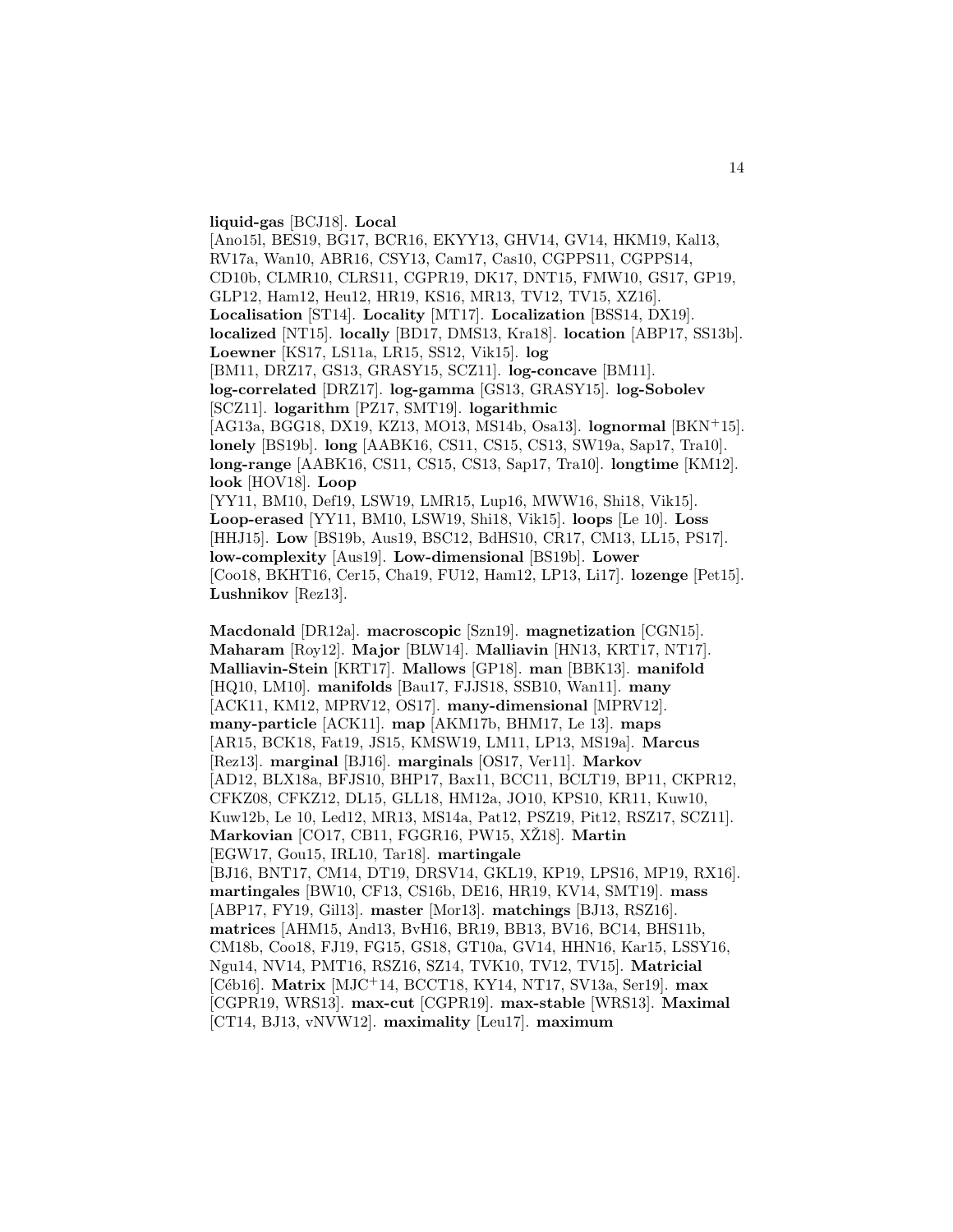[CD10b, DRZ17, MP13]. **Maxwell** [Cun17, FM16]. **Maxwell-Woodroofe** [Cun17]. **McKean** [CD15]. **Mean** [BLPR17, CDL16, Oli13a, CP11, Din13, Gol10, MS19b]. **Mean-field** [BLPR17, Din13, MS19b]. **measurable** [AGV16, DFPR13]. **Measure** [Mar10, Ano15s, BHM17, BPR13, BMO17, CR17, CC18a, CL17, DL12, DG19, GT12, HJLY15, KR11, LPZ14, Naj10]. **measure-valued** [DL12, KR11, LPZ14]. **measures** [App11, Aus19, BD17, BSC12, BM19a, BB15, CL16, DL15, GR19, GH16, KP19, MV16, Pri12, RSV14, Ton17]. **mechanical** [CS15]. **mechanics** [Ano15a]. **mechanism** [FMW10]. **Mecke** [BHM17]. **media** [BRR10, CCK15, Ges14]. **membrane** [CDH19]. **membranes** [CF17]. **memorial** [Ano17h]. **Merging** [SCZ11]. **Mermin** [BHS19]. **mesoscopic** [JL18]. **metastability** [DCV13, DCvE16]. **metastable** [BBI12]. **method** [BC17a, BGT13, CD10a, Cha19, FG15, KRT17, MJC<sup>+</sup>14, NS15, PSTU10, SS14a]. **methods** [BBI12, BDF12, Gou10, Kuw12a, Pav12]. **Metric** [GM19, GRS13, GT12, Ken17, KR17b, Lyo13, Lyo18, Lyo21, S´en19]. **Meyer** [FJU10]. **microscopic** [GJS15, LO17]. **Minimal** [DHK13, CT14, GPS18]. **minimum** [ABBGM17, A¨ıd13]. **Minkowski** [LR15]. **minor** [PZ17]. **minorant** [PB12]. **Mixed** [FKS<sup>+</sup>16b, AC17, BKKL19, BLQ14, Pan14, Pan18a]. **Mixing** [BSZ11, DLP12, Lac16b, Oli13b, PS17, Agu19, CLM<sup>+</sup>14, PS18]. **mixtures** [ENT18]. **model** [AB19, ADS15, Ano15k, AC17, BD10, BR10b, BR16, BDE11, BHO16, BDCMS17, BG19, BG13, CGHL17, CTT17, Céb16, CM13, CG16, Che13, CDH19, DT17, DCV13, DCvE16, GGN17, GdHM10, HOV18, HJJ17, LS17, MW17, PP10, RV17b, Sas15, ST14, Sly11, Wu18, ZZ18]. **models** [AG13a, B´al10, BHS19, BBCF17, CG10, Che12, CS15, Che16b, DMS13, EK19, GR19, HX19, Ham12, JLT11, JLT14, KS18b, MT19, Pan13, Pan14, Pan18a, Pim16, Sap17, SS14b, Sub17, Szn19]. **Moderate** [MSB<sup>+</sup>16, Ano15o, CFS13]. **moderately** [FH16]. **Modulus** [Ham19, CLMR10, DNT15]. **molecules** [FM16]. **Moment** [FLO17, BSC12, BCCT18, DN12, DP18, Fat19, KNPS12, Led12, SCZ16, Sub17]. **Moments** [Ano15m, Ano15n, BDE11, BHS11b, BCLT19, Cam17, SV13c, Ver11]. **monochromatic** [BN11]. **Monotone** [BE13, Mes13, QS16]. **monotonicity** [MS19a]. **Monrad** [FGGR16]. **Monte** [JO10]. **mosaics** [HS10]. **motion** [ABP17, AE19, BNOT16, BBS13, BNN18, BCMR17, Che12, Che14, CL19b, CHL19, Fuk13, FKS16a, GRV16, HHK16, HQ10, HNX14, Ina13, JM13, KX15, LMT14, LY17, LN15, MP19, MV11, MMP17, NT11, Rob13, SS13a, Xio13, vdHHP17]. **motions** [Ano15p, BKHT16, CLRS11, GM13a, JM13, LW16, Osa13, Seo18, TT18]. **moving** [BOLRP17]. **MRCA** [CD12]. **Multi** [LW13, Ano15k, HM11, LPP18]. **multi-dimensional** [HM11]. **Multi-point** [LW13]. **multi-species** [Ano15k]. **multi-type** [LPP18]. **Multidimensional** [CC18a, DT19]. **Multifractal** [MW15]. **multifractality** [KKX17]. **Multiple** [DM15a, FJU10, Ano15o, NR14, NT17]. **multiplicative**

15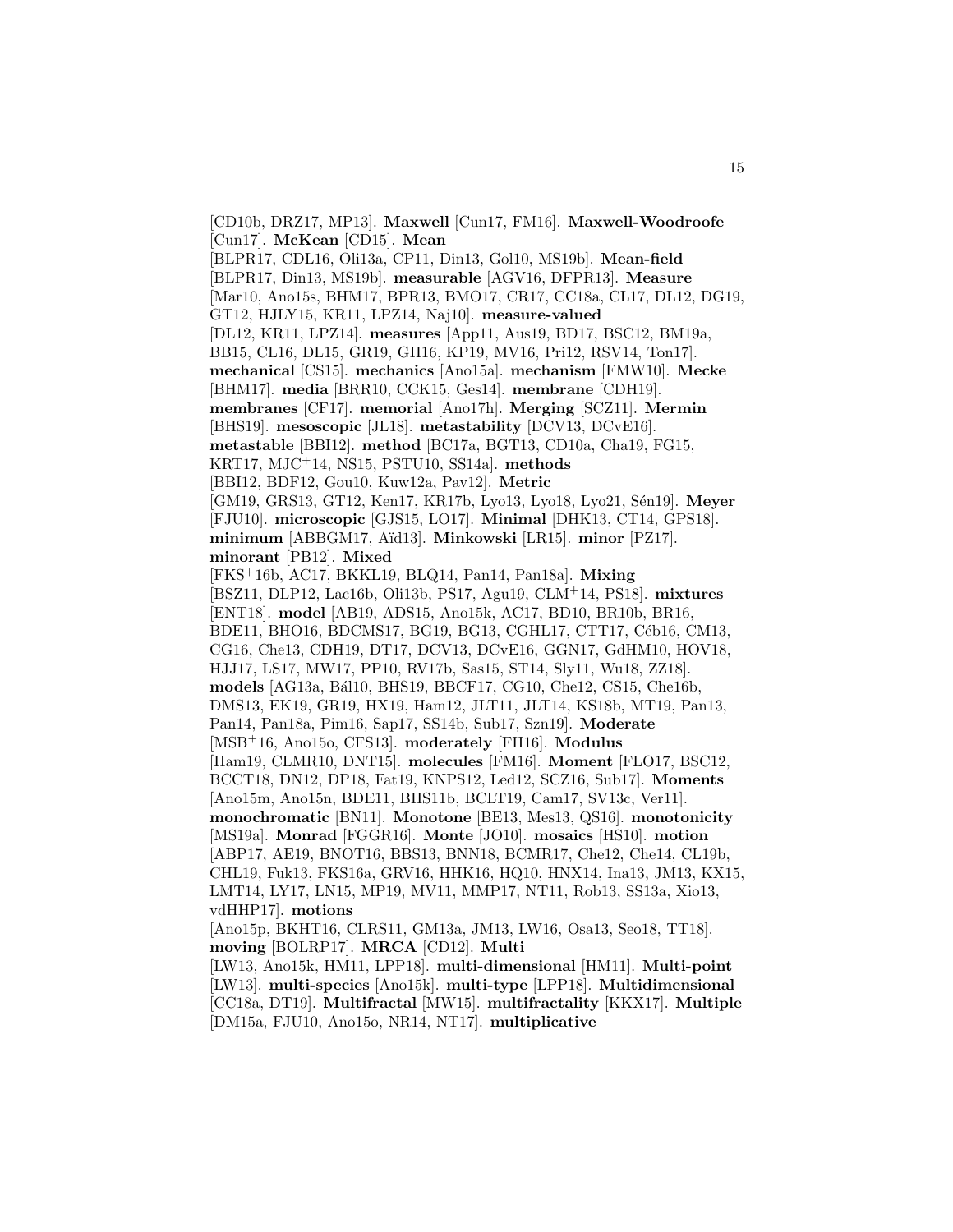[BRZ18, BKN+15, Céb16, CD14, DKZ19, DPT19, DRSV14, Ges14, GHV14, Jin12, RSV14, RV19, RV10, Wan11]. **Multivariate** [BLX18a, BLX18b, EM17, Fre13]. **mutation** [Pal13]. **mutually** [KM10, KO10, KM12].

**Nanbu** [FM16]. **Nash** [SCZ11]. **natural** [LS11a, LZ13, LR15]. **Navier** [BMO17]. **near** [BdHO15, CM10, DLV19, DLP12, GH16, HHK16]. **near-critical** [DLP12]. **nearest** [SV13b]. **nearest-neighbor** [SV13b]. **nearly** [SS13b]. **Necessary** [SZ14]. **need** [Mes13]. **negative** [BDP11, EM17, Pal13]. **negatively** [JOS17]. **neighbor** [SV13b]. **neighborhood** [AFvM13]. **nesting** [BJ13, MWW16]. **networks** [DM13, JM17, Ros16]. **Neumann** [Wan11]. **Nikodym** [Ano15s]. **nilpotent** [Pri12]. **No** [DM15b, BDP11]. **Noise** [Ros16, Tsi14, Ano15r, BC16, BRZ18, BD16, BM19b, CC18a, CDL16, CF11, CD14, Che16b, CK19, DH17, DKZ19, DPT19, FGS17, Gar11, Ges14, GHV14, HNS11, HLN12, JK10, JKM17, KK15a, Neu18, Wan11]. **noise-comparison** [JKM17]. **Noise-stability** [Ros16]. **non** [AST13, B´al10, BR19, Dui18, FGGR16, JL18, PSZ19, TV15]. **non-colliding** [Dui18]. **non-Gaussian** [AST13, JL18]. **non-Gibbsianness** [B´al10]. **non-Hermitian** [BR19, TV15]. **non-Markovian** [FGGR16]. **non-self-adjoint** [PSZ19]. **nonasymptotic** [BvH16]. **Nonbacktracking** [BLM18, BHS17]. **noncolliding** [GP19]. **Noncommutative** [JZ13, JOW19, RX16]. **Nonconcentration** [GGN13]. **Nonconventional** [KV14]. **nonconvex** [BS11, Wan11]. **Nondifferentiable** [Low10]. **Nonequilibrium** [LO17]. **Nonexplosion** [BF12]. **nongradient** [CS16a]. **nonhomogeneous** [DHJ16]. **nonidentically** [DSW18]. **Nonintersecting** [AFvM13, LW16]. **Nonlinear** [KK15a, Ano15m, AS14b, BRZ18, Dey19, ETZ16a, ETZ16b, ILRMS13, PP10, PTZ18]. **nonlocal** [Li14, Zha17]. **nonnegative** [CS16b]. **nonnormal** [SZ19]. **Nonoptimality** [GM16]. **Nonparametric** [MW11]. **nonregular** [BLM18, DFRV16]. **nonsmooth** [BCMR17]. **nonsymmetric** [Eis17, RSZ17]. **nonuniformly** [Sas15]. **nonunimodular** [Hut19]. **Nonuniqueness** [MMP14, Ano15p]. **norm** [BvH16]. **Normal** [PSTU10, AHM15, BLX18b, FJ19, LLW19, SZ19]. **normalized** [SMT19]. **norms** [GL11]. **notions** [BGL11]. **Novel** [BvdHvL12]. **Nualart** [AMMP16]. **Nucleation** [CM13, BdHS10]. **null** [WRS13]. **number** [GGM17, Ham18]. **numbers** [BCL10, EKW15, Fre13].

**oblique** [NO10]. ¨ **Obliquely** [BCMR17]. **observable** [BDC12]. **obstacle** [DMZ14, MS10]. **obstacles** [DX19]. **Occupation** [LZ11, MV16]. **occurs** [DS18]. **Ocone** [FT17]. **Oded** [Ano11a, Ano11i, Ano11j, Gar11, Häg11, Roh11]. **off** [HJ17]. **often** [DS18]. **Oil** [CGHL17]. **Olkin** [HJ16]. **once** [KS18a]. **once-reinforced** [KS18a]. **One** [AABK16, BC17b, BGL11, BR10b, BR16, BF10, DS18, FMRT12, KS12, LY17, Low10, MW15, PP12, PS10, Sep12, Sep17]. **One-dimensional**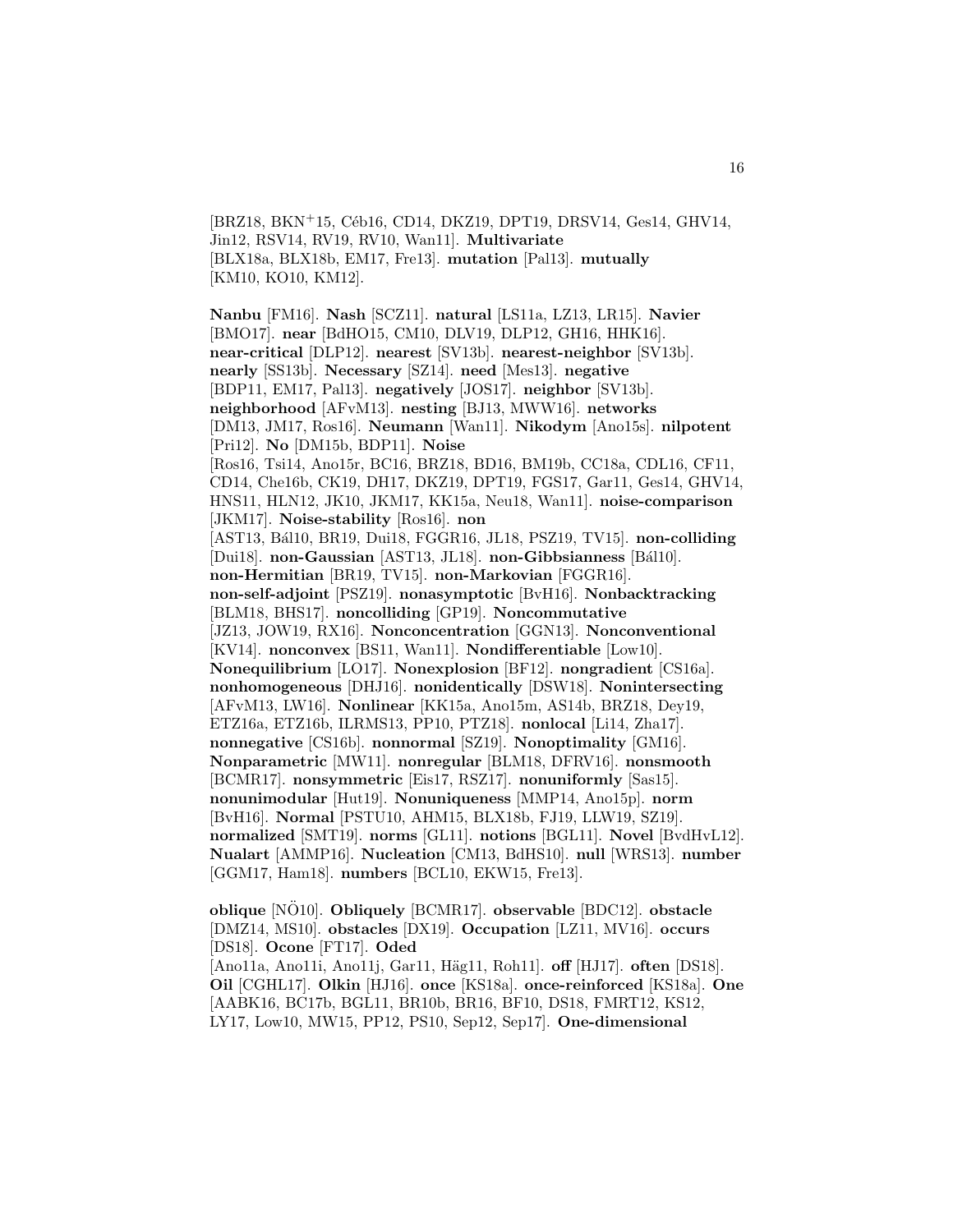[AABK16, BR10b, BR16, BF10, DS18, FMRT12, KS12, LY17, Low10, PP12, PS10, Sep12, Sep17]. **onset** [CJK13]. **open** [CKS12b, GGM17]. **operator** [AS10, Led12, Ose17, STZ17]. **operators** [CD14, Zha17]. **Optimal** [BRZ18, FMW10, HS13, TT13, TT18, BES19, BJ16, BNT17, CEO12, CFML16, GKL19, GO11, MT16, RV17a, dBM13]. **order** [BC17b, DL14, FGS17, LT15]. **order-preserving** [FGS17]. **organized** [CG16]. **orientations** [KMSW19]. **oriented** [And14, CGPPS11, CS11, GGM17]. **origin** [DDK17, TY17]. **Orlicz** [KM18]. **Ornstein** [Gil13]. **orthogonal** [Bed13, BD19]. **other** [JM13, PS18, Vik15]. **Outliers** [BBCF17, KY14].

**packing** [Roh11]. **packings** [ABGGN16]. **Painting** [Mil13]. **pair** [NT17]. **pairs** [MJC<sup>+</sup>14, SZ19]. **Palmer** [AJ19]. **parabolic** [Che12, Che16b, DHV16, ETZ16a, ETZ16b, GH18, JKM17, KKX17, MMP14, ST14]. **parabolic-hyperbolic** [GH18]. **Paracontrolled** [CC18b, FG19]. **parameter** [HLN12, Szn11]. **parameterization** [LR15]. **parametrization** [LS11a, LZ13]. **Pareto** [OR16]. **Parisi** [AC17, Che17, Pan14]. **part** [Def19, SCZ11, ETZ16a, ETZ16b]. **partial** [CF17, DHV16, DU13, EK14, HWW17, JK10, KhKL19, MP13, TW16]. **partially** [CNP16]. **particle** [ACK11, BN17, CP13, DR11, FM16, GGM19, GV14, IN11, Lig11, Oli13b, Sab13, SV13b]. **particles** [Kon17, RS15]. ´ **partition** [GS13, GRASY15]. **partitions** [Ald18, Lam15]. **parts** [Wan14]. **passage** [Ahl15, AD14, BBCS18, BvdHH17, Bjö10, CT14, DLW17, DSW18, DD19, Ham19, Mar18, Pim16, vdBK12]. **paste** [Cra14]. **Path** [CFG<sup>+</sup>18, Li14, EKTZ14, ETZ16a, ETZ16b, FZ16, KS16, KPW14, LOS18, NT11, RBZ19, Rob13, SS12, vdHHP17]. **Path-dependent** [CFG<sup>+</sup>18, FZ16, LOS18]. **Path-valued** [Li14]. **paths** [AMS14, BGGS11, CO17, CL19a, CL16, CF19, FGGR16, FS17, GGM17, HP13]. **Pathwise** [Ano15p, Neu18, CB11, Pro13]. **patterned** [BHS11b]. **Patterns** [CV13]. **paving** [DT19]. **PDE** [MS10, PP12]. **PDE's** [DL14, BLPR17, DMZ14, EKTZ14, ETZ16a, ETZ16b, Ger19, HM18, JKM17, KK15a, KKX17, Zha11]. **peaks** [AS17, Ano15o]. **Peccati** [AMMP16]. **Percolation** [BBCR10, GH15, Häg11, Koz11, RV17b, Ahl15, And14, AGM13, Ano15l, AD14, BBCS18, BEG13, BN11, BBLR12, BvdHH17, Bjö10, BHSU14, CT14, Cer15, CS11, CS13, DS12, DLW17, Din13, DD19, DCV13, DCvE16, Fri10, FIV13, GGM17, GKP16, GM16, GH12, GM13b, GM13c, Ham19, KRT17, Lig11, MT17, MS19a, Mar18, Pim16, Sap17, SSG11, Szn11, Szn19, Tan19, Tas16, Tra10, vdBK12, GPS18]. **perfect** [RSZ16]. **perimeter** [BD16]. **Periodic** [HM11]. **Permanental** [Eis17, LMR15, EM17, MR13, MR17]. **permutations** [BBF<sup>+</sup>18, GP18, PT19]. **perpetuity** [BCDZ16]. **perspectives** [BCCV19]. **perturbation** [CKS12a, Dey19, Li16]. **perturbative** [SSB10]. **perturbed** [ABB18, DFPR13, FY19, Ges14, Pro13]. **Petrowsky** [SMT19]. **Pfaffian** [BBCS18]. **Phase** [AB19, Ham12, KS18a, CNP16, KPRS17, LPZ14]. **phenomenon**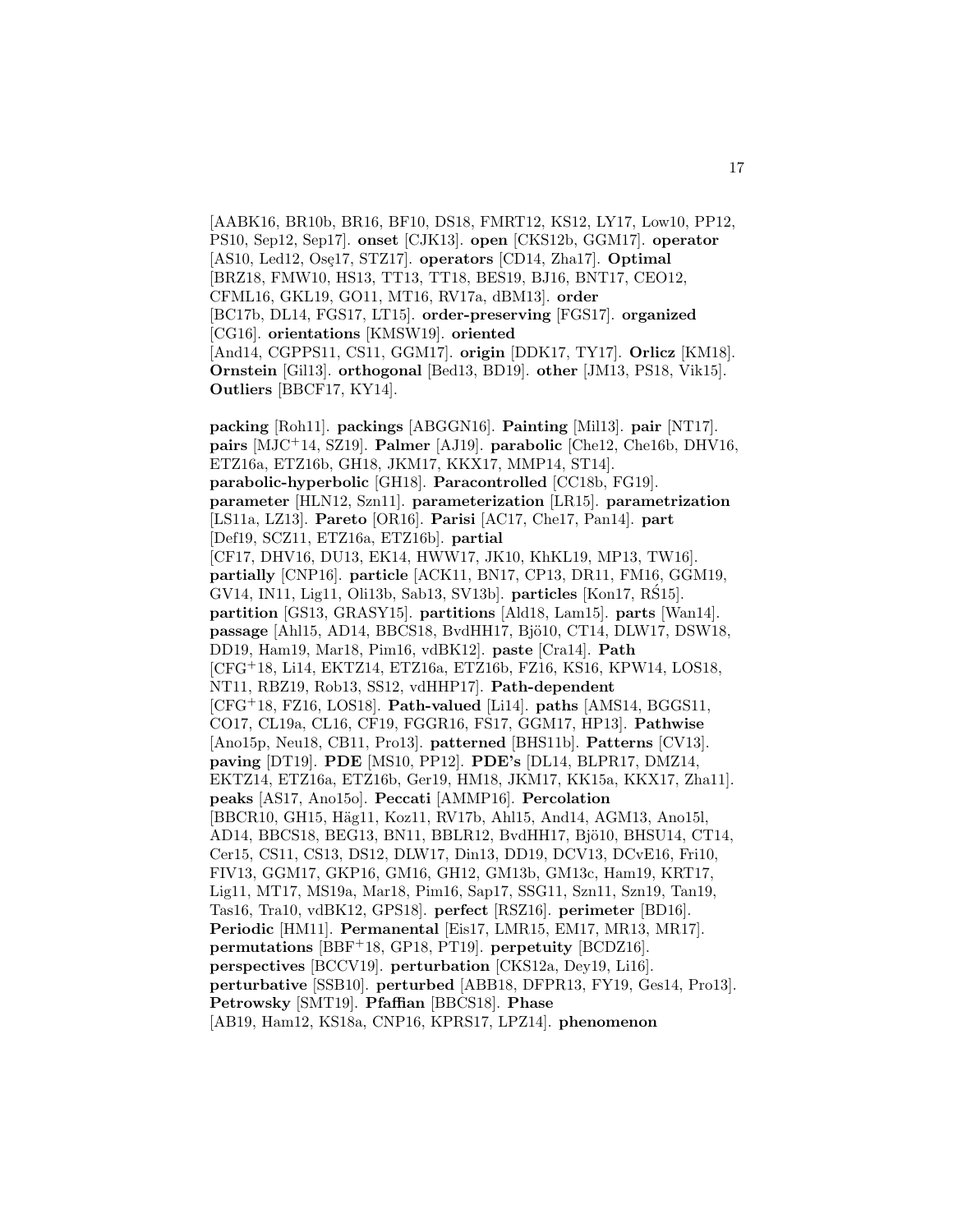[HJ17, LL19a]. **picture** [MT19]. **piecewise** [KR17a]. **pinning** [CTT17, CdH13]. **Planar** [Ano15q, CGN15, Ald18, AR15, ABGGN16, BCK18, Bis13, BCMR17, JS15, KMSW19, Ken19, LM11, LL19b, SSG11, Wu18, YY11]. **Planck** [HJLY15]. **plane** [Ald18, Eld15, GPS18, HJ17, MW17]. **plans** [DT19, GKL19]. Poincaré [CM18a, GW19, MS14b]. Point [BHM17, And14, BCJ18, BM19a, BYY19, Buf18, CS15, CN17, DCGHM16, FT17, LW13, Lyt13, OA17, Pan13, RS13, Roy10, SS14a, SW19b]. **Point-map-probabilities** [BHM17]. **points** [AMS14, AE19, BCR16, DKN<sup>+</sup>12, DM15a, DMX17, HMP10, Oka19, Pim16]. **Pointwise** [BBI12, KL15]. **Poisson** [Bak13, BR10a, BPP18, Che12, DST16, Dir14, DP18, HLS11, HS13, HS10, Kah16, KR11, MT16, Mey13, NP13, PSTU10, Pri12, RS13, SW19b, YY11]. **Poissonian** [Ald18, Fuk13]. **Poissonized** [BJ13]. **Polarity** [DMX17]. **Poly** [DX19, Leu17]. **Poly-adic** [Leu17]. **Poly-logarithmic** [DX19]. **polygonal** [BZ11]. **polygons** [Ham18, Par11, Pet15]. **polymer** [CC18a, DZ16, GRASY15, Ham19, Sep12, Sep17]. **polymers** [AKQ14, BT19, CdH13, IV12, Lac11, O'C12, TTV12]. **polynomial** [And13, AG13a, BKKL19, DNV18, Kan17]. **polynomials** [Ano15a, BC19, BD19, BW10, DM15b, DR12a, DNV18, KZ13, Kan17]. **polytopes** [BR10a]. **poorly** [Kan17]. **population** [CD12, EK19]. **populations** [FJ19]. **porous** [BRR10, Ges14]. **posedness** [GH18, MW17]. **positive** [Bet12, CKPR12, Fri13, GLL18, Pat12, Sas15, WRS13]. **positively** [Eis14, Eis22]. **positivity** [CMP19, Flo14]. **potential** [CC18a, Che12, Che14, Fuk13, GS13, MO13, ST14]. **potentials** [BS11, DNT15, FH16, FM16, Osa13]. **Potts** [Pan18b, Sly11]. **Power** [BOLRP17, Mar18]. **Prähofer** [BC11]. **precise** [AHZ13]. **Predicting** [BDP11]. **prediction** [MW11]. **Preface** [Ano11j, Ano11k]. **preferential** [BBCS14, DM13]. **preserving** [CMP19, FGS17]. **principle** [ADS15, ACDS18, ALW17, BD10, BC14, CH19, CPSV10, CM14, DK17, GGR16, Gou10, RV13, Ser19, vH18]. **principles** [BC19, BHS11a, CD10b, CCK15, Cun17, JKM17, MSB<sup>+</sup>16, NPR10]. **Probabilistic** [BRR10, DR12a, Ose17, Pav12, Pes14, Zha11]. **probabilities** [BHM17, GLP12, LPS16, Tas16]. **probability** [App11, BC17a, BNOT16, DCGHM16, KP19, LPP18, LLQ11, Naj10, Wan10, Wil12]. **problem** [BJ16, CS16a, DMZ14, KR17a, KK15b, MS10, NÖ10, RZZ12, TW16]. **problems** [CGPR19, CN17, DR11, Zha11]. **procedure** [AKM17a]. **process** [AD12, Ald18, AAV11, BHM17, BT17, BFJS10, BHS19, BCJ18, BDP11, CP11, Cra14, DMR13, DS10a, GM14, Gil13, HIK<sup>+</sup>18, Kah16, KR10, KPRS17, LL19a, Lac16a, Lam10, LPP18, LT15, MS19b, PZ17, PS17, PB12, Rez13, SS13b, SS14a, Ton17, STZ17]. **processes** [AFvM10, AK12, AN11, BKKL19, BBCS18, BLX18a, BOR13, Bax11, BHS11a, Ber16, BM19a, BYY19, BG13, BF10, BDF12, Buf18, BCDZ16, BP11, BCL10, CGB13, CEO12, CGPPS14, Cei12, CD10b, CKPR12, Cha13,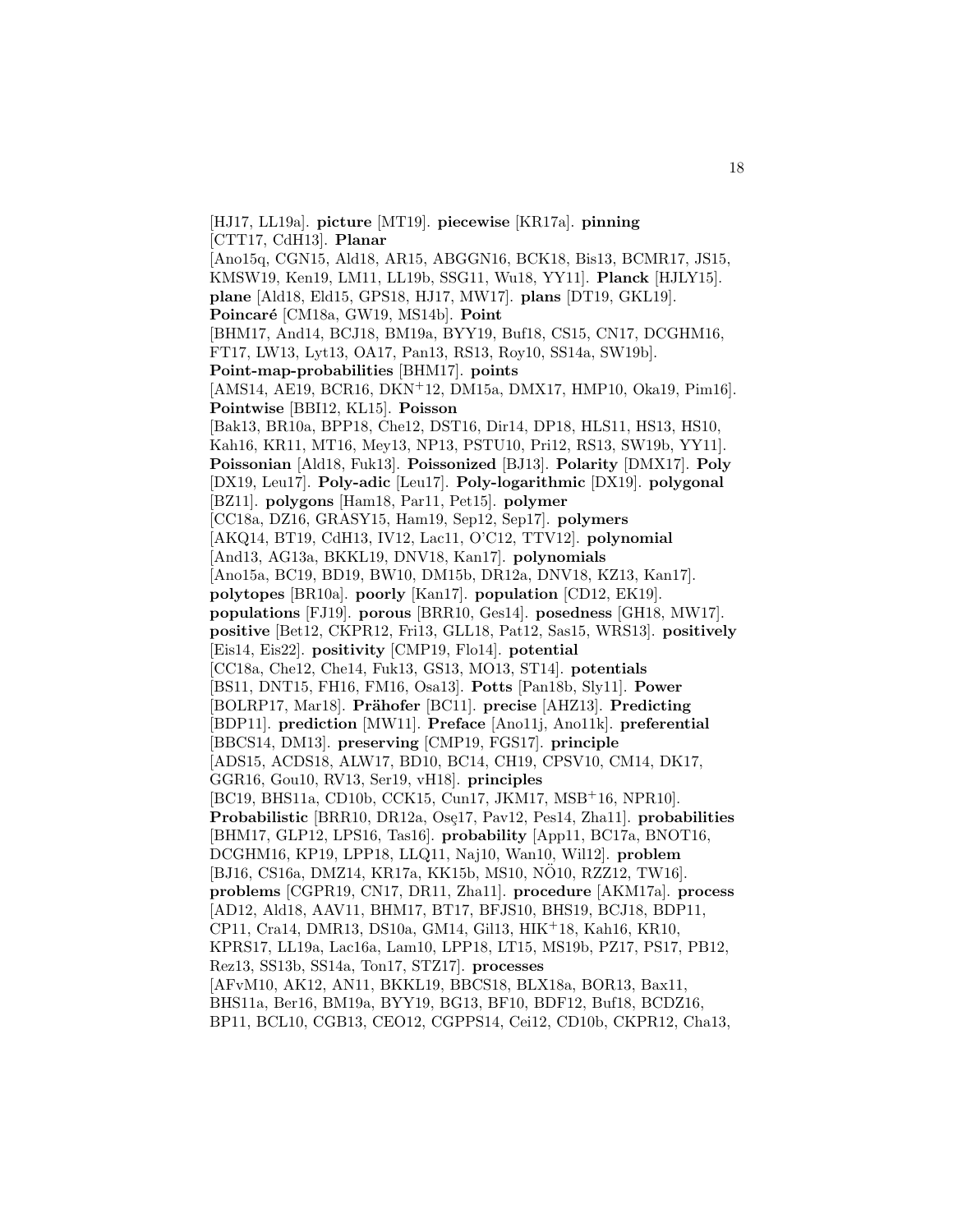CFKZ08, CLRS11, CFKZ12, CKS12b, CD12, CFM16, CT17a, DH17, DL12, DDK17, DS10b, Dui18, DL15, EK14, Eis14, Eis22, FMRT12, FJU10, FT17, FKW17, FU12, FKS<sup>+</sup>16b, GW19, Han14, HJT13, ILRMS13, JR17, Jin12, JL18, JM13, JOS17, KL15, KPS10, Kra18, KKZ13, KR11, Kuw10, Kuw12b, Kuz11, KMR13, KPW14, LPZ14, Li14, Lyt13, MR13, MR17, MS14a, Men11, MP13, MW11, Oli13b, OS15, OA17, Pat12, PW10, PW15, RS13, RSZ17, RBZ19, Ros18, Roy10, Roy12, SW19a, SW19b, Tug13, Zha14]. **product** [Aus19, Koz11]. **products** [Mey13, Ser19]. **profile** [Lac16a]. **profiles** [Ham19, SCZ16]. **progeny** [AHZ13]. **programming** [BCL10]. **projections** [GKR17]. **proof** [AD14, BSV11, BC11, SW11]. **Propagation** [FH16]. **properties** [BKN<sup>+</sup>15, BDF12, CEO12, KL15, Kry14, WRS13]. **property** [DE16, KP19]. **Publications** [Ano11b, Ano11a]. **pure** [BFJS10].

**quadrangulation** [LL19b]. **quadrangulations** [ABA17, BMR19, Bet12]. **quadrant** [BBCS18, IRL10]. **Quadratic** [BEO17, BE13, BW10, GZ14, MO13, XZ18]. **Quantitative** [LLW19, NNP16, BBJ17, CM18a, DCIV16, EGZ19]. **quantization** [CC18b, GLP12]. **Quantum** [She16b, BCS12, DLV19, GM19, Mor13, O'C12, She16a]. **Quasi** [Buf18, GO10, KMPZ10, Pri12, RZZ15]. **quasi-geostrophic** [RZZ15]. **quasi-invariance** [GO10]. **quasi-nilpotent** [Pri12]. **Quasi-symmetries** [Buf18]. **quasi-variational** [KMPZ10]. **Quasilimiting** [KS12]. **Quasilinear** [DHV16, DMZ14, FG19, GH18, MS10]. **Quenched** [ACDS18, Che12, Che14, CCK15, CPSV10, DR12b, JLT11, Tót18, CM14]. **quotients** [BCCZ18].

**radial** [Def19]. **radii** [GM16]. **radius** [BCCT18, CS11, FA19]. **Radon** [Ano15s]. **Ramanujan** [Ano15c, BLM18]. **ramified** [BM19a]. **Random** [Ald18, AHM15, BSC12, BLPS18, BCK18, CL11, DW15, DM13, Ges14, JM13, KK17, KS17, Kor14, LP12, Li16, McG12, Ngu14, NV14, RV13, Sab13, SSB10, SCZ16, Sap17, Sén19, Szn12, TVK10, TV12, TV15, TV13, Win10, Aar12, ABA17, AST13, AFvM13, AMS14, Agu19, A¨ıd13, AHZ13, AS14a, ADGO13, ADS15, ACDS18, Ano15j, Ano15r, ASS19, ALW17, AB13, ABR16, BS19a, BJ13, Bak13, BRAS19, BvH16, BM10, BD10, BCK17, BFJS10, BSS14, BOR13, BHKY17, BGT13, BHS17, BFGH12, BB13, BCCR15, BT11, BGGS11, BSZ11, BCR16, BT19, BN19, BPR13, Bet12, BvdHvL12, BvdHH17, BD16, BS19b, BdHS11, BV16, BD19, BLS11, BCC11, BLM18, BCCT18, BHS11b, BG13, BC13, CM18a, CR17, CGPPS11, CGPPS14, Cha19, CD10b, CdH13, CCK15]. **random**

[CFML16, CM18b, CPSV10, CP17, Coo18, CGJ18, CT17b, CS13, CL17, DMX17, DHJ16, DSS11, DK17, DM15b, DMS17, DSW18, DKNP13, DN12, DLP12, DS18, DX19, DNV18, DG19, DR12b, DP12, FJJS18, FA19, FGS17, Fri10, Fri13, FK18, FGGR16, FG15, GS17, GLS19, GGN17, GKR17, GM14, GST15, GS13, GL11, GP19, GT10a, GV14, Gou15, Guo16, HM12a, Ham12,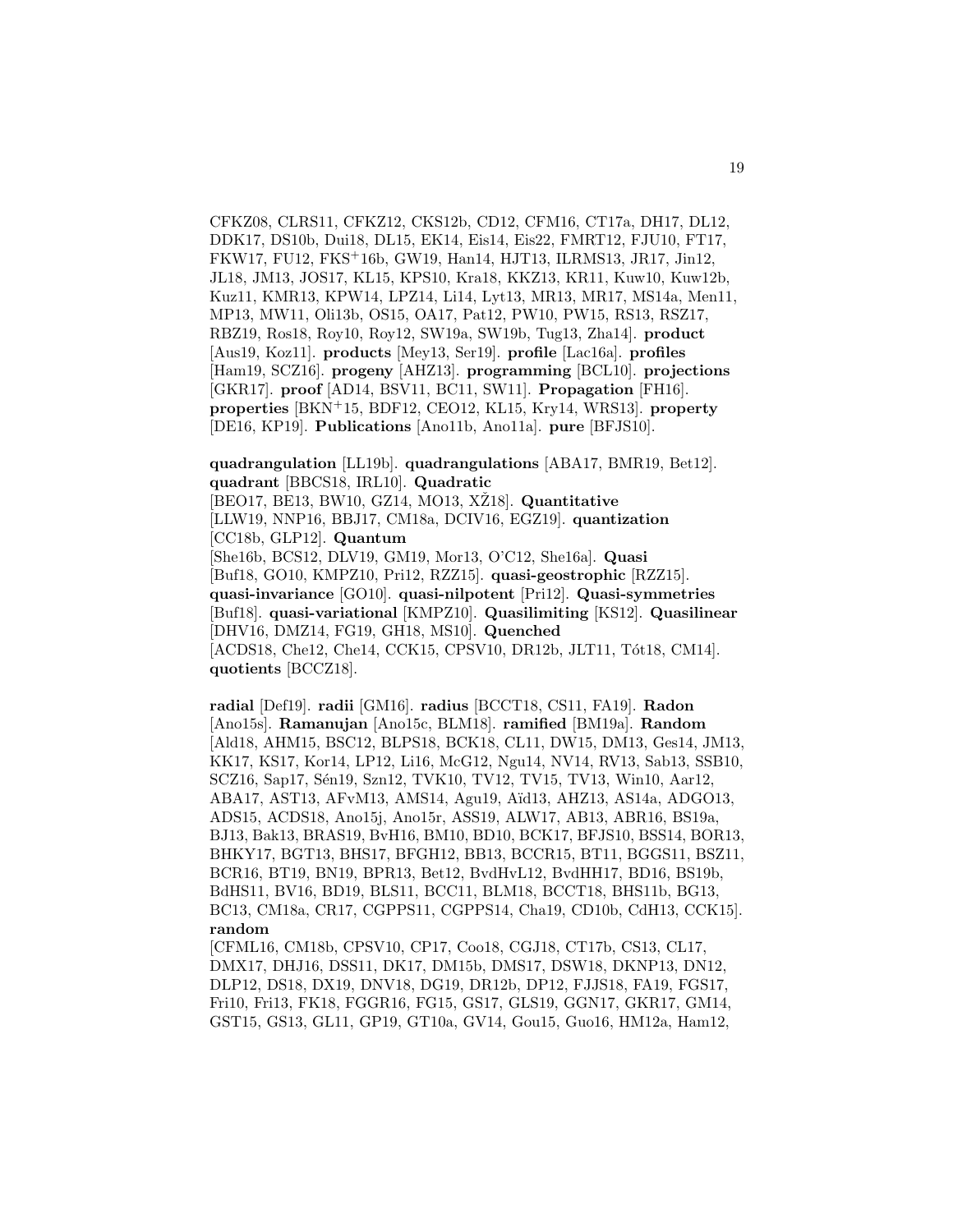HV15, IRL10, IV12, JS15, JP14, KZ13, KZ14, Kar15, Ken17, KMS12b, KS18a, KT17, KRT17, Kuw12a, LZ11, Lam15, LSW19, LM11, LL15, LPP18, LM10, Led13, LP13, Li17, Liu12, Lup16, Mar10, Mat15, MS14a, MPRV12, MP12, Mil13, Oka19, Oli13a, Oli13b, OR16, PSW16, Par11, PP12, PMT16, PSZ13, PS10, Pet15, PT19, Pit12, PS14, RW18, RBZ19, RSV14, Ros16]. **random** [Roy10, STZ17, SR18, SV13a, Ser19, SZ14, She16a, Shi18, ST18, TY17, TY19, Tim18, Tót18, VV10, Vik15, WRS13, YY11, Yil11]. **Randomly** [BCCR15, CGPPS11, Ham13, HS16]. **range** [AABK16, ASS19, CS11, CS15, CS13, LL15, MS19b, PS14, SW19a, Sap17, Tra10]. **rank** [BLS11, FG15, KS18b]. **rank-based** [KS18b]. **rarefaction** [CP13, CQ13]. **Rate** [BCG13, DPT19, FM16, DL15, GS13, GW19, HQ10, KM10, KO10, KM12, Sas15]. **rates** [EGZ19, GZ14, Pal13, PR11, PRR16, PSZ13, Vik15]. **ratio** [HV15]. **Ratios** [GRASY15]. **RDEs** [CF11, CD14, CF19]. **reaction** [DKZ19]. **Real** [DDK17, FRS15, Kon17]. **Reconstruction** [Sly11]. **records** [AKM17a]. **recover** [Ano15q]. **Recurrence** [HJJ17, PSZ13, BHS19, BDMZ13, KS16]. **recurrent** [Bax11]. **recursions** [PP10]. **Recursive** [RW18, BS15, CM18b, CL11]. **reflected** [BCMR17, KR10, KR17a, RW16]. **Reflecting** [BC13]. **reflection** [NO10, RV19, RZZ12]. ¨ **Regenerative** [PW15, PT19]. **regime** [AKQ14, CR17, CTT17, HS16]. **regular** [AGM13, BS19a, BHKY17, CGJ18, DP12, JP14, LY17, SS14b, TY19]. **Regularity** [AS14b, BC17b, HP13, Led13, Mor13, App11, BC17a, DL14, Ger19, GH18, HHJ15, HWW17, Kry14, vNVW12]. **Regularization** [BM19b]. **regularizing** [IN11]. **regularly** [LT15, RBZ19]. **Reinforced** [STZ17, BSS14, BHS19, BT11, CT17b, KS18a]. **reinforcement** [CT17b]. **related** [Ano15s, AG13a, CD14, Che12, DS10a]. **relation** [AD14, GGN17, Guo16]. **Relative** [Aar12, DK17]. **relativistic** [BF12, CKS12b]. **Relaxation** [CFM16, MT19]. **R´emy's** [EGW17]. **Renormalization** [CFM16, Le 10]. **renormalized** [Che12, SS15]. **R´enyi** [BGBK19, BCG19, DLV19, EKYY13, HKM19, PR11]. **repeated** [Zil16]. **representation** [Ano15a, BRR10, CGB13, CF13, DE16, KP15, KP19, NT11]. **Representations** [Ros18, BOR13, Che17, KR11]. **repulsion** [CLM<sup>+</sup>14]. **repulsive** [GV14]. **resetting** [IN11]. **resistance** [BGGS11, GH15, Ros16]. **respect** [BNN18, JR17]. **result** [Jin12]. **resulting** [NR14]. **results** [BEO17, DMR13]. **return** [GGN13]. **reversal** [Kuw10, Kuw12b]. **Reversibility** [MS16]. **reversible** [BHP17, BCC11, DL15]. **revisited** [RV10]. **Ricci** [AGS15, NP16]. **Riemann** [CLRS11, FJJS18]. **Riemannian** [AGS15, Bau17, BO13, HQ10]. **Riesz** [DNT15]. **Right** [DS10b, BCCZ18]. **rightmost** [And14]. **ring** [BES19, BG17]. **Robbins** [Ahl15]. **Robust** [Che16a, MN15]. **Robustness** [JM17]. **Roots** [DNV18, KZ13]. **Rosenblatt** [BT17]. **Rosenthal** [AS10, JZ13, MP13, Pin15]. **Rosenthal-type** [AS10, MP13, Pin15]. **Rough** [GT10b, Ano15m, CLL13, CHLT15, CO17, CL19a, CJ18, CL16, CF19,

DPT19, DF12, FGGR16, FS17, HP13, HM18, HHL<sup>+</sup>17, Ina13, NT11].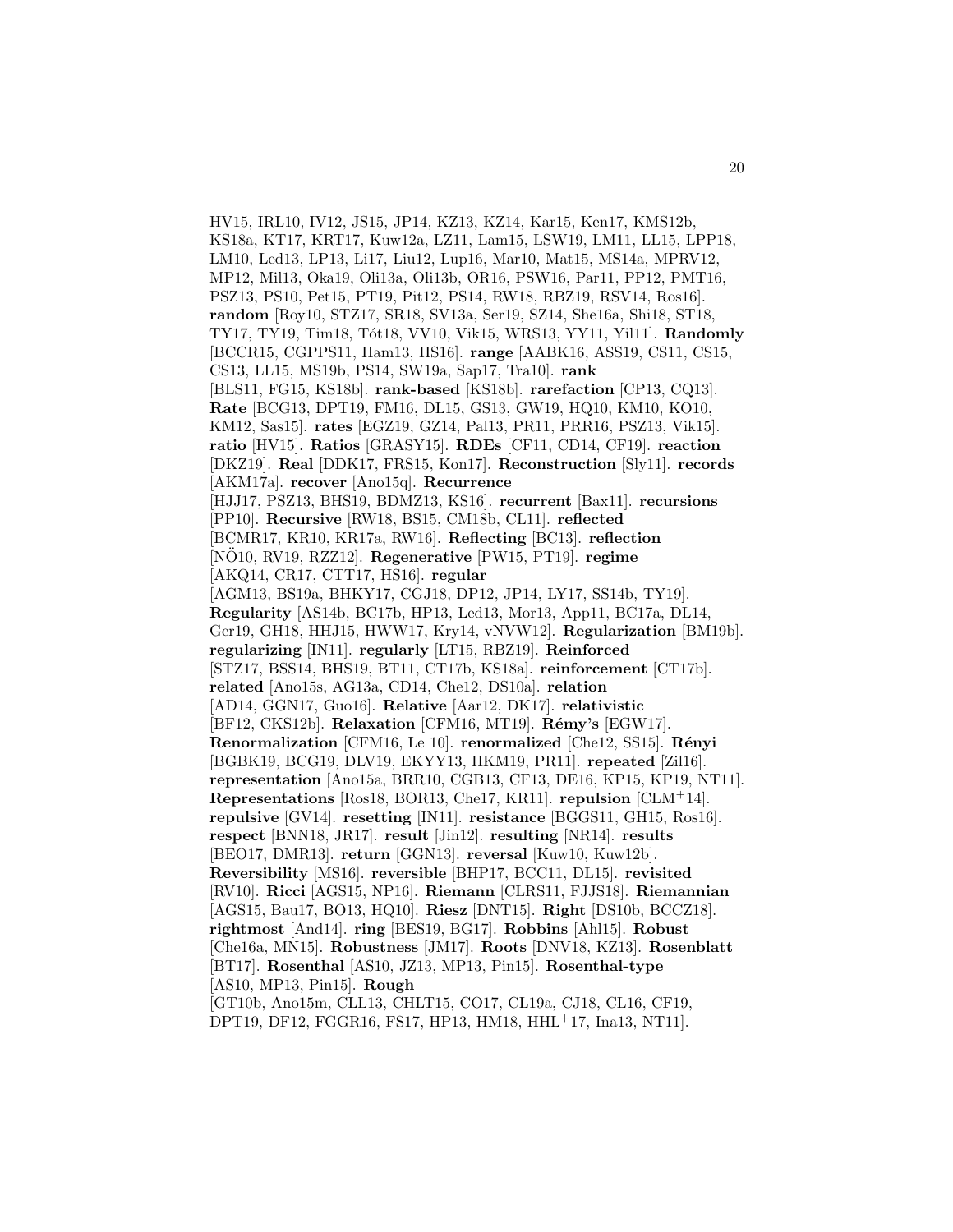**Rubinstein** [DST16].

**S.D.E.** [GM13a]. **Sample** [RBZ19, FJ19]. **samplers** [MS13, PS18]. **Sampling** [BCCV19, AN10]. **scale** [BES19, GLS19, HX19, JM17, JLT14, Puh16, RSV14]. **scale-free** [JM17]. **Scaling** [AGM13, BS11, CS13, Din13, FK18, HM12a, JS15, LM11, PSW16, Seo18, Sep12, Sep17, ABBGM17, ABA17, AS14a, AD14, BCK17, BMR19, BGT13, BH19, Bet12, BvdHvL12, BHO16, CGN15, CDH19, DD19, GPS18, JLT11, KS17, SSG11]. **sceneries** [Aar12]. **scenery** [BdHS11, CGPPS11, CGPPS14, DK17]. **Schramm** [Ano11a, Ano11i, Ano11j, Gar11, Häg11, LS11a, LR15, Roh11, SW11]. **Schr¨odinger** [BRZ18, STZ17]. **Schur** [BBCS18]. **SDE** [Wan11]. **SDEs** [BKHT16, CC18a, DFRV16, HP13, KMPZ10, MNP15, Wan17, XZ16, Zha14]. **Second** [LT15, Lyo21, BN17, CP13, DL14, RS15, Sub17]. **Second-order** [LT15]. **seen** [And14]. **segregated** [Fre15]. **selection** [ABB18]. **selective** [BdHO15]. **Self** [Hut19, Ald18, ABR16, CNP16, CG16, CKPR12, CS11, DDK17, DCGHM16, GH16, Ham18, Heu12, JM13, KPW14, Pat12, PSZ19, SMT19, Tug13]. **Self-avoiding** [Hut19, ABR16, CS11, DCGHM16, Ham18]. **self-intersection** [Heu12]. **self-normalized** [SMT19]. **self-organized** [CG16]. **self-similar** [Ald18, CKPR12, DDK17, GH16, JM13, Pat12]. **self-similarity** [KPW14]. **self-stabilizing** [Tug13]. **Semi** [LM10, MS14a, FU12]. **Semi-classical** [LM10]. **semi-Dirichlet** [FU12]. **Semi-Markov** [MS14a]. **semicircle** [EKYY13]. **semigroup** [BGL11, GS18, Wan11]. **semigroups** [App11, KL15, KR17b, PSZ19, TT19]. **semilinear** [Wan17, Zha11]. **semimartingales** [BE13, CF19, Low10]. **Seneta** [AS14a]. **sensitivity** [Ano15r, Gar11]. **separable** [BBF<sup>+</sup>18]. **Separating** [LL19b]. **separation** [Ham12, Puh16]. **sequences** [BKS12, BPR13, BBCR10, BCDZ16, CM18b, DMR13, DU13, DN12]. **sequential** [MW11]. **sequentially** [JP14]. **series** [BOR13, Bed13, FGGR16]. **set** [AST13, Ano15l, CP17, EL16, KP19, MP12, Par11, RZZ12]. **sets** [AMS14, BD16, BHSU14, CKS12b, CHL19, DSS11, EK14, FJJS18, RV17a]. **shape** [Bjö10, BZ11, Lam15]. **Sharp** [BvH16, BBJ17, BBLR12, CKS12b, DCV13, DCvE16, FY19, BDCMS17]. **sheet** [DKN<sup>+</sup>12, DM15a, Def19]. **Shepp** [HJ16]. **Sherrington** [Ano15k, Che13]. **shift** [Wan14]. **shifts** [LMT14]. **shot** [BD16]. **shuffle** [BN19, Lac16b]. **shuffling** [LL19a]. **Shy** [BBK13]. **sided** [GT12]. **sigma** [BHS19]. **signature** [LN15]. **similar** [Ald18, CKPR12, DDK17, GH16, JM13, Pat12]. **similarity** [KPW14]. **Simple** [CS13, ABA17, BCK17, CGV<sup>+</sup>11, DS18, LL19a, Lac16a, Lac16b, Li17, Oka19, Rob13, SV13b]. **simplified** [AD14]. **Sinai** [CV13, QS16]. **sine** [SV13a]. **single** [BES19, BG17, MO13, Oli13b]. **single-particle** [Oli13b]. **single-site** [MO13]. **singular** [And13, CC18a, Coo18, ILRMS13, MS18, MNP15, PP12, Zha11]. **singularity**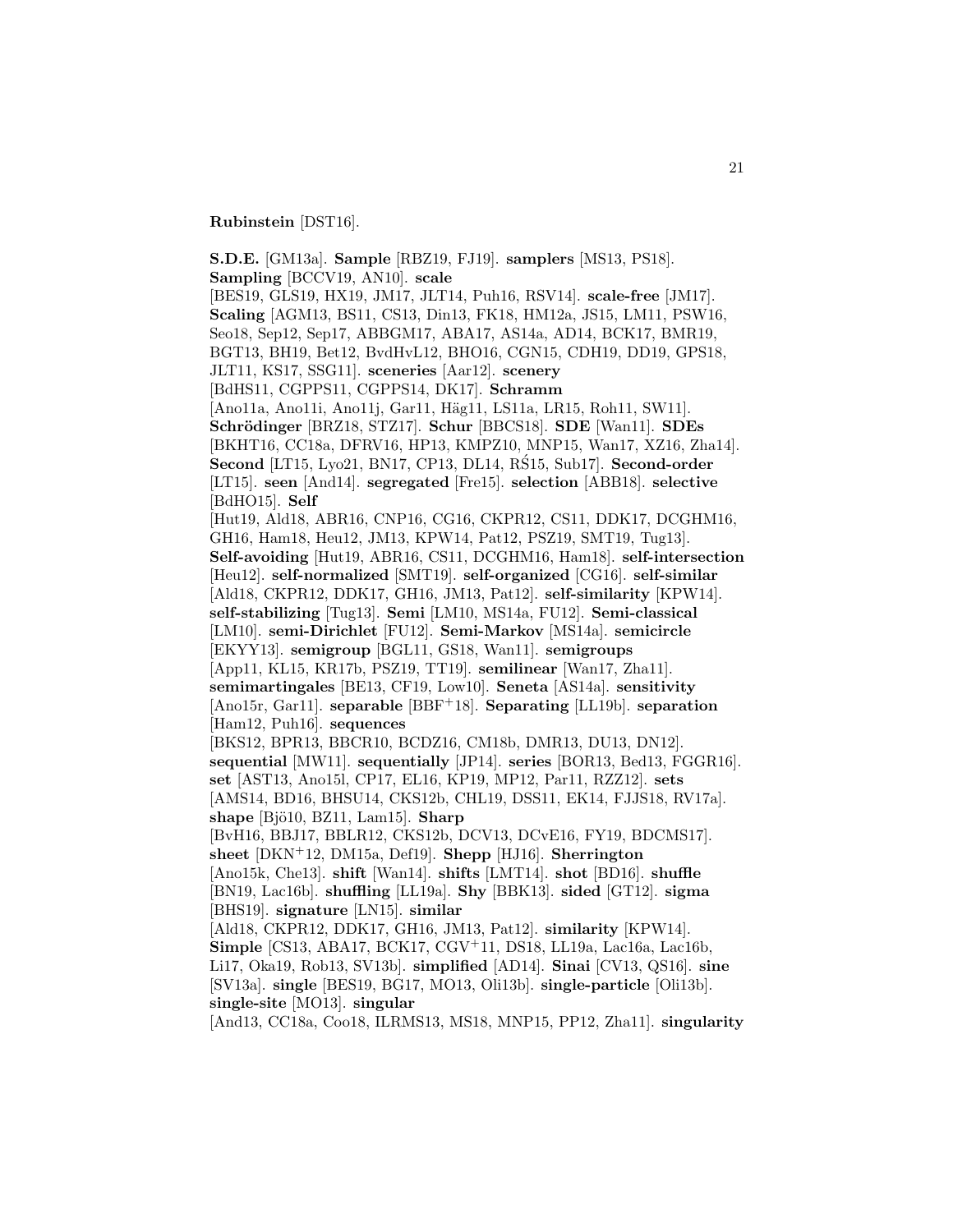[BFJS10]. **SIR** [LPZ14]. **SIRSN** [Kah16]. **site** [MO13]. **sites** [BSS14, DS18]. **six** [AB19, BG19]. **six-vertex** [AB19, BG19]. **Size** [CGJ18, CD12]. **sizes** [DLV19]. **SK** [BG13]. **skeletons** [EKW15]. **skew** [GM13a]. **Skorohod** [BOR13, CL19a, HJT13, NÖ10]. **Skorokhod** [KK15b]. **SLE** [LW13, LZ13, Roh11, She16a]. **Slow** [CLM<sup>+</sup>14, HS16]. **small** [LPS16, PV18]. **small-ball** [LPS16]. **Smaller** [CD12]. **smallest** [Coo18]. **Smirnov** [BDC12]. **Smoluchowski** [CS16a]. **Smooth** [KM16, AB13, GHV14, KR17a]. **smoothing** [ABM12]. **Smoothness** [CHLT15, GT15]. **Sobolev** [BGG18, DL14, KhKL19, MO13, MS14b, MNP15, SCZ11, XZ16]. **soft** [FH16]. **solution** [Pes14, Pro13, Xio13]. **solutions** [BNOT16, BKHT16, BRR10, BDMZ13, BM19b, CHLT15, CJ18, CFG<sup>+</sup>18, DKZ19, EKTZ14, ETZ16a, ETZ16b, Flo14, GHV14, JK10, Mor13, Zha17]. solvable<sup>[XŽ18]</sup>. Some [CP11, Ano15p, CL19b, JKM17, KPS10, Pat12, Szn19]. **SOS** [CLM<sup>+</sup>14]. **soups** [LMR15]. **space** [BOR13, BHO16, Cam17, Cei12, CD14, Che16b, DP18, GT15, Ges14, HHL<sup>+</sup>17, KhKL19, LLQ11, MN15, NNP16, TV13, vdHHP17]. **spaces** [Aus19, BPP18, BBK13, BO13, CL19b, CE12, Cun17, DFPR13, DFRV16, DN12, GGR16, GRS13, GT12, Ken17, Kra18, Lyo13, Lyo18, Lyo21, Sén19, TW16]. **Spanning** [GPS18, Ken11, ABBGM17, BCK17, Hut16, Hut18, Ken19, Tim18]. **Sparse** [DP12, BR19, BGT13, BHS17, BGBK19, BvdHH17, BCCZ18, BCCV19, DMS17, GS17]. **Spatial** [Che16b, HM12b, JM17, Lac11]. **spatially** [Neu18]. **SPDE** [GH18, KS18b, MMP14, Xio13]. **SPDEs** [Ano15p, FG19, MS18, Wan17]. **species** [Ano15k]. **spectra** [ILRMS13]. **Spectral** [DP12, EKYY13, Sas15, BCCT18, CGJ18, Gou10, GLL18, TV15, TY19]. **Spectrum** [BCC11, BFJS10, BBCF17, BLM18]. **speed** [AAV11, ALW17, BPP18, BBL10, CP13, Fri10]. **sphere** [AB13]. **spheres** [BCL10]. **spherical** [CM18a, FA19, Sub17]. **spiked** [BV16]. **Spin** [Pan13, AC17, AJ19, BG13, CT17a, MO13, Pan14, Pan18a, Pan18b, SS14b, Sub17]. **Spines** [EKW15]. **spins** [Pan18a]. **Split** [BHS11a]. **splitting** [HLS11, Lam10, PW15]. **Spohn** [BC11]. **spread** [BR16]. **square** [GM13b, Pav12, Rom12]. **squared** [Eis14, Eis22]. **Stability** [AKM17b, BE13, Ros16]. **stabilizing** [Tug13]. **Stable** [Ham13, SR18, BKS12, BDP11, CKS12b, DE16, DS10a, JM13, Kor14, Kuz11, KPW14, MP19, MW15, NNP16, Roy10, Roy12, ST13, WRS13, Zha14]. **standardness** [Cei12, Leu17]. **star** [RSV14]. **started** [DDK17]. **state** [AC17, CGB13]. **states** [FMW10, GGN17]. **static** [BCR16]. **Stationary** [Han14, BOLRP17, BHS11a, Cei12, CD12, DMR13, DU13, HJLY15, ILRMS13, JOS17, MP13, MW11, OS15, PW10, RV17b, Roy12, SS13b, Ton17, WRS13]. **statistical** [Ano15a, CS15]. **statistical-mechanical** [CS15]. **statistics** [BHKY17, BYY19, DST16, EKYY13, GP19, JL18, LZ11, LLW19, RS13, SS13a, TV12, TV15]. **stay** [GLL18]. **steady** [GGN17]. **Stein**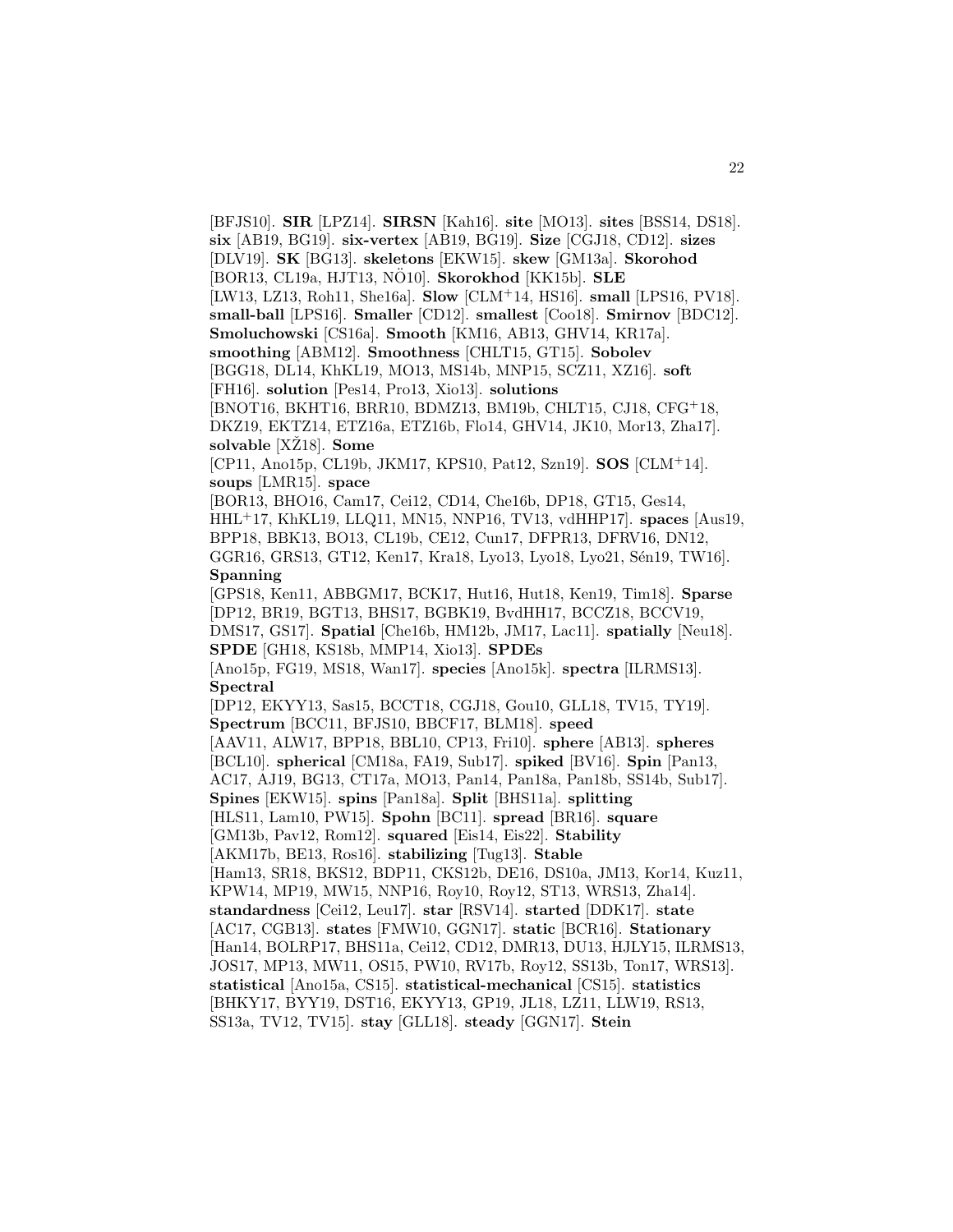[CD10a, CFS13, Fat19, FG15, KRT17, PMT16, PSTU10, SS14a]. **Stochastic** [Bau17, BO13, CFKZ08, CFKZ12, DL12, GS18, HWW17, HHL<sup>+</sup>17, JR17, Kuw10, Kuw12b, PTZ18, vNVW12, AB19, Ano15m, AS14b, AB10, BC19, BRZ18, Bax11, BG19, BB15, BMO17, BLQ14, BLPR17, BDMZ13, BM19b, CD15, CC18b, CF11, CJ18, CH19, CK19, CPSV10, CF13, CJK13, CP11, DFPR13, DKZ19, DHV16, DST16, DMZ14, DPT19, DF12, Dir14, Flo14, FJ16, FLO17, Ger19, Ges14, GHV14, GO11, GJS15, HM18, Heu12, HJT13, JK10, JKM17, KM16, KK15a, KKX17, KhKL19, KT17, Kry14, LS11b, LLQ11, MS10, MSB<sup>+</sup>16, MNP15, Mor13, MO16, NP16, Neu18, Ngu14, RW16, RZZ12, RZZ15, Sas15, TT13, TW16, Tót18, Wan14]. **stochastically** [ABB18, FY19]. **Stokes** [BMO17]. **strategies** [BLQ14]. **strategy** [TT18]. **Stratonovich** [CL19a, FJU10, HM12b, HN13, HJT13]. **stream** [CT14]. **stretched** [IV12]. **Strict** [MS19a, Flo14]. **strings** [PSZ19]. **strip** [DG19, HHK16]. **Strong** [Ano15r, CJ18, CS16b, DFPR13, DFRV16, DMR13, JOW19, JKM17, MNN19, SS12, Ahl15, DCIV16, EKW15, LS11b, Xio13]. **strongly** [Szn19]. **Stroock** [Pes14]. **Structure** [GKL19, Aus19, CHL19, GLS19, GP18, Kan17, LY17, MO16]. **structured** [Coo18]. **structures** [Oka19]. **Stuck** [Kio16]. **study** [Kan17, KKX17]. **Sub** [ABDJ13, RZZ15, Bau17, FK18]. **sub-ballistic** [FK18]. **Sub-Gaussian** [ABDJ13]. **sub-Riemannian** [Bau17]. **Subcritical** [FIV13, And14, PSW16]. **subdiffusive** [AG13a]. **subexponentiality** [HM13]. **subgaussian** [Men11]. **sublinear** [DM13]. **Sublinearity** [vdBK12]. **Sublogarithmic** [AG13b]. **submartingale** [KR17a]. **submartingales** [JOW19]. **Suboptimality** [CGPR19]. **subordinates** [JOW19]. **Subordination** [Kar15, DP19]. **Subsequential** [BCK17, DD19]. **subshifts** [McG12]. **subspaces** [LY17]. **suffices** [KT17]. **Sufficient** [Cei12, MR13, SZ14]. **sum** [BLQ14, EK14, Kar15, WRS13, Zil16]. **sum-** [WRS13]. **sums** [DU13, EK14, GL11, MP13, NPR10]. **Super** [Xio13, Ano15p, CT17b, DKZ19, Gil13, MO13, MMP17, SS13a, XZ16, vdHHP17]. **Super-Brownian** [Xio13, Ano15p, MMP17, SS13a, vdHHP17]. **super-linear** [CT17b, DKZ19, XZ16]. **super-quadratic** [MO13]. **supercritical** [BEG13, Ham13, HKM19, RSZ17, RZZ15, Szn19]. **superdiffusions** [EKW15]. **supermartingale** [NS18]. **Supermartingales** [Ano15s, CS16b]. **superprocess** [Heu12]. **superprocesses** [FMW10, Kal13, Li14, MW15]. **supersolutions** [DHK13]. **support** [Bis13, MMP17, RW16]. **Suprema** [KMR13]. **supremum** [Ano15o, BDP11, Cha13, DS10a, FA19, SS13b]. **sure** [Gou10]. **surfaces** [CLM<sup>+</sup>14, GM19, KK17, NP16, She16a]. **Survival** [HHK16, LPP18]. **surviving** [TT18]. **Swendsen** [NS19]. **symbiotic** [BDE11, BHO16, HOV18]. **Symmetric** [DKNP13, AFvM13, Ano15a, BKKL19, BPP18, BNN18, CFKZ08, CFKZ12, Kuw10, Kuw12b, Oli13b, SV13b]. **symmetries** [Bau17, Buf18]. **Synchronization** [FGS17]. **system** [ACK11, FM16, IN11, Kon17, PS10]. **Systems** [CF17, BNOT16, BBI12, BB15, CS16a, CKPR12, DR11, FGS17,  $GGM19, GV14, Gou10, Lig11, MO13, XZ18$ .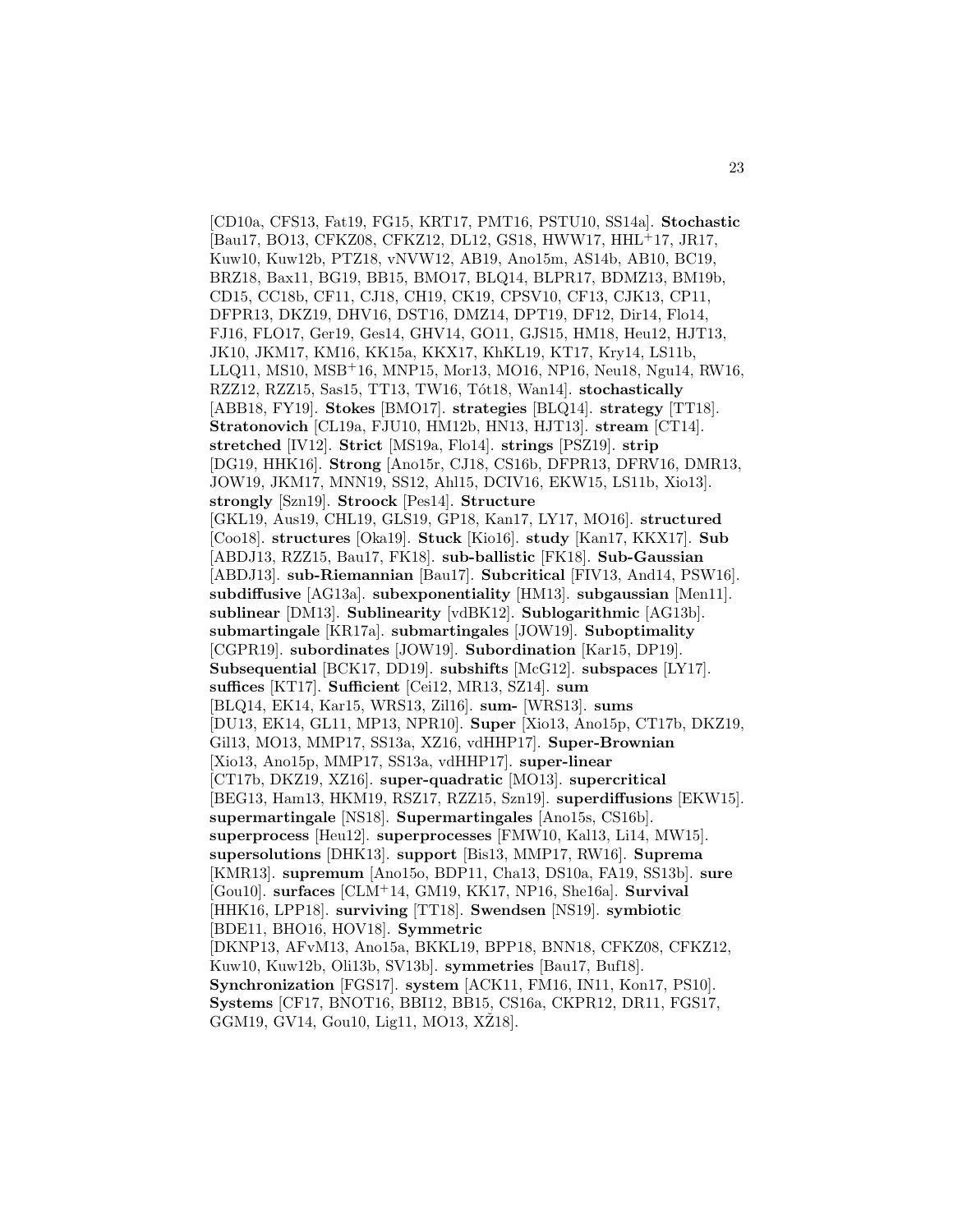**T** [Agu19]. **T.** [Ano11b, AN11, Bax11, Lig11]. **Table** [Ano10g, Ano10h, Ano10i, Ano10j, Ano10k, Ano10l, Ano11l, Ano11m, Ano11n, Ano11o, Ano11p, Ano11q, Ano12g, Ano12h, Ano12i, Ano12j, Ano12k, Ano12l, Ano13h, Ano13i, Ano13j, Ano13k, Ano13l, Ano13m, Ano13n, Ano14g, Ano14h, Ano14i, Ano14j, Ano14k, Ano14l, Ano15t, Ano15u, Ano15v, Ano15w, Ano15x, Ano15y, Ano16g, Ano16h, Ano16i, Ano16j, Ano16k, Ano16l, Ano17i, Ano17j, Ano17k, Ano17l, Ano17m, Ano17n, Ano17o, Ano18g, Ano18h, Ano18i, Ano18j, Ano18k, Ano18l, Ano19e, Ano19f, Ano19g, Ano19h]. **tableaux** [Rom12, RS15]. ´ **tacnode** [AFvM13]. **tagged** [SV13b]. **Tail** [CO17, Liu12, ABDJ13, AHZ13, BM10, BT19, CLL13, HR19, MT16, RV19]. **tailed** [ADGO13, BCC11, DZ16, Fuk13, JOS17, OS15]. **tails** [BC14, KZ13]. **taking** [Cei12]. **Talagrand** [BGG18, Che17, GRS11, GRS13]. **Tanaka** [Pro13]. **Tanaka-equation** [Pro13]. **taquin** [RS15]. ´ **target** [NP16]. **TASEP** [AAV11, BC11, BCS14]. **Taylor** [JK10]. **Ted** [Ano11k]. **telegraph** [BG19]. **temperature** [DZ16, DD19, GL15, LO17, MP19]. **temperatures** [BdHS10, CM13]. **tempered** [DH17]. **temporal** [FT17]. **term** [BS10]. **terminal** [BEO17, BER15]. **terms** [Oli13b]. **tessellation** [BPP18]. **tessellations** [GST15, ST13]. **their** [AK12, BCDZ16, CEO12]. **theorem** [AGV16, BES19, BKS12, BSV11, BG17, BQ16, BCR16, Bis13, Bjö10, BCG13, BCG19, CM18a, Cam17, CGPPS11, DP18, EL16, Gol10, HS17, HN13, HNX14, JOS17, Kan17, KT17, OS15, PW10, QS16, T´ot18]. **theorems** [BCS12, BHS19, BCLT19, CCK17, DS12, GLL18, ILRMS13, Jir16, KMS12b, KV14, NNP16, OA17, Par11, PR11, RS13, RSZ17, Ros16, ST13, Wan10, dBL19]. **theoretic** [SMT19]. **theory** [Ano15a, BYY19, BCCZ18, CKPR12, CL11, FGGR16, KhKL19, PSZ19, Roy10, SW19a, Wan10]. **thermal** [KX15]. **thermodynamic** [GST15]. **Thick** [HMP10]. **thin** [AK12]. **Thouless** [AJ19]. **Three** [DS18, Shi18]. **threshold** [BBLR12, BDCMS17, DCV13, DCvE16, Kan17]. **thresholds** [MS19a, MS13]. **Tight** [Pit12]. **tilings** [Pet15, Rom12]. **time** [ACDS18, Ano15l, BC16, BHSU14, BP11, Cam17, CGPPS14, CLMR10, CD12, Che16b, CP15, DLP12, Ges14, GM13a, GH16, HIK<sup>+</sup>18, Heu12, JLT14, KMS12b, KV14, KhKL19, KS16, KKZ13, Kuw12a, Kuw10, Kuw12b, Lac16b, LN15, MS14a, NO10, PP12, Pat12, PSZ13, PS18, Puh16, TY17, vdBK12]. ¨ **time-dependent** [ACDS18, KKZ13, NO10]. **time-fractional** [KhKL19]. **time-inhomogeneous** [Kuw12a]. **time-like** [BP11]. **time-varying** [PP12]. **times** [BSZ11, BCDZ16, Cas10, CD10b, CLRS11, CS17, DK17, DSW18, DNT15, Din14, GGN13, JM13, MR13, PS17, Pim16]. **Toda** [O'C12]. **Toeplitz** [SV13a]. **toolbox** [Che16a]. **top** [SV13a]. **topological** [OA17]. **topology** [Bet12, KK15a]. **torus** [GL15, PS17, PS14]. **Total** [BC19, SS14a, AHZ13, BLX18a, BLX18b]. **T´oth** [Kio16]. **traces** [Ano15n]. **trajectorial** [FJ16]. **trajectory** [Kra18]. **transference** [RV13]. **transform** [ABM12, Yil11]. **transformations** [ILRMS13, LO17, Pri12]. **transforms** [PW10]. **Transience** [KS16, HJJ17]. **transient** [Agu19]. **transition** [App11, CNP16, KS18a, KPRS17, LPZ14]. **transitions** [AB19]. **transitive**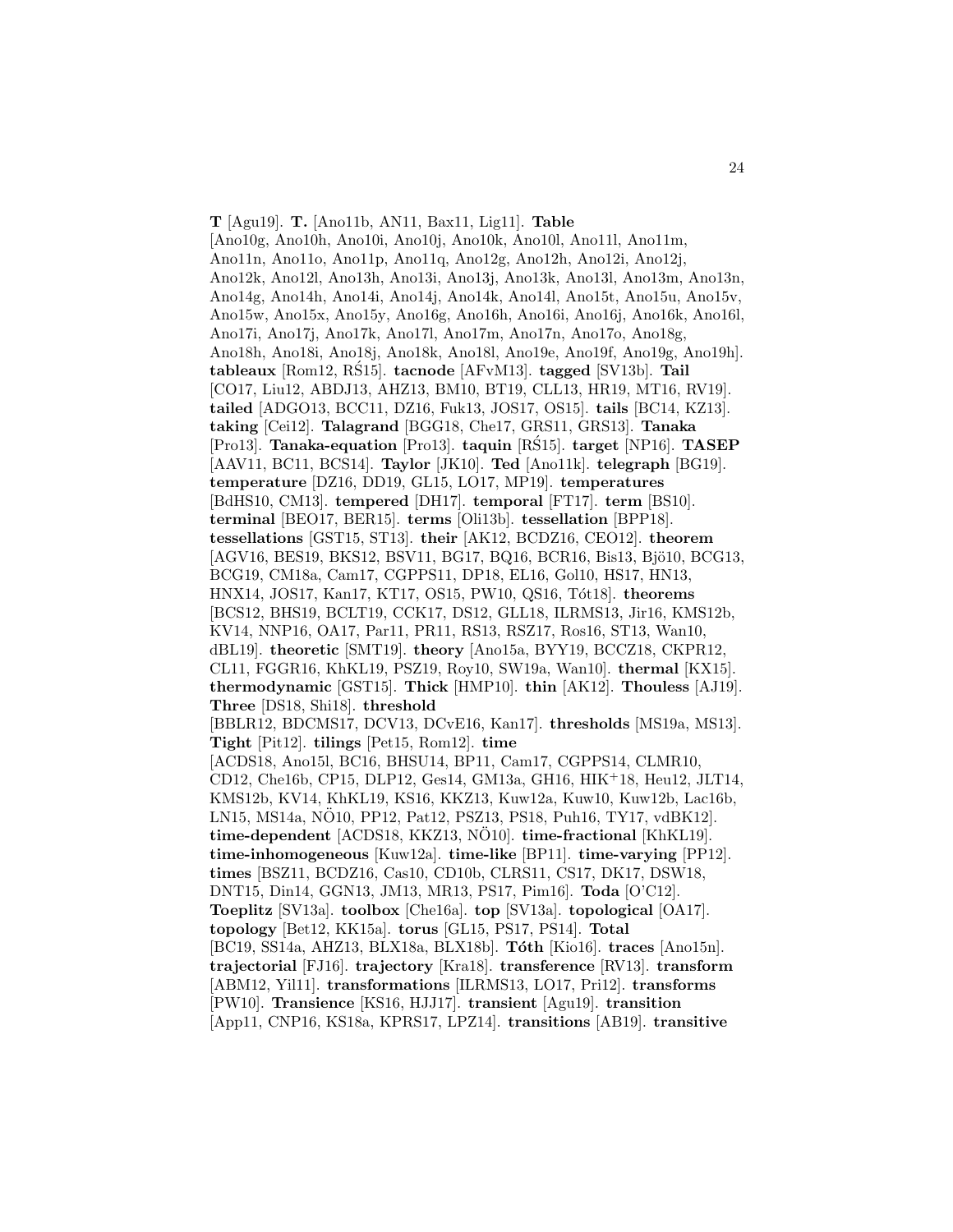[HV15, Hut19, ST18]. **transport** [BJ16, BNT17, CF11, CFML16, DT19, GKL19, GRS11, GRS13, HJ16, HS13, MNP15]. **transport-entropy** [GRS11, GRS13]. **transportation** [TT13, dBM13, dBL19]. **transposition** [Lac16b]. **transverse** [Bau17]. **trap** [JLT11, JLT14]. **trapped** [BCCR15]. **traps** [FKW17]. **travel** [vdBK12]. **travel-time** [vdBK12]. **tree** [AD12, ABBGM17, AGM13, BCK17, BD17, BS15, DMS13, EGW17, LL15, PW15, GPS18]. **tree-indexed** [LL15]. **tree-like** [BD17, DMS13]. **trees** [ABDJ13, ALW17, BFGH12, CL17, Din14, HM12a, Ham13, HJJ17, HS16, KS18a, Koz11, Lam10, PRR16, PP10, RW18]. **triangular** [GM13b]. **triangulation** [BS15]. **triangulations** [ABA17, CL11]. **tridiagonal** [GS18]. **triple** [RZZ12]. **Trotter** [KO10]. **Trotter-type** [KO10]. **tube** [CPSV10]. **tubes** [AK12]. **Tusn´ady** [BLW14]. **Two** [GT12, BM10, BCK17, BHS19, CGHL17, Cer15, CS15, Che17, CP17, DSS11, DZ14, GM13a, GL15, GM13c, Jin12, Kar15, Koz11, LZ11, Oka19, Seo18, SS14b]. **two-arms** [Cer15]. **two-component** [Seo18]. **two-dimensional** [BCK17, BHS19, Che17, CP17, DZ14, GL15, Jin12, Oka19]. **two-point** [CS15]. **Two-sided** [GT12]. **two-spin** [SS14b]. **two-type** [CGHL17]. **type** [AS10, BC17b, BKHT16, BRR10, BCG13, CGB13, CGHL17, FS17, FU12, KL15, KO10, LPP18, McG12, MP13, OS17, Pin15]. **typically** [Pel17].

**Uhlenbeck** [Gil13]. **ultimate** [BDP11]. **ultra** [SZ14]. **ultra-high** [SZ14]. **ultracontractivity** [KL15]. **ultracontractivity-type** [KL15]. **ultrametricity** [Pan10]. **Unbiased** [LMT14]. **unbounded** [BD10, BE13, BB15, BMO17, DN12, Gou15, MR17, SZ19]. **uncovered** [MP12]. **Uniform** [AN10, GL11, MO13, AS14b, BCK17, BOR13, BMR19, HJ17, Hut16, Hut18, LL19b]. **Uniformity** [MP12]. **uniformly** [Pet15, SS13b]. **unique** [JS15, Pro13, Xio13]. **Uniqueness** [GR19, Le 13, CE12, DFPR13, DFRV16, Neu18, CGN15]. **unit** [LW16]. **unitarily** [BBCF17]. **Unitary** [FKS16a, MNN19]. **universal** [CC18a]. **Universality** [BvdHH17, BZ11, CTT17, FMRT12, GP19, GM13c, JLT14, LS17, NPR10, TVK10, TV12, TV15, AFvM10, GV14, Le 13, LSSY16, MT19]. **unordered** [HM12a]. **upper** [BCCT18, GGM19, Ham18, LPS16]. **urn** [CGV<sup>+</sup>11]. **urns** [PRR16]. **using** [AKM17a, BC17a, NT11, SS14a].

**vacant** [CP17]. **Value** [BLQ14, And13, Coo18, Kry14, Zil16]. **valued** [AD12, DL12, Dir14, KR11, LPZ14, Li14]. **values** [BT17, BO13, Cei12, DZ14]. **Vapnik** [AN10]. **variable** [ALW17, BS10]. **variables** [Cha19, Mar10]. **Variance** [DU13, BKS12, CSY13, GO11, vdBK12]. **variation** [BC19, BLX18a, BLX18b, BOLRP17, SS14a]. **Variational** [BdHO15, CdH13, Che17, ACK11, KMPZ10, MS18]. **varying** [CL19b, LT15, PP12, RBZ19]. **vector** [Ken11, Pan18a]. **vectors** [Eis17]. **version** [HM12b, LOS18]. **versions** [HJ16]. **vertex** [AB19, BSS14, BHS19, BT11, BG19, CT17b, STZ17]. **vertex-reinforced** [BSS14, BHS19, BT11, CT17b]. **very** [CM13]. **via**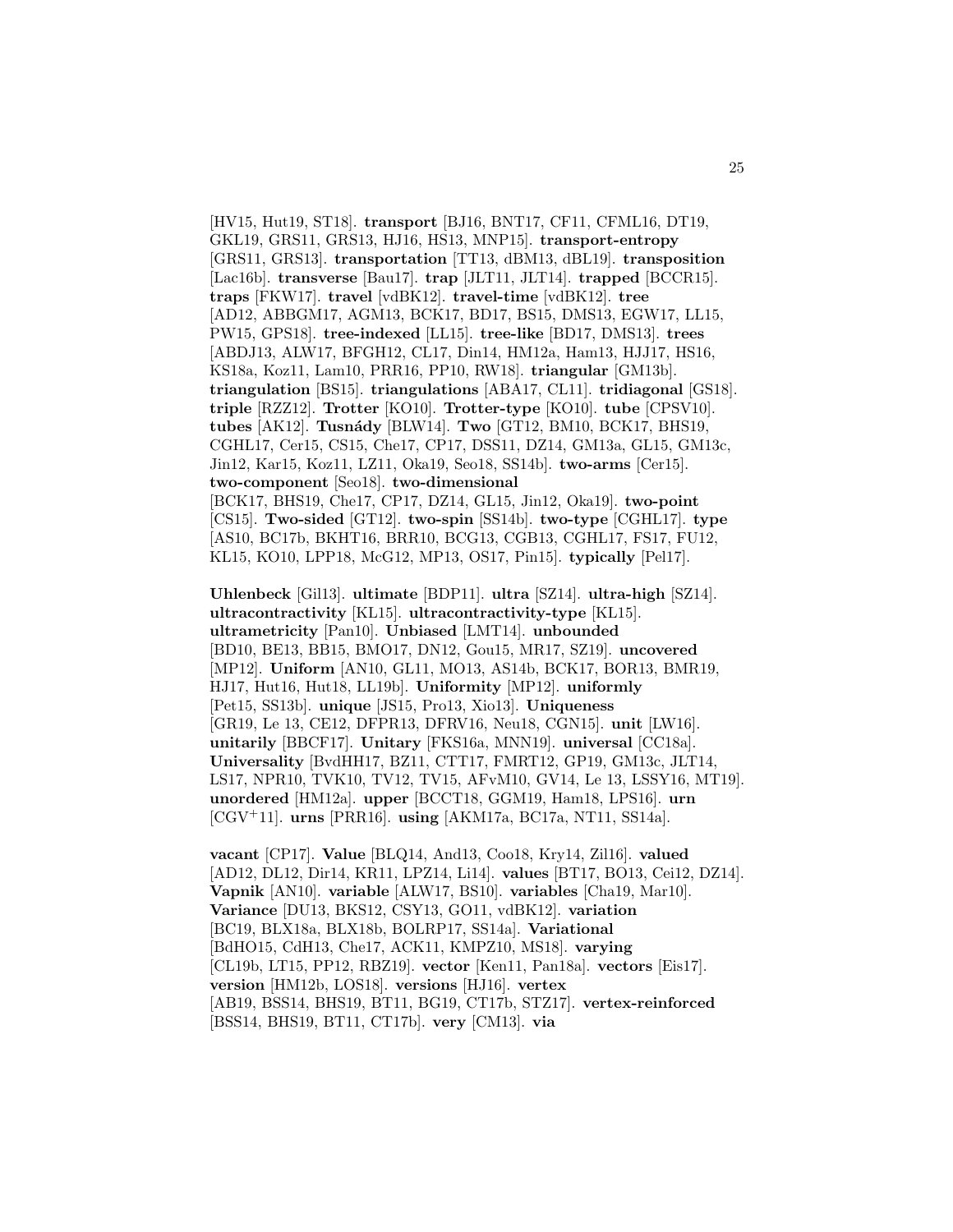[Ald18, ABGGN16, BBI12, BDF12, CL11, Din14, GO10, Ham18, KKX17, KV14, KPW14, MJC<sup>+</sup>14, WRS13]. **view** [BCR16, GST15, Pan13]. **viewed** [Sab13]. **Viot** [Han14]. **Viscosity** [ETZ16a, ETZ16b, CFG<sup>+</sup>18, EKTZ14]. **Vlasov** [CD15]. **Volterra** [NT11]. **Volume** [HQ10]. **volumes** [BdHS10]. **Voronoi** [BPP18, Tas16]. **Voter** [GdHM10, RV17b].

**Wagner** [BHS19]. **walk** [Agu19, A¨ıd13, AHZ13, AS14a, ASS19, BRAS19, BM10, BCK17, BGGS11, BdHS11, BC13, CR17, CNP16, CV13, CS11, CS13, DS18, DR12b, DCGHM16, FRS15, Fri10, Fri13, HJ17, Hut19, IRL10, KS18a, LSW19, LL15, LM10, Li17, MS14a, MPRV12, MP12, Oka19, Oli13b, OR16, PS18, PS14, Shi18, TY17, Vik15, YY11]. **walks** [Aar12, AFvM13, ADGO13, ACDS18, Ano15j, ALW17, ABR16, BSS14, BHS17, BFGH12, BCCR15, BT11, BSC12, BLPS18, BCR16, BS19b, CGPPS11, CD10b, CCK15, CFML16, CT17b, DK17, DW15, DSW18, DKNP13, DX19, DG19, FK18, GP19, Gou15, GLL18, Guo16, Ham13, HS16, IV12, JM13, KMS12b, Kio16, KT17, Kuw12a, LZ11, Led13, LP13, Mat15, Mil13, Oli13a, PRR16, PSZ13, PS10, RV13, RBZ19, SCZ16, Sap17, ST18, Tót18, Win10, Yil11]. wall [CLM<sup>+</sup>14]. **wanderers** [AFvM10]. **wandering** [BRAS19]. **Wang** [NS19]. **Ward** [AHM15]. **Watanabe** [Kal13]. **water** [CGHL17]. **Watson** [ABDJ13, BFGH12, HM12a]. **Watts** [SW11]. **wave** [BC16, BO13, Dey19]. **Weak** [BNN18, CB11, GW19, HR19, NT15, BER15, BDF12, CG10, CTT17, CM14, DK17, IV12, Jir16, LOS18]. **weakly** [ABR16, BDF12]. **Weibull** [ST14]. **weight** [Ham19]. **weighted** [ILRMS13]. **weights** [ACDS18, BCC11]. **Weiss** [CG16]. **weldings** [She16a]. **Well** [GH18, MW17, Tug13]. **Well-posedness** [GH18, MW17]. **Werner** [Kio16]. **Weyl** [Lam15]. **white** [CC18a, DH17, HNS11, Neu18]. **whose** [KZ13]. **width** [ABDJ13]. **Wiener** [BC17b, DR11, NPR10, NR14, NNP16, TV13, Wat19]. **Wigner** [And13, BC14, KNPS12, KY14, LSSY16, NP13]. **Williams** [Pes14]. **Wilson** [BW10]. **window** [Din13]. **Wired** [Hut16, Hut18]. **Wishart** [HHN16]. **without** [AS14b, BC14, BCCT18, BLQ14, CP11, Kuw10, Kuw12b]. **Woodroofe** [Cun17]. **Wright** [Pal13]. **Wulff** [CM10].

**Yaglom** [PR11]. **Yor** [CEO12, OS17]. **Young** [Rom12, RS15].

**Zero** [GL15, Zil16, BD19, BLQ14, DM15b, MS19b]. **zero-crossings** [DM15b]. **zero-range** [MS19b]. **Zero-sum** [Zil16, BLQ14]. **Zero-temperature** [GL15]. **zeroes** [GKP16]. **zeros** [KZ14]. **Zigzag** [Tar18]. **zipper** [She16a].

## **References**

**Amir:2016:ODL**

[AABK16] Gideon Amir, Omer Angel, Itai Benjamini, and Gady Kozma. One-dimensional long-range diffusion-limited aggregation I. An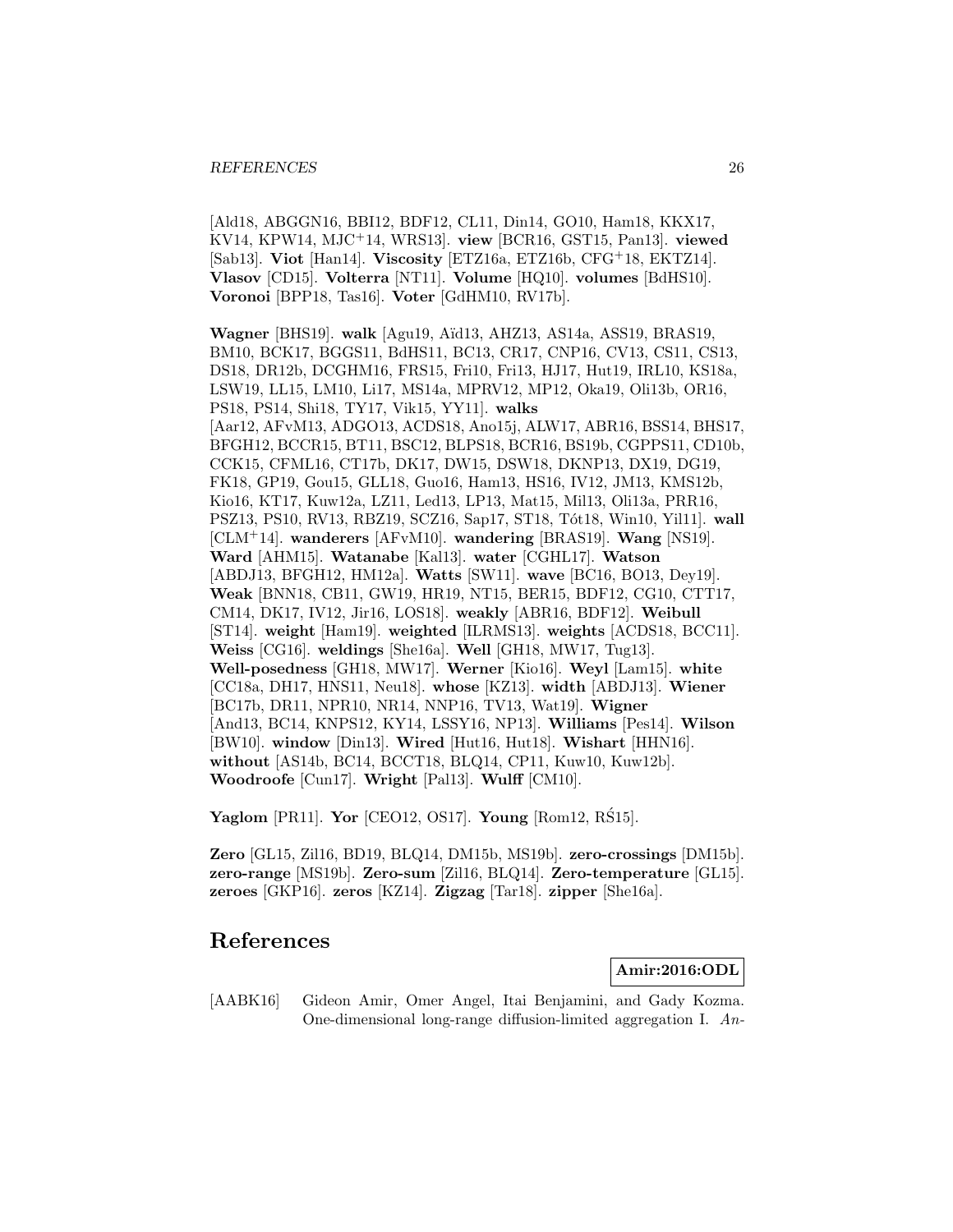nals of Probability, 44(5):3546–3579, September 2016. CODEN APBYAE. ISSN 0091-1798 (print), 2168-894X (electronic). URL http://projecteuclid.org/euclid.aop/1474462105.

### **Aaronson:2012:RCR**

[Aar12] Jon Aaronson. Relative complexity of random walks in random sceneries. Annals of Probability, 40(6):2460–2482, November 2012. CODEN APBYAE. ISSN 0091-1798 (print), 2168- 894X (electronic). URL http://projecteuclid.org/euclid. aop/1351258732.

### **Amir:2011:TSP**

[AAV11] Gideon Amir, Omer Angel, and Benedek Valkó. The TASEP speed process. Annals of Probability, 39(4):1205–1242, July 2011. CO-DEN APBYAE. ISSN 0091-1798 (print), 2168-894X (electronic). URL http://projecteuclid.org/euclid.aop/1312555796.

### **Atar:2010:SDG**

[AB10] Rami Atar and Amarjit Budhiraja. A stochastic differential game for the inhomogeneous  $\infty$ -Laplace equation. Annals of Probability, 38(2):498–531, March 2010. CODEN APBYAE. ISSN 0091-1798 (print), 2168-894X (electronic). URL http://projecteuclid. org/euclid.aop/1268143525.

### **Auffinger:2013:CRS**

[AB13] Antonio Auffinger and Gerard Ben Arous. Complexity of random smooth functions on the high-dimensional sphere. Annals of Probability, 41(6):4214–4247, November 2013. CODEN AP-BYAE. ISSN 0091-1798 (print), 2168-894X (electronic). URL http://projecteuclid.org/euclid.aop/1384957786.

#### **Aggarwal:2019:PTA**

[AB19] Amol Aggarwal and Alexei Borodin. Phase transitions in the ASEP and stochastic six-vertex model. Annals of Probability, 47 (2):613–689, March 2019. CODEN APBYAE. ISSN 0091-1798 (print), 2168-894X (electronic). URL http://projecteuclid. org/euclid.aop/1551171634.

### **Addario-Berry:2017:SLR**

[ABA17] Louigi Addario-Berry and Marie Albenque. The scaling limit of random simple triangulations and random simple quadrangulations. Annals of Probability, 45(5):2767–2825, September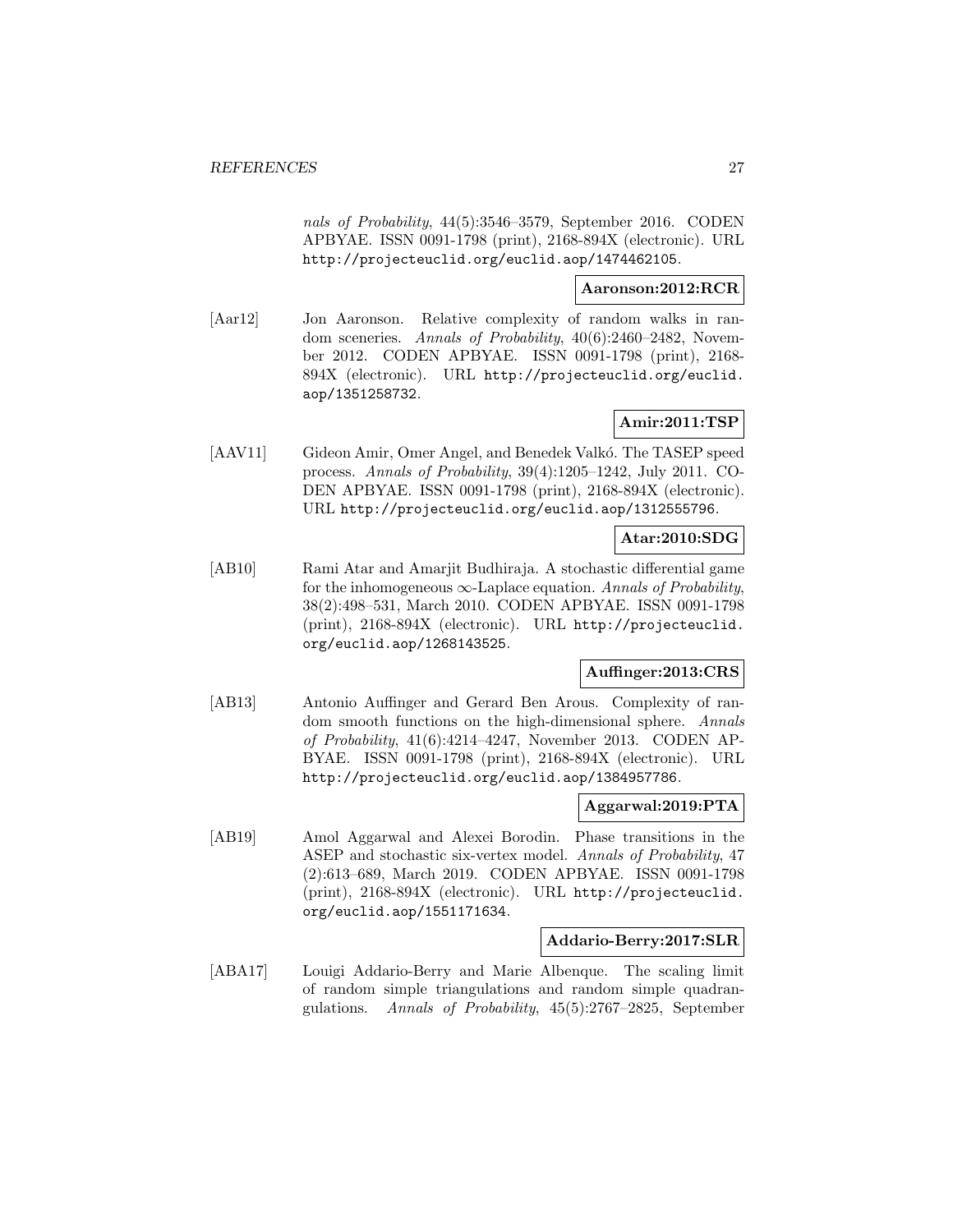2017. CODEN APBYAE. ISSN 0091-1798 (print), 2168- 894X (electronic). URL http://projecteuclid.org/euclid. aop/1506132026.

### **Arapostathis:2018:CES**

[ABB18] Ari Arapostathis, Anup Biswas, and Vivek S. Borkar. Controlled equilibrium selection in stochastically perturbed dynamics. Annals of Probability, 46(5):2749–2799, September 2018. CODEN APBYAE. ISSN 0091-1798 (print), 2168-894X (electronic). URL http://projecteuclid.org/euclid.aop/1535097639.

### **Addario-Berry:2017:SLM**

[ABBGM17] Louigi Addario-Berry, Nicolas Broutin, Christina Goldschmidt, and Grégory Miermont. The scaling limit of the minimum spanning tree of the complete graph. Annals of Probability, 45(5): 3075–3144, September 2017. CODEN APBYAE. ISSN 0091-1798 (print), 2168-894X (electronic). URL http://projecteuclid. org/euclid.aop/1506132034.

### **Addario-Berry:2013:SGT**

[ABDJ13] Louigi Addario-Berry, Luc Devroye, and Svante Janson. Sub-Gaussian tail bounds for the width and height of conditioned Galton–Watson trees. Annals of Probability, 41(2):1072–1087, March 2013. CODEN APBYAE. ISSN 0091-1798 (print), 2168- 894X (electronic). URL http://projecteuclid.org/euclid. aop/1362750951.

### **Angel:2016:BPG**

[ABGGN16] Omer Angel, Martin T. Barlow, Ori Gurel-Gurevich, and Asaf Nachmias. Boundaries of planar graphs, via circle packings. Annals of Probability, 44(3):1956–1984, May 2016. CODEN AP-BYAE. ISSN 0091-1798 (print), 2168-894X (electronic). URL http://projecteuclid.org/euclid.aop/1463410036.

### **Alsmeyer:2012:FES**

[ABM12] Gerold Alsmeyer, J. D. Biggins, and Matthias Meiners. The functional equation of the smoothing transform. Annals of Probability, 40(5):2069–2105, September 2012. CODEN APBYAE. ISSN 0091-1798 (print), 2168-894X (electronic). URL http:// projecteuclid.org/euclid.aop/1349703316.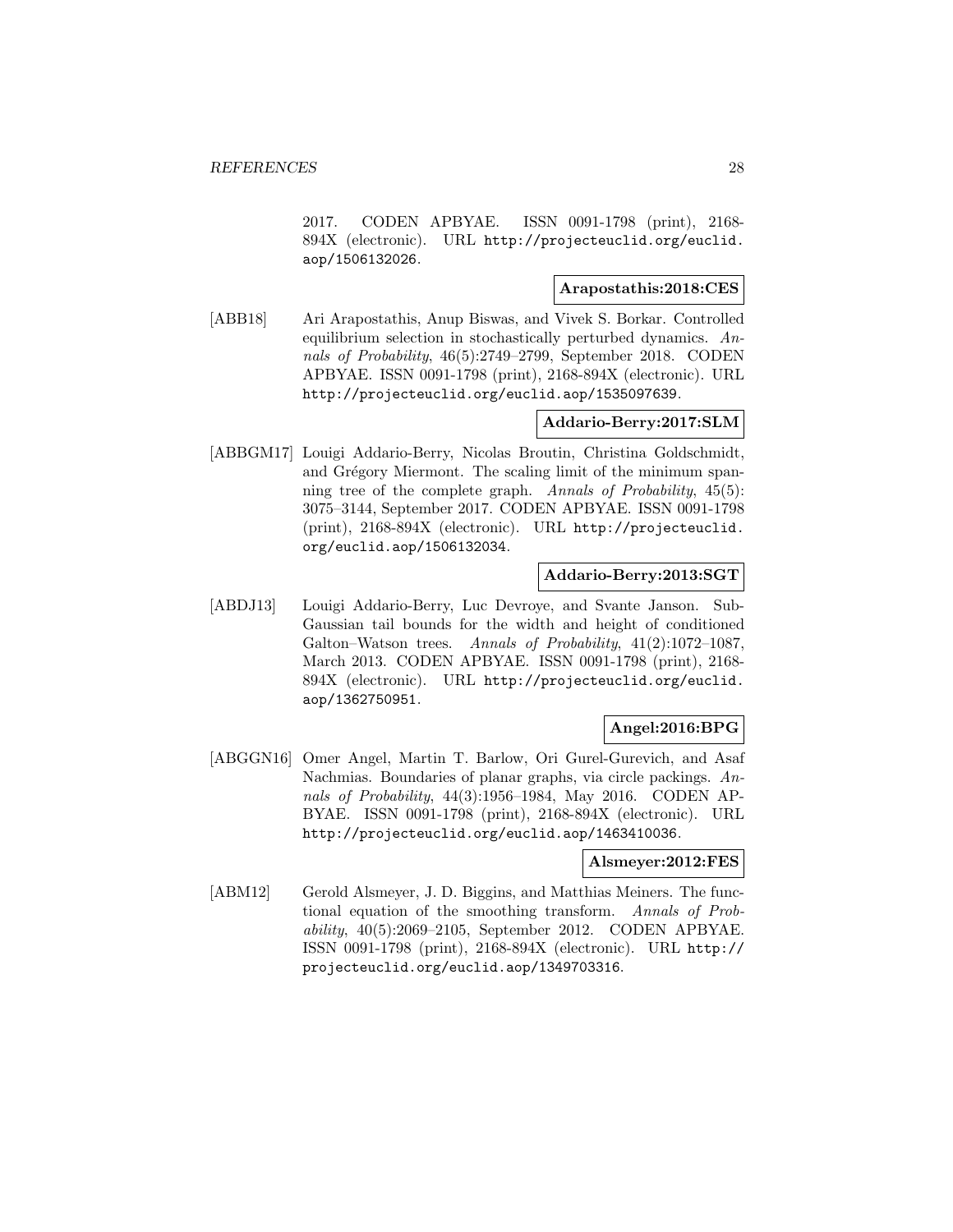### **Addario-Berry:2017:FLB**

[ABP17] Louigi Addario-Berry and Sarah Penington. The front location in branching Brownian motion with decay of mass. Annals of Probability, 45(6A):3752–3794, November 2017. CODEN APBYAE. ISSN 0091-1798 (print), 2168-894X (electronic). URL http:// projecteuclid.org/euclid.aop/1511773663.

### **Avena:2016:LCC**

[ABR16] Luca Avena, Erwin Bolthausen, and Christine Ritzmann. A local CLT for convolution equations with an application to weakly self-avoiding random walks. Annals of Probability, 44(1):206–234, January 2016. CODEN APBYAE. ISSN 0091-1798 (print), 2168- 894X (electronic). URL http://projecteuclid.org/euclid. aop/1454423039.

### **Auffinger:2017:PFG**

[AC17] Antonio Auffinger and Wei-Kuo Chen. Parisi formula for the ground state energy in the mixed p-spin model. Annals of Probability, 45(6B):4617–4631, November 2017. CODEN APBYAE. ISSN 0091-1798 (print), 2168-894X (electronic). URL http:// projecteuclid.org/euclid.aop/1513069268.

### **Andres:2018:QIP**

[ACDS18] Sebastian Andres, Alberto Chiarini, Jean-Dominique Deuschel, and Martin Slowik. Quenched invariance principle for random walks with time-dependent ergodic degenerate weights. Annals of Probability, 46(1):302–336, January 2018. CODEN APBYAE. ISSN 0091-1798 (print), 2168-894X (electronic). URL http:// projecteuclid.org/euclid.aop/1517821224.

### **Adams:2011:VFF**

[ACK11] Stefan Adams, Andrea Collevecchio, and Wolfgang König. A variational formula for the free energy of an interacting many-particle system. Annals of Probability, 39(2):683–728, March 2011. CO-DEN APBYAE. ISSN 0091-1798 (print), 2168-894X (electronic). URL http://projecteuclid.org/euclid.aop/1298669177.

### **Abraham:2012:CTV**

[AD12] Romain Abraham and Jean-François Delmas. A continuum-treevalued Markov process. Annals of Probability, 40(3):1167–1211, May 2012. CODEN APBYAE. ISSN 0091-1798 (print), 2168- 894X (electronic). URL http://projecteuclid.org/euclid. aop/1336136062.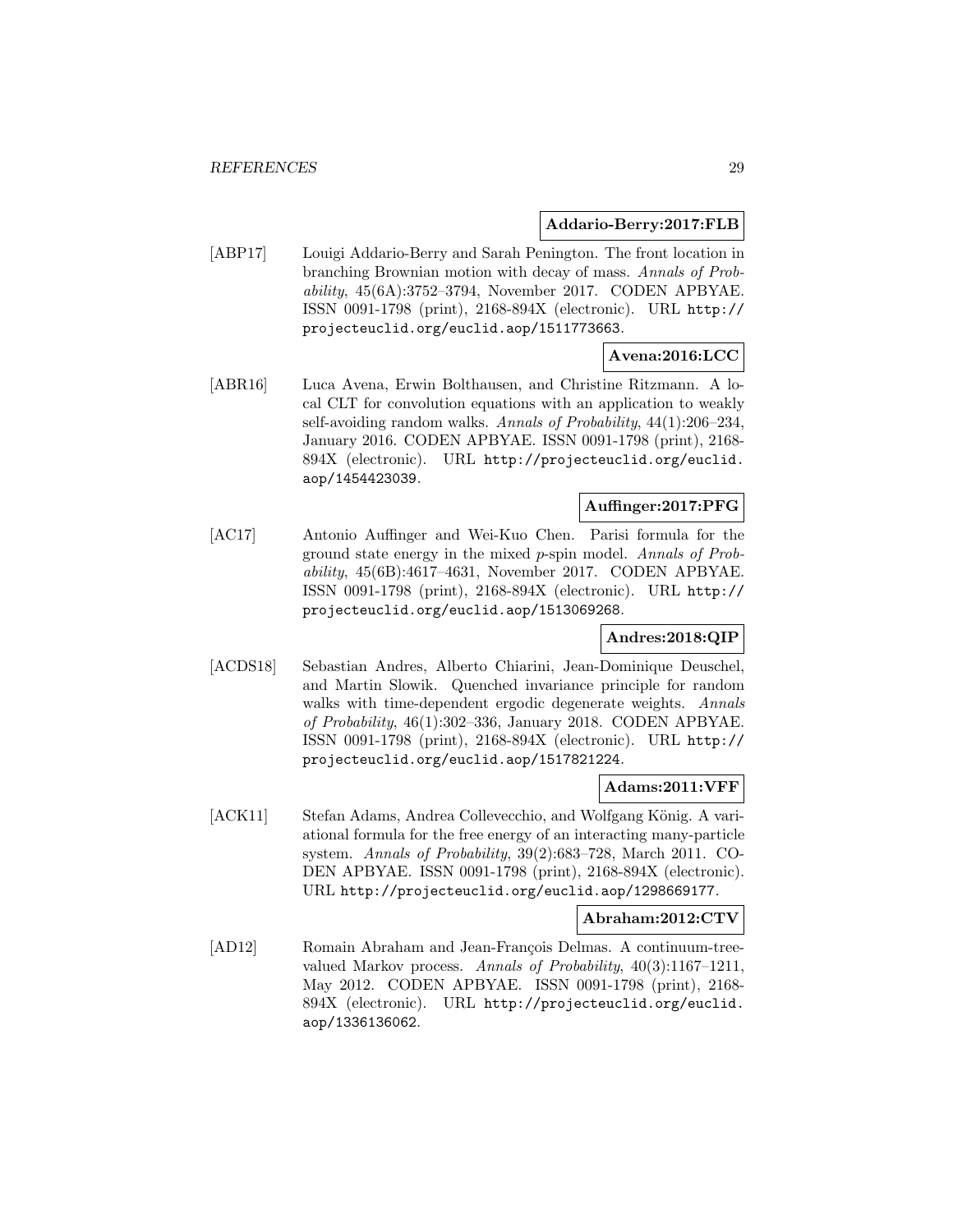#### **Auffinger:2014:SPR**

[AD14] Antonio Auffinger and Michael Damron. A simplified proof of the relation between scaling exponents in first-passage percolation. Annals of Probability, 42(3):1197–1211, May 2014. CODEN APBYAE. ISSN 0091-1798 (print), 2168-894X (electronic). URL http://projecteuclid.org/euclid.aop/1395838127.

### **Amini:2013:EHT**

[ADGO13] Omid Amini, Luc Devroye, Simon Griffiths, and Neil Olver. On explosions in heavy-tailed branching random walks. Annals of Probability, 41(3B):1864–1899, May 2013. CODEN APBYAE. ISSN 0091-1798 (print), 2168-894X (electronic). URL http:// projecteuclid.org/euclid.aop/1368637061.

### **Andres:2015:IPR**

[ADS15] Sebastian Andres, Jean-Dominique Deuschel, and Martin Slowik. Invariance principle for the random conductance model in a degenerate ergodic environment. Annals of Probability, 43(4): 1866–1891, July 2015. CODEN APBYAE. ISSN 0091-1798 (print), 2168-894X (electronic). URL http://projecteuclid. org/euclid.aop/1433341322.

### **Alexander:2019:CPB**

[AE19] Yotam Alexander and Ronen Eldan. Cone points of Brownian motion in arbitrary dimension. Annals of Probability, 47(5): 3143–3169, September 2019. CODEN APBYAE. ISSN 0091-1798 (print), 2168-894X (electronic). URL https://projecteuclid. org/euclid.aop/1571731447.

### **Adler:2010:APW**

[AFvM10] Mark Adler, Patrik L. Ferrari, and Pierre van Moerbeke. Airy processes with wanderers and new universality classes. Annals of Probability, 38(2):714–769, March 2010. CODEN APBYAE. ISSN 0091-1798 (print), 2168-894X (electronic). URL http:// projecteuclid.org/euclid.aop/1268143531.

### **Adler:2013:NRW**

[AFvM13] Mark Adler, Patrik L. Ferrari, and Pierre van Moerbeke. Nonintersecting random walks in the neighborhood of a symmetric tacnode. Annals of Probability, 41(4):2599–2647, July 2013. CO-DEN APBYAE. ISSN 0091-1798 (print), 2168-894X (electronic). URL http://projecteuclid.org/euclid.aop/1372859761.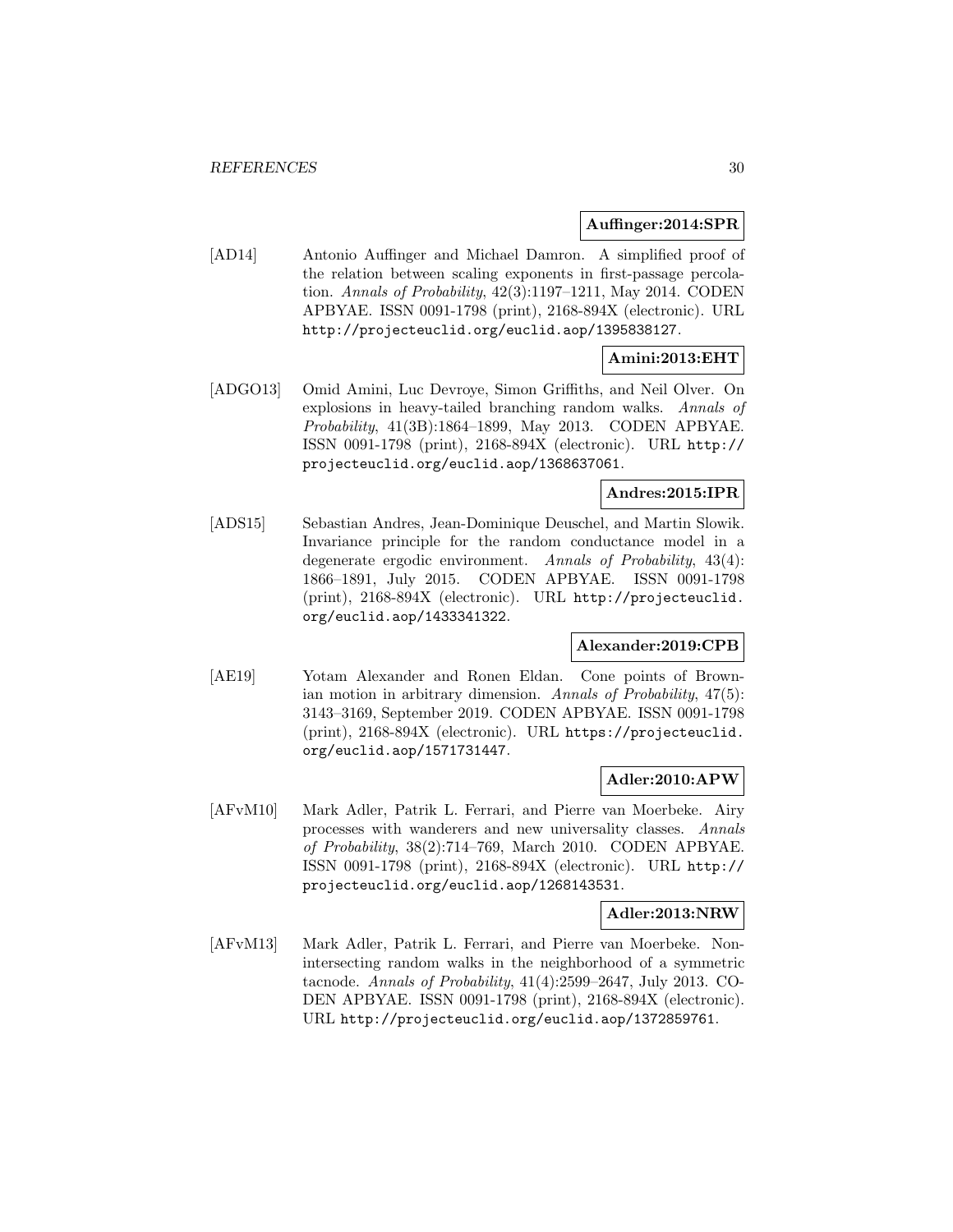#### **Asselah:2013:LSP**

[AG13a] Amine Asselah and Alexandre Gaudillière. From logarithmic to subdiffusive polynomial fluctuations for internal DLA and related growth models. Annals of Probability, 41(3A):1115–1159, May 2013. CODEN APBYAE. ISSN 0091-1798 (print), 2168- 894X (electronic). URL http://projecteuclid.org/euclid. aop/1367241495.

### **Asselah:2013:SFI**

[AG13b] Amine Asselah and Alexandre Gaudillière. Sublogarithmic fluctuations for internal DLA. Annals of Probability, 41(3A):1160–1179, May 2013. CODEN APBYAE. ISSN 0091-1798 (print), 2168- 894X (electronic). URL http://projecteuclid.org/euclid. aop/1367241496.

### **Angel:2013:SLI**

[AGM13] Omer Angel, Jesse Goodman, and Mathieu Merle. Scaling limit of the invasion percolation cluster on a regular tree. Annals of Probability, 41(1):229–261, January 2013. CODEN APBYAE. ISSN 0091-1798 (print), 2168-894X (electronic). URL http:// projecteuclid.org/euclid.aop/1358951986.

### **Ambrosio:2015:BEC**

[AGS15] Luigi Ambrosio, Nicola Gigli, and Giuseppe Savaré. Bakry–Émery curvature-dimension condition and Riemannian Ricci curvature bounds. Annals of Probability, 43(1):339–404, February 2015. CO-DEN APBYAE. ISSN 0091-1798 (print), 2168-894X (electronic). URL http://projecteuclid.org/euclid.aop/1415801559.

### **Aguilar:2019:TCR**

[Agu19] Enrique Guerra Aguilar. On the transient (T) condition for random walk in mixing environment. Annals of Probability, 47(5): 3003–3054, September 2019. CODEN APBYAE. ISSN 0091-1798 (print), 2168-894X (electronic). URL https://projecteuclid. org/euclid.aop/1571731443.

#### **Abert:2016:MKT**

[AGV16] Miklós Abért, Yair Glasner, and Bálint Virág. The measurable Kesten theorem. Annals of Probability, 44(3):1601–1646, May 2016. CODEN APBYAE. ISSN 0091-1798 (print), 2168- 894X (electronic). URL http://projecteuclid.org/euclid. aop/1463410029.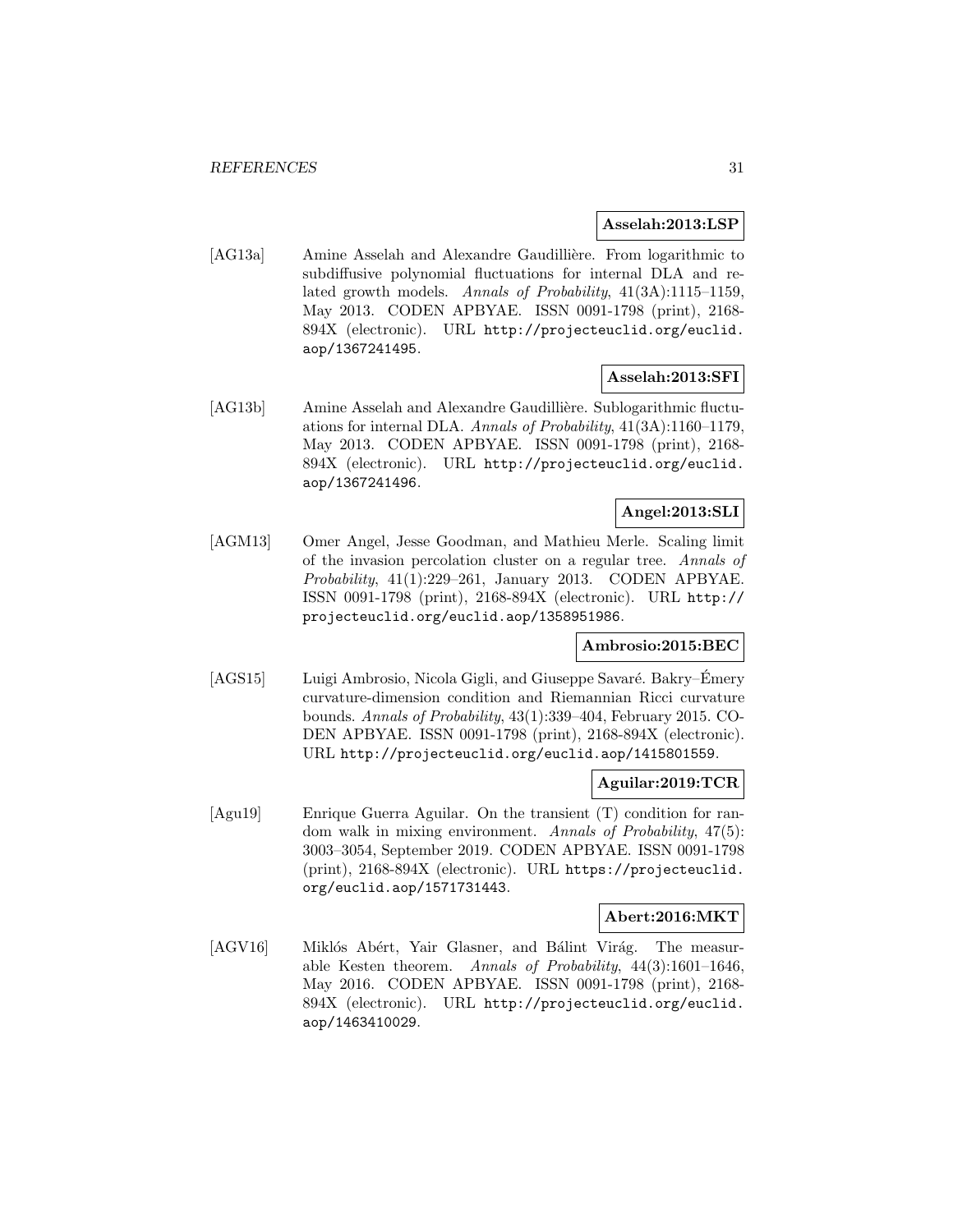### **Ahlberg:2015:HRE**

[Ahl15] Daniel Ahlberg. A Hsu–Robbins–Erdős strong law in firstpassage percolation. Annals of Probability, 43(4):1992–2025, July 2015. CODEN APBYAE. ISSN 0091-1798 (print), 2168- 894X (electronic). URL http://projecteuclid.org/euclid. aop/1433341325.

### **Ameur:2015:RNM**

[AHM15] Yacin Ameur, Haakan Hedenmalm, and Nikolai Makarov. Random normal matrices and Ward identities. Annals of Probability, 43(3):1157–1201, May 2015. CODEN APBYAE. ISSN 0091-1798 (print), 2168-894X (electronic). URL http://projecteuclid. org/euclid.aop/1430830280.

### **Aidekon:2013:PTB**

[AHZ13] Elie Aïdékon, Yueyun Hu, and Olivier Zindy. The precise tail behavior of the total progeny of a killed branching random walk. Annals of Probability, 41(6):3786–3878, November 2013. CODEN APBYAE. ISSN 0091-1798 (print), 2168-894X (electronic). URL http://projecteuclid.org/euclid.aop/1384957777.

### **Aidekon:2013:CLM**

[Aïd13] Elie Aïdékon. Convergence in law of the minimum of a branching random walk. Annals of Probability, 41(3A):1362–1426, May 2013. CODEN APBYAE. ISSN 0091-1798 (print), 2168- 894X (electronic). URL http://projecteuclid.org/euclid. aop/1367241502.

### **Auffinger:2019:TAP**

[AJ19] Antonio Auffinger and Aukosh Jagannath. Thouless–Anderson– Palmer equations for generic *p*-spin glasses. Annals of Probability, 47(4):2230–2256, July 2019. CODEN APBYAE. ISSN 0091-1798 (print), 2168-894X (electronic). URL http://projecteuclid. org/euclid.aop/1562205708.

### **Albeverio:2012:DPT**

[AK12] Sergio Albeverio and Seiichiro Kusuoka. Diffusion processes in thin tubes and their limits on graphs. Annals of Probability, 40(5): 2131–2167, September 2012. CODEN APBYAE. ISSN 0091-1798 (print), 2168-894X (electronic). URL http://projecteuclid. org/euclid.aop/1349703318.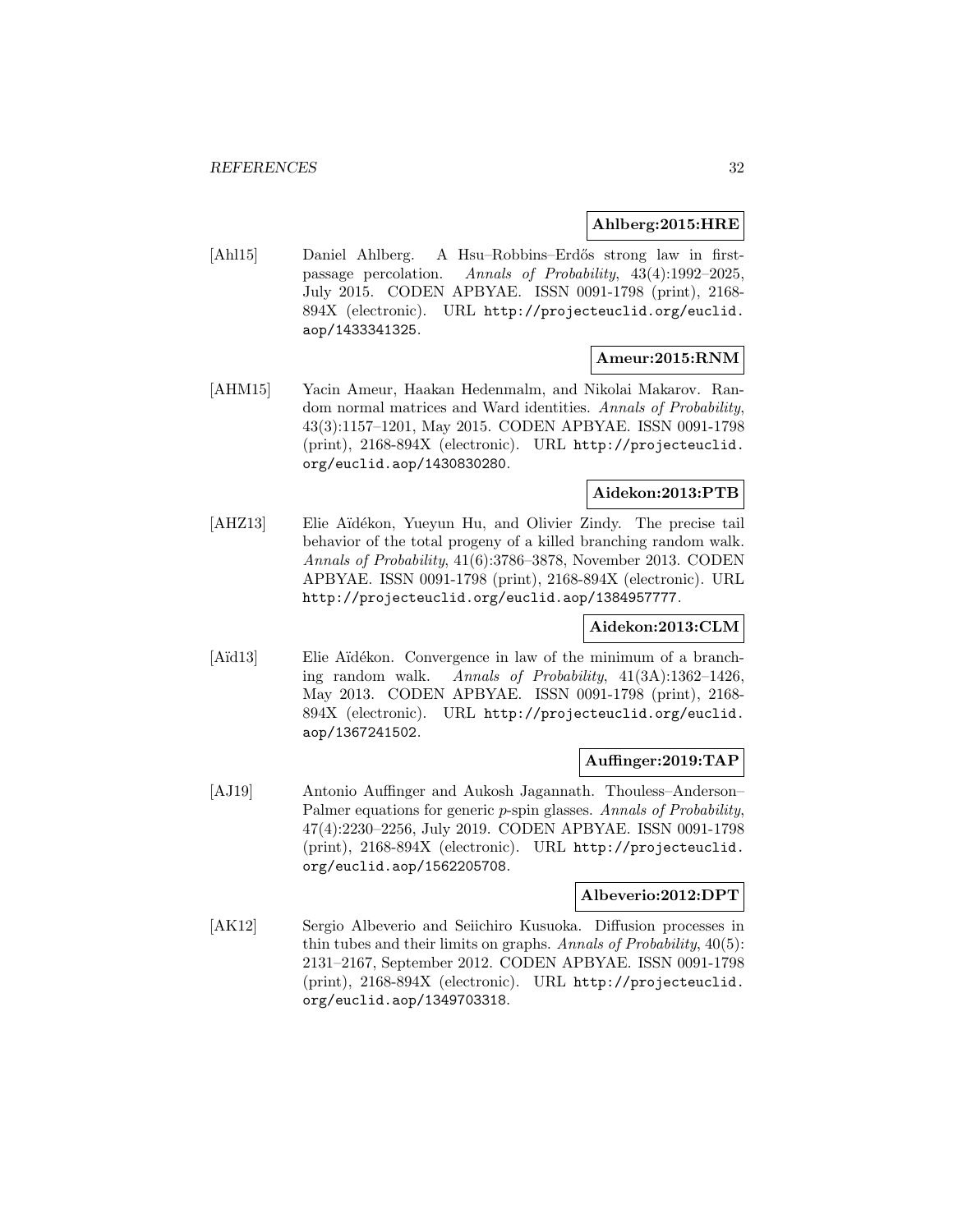#### **Alsmeyer:2017:LEP**

[AKM17a] Gerold Alsmeyer, Zakhar Kabluchko, and Alexander Marynych. A leader-election procedure using records. Annals of Probability, 45(6B):4348–4388, November 2017. CODEN APBYAE. ISSN 0091-1798 (print), 2168-894X (electronic). URL http:// projecteuclid.org/euclid.aop/1513069262.

### **Angel:2017:SGB**

[AKM17b] Omer Angel, Brett Kolesnik, and Grégory Miermont. Stability of geodesics in the Brownian map. Annals of Probability, 45(5): 3451–3479, September 2017. CODEN APBYAE. ISSN 0091-1798 (print), 2168-894X (electronic). URL http://projecteuclid. org/euclid.aop/1506132042.

### **Alberts:2014:IDR**

[AKQ14] Tom Alberts, Konstantin Khanin, and Jeremy Quastel. The intermediate disorder regime for directed polymers in dimension  $1 + 1$ . Annals of Probability, 42(3):1212–1256, May 2014. CODEN AP-BYAE. ISSN 0091-1798 (print), 2168-894X (electronic). URL http://projecteuclid.org/euclid.aop/1395838128.

### **Aldous:2018:RPP**

[Ald18] David Aldous. Random partitions of the plane via Poissonian coloring and a self-similar process of coalescing planar partitions. Annals of Probability, 46(4):2000–2037, July 2018. CODEN AP-BYAE. ISSN 0091-1798 (print), 2168-894X (electronic). URL http://projecteuclid.org/euclid.aop/1528876820.

### **Athreya:2017:IPV**

[ALW17] Siva Athreya, Wolfgang Löhr, and Anita Winter. Invariance principle for variable speed random walks on trees. Annals of Probability, 45(2):625–667, March 2017. CODEN APBYAE. ISSN 0091-1798 (print), 2168-894X (electronic). URL http:// projecteuclid.org/euclid.aop/1490947305.

### **Azmoodeh:2016:GNP**

[AMMP16] Ehsan Azmoodeh, Dominique Malicet, Guillaume Mijoule, and Guillaume Poly. Generalization of the Nualart–Peccati criterion. Annals of Probability, 44(2):924–954, March 2016. CODEN AP-BYAE. ISSN 0091-1798 (print), 2168-894X (electronic). URL http://projecteuclid.org/euclid.aop/1457960387.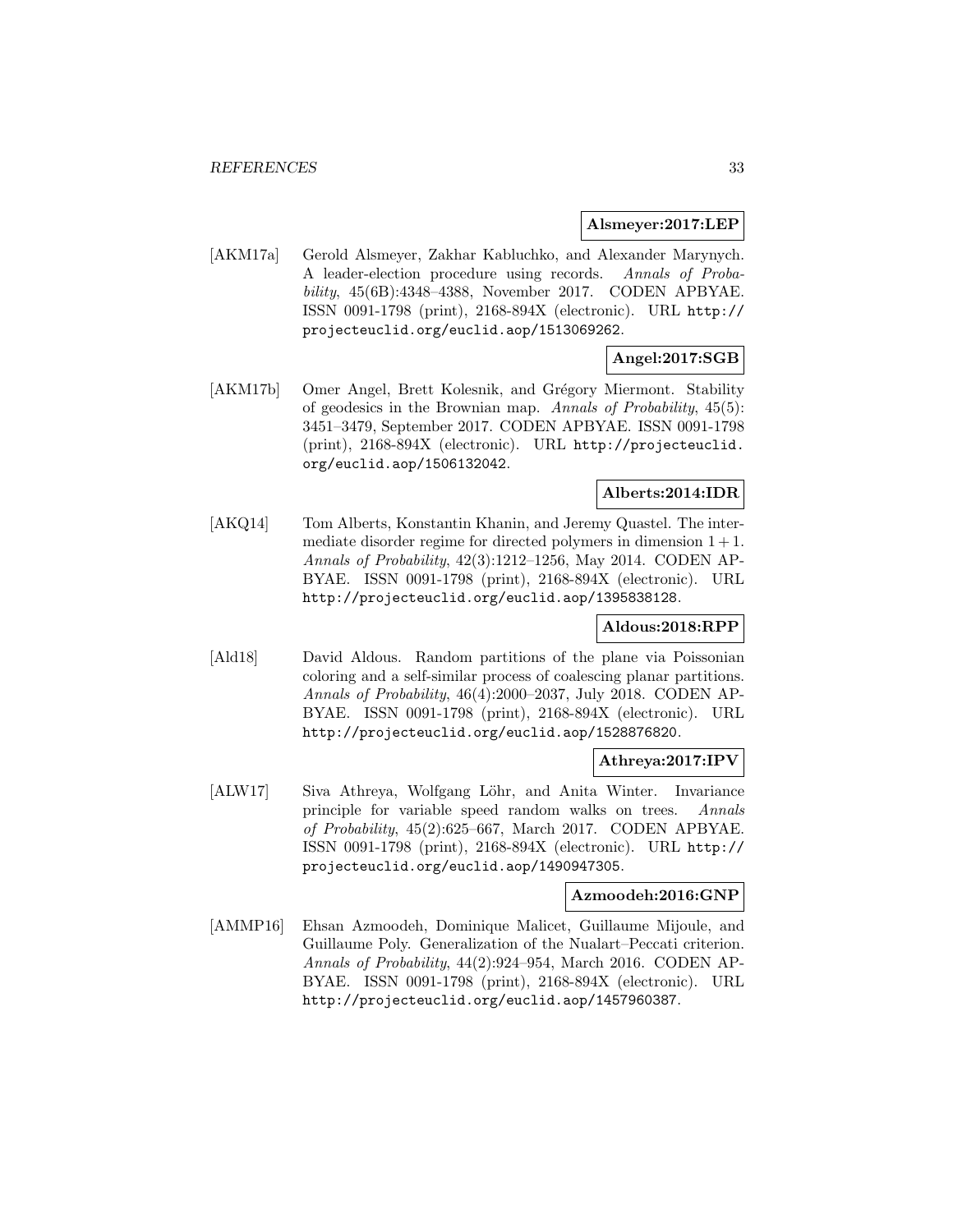### **Adler:2014:EPB**

[AMS14] Robert J. Adler, Elina Moldavskaya, and Gennady Samorodnitsky. On the existence of paths between points in high level excursion sets of Gaussian random fields. Annals of Probability, 42 (3):1020–1053, May 2014. CODEN APBYAE. ISSN 0091-1798 (print), 2168-894X (electronic). URL http://projecteuclid. org/euclid.aop/1395838123.

### **Adams:2010:UCV**

[AN10] Terrence M. Adams and Andrew B. Nobel. Uniform convergence of Vapnik–Chervonenkis classes under ergodic sampling. Annals of Probability, 38(4):1345–1367, July 2010. CODEN APBYAE. ISSN 0091-1798 (print), 2168-894X (electronic). URL http:// projecteuclid.org/euclid.aop/1278593952.

### **Athreya:2011:HBP**

[AN11] K. B. Athreya and P. E. Ney. T. E. Harris and branching processes. Annals of Probability, 39(2):429–434, March 2011. CODEN APBYAE. ISSN 0091-1798 (print), 2168-894X (electronic). URL http://projecteuclid.org/euclid.aop/1298669168.

### **Anderson:2013:CLS**

[And13] Greg W. Anderson. Convergence of the largest singular value of a polynomial in independent Wigner matrices. Annals of Probability, 41(3B):2103–2181, May 2013. CODEN APBYAE. ISSN 0091-1798 (print), 2168-894X (electronic). URL http:// projecteuclid.org/euclid.aop/1368623522.

### **Andjel:2014:CDS**

[And14] E. D. Andjel. Convergence in distribution for subcritical 2D oriented percolation seen from its rightmost point. Annals of Probability, 42(3):1285–1296, May 2014. CODEN APBYAE. ISSN 0091-1798 (print), 2168-894X (electronic). URL http:// projecteuclid.org/euclid.aop/1395838130.

### **Anonymous:2010:EBa**

[Ano10a] Anonymous. Editorial board. Annals of Probability, 38(1):??, January 2010. CODEN APBYAE. ISSN 0091-1798 (print), 2168- 894X (electronic). URL http://projecteuclid.org/euclid. aop/1264433991.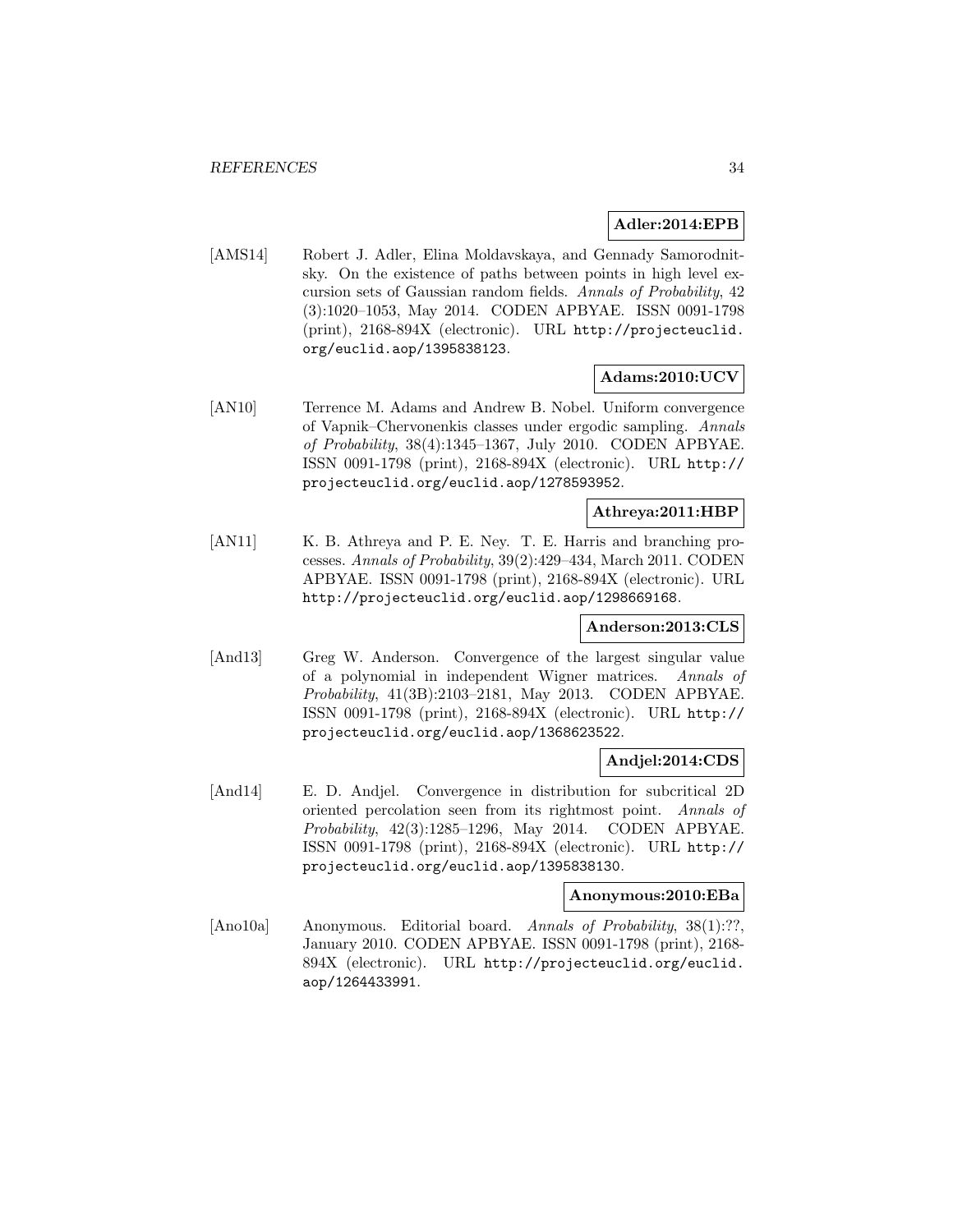#### **Anonymous:2010:EBb**

[Ano10b] Anonymous. Editorial board. Annals of Probability, 38(2):??, March 2010. CODEN APBYAE. ISSN 0091-1798 (print), 2168- 894X (electronic). URL http://projecteuclid.org/euclid. aop/1268143522.

### **Anonymous:2010:EBc**

[Ano10c] Anonymous. Editorial board. Annals of Probability, 38(3):??, May 2010. CODEN APBYAE. ISSN 0091-1798 (print), 2168- 894X (electronic). URL http://projecteuclid.org/euclid. aop/1275486185.

#### **Anonymous:2010:EBd**

[Ano10d] Anonymous. Editorial board. Annals of Probability, 38(4):??, July 2010. CODEN APBYAE. ISSN 0091-1798 (print), 2168- 894X (electronic). URL http://projecteuclid.org/euclid. aop/1278593951.

### **Anonymous:2010:EBe**

[Ano10e] Anonymous. Editorial board. Annals of Probability, 38(5): ??, September 2010. CODEN APBYAE. ISSN 0091-1798 (print), 2168-894X (electronic). URL http://projecteuclid. org/euclid.aop/1282053770.

#### **Anonymous:2010:EBf**

[Ano10f] Anonymous. Editorial board. Annals of Probability, 38(6): ??, November 2010. CODEN APBYAE. ISSN 0091-1798 (print), 2168-894X (electronic). URL http://projecteuclid. org/euclid.aop/1285334201.

### **Anonymous:2010:TCa**

[Ano10g] Anonymous. Table of contents. Annals of Probability, 38(1):??, January 2010. CODEN APBYAE. ISSN 0091-1798 (print), 2168- 894X (electronic). URL http://projecteuclid.org/euclid. aop/1264433990.

#### **Anonymous:2010:TCb**

[Ano10h] Anonymous. Table of contents. Annals of Probability, 38(2):??, March 2010. CODEN APBYAE. ISSN 0091-1798 (print), 2168- 894X (electronic). URL http://projecteuclid.org/euclid. aop/1268143521.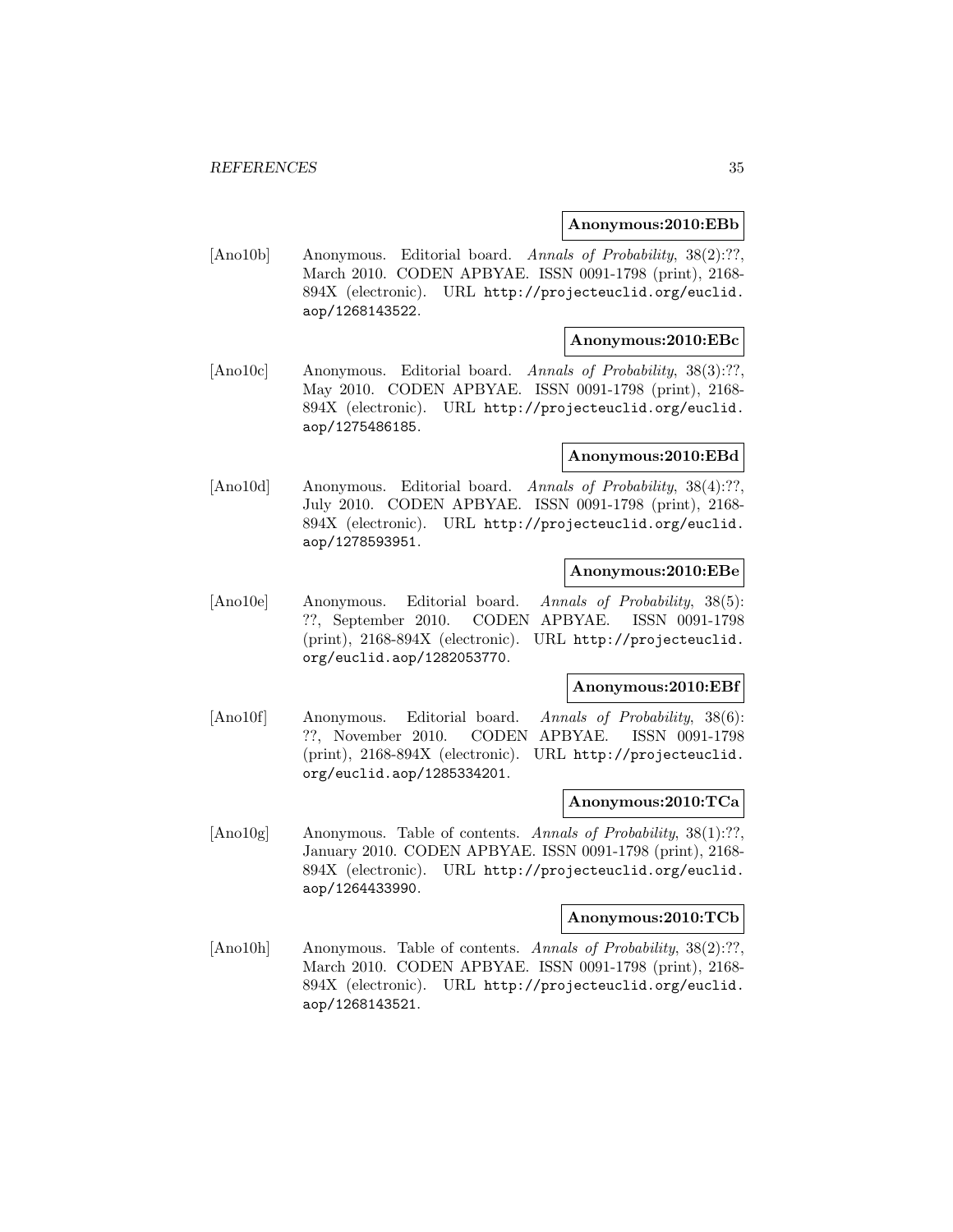#### **Anonymous:2010:TCc**

[Ano10i] Anonymous. Table of contents. Annals of Probability, 38(3):??, May 2010. CODEN APBYAE. ISSN 0091-1798 (print), 2168- 894X (electronic). URL http://projecteuclid.org/euclid. aop/1275486184.

### **Anonymous:2010:TCd**

[Ano10j] Anonymous. Table of contents. Annals of Probability, 38(4):??, July 2010. CODEN APBYAE. ISSN 0091-1798 (print), 2168- 894X (electronic). URL http://projecteuclid.org/euclid. aop/1278593950.

#### **Anonymous:2010:TCe**

[Ano10k] Anonymous. Table of contents. Annals of Probability, 38 (5):??, September 2010. CODEN APBYAE. ISSN 0091-1798 (print), 2168-894X (electronic). URL http://projecteuclid. org/euclid.aop/1282053769.

### **Anonymous:2010:TCf**

[Ano10l] Anonymous. Table of contents. Annals of Probability, 38 (6):??, November 2010. CODEN APBYAE. ISSN 0091-1798 (print), 2168-894X (electronic). URL http://projecteuclid. org/euclid.aop/1285334200.

### **Anonymous:2011:BPO**

[Ano11a] Anonymous. Bibliography: Publications of Oded Schramm. Annals of Probability, 39(5):??, September 2011. CODEN APBYAE. ISSN 0091-1798 (print), 2168-894X (electronic). URL http:// projecteuclid.org/euclid.aop/1318940777.

#### **Anonymous:2011:BPH**

[Ano11b] Anonymous. Bibliography: Publications of T. E. Harris. Annals of Probability, 39(2):435–438, March 2011. CODEN APBYAE. ISSN 0091-1798 (print), 2168-894X (electronic). URL http:// projecteuclid.org/euclid.aop/1298669169.

#### **Anonymous:2011:EBa**

[Ano11c] Anonymous. Editorial board. Annals of Probability, 39(1):??, January 2011. CODEN APBYAE. ISSN 0091-1798 (print), 2168- 894X (electronic). URL http://projecteuclid.org/euclid. aop/1291388295.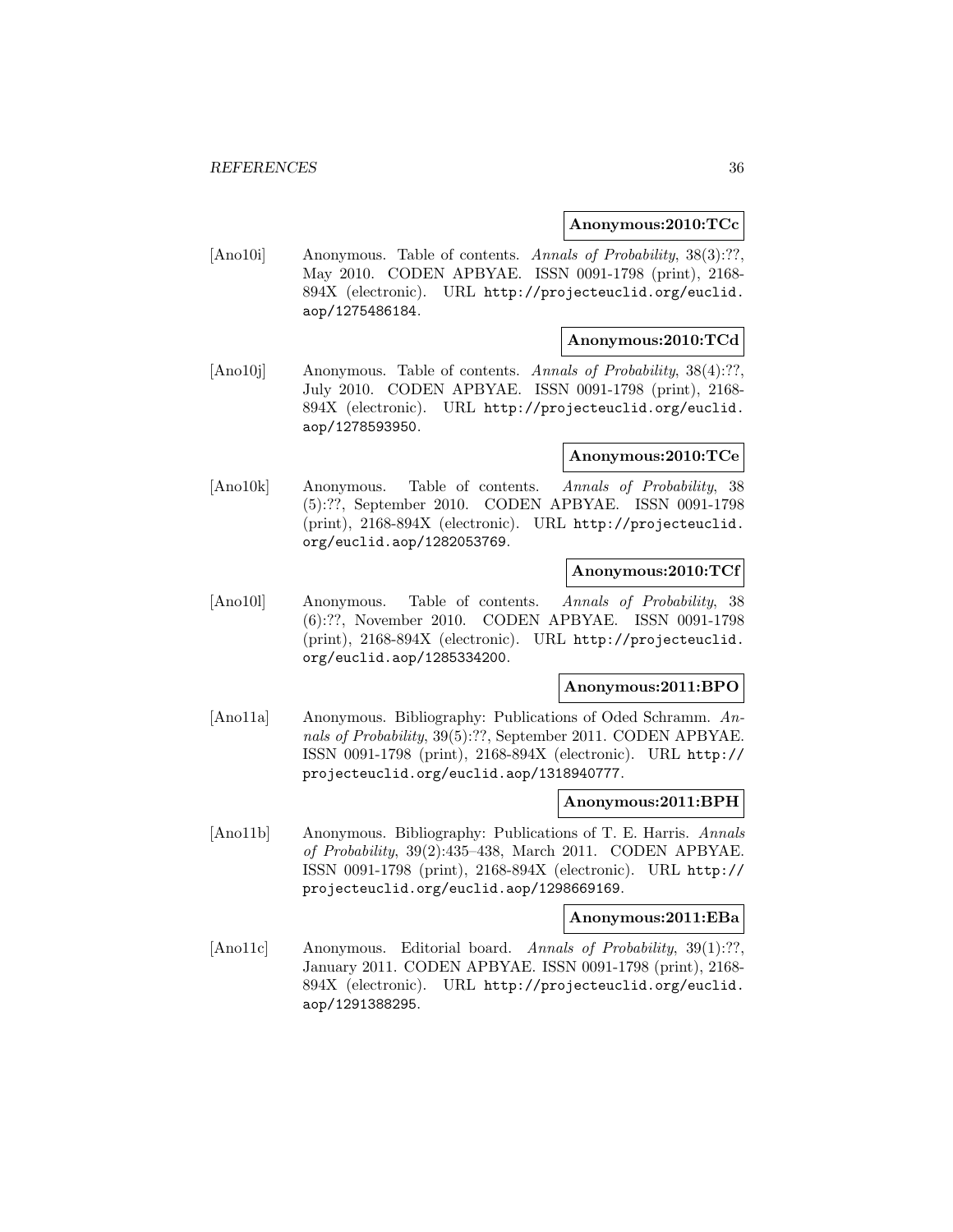#### **Anonymous:2011:EBb**

[Ano11d] Anonymous. Editorial board. Annals of Probability, 39(2):??, March 2011. CODEN APBYAE. ISSN 0091-1798 (print), 2168- 894X (electronic). URL http://projecteuclid.org/euclid. aop/1298669164.

## **Anonymous:2011:EBc**

[Ano11e] Anonymous. Editorial board. Annals of Probability, 39(3):??, May 2011. CODEN APBYAE. ISSN 0091-1798 (print), 2168- 894X (electronic). URL http://projecteuclid.org/euclid. aop/1300281724.

#### **Anonymous:2011:EBd**

[Ano11f] Anonymous. Editorial board. Annals of Probability, 39(4):??, July 2011. CODEN APBYAE. ISSN 0091-1798 (print), 2168- 894X (electronic). URL http://projecteuclid.org/euclid. aop/1312555795.

## **Anonymous:2011:EBe**

[Ano11g] Anonymous. Editorial board. Annals of Probability, 39(5): ??, September 2011. CODEN APBYAE. ISSN 0091-1798 (print), 2168-894X (electronic). URL http://projecteuclid. org/euclid.aop/1318940774.

#### **Anonymous:2011:EBf**

[Ano11h] Anonymous. Editorial board. Annals of Probability, 39(6): ??, November 2011. CODEN APBYAE. ISSN 0091-1798 (print), 2168-894X (electronic). URL http://projecteuclid. org/euclid.aop/1321539115.

## **Anonymous:2011:OS**

[Ano11i] Anonymous. Oded Schramm (1961–2008). Annals of Probability, 39(5):??, September 2011. CODEN APBYAE. ISSN 0091-1798 (print), 2168-894X (electronic). URL http://projecteuclid. org/euclid.aop/1318940776.

#### **Anonymous:2011:POS**

[Ano11j] Anonymous. Preface to the Oded Schramm issue. Annals of Probability, 39(5):??, September 2011. CODEN APBYAE. ISSN 0091-1798 (print), 2168-894X (electronic). URL http:// projecteuclid.org/euclid.aop/1318940775.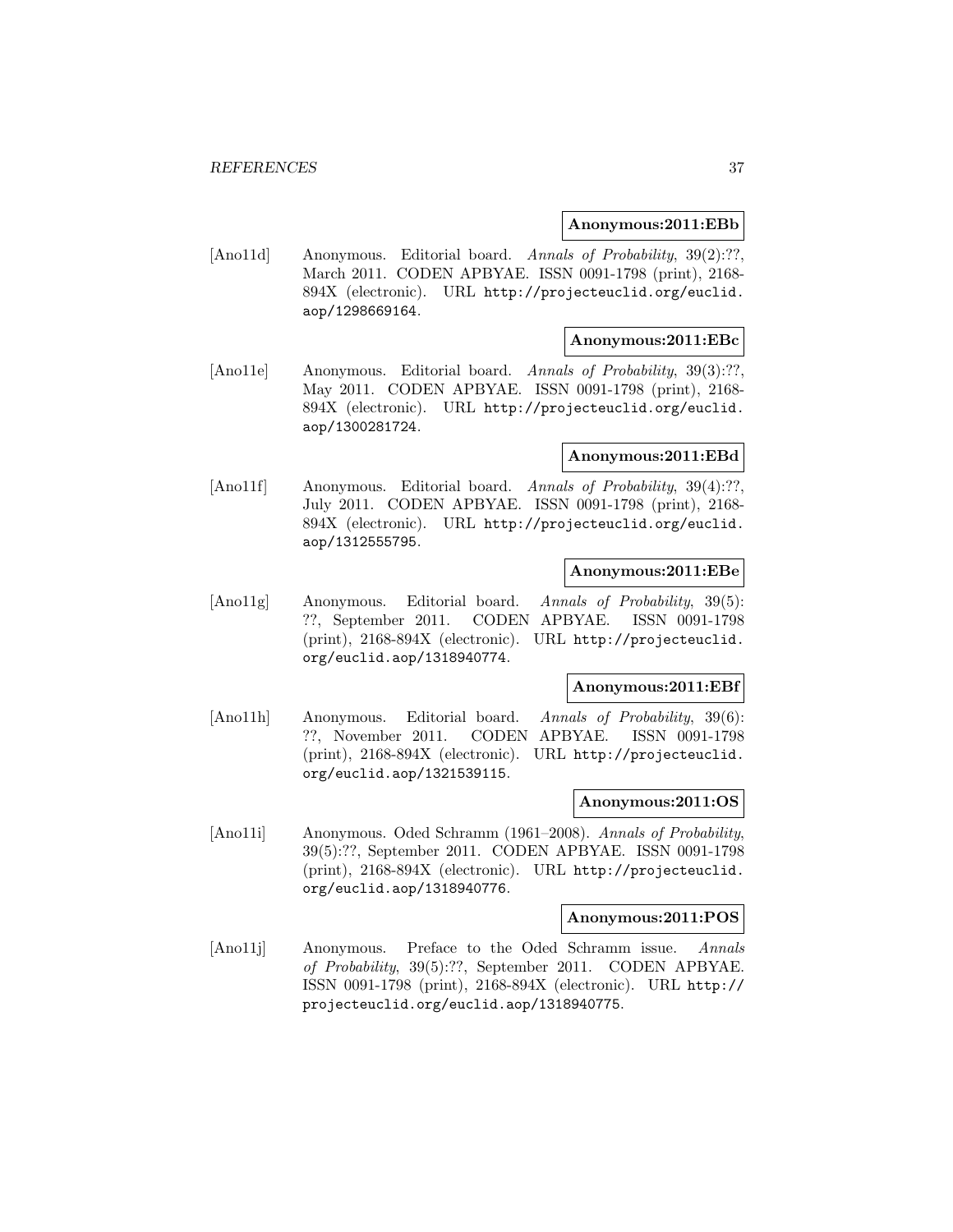#### **Anonymous:2011:PTH**

[Ano11k] Anonymous. Preface to the Ted Harris issue. Annals of Probability, 39(2):??, March 2011. CODEN APBYAE. ISSN 0091-1798 (print), 2168-894X (electronic). URL http://projecteuclid. org/euclid.aop/1298669165.

# **Anonymous:2011:TCa**

[Ano111] Anonymous. Table of contents. Annals of Probability, 39(1):??, January 2011. CODEN APBYAE. ISSN 0091-1798 (print), 2168- 894X (electronic). URL http://projecteuclid.org/euclid. aop/1291388294.

#### **Anonymous:2011:TCb**

[Ano11m] Anonymous. Table of contents. Annals of Probability, 39(2):??, March 2011. CODEN APBYAE. ISSN 0091-1798 (print), 2168- 894X (electronic). URL http://projecteuclid.org/euclid. aop/1298669163.

# **Anonymous:2011:TCc**

[Ano11n] Anonymous. Table of contents. Annals of Probability, 39(3):??, May 2011. CODEN APBYAE. ISSN 0091-1798 (print), 2168- 894X (electronic). URL http://projecteuclid.org/euclid. aop/1300281723.

## **Anonymous:2011:TCd**

[Ano11o] Anonymous. Table of contents. Annals of Probability, 39(4):??, July 2011. CODEN APBYAE. ISSN 0091-1798 (print), 2168- 894X (electronic). URL http://projecteuclid.org/euclid. aop/1312555794.

#### **Anonymous:2011:TCe**

[Ano11p] Anonymous. Table of contents. Annals of Probability, 39 (5):??, September 2011. CODEN APBYAE. ISSN 0091-1798 (print), 2168-894X (electronic). URL http://projecteuclid. org/euclid.aop/1318940773.

#### **Anonymous:2011:TCf**

[Ano11q] Anonymous. Table of contents. Annals of Probability, 39 (6):??, November 2011. CODEN APBYAE. ISSN 0091-1798 (print), 2168-894X (electronic). URL http://projecteuclid. org/euclid.aop/1321539114.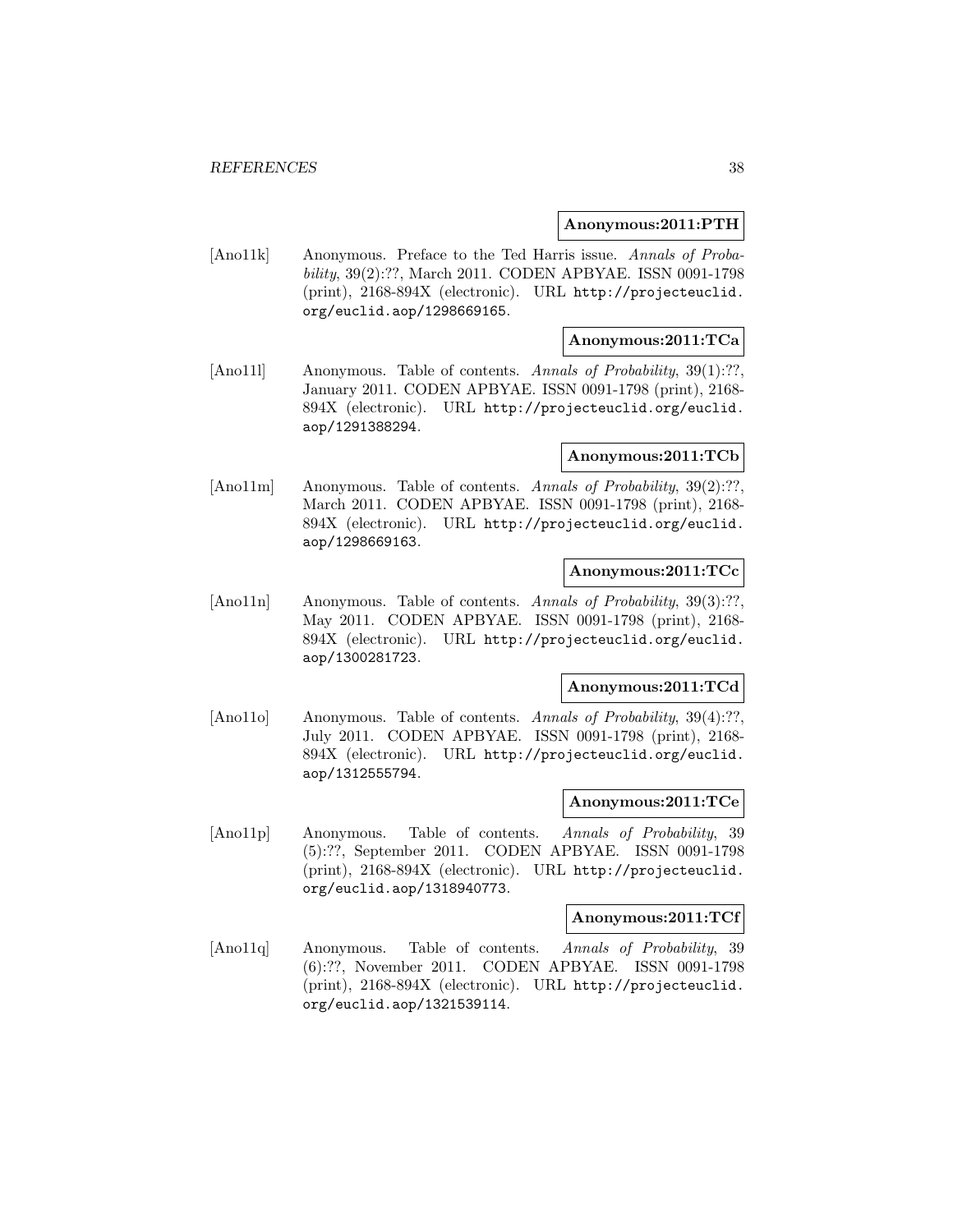#### **Anonymous:2012:EBa**

[Ano12a] Anonymous. Editorial board. Annals of Probability, 40(1):??, January 2012. CODEN APBYAE. ISSN 0091-1798 (print), 2168- 894X (electronic). URL http://projecteuclid.org/euclid. aop/1325604994.

## **Anonymous:2012:EBb**

[Ano12b] Anonymous. Editorial board. Annals of Probability, 40(2):??, March 2012. CODEN APBYAE. ISSN 0091-1798 (print), 2168- 894X (electronic). URL http://projecteuclid.org/euclid. aop/1332772710.

## **Anonymous:2012:EBc**

[Ano12c] Anonymous. Editorial board. Annals of Probability, 40(3):??, May 2012. CODEN APBYAE. ISSN 0091-1798 (print), 2168- 894X (electronic). URL http://projecteuclid.org/euclid. aop/1336136053.

## **Anonymous:2012:EBd**

[Ano12d] Anonymous. Editorial board. Annals of Probability, 40(4):??, July 2012. CODEN APBYAE. ISSN 0091-1798 (print), 2168- 894X (electronic). URL http://projecteuclid.org/euclid. aop/1341401139.

#### **Anonymous:2012:EBe**

[Ano12e] Anonymous. Editorial board. Annals of Probability, 40(5): ??, September 2012. CODEN APBYAE. ISSN 0091-1798 (print), 2168-894X (electronic). URL http://projecteuclid. org/euclid.aop/1349703309.

#### **Anonymous:2012:EBf**

[Ano12f] Anonymous. Editorial board. Annals of Probability, 40(6): ??, November 2012. CODEN APBYAE. ISSN 0091-1798 (print), 2168-894X (electronic). URL http://projecteuclid. org/euclid.aop/1351258727.

#### **Anonymous:2012:TCa**

[Ano12g] Anonymous. Table of contents. Annals of Probability, 40(1):??, January 2012. CODEN APBYAE. ISSN 0091-1798 (print), 2168- 894X (electronic). URL http://projecteuclid.org/euclid. aop/1325604993.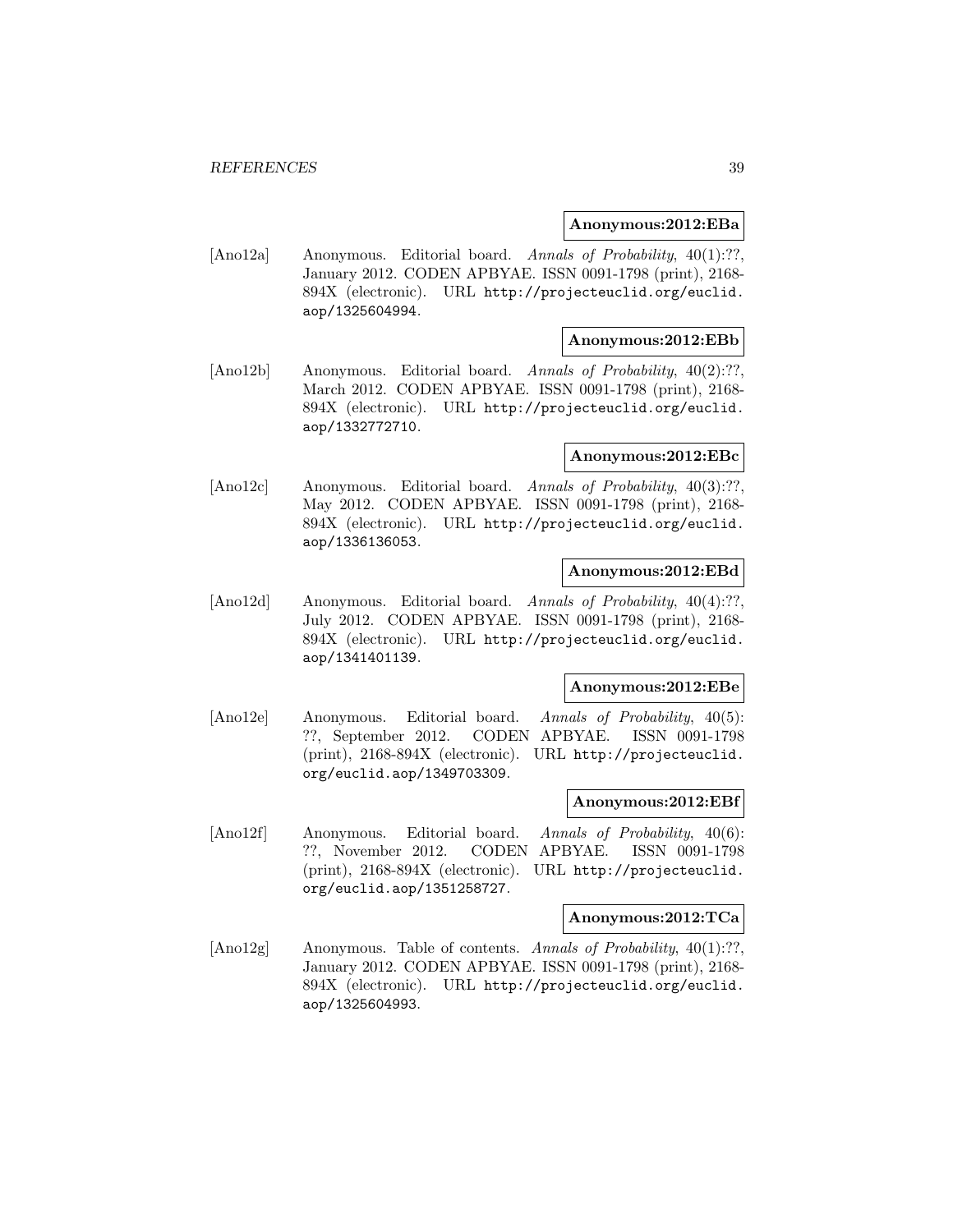#### **Anonymous:2012:TCb**

[Ano12h] Anonymous. Table of contents. Annals of Probability, 40(2):??, March 2012. CODEN APBYAE. ISSN 0091-1798 (print), 2168- 894X (electronic). URL http://projecteuclid.org/euclid. aop/1332772709.

## **Anonymous:2012:TCc**

[Ano12i] Anonymous. Table of contents. Annals of Probability, 40(3):??, May 2012. CODEN APBYAE. ISSN 0091-1798 (print), 2168- 894X (electronic). URL http://projecteuclid.org/euclid. aop/1336136052.

#### **Anonymous:2012:TCd**

[Ano12j] Anonymous. Table of contents. Annals of Probability, 40(4):??, July 2012. CODEN APBYAE. ISSN 0091-1798 (print), 2168- 894X (electronic). URL http://projecteuclid.org/euclid. aop/1341401138.

# **Anonymous:2012:TCe**

[Ano12k] Anonymous. Table of contents. Annals of Probability, 40 (5):??, September 2012. CODEN APBYAE. ISSN 0091-1798 (print), 2168-894X (electronic). URL http://projecteuclid. org/euclid.aop/1349703308.

#### **Anonymous:2012:TCf**

[Ano12l] Anonymous. Table of contents. Annals of Probability, 40 (6):??, November 2012. CODEN APBYAE. ISSN 0091-1798 (print), 2168-894X (electronic). URL http://projecteuclid. org/euclid.aop/1351258726.

#### **Anonymous:2013:EBa**

[Ano13a] Anonymous. Editorial board. Annals of Probability, 41(1):??, January 2013. CODEN APBYAE. ISSN 0091-1798 (print), 2168- 894X (electronic). URL http://projecteuclid.org/euclid. aop/1358951979.

#### **Anonymous:2013:EBb**

[Ano13b] Anonymous. Editorial board. Annals of Probability, 41(2):??, March 2013. CODEN APBYAE. ISSN 0091-1798 (print), 2168- 894X (electronic). URL http://projecteuclid.org/euclid. aop/1362750932.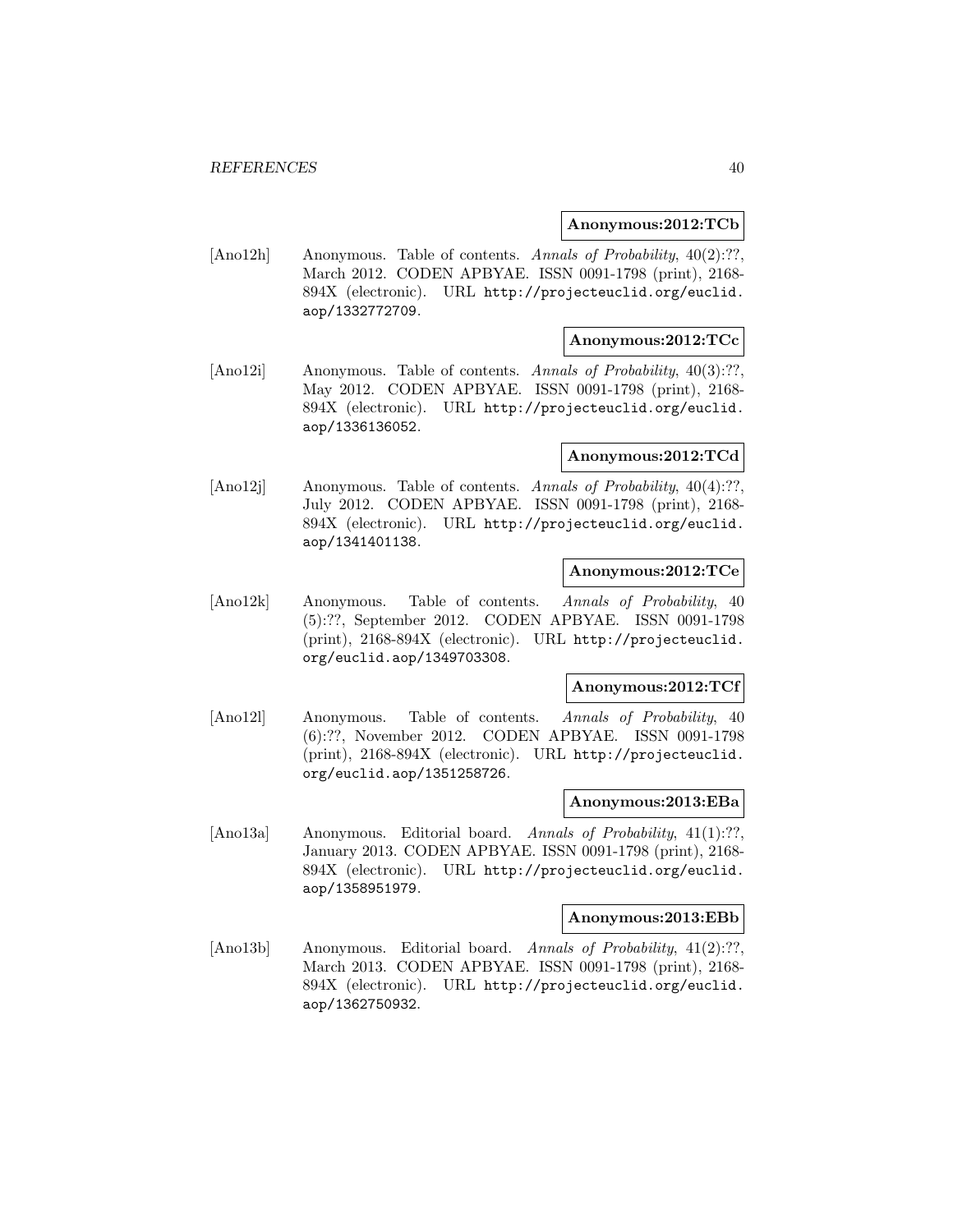#### **Anonymous:2013:EBc**

[Ano13c] Anonymous. Editorial board. Annals of Probability, 41(3A):??, May 2013. CODEN APBYAE. ISSN 0091-1798 (print), 2168- 894X (electronic). URL http://projecteuclid.org/euclid. aop/1367241494.

## **Anonymous:2013:EBd**

[Ano13d] Anonymous. Editorial board. Annals of Probability, 41(3B):??, May 2013. CODEN APBYAE. ISSN 0091-1798 (print), 2168- 894X (electronic). URL http://projecteuclid.org/euclid. aop/1368623511.

## **Anonymous:2013:EBe**

[Ano13e] Anonymous. Editorial board. Annals of Probability, 41(4):??, July 2013. CODEN APBYAE. ISSN 0091-1798 (print), 2168- 894X (electronic). URL http://projecteuclid.org/euclid. aop/1372859755.

## **Anonymous:2013:EBf**

[Ano13f] Anonymous. Editorial board. Annals of Probability, 41(5): ??, September 2013. CODEN APBYAE. ISSN 0091-1798 (print), 2168-894X (electronic). URL http://projecteuclid. org/euclid.aop/1378991830.

#### **Anonymous:2013:EBg**

[Ano13g] Anonymous. Editorial board. Annals of Probability, 41(6): ??, November 2013. CODEN APBYAE. ISSN 0091-1798 (print), 2168-894X (electronic). URL http://projecteuclid. org/euclid.aop/1384957775.

## **Anonymous:2013:TCa**

[Ano13h] Anonymous. Table of contents. Annals of Probability, 41(1):??, January 2013. CODEN APBYAE. ISSN 0091-1798 (print), 2168- 894X (electronic). URL http://projecteuclid.org/euclid. aop/1358951978.

#### **Anonymous:2013:TCb**

[Ano13i] Anonymous. Table of contents. Annals of Probability, 41(2):??, March 2013. CODEN APBYAE. ISSN 0091-1798 (print), 2168- 894X (electronic). URL http://projecteuclid.org/euclid. aop/1362750931.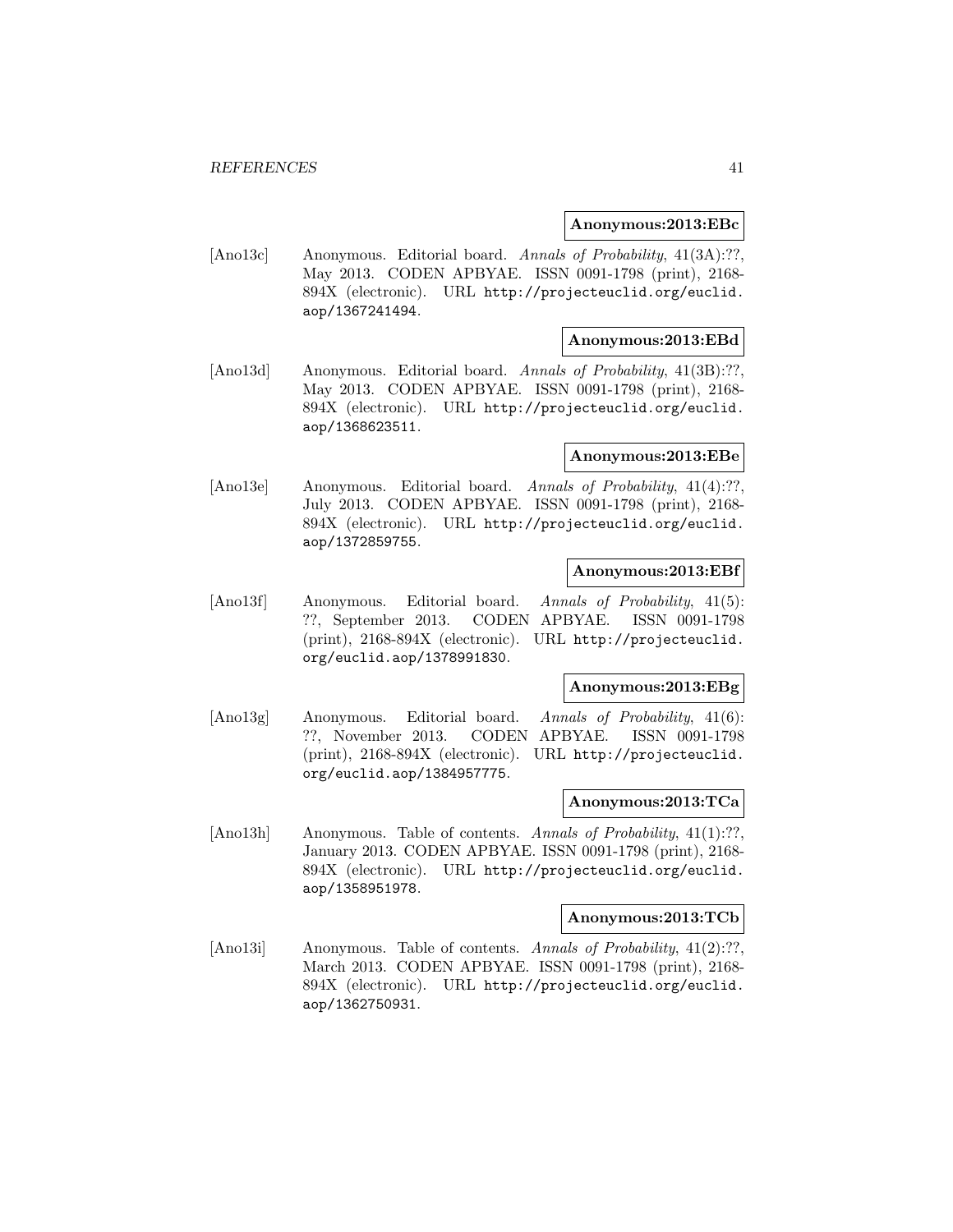#### **Anonymous:2013:TCc**

[Ano13] Anonymous. Table of contents. Annals of Probability, 41(3A):??, May 2013. CODEN APBYAE. ISSN 0091-1798 (print), 2168- 894X (electronic). URL http://projecteuclid.org/euclid. aop/1367241493.

# **Anonymous:2013:TCd**

[Ano13k] Anonymous. Table of contents. Annals of Probability, 41(3B):??, May 2013. CODEN APBYAE. ISSN 0091-1798 (print), 2168- 894X (electronic). URL http://projecteuclid.org/euclid. aop/1368623510.

#### **Anonymous:2013:TCe**

[Ano131] Anonymous. Table of contents. Annals of Probability, 41(4):??, July 2013. CODEN APBYAE. ISSN 0091-1798 (print), 2168- 894X (electronic). URL http://projecteuclid.org/euclid. aop/1372859754.

# **Anonymous:2013:TCf**

[Ano13m] Anonymous. Table of contents. Annals of Probability, 41 (5):??, September 2013. CODEN APBYAE. ISSN 0091-1798 (print), 2168-894X (electronic). URL http://projecteuclid. org/euclid.aop/1378991829.

#### **Anonymous:2013:TCg**

[Ano13n] Anonymous. Table of contents. Annals of Probability, 41 (6):??, November 2013. CODEN APBYAE. ISSN 0091-1798 (print), 2168-894X (electronic). URL http://projecteuclid. org/euclid.aop/1384957774.

#### **Anonymous:2014:EBa**

[Ano14a] Anonymous. Editorial board. Annals of Probability, 42(1):??, January 2014. CODEN APBYAE. ISSN 0091-1798 (print), 2168- 894X (electronic). URL http://projecteuclid.org/euclid. aop/1389278518.

#### **Anonymous:2014:EBb**

[Ano14b] Anonymous. Editorial board. Annals of Probability, 42(2):??, March 2014. CODEN APBYAE. ISSN 0091-1798 (print), 2168- 894X (electronic). URL http://projecteuclid.org/euclid. aop/1393251291.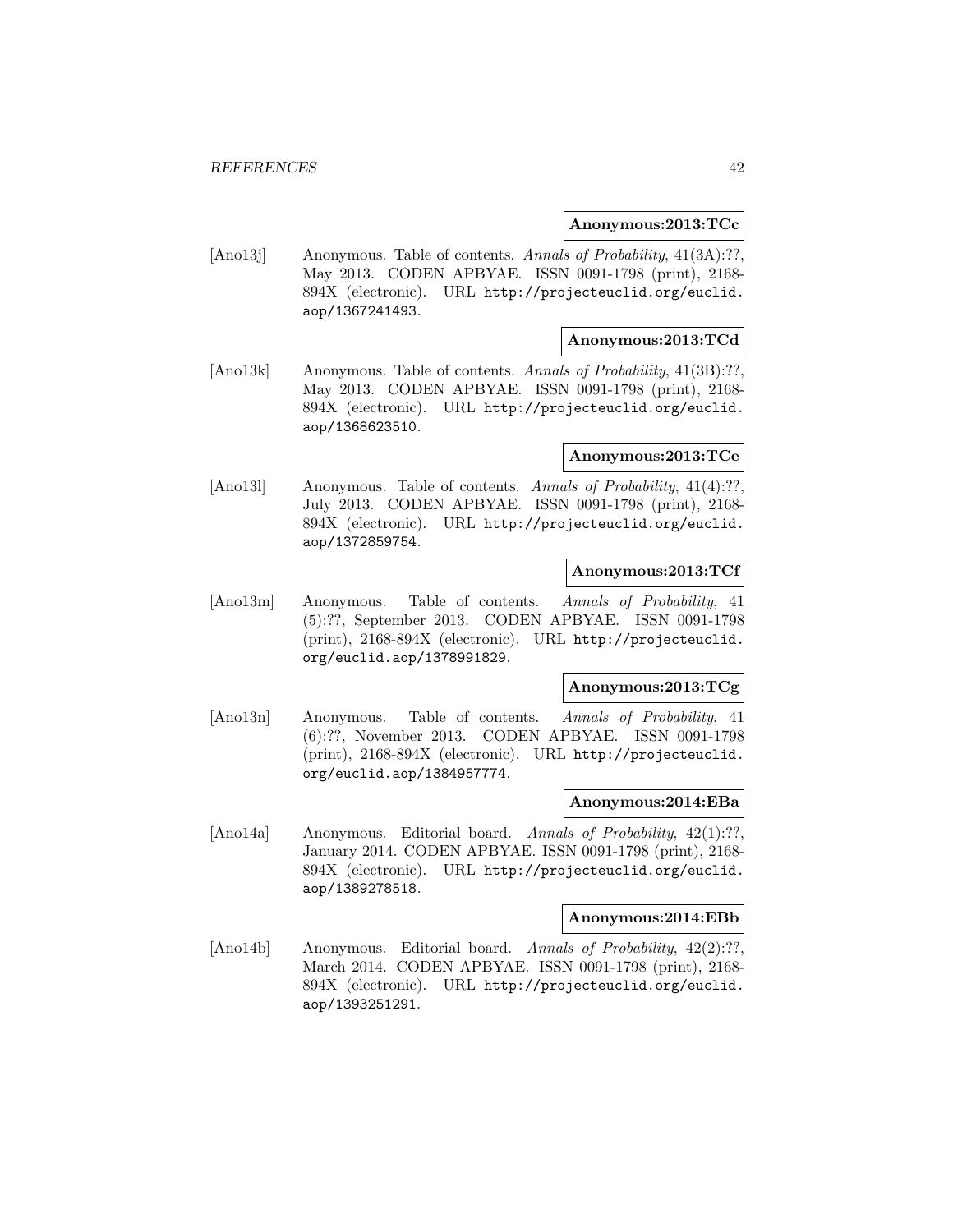#### **Anonymous:2014:EBc**

[Ano14c] Anonymous. Editorial board. Annals of Probability, 42(3):??, May 2014. CODEN APBYAE. ISSN 0091-1798 (print), 2168- 894X (electronic). URL http://projecteuclid.org/euclid. aop/1395838117.

#### **Anonymous:2014:EBd**

[Ano14d] Anonymous. Editorial board. Annals of Probability, 42(4):??, July 2014. CODEN APBYAE. ISSN 0091-1798 (print), 2168- 894X (electronic). URL http://projecteuclid.org/euclid. aop/1404394064.

#### **Anonymous:2014:EBe**

[Ano14e] Anonymous. Editorial board. Annals of Probability, 42(5): ??, September 2014. CODEN APBYAE. ISSN 0091-1798 (print), 2168-894X (electronic). URL http://projecteuclid. org/euclid.aop/1409319466.

## **Anonymous:2014:EBf**

[Ano14f] Anonymous. Editorial board. Annals of Probability, 42(6): ??, November 2014. CODEN APBYAE. ISSN 0091-1798 (print), 2168-894X (electronic). URL http://projecteuclid. org/euclid.aop/1412083624.

#### **Anonymous:2014:TCa**

[Ano14g] Anonymous. Table of contents. Annals of Probability, 42(1):??, January 2014. CODEN APBYAE. ISSN 0091-1798 (print), 2168- 894X (electronic). URL http://projecteuclid.org/euclid. aop/1389278517.

#### **Anonymous:2014:TCb**

[Ano14h] Anonymous. Table of contents. Annals of Probability, 42(2):??, March 2014. CODEN APBYAE. ISSN 0091-1798 (print), 2168- 894X (electronic). URL http://projecteuclid.org/euclid. aop/1393251290.

#### **Anonymous:2014:TCc**

[Ano14i] Anonymous. Table of contents. Annals of Probability, 42(3):??, May 2014. CODEN APBYAE. ISSN 0091-1798 (print), 2168- 894X (electronic). URL http://projecteuclid.org/euclid. aop/1395838116.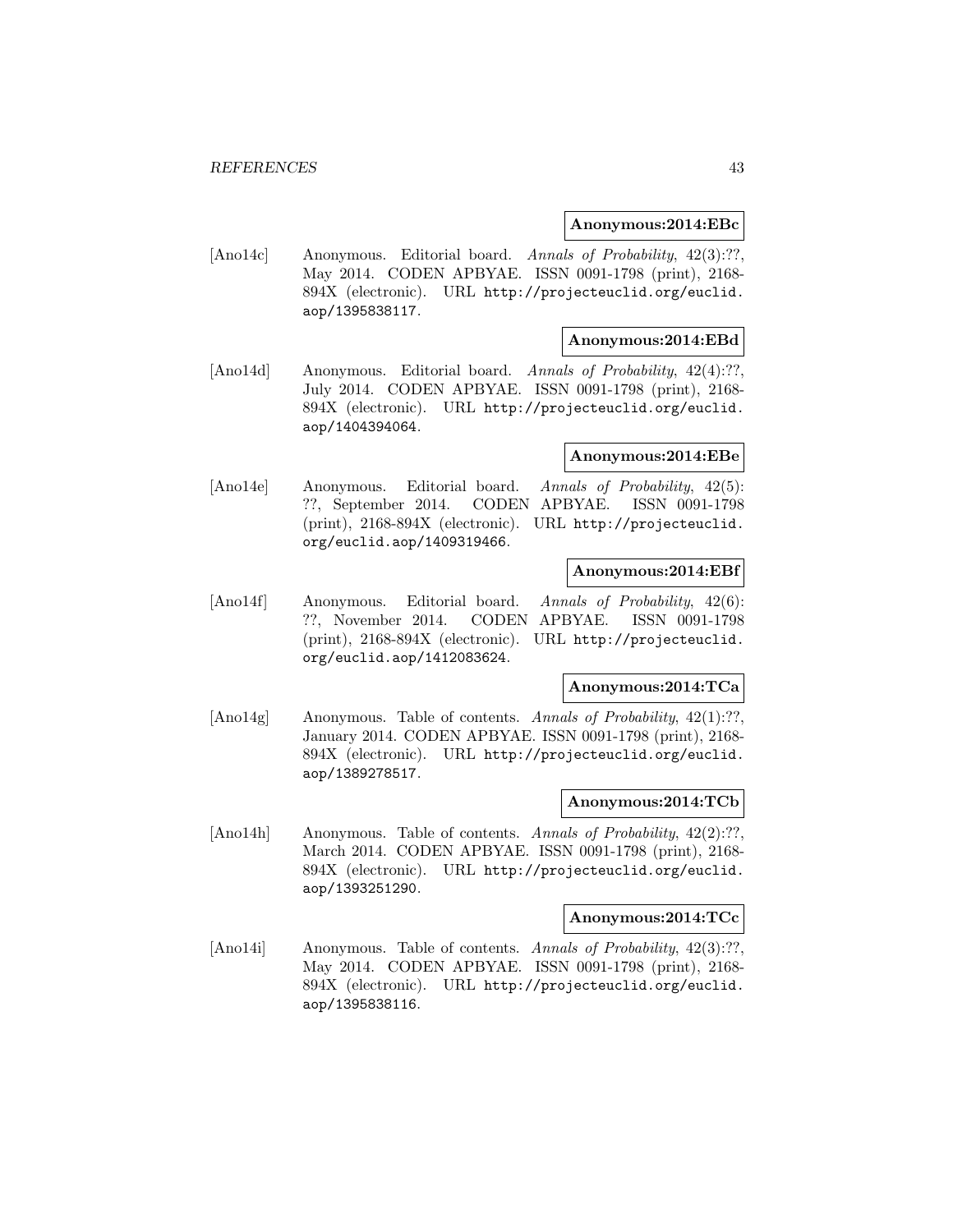### **Anonymous:2014:TCd**

[Ano14j] Anonymous. Table of contents. Annals of Probability, 42(4):??, July 2014. CODEN APBYAE. ISSN 0091-1798 (print), 2168- 894X (electronic). URL http://projecteuclid.org/euclid. aop/1404394063.

## **Anonymous:2014:TCe**

[Ano14k] Anonymous. Table of contents. Annals of Probability, 42 (5):??, September 2014. CODEN APBYAE. ISSN 0091-1798 (print), 2168-894X (electronic). URL http://projecteuclid. org/euclid.aop/1409319465.

#### **Anonymous:2014:TCf**

[Ano14l] Anonymous. Table of contents. Annals of Probability, 42 (6):??, November 2014. CODEN APBYAE. ISSN 0091-1798 (print), 2168-894X (electronic). URL http://projecteuclid. org/euclid.aop/1412083623.

# **Anonymous:2015:ASP**

[Ano15a] Anonymous. Asymptotics of symmetric polynomials with applications to statistical mechanics and representation theory. Annals of Probability, 43(6):3052–3132, November 2015. CODEN AP-BYAE. ISSN 0091-1798 (print), 2168-894X (electronic). URL http://projecteuclid.org/euclid.aop/1449843626.

#### **Anonymous:2015:CBF**

[Ano15b] Anonymous. Coalescing Brownian flows: A new approach. Annals of Probability, 43(6):3177–3215, November 2015. CODEN APBYAE. ISSN 0091-1798 (print), 2168-894X (electronic). URL http://projecteuclid.org/euclid.aop/1449843628.

# **Anonymous:2015:CDI**

[Ano15c] Anonymous. Cycle density in infinite Ramanujan graphs. Annals of Probability, 43(6):3337–3358, November 2015. CODEN APBYAE. ISSN 0091-1798 (print), 2168-894X (electronic). URL http://projecteuclid.org/euclid.aop/1449843632.

#### **Anonymous:2015:EBa**

[Ano15d] Anonymous. Editorial board. Annals of Probability, 43(1):??, February 2015. CODEN APBYAE. ISSN 0091-1798 (print), 2168- 894X (electronic). URL http://projecteuclid.org/euclid. aop/1415801550.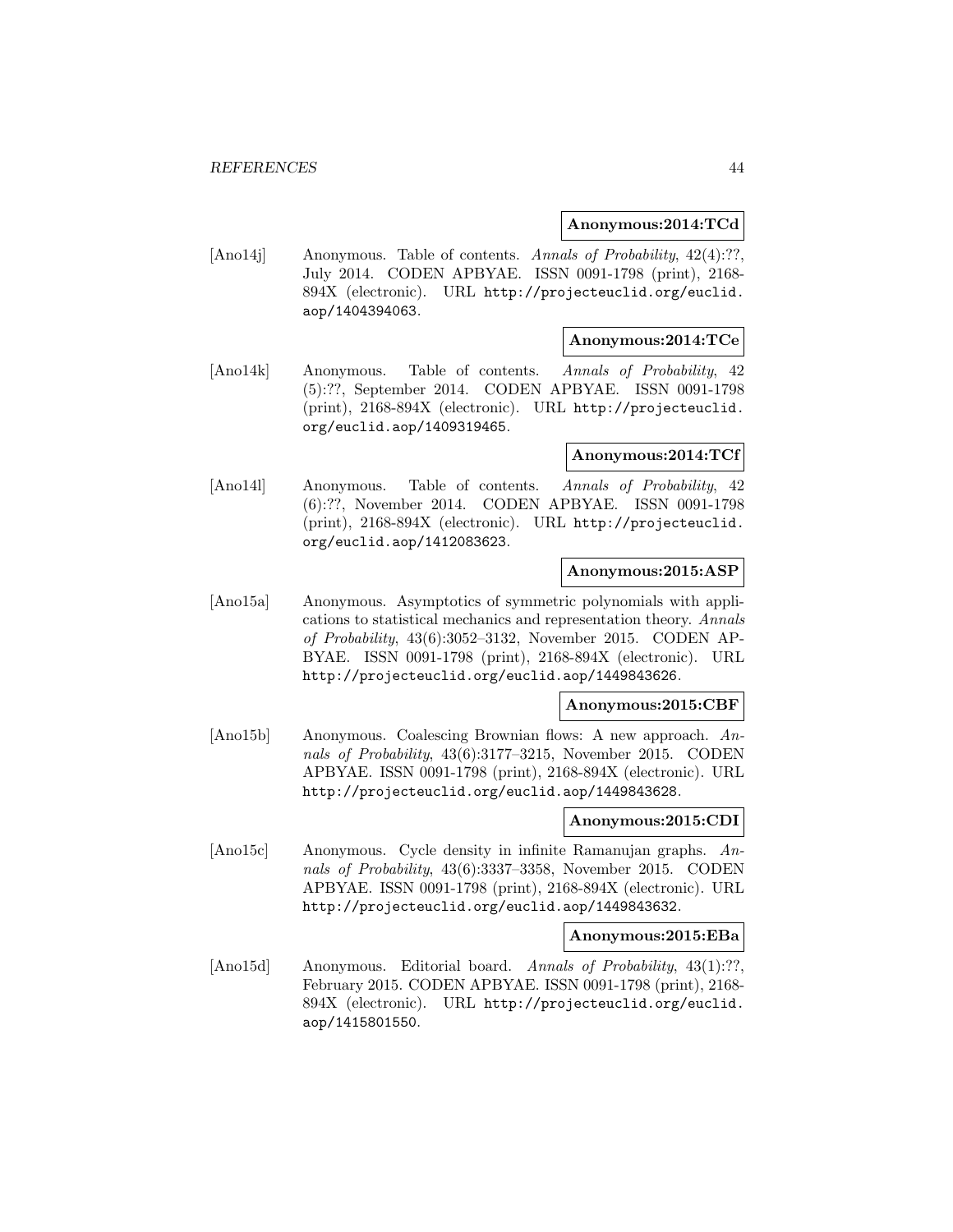#### **Anonymous:2015:EBb**

[Ano15e] Anonymous. Editorial board. Annals of Probability, 43(2):??, March 2015. CODEN APBYAE. ISSN 0091-1798 (print), 2168- 894X (electronic). URL http://projecteuclid.org/euclid. aop/1422885566.

## **Anonymous:2015:EBc**

[Ano15f] Anonymous. Editorial board. Annals of Probability, 43(3):??, May 2015. CODEN APBYAE. ISSN 0091-1798 (print), 2168- 894X (electronic). URL http://projecteuclid.org/euclid. aop/1430830273.

#### **Anonymous:2015:EBd**

[Ano15g] Anonymous. Editorial board. Annals of Probability, 43(4):??, July 2015. CODEN APBYAE. ISSN 0091-1798 (print), 2168- 894X (electronic). URL http://projecteuclid.org/euclid. aop/1433341313.

## **Anonymous:2015:EBe**

[Ano15h] Anonymous. Editorial board. Annals of Probability, 43(5): ??, September 2015. CODEN APBYAE. ISSN 0091-1798 (print), 2168-894X (electronic). URL http://projecteuclid. org/euclid.aop/1441792283.

#### **Anonymous:2015:EBf**

[Ano15i] Anonymous. Editorial board. Annals of Probability, 43(6): ??, November 2015. CODEN APBYAE. ISSN 0091-1798 (print), 2168-894X (electronic). URL http://projecteuclid. org/euclid.aop/1449843622.

## **Anonymous:2015:ELL**

[Ano15j] Anonymous. Exit laws from large balls of (an)isotropic random walks in random environment. Annals of Probability, 43(6): 2859–2948, November 2015. CODEN APBYAE. ISSN 0091-1798 (print), 2168-894X (electronic). URL http://projecteuclid. org/euclid.aop/1449843623.

# **Anonymous:2015:FEM**

[Ano15k] Anonymous. The free energy in a multi-species Sherrington– Kirkpatrick model. Annals of Probability, 43(6):3494–3513, November 2015. CODEN APBYAE. ISSN 0091-1798 (print),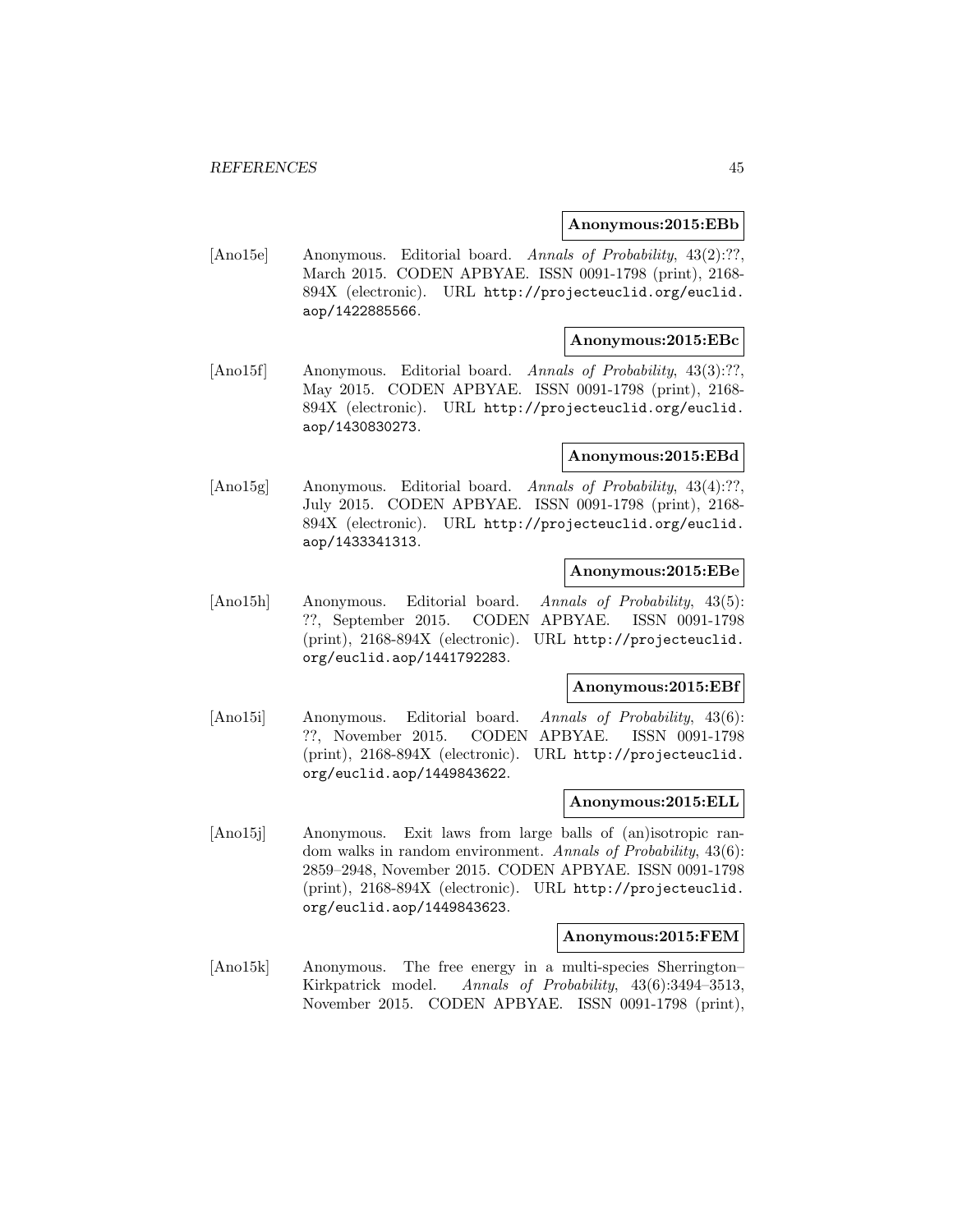2168-894X (electronic). URL http://projecteuclid.org/ euclid.aop/1449843635.

### **Anonymous:2015:LTE**

[Ano15l] Anonymous. Local time on the exceptional set of dynamical percolation and the incipient infinite cluster. Annals of Probability, 43(6):2949–3005, November 2015. CODEN APBYAE. ISSN 0091-1798 (print), 2168-894X (electronic). URL http:// projecteuclid.org/euclid.aop/1449843624.

## **Anonymous:2015:MGI**

[Ano15m] Anonymous. Moments and growth indices for the nonlinear stochastic heat equation with rough initial conditions. Annals of Probability, 43(6):3006–3051, November 2015. CODEN AP-BYAE. ISSN 0091-1798 (print), 2168-894X (electronic). URL http://projecteuclid.org/euclid.aop/1449843625.

### **Anonymous:2015:MTC**

[Ano15n] Anonymous. Moments of traces of circular beta-ensembles. Annals of Probability, 43(6):3279–3336, November 2015. CODEN APBYAE. ISSN 0091-1798 (print), 2168-894X (electronic). URL http://projecteuclid.org/euclid.aop/1449843631.

## **Anonymous:2015:MPM**

[Ano15o] Anonymous. On multiple peaks and moderate deviations for the supremum of a Gaussian field. Annals of Probability, 43(6): 3468–3493, November 2015. CODEN APBYAE. ISSN 0091-1798 (print), 2168-894X (electronic). URL http://projecteuclid. org/euclid.aop/1449843634.

#### **Anonymous:2015:PNS**

[Ano15p] Anonymous. Pathwise nonuniqueness for the SPDEs of some super-Brownian motions with immigration. Annals of Probability, 43(6):3359–3467, November 2015. CODEN APBYAE. ISSN 0091-1798 (print), 2168-894X (electronic). URL http:// projecteuclid.org/euclid.aop/1449843633.

### **Anonymous:2015:PLD**

[Ano15q] Anonymous. Planar lattices do not recover from forest fires. Annals of Probability, 43(6):3216–3238, November 2015. CODEN APBYAE. ISSN 0091-1798 (print), 2168-894X (electronic). URL http://projecteuclid.org/euclid.aop/1449843629.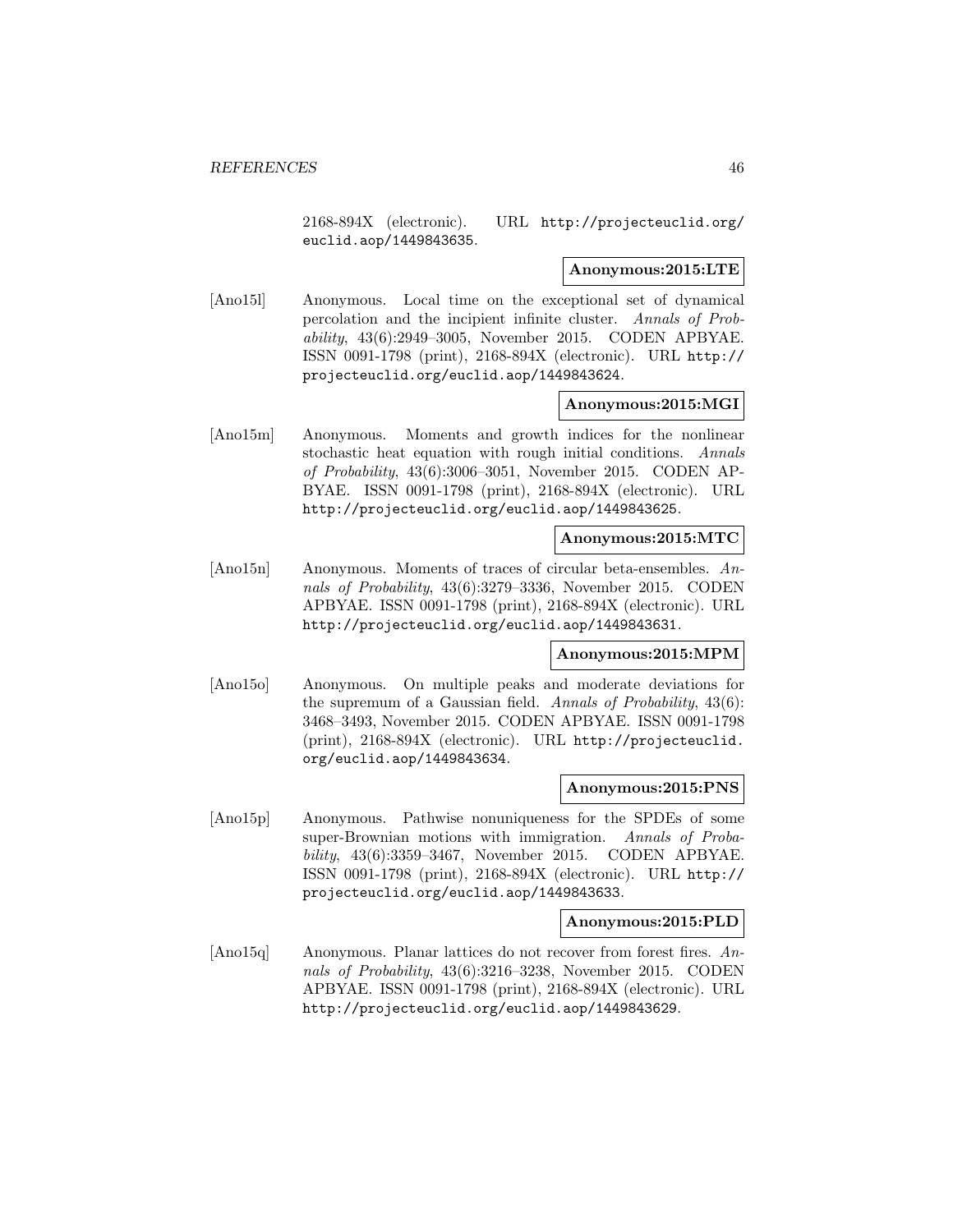#### **Anonymous:2015:SNS**

[Ano15r] Anonymous. Strong noise sensitivity and random graphs. Annals of Probability, 43(6):3239–3278, November 2015. CODEN APBYAE. ISSN 0091-1798 (print), 2168-894X (electronic). URL http://projecteuclid.org/euclid.aop/1449843630.

#### **Anonymous:2015:SRN**

[Ano15s] Anonymous. Supermartingales as Radon–Nikodym densities and related measure extensions. Annals of Probability, 43(6):3133– 3176, November 2015. CODEN APBYAE. ISSN 0091-1798 (print), 2168-894X (electronic). URL http://projecteuclid. org/euclid.aop/1449843627.

#### **Anonymous:2015:TCa**

[Ano15t] Anonymous. Table of contents. Annals of Probability, 43(1):??, February 2015. CODEN APBYAE. ISSN 0091-1798 (print), 2168- 894X (electronic). URL http://projecteuclid.org/euclid. aop/1415801549.

#### **Anonymous:2015:TCb**

[Ano15u] Anonymous. Table of contents. Annals of Probability, 43(2):??, March 2015. CODEN APBYAE. ISSN 0091-1798 (print), 2168- 894X (electronic). URL http://projecteuclid.org/euclid. aop/1422885565.

#### **Anonymous:2015:TCc**

[Ano15v] Anonymous. Table of contents. Annals of Probability, 43(3):??, May 2015. CODEN APBYAE. ISSN 0091-1798 (print), 2168- 894X (electronic). URL http://projecteuclid.org/euclid. aop/1430830272.

## **Anonymous:2015:TCd**

[Ano15w] Anonymous. Table of contents. Annals of Probability, 43(4):??, July 2015. CODEN APBYAE. ISSN 0091-1798 (print), 2168- 894X (electronic). URL http://projecteuclid.org/euclid. aop/1433341312.

#### **Anonymous:2015:TCe**

[Ano15x] Anonymous. Table of contents. Annals of Probability, 43 (5):??, September 2015. CODEN APBYAE. ISSN 0091-1798 (print), 2168-894X (electronic). URL http://projecteuclid. org/euclid.aop/1441792282.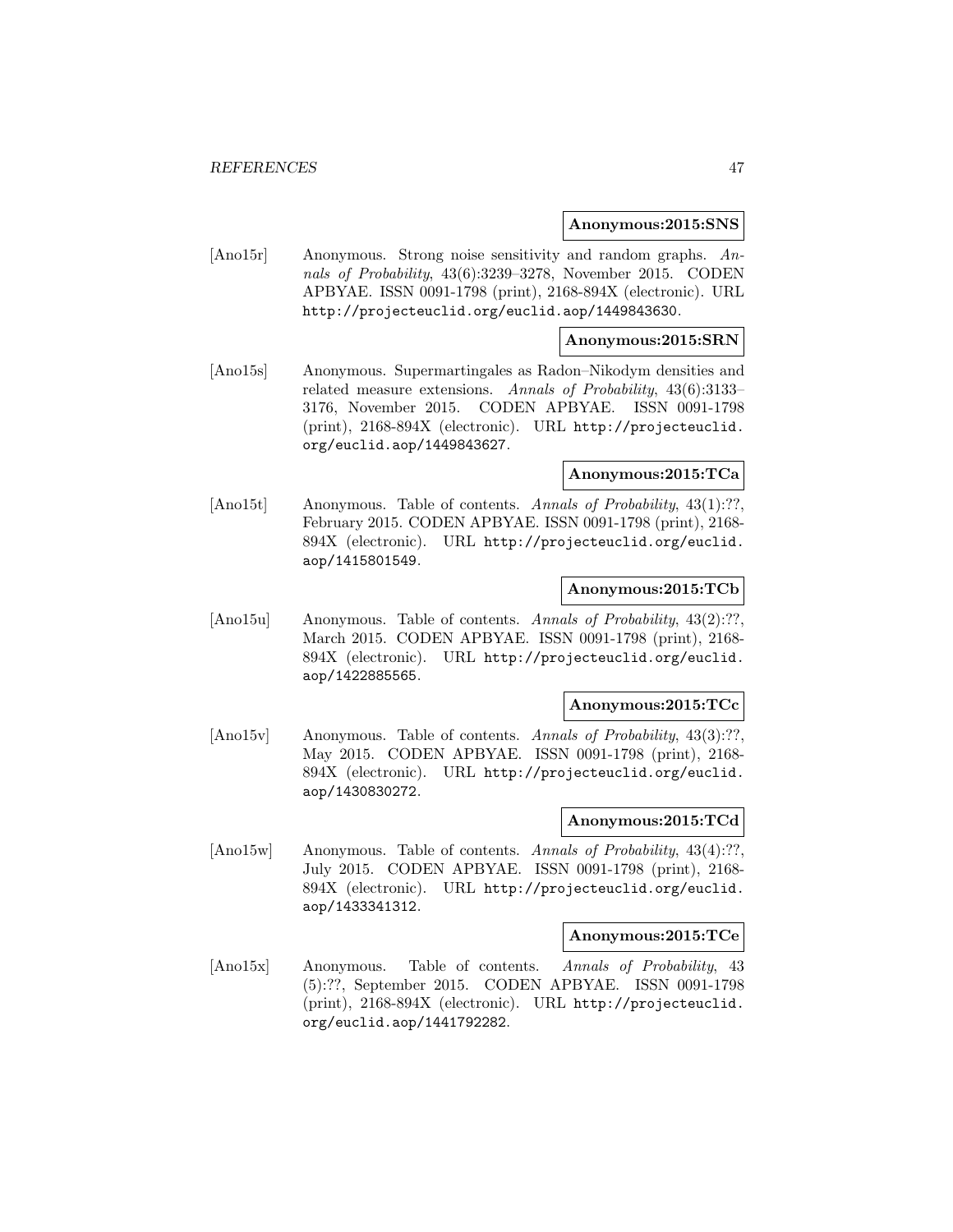#### **Anonymous:2015:TCf**

[Ano15y] Anonymous. Table of contents. Annals of Probability, 43 (6):??, November 2015. CODEN APBYAE. ISSN 0091-1798 (print), 2168-894X (electronic). URL http://projecteuclid. org/euclid.aop/1449843621.

## **Anonymous:2016:EBa**

[Ano16a] Anonymous. Editorial board. Annals of Probability, 44(1):??, January 2016. CODEN APBYAE. ISSN 0091-1798 (print), 2168- 894X (electronic). URL http://projecteuclid.org/euclid. aop/1454423033.

#### **Anonymous:2016:EBb**

[Ano16b] Anonymous. Editorial board. Annals of Probability, 44(2):??, March 2016. CODEN APBYAE. ISSN 0091-1798 (print), 2168- 894X (electronic). URL http://projecteuclid.org/euclid. aop/1457960383.

## **Anonymous:2016:EBc**

[Ano16c] Anonymous. Editorial board. Annals of Probability, 44(3):??, May 2016. CODEN APBYAE. ISSN 0091-1798 (print), 2168- 894X (electronic). URL http://projecteuclid.org/euclid. aop/1463410028.

#### **Anonymous:2016:EBd**

[Ano16d] Anonymous. Editorial board. Annals of Probability, 44(4):??, July 2016. CODEN APBYAE. ISSN 0091-1798 (print), 2168- 894X (electronic). URL http://projecteuclid.org/euclid. aop/1470139145.

#### **Anonymous:2016:EBe**

[Ano16e] Anonymous. Editorial board. Annals of Probability, 44(5): ??, September 2016. CODEN APBYAE. ISSN 0091-1798 (print), 2168-894X (electronic). URL http://projecteuclid. org/euclid.aop/1474462094.

#### **Anonymous:2016:EB**

[Ano16f] Anonymous. Editorial board. Annals of Probability, 44(6): ??, November 2016. CODEN APBYAE. ISSN 0091-1798 (print), 2168-894X (electronic). URL http://projecteuclid. org/euclid.aop/1479114258.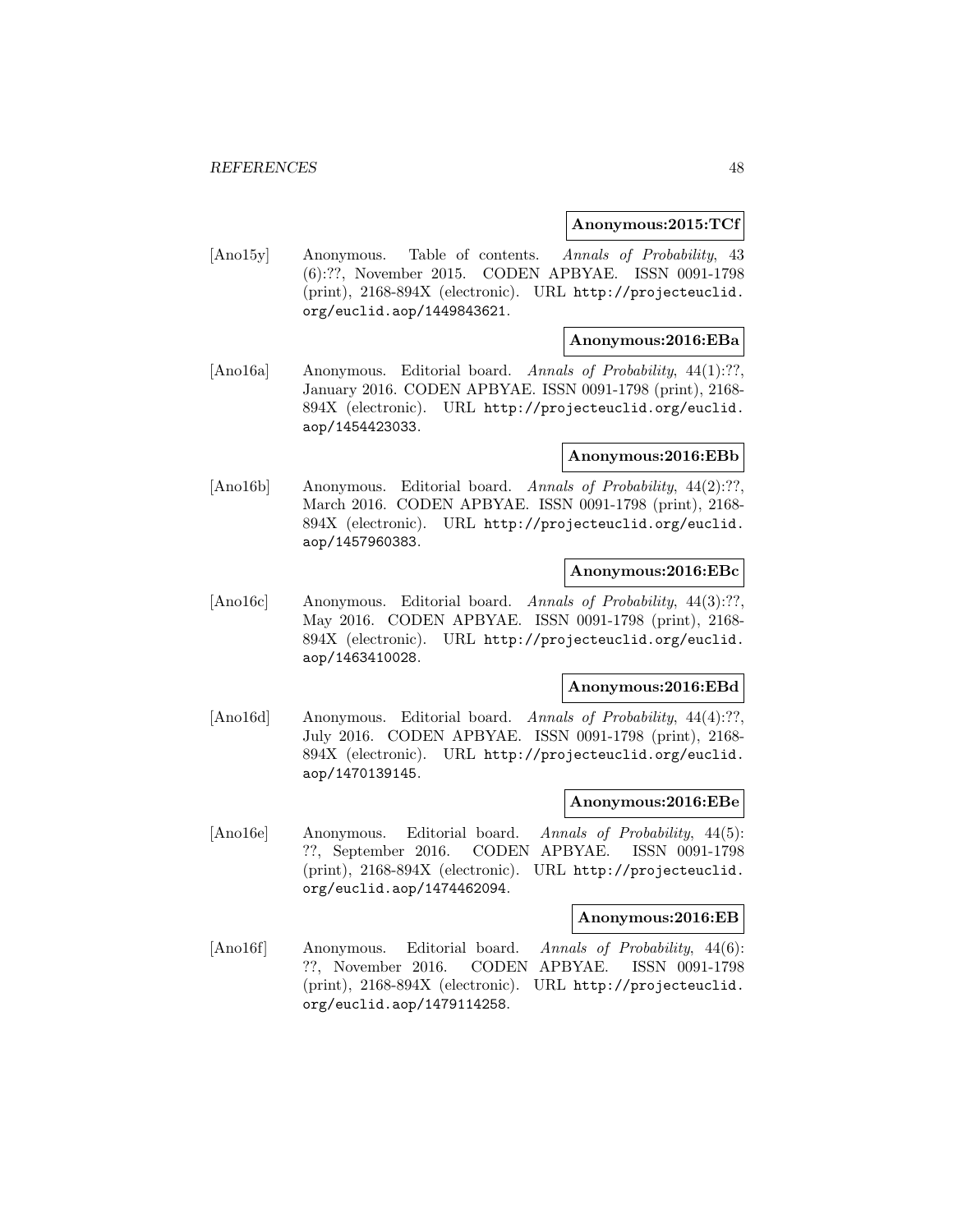#### **Anonymous:2016:TCa**

[Ano16g] Anonymous. Table of contents. Annals of Probability, 44(1):??, January 2016. CODEN APBYAE. ISSN 0091-1798 (print), 2168- 894X (electronic). URL http://projecteuclid.org/euclid. aop/1454423032.

# **Anonymous:2016:TCb**

[Ano16h] Anonymous. Table of contents. Annals of Probability, 44(2):??, March 2016. CODEN APBYAE. ISSN 0091-1798 (print), 2168- 894X (electronic). URL http://projecteuclid.org/euclid. aop/1457960382.

## **Anonymous:2016:TCc**

[Ano16i] Anonymous. Table of contents. Annals of Probability, 44(3):??, May 2016. CODEN APBYAE. ISSN 0091-1798 (print), 2168- 894X (electronic). URL http://projecteuclid.org/euclid. aop/1463410027.

# **Anonymous:2016:TCd**

[Ano16j] Anonymous. Table of contents. Annals of Probability, 44(4):??, July 2016. CODEN APBYAE. ISSN 0091-1798 (print), 2168- 894X (electronic). URL http://projecteuclid.org/euclid. aop/1470139144.

#### **Anonymous:2016:TCe**

[Ano16k] Anonymous. Table of contents. Annals of Probability, 44 (5):??, September 2016. CODEN APBYAE. ISSN 0091-1798 (print), 2168-894X (electronic). URL http://projecteuclid. org/euclid.aop/1474462093.

## **Anonymous:2016:TCf**

[Ano16l] Anonymous. Table of contents. Annals of Probability, 44 (6):??, November 2016. CODEN APBYAE. ISSN 0091-1798 (print), 2168-894X (electronic). URL http://projecteuclid. org/euclid.aop/1479114257.

#### **Anonymous:2017:EBa**

[Ano17a] Anonymous. Editorial board. Annals of Probability, 45(1):??, January 2017. CODEN APBYAE. ISSN 0091-1798 (print), 2168- 894X (electronic). URL http://projecteuclid.org/euclid. aop/1485421325.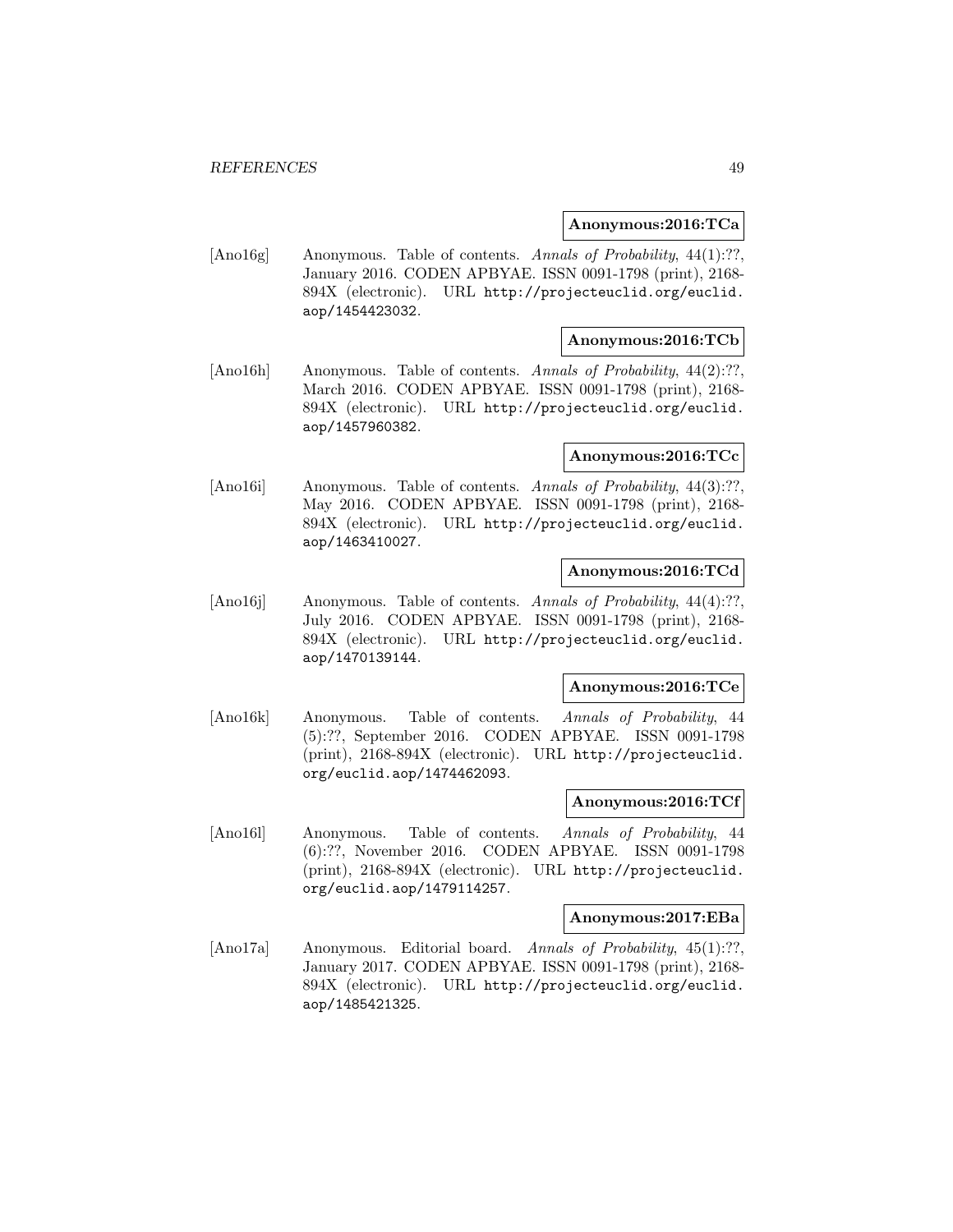#### **Anonymous:2017:EBb**

[Ano17b] Anonymous. Editorial board. Annals of Probability, 45(2):??, March 2017. CODEN APBYAE. ISSN 0091-1798 (print), 2168- 894X (electronic). URL http://projecteuclid.org/euclid. aop/1490947304.

## **Anonymous:2017:EBc**

[Ano17c] Anonymous. Editorial board. Annals of Probability, 45(3):??, May 2017. CODEN APBYAE. ISSN 0091-1798 (print), 2168- 894X (electronic). URL http://projecteuclid.org/euclid. aop/1494835220.

#### **Anonymous:2017:EBd**

[Ano17d] Anonymous. Editorial board. Annals of Probability, 45(4):??, July 2017. CODEN APBYAE. ISSN 0091-1798 (print), 2168- 894X (electronic). URL https://projecteuclid.org/euclid. aop/1502438421.

## **Anonymous:2017:EBe**

[Ano17e] Anonymous. Editorial Board. Annals of Probability, 45(5): ??, September 2017. CODEN APBYAE. ISSN 0091-1798 (print), 2168-894X (electronic). URL http://projecteuclid. org/euclid.aop/1506132025.

#### **Anonymous:2017:EBf**

[Ano17f] Anonymous. Editorial Board. Annals of Probability, 45(6A): ??, November 2017. CODEN APBYAE. ISSN 0091-1798 (print), 2168-894X (electronic). URL http://projecteuclid. org/euclid.aop/1511773656.

#### **Anonymous:2017:EBgo**

[Ano17g] Anonymous. Editorial Board. Annals of Probability, 45(6B): ??, November 2017. CODEN APBYAE. ISSN 0091-1798 (print), 2168-894X (electronic). URL http://projecteuclid. org/euclid.aop/1513069257.

#### **Anonymous:2017:IMI**

[Ano17h] Anonymous. Introduction to memorial issue for Donald Burkholder (1927–2013). Annals of Probability, 45(1):1–3, January 2017. CODEN APBYAE. ISSN 0091-1798 (print), 2168- 894X (electronic). URL http://projecteuclid.org/euclid. aop/1485421326.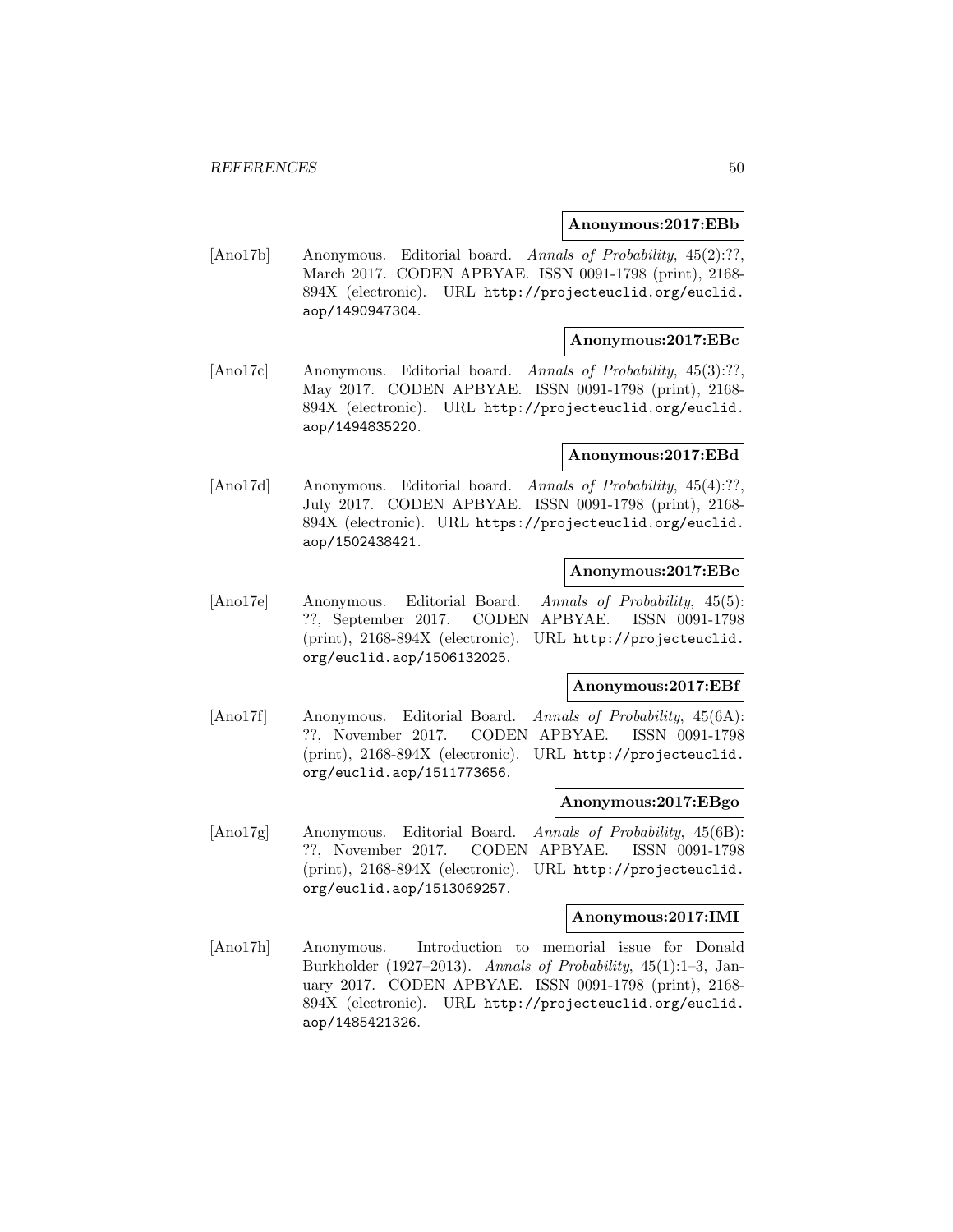#### **Anonymous:2017:TCa**

[Ano17i] Anonymous. Table of contents. Annals of Probability, 45(1):??, January 2017. CODEN APBYAE. ISSN 0091-1798 (print), 2168- 894X (electronic). URL http://projecteuclid.org/euclid. aop/1485421324.

# **Anonymous:2017:TCb**

[Ano17] Anonymous. Table of contents. Annals of Probability, 45(2):??, March 2017. CODEN APBYAE. ISSN 0091-1798 (print), 2168- 894X (electronic). URL http://projecteuclid.org/euclid. aop/1490947303.

## **Anonymous:2017:TCc**

[Ano17k] Anonymous. Table of contents. Annals of Probability, 45(3):??, May 2017. CODEN APBYAE. ISSN 0091-1798 (print), 2168- 894X (electronic). URL http://projecteuclid.org/euclid. aop/1494835219.

# **Anonymous:2017:TCd**

[Ano17l] Anonymous. Table of contents. Annals of Probability, 45(4):??, July 2017. CODEN APBYAE. ISSN 0091-1798 (print), 2168- 894X (electronic). URL https://projecteuclid.org/euclid. aop/1502438420.

#### **Anonymous:2017:TCe**

[Ano17m] Anonymous. Table of contents. Annals of Probability, 45 (5):??, September 2017. CODEN APBYAE. ISSN 0091-1798 (print), 2168-894X (electronic). URL http://projecteuclid. org/euclid.aop/1506132024.

#### **Anonymous:2017:TCf**

[Ano17n] Anonymous. Table of contents. Annals of Probability, 45 (6A):??, November 2017. CODEN APBYAE. ISSN 0091-1798 (print), 2168-894X (electronic). URL http://projecteuclid. org/euclid.aop/1511773655.

#### **Anonymous:2017:TCg**

[Ano17o] Anonymous. Table of contents. Annals of Probability, 45 (6B):??, November 2017. CODEN APBYAE. ISSN 0091-1798 (print), 2168-894X (electronic). URL http://projecteuclid. org/euclid.aop/1513069256.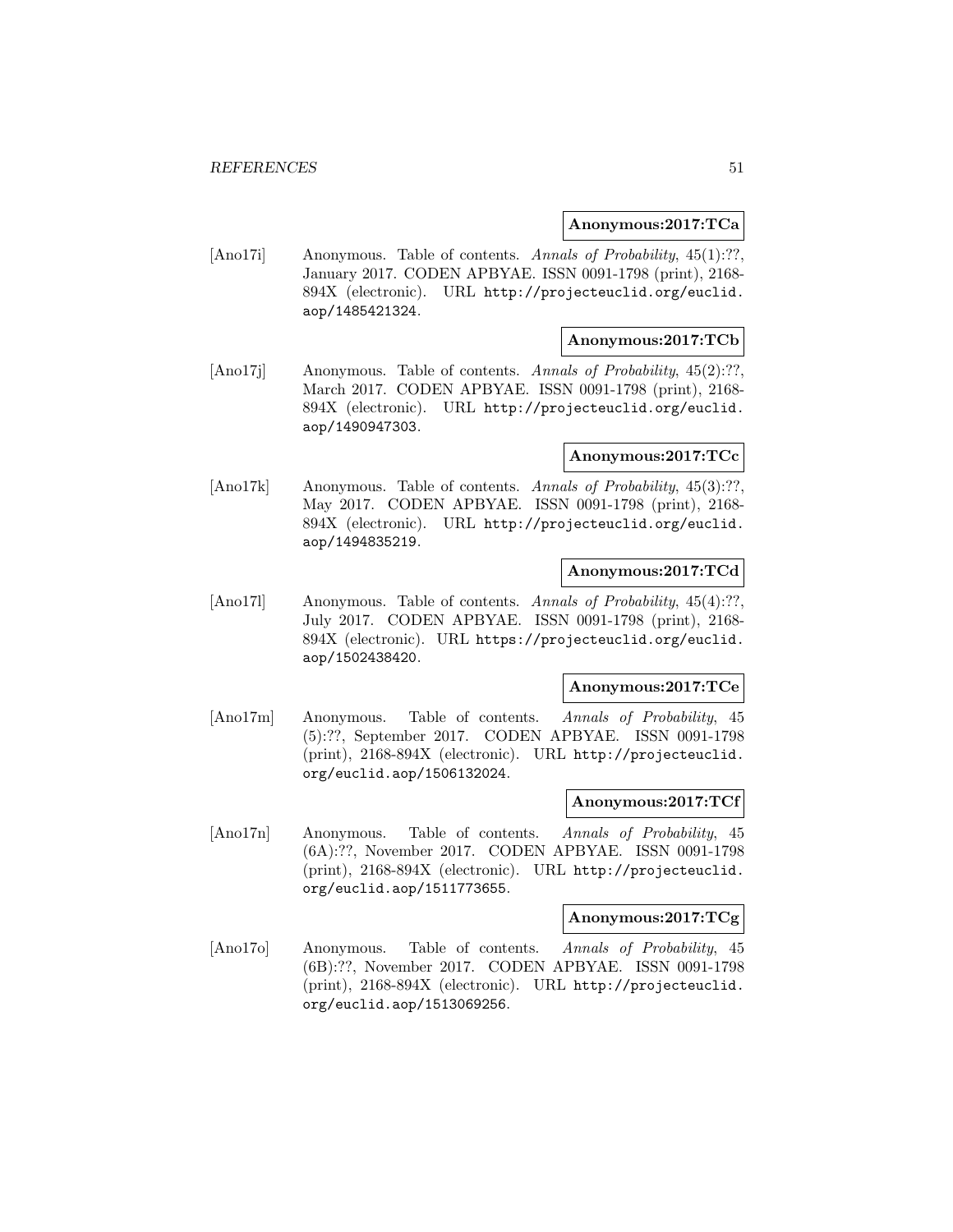#### **Anonymous:2018:EBa**

[Ano18a] Anonymous. Editorial Board. Annals of Probability, 46(1):??, January 2018. CODEN APBYAE. ISSN 0091-1798 (print), 2168- 894X (electronic). URL http://projecteuclid.org/euclid. aop/1517821217.

## **Anonymous:2018:EBb**

[Ano18b] Anonymous. Editorial Board. Annals of Probability, 46(2):??, March 2018. CODEN APBYAE. ISSN 0091-1798 (print), 2168- 894X (electronic). URL http://projecteuclid.org/euclid. aop/1520586266.

## **Anonymous:2018:EBc**

[Ano18c] Anonymous. Editorial Board. Annals of Probability, 46(3):??, May 2018. CODEN APBYAE. ISSN 0091-1798 (print), 2168- 894X (electronic). URL http://projecteuclid.org/euclid. aop/1523520016.

## **Anonymous:2018:EBd**

[Ano18d] Anonymous. Editorial Board. Annals of Probability, 46(4):??, July 2018. CODEN APBYAE. ISSN 0091-1798 (print), 2168- 894X (electronic). URL http://projecteuclid.org/euclid. aop/1528876815.

#### **Anonymous:2018:EBe**

[Ano18e] Anonymous. Editorial Board. Annals of Probability, 46(5): ??, September 2018. CODEN APBYAE. ISSN 0091-1798 (print), 2168-894X (electronic). URL http://projecteuclid. org/euclid.aop/1535097631.

#### **Anonymous:2018:EBf**

[Ano18f] Anonymous. Editorial Board. Annals of Probability, 46(6): ??, November 2018. CODEN APBYAE. ISSN 0091-1798 (print), 2168-894X (electronic). URL http://projecteuclid. org/euclid.aop/1537862427.

#### **Anonymous:2018:TCa**

[Ano18g] Anonymous. Table of contents. Annals of Probability, 46(1):??, January 2018. CODEN APBYAE. ISSN 0091-1798 (print), 2168- 894X (electronic). URL http://projecteuclid.org/euclid. aop/1517821216.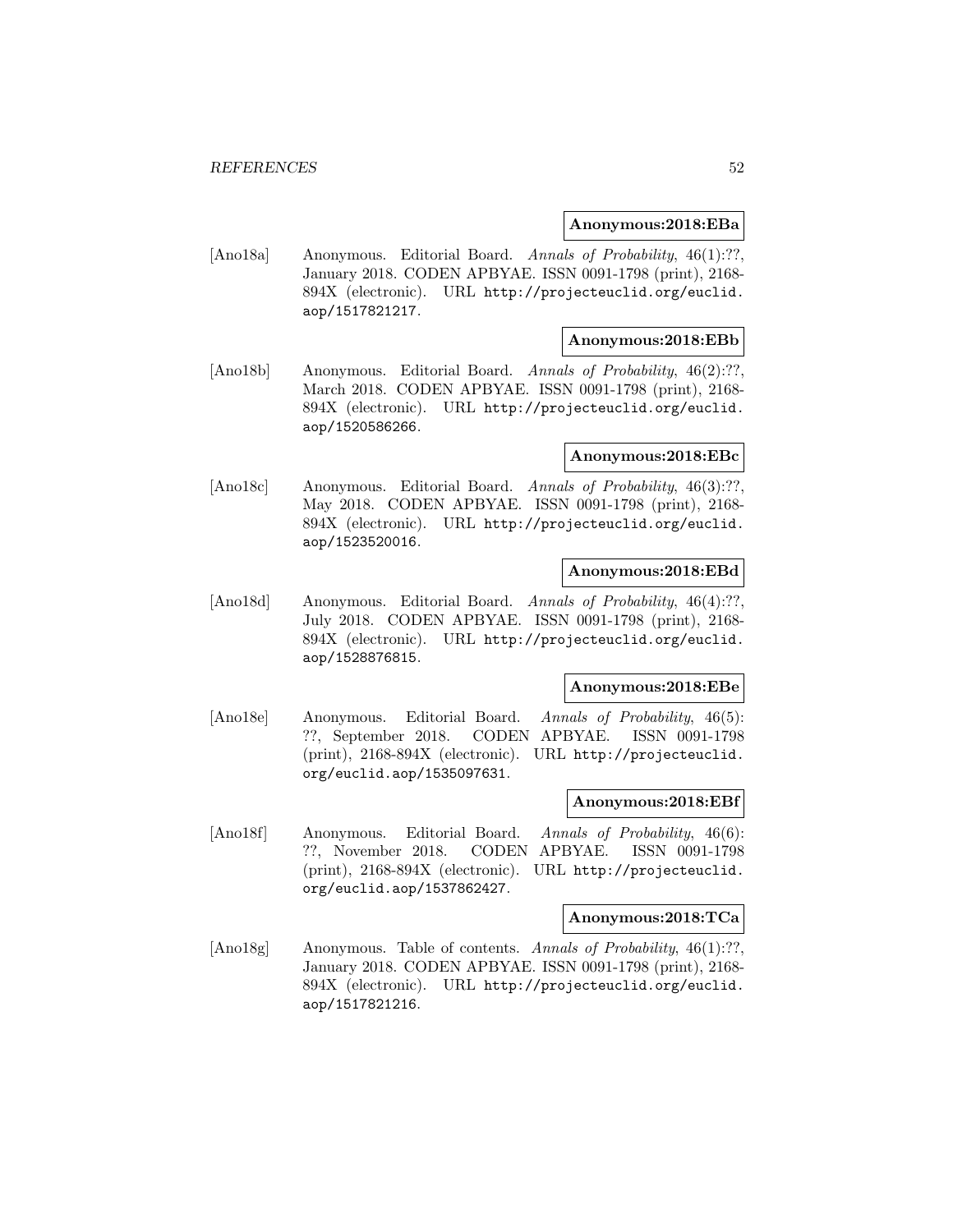#### **Anonymous:2018:TCb**

[Ano18h] Anonymous. Table of contents. Annals of Probability, 46(2):??, March 2018. CODEN APBYAE. ISSN 0091-1798 (print), 2168- 894X (electronic). URL http://projecteuclid.org/euclid. aop/1520586265.

## **Anonymous:2018:TCc**

[Ano18i] Anonymous. Table of contents. Annals of Probability, 46(3):??, May 2018. CODEN APBYAE. ISSN 0091-1798 (print), 2168- 894X (electronic). URL http://projecteuclid.org/euclid. aop/1523520012.

#### **Anonymous:2018:TCd**

[Ano18]] Anonymous. Table of contents. Annals of Probability, 46(4):??, July 2018. CODEN APBYAE. ISSN 0091-1798 (print), 2168- 894X (electronic). URL http://projecteuclid.org/euclid. aop/1528876814.

## **Anonymous:2018:TCe**

[Ano18k] Anonymous. Table of contents. Annals of Probability, 46 (5):??, September 2018. CODEN APBYAE. ISSN 0091-1798 (print), 2168-894X (electronic). URL http://projecteuclid. org/euclid.aop/1535097630.

#### **Anonymous:2018:TCf**

[Ano18l] Anonymous. Table of contents. Annals of Probability, 46 (6):??, November 2018. CODEN APBYAE. ISSN 0091-1798 (print), 2168-894X (electronic). URL http://projecteuclid. org/euclid.aop/1537862426.

#### **Anonymous:2019:EBa**

[Ano19a] Anonymous. Editorial Board. Annals of Probability, 47(1):??, January 2019. CODEN APBYAE. ISSN 0091-1798 (print), 2168- 894X (electronic). URL http://projecteuclid.org/euclid. aop/1544691616.

#### **Anonymous:2019:EBb**

[Ano19b] Anonymous. Editorial Board. Annals of Probability, 47(2):??, March 2019. CODEN APBYAE. ISSN 0091-1798 (print), 2168- 894X (electronic). URL http://projecteuclid.org/euclid. aop/1551171633.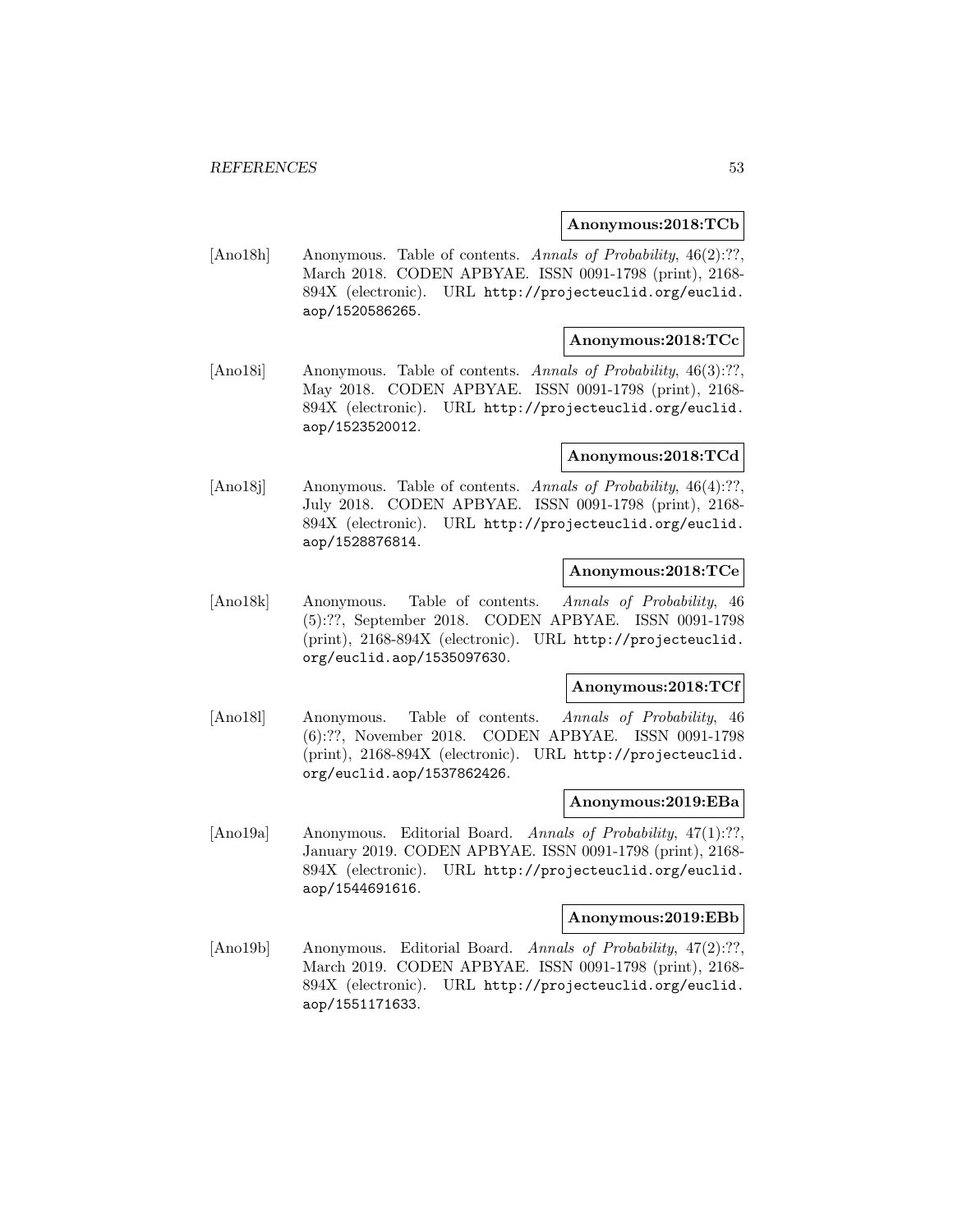### **Anonymous:2019:EBc**

[Ano19c] Anonymous. Editorial board. Annals of Probability, 47(3):??, May 2019. CODEN APBYAE. ISSN 0091-1798 (print), 2168- 894X (electronic). URL http://projecteuclid.org/euclid. aop/1556784017.

## **Anonymous:2019:EBd**

[Ano19d] Anonymous. Editorial board. Annals of Probability, 47(4):??, July 2019. CODEN APBYAE. ISSN 0091-1798 (print), 2168- 894X (electronic). URL http://projecteuclid.org/euclid. aop/1562205691.

#### **Anonymous:2019:TCa**

[Ano19e] Anonymous. Table of contents. Annals of Probability, 47(1):??, January 2019. CODEN APBYAE. ISSN 0091-1798 (print), 2168- 894X (electronic). URL http://projecteuclid.org/euclid. aop/1544691615.

# **Anonymous:2019:TCb**

[Ano19f] Anonymous. Table of contents. Annals of Probability, 47(2):??, March 2019. CODEN APBYAE. ISSN 0091-1798 (print), 2168- 894X (electronic). URL http://projecteuclid.org/euclid. aop/1551171632.

# **Anonymous:2019:TCc**

[Ano19g] Anonymous. Table of contents. Annals of Probability, 47(3):??, May 2019. CODEN APBYAE. ISSN 0091-1798 (print), 2168- 894X (electronic). URL http://projecteuclid.org/euclid. aop/1556784016.

#### **Anonymous:2019:TCd**

[Ano19h] Anonymous. Table of contents. Annals of Probability, 47(4):??, July 2019. CODEN APBYAE. ISSN 0091-1798 (print), 2168- 894X (electronic). URL http://projecteuclid.org/euclid. aop/1562205690.

# **Applebaum:2011:IDC**

[App11] David Applebaum. Infinitely divisible central probability measures on compact Lie groups—regularity, semigroups and transition kernels. Annals of Probability, 39(6):2474–2496, November 2011. CODEN APBYAE. ISSN 0091-1798 (print), 2168- 894X (electronic). URL http://projecteuclid.org/euclid. aop/1321539126.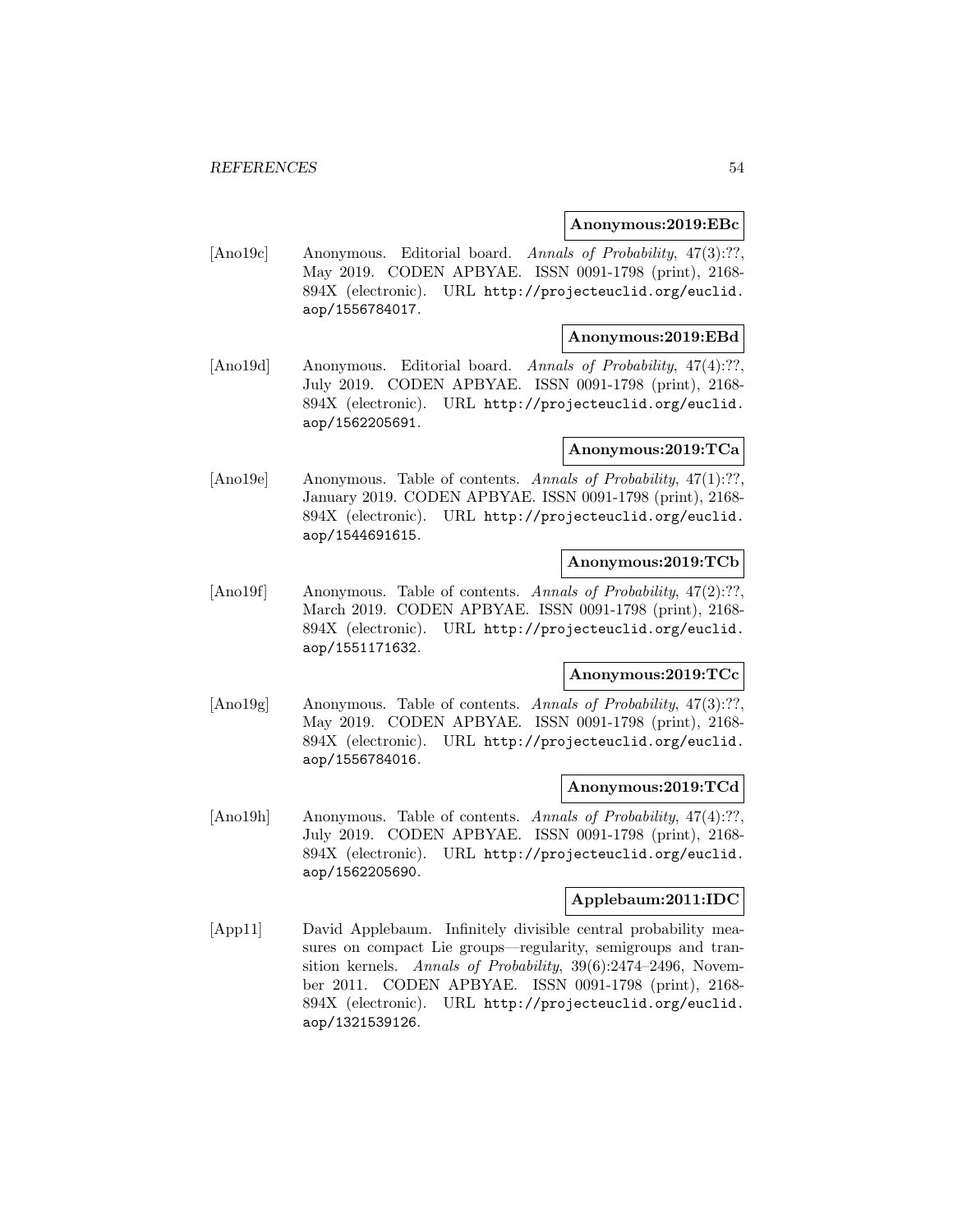## **Angel:2015:CHP**

[AR15] Omer Angel and Gourab Ray. Classification of half-planar maps. Annals of Probability, 43(3):1315–1349, May 2015. CODEN AP-BYAE. ISSN 0091-1798 (print), 2168-894X (electronic). URL http://projecteuclid.org/euclid.aop/1430830283.

## **Astashkin:2010:BCR**

[AS10] S. V. Astashkin and F. A. Sukochev. Best constants in Rosenthaltype inequalities and the Kruglov operator. Annals of Probability, 38(5):1986–2008, September 2010. CODEN APBYAE. ISSN 0091-1798 (print), 2168-894X (electronic). URL http:// projecteuclid.org/euclid.aop/1282053778.

#### **Aidekon:2014:SHS**

[AS14a] Elie Aidekon and Zhan Shi. The Seneta–Heyde scaling for the branching random walk. Annals of Probability, 42(3):959–993, May 2014. CODEN APBYAE. ISSN 0091-1798 (print), 2168- 894X (electronic). URL http://projecteuclid.org/euclid. aop/1395838121.

### **Armstrong:2014:RSH**

[AS14b] Scott N. Armstrong and Charles K. Smart. Regularity and stochastic homogenization of fully nonlinear equations without uniform ellipticity. Annals of Probability, 42(6):2558– 2594, November 2014. CODEN APBYAE. ISSN 0091-1798 (print), 2168-894X (electronic). URL http://projecteuclid. org/euclid.aop/1412083632.

# **Adler:2017:CGP**

[AS17] Robert J. Adler and Gennady Samorodnitsky. Climbing down Gaussian peaks. Annals of Probability, 45(2):1160–1189, March 2017. CODEN APBYAE. ISSN 0091-1798 (print), 2168- 894X (electronic). URL http://projecteuclid.org/euclid. aop/1490947316.

## **Asselah:2019:CRR**

[ASS19] Amine Asselah, Bruno Schapira, and Perla Sousi. Capacity of the range of random walk on **Z**<sup>4</sup>. Annals of Probability, 47 (3):1447–1497, May 2019. CODEN APBYAE. ISSN 0091-1798 (print), 2168-894X (electronic). URL http://projecteuclid. org/euclid.aop/1556784024.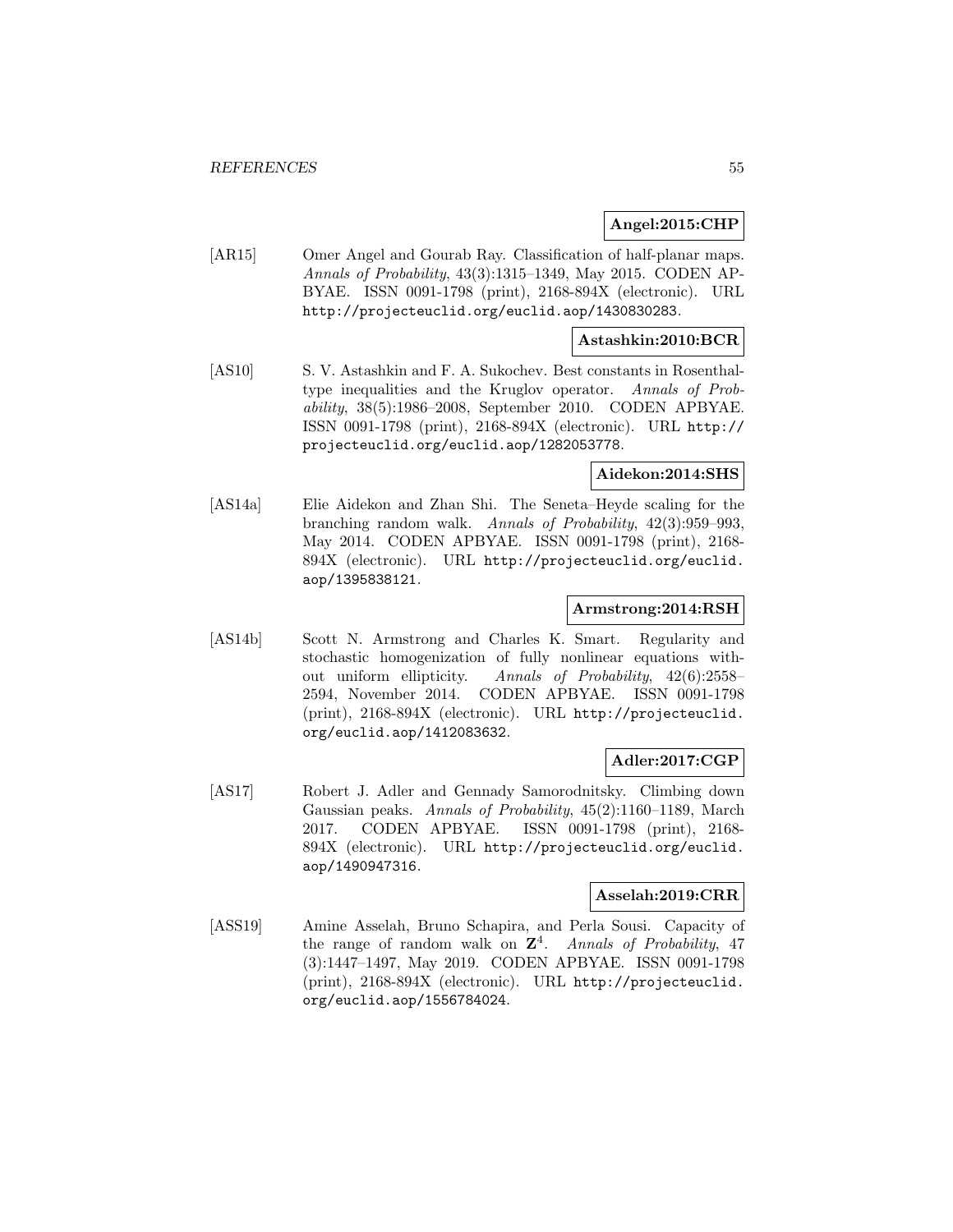# **Adler:2013:HLE**

[AST13] Robert J. Adler, Gennady Samorodnitsky, and Jonathan E. Taylor. High level excursion set geometry for non-Gaussian infinitely divisible random fields. Annals of Probability, 41(1):134–169, January 2013. CODEN APBYAE. ISSN 0091-1798 (print), 2168- 894X (electronic). URL http://projecteuclid.org/euclid. aop/1358951983.

# **Austin:2019:SLC**

[Aus19] Tim Austin. The structure of low-complexity Gibbs measures on product spaces. Annals of Probability, 47(6):4002–4023, November 2019. CODEN APBYAE. ISSN 0091-1798 (print), 2168- 894X (electronic). URL https://projecteuclid.org/euclid. aop/1575277346.

# **Bakhtin:2013:BEP**

[Bak13] Yuri Bakhtin. The Burgers equation with Poisson random forcing. Annals of Probability, 41(4):2961–2989, July 2013. CODEN APBYAE. ISSN 0091-1798 (print), 2168-894X (electronic). URL http://projecteuclid.org/euclid.aop/1372859770.

# **Balint:2010:GNG**

[Bál10] András Bálint. Gibbsianness and non-Gibbsianness in divide and color models. Annals of Probability, 38(4):1609–1638, July 2010. CODEN APBYAE. ISSN 0091-1798 (print), 2168- 894X (electronic). URL http://projecteuclid.org/euclid. aop/1278593962.

## **Baudoin:2017:SAS**

[Bau17] Fabrice Baudoin. Stochastic analysis on sub-Riemannian manifolds with transverse symmetries. Annals of Probability, 45 (1):56–81, January 2017. CODEN APBYAE. ISSN 0091-1798 (print), 2168-894X (electronic). URL http://projecteuclid. org/euclid.aop/1485421328.

# **Baxendale:2011:HCR**

[Bax11] Peter Baxendale. T. E. Harris's contributions to recurrent Markov processes and stochastic flows. Annals of Probability, 39(2): 417–428, March 2011. CODEN APBYAE. ISSN 0091-1798 (print), 2168-894X (electronic). URL http://projecteuclid. org/euclid.aop/1298669167.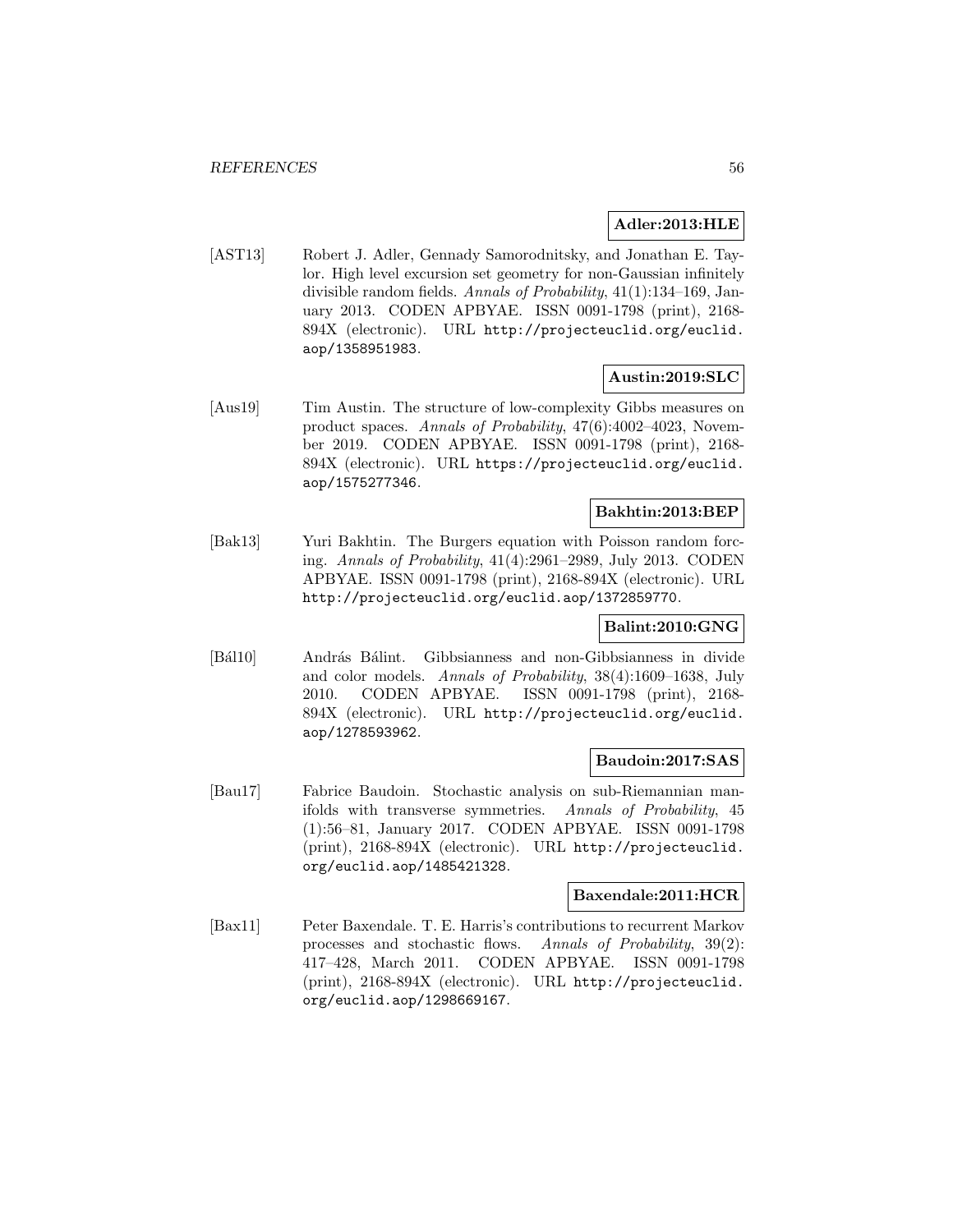#### **BenArous:2013:EGB**

[BB13] Gérard Ben Arous and Paul Bourgade. Extreme gaps between eigenvalues of random matrices. Annals of Probability, 41(4): 2648–2681, July 2013. CODEN APBYAE. ISSN 0091-1798 (print), 2168-894X (electronic). URL http://projecteuclid. org/euclid.aop/1372859762.

# **Brofferio:2015:UIM**

[BB15] Sara Brofferio and Dariusz Buraczewski. On unbounded invariant measures of stochastic dynamical systems. Annals of Probability, 43(3):1456–1492, May 2015. CODEN APBYAE. ISSN 0091-1798 (print), 2168-894X (electronic). URL http://projecteuclid. org/euclid.aop/1430830287.

# **Belinschi:2017:OSL**

[BBCF17] Serban T. Belinschi, Hari Bercovici, Mireille Capitaine, and Maxime Février. Outliers in the spectrum of large deformed unitarily invariant models. Annals of Probability, 45(6A):3571– 3625, November 2017. CODEN APBYAE. ISSN 0091-1798 (print), 2168-894X (electronic). URL http://projecteuclid. org/euclid.aop/1511773659.

# **Bollobas:2010:PDG**

[BBCR10] Béla Bollobás, Christian Borgs, Jennifer Chayes, and Oliver Riordan. Percolation on dense graph sequences. Annals of Probability, 38(1):150–183, January 2010. CODEN APBYAE. ISSN 0091-1798 (print), 2168-894X (electronic). URL http://projecteuclid. org/euclid.aop/1264433995.

#### **Berger:2014:ABD**

[BBCS14] Noam Berger, Christian Borgs, Jennifer T. Chayes, and Amin Saberi. Asymptotic behavior and distributional limits of preferential attachment graphs. Annals of Probability, 42(1):1–40, January 2014. CODEN APBYAE. ISSN 0091-1798 (print), 2168- 894X (electronic). URL http://projecteuclid.org/euclid. aop/1389278519.

## **Baik:2018:PSP**

[BBCS18] Jinho Baik, Guillaume Barraquand, Ivan Corwin, and Toufic Suidan. Pfaffian Schur processes and last passage percolation in a half-quadrant. Annals of Probability, 46(6):3015-3089, November 2018. CODEN APBYAE. ISSN 0091-1798 (print), 2168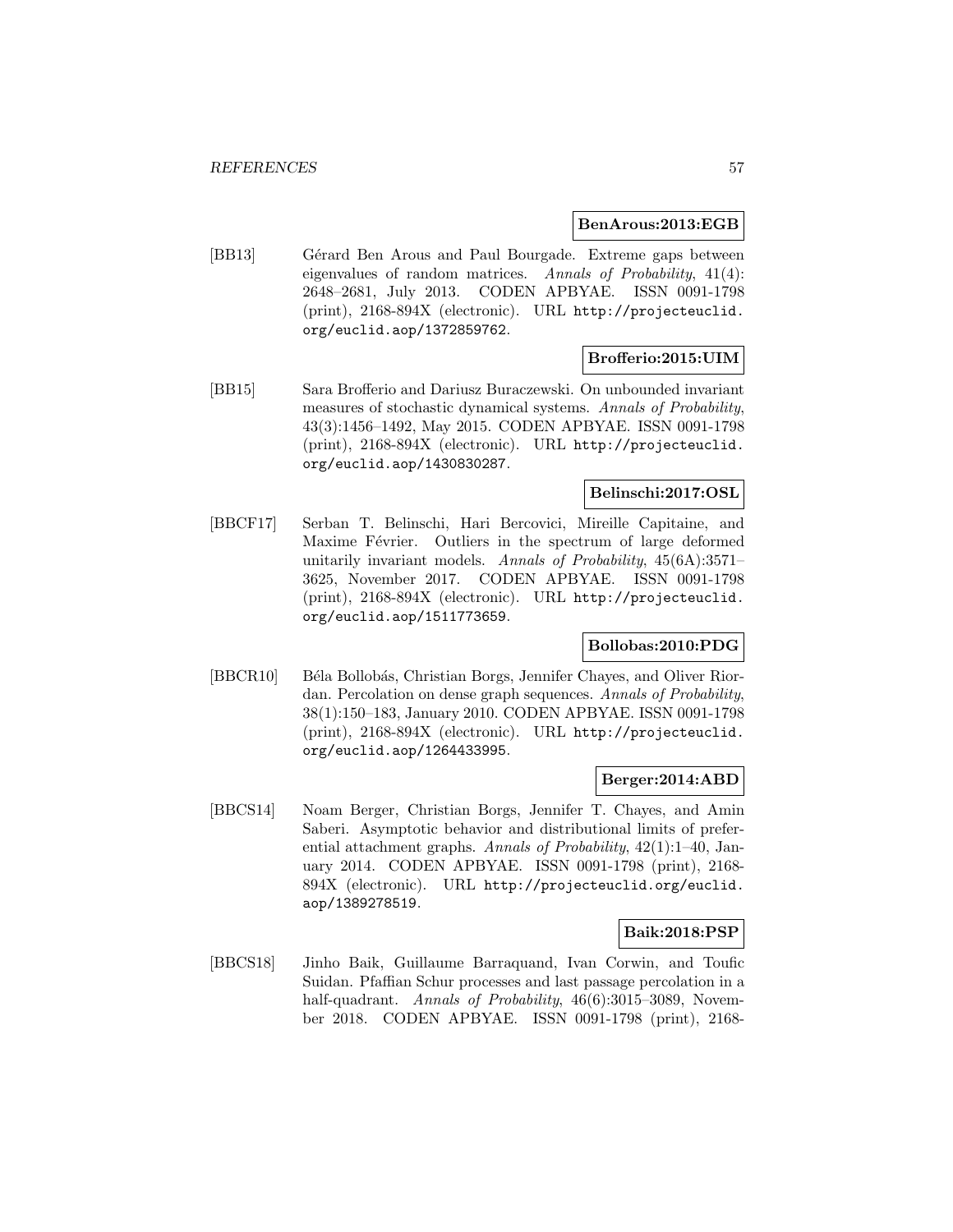894X (electronic). URL http://projecteuclid.org/euclid. aop/1537862428.

## **Bassino:2018:BLS**

[BBF<sup>+</sup>18] Frédérique Bassino, Mathilde Bouvel, Valentin Féray, Lucas Gerin, and Adeline Pierrot. The Brownian limit of separable permutations. Annals of Probability, 46(4):2134–2189, July 2018. CO-DEN APBYAE. ISSN 0091-1798 (print), 2168-894X (electronic). URL http://projecteuclid.org/euclid.aop/1528876824.

## **Bianchi:2012:PEE**

[BBI12] Alessandra Bianchi, Anton Bovier, and Dmitry Ioffe. Pointwise estimates and exponential laws in metastable systems via coupling methods. Annals of Probability, 40(1):339–371, January 2012. CO-DEN APBYAE. ISSN 0091-1798 (print), 2168-894X (electronic). URL http://projecteuclid.org/euclid.aop/1325605005.

# **Barchiesi:2017:SDF**

[BBJ17] Marco Barchiesi, Alessio Brancolini, and Vesa Julin. Sharp dimension free quantitative estimates for the Gaussian isoperimetric inequality. Annals of Probability, 45(2):668–697, March 2017. CO-DEN APBYAE. ISSN 0091-1798 (print), 2168-894X (electronic). URL http://projecteuclid.org/euclid.aop/1490947306.

## **Bramson:2013:SCS**

[BBK13] Maury Bramson, Krzysztof Burdzy, and Wilfrid Kendall. Shy couplings,  $CAT(0)$  spaces, and the lion and man. Annals of Probability, 41(2):744–784, March 2013. CODEN APBYAE. ISSN 0091-1798 (print), 2168-894X (electronic). URL http:// projecteuclid.org/euclid.aop/1362750941.

#### **Berestycki:2010:CSC**

[BBL10] Julien Berestycki, Nathanaël Berestycki, and Vlada Limic. The Λ-coalescent speed of coming down from infinity. Annals of Probability, 38(1):207–233, January 2010. CODEN APBYAE. ISSN 0091-1798 (print), 2168-894X (electronic). URL http:// projecteuclid.org/euclid.aop/1264433997.

#### **Benjamini:2012:STP**

[BBLR12] Itai Benjamini, Stéphane Boucheron, Gábor Lugosi, and Raphaël Rossignol. Sharp threshold for percolation on expanders. Annals of Probability, 40(1):130–145, January 2012. CODEN APBYAE.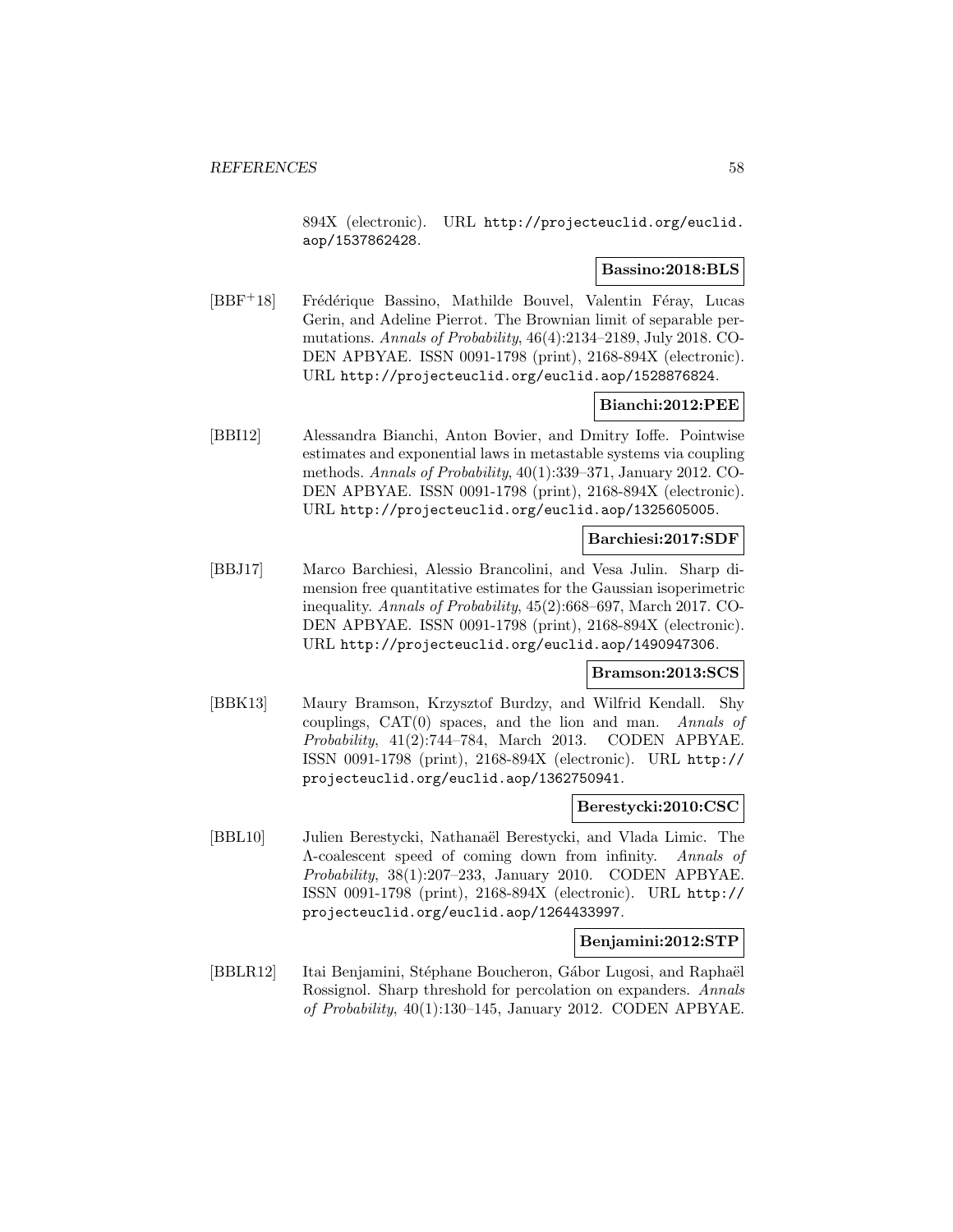ISSN 0091-1798 (print), 2168-894X (electronic). URL http:// projecteuclid.org/euclid.aop/1325604999.

#### **Berestycki:2013:GBB**

[BBS13] Julien Berestycki, Nathanaël Berestycki, and Jason Schweinsberg. The genealogy of branching Brownian motion with absorption. Annals of Probability, 41(2):527–618, March 2013. CODEN AP-BYAE. ISSN 0091-1798 (print), 2168-894X (electronic). URL http://projecteuclid.org/euclid.aop/1362750935.

#### **BenArous:2011:CFT**

[BC11] Gérard Ben Arous and Ivan Corwin. Current fluctuations for TASEP: A proof of the Prähofer–Spohn conjecture. Annals of Probability, 39(1):104–138, January 2011. CODEN APBYAE. ISSN 0091-1798 (print), 2168-894X (electronic). URL http:// projecteuclid.org/euclid.aop/1291388298.

# **Burdzy:2013:RRW**

[BC13] Krzysztof Burdzy and Zhen-Qing Chen. Reflecting random walk in fractal domains. Annals of Probability,  $41(4):2791-2819$ , July 2013. CODEN APBYAE. ISSN 0091-1798 (print), 2168- 894X (electronic). URL http://projecteuclid.org/euclid. aop/1372859767.

## **Bordenave:2014:LDP**

[BC14] Charles Bordenave and Pietro Caputo. A large deviation principle for Wigner matrices without Gaussian tails. Annals of Probability, 42(6):2454–2496, November 2014. CODEN APBYAE. ISSN 0091-1798 (print), 2168-894X (electronic). URL http:// projecteuclid.org/euclid.aop/1412083630.

## **Balan:2016:IWH**

[BC16] Raluca M. Balan and Daniel Conus. Intermittency for the wave and heat equations with fractional noise in time. Annals of Probability, 44(2):1488–1534, March 2016. CODEN APBYAE. ISSN 0091-1798 (print), 2168-894X (electronic). URL http:// projecteuclid.org/euclid.aop/1457960400.

# **Bally:2017:CRP**

[BC17a] Vlad Bally and Lucia Caramellino. Convergence and regularity of probability laws by using an interpolation method. Annals of Probability, 45(2):1110–1159, March 2017. CODEN APBYAE.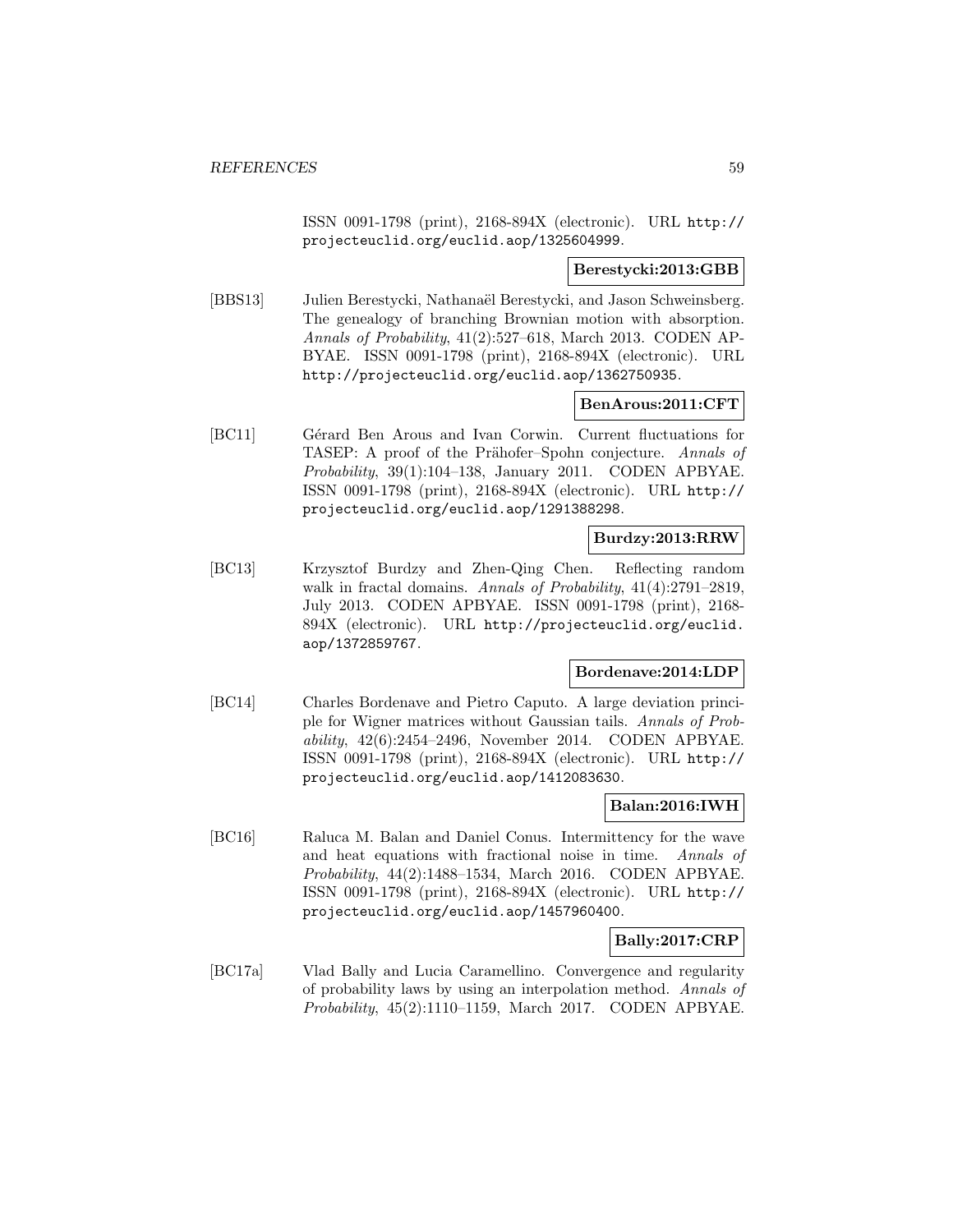ISSN 0091-1798 (print), 2168-894X (electronic). URL http:// projecteuclid.org/euclid.aop/1490947315.

# **Bally:2017:RWF**

[BC17b] Vlad Bally and Lucia Caramellino. Regularity of Wiener functionals under a Hörmander type condition of order one. Annals of Probability, 45(3):1488–1511, May 2017. CODEN APBYAE. ISSN 0091-1798 (print), 2168-894X (electronic). URL http:// projecteuclid.org/euclid.aop/1494835223.

# **Bally:2019:TVD**

[BC19] Vlad Bally and Lucia Caramellino. Total variation distance between stochastic polynomials and invariance principles. Annals of Probability, 47(6):3762–3811, November 2019. CODEN APBYAE. ISSN 0091-1798 (print), 2168-894X (electronic). URL https:// projecteuclid.org/euclid.aop/1575277341.

# **Bordenave:2011:SLR**

[BCC11] Charles Bordenave, Pietro Caputo, and Djalil Chafa¨ı. Spectrum of large random reversible Markov chains: Heavy-tailed weights on the complete graph. Annals of Probability, 39(4):1544–1590, July 2011. CODEN APBYAE. ISSN 0091-1798 (print), 2168- 894X (electronic). URL http://projecteuclid.org/euclid. aop/1312555808.

## **BenArous:2015:RTR**

[BCCR15] Gérard Ben Arous, Manuel Cabezas, Jirí Cerný, and Roman Royfman. Randomly trapped random walks. Annals of Probability, 43(5):2405–2457, September 2015. CODEN APBYAE. ISSN 0091-1798 (print), 2168-894X (electronic). URL http:// projecteuclid.org/euclid.aop/1441792289.

# **Bordenave:2018:SRR**

[BCCT18] Charles Bordenave, Pietro Caputo, Djalil Chafaï, and Konstantin Tikhomirov. On the spectral radius of a random matrix: An upper bound without fourth moment. Annals of Probability, 46 (4):2268–2286, July 2018. CODEN APBYAE. ISSN 0091-1798 (print), 2168-894X (electronic). URL http://projecteuclid. org/euclid.aop/1528876828.

# **Borgs:2019:SPS**

[BCCV19] Christian Borgs, Jennifer T. Chayes, Henry Cohn, and Victor Veitch. Sampling perspectives on sparse exchangeable graphs. An-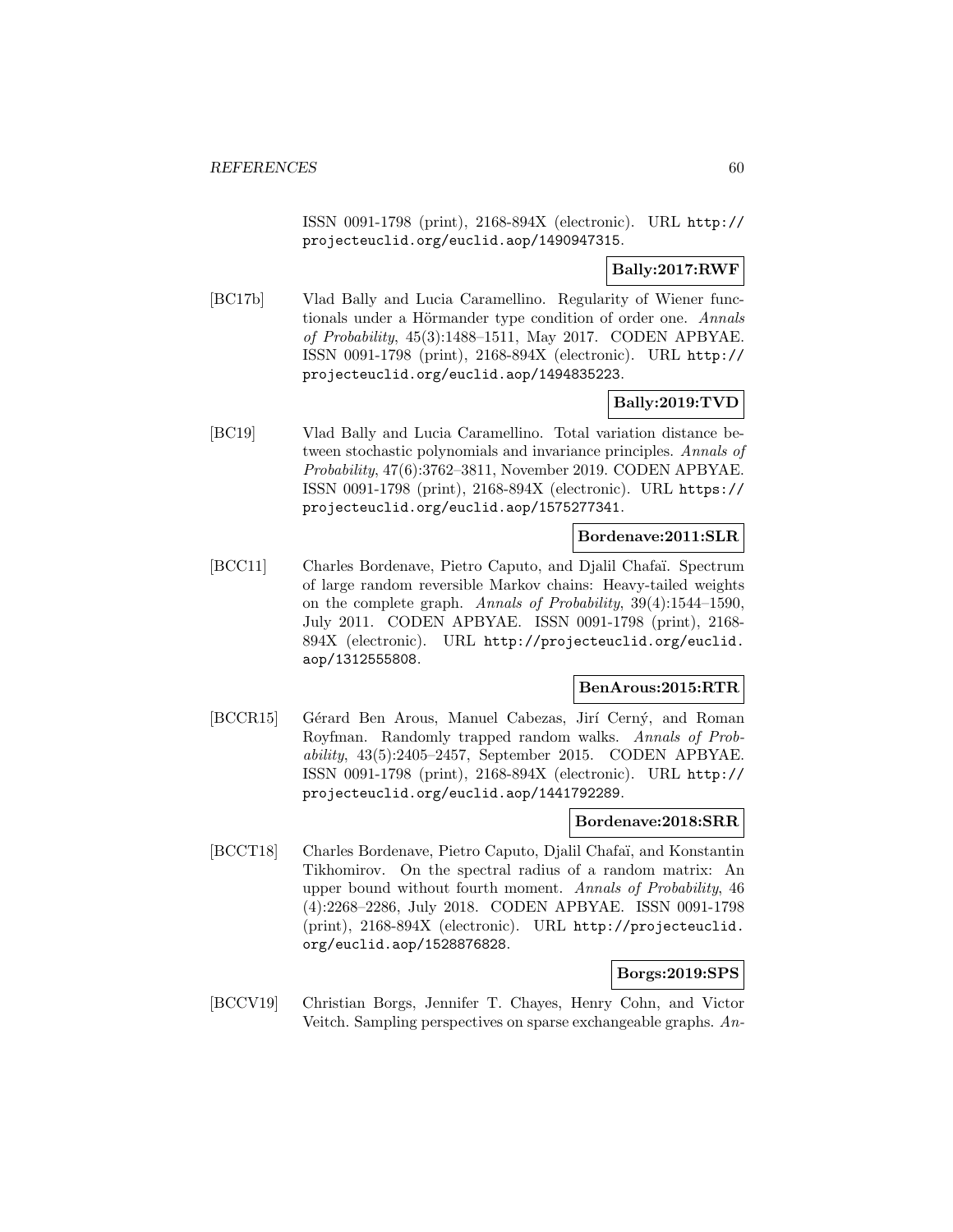nals of Probability, 47(5):2754–2800, September 2019. CODEN APBYAE. ISSN 0091-1798 (print), 2168-894X (electronic). URL https://projecteuclid.org/euclid.aop/1571731436.

# **Borgs:2018:TSG**

[BCCZ18] Christian Borgs, Jennifer T. Chayes, Henry Cohn, and Yufei Zhao. An  $L^p$  theory of sparse graph convergence II: LD convergence, quotients and right convergence. Annals of Probability, 46(1): 337–396, January 2018. CODEN APBYAE. ISSN 0091-1798 (print), 2168-894X (electronic). URL http://projecteuclid. org/euclid.aop/1517821225.

# **Buraczewski:2016:LDE**

[BCDZ16] Dariusz Buraczewski, Jeffrey F. Collamore, Ewa Damek, and Jacek Zienkiewicz. Large deviation estimates for exceedance times of perpetuity sequences and their dual processes. Annals of Probability, 44(6):3688–3739, November 2016. CODEN APBYAE. ISSN 0091-1798 (print), 2168-894X (electronic). URL http:// projecteuclid.org/euclid.aop/1479114261.

## **Bobkov:2013:RCE**

[BCG13] Sergey G. Bobkov, Gennadiy P. Chistyakov, and Friedrich Götze. Rate of convergence and Edgeworth-type expansion in the entropic central limit theorem. Annals of Probability, 41(4):2479–2512, July 2013. CODEN APBYAE. ISSN 0091-1798 (print), 2168- 894X (electronic). URL http://projecteuclid.org/euclid. aop/1372859758.

## **Bobkov:2019:RDC**

[BCG19] S. G. Bobkov, G. P. Chistyakov, and F. Götze. Rényi divergence and the central limit theorem. Annals of Probability, 47 (1):270–323, January 2019. CODEN APBYAE. ISSN 0091-1798 (print), 2168-894X (electronic). URL http://projecteuclid. org/euclid.aop/1544691622.

# **Beffara:2018:APP**

[BCJ18] Vincent Beffara, Sunil Chhita, and Kurt Johansson. Airy point process at the liquid-gas boundary. Annals of Probability, 46(5): 2973–3013, September 2018. CODEN APBYAE. ISSN 0091-1798 (print), 2168-894X (electronic). URL http://projecteuclid. org/euclid.aop/1535097644.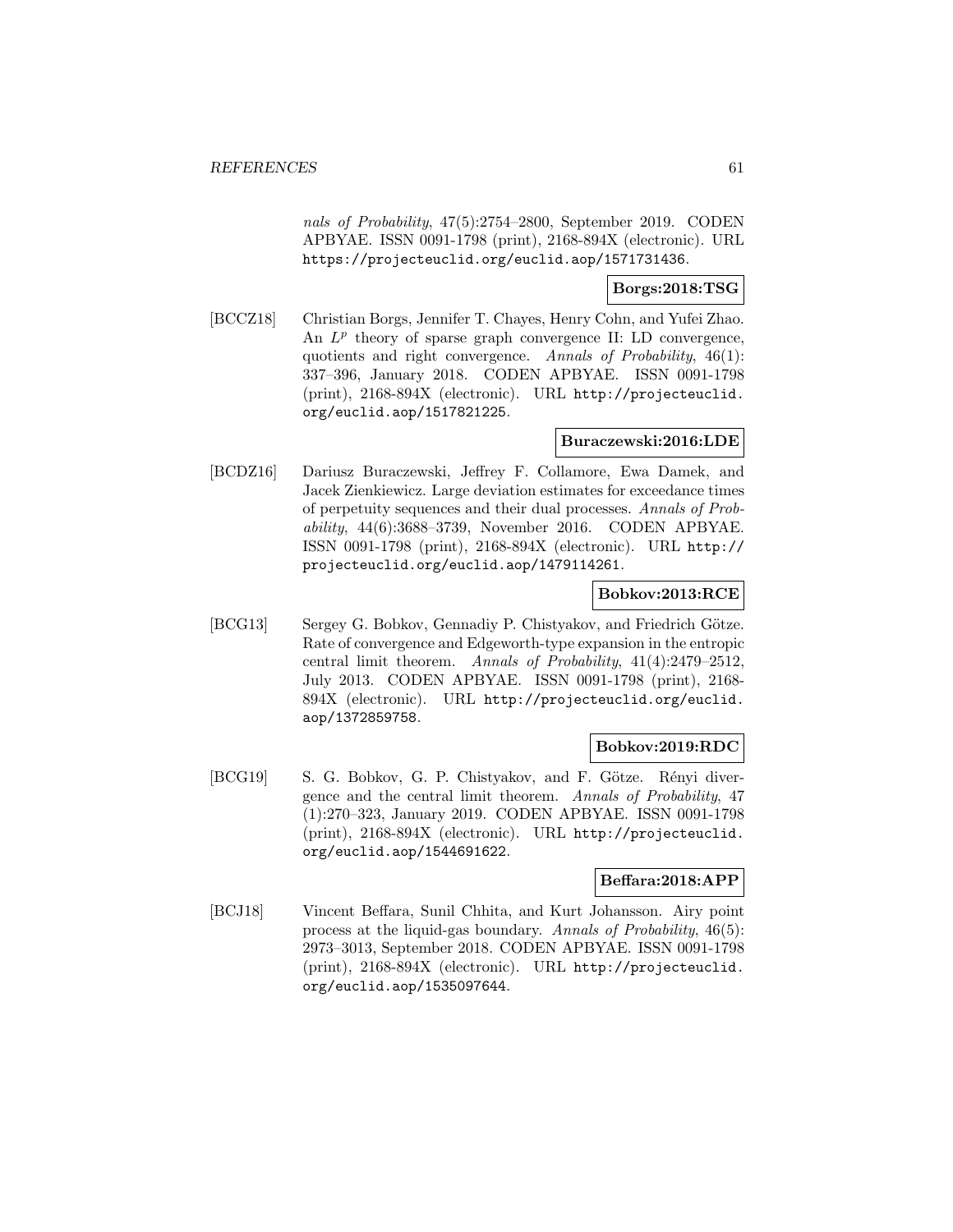### **Barlow:2017:SSL**

[BCK17] M. T. Barlow, D. A. Croydon, and T. Kumagai. Subsequential scaling limits of simple random walk on the two-dimensional uniform spanning tree. Annals of Probability,  $45(1):4-55$ , January 2017. CODEN APBYAE. ISSN 0091-1798 (print), 2168- 894X (electronic). URL http://projecteuclid.org/euclid. aop/1485421327.

# **Bertoin:2018:RPM**

[BCK18] Jean Bertoin, Nicolas Curien, and Igor Kortchemski. Random planar maps and growth-fragmentations. Annals of Probability, 46 (1):207–260, January 2018. CODEN APBYAE. ISSN 0091-1798 (print), 2168-894X (electronic). URL http://projecteuclid. org/euclid.aop/1517821222.

# **Burgisser:2010:CPS**

[BCL10] Peter Bürgisser, Felipe Cucker, and Martin Lotz. Coverage processes on spheres and condition numbers for linear programming. Annals of Probability, 38(2):570–604, March 2010. CODEN AP-BYAE. ISSN 0091-1798 (print), 2168-894X (electronic). URL http://projecteuclid.org/euclid.aop/1268143527.

# **Bourguin:2019:FMT**

[BCLT19] Solesne Bourguin, Simon Campese, Nikolai Leonenko, and Murad S. Taqqu. Four moments theorems on Markov chaos. Annals of Probability, 47(3):1417–1446, May 2019. CODEN APBYAE. ISSN 0091-1798 (print), 2168-894X (electronic). URL http:// projecteuclid.org/euclid.aop/1556784023.

# **Burdzy:2017:ORB**

[BCMR17] Krzysztof Burdzy, Zhen-Qing Chen, Donald Marshall, and Kavita Ramanan. Obliquely reflected Brownian motion in nonsmooth planar domains. Annals of Probability, 45(5):2971–3037, September 2017. CODEN APBYAE. ISSN 0091-1798 (print), 2168- 894X (electronic). URL http://projecteuclid.org/euclid. aop/1506132032.

## **Burdzy:2013:BE**

[BCP13] Krzysztof Burdzy, Zhen-Qing Chen, and Soumik Pal. Brownian earthworm. Annals of Probability, 41(6):4002–4049, November 2013. CODEN APBYAE. ISSN 0091-1798 (print), 2168- 894X (electronic). URL http://projecteuclid.org/euclid. aop/1384957781.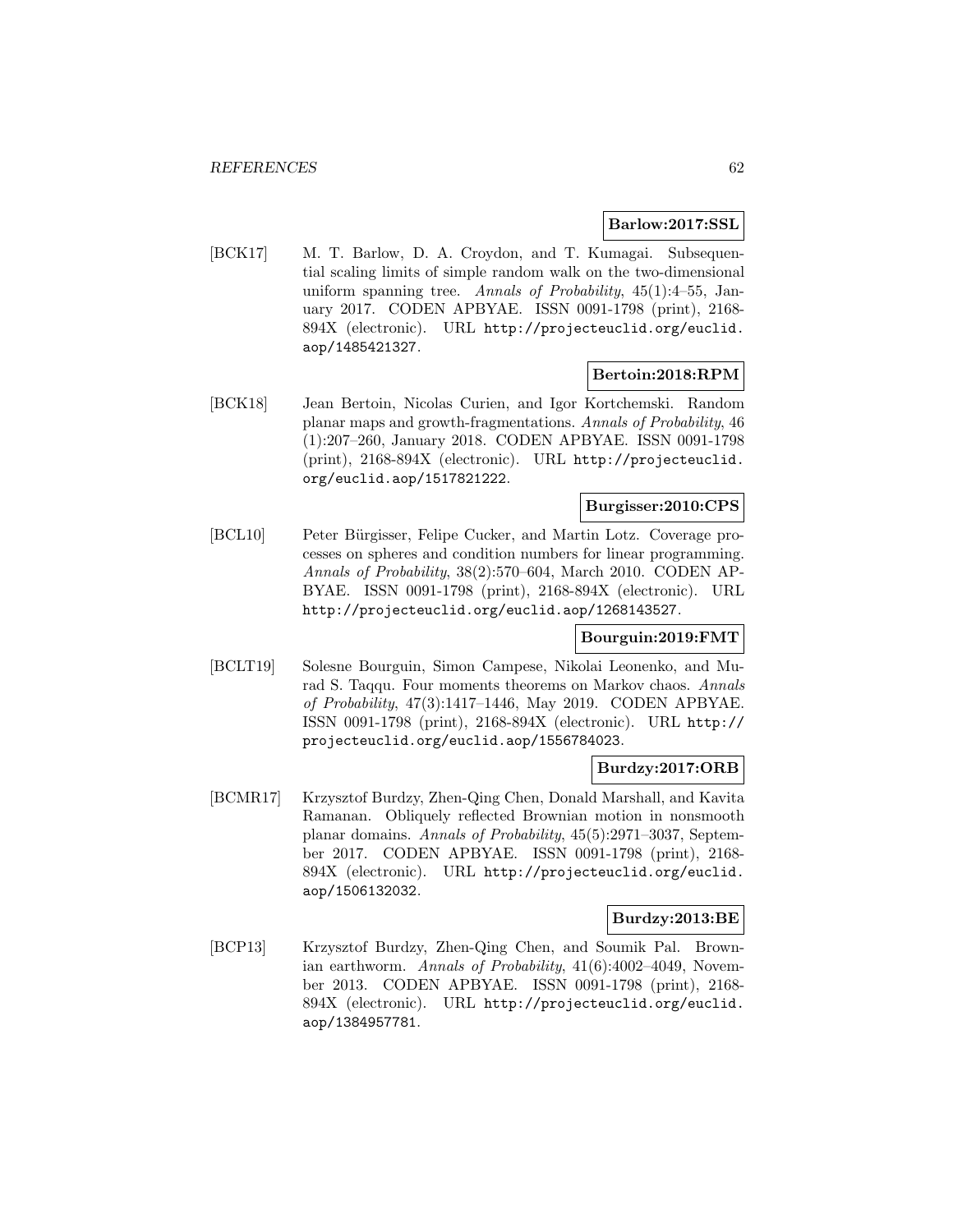### **Berger:2016:LLT**

[BCR16] Noam Berger, Moran Cohen, and Ron Rosenthal. Local limit theorem and equivalence of dynamic and static points of view for certain ballistic random walks in i.i.d. environments. Annals of Probability, 44(4):2889–2979, July 2016. CODEN APBYAE. ISSN 0091-1798 (print), 2168-894X (electronic). URL http:// projecteuclid.org/euclid.aop/1470139157.

## **Banica:2012:FTE**

[BCS12] Teodor Banica, Stephen Curran, and Roland Speicher. De Finetti theorems for easy quantum groups. Annals of Probability, 40(1): 401–435, January 2012. CODEN APBYAE. ISSN 0091-1798 (print), 2168-894X (electronic). URL http://projecteuclid. org/euclid.aop/1325605007.

# **Borodin:2014:DDT**

[BCS14] Alexei Borodin, Ivan Corwin, and Tomohiro Sasamoto. From duality to determinants for q-TASEP and ASEP. Annals of Probability, 42(6):2314–2382, November 2014. CODEN APBYAE. ISSN 0091-1798 (print), 2168-894X (electronic). URL http:// projecteuclid.org/euclid.aop/1412083627.

# **Barlow:2010:IPR**

[BD10] M. T. Barlow and J.-D. Deuschel. Invariance principle for the random conductance model with unbounded conductances. Annals of Probability, 38(1):234–276, January 2010. CODEN APBYAE. ISSN 0091-1798 (print), 2168-894X (electronic). URL http:// projecteuclid.org/euclid.aop/1264433998.

#### **Bierme:2016:PES**

[BD16] Hermine Biermé and Agnès Desolneux. On the perimeter of excursion sets of shot noise random fields. Annals of Probability, 44 (1):521–543, January 2016. CODEN APBYAE. ISSN 0091-1798 (print), 2168-894X (electronic). URL http://projecteuclid. org/euclid.aop/1454423048.

#### **Basak:2017:FIM**

[BD17] Anirban Basak and Amir Dembo. Ferromagnetic Ising measures on large locally tree-like graphs. Annals of Probability, 45 (2):780–823, March 2017. CODEN APBYAE. ISSN 0091-1798 (print), 2168-894X (electronic). URL http://projecteuclid. org/euclid.aop/1490947308.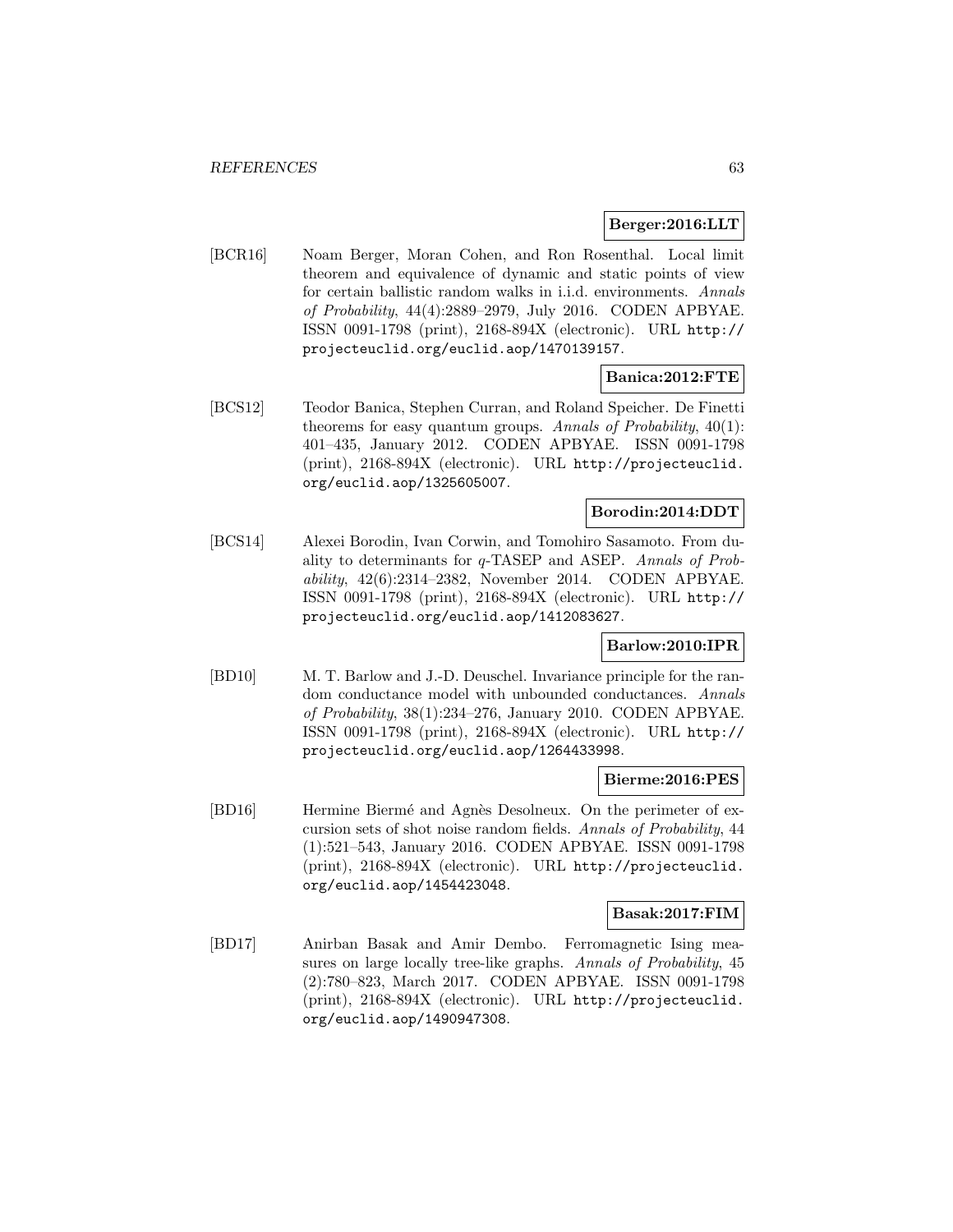### **Bloom:2019:AZD**

[BD19] Thomas Bloom and Duncan Dauvergne. Asymptotic zero distribution of random orthogonal polynomials. Annals of Probability, 47(5):3202–3230, September 2019. CODEN APBYAE. ISSN 0091-1798 (print), 2168-894X (electronic). URL https:/ /projecteuclid.org/euclid.aop/1571731449.

# **Beffara:2012:SFO**

[BDC12] V. Beffara and H. Duminil-Copin. Smirnov's fermionic observable away from criticality. Annals of Probability, 40(6):2667– 2689, November 2012. CODEN APBYAE. ISSN 0091-1798 (print), 2168-894X (electronic). URL http://projecteuclid. org/euclid.aop/1351258736.

## **Benjamini:2015:DEH**

[BDCKY15] Itai Benjamini, Hugo Duminil-Copin, Gady Kozma, and Ariel Yadin. Disorder, entropy and harmonic functions. Annals of Probability, 43(5):2332–2373, September 2015. CODEN APBYAE. ISSN 0091-1798 (print), 2168-894X (electronic). URL http:// projecteuclid.org/euclid.aop/1441792287.

## **Bollobas:2017:STD**

[BDCMS17] Béla Bollobás, Hugo Duminil-Copin, Robert Morris, and Paul Smith. The sharp threshold for the Duarte model. Annals of Probability, 45(6B):4222–4272, November 2017. CODEN APBYAE. ISSN 0091-1798 (print), 2168-894X (electronic). URL http:// projecteuclid.org/euclid.aop/1513069259.

## **Blath:2011:MIS**

[BDE11] Jochen Blath, Leif Döring, and Alison Etheridge. On the moments and the interface of the symbiotic branching model. Annals of Probability, 39(1):252–290, January 2011. CODEN APBYAE. ISSN 0091-1798 (print), 2168-894X (electronic). URL http:// projecteuclid.org/euclid.aop/1291388302.

## **Budhiraja:2012:LDP**

[BDF12] Amarjit Budhiraja, Paul Dupuis, and Markus Fischer. Large deviation properties of weakly interacting processes via weak convergence methods. Annals of Probability, 40(1):74–102, January 2012. CODEN APBYAE. ISSN 0091-1798 (print), 2168- 894X (electronic). URL http://projecteuclid.org/euclid. aop/1325604997.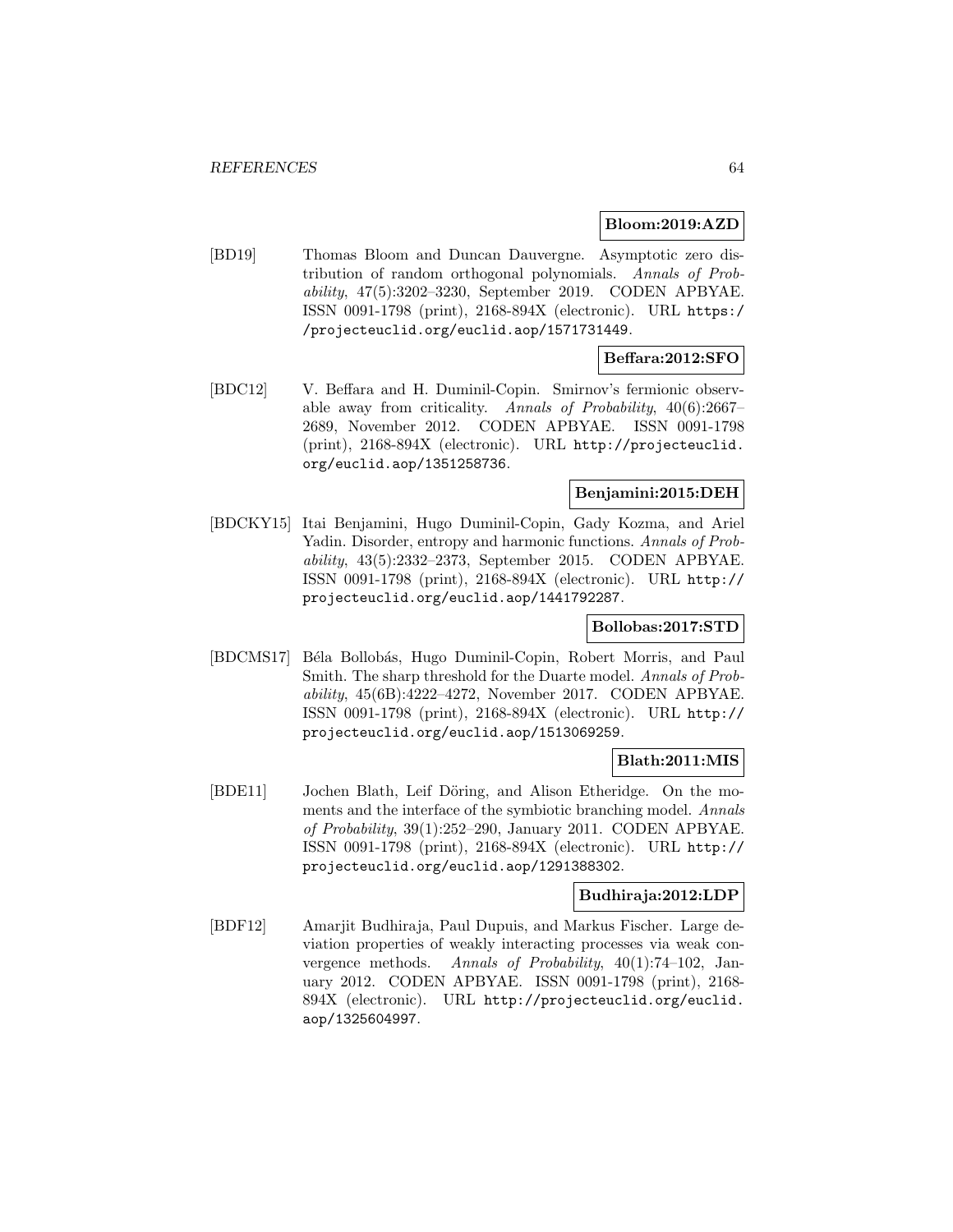## **Bolthausen:2015:CNS**

[BdHO15] Erwin Bolthausen, Frank den Hollander, and Alex A. Opoku. A copolymer near a selective interface: Variational characterization of the free energy. Annals of Probability, 43(2):875–933, March 2015. CODEN APBYAE. ISSN 0091-1798 (print), 2168- 894X (electronic). URL http://projecteuclid.org/euclid. aop/1422885576.

# **Bovier:2010:HNG**

[BdHS10] Anton Bovier, Frank den Hollander, and Cristian Spitoni. Homogeneous nucleation for Glauber and Kawasaki dynamics in large volumes at low temperatures. Annals of Probability, 38 (2):661–713, March 2010. CODEN APBYAE. ISSN 0091-1798 (print), 2168-894X (electronic). URL http://projecteuclid. org/euclid.aop/1268143530.

#### **Blachere:2011:CBC**

[BdHS11] Sébastien Blachère, Frank den Hollander, and Jeffrey E. Steif. A crossover for the bad configurations of random walk in random scenery. Annals of Probability, 39(5):2018–2041, September 2011. CODEN APBYAE. ISSN 0091-1798 (print), 2168- 894X (electronic). URL http://projecteuclid.org/euclid. aop/1318940788.

### **Buraczewski:2013:LDS**

[BDMZ13] D. Buraczewski, E. Damek, T. Mikosch, and J. Zienkiewicz. Large deviations for solutions to stochastic recurrence equations under Kesten's condition. Annals of Probability, 41(4):2755–2790, July 2013. CODEN APBYAE. ISSN 0091-1798 (print), 2168- 894X (electronic). URL http://projecteuclid.org/euclid. aop/1372859766.

# **Bernyk:2011:PUS**

[BDP11] Violetta Bernyk, Robert C. Dalang, and Goran Peskir. Predicting the ultimate supremum of a stable Lévy process with no negative jumps. Annals of Probability, 39(6):2385–2423, November 2011. CODEN APBYAE. ISSN 0091-1798 (print), 2168- 894X (electronic). URL http://projecteuclid.org/euclid. aop/1321539123.

# **Barrieu:2013:MSQ**

[BE13] Pauline Barrieu and Nicole El Karoui. Monotone stability of quadratic semimartingales with applications to unbounded gen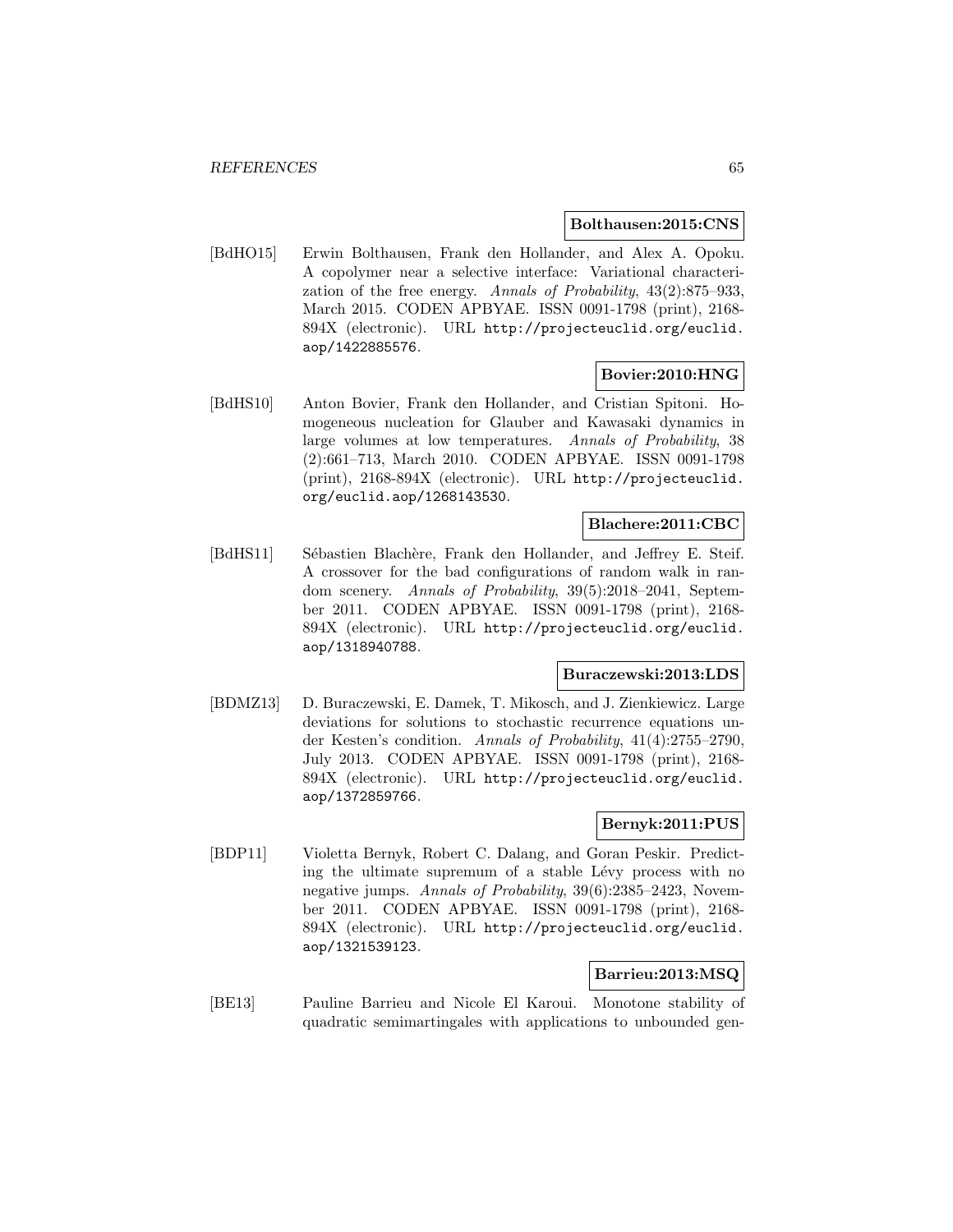eral quadratic BSDEs. Annals of Probability, 41(3B):1831–1863, May 2013. CODEN APBYAE. ISSN 0091-1798 (print), 2168- 894X (electronic). URL http://projecteuclid.org/euclid. aop/1368623514.

# **Bednorz:2013:CCC**

[Bed13] Witold Bednorz. The complete characterization of a.s. convergence of orthogonal series. Annals of Probability, 41(2):1055–1071, March 2013. CODEN APBYAE. ISSN 0091-1798 (print), 2168- 894X (electronic). URL http://projecteuclid.org/euclid. aop/1362750950.

## **Basdevant:2013:DHS**

[BEG13] Anne-Laure Basdevant, Nathanaël Enriquez, and Lucas Gerin. Distances in the highly supercritical percolation cluster. Annals of Probability, 41(6):4342–4358, November 2013. CODEN AP-BYAE. ISSN 0091-1798 (print), 2168-894X (electronic). URL http://projecteuclid.org/euclid.aop/1384957790.

# **Bahlali:2017:QBT**

[BEO17] Khaled Bahlali, M'hamed Eddahbi, and Youssef Ouknine. Quadratic BSDE with **L**<sup>2</sup>-terminal data: Krylov's estimate, Itô– Krylov's formula and existence results. Annals of Probability, 45 (4):2377–2397, July 2017. CODEN APBYAE. ISSN 0091-1798 (print), 2168-894X (electronic). URL https://projecteuclid. org/euclid.aop/1502438430.

## **Bouchard:2015:BWT**

[BER15] Bruno Bouchard, Romuald Elie, and Antony Réveillac. BS-DEs with weak terminal condition. Annals of Probability, 43 (2):572–604, March 2015. CODEN APBYAE. ISSN 0091-1798 (print), 2168-894X (electronic). URL http://projecteuclid. org/euclid.aop/1422885570.

## **Bertoin:2016:CFP**

[Ber16] Jean Bertoin. Compensated fragmentation processes and limits of dilated fragmentations. Annals of Probability, 44(2):1254–1284, March 2016. CODEN APBYAE. ISSN 0091-1798 (print), 2168- 894X (electronic). URL http://projecteuclid.org/euclid. aop/1457960395.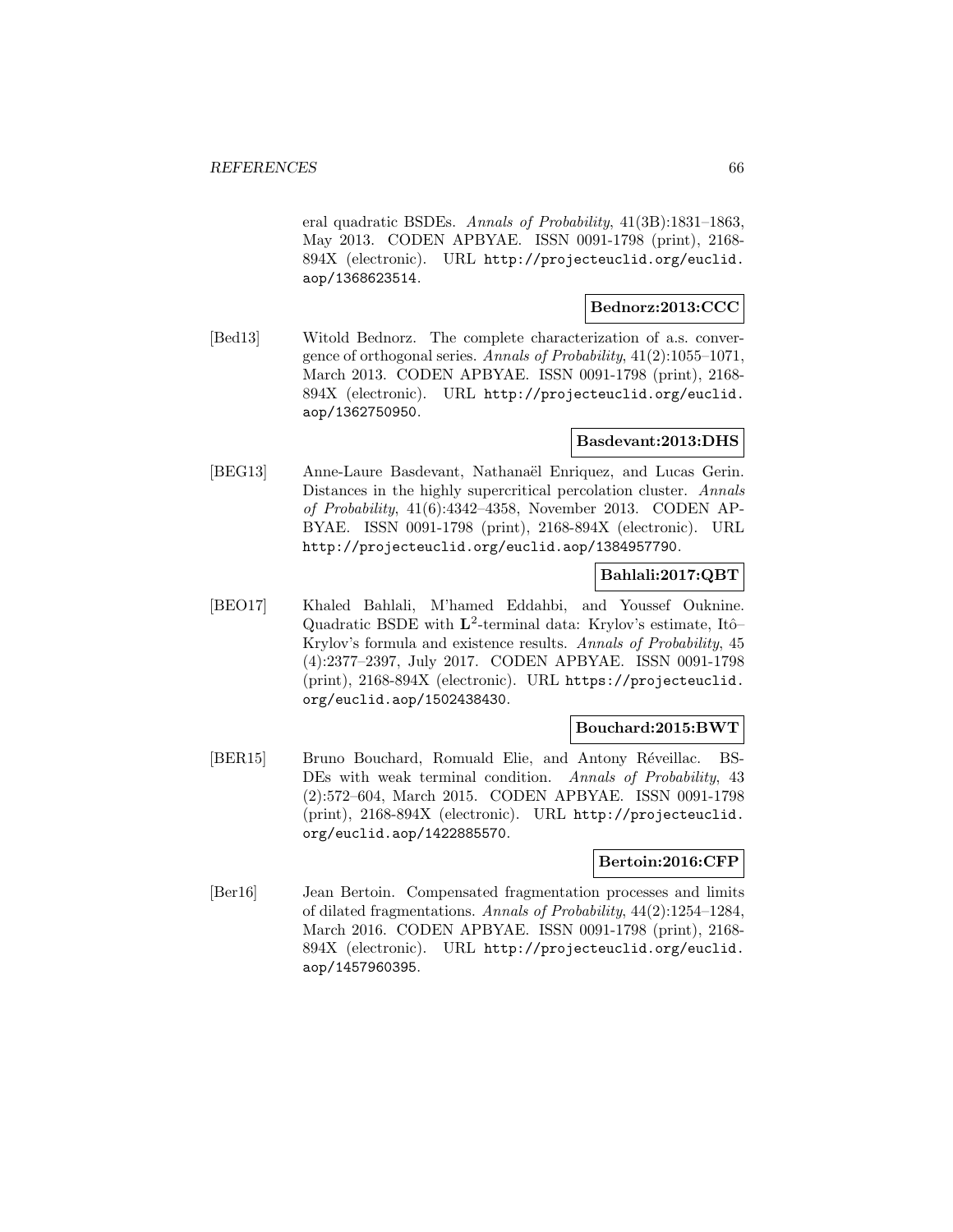# **Bao:2019:LSR**

[BES19] Zhigang Bao, László Erdős, and Kevin Schnelli. Local single ring theorem on optimal scale. Annals of Probability, 47(3):1270–1334, May 2019. CODEN APBYAE. ISSN 0091-1798 (print), 2168- 894X (electronic). URL http://projecteuclid.org/euclid. aop/1556784020.

# **Bettinelli:2012:TSL**

[Bet12] Jérémie Bettinelli. The topology of scaling limits of positive genus random quadrangulations. Annals of Probability, 40(5): 1897–1944, September 2012. CODEN APBYAE. ISSN 0091-1798 (print), 2168-894X (electronic). URL http://projecteuclid. org/euclid.aop/1349703311.

# **Bressaud:2010:AOD**

[BF10] Xavier Bressaud and Nicolas Fournier. Asymptotics of onedimensional forest fire processes. Annals of Probability, 38(5): 1783–1816, September 2010. CODEN APBYAE. ISSN 0091-1798 (print), 2168-894X (electronic). URL http://projecteuclid. org/euclid.aop/1282053772.

# **Bailleul:2012:NCR**

[BF12] Ismaël Bailleul and Jacques Franchi. Nonexplosion criteria for relativistic diffusions. Annals of Probability, 40(5):2168– 2196, September 2012. CODEN APBYAE. ISSN 0091-1798 (print), 2168-894X (electronic). URL http://projecteuclid. org/euclid.aop/1349703319.

#### **BenArous:2012:BRW**

[BFGH12] Gérard Ben Arous, Alexander Fribergh, Nina Gantert, and Alan Hammond. Biased random walks on Galton–Watson trees with leaves. Annals of Probability, 40(1):280–338, January 2012. CO-DEN APBYAE. ISSN 0091-1798 (print), 2168-894X (electronic). URL http://projecteuclid.org/euclid.aop/1325605004.

## **Barral:2010:PJM**

[BFJS10] Julien Barral, Nicolas Fournier, Stéphane Jaffard, and Stéphane Seuret. A pure jump Markov process with a random singularity spectrum. Annals of Probability, 38(5):1924–1946, September 2010. CODEN APBYAE. ISSN 0091-1798 (print), 2168- 894X (electronic). URL http://projecteuclid.org/euclid. aop/1282053776.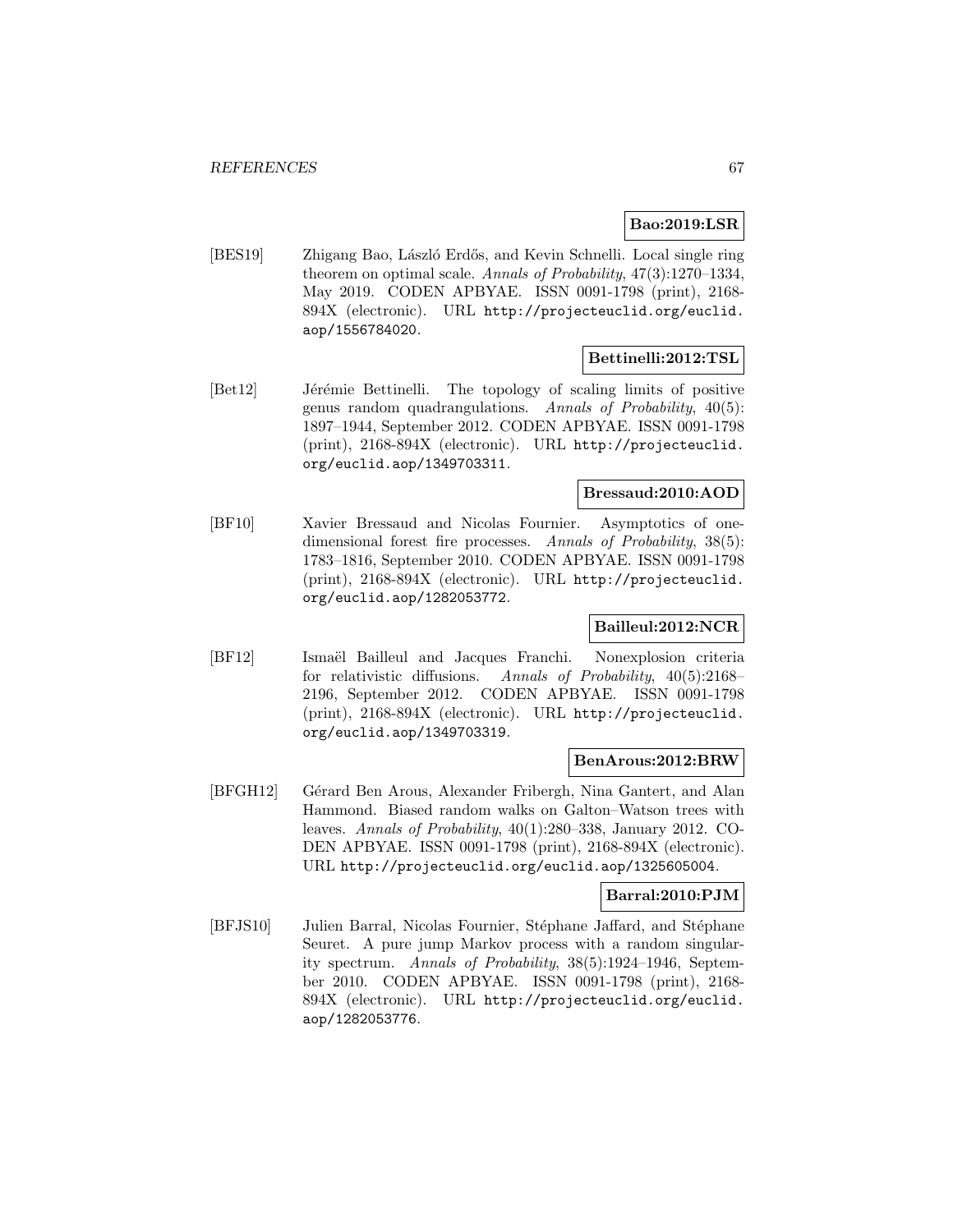#### **Bovier:2013:CCP**

[BG13] Anton Bovier and Véronique Gayrard. Convergence of clock processes in random environments and ageing in the p-spin SK model. Annals of Probability, 41(2):817–847, March 2013. CODEN AP-BYAE. ISSN 0091-1798 (print), 2168-894X (electronic). URL http://projecteuclid.org/euclid.aop/1362750943.

## **Benaych-Georges:2017:LSR**

[BG17] Florent Benaych-Georges. Local single ring theorem. Annals of Probability, 45(6A):3850–3885, November 2017. CODEN AP-BYAE. ISSN 0091-1798 (print), 2168-894X (electronic). URL http://projecteuclid.org/euclid.aop/1511773666.

#### **Borodin:2019:STE**

[BG19] Alexei Borodin and Vadim Gorin. A stochastic telegraph equation from the six-vertex model. Annals of Probability, 47(6): 4137–4194, November 2019. CODEN APBYAE. ISSN 0091-1798 (print), 2168-894X (electronic). URL https://projecteuclid. org/euclid.aop/1575277350.

## **Benaych-Georges:2019:LES**

[BGBK19] Florent Benaych-Georges, Charles Bordenave, and Antti Knowles. Largest eigenvalues of sparse inhomogeneous Erdős–Rényi graphs. Annals of Probability, 47(3):1653–1676, May 2019. CODEN AP-BYAE. ISSN 0091-1798 (print), 2168-894X (electronic). URL http://projecteuclid.org/euclid.aop/1556784029.

## **Bolley:2018:DIL**

[BGG18] François Bolley, Ivan Gentil, and Arnaud Guillin. Dimensional improvements of the logarithmic Sobolev, Talagrand and Brascamp– Lieb inequalities. Annals of Probability, 46(1):261-301, January 2018. CODEN APBYAE. ISSN 0091-1798 (print), 2168- 894X (electronic). URL http://projecteuclid.org/euclid. aop/1517821223.

## **Benjamini:2011:CRR**

[BGGS11] Itai Benjamini, Ori Gurel-Gurevich, and Oded Schramm. Cutpoints and resistance of random walk paths. Annals of Probability, 39(3):1122–1136, May 2011. CODEN APBYAE. ISSN 0091-1798 (print), 2168-894X (electronic). URL http://projecteuclid. org/euclid.aop/1300281734.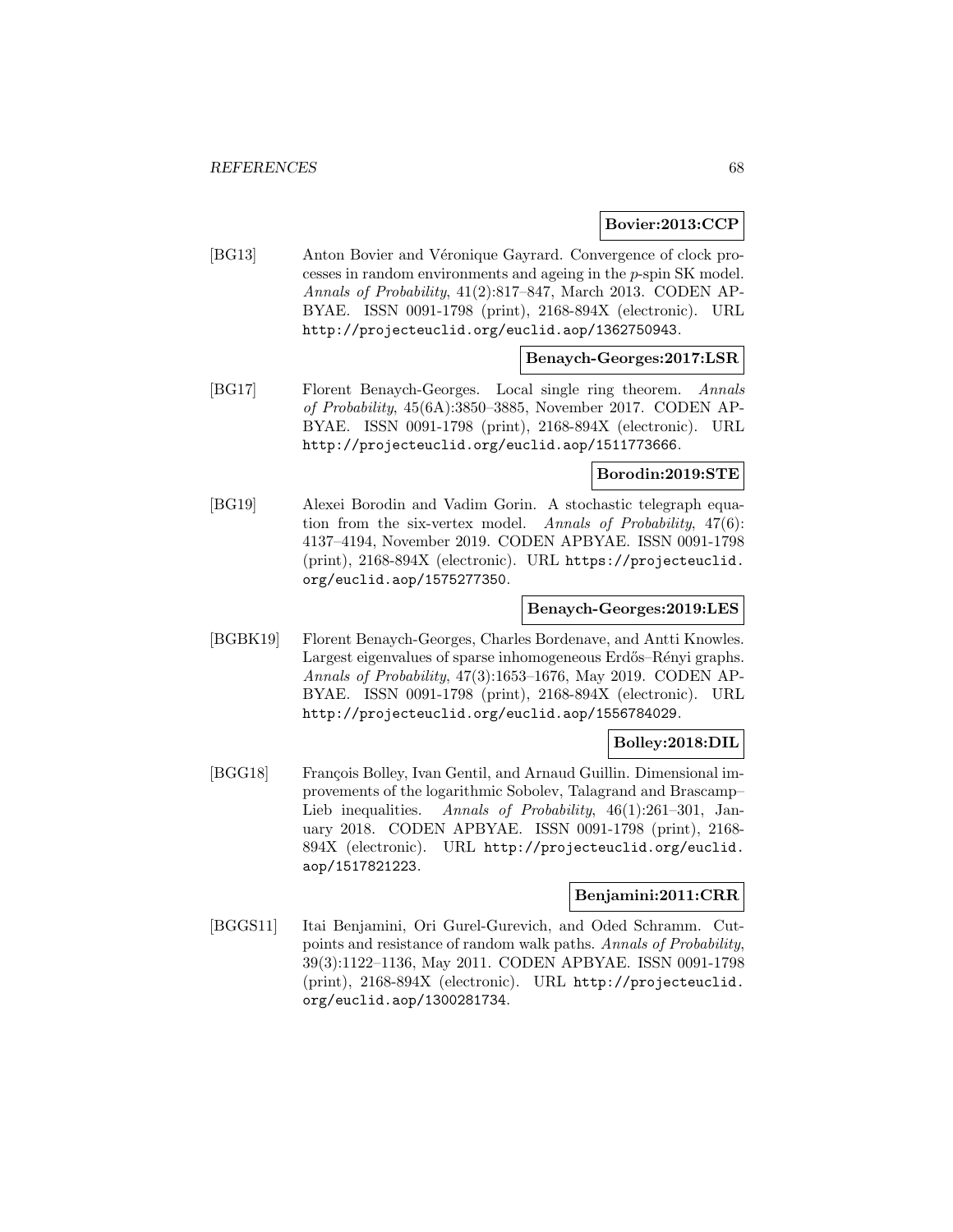#### **Benaych-Georges:2011:CSN**

[BGL11] Florent Benaych-Georges and Thierry Lévy. A continuous semigroup of notions of independence between the classical and the free one. Annals of Probability, 39(3):904–938, May 2011. CO-DEN APBYAE. ISSN 0091-1798 (print), 2168-894X (electronic). URL http://projecteuclid.org/euclid.aop/1300281728.

# **Banerjee:2018:CHG**

[BGM18] Sayan Banerjee, Maria Gordina, and Phanuel Mariano. Coupling in the Heisenberg group and its applications to gradient estimates. Annals of Probability, 46(6):3275–3312, November 2018. CODEN APBYAE. ISSN 0091-1798 (print), 2168-894X (electronic). URL http://projecteuclid.org/euclid.aop/1537862434.

# **Bogdan:2010:HKE**

[BGR10] Krzysztof Bogdan, Tomasz Grzywny, and Michał Ryznar. Heat kernel estimates for the fractional Laplacian with Dirichlet conditions. Annals of Probability, 38(5):1901–1923, September 2010. CODEN APBYAE. ISSN 0091-1798 (print), 2168- 894X (electronic). URL http://projecteuclid.org/euclid. aop/1282053775.

# **Bayati:2013:CAI**

[BGT13] Mohsen Bayati, David Gamarnik, and Prasad Tetali. Combinatorial approach to the interpolation method and scaling limits in sparse random graphs. Annals of Probability, 41(6):4080– 4115, November 2013. CODEN APBYAE. ISSN 0091-1798 (print), 2168-894X (electronic). URL http://projecteuclid. org/euclid.aop/1384957783.

#### **Benoist:2019:SLC**

[BH19] Stéphane Benoist and Clément Hongler. The scaling limit of critical Ising interfaces is  $CLE<sub>3</sub>$ . Annals of Probability,  $47(4)$ : 2049–2086, July 2019. CODEN APBYAE. ISSN 0091-1798 (print), 2168-894X (electronic). URL http://projecteuclid. org/euclid.aop/1562205701.

#### **Bauerschmidt:2017:BES**

[BHKY17] Roland Bauerschmidt, Jiaoyang Huang, Antti Knowles, and Horng-Tzer Yau. Bulk eigenvalue statistics for random regular graphs. Annals of Probability, 45(6A):3626–3663, November 2017. CODEN APBYAE. ISSN 0091-1798 (print), 2168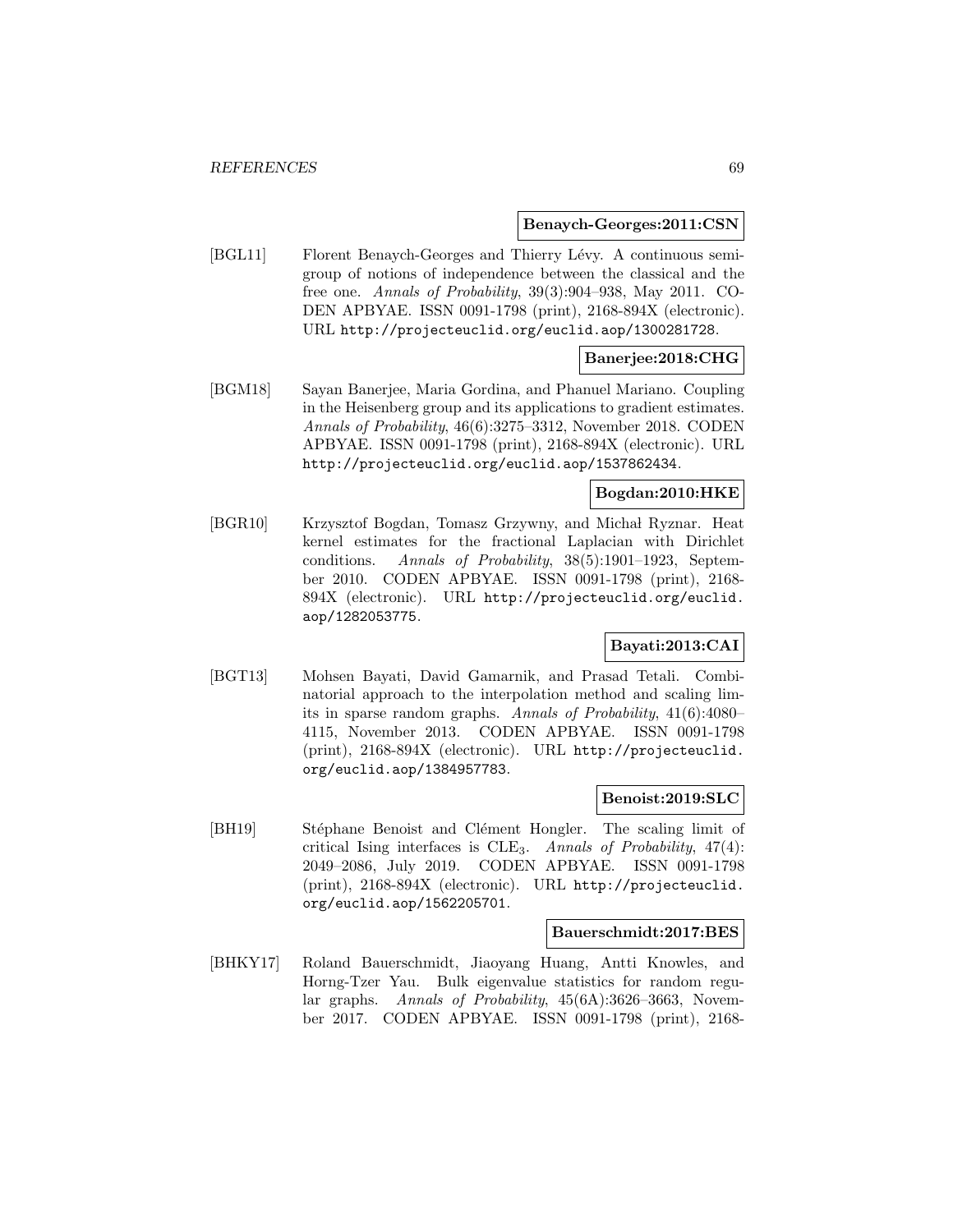894X (electronic). URL http://projecteuclid.org/euclid. aop/1511773660.

# **Baccelli:2017:PMP**

[BHM17] François Baccelli and Mir-Omid Haji-Mirsadeghi. Point-mapprobabilities of a point process and Mecke's invariant measure equation. Annals of Probability, 45(3):1723–1751, May 2017. CO-DEN APBYAE. ISSN 0091-1798 (print), 2168-894X (electronic). URL http://projecteuclid.org/euclid.aop/1494835229.

# **Blath:2016:SLI**

[BHO16] Jochen Blath, Matthias Hammer, and Marcel Ortgiese. The scaling limit of the interface of the continuous-space symbiotic branching model. Annals of Probability, 44(2):807–866, March 2016. CO-DEN APBYAE. ISSN 0091-1798 (print), 2168-894X (electronic). URL http://projecteuclid.org/euclid.aop/1457960384.

# **Basu:2017:CCR**

[BHP17] Riddhipratim Basu, Jonathan Hermon, and Yuval Peres. Characterization of cutoff for reversible Markov chains. Annals of Probability, 45(3):1448–1487, May 2017. CODEN APBYAE. ISSN 0091-1798 (print), 2168-894X (electronic). URL http:// projecteuclid.org/euclid.aop/1494835222.

## **Berkes:2011:SIP**

[BHS11a] István Berkes, Siegfried Hörmann, and Johannes Schauer. Split invariance principles for stationary processes. Annals of Probability, 39(6):2441–2473, November 2011. CODEN APBYAE. ISSN 0091-1798 (print), 2168-894X (electronic). URL http:// projecteuclid.org/euclid.aop/1321539125.

## **Bose:2011:CJM**

[BHS11b] Arup Bose, Rajat Subhra Hazra, and Koushik Saha. Convergence of joint moments for independent random patterned matrices. Annals of Probability, 39(4):1607–1620, July 2011. CODEN APBYAE. ISSN 0091-1798 (print), 2168-894X (electronic). URL http://projecteuclid.org/euclid.aop/1312555810.

## **Ben-Hamou:2017:CNR**

[BHS17] Anna Ben-Hamou and Justin Salez. Cutoff for nonbacktracking random walks on sparse random graphs. Annals of Probability, 45(3):1752–1770, May 2017. CODEN APBYAE. ISSN 0091-1798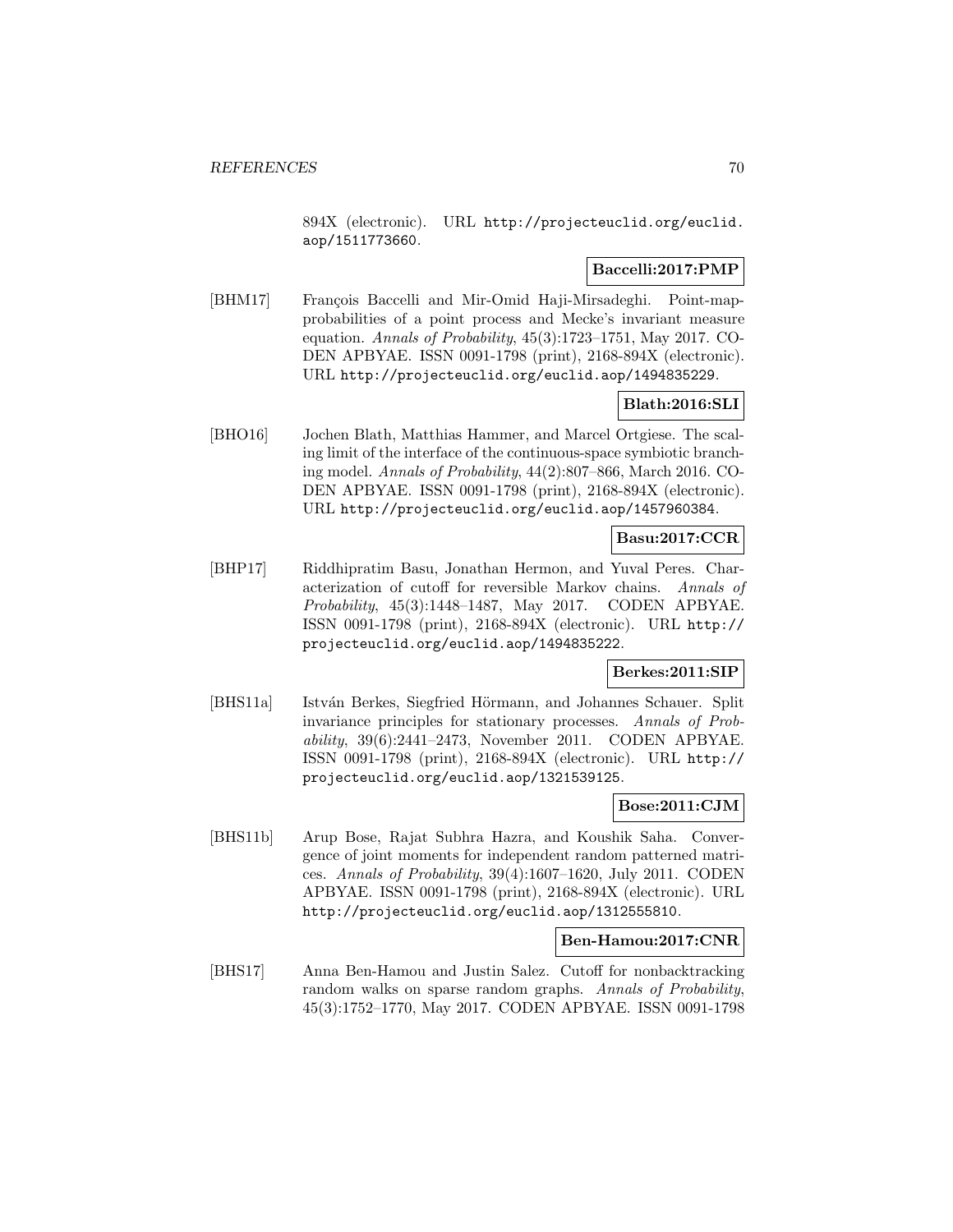(print), 2168-894X (electronic). URL http://projecteuclid. org/euclid.aop/1494835230.

## **Bauerschmidt:2019:DIM**

[BHS19] Roland Bauerschmidt, Tyler Helmuth, and Andrew Swan. Dynkin isomorphism and Mermin–Wagner theorems for hyperbolic sigma models and recurrence of the two-dimensional vertex-reinforced jump process. Annals of Probability, 47(5):3375–3396, September 2019. CODEN APBYAE. ISSN 0091-1798 (print), 2168- 894X (electronic). URL https://projecteuclid.org/euclid. aop/1571731454.

# **Bollobas:2014:TBP**

[BHSU14] Béla Bollobás, Cecilia Holmgren, Paul Smith, and Andrew J. Uzzell. The time of bootstrap percolation with dense initial sets. Annals of Probability, 42(4):1337–1373, July 2014. CODEN AP-BYAE. ISSN 0091-1798 (print), 2168-894X (electronic). URL http://projecteuclid.org/euclid.aop/1404394066.

# **Biskamp:2013:AST**

[Bis13] Moritz Biskamp. Asymptotic support theorem for planar isotropic Brownian flows. Annals of Probability, 41(2):699–721, March 2013. CODEN APBYAE. ISSN 0091-1798 (print), 2168- 894X (electronic). URL http://projecteuclid.org/euclid. aop/1362750939.

# **Baik:2013:LDM**

[BJ13] Jinho Baik and Robert Jenkins. Limiting distribution of maximal crossing and nesting of Poissonized random matchings. Annals of Probability, 41(6):4359–4406, November 2013. CODEN APBYAE. ISSN 0091-1798 (print), 2168-894X (electronic). URL http:// projecteuclid.org/euclid.aop/1384957791.

## **Beiglbock:2016:POT**

[BJ16] Mathias Beiglböck and Nicolas Juillet. On a problem of optimal transport under marginal martingale constraints. Annals of Probability, 44(1):42–106, January 2016. CODEN APBYAE. ISSN 0091-1798 (print), 2168-894X (electronic). URL http:// projecteuclid.org/euclid.aop/1454423035.

# **Bjorklund:2010:AST**

[Bjö10] Michael Björklund. The asymptotic shape theorem for generalized first passage percolation. Annals of Probability, 38(2):632–660,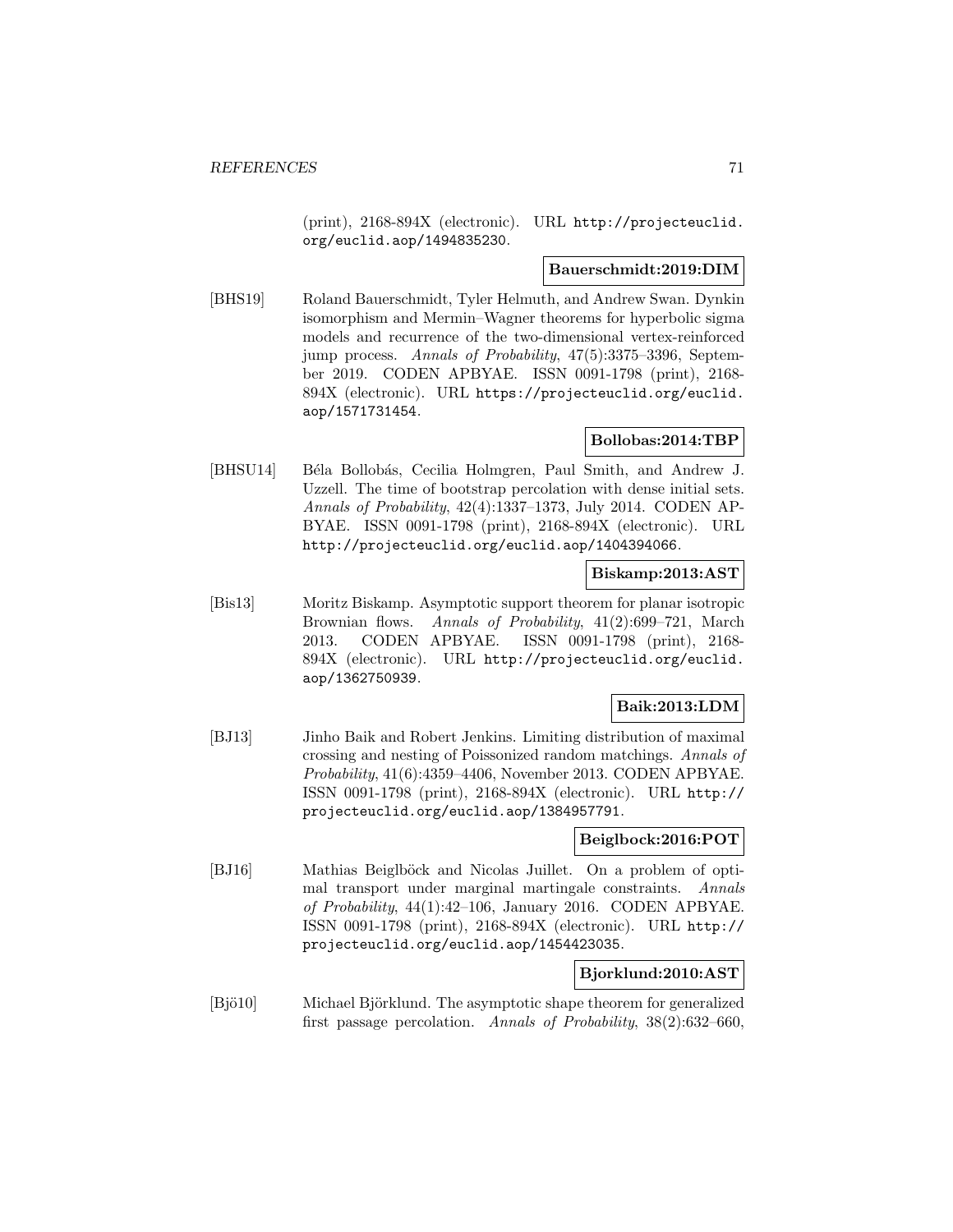March 2010. CODEN APBYAE. ISSN 0091-1798 (print), 2168- 894X (electronic). URL http://projecteuclid.org/euclid. aop/1268143529.

# **Besalu:2016:GTL**

[BKHT16] M. Besalú, A. Kohatsu-Higa, and S. Tindel. Gaussian-type lower bounds for the density of solutions of SDEs driven by fractional Brownian motions. Annals of Probability, 44(1):399–443, January 2016. CODEN APBYAE. ISSN 0091-1798 (print), 2168- 894X (electronic). URL http://projecteuclid.org/euclid. aop/1454423045.

# **Bae:2019:HKE**

[BKKL19] Joohak Bae, Jaehoon Kang, Panki Kim, and Jaehun Lee. Heat kernel estimates for symmetric jump processes with mixed polynomial growths. Annals of Probability, 47(5):2830–2868, September 2019. CODEN APBYAE. ISSN 0091-1798 (print), 2168- 894X (electronic). URL https://projecteuclid.org/euclid. aop/1571731438.

# **Barral:2015:BPC**

[BKN<sup>+</sup>15] Julien Barral, Antti Kupiainen, Miika Nikula, Eero Saksman, and Christian Webb. Basic properties of critical lognormal multiplicative chaos. Annals of Probability, 43(5):2205–2249, September 2015. CODEN APBYAE. ISSN 0091-1798 (print), 2168- 894X (electronic). URL http://projecteuclid.org/euclid. aop/1441792284.

# **Basrak:2012:FLT**

[BKS12] Bojan Basrak, Danijel Krizmanić, and Johan Segers. A functional limit theorem for dependent sequences with infinite variance stable limits. Annals of Probability, 40(5):2008–2033, September 2012. CODEN APBYAE. ISSN 0091-1798 (print), 2168- 894X (electronic). URL http://projecteuclid.org/euclid. aop/1349703314.

# **Bordenave:2018:NSR**

[BLM18] Charles Bordenave, Marc Lelarge, and Laurent Massoulié. Nonbacktracking spectrum of random graphs: Community detection and nonregular Ramanujan graphs. Annals of Probability, 46 (1):1–71, January 2018. CODEN APBYAE. ISSN 0091-1798 (print), 2168-894X (electronic). URL http://projecteuclid. org/euclid.aop/1517821218.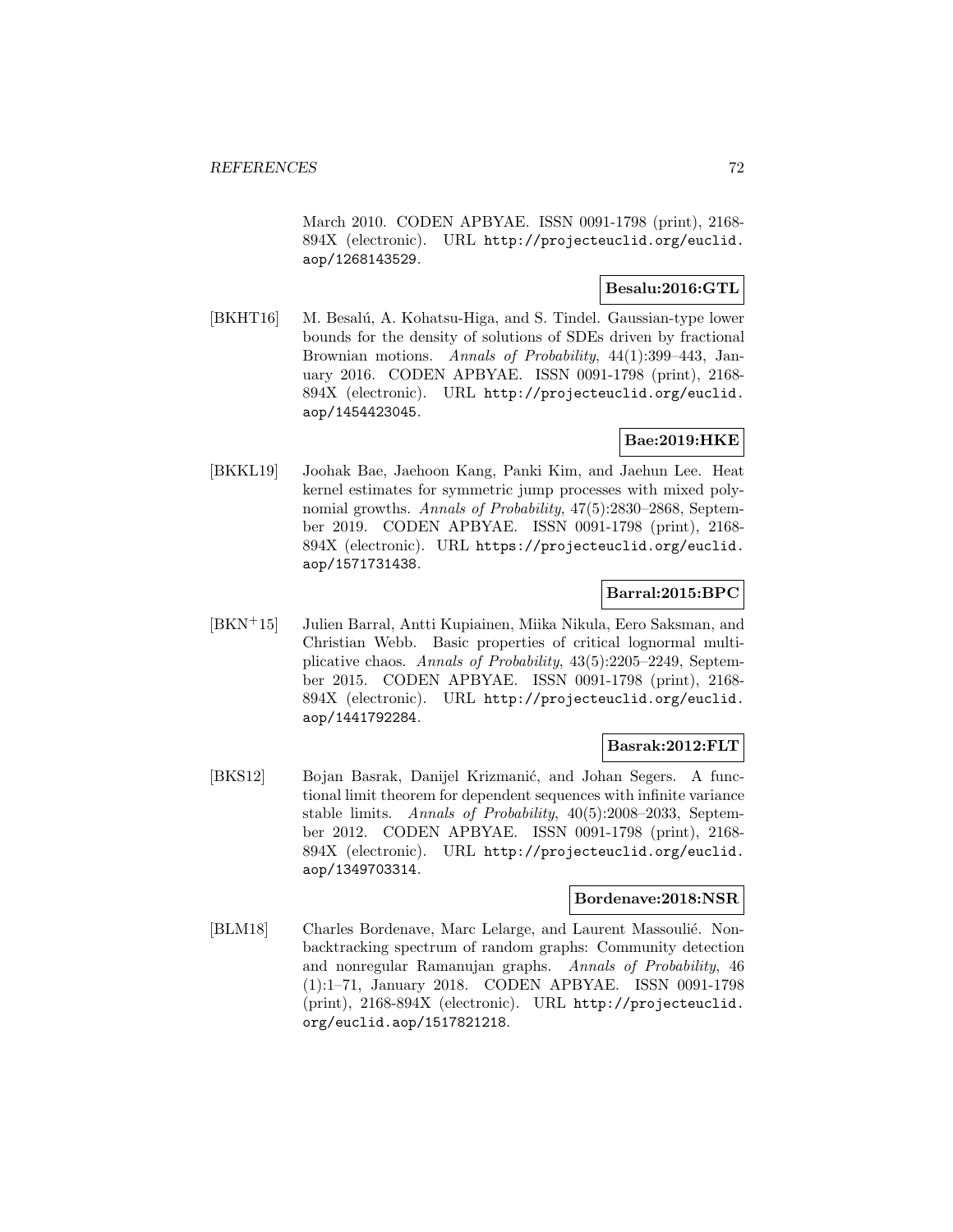#### **Buckdahn:2017:MFS**

[BLPR17] Rainer Buckdahn, Juan Li, Shige Peng, and Catherine Rainer. Mean-field stochastic differential equations and associated PDEs. Annals of Probability, 45(2):824–878, March 2017. CODEN AP-BYAE. ISSN 0091-1798 (print), 2168-894X (electronic). URL http://projecteuclid.org/euclid.aop/1490947309.

# **Berestycki:2018:RWR**

[BLPS18] Nathanaël Berestycki, Eyal Lubetzky, Yuval Peres, and Allan Sly. Random walks on the random graph. Annals of Probability, 46 (1):456–490, January 2018. CODEN APBYAE. ISSN 0091-1798 (print), 2168-894X (electronic). URL http://projecteuclid. org/euclid.aop/1517821227.

# **Buckdahn:2014:VMS**

[BLQ14] Rainer Buckdahn, Juan Li, and Marc Quincampoix. Value in mixed strategies for zero-sum stochastic differential games without Isaacs condition. Annals of Probability, 42(4):1724–1768, July 2014. CODEN APBYAE. ISSN 0091-1798 (print), 2168- 894X (electronic). URL http://projecteuclid.org/euclid. aop/1404394077.

## **Bordenave:2011:RDR**

[BLS11] Charles Bordenave, Marc Lelarge, and Justin Salez. The rank of diluted random graphs. Annals of Probability, 39(3):1097–1121, May 2011. CODEN APBYAE. ISSN 0091-1798 (print), 2168- 894X (electronic). URL http://projecteuclid.org/euclid. aop/1300281733.

#### **Berkes:2014:KMT**

[BLW14] István Berkes, Weidong Liu, and Wei Biao Wu. Komlós–Major– Tusnády approximation under dependence. Annals of Probability, 42(2):794–817, March 2014. CODEN APBYAE. ISSN 0091-1798 (print), 2168-894X (electronic). URL http://projecteuclid. org/euclid.aop/1393251303.

#### **Barbour:2018:MATa**

[BLX18a] A. D. Barbour, M. J. Luczak, and A. Xia. Multivariate approximation in total variation, I: Equilibrium distributions of Markov jump processes. Annals of Probability, 46(3):1351–1404, May 2018. CO-DEN APBYAE. ISSN 0091-1798 (print), 2168-894X (electronic). URL http://projecteuclid.org/euclid.aop/1523520019.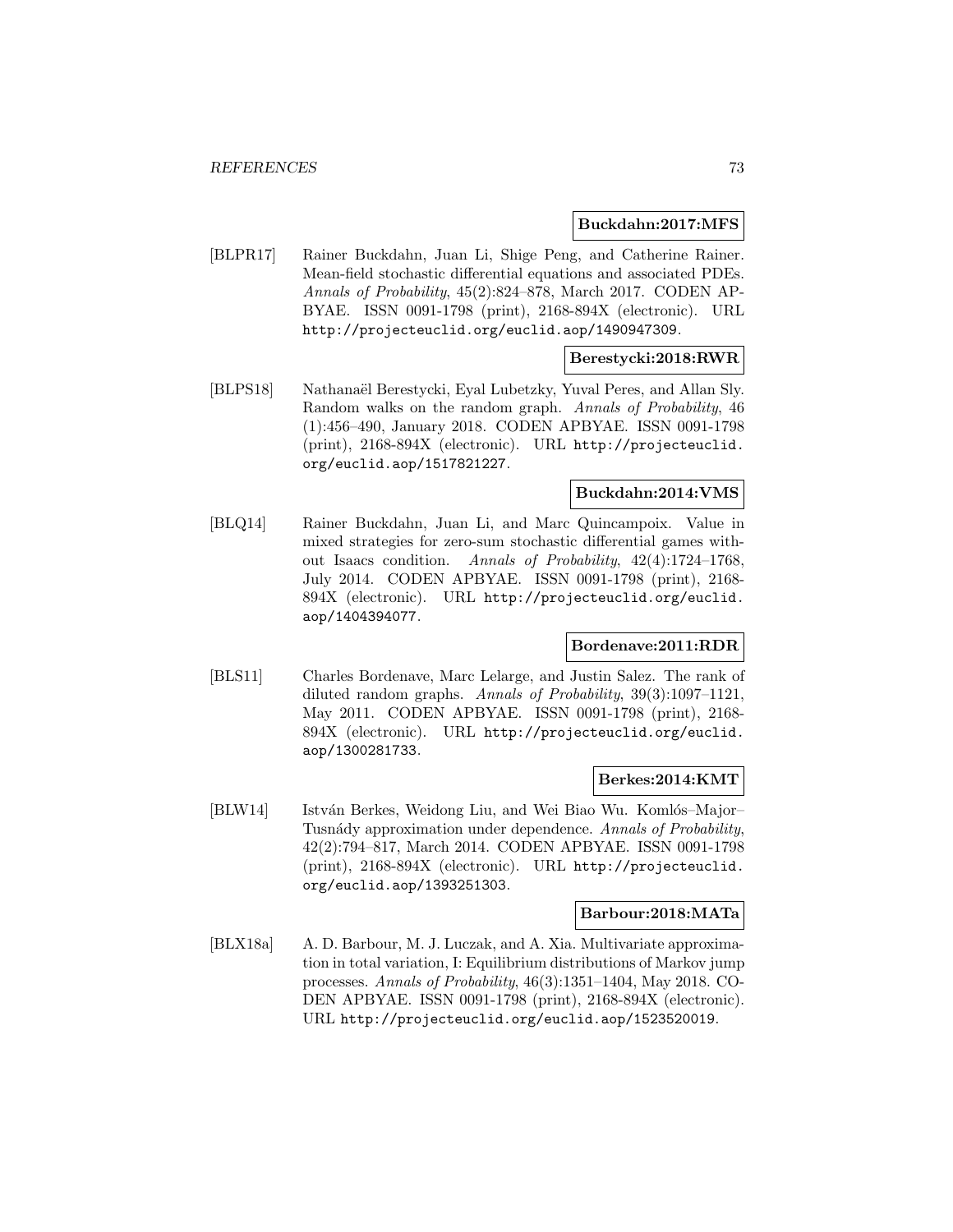#### **Barbour:2018:MATb**

[BLX18b] A. D. Barbour, M. J. Luczak, and A. Xia. Multivariate approximation in total variation, II: Discrete normal approximation. Annals of Probability, 46(3):1405–1440, May 2018. CODEN APBYAE. ISSN 0091-1798 (print), 2168-894X (electronic). URL http:// projecteuclid.org/euclid.aop/1523520020.

# **Barlow:2010:ETB**

[BM10] Martin T. Barlow and Robert Masson. Exponential tail bounds for loop-erased random walk in two dimensions. Annals of Probability, 38(6):2379–2417, November 2010. CODEN APBYAE. ISSN 0091-1798 (print), 2168-894X (electronic). URL http:// projecteuclid.org/euclid.aop/1285334209.

### **Bobkov:2011:CID**

[BM11] Sergey Bobkov and Mokshay Madiman. Concentration of the information in data with log-concave distributions. Annals of Probability, 39(4):1528–1543, July 2011. CODEN APBYAE. ISSN 0091-1798 (print), 2168-894X (electronic). URL http:// projecteuclid.org/euclid.aop/1312555807.

### **Bertoin:2019:IRP**

[BM19a] Jean Bertoin and Bastien Mallein. Infinitely ramified point measures and branching Lévy processes. Annals of Probability, 47 (3):1619–1652, May 2019. CODEN APBYAE. ISSN 0091-1798 (print), 2168-894X (electronic). URL http://projecteuclid. org/euclid.aop/1556784028.

### **Butkovsky:2019:RNF**

[BM19b] Oleg Butkovsky and Leonid Mytnik. Regularization by noise and flows of solutions for a stochastic heat equation. Annals of Probability, 47(1):165–212, January 2019. CODEN APBYAE. ISSN 0091-1798 (print), 2168-894X (electronic). URL http:// projecteuclid.org/euclid.aop/1544691620.

# **Brzezniak:2017:IMS**

[BMO17] Zdzisław Brzeźniak, Elżbieta Motyl, and Martin Ondrejat. Invariant measure for the stochastic Navier–Stokes equations in unbounded 2D domains. Annals of Probability, 45(5):3145– 3201, September 2017. CODEN APBYAE. ISSN 0091-1798 (print), 2168-894X (electronic). URL http://projecteuclid. org/euclid.aop/1506132035.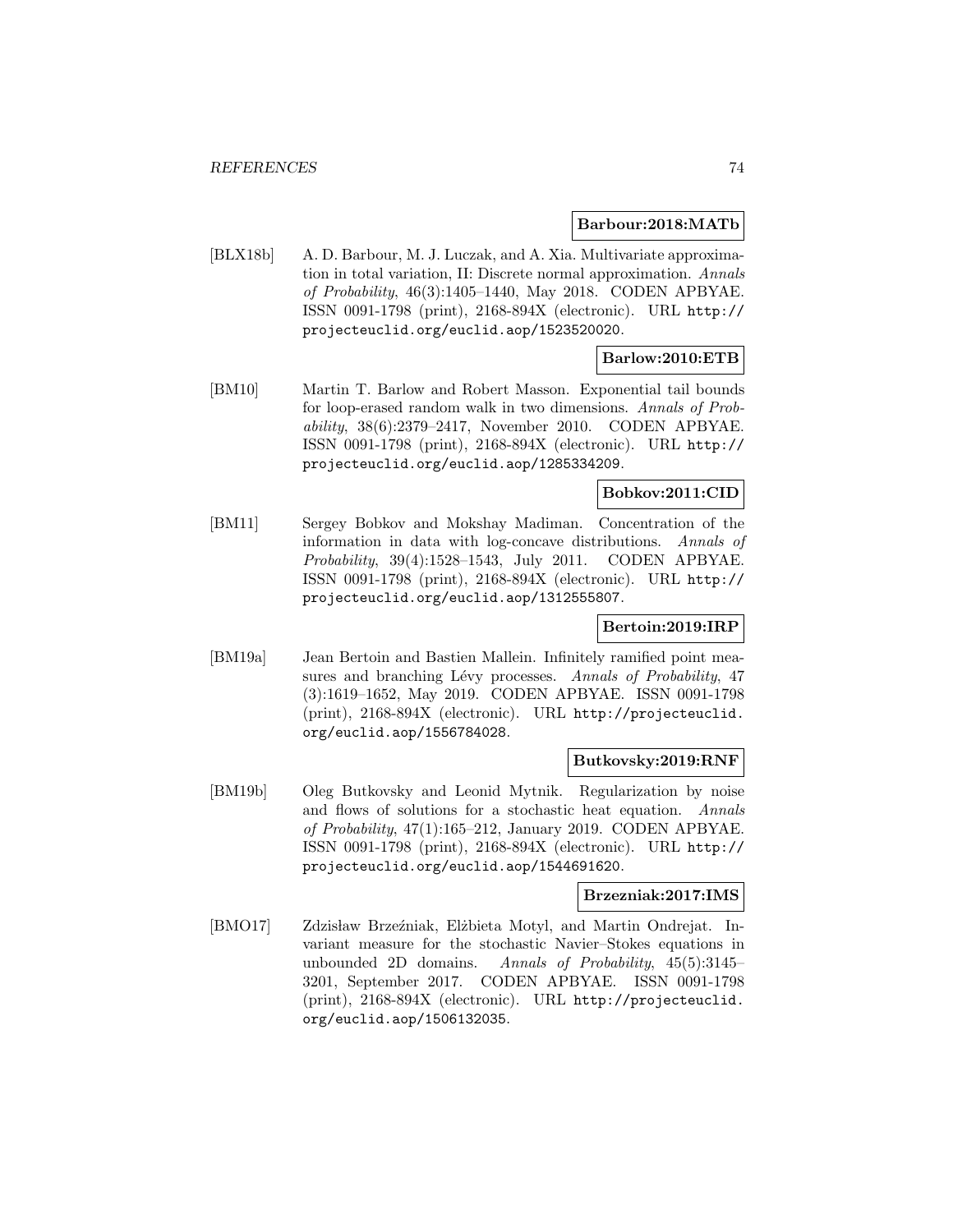## **Baur:2019:CSL**

[BMR19] Erich Baur, Grégory Miermont, and Gourab Ray. Classification of scaling limits of uniform quadrangulations with a boundary. Annals of Probability, 47(6):3397–3477, November 2019. CODEN APBYAE. ISSN 0091-1798 (print), 2168-894X (electronic). URL https://projecteuclid.org/euclid.aop/1575277335.

## **Beffara:2011:MAE**

[BN11] Vincent Beffara and Pierre Nolin. On monochromatic arm exponents for 2D critical percolation. Annals of Probability, 39 (4):1286–1304, July 2011. CODEN APBYAE. ISSN 0091-1798 (print), 2168-894X (electronic). URL http://projecteuclid. org/euclid.aop/1312555798.

# **Balazs:2017:HIS**

[BN17] Márton Balázs and Attila László Nagy. How to initialize a second class particle? Annals of Probability, 45(6A):3535–3570, November 2017. CODEN APBYAE. ISSN 0091-1798 (print), 2168- 894X (electronic). URL http://projecteuclid.org/euclid. aop/1511773658.

### **Bernstein:2019:CRR**

[BN19] Megan Bernstein and Evita Nestoridi. Cutoff for random to random card shuffle. Annals of Probability, 47(5):3303–3320, September 2019. CODEN APBYAE. ISSN 0091-1798 (print), 2168- 894X (electronic). URL https://projecteuclid.org/euclid. aop/1571731452.

### **Binotto:2018:WSI**

[BNN18] Giulia Binotto, Ivan Nourdin, and David Nualart. Weak symmetric integrals with respect to the fractional Brownian motion. Annals of Probability, 46(4):2243–2267, July 2018. CODEN AP-BYAE. ISSN 0091-1798 (print), 2168-894X (electronic). URL http://projecteuclid.org/euclid.aop/1528876827.

## **Baudoin:2016:PLS**

[BNOT16] F. Baudoin, E. Nualart, C. Ouyang, and S. Tindel. On probability laws of solutions to differential systems driven by a fractional Brownian motion. Annals of Probability, 44(4):2554–2590, July 2016. CODEN APBYAE. ISSN 0091-1798 (print), 2168- 894X (electronic). URL http://projecteuclid.org/euclid. aop/1470139149.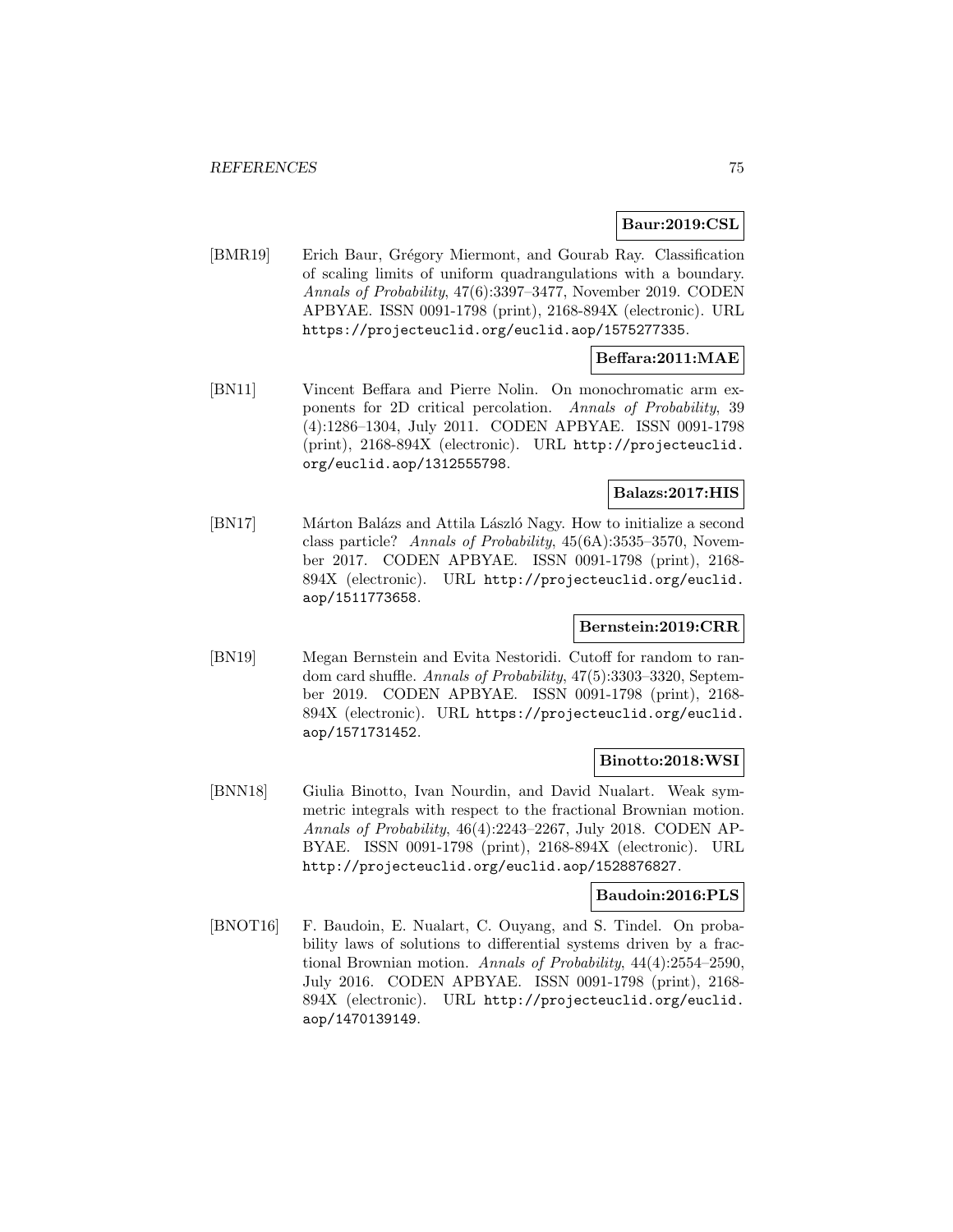#### **Beiglbock:2017:CDM**

[BNT17] Mathias Beiglböck, Marcel Nutz, and Nizar Touzi. Complete duality for martingale optimal transport on the line. Annals of Probability, 45(5):3038–3074, September 2017. CODEN APBYAE. ISSN 0091-1798 (print), 2168-894X (electronic). URL http:// projecteuclid.org/euclid.aop/1506132033.

## **Brzezniak:2013:SGW**

[BO13] Zdzisław Brzeźniak and Martin Ondreját. Stochastic geometric wave equations with values in compact Riemannian homogeneous spaces. Annals of Probability, 41(3B):1938–1977, May 2013. CO-DEN APBYAE. ISSN 0091-1798 (print), 2168-894X (electronic). URL http://projecteuclid.org/euclid.aop/1368623516.

## **Basse-OConnor:2017:PVC**

[BOLRP17] Andreas Basse-O'Connor, Raphaël Lachièze-Rey, and Mark Podolskij. Power variation for a class of stationary increments Lévy driven moving averages. Annals of Probability,  $45(6B)$ : 4477–4528, November 2017. CODEN APBYAE. ISSN 0091-1798 (print), 2168-894X (electronic). URL http://projecteuclid. org/euclid.aop/1513069265.

### **Basse-OConnor:2013:UCR**

[BOR13] Andreas Basse-O'Connor and Jan Rosiński. On the uniform convergence of random series in Skorohod space and representations of Càdlàg infinitely divisible processes. Annals of Probability,  $41(6)$ : 4317–4341, November 2013. CODEN APBYAE. ISSN 0091-1798 (print), 2168-894X (electronic). URL http://projecteuclid. org/euclid.aop/1384957789.

#### **Burdzy:2011:MPT**

[BP11] Krzysztof Burdzy and Soumik Pal. Markov processes on time-like graphs. Annals of Probability, 39(4):1332–1364, July 2011. CO-DEN APBYAE. ISSN 0091-1798 (print), 2168-894X (electronic). URL http://projecteuclid.org/euclid.aop/1312555800.

#### **Benjamini:2018:AES**

[BPP18] Itai Benjamini, Elliot Paquette, and Joshua Pfeffer. Anchored expansion, speed and the Poisson–Voronoi tessellation in symmetric spaces. Annals of Probability, 46(4):1917–1956, July 2018. CO-DEN APBYAE. ISSN 0091-1798 (print), 2168-894X (electronic). URL http://projecteuclid.org/euclid.aop/1528876818.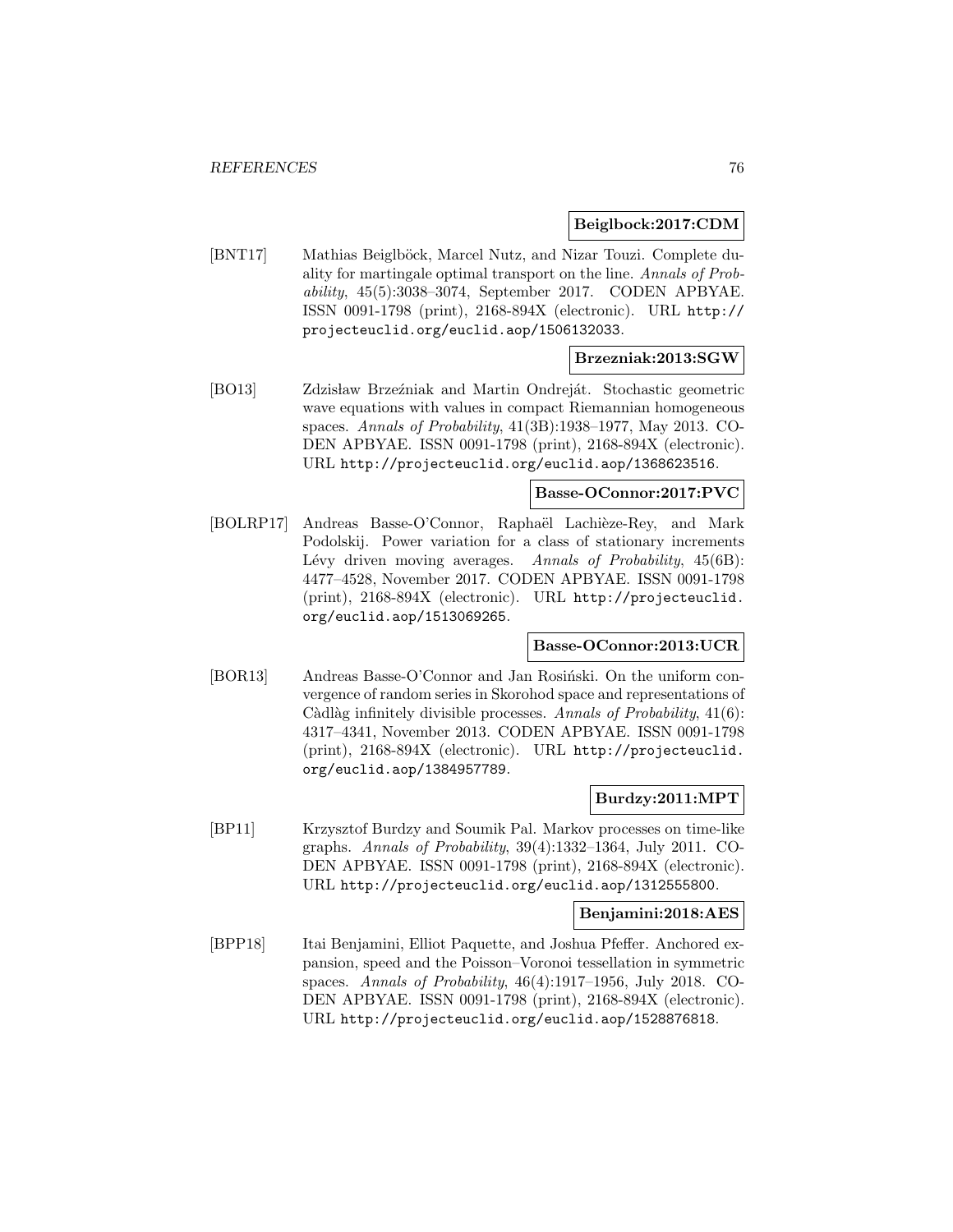### **Berti:2013:ESD**

[BPR13] Patrizia Berti, Luca Pratelli, and Pietro Rigo. Exchangeable sequences driven by an absolutely continuous random measure. Annals of Probability, 41(3B):2090–2102, May 2013. CODEN AP-BYAE. ISSN 0091-1798 (print), 2168-894X (electronic). URL http://projecteuclid.org/euclid.aop/1368623521.

## **Benoist:2016:CLT**

[BQ16] Yves Benoist and Jean-François Quint. Central limit theorem for linear groups. Annals of Probability, 44(2):1308–1340, March 2016. CODEN APBYAE. ISSN 0091-1798 (print), 2168- 894X (electronic). URL http://projecteuclid.org/euclid. aop/1457960397.

# **Barany:2010:PP**

[BR10a] Imre Bárány and Matthias Reitzner. Poisson polytopes. Annals of Probability, 38(4):1507–1531, July 2010. CODEN APBYAE. ISSN 0091-1798 (print), 2168-894X (electronic). URL http:// projecteuclid.org/euclid.aop/1278593958.

#### **Berard:2010:LDF**

[BR10b] Jean Bérard and Alejandro F. Ramírez. Large deviations of the front in a one-dimensional model of  $X + Y \rightarrow 2X$ . Annals of Probability, 38(3):955–1018, May 2010. CODEN APBYAE. ISSN 0091-1798 (print), 2168-894X (electronic). URL http:// projecteuclid.org/euclid.aop/1275486186.

### **Berard:2016:FFO**

[BR16] Jean Bérard and Alejandro Ramírez. Fluctuations of the front in a one-dimensional model for the spread of an infection. Annals of Probability, 44(4):2770–2816, July 2016. CODEN APBYAE. ISSN 0091-1798 (print), 2168-894X (electronic). URL http:// projecteuclid.org/euclid.aop/1470139154.

### **Basak:2019:CLS**

[BR19] Anirban Basak and Mark Rudelson. The circular law for sparse non-Hermitian matrices. Annals of Probability, 47(4):2359–2416, July 2019. CODEN APBYAE. ISSN 0091-1798 (print), 2168- 894X (electronic). URL http://projecteuclid.org/euclid. aop/1562205711.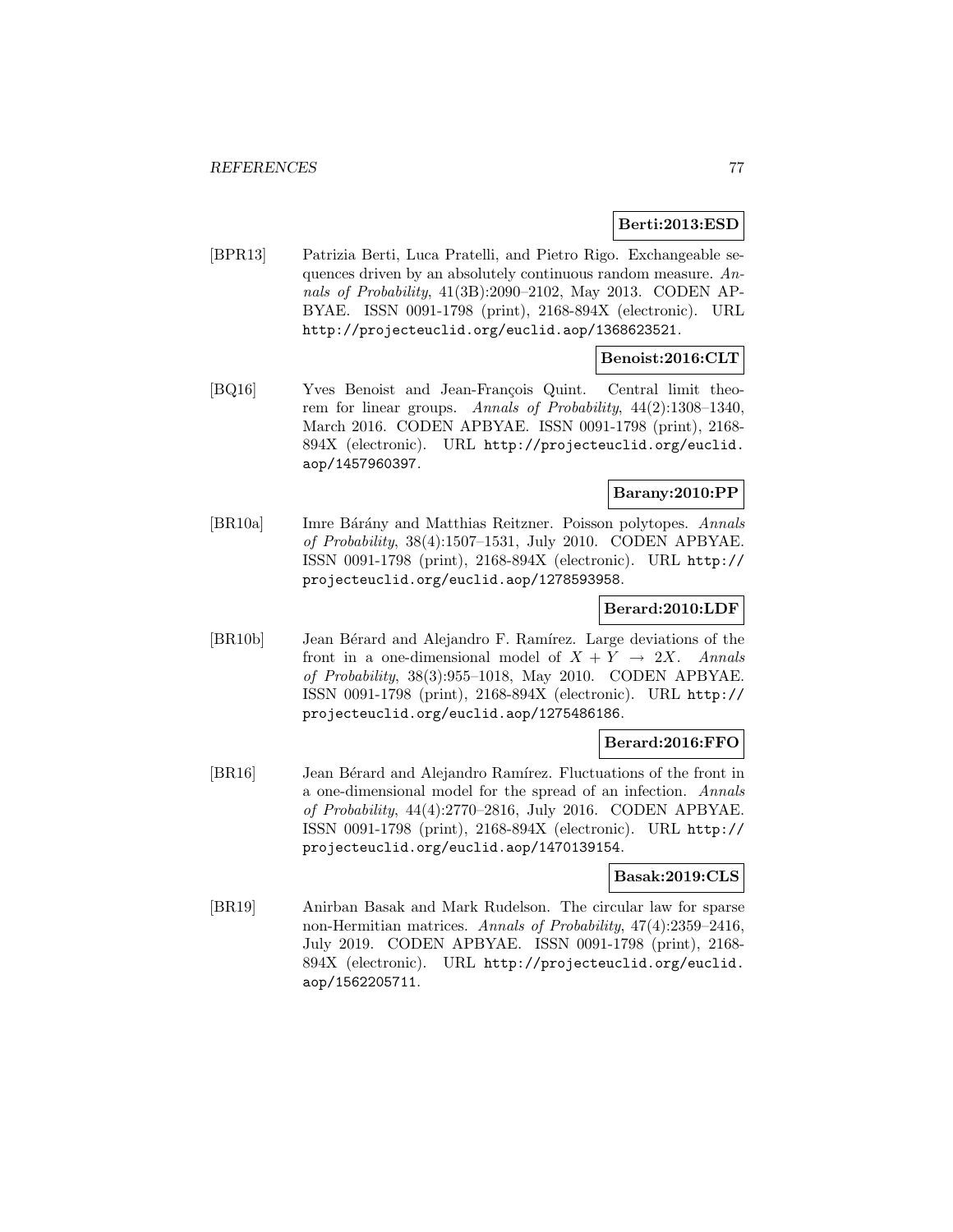#### **Balazs:2019:LDW**

[BRAS19] Márton Balázs, Firas Rassoul-Agha, and Timo Seppäläinen. Large deviations and wandering exponent for random walk in a dynamic beta environment. Annals of Probability, 47(4):2186–2229, July 2019. CODEN APBYAE. ISSN 0091-1798 (print), 2168- 894X (electronic). URL http://projecteuclid.org/euclid. aop/1562205707.

#### **Brieussel:2013:BEF**

[Bri13] Jérémie Brieussel. Behaviors of entropy on finitely generated groups. Annals of Probability, 41(6):4116–4161, November 2013. CODEN APBYAE. ISSN 0091-1798 (print), 2168- 894X (electronic). URL http://projecteuclid.org/euclid. aop/1384957784.

### **Blanchard:2010:PRS**

[BRR10] Philippe Blanchard, Michael Röckner, and Francesco Russo. Probabilistic representation for solutions of an irregular porous media type equation. Annals of Probability, 38(5):1870–1900, September 2010. CODEN APBYAE. ISSN 0091-1798 (print), 2168- 894X (electronic). URL http://projecteuclid.org/euclid. aop/1282053774.

### **Barbu:2018:OBC**

[BRZ18] Viorel Barbu, Michael Röckner, and Deng Zhang. Optimal bilinear control of nonlinear stochastic Schrödinger equations driven by linear multiplicative noise. Annals of Probability, 46(4):1957–1999, July 2018. CODEN APBYAE. ISSN 0091-1798 (print), 2168- 894X (electronic). URL http://projecteuclid.org/euclid. aop/1528876819.

### **Burdzy:2010:CVF**

[BS10] Krzysztof Burdzy and Jason Swanson. A change of variable formula with Itô correction term. Annals of Probability,  $38(5)$ : 1817–1869, September 2010. CODEN APBYAE. ISSN 0091-1798 (print), 2168-894X (electronic). URL http://projecteuclid. org/euclid.aop/1282053773.

#### **Biskup:2011:SLC**

[BS11] Marek Biskup and Herbert Spohn. Scaling limit for a class of gradient fields with nonconvex potentials. Annals of Probability, 39(1):224–251, January 2011. CODEN APBYAE. ISSN 0091-1798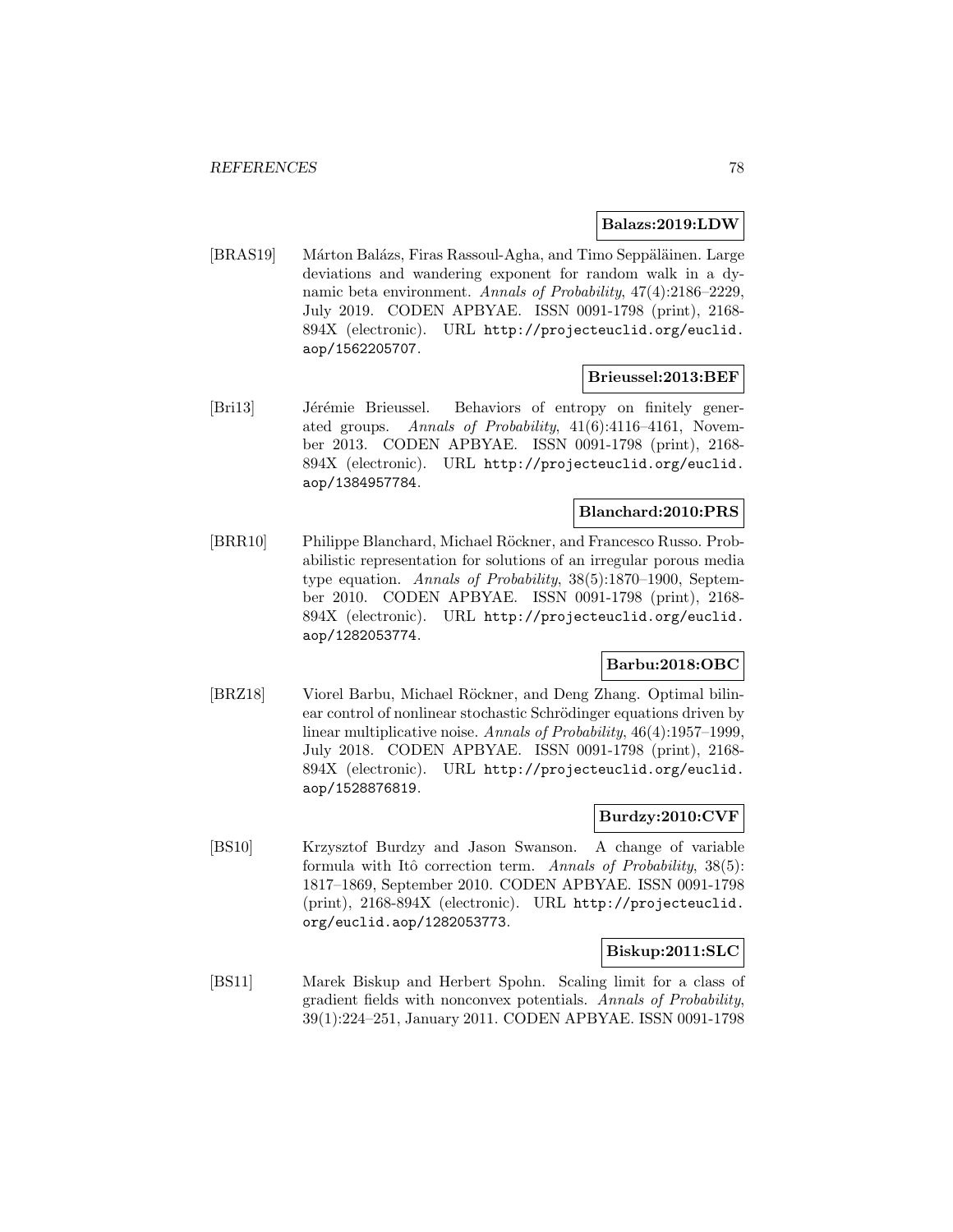(print), 2168-894X (electronic). URL http://projecteuclid. org/euclid.aop/1291388301.

## **Broutin:2015:DTR**

[BS15] Nicolas Broutin and Henning Sulzbach. The dual tree of a recursive triangulation of the disk. Annals of Probability, 43(2):738–781, March 2015. CODEN APBYAE. ISSN 0091-1798 (print), 2168- 894X (electronic). URL http://projecteuclid.org/euclid. aop/1422885574.

### **Backhausz:2019:AER**

[BS19a] Agnes Backhausz and Balázs Szegedy. On the almost eigenvectors of random regular graphs. Annals of Probability, 47(3):1677–1725, May 2019. CODEN APBYAE. ISSN 0091-1798 (print), 2168- 894X (electronic). URL http://projecteuclid.org/euclid. aop/1556784030.

## **Birkner:2019:LDL**

[BS19b] Matthias Birkner and Rongfeng Sun. Low-dimensional lonely branching random walks die out. Annals of Probability, 47(2): 774–803, March 2019. CODEN APBYAE. ISSN 0091-1798 (print), 2168-894X (electronic). URL http://projecteuclid. org/euclid.aop/1551171637.

# **Bendikov:2012:RWD**

[BSC12] Alexander Bendikov and Laurent Saloff-Coste. Random walks driven by low moment measures. Annals of Probability,  $40(6)$ : 2539–2588, November 2012. CODEN APBYAE. ISSN 0091-1798 (print), 2168-894X (electronic). URL http://projecteuclid. org/euclid.aop/1351258734.

#### **Basdevant:2014:LSV**

[BSS14] Anne-Laure Basdevant, Bruno Schapira, and Arvind Singh. Localization on 4 sites for vertex-reinforced random walks on **Z**. Annals of Probability, 42(2):527–558, March 2014. CODEN APBYAE. ISSN 0091-1798 (print), 2168-894X (electronic). URL http:// projecteuclid.org/euclid.aop/1393251295.

## **Beiglbock:2011:DPB**

[BSV11] Mathias Beiglböck, Walter Schachermayer, and Bezirgen Veliyev. A direct proof of the Bichteler–Dellacherie theorem and connections to arbitrage. Annals of Probability, 39(6):2424–2440, Novem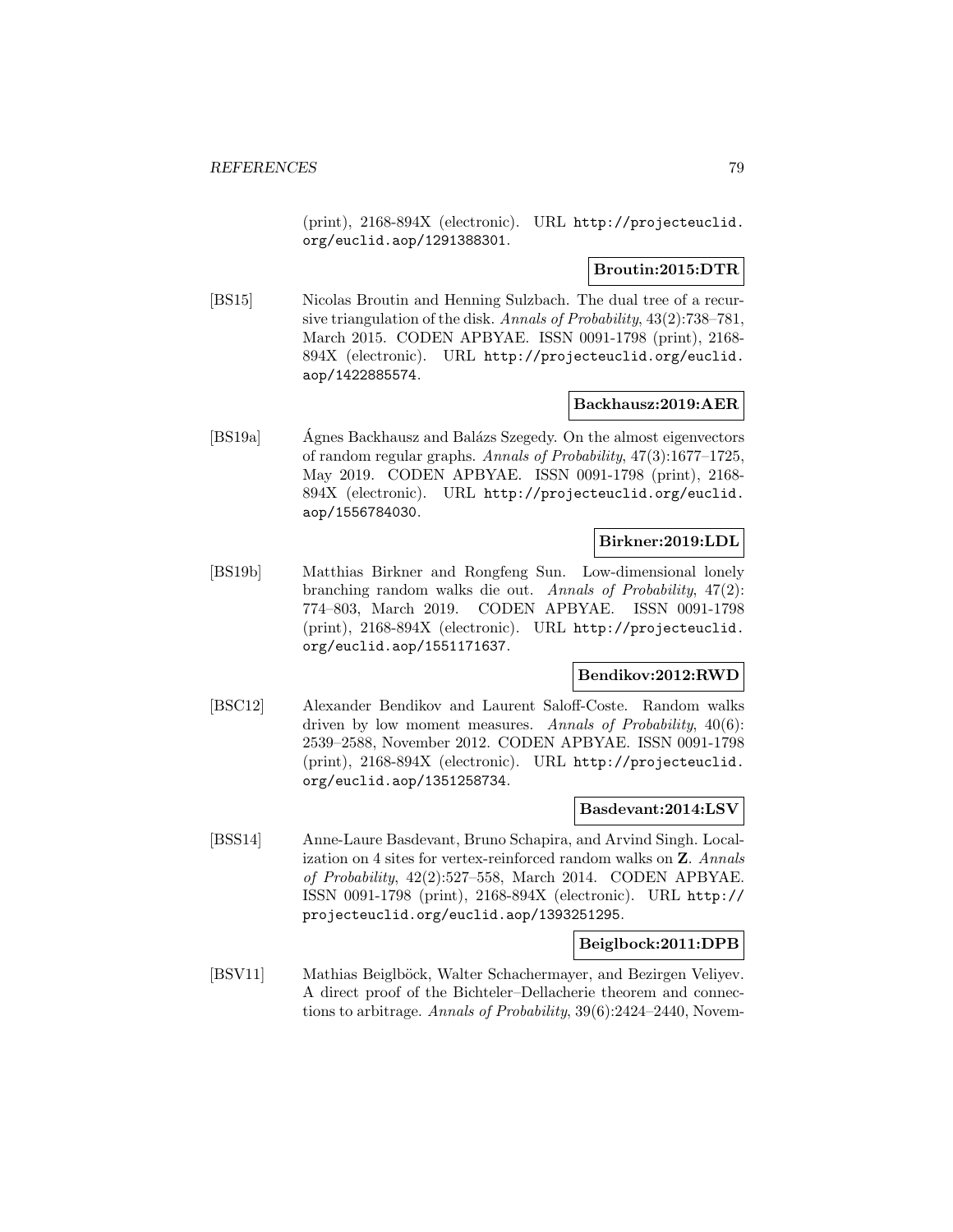ber 2011. CODEN APBYAE. ISSN 0091-1798 (print), 2168- 894X (electronic). URL http://projecteuclid.org/euclid. aop/1321539124.

# **Berestycki:2011:MTR**

[BSZ11] Nathanaël Berestycki, Oded Schramm, and Ofer Zeitouni. Mixing times for random k-cycles and coalescence-fragmentation chains. Annals of Probability, 39(5):1815–1843, September 2011. CODEN APBYAE. ISSN 0091-1798 (print), 2168-894X (electronic). URL http://projecteuclid.org/euclid.aop/1318940782.

## **Benaim:2011:DVR**

[BT11] Michel Benaïm and Pierre Tarrès. Dynamics of vertex-reinforced random walks. Annals of Probability, 39(6):2178–2223, November 2011. CODEN APBYAE. ISSN 0091-1798 (print), 2168- 894X (electronic). URL http://projecteuclid.org/euclid. aop/1321539119.

# **Bai:2017:BGR**

[BT17] Shuyang Bai and Murad S. Taqqu. Behavior of the generalized Rosenblatt process at extreme critical exponent values. Annals of Probability, 45(2):1278–1324, March 2017. CODEN APBYAE. ISSN 0091-1798 (print), 2168-894X (electronic). URL http:// projecteuclid.org/euclid.aop/1490947320.

# **Berger:2019:DPH**

[BT19] Quentin Berger and Niccolò Torri. Directed polymers in heavytail random environment. Annals of Probability, 47(6):4024– 4076, November 2019. CODEN APBYAE. ISSN 0091-1798 (print), 2168-894X (electronic). URL https://projecteuclid. org/euclid.aop/1575277347.

### **Bufetov:2018:QSD**

[Buf18] Alexander I. Bufetov. Quasi-symmetries of determinantal point processes. Annals of Probability, 46(2):956–1003, March 2018. CO-DEN APBYAE. ISSN 0091-1798 (print), 2168-894X (electronic). URL http://projecteuclid.org/euclid.aop/1520586273.

#### **Bloemendal:2016:LSR**

[BV16] Alex Bloemendal and Bálint Virág. Limits of spiked random matrices II. Annals of Probability, 44(4):2726–2769, July 2016. CO-DEN APBYAE. ISSN 0091-1798 (print), 2168-894X (electronic). URL http://projecteuclid.org/euclid.aop/1470139153.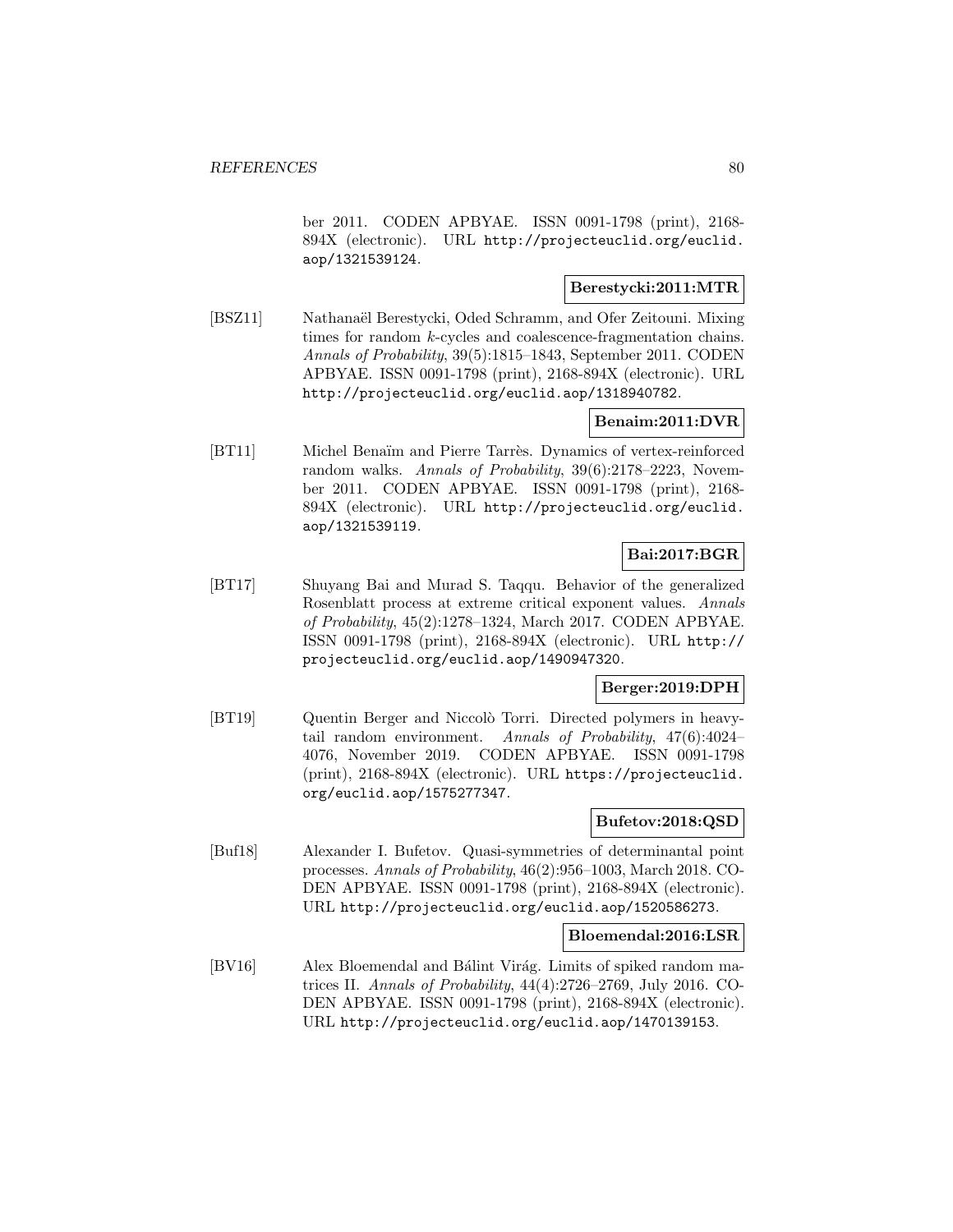#### **Breuillard:2019:DBC**

[BV19] Emmanuel Breuillard and Péter P. Varjú. On the dimension of Bernoulli convolutions. Annals of Probability, 47(4):2582–2617, July 2019. CODEN APBYAE. ISSN 0091-1798 (print), 2168- 894X (electronic). URL http://projecteuclid.org/euclid. aop/1562205717.

# **Bhamidi:2017:UFP**

[BvdHH17] Shankar Bhamidi, Remco van der Hofstad, and Gerard Hooghiemstra. Universality for first passage percolation on sparse random graphs. Annals of Probability, 45(4):2568–2630, July 2017. CO-DEN APBYAE. ISSN 0091-1798 (print), 2168-894X (electronic). URL https://projecteuclid.org/euclid.aop/1502438435.

## **Bhamidi:2012:NSL**

[BvdHvL12] Shankar Bhamidi, Remco van der Hofstad, and Johan S. H. van Leeuwaarden. Novel scaling limits for critical inhomogeneous random graphs. Annals of Probability, 40(6):2299–2361, November 2012. CODEN APBYAE. ISSN 0091-1798 (print), 2168- 894X (electronic). URL http://projecteuclid.org/euclid. aop/1351258728.

## **Bandeira:2016:SNB**

[BvH16] Afonso S. Bandeira and Ramon van Handel. Sharp nonasymptotic bounds on the norm of random matrices with independent entries. Annals of Probability, 44(4):2479–2506, July 2016. CO-DEN APBYAE. ISSN 0091-1798 (print), 2168-894X (electronic). URL http://projecteuclid.org/euclid.aop/1470139147.

### **Bryc:2010:AWP**

[BW10] Włodek Bryc and Jacek Wesołowski. Askey–Wilson polynomials, quadratic harnesses and martingales. Annals of Probability, 38 (3):1221–1262, May 2010. CODEN APBYAE. ISSN 0091-1798 (print), 2168-894X (electronic). URL http://projecteuclid. org/euclid.aop/1275486192.

#### **Blaszczyszyn:2019:LTG**

[BYY19] B. Blaszczyszyn, D. Yogeshwaran, and J. E. Yukich. Limit theory for geometric statistics of point processes having fast decay of correlations. Annals of Probability, 47(2):835–895, March 2019. CO-DEN APBYAE. ISSN 0091-1798 (print), 2168-894X (electronic). URL http://projecteuclid.org/euclid.aop/1551171639.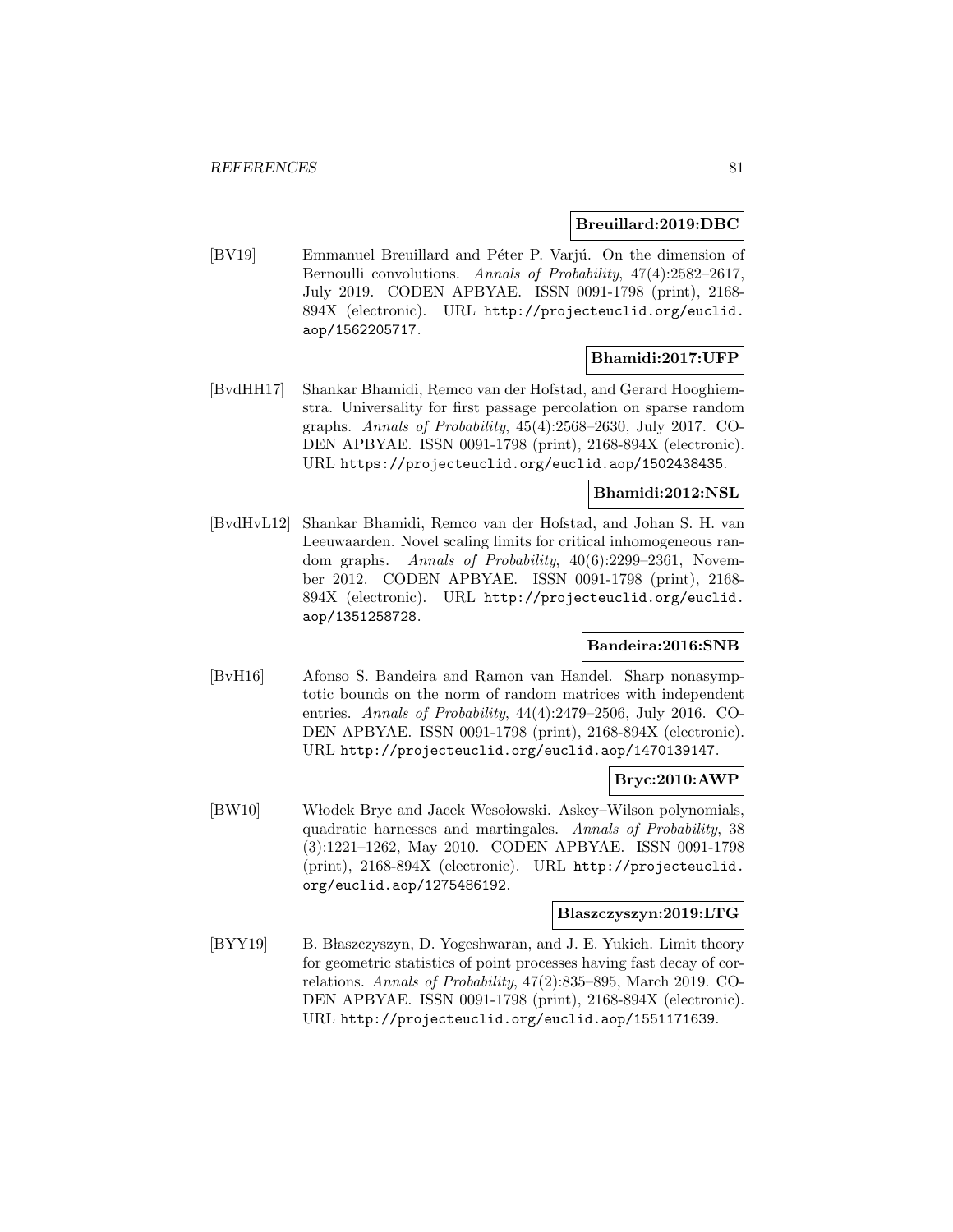#### **Bogachev:2011:ULS**

[BZ11] Leonid V. Bogachev and Sakhavat M. Zarbaliev. Universality of the limit shape of convex lattice polygonal lines. Annals of Probability, 39(6):2271–2317, November 2011. CODEN APBYAE. ISSN 0091-1798 (print), 2168-894X (electronic). URL http:// projecteuclid.org/euclid.aop/1321539121.

## **Campese:2017:LTM**

[Cam17] Simon Campese. A limit theorem for moments in space of the increments of Brownian local time. Annals of Probability, 45 (3):1512–1542, May 2017. CODEN APBYAE. ISSN 0091-1798 (print), 2168-894X (electronic). URL http://projecteuclid. org/euclid.aop/1494835224.

# **Castell:2010:LDI**

[Cas10] Fabienne Castell. Large deviations for intersection local times in critical dimension. Annals of Probability, 38(2):927–953, March 2010. CODEN APBYAE. ISSN 0091-1798 (print), 2168- 894X (electronic). URL http://projecteuclid.org/euclid. aop/1268143536.

# **Chaumont:2011:MBW**

[CB11] Loïc Chaumont and Gerónimo Uribe Bravo. Markovian bridges: Weak continuity and pathwise constructions. Annals of Probability, 39(2):609–647, March 2011. CODEN APBYAE. ISSN 0091-1798 (print), 2168-894X (electronic). URL http:// projecteuclid.org/euclid.aop/1298669175.

#### **Cannizzaro:2018:MSS**

[CC18a] Giuseppe Cannizzaro and Khalil Chouk. Multidimensional SDEs with singular drift and universal construction of the polymer measure with white noise potential. Annals of Probability, 46 (3):1710–1763, May 2018. CODEN APBYAE. ISSN 0091-1798 (print), 2168-894X (electronic). URL http://projecteuclid. org/euclid.aop/1523520027.

#### **Catellier:2018:PDD**

[CC18b] Rémi Catellier and Khalil Chouk. Paracontrolled distributions and the 3-dimensional stochastic quantization equation. Annals of Probability, 46(5):2621–2679, September 2018. CODEN AP-BYAE. ISSN 0091-1798 (print), 2168-894X (electronic). URL http://projecteuclid.org/euclid.aop/1535097636.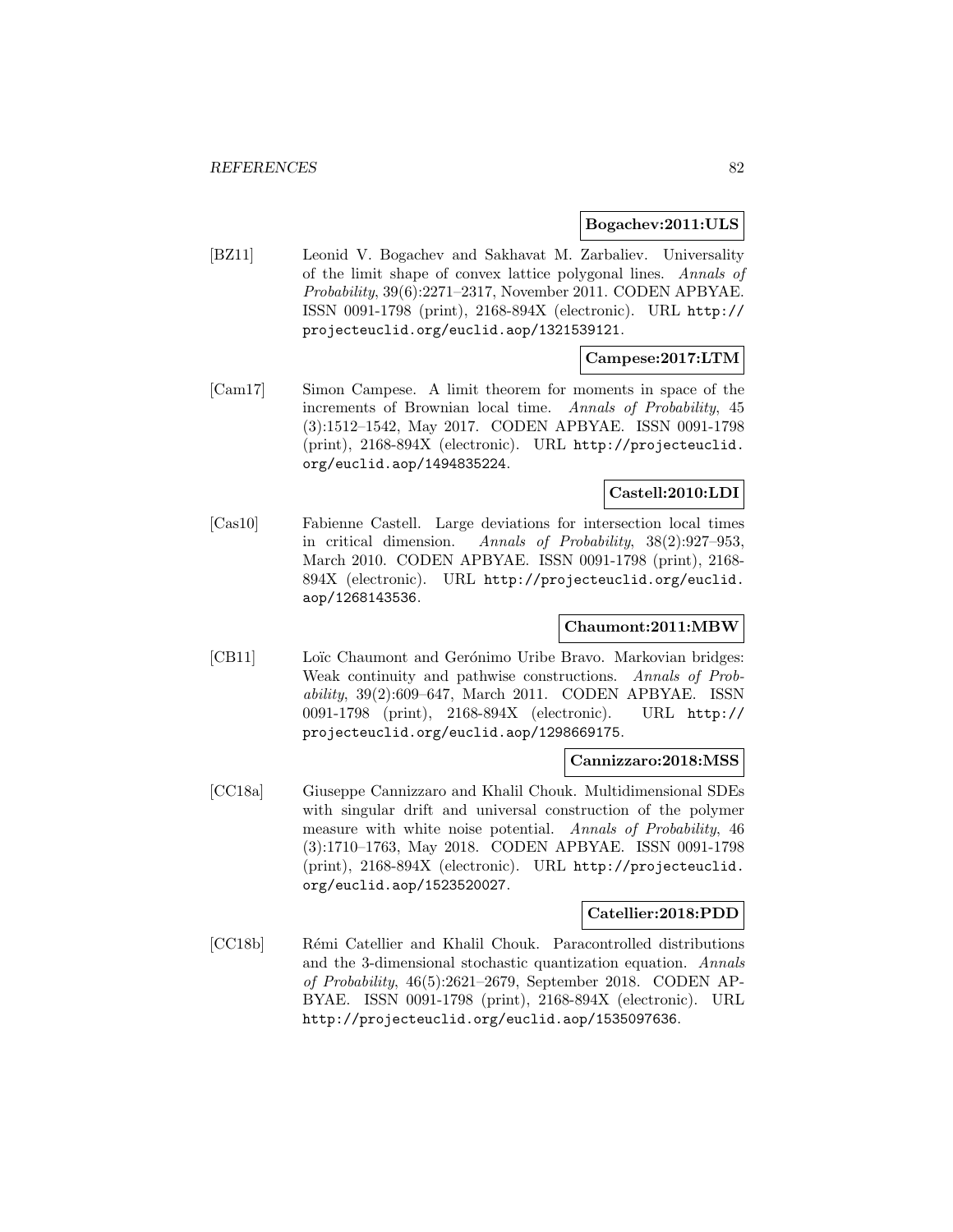### **Chen:2015:QIP**

[CCK15] Zhen-Qing Chen, David A. Croydon, and Takashi Kumagai. Quenched invariance principles for random walks and elliptic diffusions in random media with boundary. Annals of Probability, 43(4):1594–1642, July 2015. CODEN APBYAE. ISSN 0091-1798 (print), 2168-894X (electronic). URL http://projecteuclid. org/euclid.aop/1433341315.

### **Chernozhukov:2017:CLT**

[CCK17] Victor Chernozhukov, Denis Chetverikov, and Kengo Kato. Central limit theorems and bootstrap in high dimensions. Annals of Probability, 45(4):2309–2352, July 2017. CODEN APBYAE. ISSN 0091-1798 (print), 2168-894X (electronic). URL https:// projecteuclid.org/euclid.aop/1502438428.

# **Chen:2017:DHD**

[CCKK17] Le Chen, Michael Cranston, Davar Khoshnevisan, and Kunwoo Kim. Dissipation and high disorder. Annals of Probability, 45 (1):82–99, January 2017. CODEN APBYAE. ISSN 0091-1798 (print), 2168-894X (electronic). URL http://projecteuclid. org/euclid.aop/1485421329.

# **Chatterjee:2010:ASM**

[CD10a] Sourav Chatterjee and Partha S. Dey. Applications of Stein's method for concentration inequalities. Annals of Probability, 38(6):2443–2485, November 2010. CODEN APBYAE. ISSN 0091-1798 (print), 2168-894X (electronic). URL http:// projecteuclid.org/euclid.aop/1285334211.

### **Chaumont:2010:IPL**

[CD10b] L. Chaumont and R. A. Doney. Invariance principles for local times at the maximum of random walks and Lévy processes.  $An$ nals of Probability, 38(4):1368–1389, July 2010. CODEN AP-BYAE. ISSN 0091-1798 (print), 2168-894X (electronic). URL http://projecteuclid.org/euclid.aop/1278593953.

#### **Chen:2012:SPS**

[CD12] Yu-Ting Chen and Jean-François Delmas. Smaller population size at the MRCA time for stationary branching processes. Annals of Probability, 40(5):2034–2068, September 2012. CODEN AP-BYAE. ISSN 0091-1798 (print), 2168-894X (electronic). URL http://projecteuclid.org/euclid.aop/1349703315.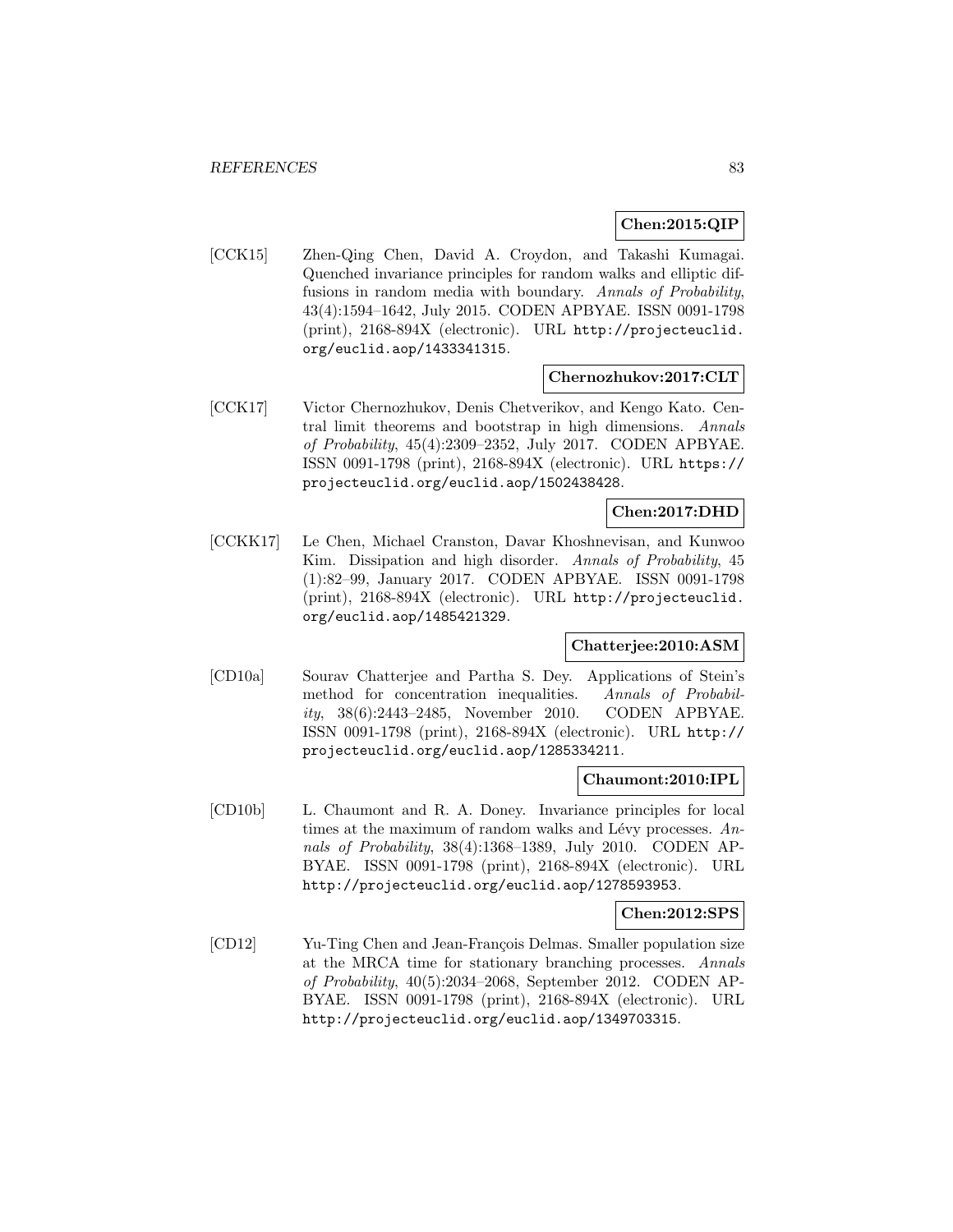### **Cerrai:2014:BIK**

[CD14] Sandra Cerrai and Giuseppe Da Prato. A basic identity for Kolmogorov operators in the space of continuous functions related to RDEs with multiplicative noise. Annals of Probability, 42 (4):1297–1336, July 2014. CODEN APBYAE. ISSN 0091-1798 (print), 2168-894X (electronic). URL http://projecteuclid. org/euclid.aop/1404394065.

### **Carmona:2015:FBS**

[CD15] René Carmona and François Delarue. Forward-backward stochastic differential equations and controlled McKean–Vlasov dynamics. Annals of Probability, 43(5):2647–2700, September 2015. CO-DEN APBYAE. ISSN 0091-1798 (print), 2168-894X (electronic). URL http://projecteuclid.org/euclid.aop/1441792295.

## **Cheliotis:2013:VCC**

[CdH13] Dimitris Cheliotis and Frank den Hollander. Variational characterization of the critical curve for pinning of random polymers. Annals of Probability, 41(3B):1767–1805, May 2013. CODEN AP-BYAE. ISSN 0091-1798 (print), 2168-894X (electronic). URL http://projecteuclid.org/euclid.aop/1368623512.

# **Cipriani:2019:SLM**

[CDH19] Alessandra Cipriani, Biltu Dan, and Rajat Subhra Hazra. The scaling limit of the membrane model. Annals of Probability, 47(6): 3963–4001, November 2019. CODEN APBYAE. ISSN 0091-1798 (print), 2168-894X (electronic). URL https://projecteuclid. org/euclid.aop/1575277345.

#### **Carmona:2016:MFG**

[CDL16] René Carmona, François Delarue, and Daniel Lacker. Mean field games with common noise. Annals of Probability, 44(6):3740– 3803, November 2016. CODEN APBYAE. ISSN 0091-1798 (print), 2168-894X (electronic). URL http://projecteuclid. org/euclid.aop/1479114262.

#### **Cohen:2012:EUC**

[CE12] Samuel N. Cohen and Robert J. Elliott. Existence, uniqueness and comparisons for BSDEs in general spaces. Annals of Probability, 40(5):2264–2297, September 2012. CODEN APBYAE. ISSN 0091-1798 (print), 2168-894X (electronic). URL http:// projecteuclid.org/euclid.aop/1349703322.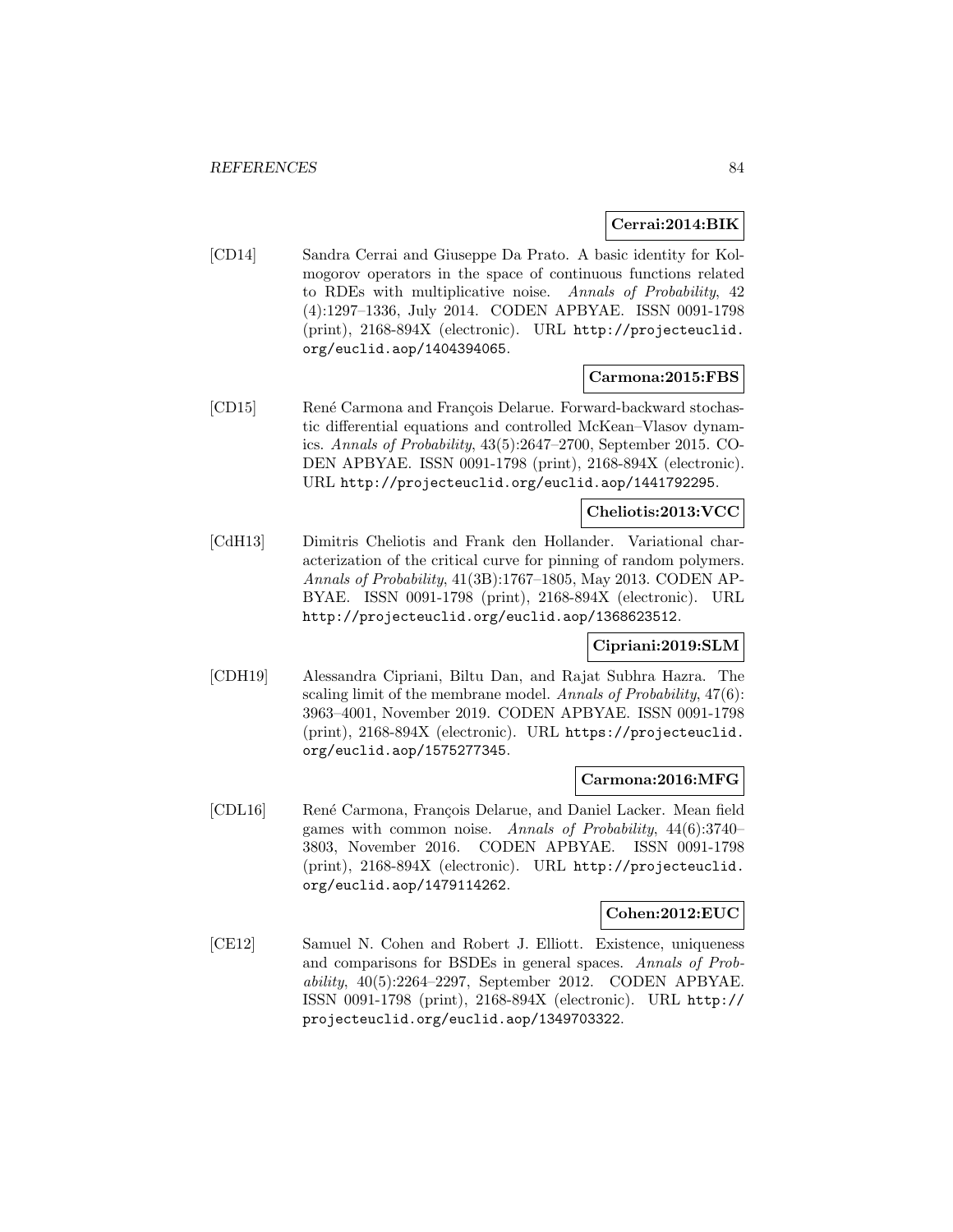#### **Cebron:2016:MMF**

[Céb16] Guillaume Cébron. Matricial model for the free multiplicative convolution. Annals of Probability, 44(4):2427–2478, July 2016. CO-DEN APBYAE. ISSN 0091-1798 (print), 2168-894X (electronic). URL http://projecteuclid.org/euclid.aop/1470139146.

### **Ceillier:2012:SCS**

[Cei12] Gaël Ceillier. Sufficient conditions of standardness for filtrations of stationary processes taking values in a finite space. Annals of Probability, 40(5):1980–2007, September 2012. CODEN AP-BYAE. ISSN 0091-1798 (print), 2168-894X (electronic). URL http://projecteuclid.org/euclid.aop/1349703313.

### **Carraro:2012:AYP**

[CEO12] Laurent Carraro, Nicole El Karoui, and Jan Obłój. On Azéma–Yor processes, their optimal properties and the Bachelier–drawdown equation. Annals of Probability, 40(1):372–400, January 2012. CO-DEN APBYAE. ISSN 0091-1798 (print), 2168-894X (electronic). URL http://projecteuclid.org/euclid.aop/1325605006.

# **Cerf:2015:LBT**

[Cer15] Raphaël Cerf. A lower bound on the two-arms exponent for critical percolation on the lattice. Annals of Probability, 43(5): 2458–2480, September 2015. CODEN APBYAE. ISSN 0091-1798 (print), 2168-894X (electronic). URL http://projecteuclid. org/euclid.aop/1441792290.

# **Cerrai:2011:FTA**

[CF11] Sandra Cerrai and Mark Freidlin. Fast transport asymptotics for stochastic RDEs with boundary noise. Annals of Probability, 39 (1):369–405, January 2011. CODEN APBYAE. ISSN 0091-1798 (print), 2168-894X (electronic). URL http://projecteuclid. org/euclid.aop/1291388305.

### **Cont:2013:FIC**

[CF13] Rama Cont and David-Antoine Fournié. Functional Itô calculus and stochastic integral representation of martingales. Annals of Probability, 41(1):109–133, January 2013. CODEN APBYAE. ISSN 0091-1798 (print), 2168-894X (electronic). URL http:// projecteuclid.org/euclid.aop/1358951982.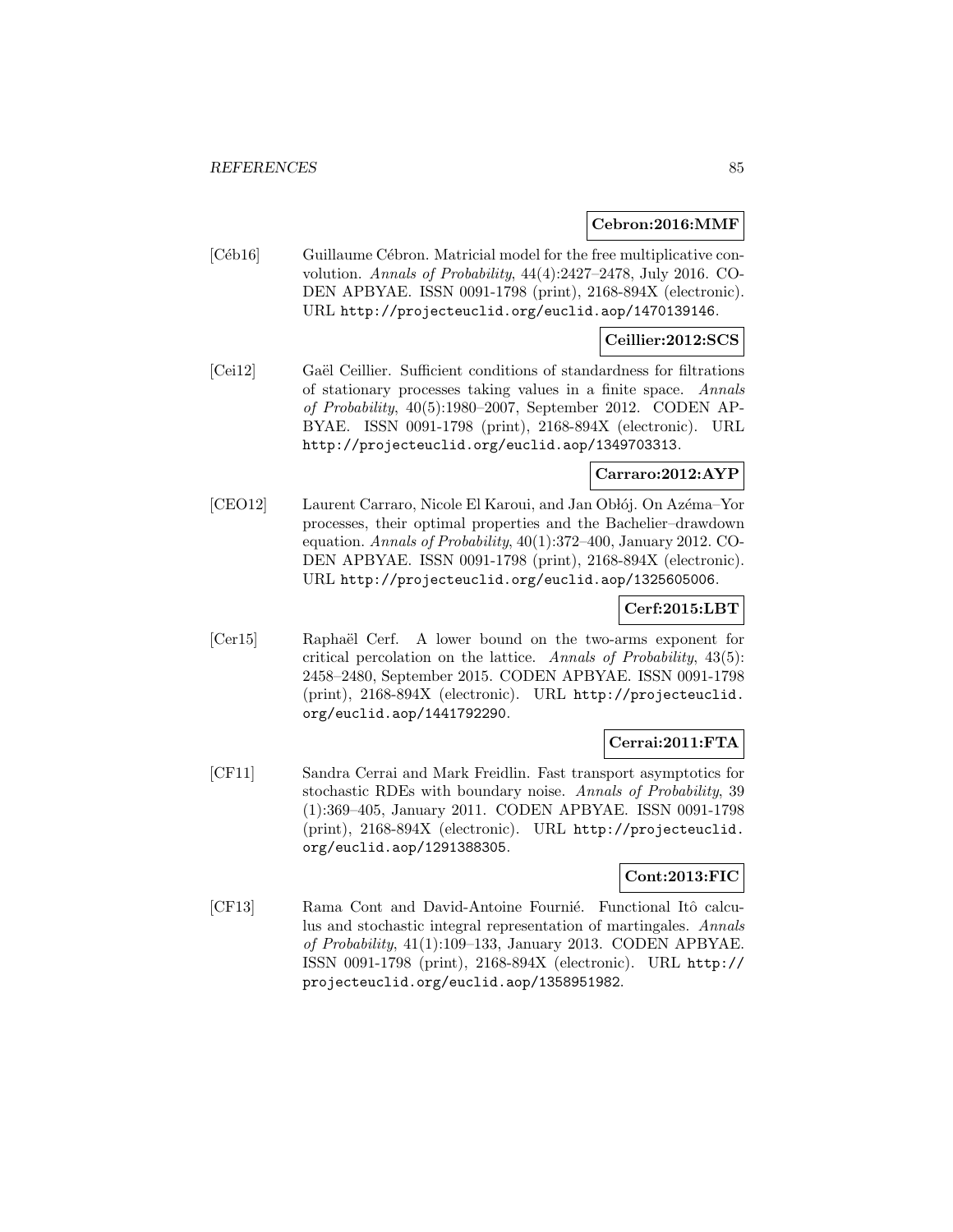## **Chen:2017:SID**

[CF17] Zhen-Qing Chen and Wai-Tong (Louis) Fan. Systems of interacting diffusions with partial annihilation through membranes. Annals of Probability, 45(1):100–146, January 2017. CODEN AP-BYAE. ISSN 0091-1798 (print), 2168-894X (electronic). URL http://projecteuclid.org/euclid.aop/1485421330.

### **Chevyrev:2019:CRG**

[CF19] Ilya Chevyrev and Peter K. Friz. Canonical RDEs and general semimartingales as rough paths. Annals of Probability,  $47(1)$ : 420–463, January 2019. CODEN APBYAE. ISSN 0091-1798 (print), 2168-894X (electronic). URL http://projecteuclid. org/euclid.aop/1544691625.

## **Cosso:2018:PDE**

[CFG<sup>+</sup>18] Andrea Cosso, Salvatore Federico, Fausto Gozzi, Mauro Rosestolato, and Nizar Touzi. Path-dependent equations and viscosity solutions in infinite dimension. Annals of Probability, 46(1): 126–174, January 2018. CODEN APBYAE. ISSN 0091-1798 (print), 2168-894X (electronic). URL http://projecteuclid. org/euclid.aop/1517821220.

### **Chen:2008:SCS**

[CFKZ08] Z.-Q. Chen, P. J. Fitzsimmons, K. Kuwae, and T.-S. Zhang. Stochastic calculus for symmetric Markov processes. Annals of Probability, 36(3):931–970, May 2008. CODEN AP-BYAE. ISSN 0091-1798 (print), 2168-894X (electronic). URL http://projecteuclid.org/euclid.aop/1207749086. See errata [CFKZ12].

### **Chen:2012:ESC**

[CFKZ12] Zhen-Qing Chen, Patrick J. Fitzsimmons, Kazuhiro Kuwae, and Tu-Sheng Zhang. Errata for stochastic calculus for symmetric Markov processes. Annals of Probability, 40(3):1375–1376, May 2012. CODEN APBYAE. ISSN 0091-1798 (print), 2168- 894X (electronic). URL http://projecteuclid.org/euclid. aop/1336136067. See [CFKZ08].

#### **Chleboun:2016:REG**

[CFM16] Paul Chleboun, Alessandra Faggionato, and Fabio Martinelli. Relaxation to equilibrium of generalized East processes on **Z**<sup>d</sup>: Renormalization group analysis and energy-entropy competition.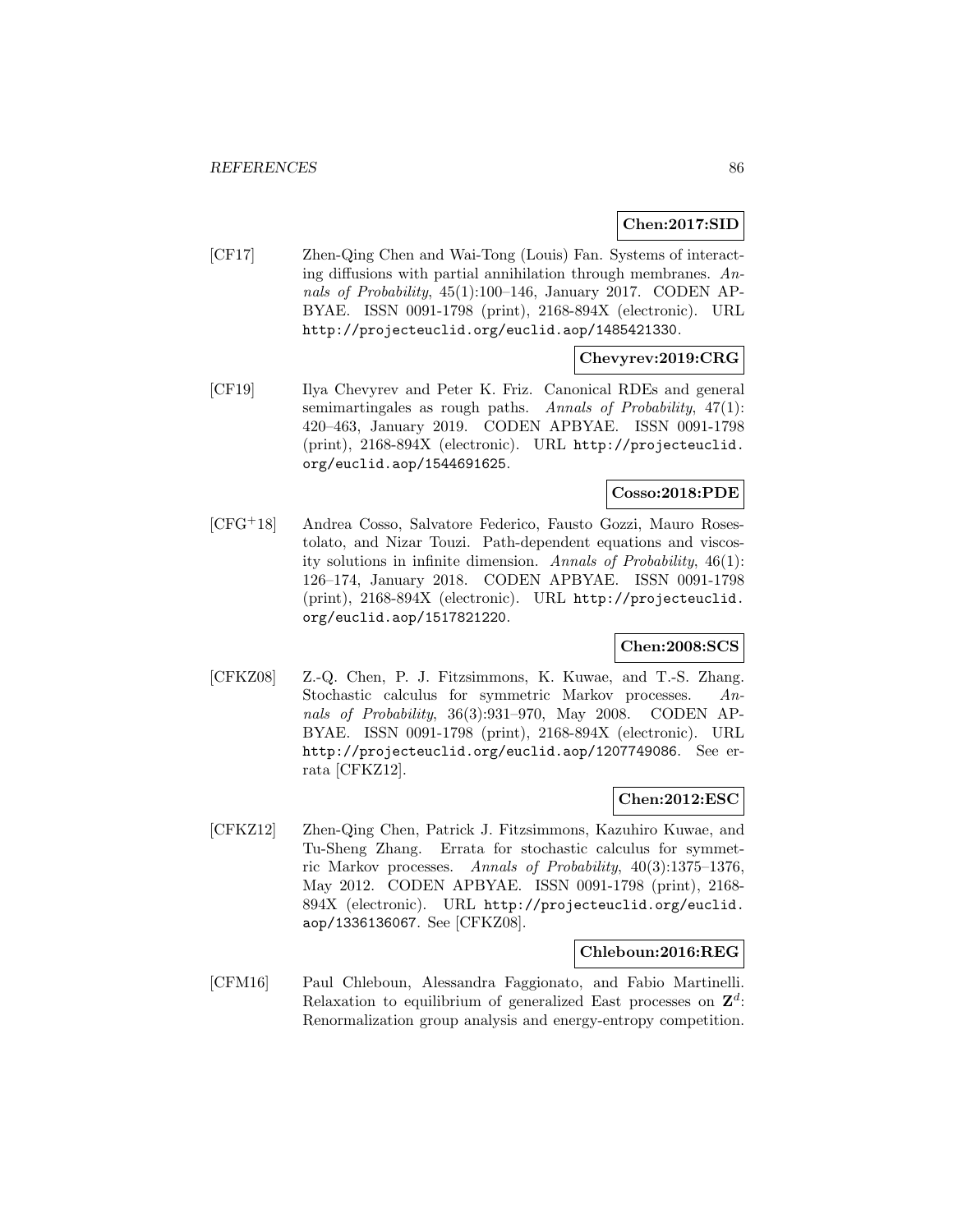Annals of Probability, 44(3):1817–1863, May 2016. CODEN AP-BYAE. ISSN 0091-1798 (print), 2168-894X (electronic). URL https://projecteuclid.org/euclid.aop/1463410033.

# **Chleboun:2016:LRW**

[CFML16] Paul Chleboun, Alessandra Faggionato, Fabio Martinelli, and Christian Léonard. Lazy random walks and optimal transport on graphs. Annals of Probability, 44(3):1864–1915, May 2016. CO-DEN APBYAE. ISSN 0091-1798 (print), 2168-894X (electronic). URL http://projecteuclid.org/euclid.aop/1463410034.

#### **Chen:2013:SIM**

[CFS13] Louis H. Y. Chen, Xiao Fang, and Qi-Man Shao. From Stein identities to moderate deviations. Annals of Probability, 41(1): 262–293, January 2013. CODEN APBYAE. ISSN 0091-1798 (print), 2168-894X (electronic). URL http://projecteuclid. org/euclid.aop/1358951987.

#### **Caravenna:2010:WCL**

[CG10] Francesco Caravenna and Giambattista Giacomin. The weak coupling limit of disordered copolymer models. Annals of Probability, 38(6):2322–2378, November 2010. CODEN APBYAE. ISSN 0091-1798 (print), 2168-894X (electronic). URL http:// projecteuclid.org/euclid.aop/1285334208.

# **Cerf:2016:CWM**

[CG16] Raphaël Cerf and Matthias Gorny. A Curie–Weiss model of selforganized criticality. Annals of Probability, 44(1):444–478, January 2016. CODEN APBYAE. ISSN 0091-1798 (print), 2168- 894X (electronic). URL http://projecteuclid.org/euclid. aop/1454423046.

# **Caballero:2013:LTR**

[CGB13] M. Emilia Caballero, José Luis Pérez Garmendia, and Gerónimo Uribe Bravo. A Lamperti-type representation of continuous-state branching processes with immigration. Annals of Probability, 41 (3A):1585–1627, May 2013. CODEN APBYAE. ISSN 0091-1798 (print), 2168-894X (electronic). URL http://projecteuclid. org/euclid.aop/1367241507.

## **Candellero:2017:OWT**

[CGHL17] Elisabetta Candellero, Shirshendu Ganguly, Christopher Hoffman, and Lionel Levine. Oil and water: A two-type internal aggre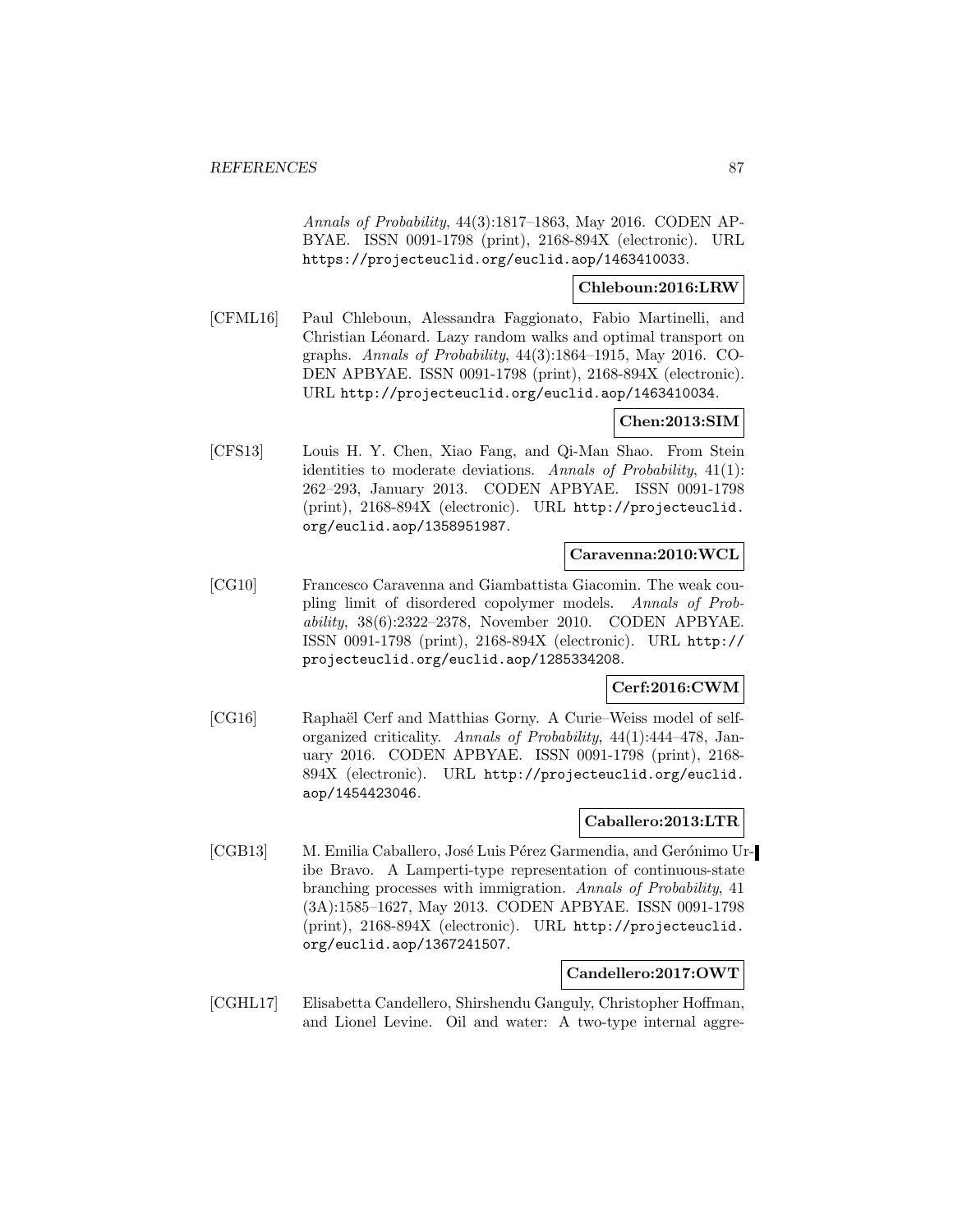gation model. Annals of Probability, 45(6A):4019–4070, November 2017. CODEN APBYAE. ISSN 0091-1798 (print), 2168- 894X (electronic). URL http://projecteuclid.org/euclid. aop/1511773671.

# **Cook:2018:SBC**

[CGJ18] Nicholas Cook, Larry Goldstein, and Tobias Johnson. Size biased couplings and the spectral gap for random regular graphs. Annals of Probability, 46(1):72–125, January 2018. CODEN APBYAE. ISSN 0091-1798 (print), 2168-894X (electronic). URL http:// projecteuclid.org/euclid.aop/1517821219.

## **Camia:2015:PIM**

[CGN15] Federico Camia, Christophe Garban, and Charles M. Newman. Planar Ising magnetization field I. Uniqueness of the critical scaling limit. Annals of Probability, 43(2):528–571, March 2015. CO-DEN APBYAE. ISSN 0091-1798 (print), 2168-894X (electronic). URL http://projecteuclid.org/euclid.aop/1422885569.

# **Castell:2011:LLT**

[CGPPS11] Fabienne Castell, Nadine Guillotin-Plantard, Françoise Pène, and Bruno Schapira. A local limit theorem for random walks in random scenery and on randomly oriented lattices. Annals of Probability, 39(6):2079–2118, November 2011. CODEN APBYAE. ISSN 0091-1798 (print), 2168-894X (electronic). URL http:// projecteuclid.org/euclid.aop/1321539117.

# **Castell:2014:LTR**

[CGPPS14] Fabienne Castell, Nadine Guillotin-Plantard, Françoise Pène, and Bruno Schapira. On the local time of random processes in random scenery. Annals of Probability, 42(6):2417–2453, November 2014. CODEN APBYAE. ISSN 0091-1798 (print), 2168- 894X (electronic). URL http://projecteuclid.org/euclid. aop/1412083629.

### **Chen:2019:SLA**

[CGPR19] Wei-Kuo Chen, David Gamarnik, Dmitry Panchenko, and Mustazee Rahman. Suboptimality of local algorithms for a class of max-cut problems. Annals of Probability, 47(3):1587–1618, May 2019. CODEN APBYAE. ISSN 0091-1798 (print), 2168- 894X (electronic). URL http://projecteuclid.org/euclid. aop/1556784027.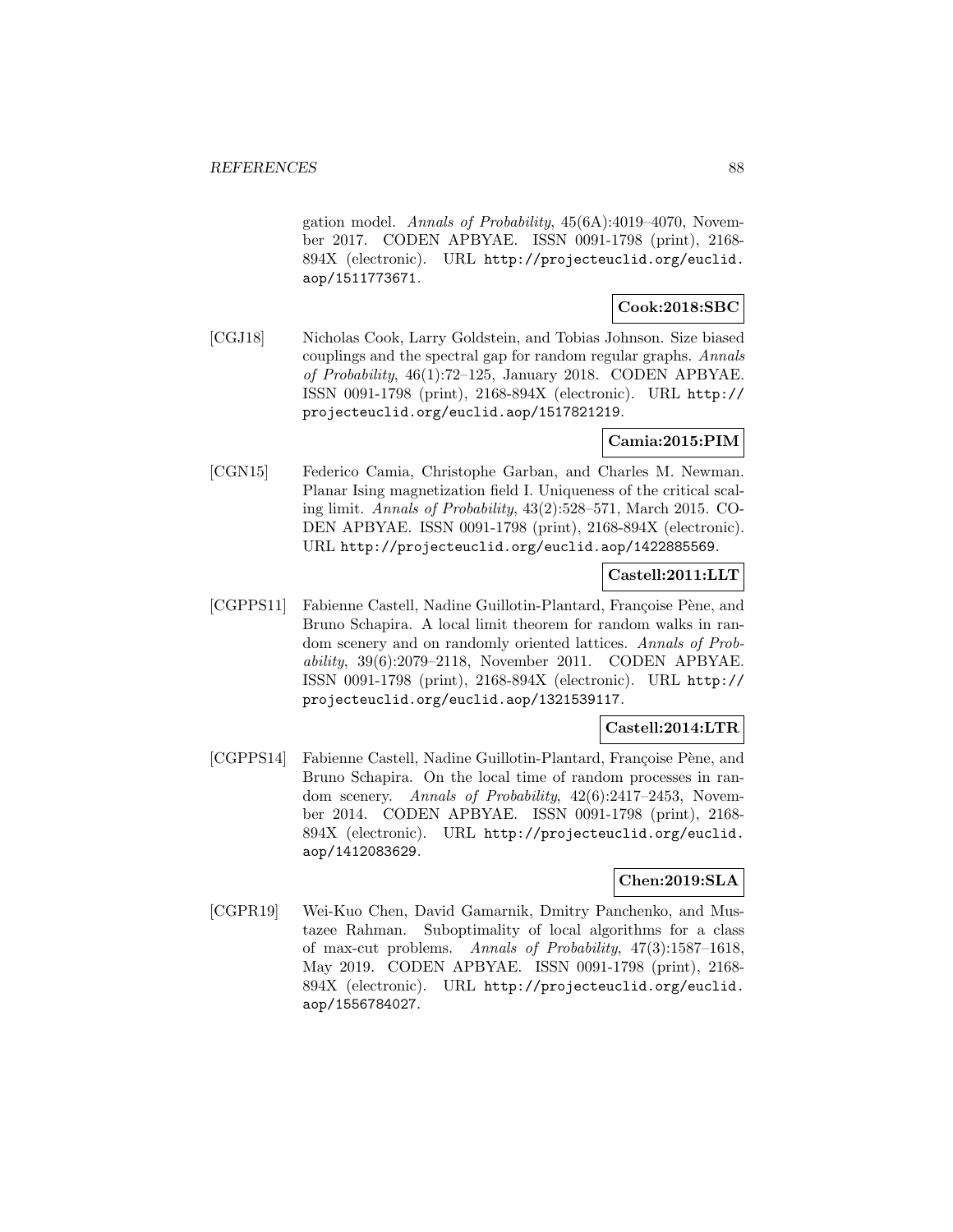#### **Crane:2011:SHU**

[CGV<sup>+</sup>11] Edward Crane, Nicholas Georgiou, Stanislav Volkov, Andrew R. Wade, and Robert J. Waters. The simple harmonic urn. Annals of Probability, 39(6):2119–2177, November 2011. CODEN APBYAE. ISSN 0091-1798 (print), 2168-894X (electronic). URL http:// projecteuclid.org/euclid.aop/1321539118.

# **Chen:2019:CPS**

[CH19] Le Chen and Jingyu Huang. Comparison principle for stochastic heat equation on  $\mathbb{R}^d$ . Annals of Probability, 47(2):989–1035, March 2019. CODEN APBYAE. ISSN 0091-1798 (print), 2168- 894X (electronic). URL http://projecteuclid.org/euclid. aop/1551171643.

# **Chaumont:2013:LSL**

[Cha13] L. Chaumont. On the law of the supremum of Lévy processes. Annals of Probability, 41(3A):1191–1217, May 2013. CODEN AP-BYAE. ISSN 0091-1798 (print), 2168-894X (electronic). URL http://projecteuclid.org/euclid.aop/1367241498.

#### **Chatterjee:2019:GML**

[Cha19] Sourav Chatterjee. A general method for lower bounds on fluctuations of random variables. Annals of Probability, 47(4):2140–2171, July 2019. CODEN APBYAE. ISSN 0091-1798 (print), 2168- 894X (electronic). URL http://projecteuclid.org/euclid. aop/1562205705.

# **Chen:2012:QAB**

[Che12] Xia Chen. Quenched asymptotics for Brownian motion of renormalized Poisson potential and for the related parabolic Anderson models. Annals of Probability, 40(4):1436–1482, July 2012. CO-DEN APBYAE. ISSN 0091-1798 (print), 2168-894X (electronic). URL http://projecteuclid.org/euclid.aop/1341401141.

### **Chen:2013:DCS**

[Che13] Wei-Kuo Chen. Disorder chaos in the Sherrington–Kirkpatrick model with external field. Annals of Probability, 41(5):3345– 3391, September 2013. CODEN APBYAE. ISSN 0091-1798 (print), 2168-894X (electronic). URL http://projecteuclid. org/euclid.aop/1378991842.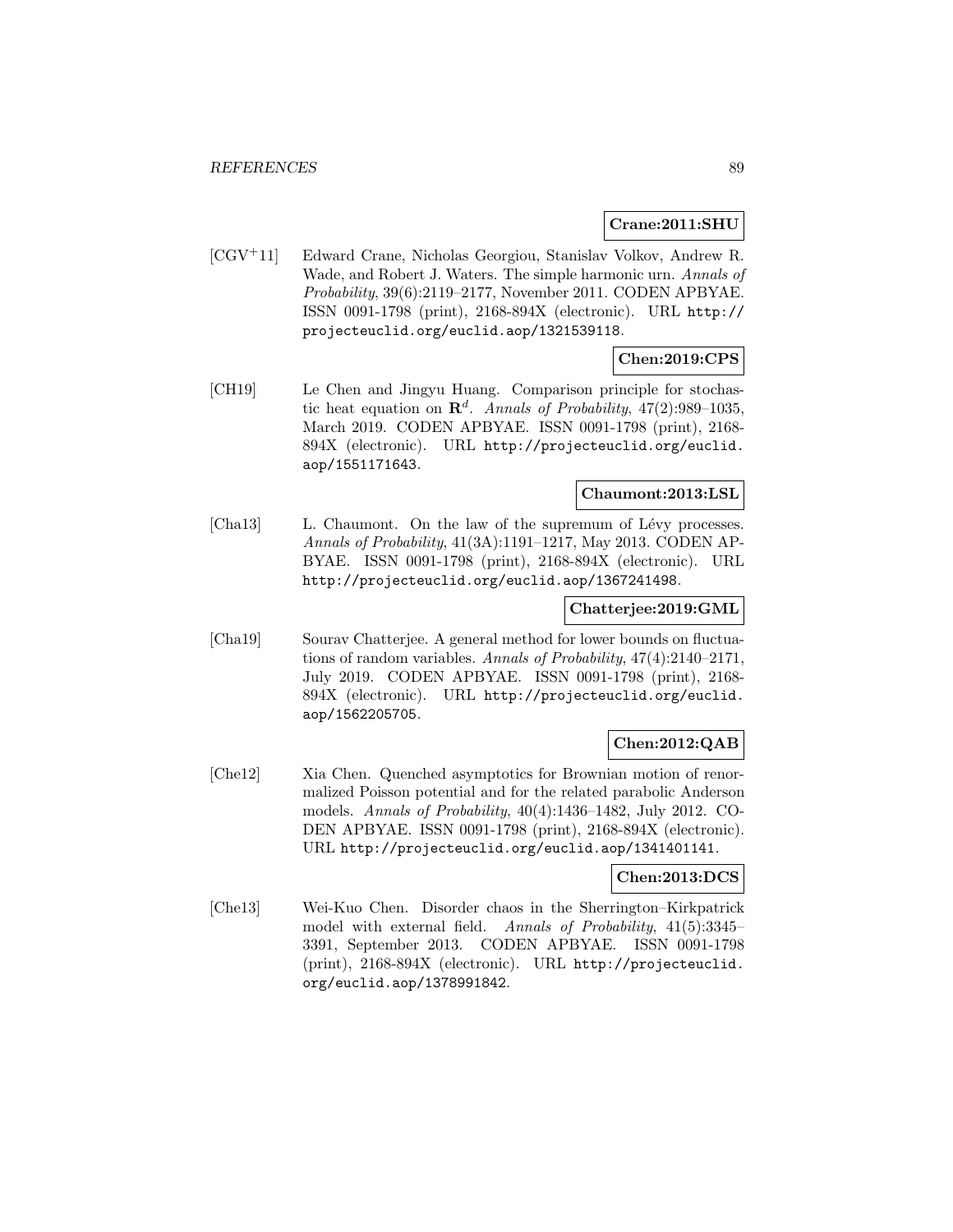## **Chen:2014:QAB**

[Che14] Xia Chen. Quenched asymptotics for Brownian motion in generalized Gaussian potential. Annals of Probability, 42(2):576–622, March 2014. CODEN APBYAE. ISSN 0091-1798 (print), 2168- 894X (electronic). URL http://projecteuclid.org/euclid. aop/1393251297.

## **Chelkak:2016:RDC**

[Che16a] Dmitry Chelkak. Robust discrete complex analysis: A toolbox. Annals of Probability, 44(1):628–683, January 2016. CODEN AP-BYAE. ISSN 0091-1798 (print), 2168-894X (electronic). URL http://projecteuclid.org/euclid.aop/1454423052.

### **Chen:2016:SAP**

[Che16b] Xia Chen. Spatial asymptotics for the parabolic Anderson models with generalized time–space Gaussian noise. Annals of Probability, 44(2):1535–1598, March 2016. CODEN APBYAE. ISSN 0091-1798 (print), 2168-894X (electronic). URL http:// projecteuclid.org/euclid.aop/1457960401.

# **Chen:2017:VRP**

[Che17] Wei-Kuo Chen. Variational representations for the Parisi functional and the two-dimensional Guerra–Talagrand bound. Annals of Probability, 45(6A):3929–3966, November 2017. CODEN AP-BYAE. ISSN 0091-1798 (print), 2168-894X (electronic). URL http://projecteuclid.org/euclid.aop/1511773668.

#### **Cortines:2019:SEL**

[CHL19] Aser Cortines, Lisa Hartung, and Oren Louidor. The structure of extreme level sets in branching Brownian motion. Annals of Probability, 47(4):2257–2302, July 2019. CODEN APBYAE. ISSN 0091-1798 (print), 2168-894X (electronic). URL http:// projecteuclid.org/euclid.aop/1562205709.

### **Cass:2015:SDS**

[CHLT15] Thomas Cass, Martin Hairer, Christian Litterer, and Samy Tindel. Smoothness of the density for solutions to Gaussian rough differential equations. Annals of Probability, 43(1):188–239, February 2015. CODEN APBYAE. ISSN 0091-1798 (print), 2168- 894X (electronic). URL http://projecteuclid.org/euclid. aop/1415801556.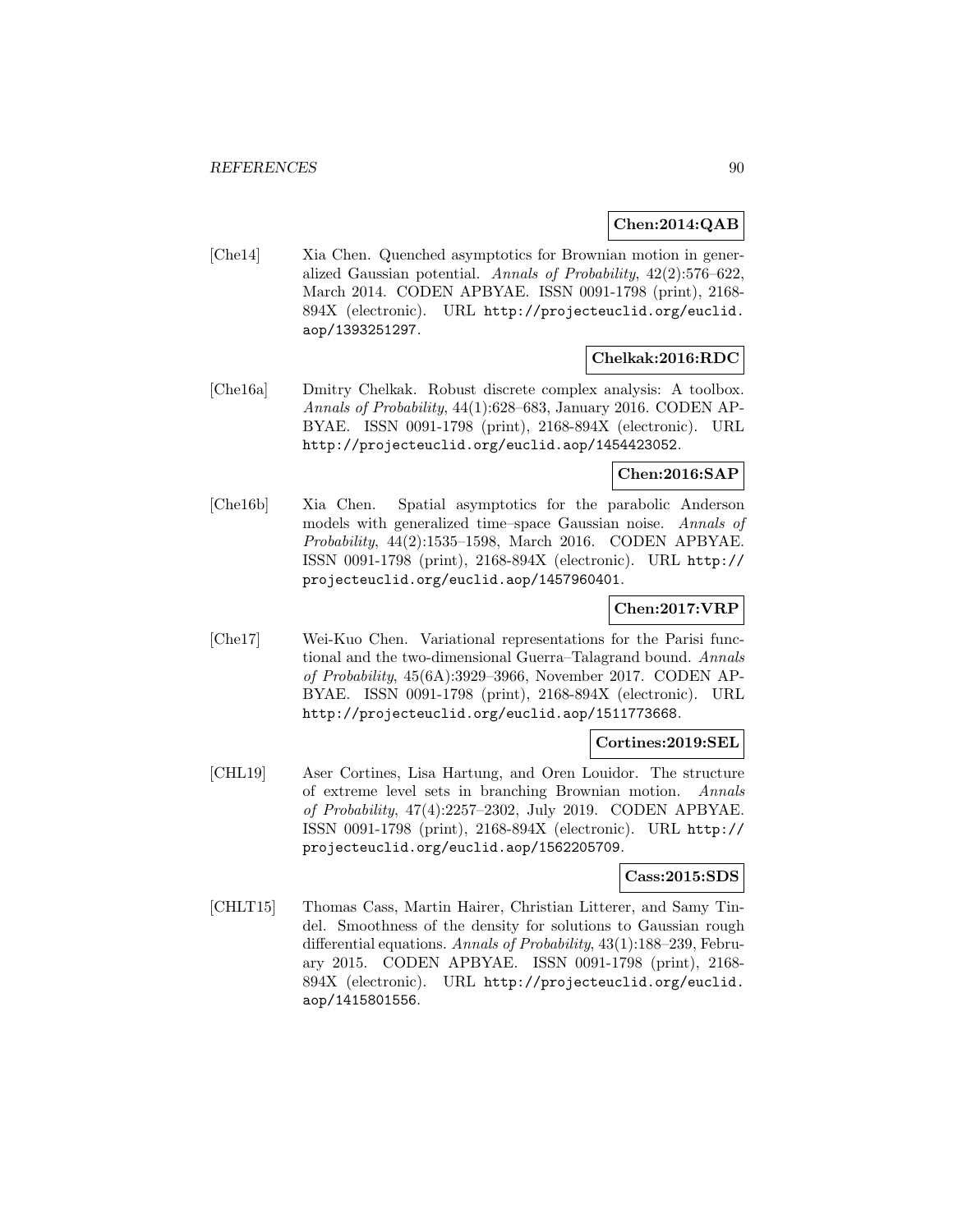#### **Champagnat:2018:SSS**

[CJ18] Nicolas Champagnat and Pierre-Emmanuel Jabin. Strong solutions to stochastic differential equations with rough coefficients. Annals of Probability, 46(3):1498–1541, May 2018. CODEN AP-BYAE. ISSN 0091-1798 (print), 2168-894X (electronic). URL http://projecteuclid.org/euclid.aop/1523520023.

# **Conus:2013:CCS**

[CJK13] Daniel Conus, Mathew Joseph, and Davar Khoshnevisan. On the chaotic character of the stochastic heat equation, before the onset of intermitttency. Annals of Probability, 41(3B):2225–2260, May 2013. CODEN APBYAE. ISSN 0091-1798 (print), 2168- 894X (electronic). URL http://projecteuclid.org/euclid. aop/1368623524.

## **Chong:2019:ISH**

[CK19] Carsten Chong and Péter Kevei. Intermittency for the stochastic heat equation with Lévy noise. Annals of Probability, 47 (4):1911–1948, July 2019. CODEN APBYAE. ISSN 0091-1798 (print), 2168-894X (electronic). URL http://projecteuclid. org/euclid.aop/1562205693.

# **Chaumont:2012:FTE**

[CKPR12] Loïc Chaumont, Andreas Kyprianou, Juan Carlos Pardo, and Víctor Rivero. Fluctuation theory and exit systems for positive self-similar Markov processes. Annals of Probability, 40(1): 245–279, January 2012. CODEN APBYAE. ISSN 0091-1798 (print), 2168-894X (electronic). URL http://projecteuclid. org/euclid.aop/1325605003.

### **Chen:2012:DHK**

[CKS12a] Zhen-Qing Chen, Panki Kim, and Renming Song. Dirichlet heat kernel estimates for fractional Laplacian with gradient perturbation. Annals of Probability, 40(6):2483–2538, November 2012. CO-DEN APBYAE. ISSN 0091-1798 (print), 2168-894X (electronic). URL http://projecteuclid.org/euclid.aop/1351258733.

### **Chen:2012:SHK**

[CKS12b] Zhen-Qing Chen, Panki Kim, and Renming Song. Sharp heat kernel estimates for relativistic stable processes in open sets. Annals of Probability, 40(1):213–244, January 2012. CODEN APBYAE. ISSN 0091-1798 (print), 2168-894X (electronic). URL http:// projecteuclid.org/euclid.aop/1325605002.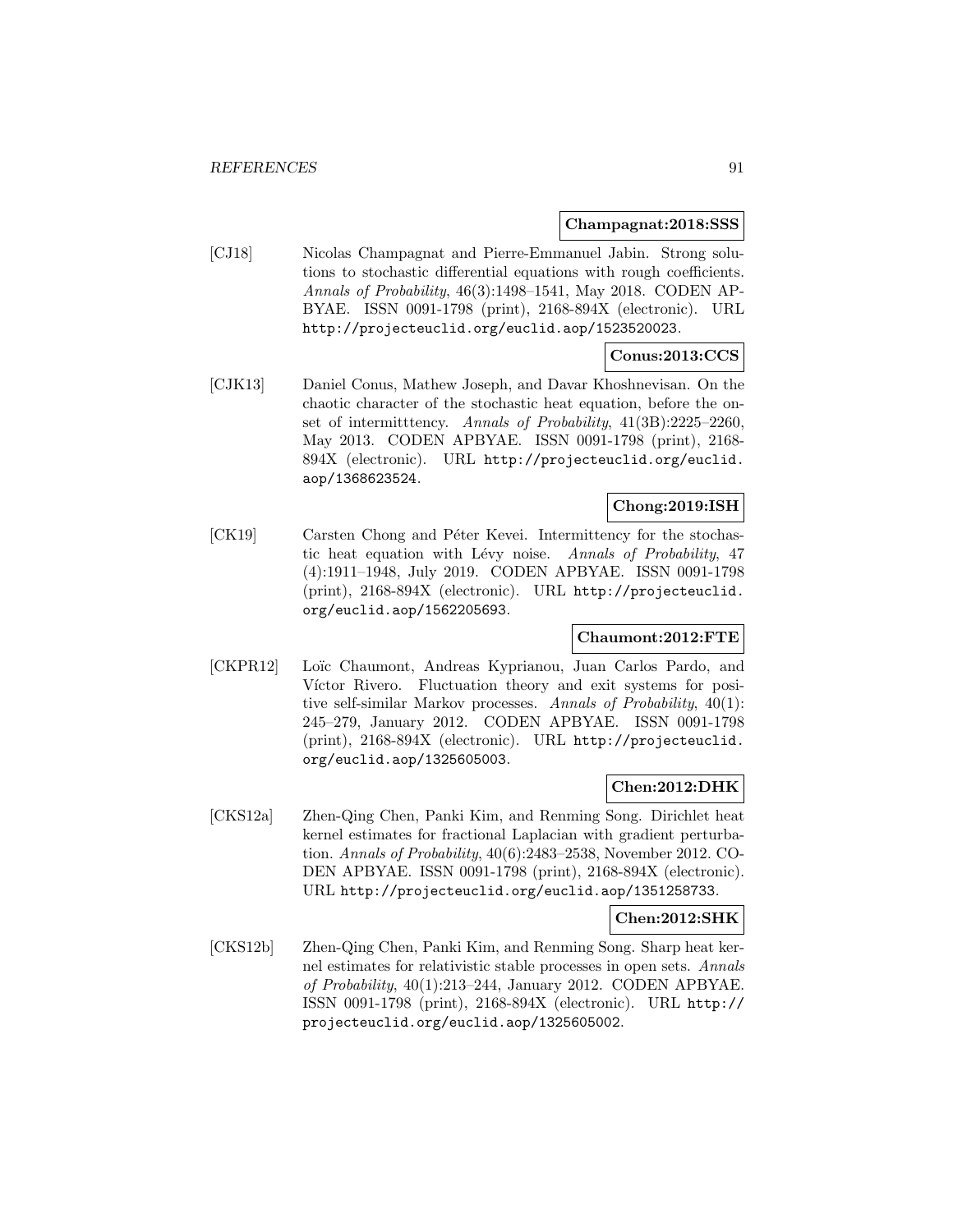#### **Curien:2011:RRT**

[CL11] Nicolas Curien and Jean-François Le Gall. Random recursive triangulations of the disk via fragmentation theory. Annals of Probability, 39(6):2224–2270, November 2011. CODEN APBYAE. ISSN 0091-1798 (print), 2168-894X (electronic). URL http:// projecteuclid.org/euclid.aop/1321539120.

### **Chevyrev:2016:CFM**

[CL16] Ilya Chevyrev and Terry Lyons. Characteristic functions of measures on geometric rough paths. Annals of Probability,  $44(6)$ : 4049–4082, November 2016. CODEN APBYAE. ISSN 0091-1798 (print), 2168-894X (electronic). URL http://projecteuclid. org/euclid.aop/1479114270.

## **Curien:2017:HMB**

[CL17] Nicolas Curien and Jean-François Le Gall. The harmonic measure of balls in random trees. Annals of Probability, 45(1):147–209, January 2017. CODEN APBYAE. ISSN 0091-1798 (print), 2168- 894X (electronic). URL http://projecteuclid.org/euclid. aop/1485421331.

## **Cass:2019:SSI**

[CL19a] Thomas Cass and Nengli Lim. A Stratonovich–Skorohod integral formula for Gaussian rough paths. Annals of Probability, 47(1):1–60, January 2019. CODEN APBYAE. ISSN 0091-1798 (print), 2168-894X (electronic). URL http://projecteuclid. org/euclid.aop/1544691617.

### **Chen:2019:BMS**

[CL19b] Zhen-Qing Chen and Shuwen Lou. Brownian motion on some spaces with varying dimension. Annals of Probability,  $47(1)$ : 213–269, January 2019. CODEN APBYAE. ISSN 0091-1798 (print), 2168-894X (electronic). URL http://projecteuclid. org/euclid.aop/1544691621.

### **Cass:2013:ITE**

[CLL13] Thomas Cass, Christian Litterer, and Terry Lyons. Integrability and tail estimates for Gaussian rough differential equations. Annals of Probability, 41(4):3026–3050, July 2013. CODEN AP-BYAE. ISSN 0091-1798 (print), 2168-894X (electronic). URL http://projecteuclid.org/euclid.aop/1372859772.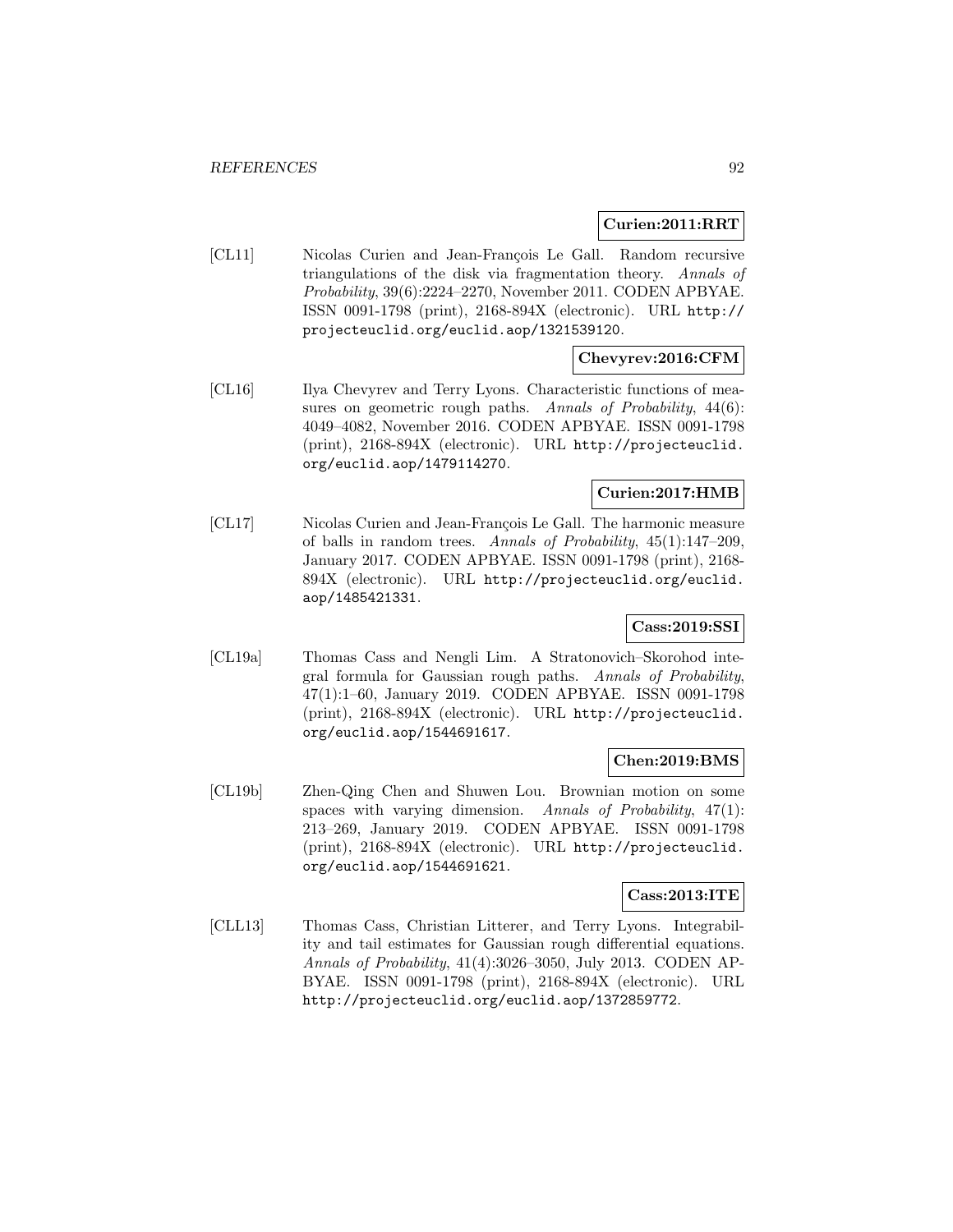#### **Caputo:2014:DDS**

[CLM<sup>+</sup>14] Pietro Caputo, Eyal Lubetzky, Fabio Martinelli, Allan Sly, and Fabio Lucio Toninelli. Dynamics of  $(2 + 1)$ -dimensional SOS surfaces above a wall: Slow mixing induced by entropic repulsion. Annals of Probability, 42(4):1516–1589, July 2014. CODEN AP-BYAE. ISSN 0091-1798 (print), 2168-894X (electronic). URL http://projecteuclid.org/euclid.aop/1404394071.

## **Chen:2010:CMC**

[CLMR10] Xia Chen, Wenbo V. Li, Michael B. Marcus, and Jay Rosen. A CLT for the  $L^2$  modulus of continuity of Brownian local time. Annals of Probability, 38(1):396–438, January 2010. CODEN AP-BYAE. ISSN 0091-1798 (print), 2168-894X (electronic). URL http://projecteuclid.org/euclid.aop/1264434003.

# **Chen:2011:LDL**

[CLRS11] Xia Chen, Wenbo V. Li, Jan Rosiński, and Qi-Man Shao. Large deviations for local times and intersection local times of fractional Brownian motions and Riemann–Liouville processes. Annals of Probability, 39(2):729–778, March 2011. CODEN AP-BYAE. ISSN 0091-1798 (print), 2168-894X (electronic). URL http://projecteuclid.org/euclid.aop/1298669178.

## **Cerf:2010:IWC**

[CM10] R. Cerf and R. J. Messikh. On the 2D Ising Wulff crystal near criticality. Annals of Probability, 38(1):102–149, January 2010. CO-DEN APBYAE. ISSN 0091-1798 (print), 2168-894X (electronic). URL http://projecteuclid.org/euclid.aop/1264433994.

# **Cerf:2013:NGI**

[CM13] Raphaël Cerf and Francesco Manzo. Nucleation and growth for the Ising model in d dimensions at very low temperatures. Annals of Probability, 41(6):3697–3785, November 2013. CODEN APBYAE. ISSN 0091-1798 (print), 2168-894X (electronic). URL http:// projecteuclid.org/euclid.aop/1384957776.

### **Cuny:2014:MAQ**

[CM14] Christophe Cuny and Florence Merlevède. On martingale approximations and the quenched weak invariance principle. Annals of Probability, 42(2):760–793, March 2014. CODEN APBYAE. ISSN 0091-1798 (print), 2168-894X (electronic). URL http:// projecteuclid.org/euclid.aop/1393251302.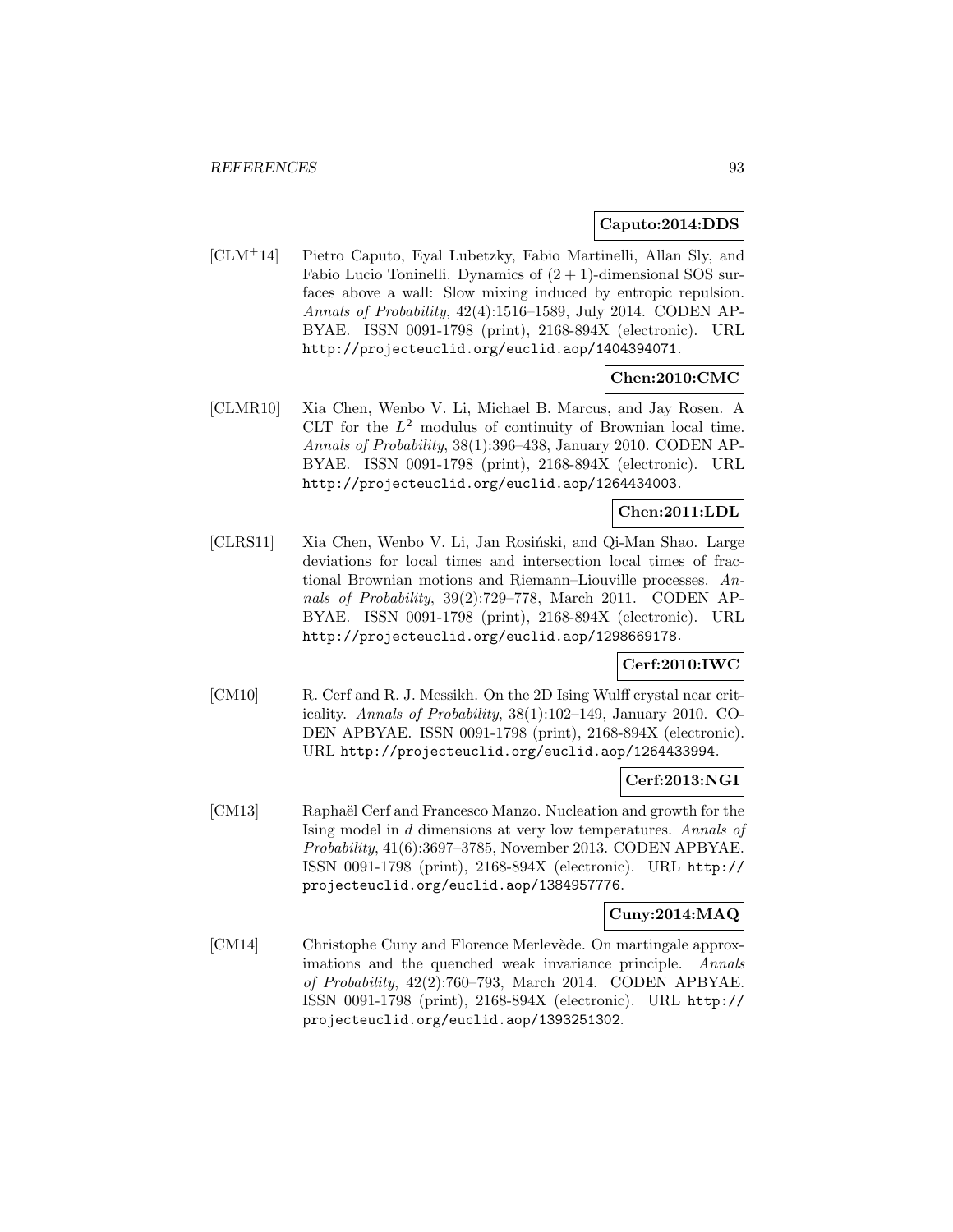### **Cammarota:2018:QCL**

[CM18a] Valentina Cammarota and Domenico Marinucci. A quantitative central limit theorem for the Euler–Poincaré characteristic of random spherical eigenfunctions. Annals of Probability, 46(6): 3188–3228, November 2018. CODEN APBYAE. ISSN 0091-1798 (print), 2168-894X (electronic). URL http://projecteuclid. org/euclid.aop/1537862432.

# **Collamore:2018:LEC**

[CM18b] Jeffrey F. Collamore and Sebastian Mentemeier. Large excursions and conditioned laws for recursive sequences generated by random matrices. Annals of Probability, 46(4):2064–2120, July 2018. CO-DEN APBYAE. ISSN 0091-1798 (print), 2168-894X (electronic). URL http://projecteuclid.org/euclid.aop/1528876822.

## **Chen:2019:DFA**

[CMP19] Xian Chen, Zhi-Ming Ma, and Xue Peng. Distribution flows associated with positivity preserving coercive forms. Annals of Probability, 47(5):2894–2929, September 2019. CODEN APBYAE. ISSN 0091-1798 (print), 2168-894X (electronic). URL https:/ /projecteuclid.org/euclid.aop/1571731440.

# **Cheridito:2017:BBF**

[CN17] Patrick Cheridito and Kihun Nam. BSE's, BSDE's and fixedpoint problems. Annals of Probability, 45(6A):3795–3828, November 2017. CODEN APBYAE. ISSN 0091-1798 (print), 2168- 894X (electronic). URL http://projecteuclid.org/euclid. aop/1511773664.

# **Carmona:2016:IPD**

[CNP16] Philippe Carmona, Gia Bao Nguyen, and Nicolas Pétrélis. Interacting partially directed self avoiding walk. from phase transition to the geometry of the collapsed phase. Annals of Probability, 44(5):3234–3290, September 2016. CODEN APBYAE. ISSN 0091-1798 (print), 2168-894X (electronic). URL http:// projecteuclid.org/euclid.aop/1474462097.

### **Cass:2017:TEM**

[CO17] Thomas Cass and Marcel Ogrodnik. Tail estimates for Markovian rough paths. Annals of Probability, 45(4):2477–2504, July 2017. CODEN APBYAE. ISSN 0091-1798 (print), 2168-894X (electronic). URL https://projecteuclid.org/euclid.aop/ 1502438432.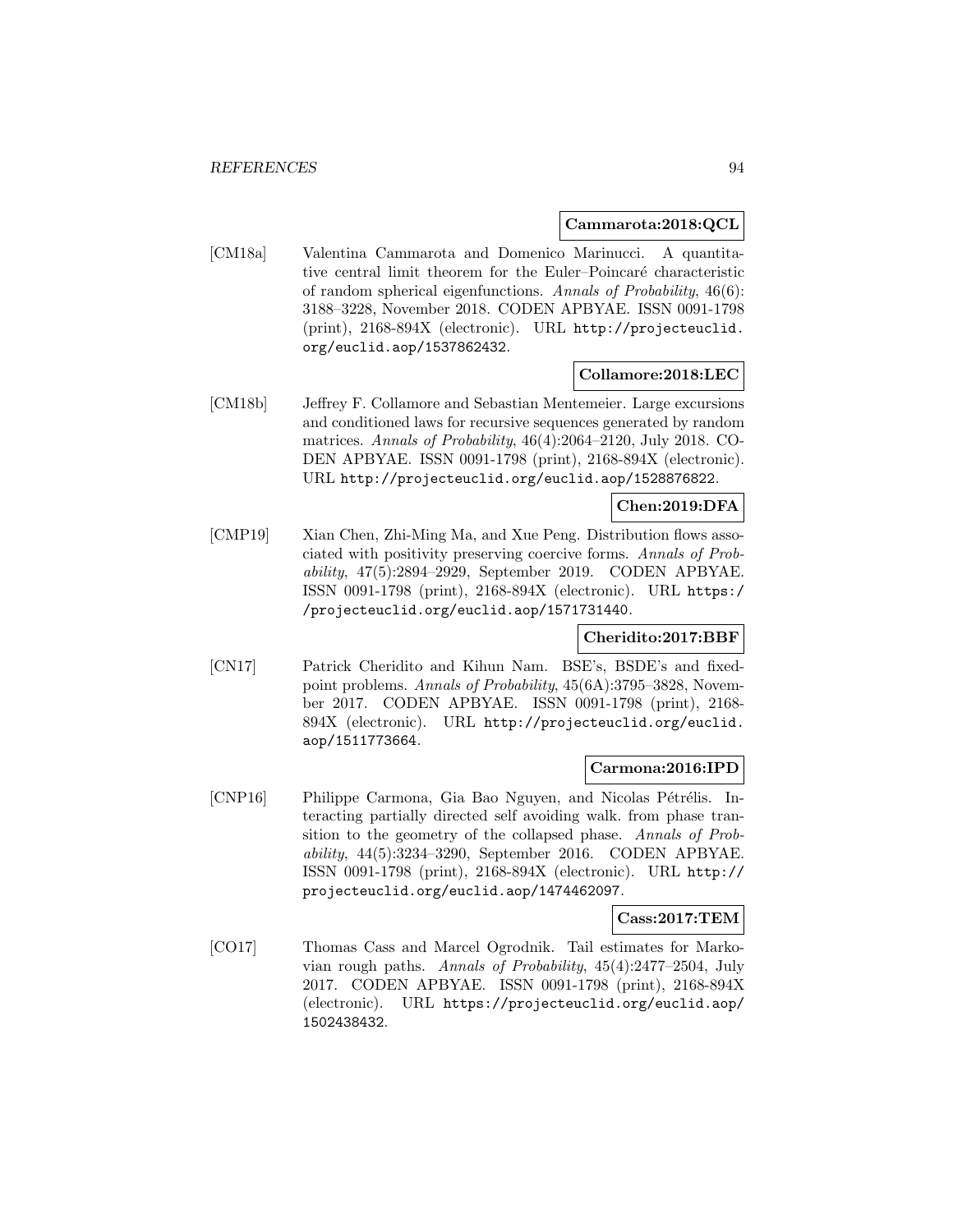#### **Cook:2018:LBS**

[Coo18] Nicholas Cook. Lower bounds for the smallest singular value of structured random matrices. Annals of Probability, 46(6): 3442–3500, November 2018. CODEN APBYAE. ISSN 0091-1798 (print), 2168-894X (electronic). URL http://projecteuclid. org/euclid.aop/1537862438.

### **Coulibaly-Pasquier:2011:SSP**

[CP11] Koléhè A. Coulibaly-Pasquier. Some stochastic process without birth, linked to the mean curvature flow. Annals of Probability, 39(4):1305–1331, July 2011. CODEN APBYAE. ISSN 0091-1798 (print), 2168-894X (electronic). URL http://projecteuclid. org/euclid.aop/1312555799.

## **Cator:2013:BFS**

[CP13] Eric Cator and Leandro P. R. Pimentel. Busemann functions and the speed of a second class particle in the rarefaction fan. Annals of Probability, 41(4):2401–2425, July 2013. CODEN APBYAE. ISSN 0091-1798 (print), 2168-894X (electronic). URL http:// projecteuclid.org/euclid.aop/1372859756.

# **Cox:2015:ELD**

[CP15] A. M. G. Cox and G. Peskir. Embedding laws in diffusions by functions of time. Annals of Probability, 43(5):2481–2510, September 2015. CODEN APBYAE. ISSN 0091-1798 (print), 2168- 894X (electronic). URL http://projecteuclid.org/euclid. aop/1441792291.

### **Comets:2017:VST**

[CP17] Francis Comets and Serguei Popov. The vacant set of twodimensional critical random interlacement is infinite. Annals of Probability, 45(6B):4752–4785, November 2017. CODEN AP-BYAE. ISSN 0091-1798 (print), 2168-894X (electronic). URL http://projecteuclid.org/euclid.aop/1513069272.

#### **Comets:2010:QIP**

[CPSV10] Francis Comets, Serguei Popov, Gunter M. Schütz, and Marina Vachkovskaia. Quenched invariance principle for the Knudsen stochastic billiard in a random tube. Annals of Probability, 38 (3):1019–1061, May 2010. CODEN APBYAE. ISSN 0091-1798 (print), 2168-894X (electronic). URL http://projecteuclid. org/euclid.aop/1275486187.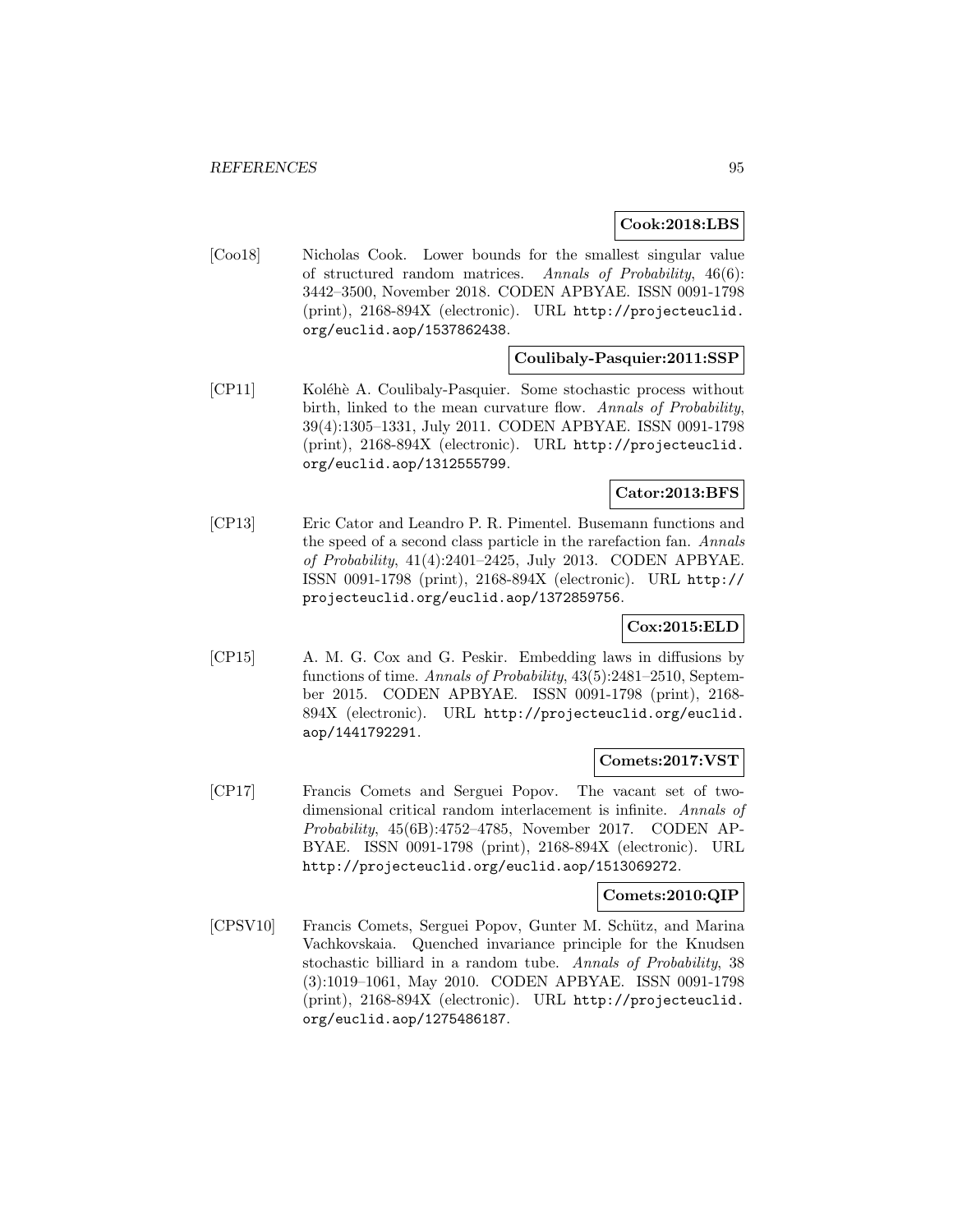#### **Corwin:2013:CDE**

[CQ13] Ivan Corwin and Jeremy Quastel. Crossover distributions at the edge of the rarefaction fan. Annals of Probability, 41(3A): 1243–1314, May 2013. CODEN APBYAE. ISSN 0091-1798 (print), 2168-894X (electronic). URL http://projecteuclid. org/euclid.aop/1367241500.

## **Campos:2017:AEI**

[CR17] David Campos and Alejandro F. Ramírez. Asymptotic expansion of the invariant measure for ballistic random walk in the low disorder regime. Annals of Probability, 45(6B):4675–4699, November 2017. CODEN APBYAE. ISSN 0091-1798 (print), 2168- 894X (electronic). URL http://projecteuclid.org/euclid. aop/1513069270.

# **Crane:2014:CPP**

[Cra14] Harry Crane. The cut-and-paste process. Annals of Probability, 42(5):1952–1979, September 2014. CODEN APBYAE. ISSN 0091-1798 (print), 2168-894X (electronic). URL http:// projecteuclid.org/euclid.aop/1409319471.

# **Chen:2011:ABG**

[CS11] Lung-Chi Chen and Akira Sakai. Asymptotic behavior of the gyration radius for long-range self-avoiding walk and long-range oriented percolation. Annals of Probability, 39(2):507–548, March 2011. CODEN APBYAE. ISSN 0091-1798 (print), 2168- 894X (electronic). URL http://projecteuclid.org/euclid. aop/1298669172.

#### **Crawford:2013:SRW**

[CS13] Nicholas Crawford and Allan Sly. Simple random walk on longrange percolation clusters II: Scaling limits. Annals of Probability, 41(2):445–502, March 2013. CODEN APBYAE. ISSN 0091-1798 (print), 2168-894X (electronic). URL http://projecteuclid. org/euclid.aop/1362750933.

### **Chen:2015:CTP**

[CS15] Lung-Chi Chen and Akira Sakai. Critical two-point functions for long-range statistical-mechanical models in high dimensions. Annals of Probability, 43(2):639–681, March 2015. CODEN AP-BYAE. ISSN 0091-1798 (print), 2168-894X (electronic). URL http://projecteuclid.org/euclid.aop/1422885572.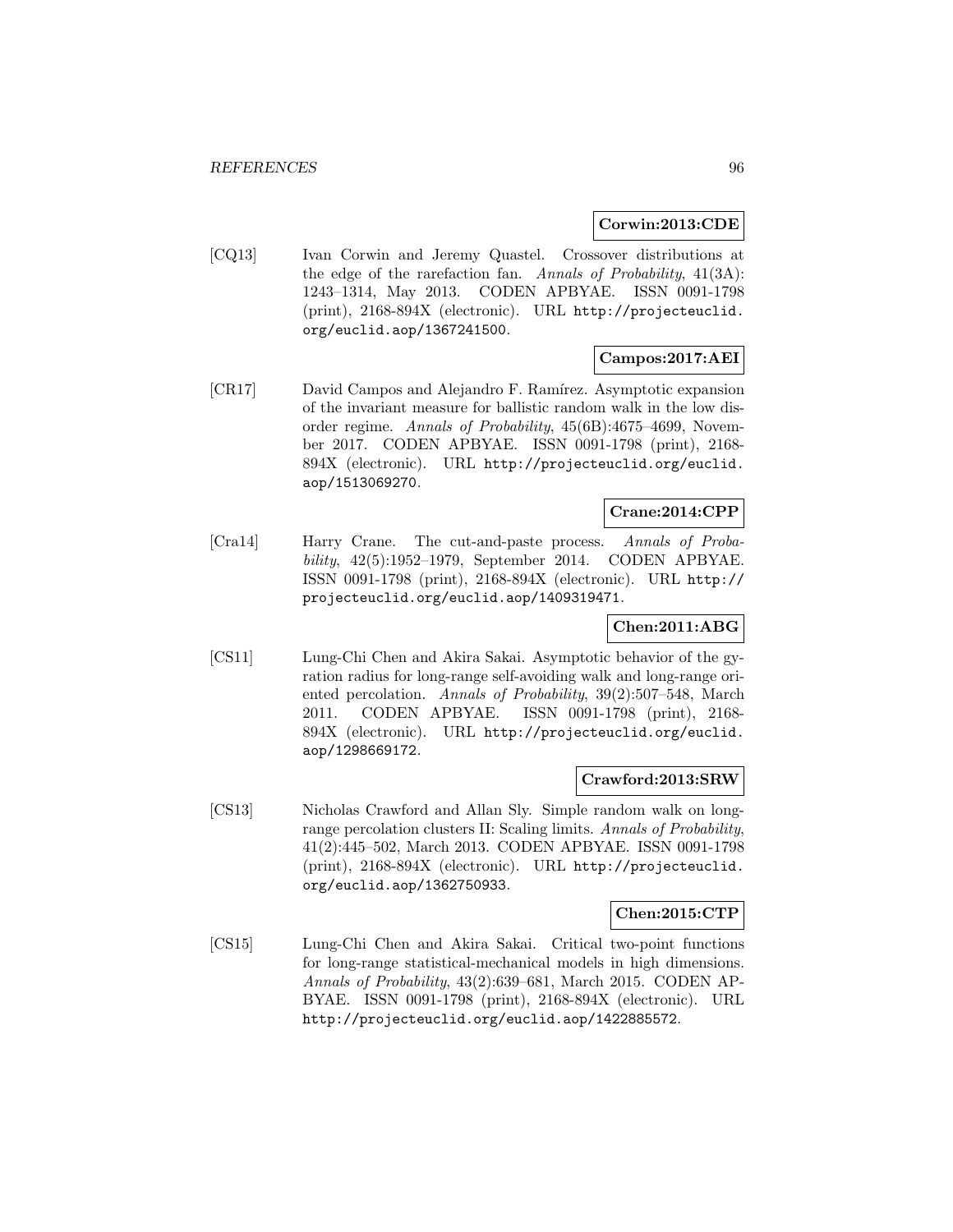### **Cerrai:2016:SKA**

[CS16a] Sandra Cerrai and Michael Salins. Smoluchowski–Kramers approximation and large deviations for infinite-dimensional nongradient systems with applications to the exit problem. Annals of Probability, 44(4):2591–2642, July 2016. CODEN APBYAE. ISSN 0091-1798 (print), 2168-894X (electronic). URL http:// projecteuclid.org/euclid.aop/1470139150.

### **Czichowsky:2016:SSL**

[CS16b] Christoph Czichowsky and Walter Schachermayer. Strong supermartingales and limits of nonnegative martingales. Annals of Probability, 44(1):171–205, January 2016. CODEN APBYAE. ISSN 0091-1798 (print), 2168-894X (electronic). URL http:// projecteuclid.org/euclid.aop/1454423038.

# **Crepey:2017:IT**

[CS17] Stéphane Crépey and Shiqi Song. Invariance times. Annals of Probability, 45(6B):4632–4674, November 2017. CODEN AP-BYAE. ISSN 0091-1798 (print), 2168-894X (electronic). URL http://projecteuclid.org/euclid.aop/1513069269.

### **Calka:2013:BLL**

[CSY13] Pierre Calka, Tomasz Schreiber, and J. E. Yukich. Brownian limits, local limits and variance asymptotics for convex hulls in the ball. Annals of Probability, 41(1):50–108, January 2013. CODEN APBYAE. ISSN 0091-1798 (print), 2168-894X (electronic). URL http://projecteuclid.org/euclid.aop/1358951981.

## **Cerf:2014:MSM**

[CT14] Raphaël Cerf and Marie Théret. Maximal stream and minimal cutset for first passage percolation through a domain of  $\mathbb{R}^d$ . Annals of Probability, 42(3):1054–1120, May 2014. CODEN AP-BYAE. ISSN 0091-1798 (print), 2168-894X (electronic). URL http://projecteuclid.org/euclid.aop/1395838124.

## **Corwin:2017:KEL**

[CT17a] Ivan Corwin and Li-Cheng Tsai. KPZ equation limit of higherspin exclusion processes. Annals of Probability, 45(3):1771–1798, May 2017. CODEN APBYAE. ISSN 0091-1798 (print), 2168- 894X (electronic). URL http://projecteuclid.org/euclid. aop/1494835231.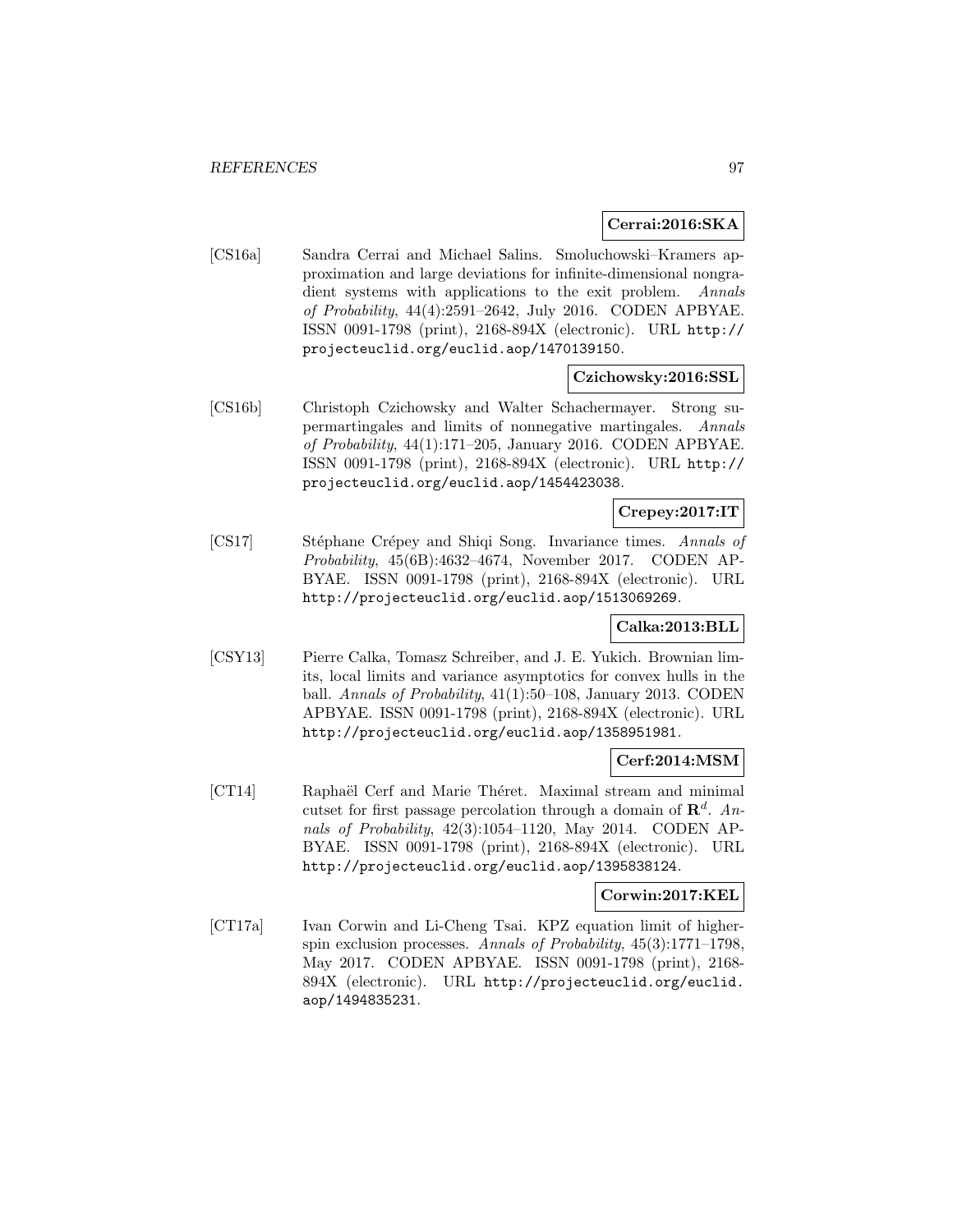### **Cotar:2017:EVR**

[CT17b] Codina Cotar and Debleena Thacker. Edge- and vertex-reinforced random walks with super-linear reinforcement on infinite graphs. Annals of Probability, 45(4):2655–2706, July 2017. CODEN AP-BYAE. ISSN 0091-1798 (print), 2168-894X (electronic). URL https://projecteuclid.org/euclid.aop/1502438437.

# **Caravenna:2017:UPM**

[CTT17] Francesco Caravenna, Fabio Lucio Toninelli, and Niccolò Torri. Universality for the pinning model in the weak coupling regime. Annals of Probability, 45(4):2154–2209, July 2017. CODEN AP-BYAE. ISSN 0091-1798 (print), 2168-894X (electronic). URL https://projecteuclid.org/euclid.aop/1502438425.

## **Cuny:2017:IPU**

[Cun17] Christophe Cuny. Invariance principles under the Maxwellwoodroofe condition in Banach spaces. Annals of Probability, 45 (3):1578–1611, May 2017. CODEN APBYAE. ISSN 0091-1798 (print), 2168-894X (electronic). URL http://projecteuclid. org/euclid.aop/1494835226.

# **Cheliotis:2013:PSW**

[CV13] Dimitris Cheliotis and Bálint Virág. Patterns in Sinai's walk.  $An$ nals of Probability, 41(3B):1900–1937, May 2013. CODEN AP-BYAE. ISSN 0091-1798 (print), 2168-894X (electronic). URL http://projecteuclid.org/euclid.aop/1368623515.

### **delBarrio:2019:CLT**

[dBL19] Eustasio del Barrio and Jean-Michel Loubes. Central limit theorems for empirical transportation cost in general dimension. Annals of Probability, 47(2):926–951, March 2019. CODEN AP-BYAE. ISSN 0091-1798 (print), 2168-894X (electronic). URL http://projecteuclid.org/euclid.aop/1551171641.

### **delBarrio:2013:ECO**

[dBM13] Eustasio del Barrio and Carlos Matrán. The empirical cost of optimal incomplete transportation. Annals of Probability, 41(5): 3140–3156, September 2013. CODEN APBYAE. ISSN 0091-1798 (print), 2168-894X (electronic). URL http://projecteuclid. org/euclid.aop/1378991834.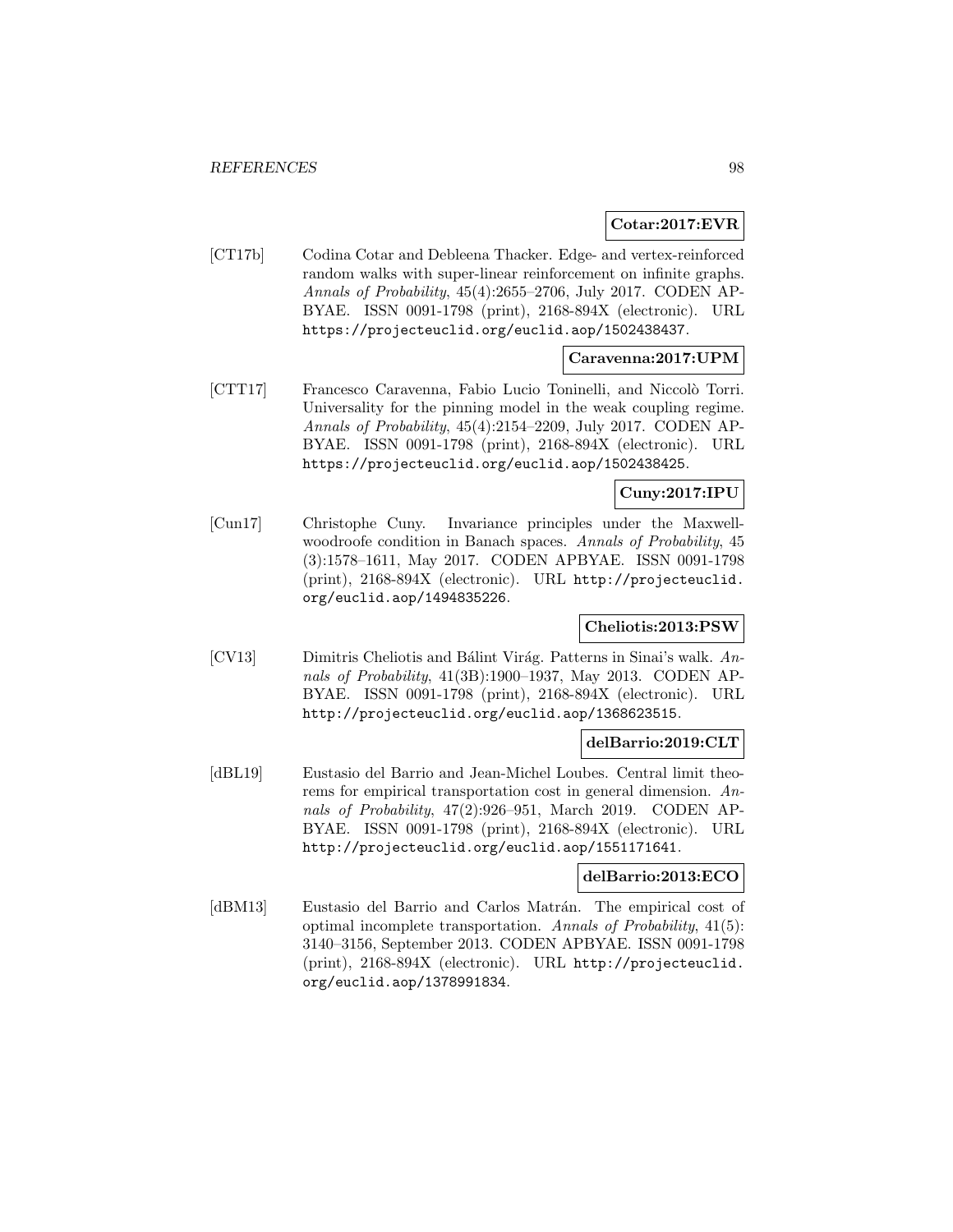#### **Duminil-Copin:2016:PSA**

[DCGHM16] Hugo Duminil-Copin, Alexander Glazman, Alan Hammond, and Ioan Manolescu. On the probability that self-avoiding walk ends at a given point. Annals of Probability, 44(2):955–983, March 2016. CODEN APBYAE. ISSN 0091-1798 (print), 2168- 894X (electronic). URL http://projecteuclid.org/euclid. aop/1457960388.

#### **Duminil-Copin:2016:QBK**

[DCIV16] Hugo Duminil-Copin, Dmitry Ioffe, and Yvan Velenik. A quantitative Burton–Keane estimate under strong FKG condition. Annals of Probability, 44(5):3335–3356, September 2016. CODEN APBYAE. ISSN 0091-1798 (print), 2168-894X (electronic). URL http://projecteuclid.org/euclid.aop/1474462099.

### **Duminil-Copin:2013:SMT**

[DCV13] H. Duminil-Copin and A. C. D. Van Enter. Sharp metastability threshold for an anisotropic bootstrap percolation model. Annals of Probability, 41(3A):1218–1242, May 2013. CODEN AP-BYAE. ISSN 0091-1798 (print), 2168-894X (electronic). URL http://projecteuclid.org/euclid.aop/1367241499. See erratum [DCvE16].

### **Duminil-Copin:2016:ESM**

[DCvE16] Hugo Duminil-Copin and Aernout van Enter. Erratum to "Sharp metastability threshold for an anisotropic bootstrap percolation model". Annals of Probability, 44(2):1599, March 2016. CO-DEN APBYAE. ISSN 0091-1798 (print), 2168-894X (electronic). URL http://projecteuclid.org/euclid.aop/1457960402. See [DCV13].

# **Ding:2019:LFP**

[DD19] Jian Ding and Alexander Dunlap. Liouville first-passage percolation: Subsequential scaling limits at high temperature. Annals of Probability, 47(2):690–742, March 2019. CODEN APBYAE. ISSN 0091-1798 (print), 2168-894X (electronic). URL http:// projecteuclid.org/euclid.aop/1551171635.

#### **Dereich:2017:RSS**

[DDK17] Steffen Dereich, Leif Döring, and Andreas E. Kyprianou. Real selfsimilar processes started from the origin. Annals of Probability, 45(3):1952–2003, May 2017. CODEN APBYAE. ISSN 0091-1798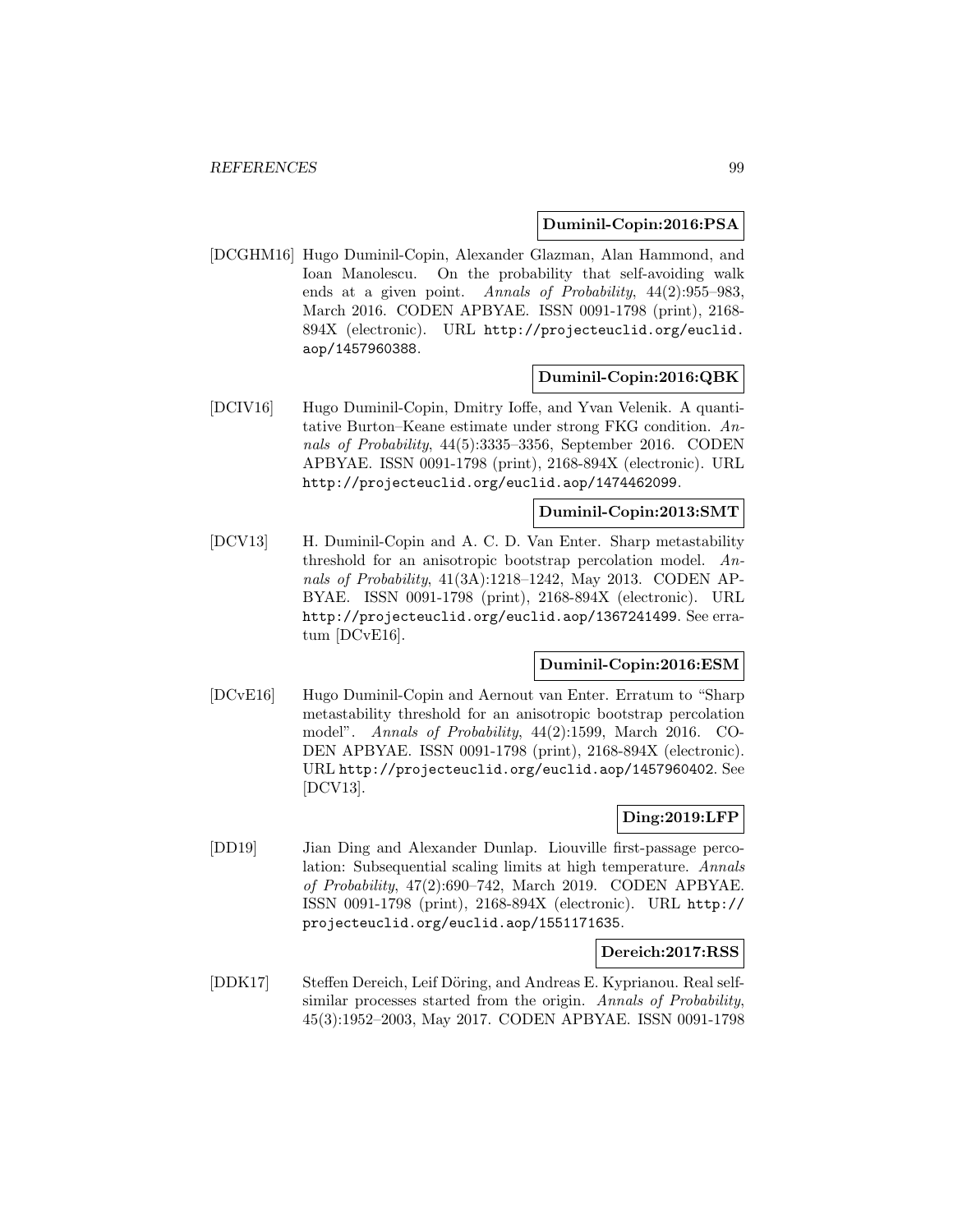(print), 2168-894X (electronic). URL http://projecteuclid. org/euclid.aop/1494835235.

### **DiTella:2016:CRP**

[DE16] Paolo Di Tella and Hans-Jürgen Engelbert. The chaotic representation property of compensated-covariation stable families of martingales. Annals of Probability, 44(6):3965–4005, November 2016. CODEN APBYAE. ISSN 0091-1798 (print), 2168- 894X (electronic). URL http://projecteuclid.org/euclid. aop/1479114268.

## **Defosseux:2019:KFC**

[Def19] Manon Defosseux. Kirillov–Frenkel character formula for loop groups, radial part and Brownian sheet. Annals of Probability, 47 (2):1036–1055, March 2019. CODEN APBYAE. ISSN 0091-1798 (print), 2168-894X (electronic). URL http://projecteuclid. org/euclid.aop/1551171644.

## **Deya:2019:NWE**

[Dey19] Aurélien Deya. A nonlinear wave equation with fractional perturbation. Annals of Probability, 47(3):1775–1810, May 2019. CO-DEN APBYAE. ISSN 0091-1798 (print), 2168-894X (electronic). URL http://projecteuclid.org/euclid.aop/1556784032.

### **Diehl:2012:BSD**

[DF12] Joscha Diehl and Peter Friz. Backward stochastic differential equations with rough drivers. Annals of Probability, 40(4): 1715–1758, July 2012. CODEN APBYAE. ISSN 0091-1798 (print), 2168-894X (electronic). URL http://projecteuclid. org/euclid.aop/1341401147.

### **DaPrato:2013:SUS**

[DFPR13] G. Da Prato, F. Flandoli, E. Priola, and M. Röckner. Strong uniqueness for stochastic evolution equations in Hilbert spaces perturbed by a bounded measurable drift. Annals of Probability, 41(5):3306–3344, September 2013. CODEN APBYAE. ISSN 0091-1798 (print), 2168-894X (electronic). URL http:// projecteuclid.org/euclid.aop/1378991841.

# **DaPrato:2016:SUS**

[DFRV16] G. Da Prato, F. Flandoli, M. Röckner, and A. Yu. Veretennikov. Strong uniqueness for SDEs in Hilbert spaces with nonregular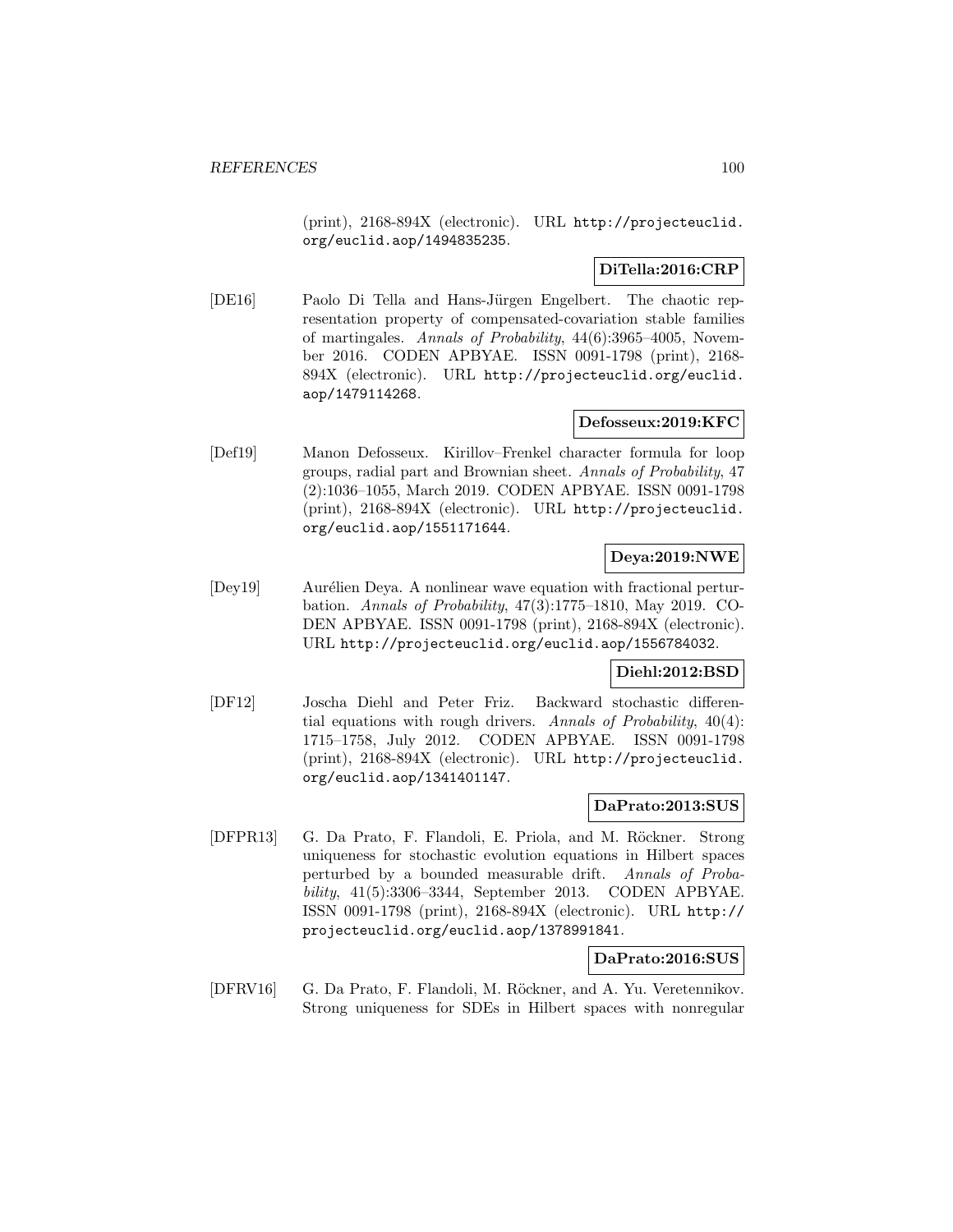drift. Annals of Probability, 44(3):1985–2023, May 2016. CO-DEN APBYAE. ISSN 0091-1798 (print), 2168-894X (electronic). URL http://projecteuclid.org/euclid.aop/1463410037.

# **Dolgopyat:2019:IMR**

[DG19] Dmitry Dolgopyat and Ilya Goldsheid. Invariant measure for random walks on ergodic environments on a strip. Annals of Probability, 47(4):2494–2528, July 2019. CODEN APBYAE. ISSN 0091-1798 (print), 2168-894X (electronic). URL http:// projecteuclid.org/euclid.aop/1562205714.

# **Dalang:2017:LPL**

[DH17] Robert C. Dalang and Thomas Humeau. Lévy processes and Lévy white noise as tempered distributions. Annals of Probability, 45(6B):4389–4418, November 2017. CODEN APBYAE. ISSN 0091-1798 (print), 2168-894X (electronic). URL http:// projecteuclid.org/euclid.aop/1513069263.

## **Debicki:2016:ECN**

[DHJ16] Krzysztof D¸ebicki, Enkelejd Hashorva, and Lanpeng Ji. Extremes of a class of nonhomogeneous Gaussian random fields. Annals of Probability, 44(2):984–1012, March 2016. CODEN APBYAE. ISSN 0091-1798 (print), 2168-894X (electronic). URL http:// projecteuclid.org/euclid.aop/1457960389.

### **Drapeau:2013:MSC**

[DHK13] Samuel Drapeau, Gregor Heyne, and Michael Kupper. Minimal supersolutions of convex BSDEs. Annals of Probability, 41(6): 3973–4001, November 2013. CODEN APBYAE. ISSN 0091-1798 (print), 2168-894X (electronic). URL http://projecteuclid. org/euclid.aop/1384957780.

### **Debussche:2016:DPS**

[DHV16] Arnaud Debussche, Martina Hofmanová, and Julien Vovelle. Degenerate parabolic stochastic partial differential equations: Quasilinear case. Annals of Probability, 44(3):1916–1955, May 2016. CODEN APBYAE. ISSN 0091-1798 (print), 2168- 894X (electronic). URL http://projecteuclid.org/euclid. aop/1463410035.

# **Ding:2013:SWM**

[Din13] Jian Ding. Scaling window for mean-field percolation of averages. Annals of Probability, 41(6):4407–4427, November 2013. CODEN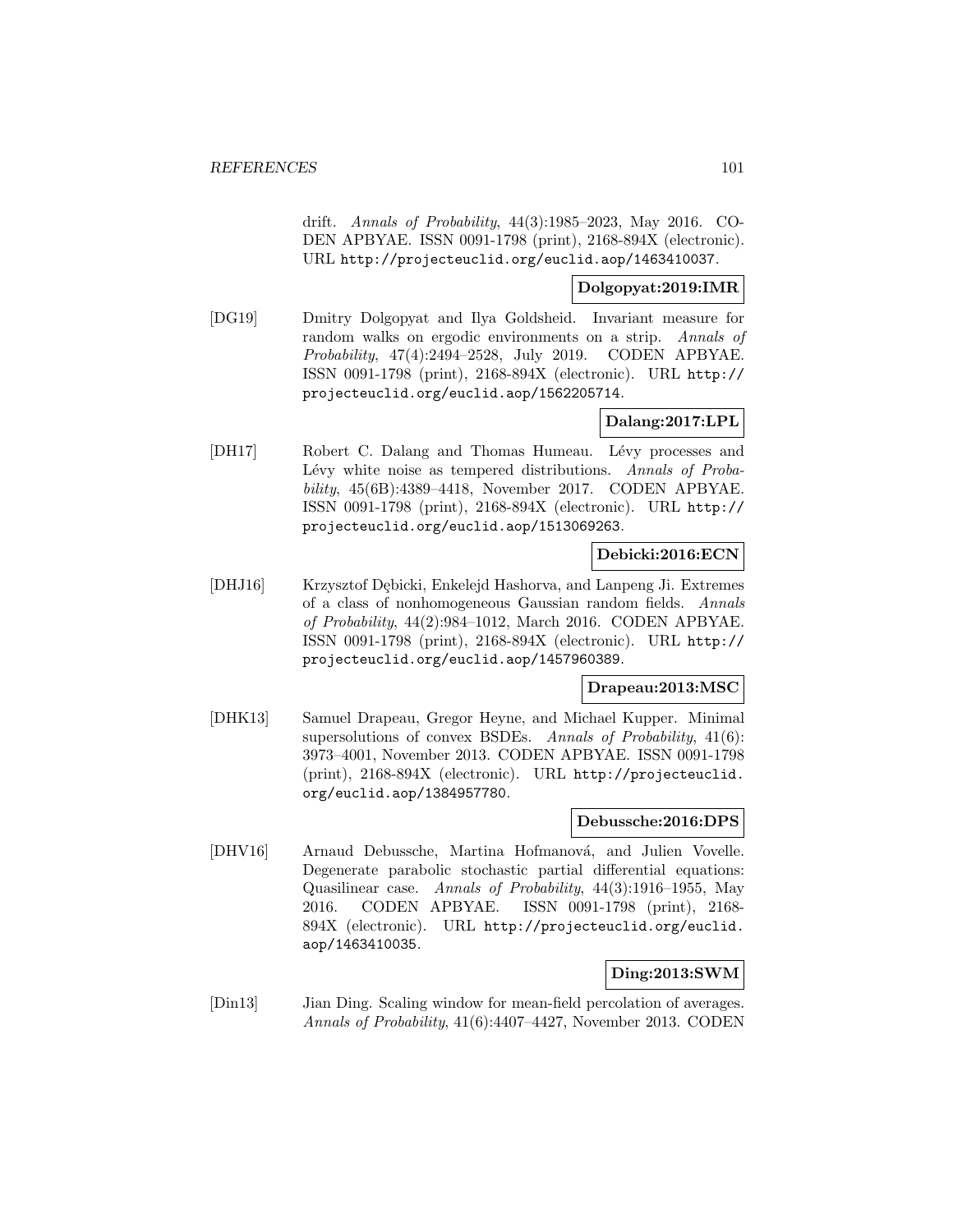APBYAE. ISSN 0091-1798 (print), 2168-894X (electronic). URL http://projecteuclid.org/euclid.aop/1384957792.

# **Ding:2014:ACT**

[Din14] Jian Ding. Asymptotics of cover times via Gaussian free fields: Bounded-degree graphs and general trees. Annals of Probability, 42(2):464–496, March 2014. CODEN APBYAE. ISSN 0091-1798 (print), 2168-894X (electronic). URL http://projecteuclid. org/euclid.aop/1393251293.

## **Dirksen:2014:IIV**

[Dir14] Sjoerd Dirksen. Itô isomorphisms for  $L^p$ -valued Poisson stochastic integrals. Annals of Probability, 42(6):2595–2643, November 2014. CODEN APBYAE. ISSN 0091-1798 (print), 2168- 894X (electronic). URL http://projecteuclid.org/euclid. aop/1412083633.

## **Deligiannidis:2017:RCR**

[DK17] George Deligiannidis and Zemer Kosloff. Relative complexity of random walks in random scenery in the absence of a weak invariance principle for the local times. Annals of Probability, 45 (4):2505–2532, July 2017. CODEN APBYAE. ISSN 0091-1798 (print), 2168-894X (electronic). URL https://projecteuclid. org/euclid.aop/1502438433.

# **Dalang:2012:CBS**

[DKN<sup>+</sup>12] Robert C. Dalang, Davar Khoshnevisan, Eulalia Nualart, Dongsheng Wu, and Yimin Xiao. Critical Brownian sheet does not have double points. Annals of Probability,  $40(4):1829-1859$ , July 2012. CODEN APBYAE. ISSN 0091-1798 (print), 2168- 894X (electronic). URL http://projecteuclid.org/euclid. aop/1341401150.

#### **Deroin:2013:SRW**

[DKNP13] B. Deroin, V. Kleptsyn, A. Navas, and K. Parwani. Symmetric random walks on Homeo<sup>+</sup> $(R)$ . Annals of Probability, 41 (3B):2066–2089, May 2013. CODEN APBYAE. ISSN 0091-1798 (print), 2168-894X (electronic). URL http://projecteuclid. org/euclid.aop/1368623520.

## **Dalang:2019:GSS**

[DKZ19] Robert C. Dalang, Davar Khoshnevisan, and Tusheng Zhang. Global solutions to stochastic reaction–diffusion equations with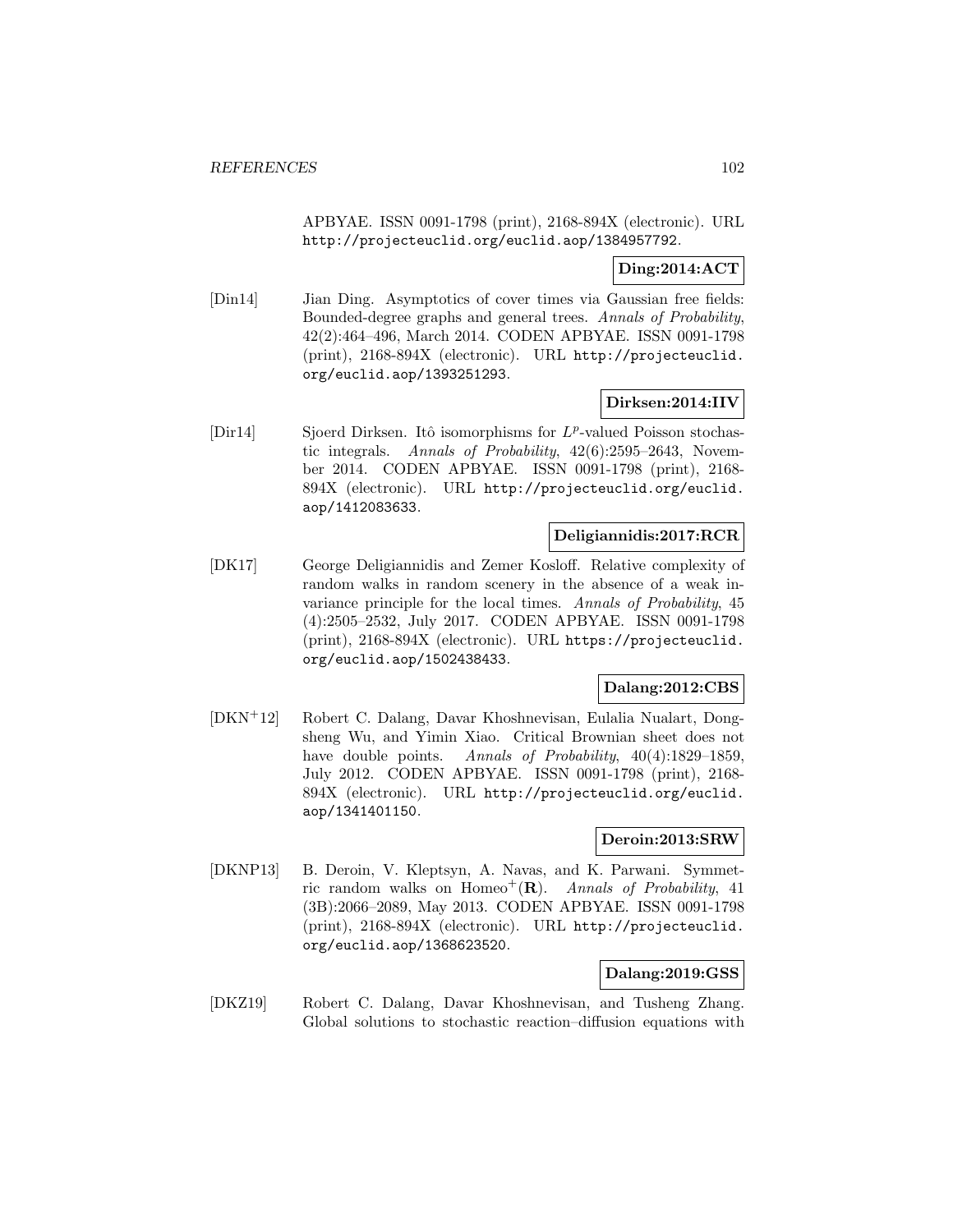super-linear drift and multiplicative noise. Annals of Probability, 47(1):519–559, January 2019. CODEN APBYAE. ISSN 0091-1798 (print), 2168-894X (electronic). URL http://projecteuclid. org/euclid.aop/1544691627.

### **Dawson:2012:SEF**

[DL12] Donald A. Dawson and Zenghu Li. Stochastic equations, flows and measure-valued processes. Annals of Probability, 40(2):813–857, March 2012. CODEN APBYAE. ISSN 0091-1798 (print), 2168- 894X (electronic). URL http://projecteuclid.org/euclid. aop/1332772722.

# **DaPrato:2014:SRC**

[DL14] Giuseppe Da Prato and Alessandra Lunardi. Sobolev regularity for a class of second order elliptic PDE's in infinite dimension. Annals of Probability, 42(5):2113–2160, September 2014. CODEN APBYAE. ISSN 0091-1798 (print), 2168-894X (electronic). URL http://projecteuclid.org/euclid.aop/1409319474.

# **Dupuis:2015:LDR**

[DL15] Paul Dupuis and Yufei Liu. On the large deviation rate function for the empirical measures of reversible jump Markov processes. Annals of Probability, 43(3):1121–1156, May 2015. CODEN AP-BYAE. ISSN 0091-1798 (print), 2168-894X (electronic). URL http://projecteuclid.org/euclid.aop/1430830279.

# **Ding:2012:MTN**

[DLP12] Jian Ding, Eyal Lubetzky, and Yuval Peres. Mixing time of nearcritical random graphs. Annals of Probability, 40(3):979–1008, May 2012. CODEN APBYAE. ISSN 0091-1798 (print), 2168- 894X (electronic). URL http://projecteuclid.org/euclid. aop/1336136056.

### **Dembo:2019:CSL**

[DLV19] Amir Dembo, Anna Levit, and Sreekar Vadlamani. Component sizes for large quantum Erdős–Rényi graph near criticality. Annals of Probability, 47(2):1185–1219, March 2019. CODEN APBYAE. ISSN 0091-1798 (print), 2168-894X (electronic). URL http:// projecteuclid.org/euclid.aop/1551171650.

# **Damron:2017:ACF**

[DLW17] Michael Damron, Wai-Kit Lam, and Xuan Wang. Asymptotics for 2D critical first passage percolation. Annals of Probability,  $45(5)$ :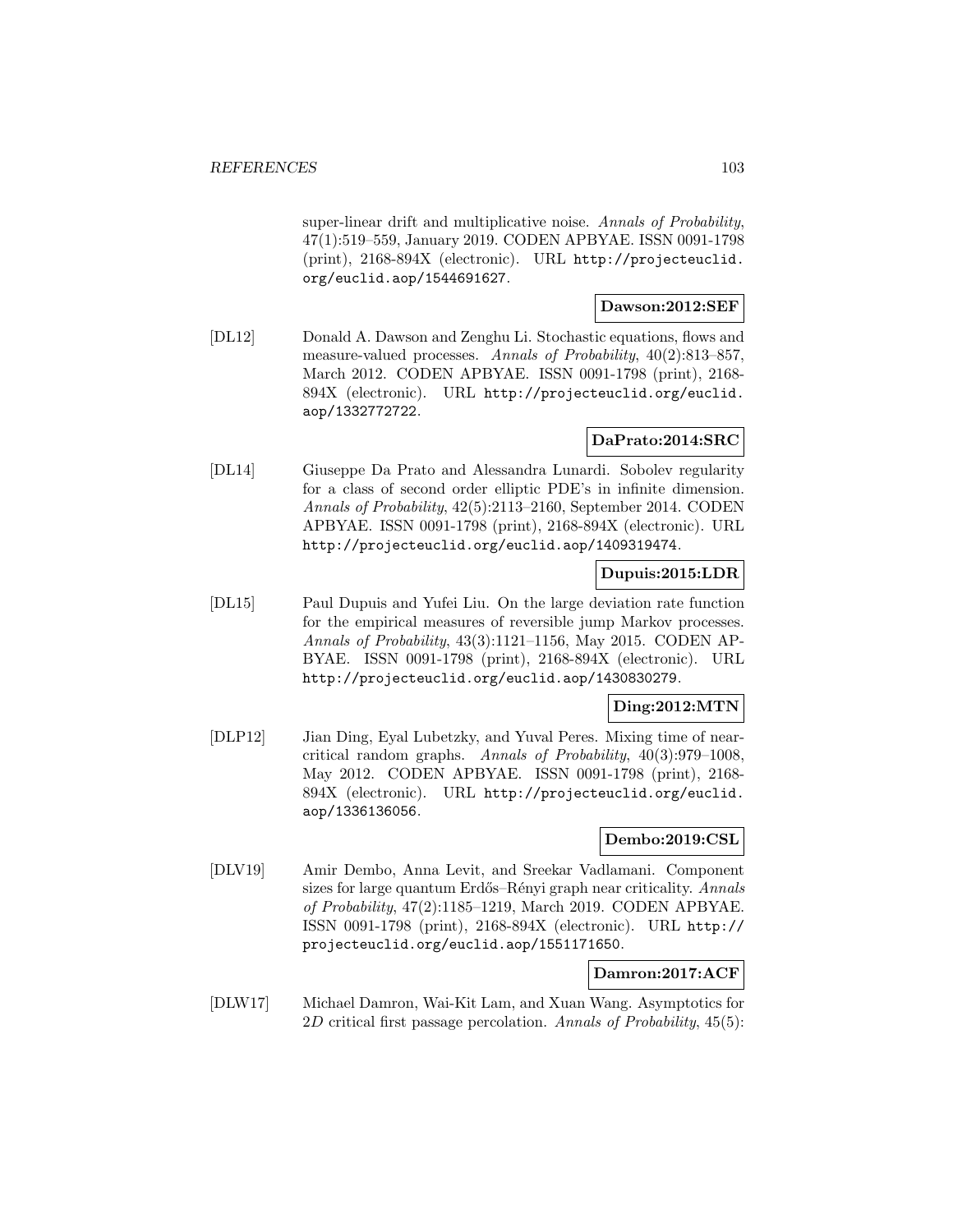2941–2970, September 2017. CODEN APBYAE. ISSN 0091-1798 (print), 2168-894X (electronic). URL http://projecteuclid. org/euclid.aop/1506132031.

# **Dereich:2013:RNS**

[DM13] Steffen Dereich and Peter Mörters. Random networks with sublinear preferential attachment: The giant component. Annals of Probability, 41(1):329–384, January 2013. CODEN APBYAE. ISSN 0091-1798 (print), 2168-894X (electronic). URL http:// projecteuclid.org/euclid.aop/1358951989.

## **Dalang:2015:MPB**

[DM15a] Robert C. Dalang and Carl Mueller. Multiple points of the Brownian sheet in critical dimensions. Annals of Probability, 43 (4):1577–1593, July 2015. CODEN APBYAE. ISSN 0091-1798 (print), 2168-894X (electronic). URL http://projecteuclid. org/euclid.aop/1433341314.

# **Dembo:2015:NZC**

[DM15b] Amir Dembo and Sumit Mukherjee. No zero-crossings for random polynomials and the heat equation. Annals of Probability, 43 (1):85–118, February 2015. CODEN APBYAE. ISSN 0091-1798 (print), 2168-894X (electronic). URL http://projecteuclid. org/euclid.aop/1415801553.

### **Dedecker:2013:SAR**

[DMR13] Jérôme Dedecker, Florence Merlevède, and Emmanuel Rio. Strong approximation results for the empirical process of stationary sequences. Annals of Probability, 41(5):3658-3696, September 2013. CODEN APBYAE. ISSN 0091-1798 (print), 2168- 894X (electronic). URL http://projecteuclid.org/euclid. aop/1378991852.

### **Dembo:2013:FML**

[DMS13] Amir Dembo, Andrea Montanari, and Nike Sun. Factor models on locally tree-like graphs. Annals of Probability, 41(6):4162– 4213, November 2013. CODEN APBYAE. ISSN 0091-1798 (print), 2168-894X (electronic). URL http://projecteuclid. org/euclid.aop/1384957785.

## **Dembo:2017:ECS**

[DMS17] Amir Dembo, Andrea Montanari, and Subhabrata Sen. Extremal cuts of sparse random graphs. Annals of Probability, 45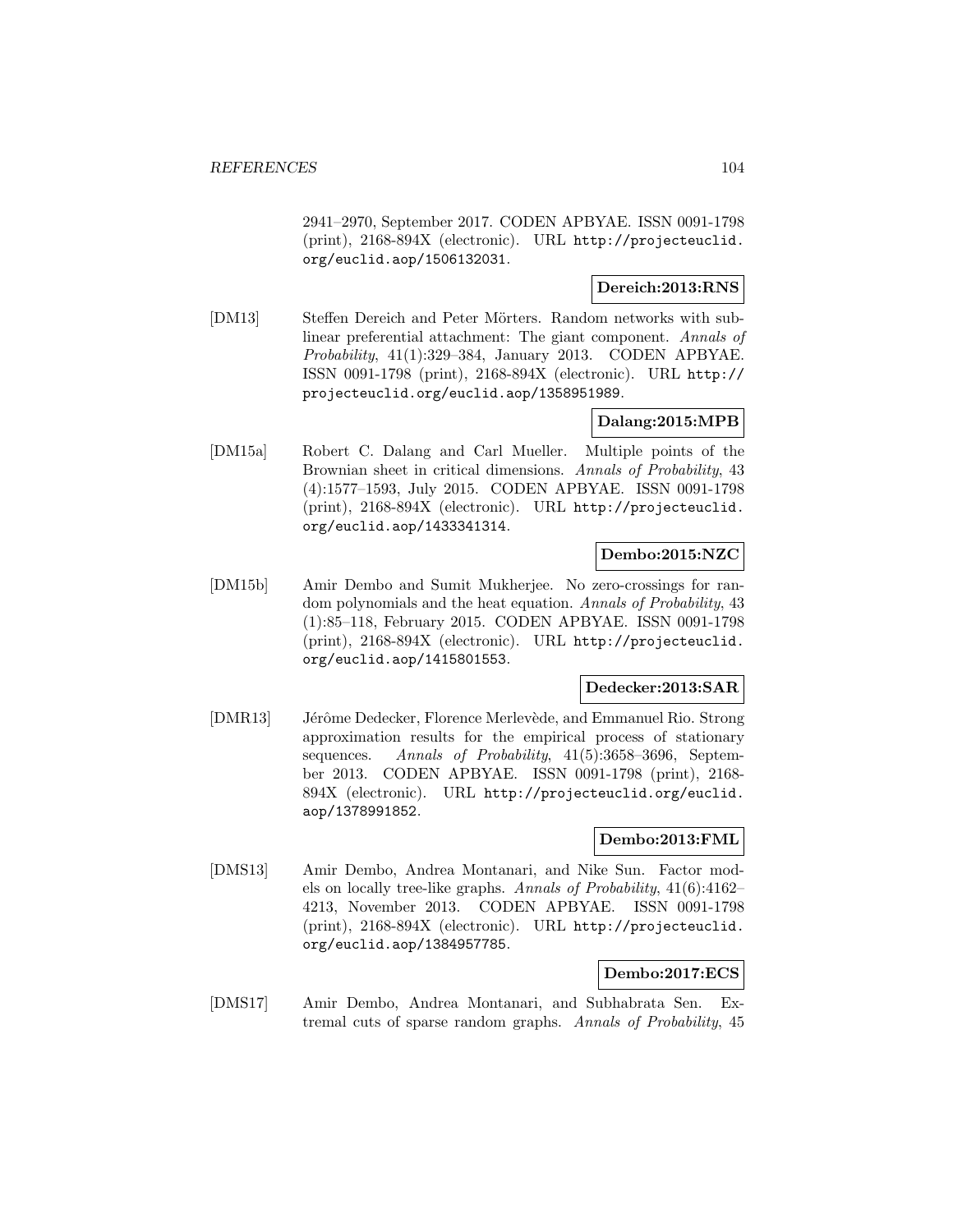(2):1190–1217, March 2017. CODEN APBYAE. ISSN 0091-1798 (print), 2168-894X (electronic). URL http://projecteuclid. org/euclid.aop/1490947317.

# **Dalang:2017:PPG**

[DMX17] Robert C. Dalang, Carl Mueller, and Yimin Xiao. Polarity of points for Gaussian random fields. Annals of Probability, 45(6B): 4700–4751, November 2017. CODEN APBYAE. ISSN 0091-1798 (print), 2168-894X (electronic). URL http://projecteuclid. org/euclid.aop/1513069271.

# **Denis:2014:OPQ**

[DMZ14] Laurent Denis, Anis Matoussi, and Jing Zhang. The obstacle problem for quasilinear stochastic PDEs: Analytical approach. Annals of Probability, 42(3):865–905, May 2014. CODEN AP-BYAE. ISSN 0091-1798 (print), 2168-894X (electronic). URL http://projecteuclid.org/euclid.aop/1395838118.

## **Dette:2012:DUM**

[DN12] Holger Dette and Jan Nagel. Distributions on unbounded moment spaces and random moment sequences. Annals of Probability, 40(6):2690–2704, November 2012. CODEN APBYAE. ISSN 0091-1798 (print), 2168-894X (electronic). URL http:// projecteuclid.org/euclid.aop/1351258737.

# **Deya:2015:MCB**

[DNT15] Aurélien Deya, David Nualart, and Samy Tindel. On  $L^2$  modulus of continuity of Brownian local times and Riesz potentials. Annals of Probability, 43(3):1493–1534, May 2015. CODEN APBYAE. ISSN 0091-1798 (print), 2168-894X (electronic). URL http:// projecteuclid.org/euclid.aop/1430830288.

# **Do:2018:RRP**

[DNV18] Yen Do, Oanh Nguyen, and Van Vu. Roots of random polynomials with coefficients of polynomial growth. Annals of Probability, 46(5):2407–2494, September 2018. CODEN APBYAE. ISSN 0091-1798 (print), 2168-894X (electronic). URL http:// projecteuclid.org/euclid.aop/1535097632.

### **Dumitriu:2012:SRR**

[DP12] Ioana Dumitriu and Soumik Pal. Sparse regular random graphs: Spectral density and eigenvectors. Annals of Probability,  $40(5)$ : 2197–2235, September 2012. CODEN APBYAE. ISSN 0091-1798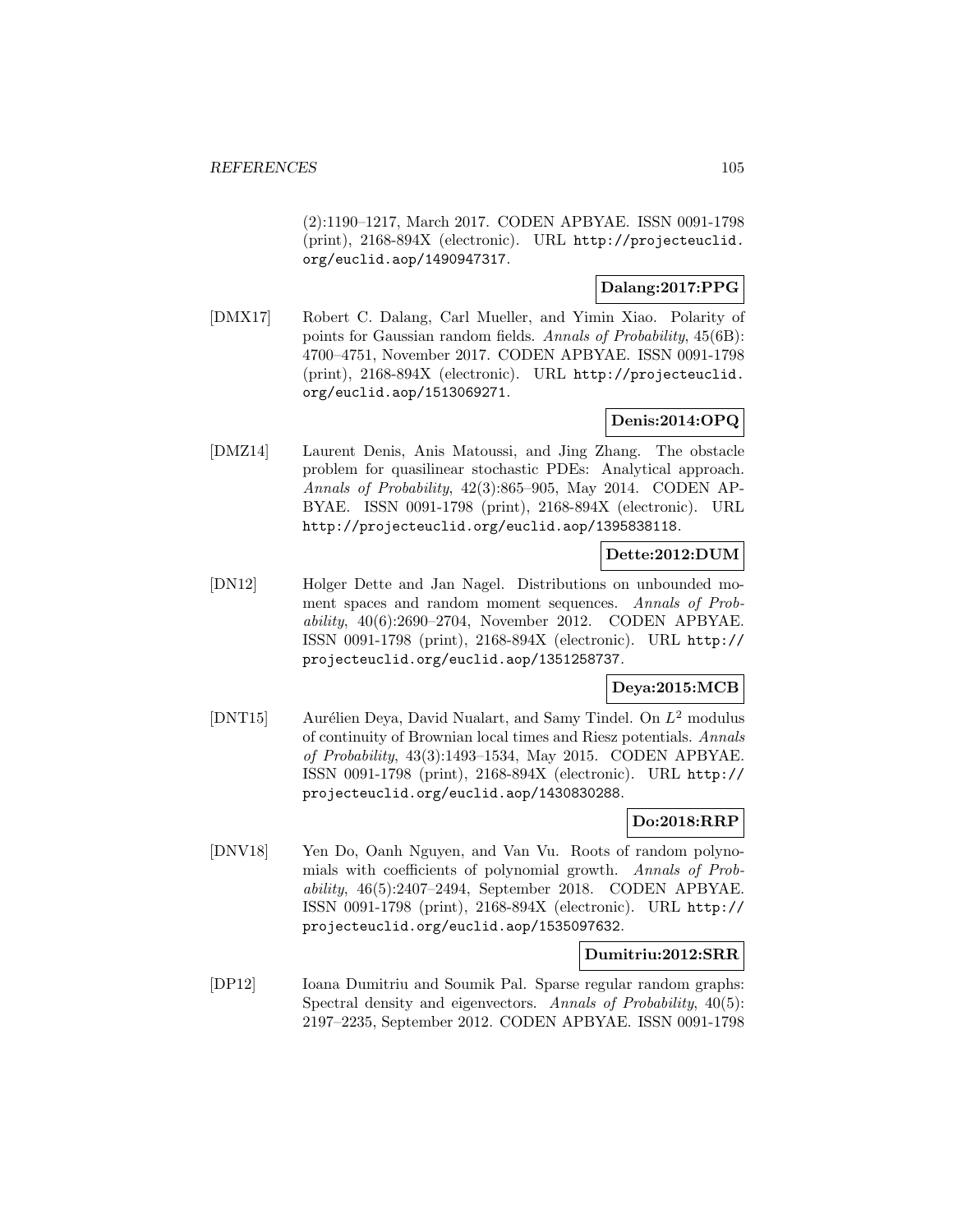(print), 2168-894X (electronic). URL http://projecteuclid. org/euclid.aop/1349703320.

### **Dobler:2018:FMT**

[DP18] Christian Döbler and Giovanni Peccati. The fourth moment theorem on the Poisson space. Annals of Probability, 46(4):1878–1916, July 2018. CODEN APBYAE. ISSN 0091-1798 (print), 2168- 894X (electronic). URL http://projecteuclid.org/euclid. aop/1528876817.

### **Domelevo:2019:DSU**

[DP19] Komla Domelevo and Stefanie Petermichl. Differential subordination under change of law. Annals of Probability, 47(2):896–925, March 2019. CODEN APBYAE. ISSN 0091-1798 (print), 2168- 894X (electronic). URL http://projecteuclid.org/euclid. aop/1551171640.

# **Deya:2019:RCE**

[DPT19] Aurélien Deya, Fabien Panloup, and Samy Tindel. Rate of convergence to equilibrium of fractional driven stochastic differential equations with rough multiplicative noise. Annals of Probability, 47(1):464–518, January 2019. CODEN APBYAE. ISSN 0091-1798 (print), 2168-894X (electronic). URL http://projecteuclid. org/euclid.aop/1544691626.

### **Durrett:2011:BDP**

[DR11] Rick Durrett and Daniel Remenik. Brunet–Derrida particle systems, free boundary problems and Wiener–Hopf equations. Annals of Probability, 39(6):2043–2078, November 2011. CODEN APBYAE. ISSN 0091-1798 (print), 2168-894X (electronic). URL http://projecteuclid.org/euclid.aop/1321539116.

# **Diaconis:2012:PIM**

[DR12a] Persi Diaconis and Arun Ram. A probabilistic interpretation of the Macdonald polynomials. Annals of Probability, 40(5):1861– 1896, September 2012. CODEN APBYAE. ISSN 0091-1798 (print), 2168-894X (electronic). URL http://projecteuclid. org/euclid.aop/1349703310.

### **Drewitz:2012:QEE**

[DR12b] Alexander Drewitz and Alejandro F. Ramírez. Quenched exit estimates and ballisticity conditions for higher-dimensional random walk in random environment. Annals of Probability, 40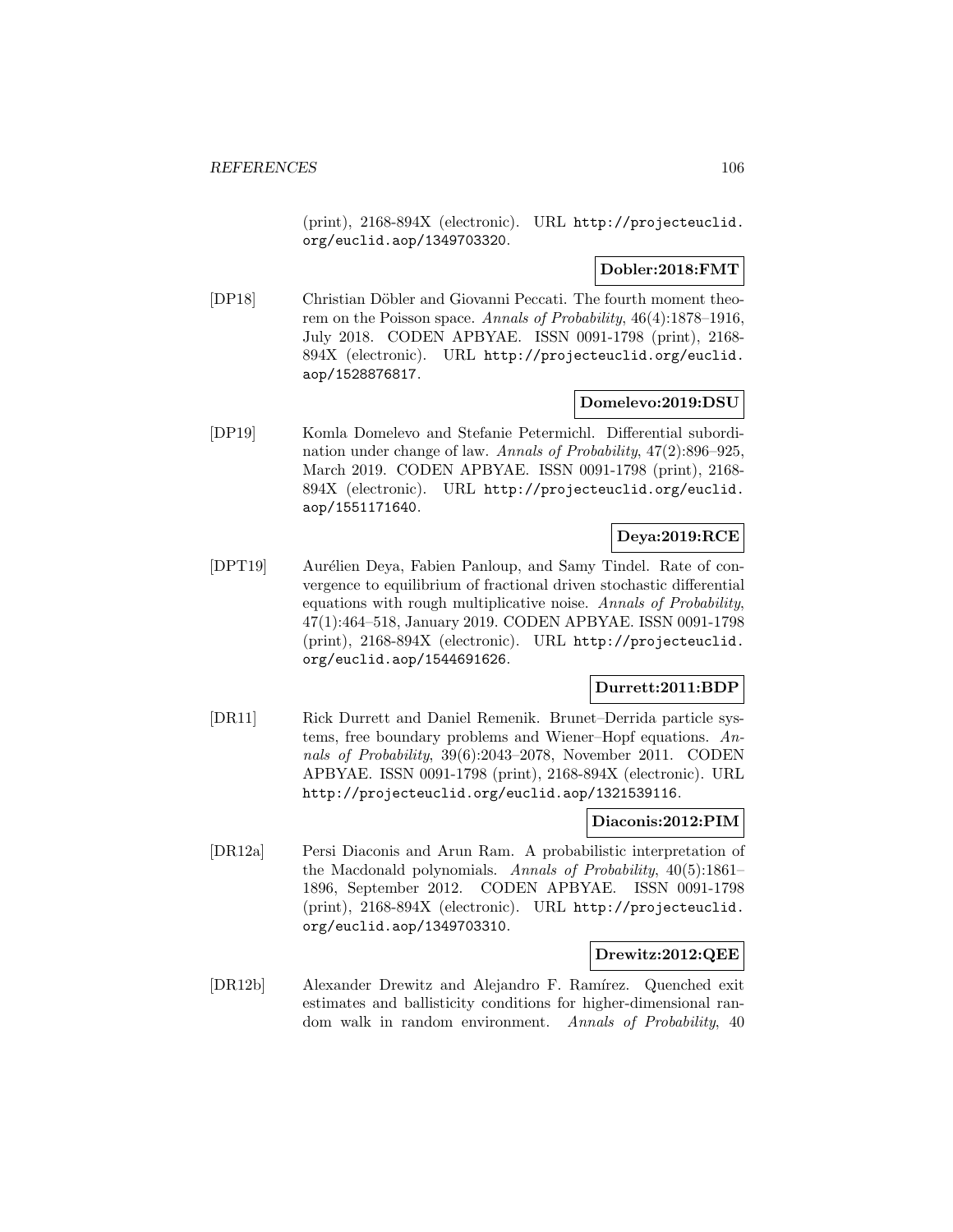(2):459–534, March 2012. CODEN APBYAE. ISSN 0091-1798 (print), 2168-894X (electronic). URL http://projecteuclid. org/euclid.aop/1332772712.

# **Duplantier:2014:CGM**

[DRSV14] Bertrand Duplantier, R´emi Rhodes, Scott Sheffield, and Vincent Vargas. Critical Gaussian multiplicative chaos: Convergence of the derivative martingale. Annals of Probability, 42(5): 1769–1808, September 2014. CODEN APBYAE. ISSN 0091-1798 (print), 2168-894X (electronic). URL http://projecteuclid. org/euclid.aop/1409319467.

# **Ding:2017:CCM**

[DRZ17] Jian Ding, Rishideep Roy, and Ofer Zeitouni. Convergence of the centered maximum of log-correlated Gaussian fields. Annals of Probability, 45(6A):3886–3928, November 2017. CODEN AP-BYAE. ISSN 0091-1798 (print), 2168-894X (electronic). URL http://projecteuclid.org/euclid.aop/1511773667.

# **Doney:2010:ABD**

[DS10a] R. A. Doney and M. S. Savov. The asymptotic behavior of densities related to the supremum of a stable process. Annals of Probability, 38(1):316–326, January 2010. CODEN APBYAE. ISSN 0091-1798 (print), 2168-894X (electronic). URL http:// projecteuclid.org/euclid.aop/1264434000.

# **Doney:2010:RIL**

[DS10b] Ron Doney and Mladen Savov. Right inverses of Lévy processes. Annals of Probability, 38(4):1390–1400, July 2010. CODEN AP-BYAE. ISSN 0091-1798 (print), 2168-894X (electronic). URL http://projecteuclid.org/euclid.aop/1278593954.

# **Damron:2012:LTI**

[DS12] Michael Damron and Artëm Sapozhnikov. Limit theorems for 2D invasion percolation. Annals of Probability, 40(3):893–920, May 2012. CODEN APBYAE. ISSN 0091-1798 (print), 2168- 894X (electronic). URL http://projecteuclid.org/euclid. aop/1336136054.

# **Ding:2018:TFS**

[DS18] Jian Ding and Jianfei Shen. Three favorite sites occurs infinitely often for one-dimensional simple random walk. Annals of Probability, 46(5):2545–2561, September 2018. CODEN APBYAE.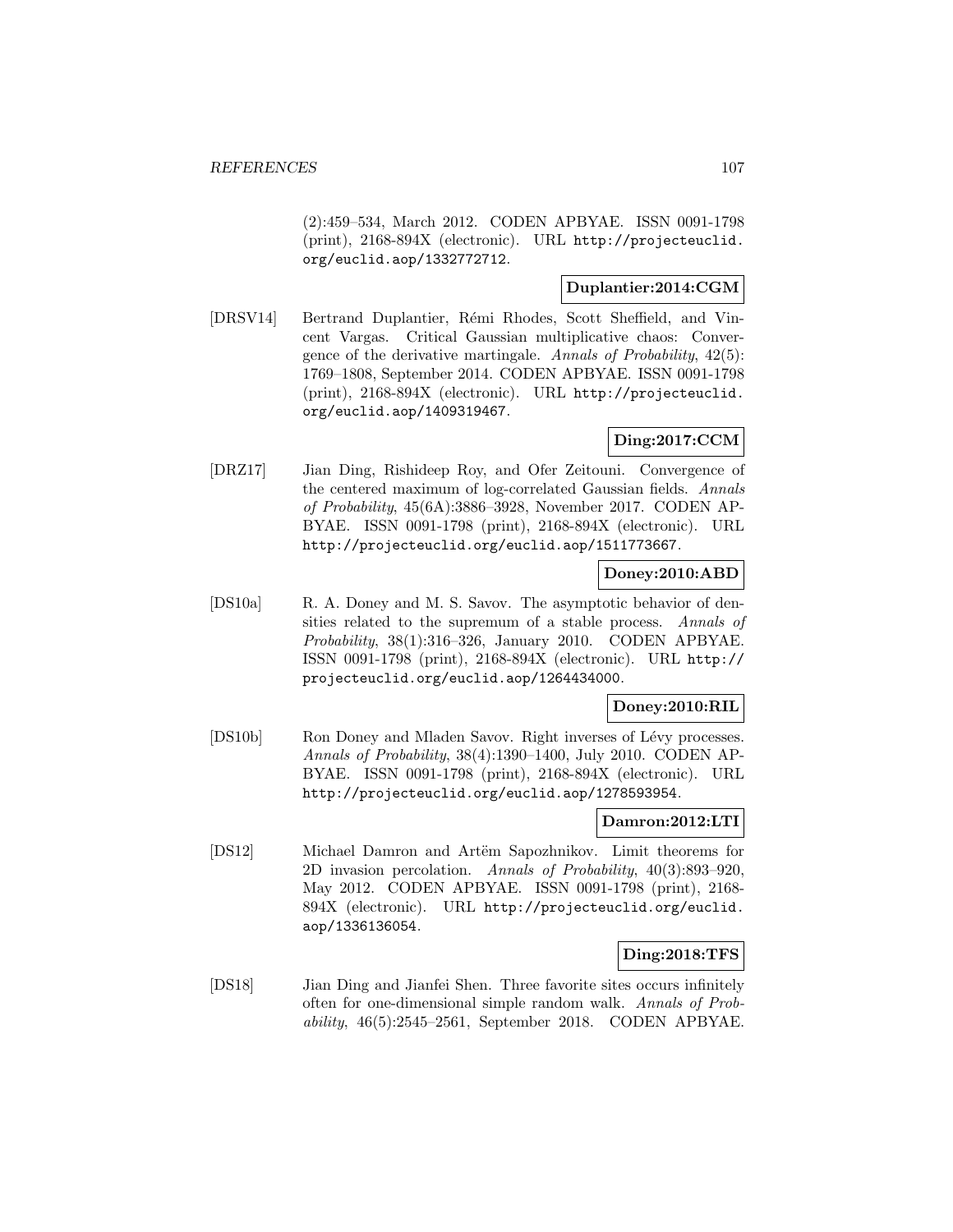ISSN 0091-1798 (print), 2168-894X (electronic). URL http:// projecteuclid.org/euclid.aop/1535097634.

## **Dekking:2011:ADT**

[DSS11] Michel Dekking, Károly Simon, and Balázs Székely. The algebraic difference of two random Cantor sets: The Larsson family. Annals of Probability, 39(2):549–586, March 2011. CODEN APBYAE. ISSN 0091-1798 (print), 2168-894X (electronic). URL http:// projecteuclid.org/euclid.aop/1298669173.

### **Decreusefond:2016:FPA**

[DST16] Laurent Decreusefond, Matthias Schulte, and Christoph Thäle. Functional Poisson approximation in Kantorovich-rubinstein distance with applications to U-statistics and stochastic geometry. Annals of Probability, 44(3):2147–2197, May 2016. CODEN AP-BYAE. ISSN 0091-1798 (print), 2168-894X (electronic). URL http://projecteuclid.org/euclid.aop/1463410041.

#### **Denisov:2018:FPT**

[DSW18] Denis Denisov, Alexander Sakhanenko, and Vitali Wachtel. Firstpassage times for random walks with nonidentically distributed increments. Annals of Probability, 46(6):3313–3350, November 2018. CODEN APBYAE. ISSN 0091-1798 (print), 2168- 894X (electronic). URL http://projecteuclid.org/euclid. aop/1537862435.

### **Dembo:2017:EFA**

[DT17] Amir Dembo and Li-Cheng Tsai. Equilibrium fluctuation of the Atlas model. Annals of Probability, 45(6B):4529–4560, November 2017. CODEN APBYAE. ISSN 0091-1798 (print), 2168- 894X (electronic). URL http://projecteuclid.org/euclid. aop/1513069266.

### **DeMarch:2019:ICP**

[DT19] Hadrien De March and Nizar Touzi. Irreducible convex paving for decomposition of multidimensional martingale transport plans. Annals of Probability, 47(3):1726–1774, May 2019. CODEN AP-BYAE. ISSN 0091-1798 (print), 2168-894X (electronic). URL http://projecteuclid.org/euclid.aop/1556784031.

## **Deligiannidis:2013:VPS**

[DU13] George Deligiannidis and Sergey Utev. Variance of partial sums of stationary sequences. Annals of Probability, 41(5):3606–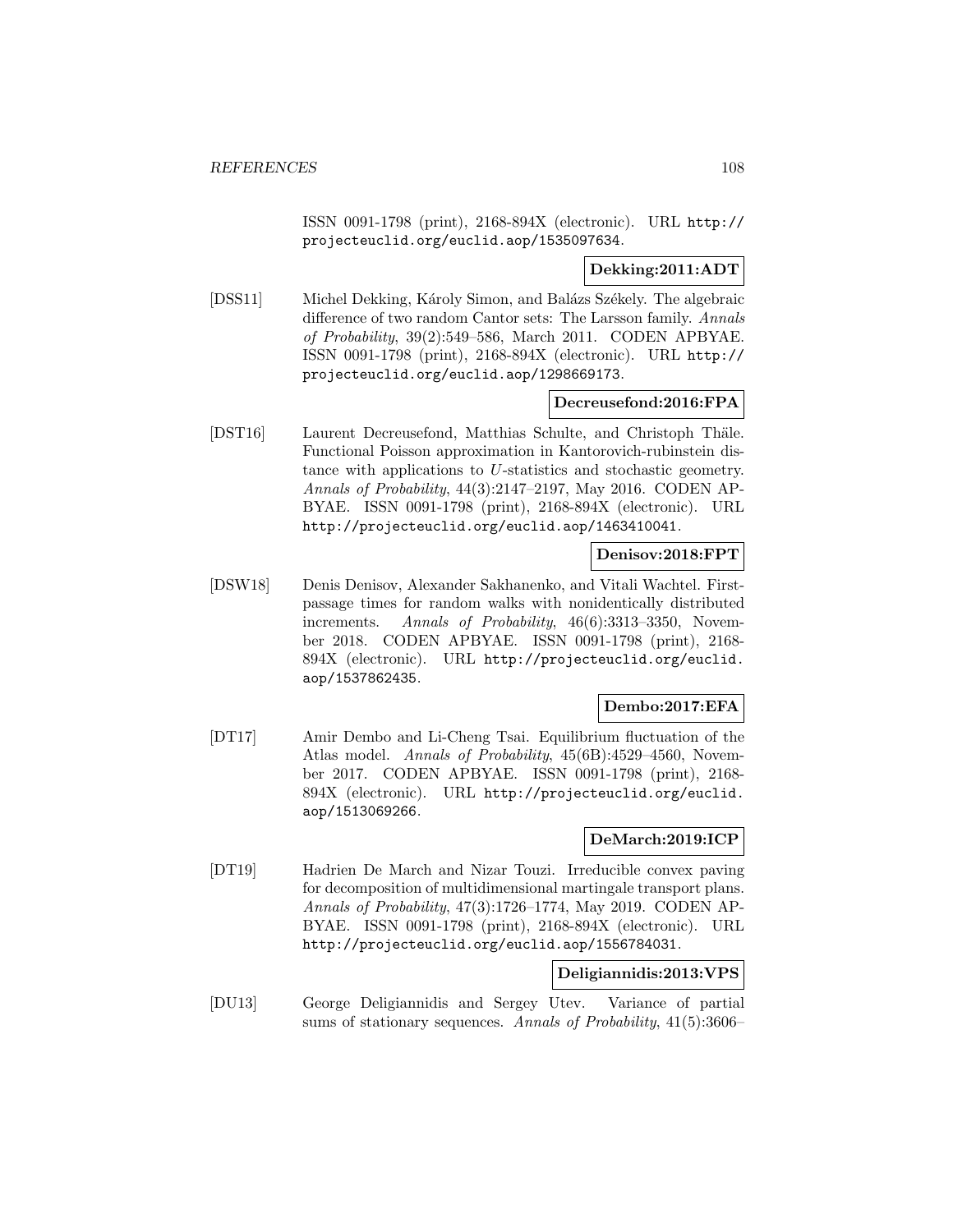3616, September 2013. CODEN APBYAE. ISSN 0091-1798 (print), 2168-894X (electronic). URL http://projecteuclid. org/euclid.aop/1378991850.

## **Duits:2018:GFN**

[Dui18] Maurice Duits. On global fluctuations for non-colliding processes. Annals of Probability, 46(3):1279–1350, May 2018. CODEN AP-BYAE. ISSN 0091-1798 (print), 2168-894X (electronic). URL http://projecteuclid.org/euclid.aop/1523520018.

## **Denisov:2015:RWC**

[DW15] Denis Denisov and Vitali Wachtel. Random walks in cones. Annals of Probability, 43(3):992–1044, May 2015. CODEN APBYAE. ISSN 0091-1798 (print), 2168-894X (electronic). URL http:// projecteuclid.org/euclid.aop/1430830276.

# **Ding:2019:PLL**

[DX19] Jian Ding and Changji Xu. Poly-logarithmic localization for random walks among random obstacles. Annals of Probability, 47 (4):2011–2048, July 2019. CODEN APBYAE. ISSN 0091-1798 (print), 2168-894X (electronic). URL http://projecteuclid. org/euclid.aop/1562205700.

## **Ding:2014:EVT**

[DZ14] Jian Ding and Ofer Zeitouni. Extreme values for two-dimensional discrete Gaussian free field. Annals of Probability, 42(4): 1480–1515, July 2014. CODEN APBYAE. ISSN 0091-1798 (print), 2168-894X (electronic). URL http://projecteuclid. org/euclid.aop/1404394070.

# **Dey:2016:HTL**

[DZ16] Partha S. Dey and Nikos Zygouras. High temperature limits for  $(1 + 1)$ -dimensional directed polymer with heavy-tailed disorder. Annals of Probability, 44(6):4006–4048, November 2016. CODEN APBYAE. ISSN 0091-1798 (print), 2168-894X (electronic). URL http://projecteuclid.org/euclid.aop/1479114269.

### **Evans:2017:DMB**

[EGW17] Steven N. Evans, Rudolf Grübel, and Anton Wakolbinger. Doob– Martin boundary of Rémy's tree growth chain. Annals of Probability, 45(1):225–277, January 2017. CODEN APBYAE. ISSN 0091-1798 (print), 2168-894X (electronic). URL http:// projecteuclid.org/euclid.aop/1485421333.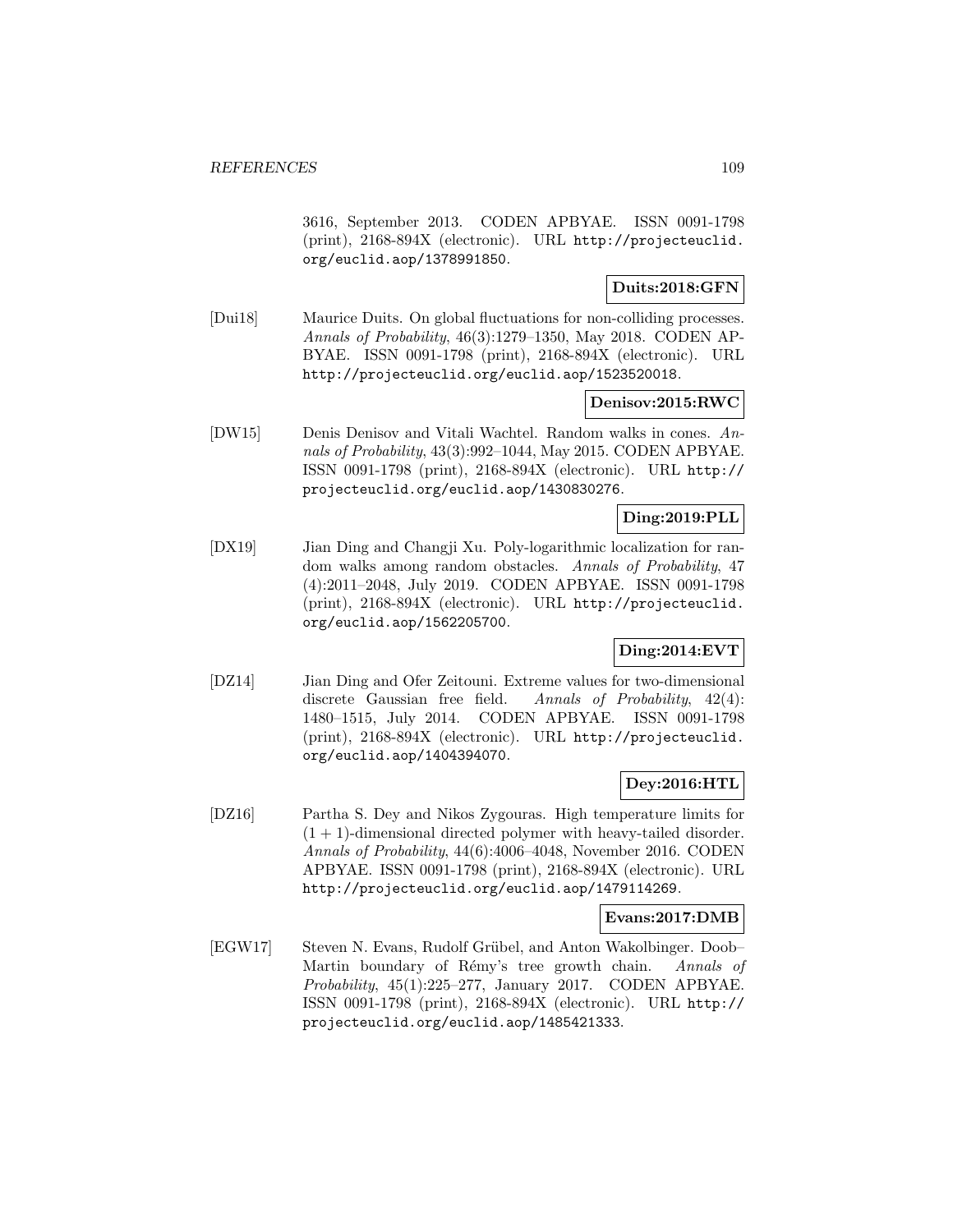### **Eberle:2019:CQC**

[EGZ19] Andreas Eberle, Arnaud Guillin, and Raphael Zimmer. Couplings and quantitative contraction rates for Langevin dynamics. Annals of Probability, 47(4):1982–2010, July 2019. CODEN APBYAE. ISSN 0091-1798 (print), 2168-894X (electronic). URL http:// projecteuclid.org/euclid.aop/1562205696.

## **Eisenbaum:2014:CPC**

[Eis14] Nathalie Eisenbaum. Characterization of positively correlated squared Gaussian processes. Annals of Probability, 42(2):559–575, March 2014. CODEN APBYAE. ISSN 0091-1798 (print), 2168- 894X (electronic). URL http://projecteuclid.org/euclid. aop/1393251296. See erratum [Eis22].

## **Eisenbaum:2017:PVN**

[Eis17] Nathalie Eisenbaum. Permanental vectors with nonsymmetric kernels. Annals of Probability, 45(1):210–224, January 2017. CODEN APBYAE. ISSN 0091-1798 (print), 2168-894X (electronic). URL http://projecteuclid.org/euclid.aop/1485421332.

### **Eisenbaum:2022:ECP**

[Eis22] Nathalie Eisenbaum. Erratum to "Characterization of positively correlated squared Gaussian processes". Annals of Probability, 4(1674):??, July 2022. CODEN APBYAE. ISSN 0091-1798 (print), 2168-894X (electronic). URL https://projecteuclid. org/journals/annals-of-probability/volume-50/issue-4/ Erratum-to-Characterization-of-positively-correlatedsquared-Gaussian-processes/10.1214/21-AOP1561.full. See [Eis14].

### **Einmahl:2014:CSP**

[EK14] Uwe Einmahl and Jim Kuelbs. Cluster sets for partial sums and partial sum processes. Annals of Probability, 42(3):1121–1160, May 2014. CODEN APBYAE. ISSN 0091-1798 (print), 2168- 894X (electronic). URL http://projecteuclid.org/euclid. aop/1395838125.

### **Etheridge:2019:GCP**

[EK19] Alison M. Etheridge and Thomas G. Kurtz. Genealogical constructions of population models. Annals of Probability, 47(4): 1827–1910, July 2019. CODEN APBYAE. ISSN 0091-1798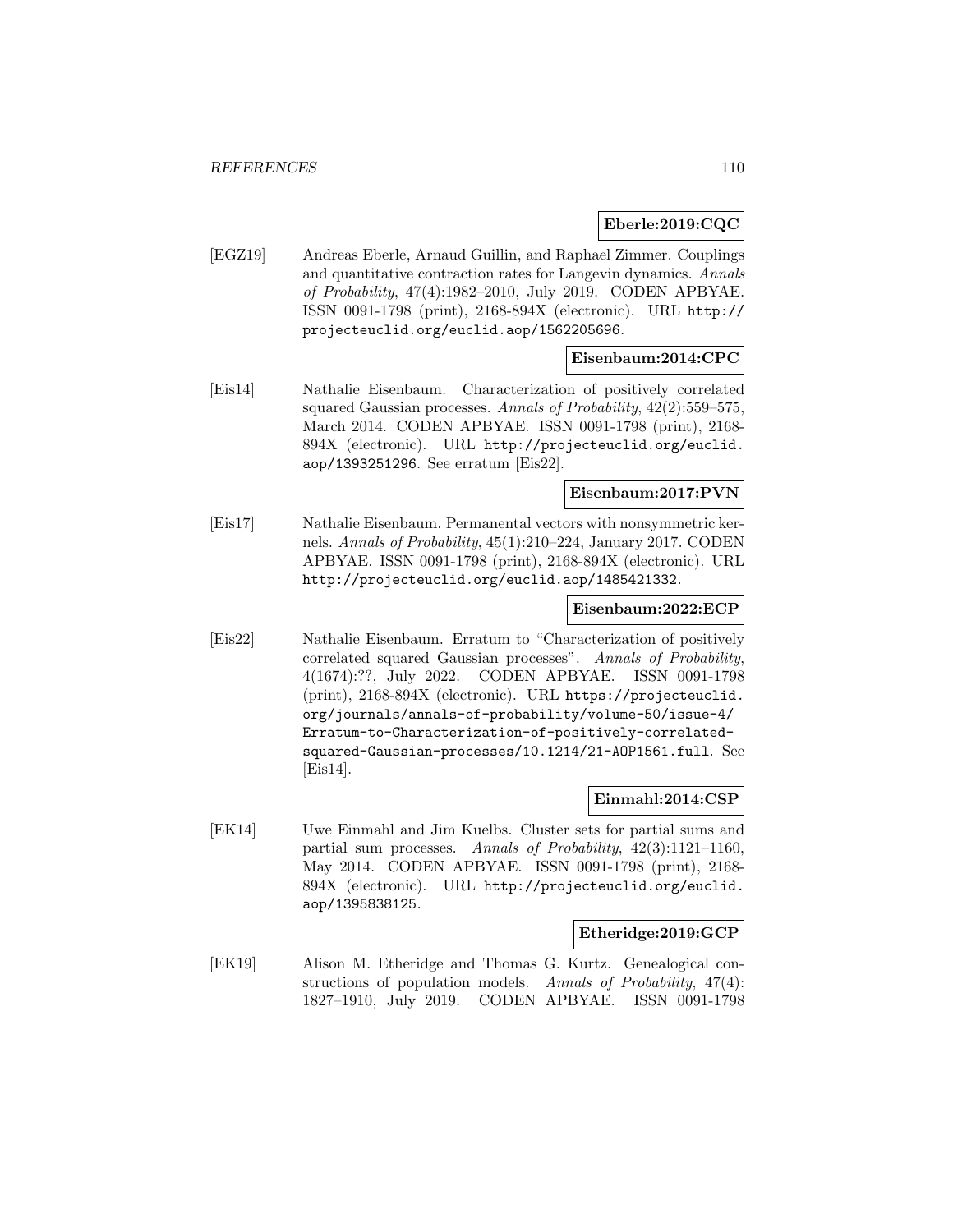(print), 2168-894X (electronic). URL http://projecteuclid. org/euclid.aop/1562205692.

### **Ekren:2014:VSP**

[EKTZ14] Ibrahim Ekren, Christian Keller, Nizar Touzi, and Jianfeng Zhang. On viscosity solutions of path dependent PDEs. Annals of Probability, 42(1):204–236, January 2014. CODEN APBYAE. ISSN 0091-1798 (print), 2168-894X (electronic). URL http:// projecteuclid.org/euclid.aop/1389278524.

### **Eckhoff:2015:SSS**

[EKW15] Maren Eckhoff, Andreas E. Kyprianou, and Matthias Winkel. Spines, skeletons and the strong law of large numbers for superdiffusions. Annals of Probability, 43(5):2545–2610, September 2015. CODEN APBYAE. ISSN 0091-1798 (print), 2168- 894X (electronic). URL http://projecteuclid.org/euclid. aop/1441792293.

### **Erdos:2013:SSE**

[EKYY13] László Erdős, Antti Knowles, Horng-Tzer Yau, and Jun Yin. Spectral statistics of Erdős–Rényi graphs i: Local semicircle law. Annals of Probability, 41(3B):2279–2375, May 2013. CODEN AP-BYAE. ISSN 0091-1798 (print), 2168-894X (electronic). URL http://projecteuclid.org/euclid.aop/1368623526.

## **Estrade:2016:CLT**

[EL16] Anne Estrade and José R. León. A central limit theorem for the Euler characteristic of a Gaussian excursion set. Annals of Probability, 44(6):3849–3878, November 2016. CODEN APBYAE. ISSN 0091-1798 (print), 2168-894X (electronic). URL http:// projecteuclid.org/euclid.aop/1479114264.

### **Eldan:2015:DLA**

[Eld15] Ronen Eldan. Diffusion-limited aggregation on the hyperbolic plane. Annals of Probability, 43(4):2084–2118, July 2015. CO-DEN APBYAE. ISSN 0091-1798 (print), 2168-894X (electronic). URL http://projecteuclid.org/euclid.aop/1433341327.

### **Eisenbaum:2017:ECP**

[EM17] Nathalie Eisenbaum and Franck Maunoury. Existence conditions of permanental and multivariate negative binomial distributions.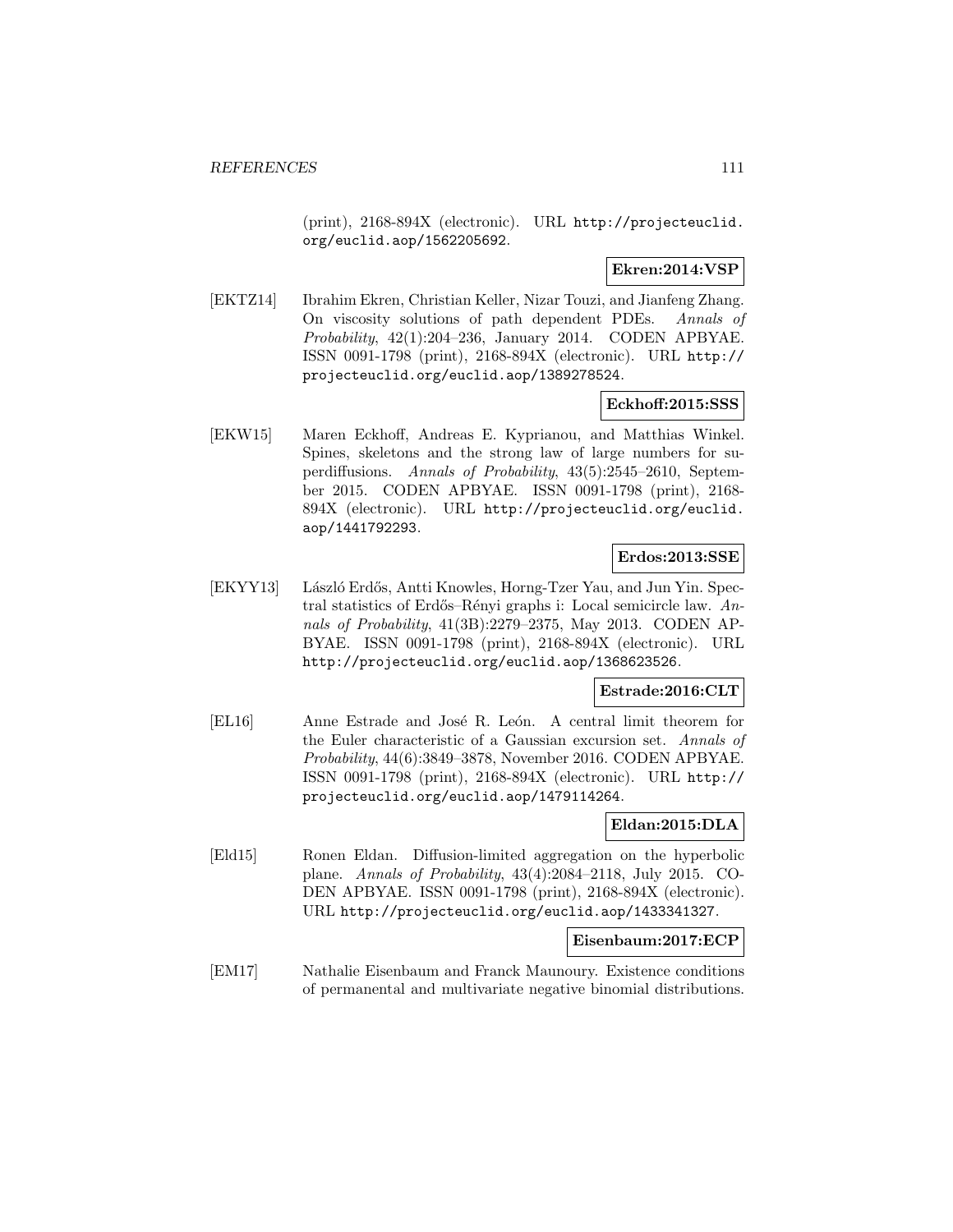Annals of Probability, 45(6B):4786–4820, November 2017. CO-DEN APBYAE. ISSN 0091-1798 (print), 2168-894X (electronic). URL http://projecteuclid.org/euclid.aop/1513069273.

### **Eskenazis:2018:GME**

[ENT18] Alexandros Eskenazis, Piotr Nayar, and Tomasz Tkocz. Gaussian mixtures: Entropy and geometric inequalities. Annals of Probability, 46(5):2908–2945, September 2018. CODEN APBYAE. ISSN 0091-1798 (print), 2168-894X (electronic). URL http:// projecteuclid.org/euclid.aop/1535097642.

## **Epstein:2017:FKF**

[EP17] Charles L. Epstein and Camelia A. Pop. The Feynman–Kac formula and Harnack inequality for degenerate diffusions. Annals of Probability, 45(5):3336–3384, September 2017. CODEN AP-BYAE. ISSN 0091-1798 (print), 2168-894X (electronic). URL http://projecteuclid.org/euclid.aop/1506132040.

## **Ekren:2016:VSFa**

[ETZ16a] Ibrahim Ekren, Nizar Touzi, and Jianfeng Zhang. Viscosity solutions of fully nonlinear parabolic path dependent PDEs: Part I. Annals of Probability, 44(2):1212–1253, March 2016. CODEN APBYAE. ISSN 0091-1798 (print), 2168-894X (electronic). URL http://projecteuclid.org/euclid.aop/1457960394.

## **Ekren:2016:VSFb**

[ETZ16b] Ibrahim Ekren, Nizar Touzi, and Jianfeng Zhang. Viscosity solutions of fully nonlinear parabolic path dependent PDEs: Part II. Annals of Probability, 44(4):2507–2553, July 2016. CODEN APBYAE. ISSN 0091-1798 (print), 2168-894X (electronic). URL http://projecteuclid.org/euclid.aop/1470139148.

### **Feng:2019:CRS**

[FA19] Renjie Feng and Robert J. Adler. Critical radius and supremum of random spherical harmonics. Annals of Probability, 47 (2):1162–1184, March 2019. CODEN APBYAE. ISSN 0091-1798 (print), 2168-894X (electronic). URL http://projecteuclid. org/euclid.aop/1551171648.

## **Fathi:2019:SKM**

[Fat19] Max Fathi. Stein kernels and moment maps. Annals of Probability, 47(4):2172–2185, July 2019. CODEN APBYAE. ISSN 0091-1798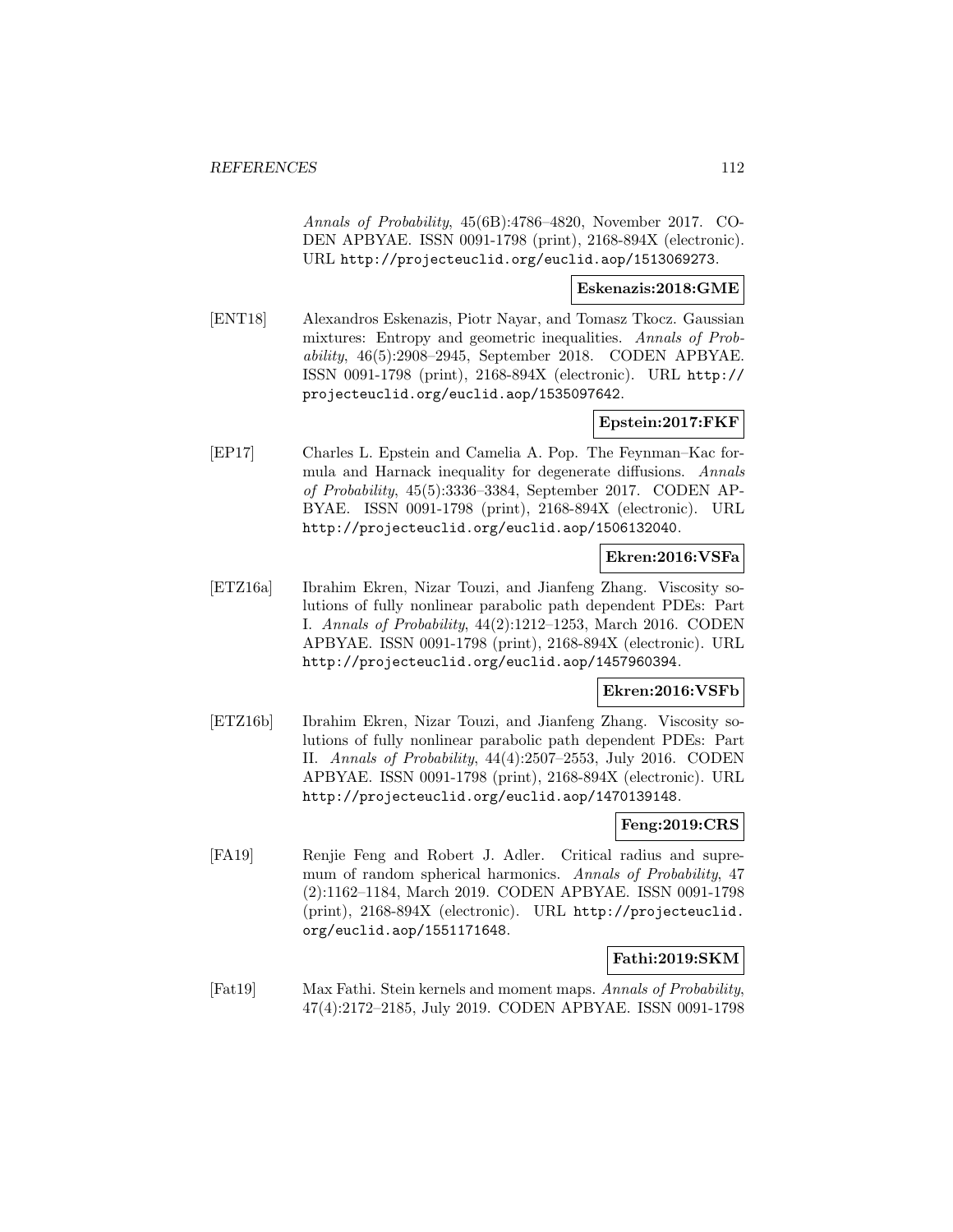(print), 2168-894X (electronic). URL http://projecteuclid. org/euclid.aop/1562205706.

### **Fulman:2015:SMR**

[FG15] Jason Fulman and Larry Goldstein. Stein's method and the rank distribution of random matrices over finite fields. Annals of Probability, 43(3):1274–1314, May 2015. CODEN APBYAE. ISSN 0091-1798 (print), 2168-894X (electronic). URL http:// projecteuclid.org/euclid.aop/1430830282.

## **Furlan:2019:PQS**

[FG19] Marco Furlan and Massimiliano Gubinelli. Paracontrolled quasilinear SPDEs. Annals of Probability, 47(2):1096–1135, March 2019. CODEN APBYAE. ISSN 0091-1798 (print), 2168- 894X (electronic). URL http://projecteuclid.org/euclid. aop/1551171646.

# **Friz:2016:JMC**

[FGGR16] Peter K. Friz, Benjamin Gess, Archil Gulisashvili, and Sebastian Riedel. The Jain–Monrad criterion for rough paths and applications to random Fourier series and non-Markovian Hörmander theory. Annals of Probability, 44(1):684–738, January 2016. CO-DEN APBYAE. ISSN 0091-1798 (print), 2168-894X (electronic). URL http://projecteuclid.org/euclid.aop/1454423053.

## **Flandoli:2017:SNO**

[FGS17] Franco Flandoli, Benjamin Gess, and Michael Scheutzow. Synchronization by noise for order-preserving random dynamical systems. Annals of Probability, 45(2):1325–1350, March 2017. CO-DEN APBYAE. ISSN 0091-1798 (print), 2168-894X (electronic). URL http://projecteuclid.org/euclid.aop/1490947321.

## **Fournier:2016:PCL**

[FH16] Nicolas Fournier and Maxime Hauray. Propagation of chaos for the Landau equation with moderately soft potentials. Annals of Probability, 44(6):3581–3660, November 2016. CODEN APBYAE. ISSN 0091-1798 (print), 2168-894X (electronic). URL http:// projecteuclid.org/euclid.aop/1479114259.

### **Friedli:2013:SPL**

[FIV13] S. Friedli, D. Ioffe, and Y. Velenik. Subcritical percolation with a line of defects. Annals of Probability,  $41(3B):2013-2046$ ,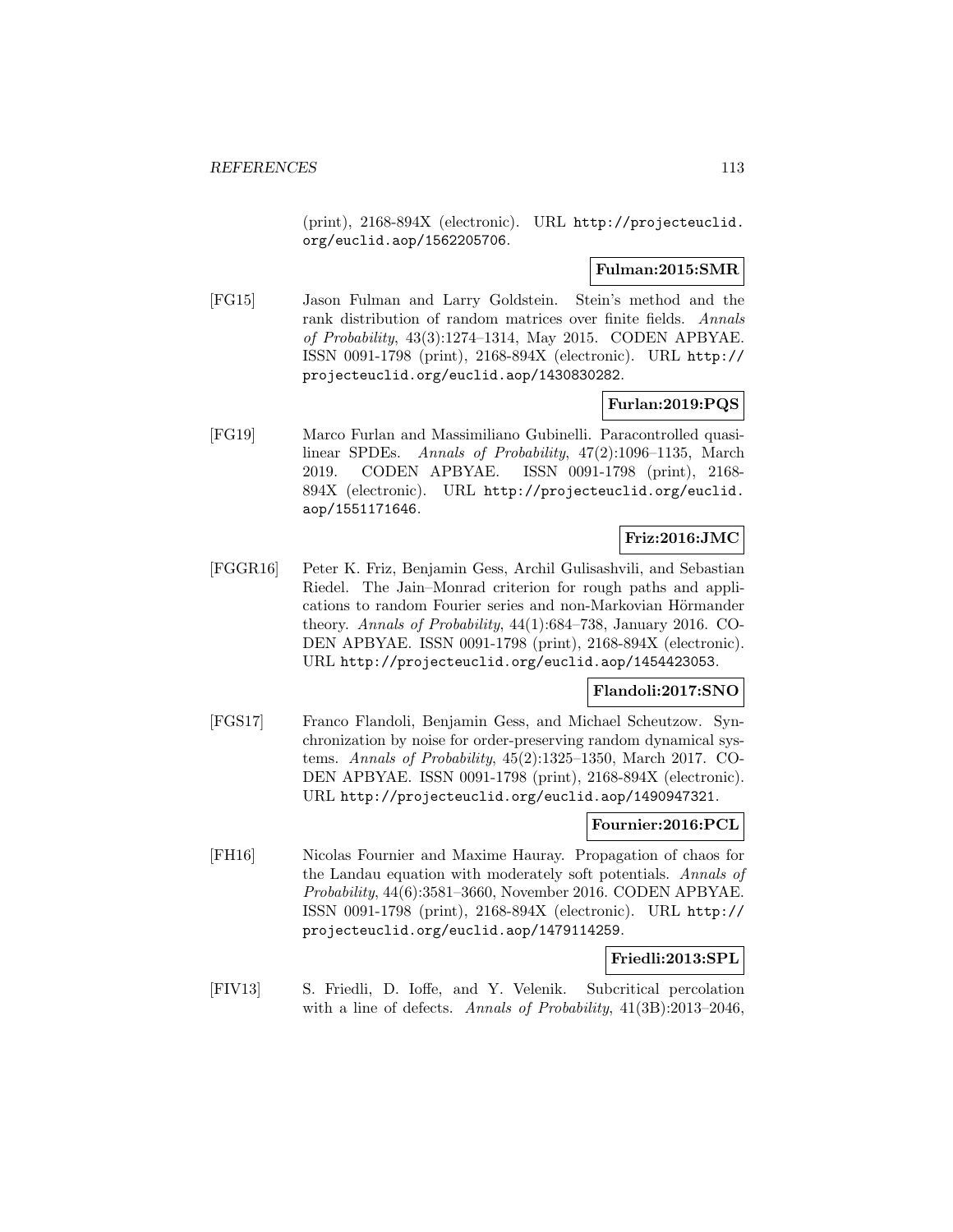May 2013. CODEN APBYAE. ISSN 0091-1798 (print), 2168- 894X (electronic). URL http://projecteuclid.org/euclid. aop/1368623518.

# **Fontbona:2016:TID**

[FJ16] Joaquin Fontbona and Benjamin Jourdain. A trajectorial interpretation of the dissipations of entropy and Fisher information for stochastic differential equations. Annals of Probability, 44 (1):131–170, January 2016. CODEN APBYAE. ISSN 0091-1798 (print), 2168-894X (electronic). URL http://projecteuclid. org/euclid.aop/1454423037.

## **Fan:2019:LES**

[FJ19] Jianqing Fan and Tiefeng Jiang. Largest entries of sample correlation matrices from equi-correlated normal populations. Annals of Probability, 47(5):3321–3374, September 2019. CODEN AP-BYAE. ISSN 0091-1798 (print), 2168-894X (electronic). URL https://projecteuclid.org/euclid.aop/1571731453.

## **Feng:2018:DRC**

[FJJS18] De-Jun Feng, Esa Järvenpää, Maarit Järvenpää, and Ville Suomala. Dimensions of random covering sets in Riemann manifolds. Annals of Probability, 46(3):1542–1596, May 2018. CODEN AP-BYAE. ISSN 0091-1798 (print), 2168-894X (electronic). URL http://projecteuclid.org/euclid.aop/1523520024.

### **Farre:2010:MSI**

[FJU10] Mercè Farré, Maria Jolis, and Frederic Utzet. Multiple Stratonovich integral and Hu–Meyer formula for Lévy processes. Annals of Probability, 38(6):2136–2169, November 2010. CODEN APBYAE. ISSN 0091-1798 (print), 2168-894X (electronic). URL http://projecteuclid.org/euclid.aop/1285334203.

### **Fribergh:2018:SLS**

[FK18] Alexander Fribergh and Daniel Kious. Scaling limits for subballistic biased random walks in random conductances. Annals of Probability, 46(2):605–686, March 2018. CODEN APBYAE. ISSN 0091-1798 (print), 2168-894X (electronic). URL http:// projecteuclid.org/euclid.aop/1520586267.

## **Fyodorov:2016:FBM**

[FKS16a] Y. V. Fyodorov, B. A. Khoruzhenko, and N. J. Simm. Fractional Brownian motion with Hurst index  $H = 0$  and the Gaus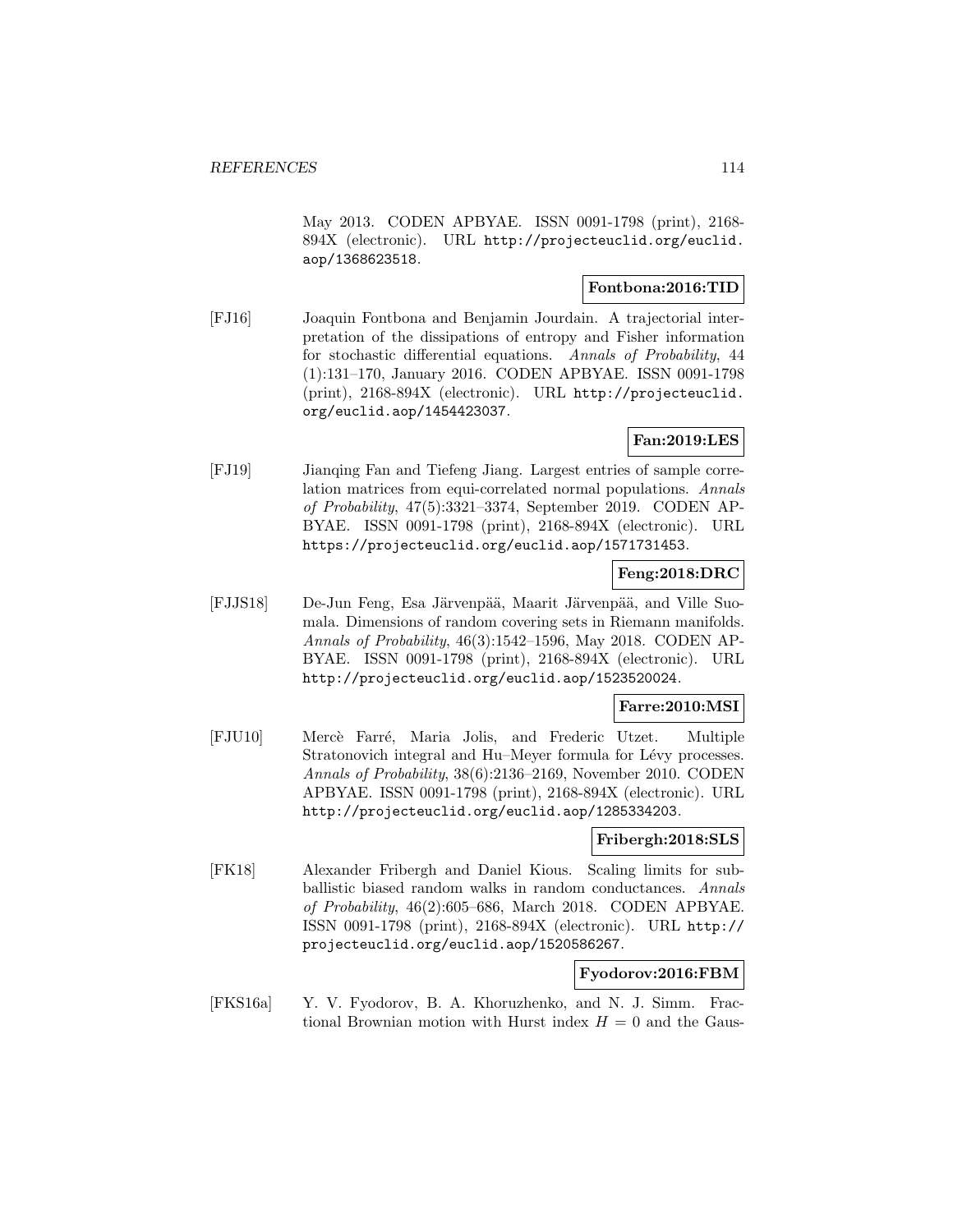sian unitary ensemble. Annals of Probability, 44(4):2980–3031, July 2016. CODEN APBYAE. ISSN 0091-1798 (print), 2168- 894X (electronic). URL https://projecteuclid.org/euclid. aop/1470139158.

## **Fyodorov:2016:MGP**

[FKS<sup>+</sup>16b] Y. V. Fyodorov, B. A. Khoruzhenko, N. J. Simm, Chunhao Cai, Pavel Chigansky, and Marina Kleptsyna. Mixed Gaussian processes: A filtering approach. Annals of Probability, 44 (4):3032–3075, July 2016. CODEN APBYAE. ISSN 0091-1798 (print), 2168-894X (electronic). URL http://projecteuclid. org/euclid.aop/1470139159.

# **Freidlin:2017:BDP**

[FKW17] M. Freidlin, L. Koralov, and A. Wentzell. On the behavior of diffusion processes with traps. Annals of Probability, 45(5):3202– 3222, September 2017. CODEN APBYAE. ISSN 0091-1798 (print), 2168-894X (electronic). URL http://projecteuclid. org/euclid.aop/1506132036.

### **Flores:2014:SPS**

[Flo14] Gregorio R. Moreno Flores. On the (strict) positivity of solutions of the stochastic heat equation. Annals of Probability, 42 (4):1635–1643, July 2014. CODEN APBYAE. ISSN 0091-1798 (print), 2168-894X (electronic). URL http://projecteuclid. org/euclid.aop/1404394073.

### **Foondun:2017:MBC**

[FLO17] Mohammud Foondun, Wei Liu, and McSylvester Omaba. Moment bounds for a class of fractional stochastic heat equations. Annals of Probability, 45(4):2131–2153, July 2017. CODEN APBYAE. ISSN 0091-1798 (print), 2168-894X (electronic). URL https:// projecteuclid.org/euclid.aop/1502438424.

### **Fournier:2016:RCN**

[FM16] Nicolas Fournier and Stéphane Mischler. Rate of convergence of the Nanbu particle system for hard potentials and Maxwell molecules. Annals of Probability, 44(1):589–627, January 2016. CODEN APBYAE. ISSN 0091-1798 (print), 2168- 894X (electronic). URL http://projecteuclid.org/euclid. aop/1454423051.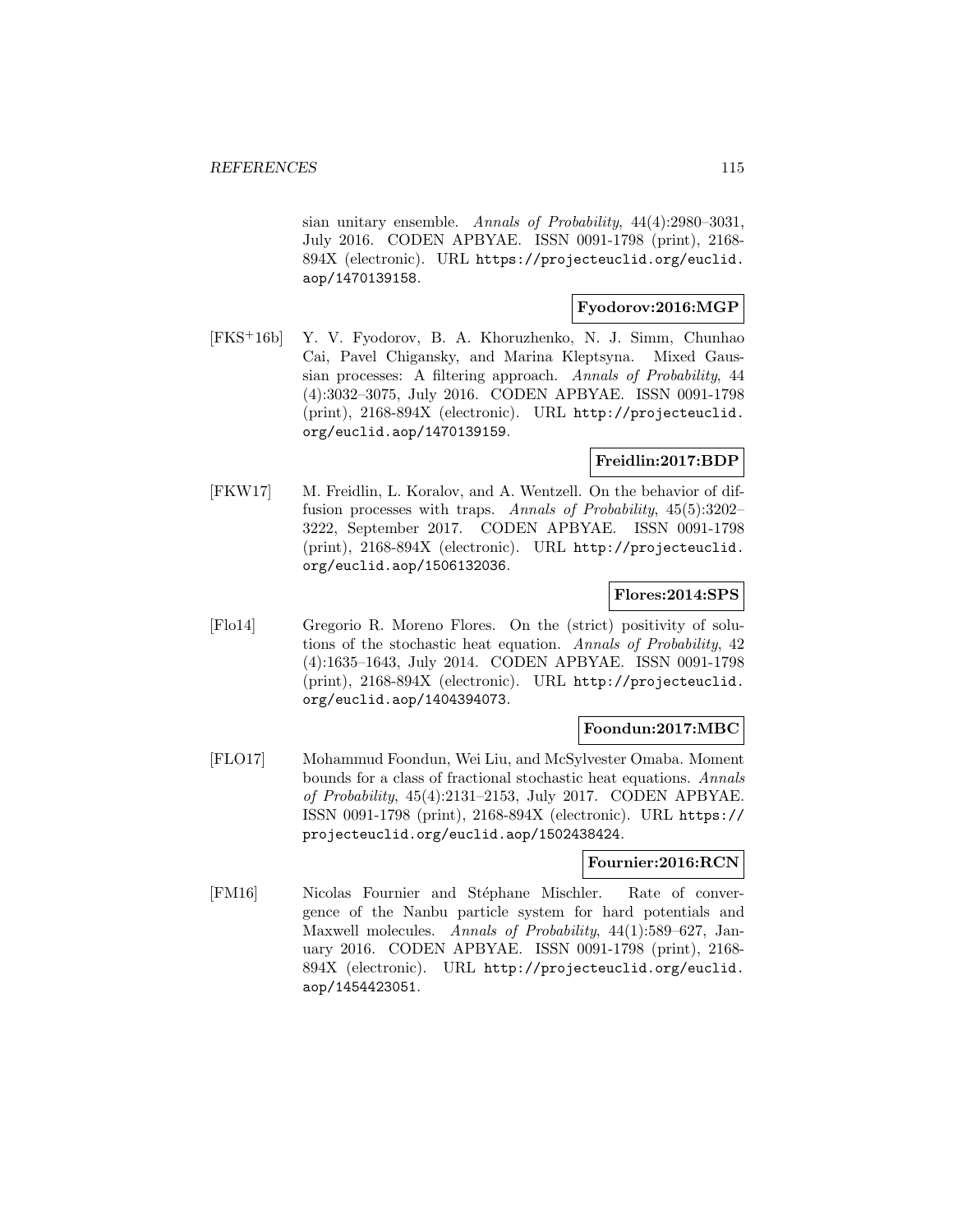### **Faggionato:2012:UOD**

[FMRT12] Alessandra Faggionato, Fabio Martinelli, Cyril Roberto, and Cristina Toninelli. Universality in one-dimensional hierarchical coalescence processes. Annals of Probability, 40(4):1377–1435, July 2012. CODEN APBYAE. ISSN 0091-1798 (print), 2168- 894X (electronic). URL http://projecteuclid.org/euclid. aop/1341401140.

### **Fleischmann:2010:OLH**

[FMW10] Klaus Fleischmann, Leonid Mytnik, and Vitali Wachtel. Optimal local Hölder index for density states of superprocesses with  $(1+\beta)$ branching mechanism. Annals of Probability, 38(3):1180–1220, May 2010. CODEN APBYAE. ISSN 0091-1798 (print), 2168- 894X (electronic). URL http://projecteuclid.org/euclid. aop/1275486191.

## **Fresen:2013:MGL**

[Fre13] Daniel Fresen. A multivariate Gnedenko law of large numbers. Annals of Probability, 41(5):3051–3080, September 2013. CODEN APBYAE. ISSN 0091-1798 (print), 2168-894X (electronic). URL http://projecteuclid.org/euclid.aop/1378991831.

## **Freeman:2015:SC**

[Fre15] Nic Freeman. The segregated Λ-coalescent. Annals of Probability, 43(2):435–467, March 2015. CODEN APBYAE. ISSN 0091-1798 (print), 2168-894X (electronic). URL http://projecteuclid. org/euclid.aop/1422885567.

### **Fribergh:2010:SBR**

[Fri10] Alexander Fribergh. The speed of a biased random walk on a percolation cluster at high density. Annals of Probability, 38(5): 1717–1782, September 2010. CODEN APBYAE. ISSN 0091-1798 (print), 2168-894X (electronic). URL http://projecteuclid. org/euclid.aop/1282053771.

## **Fribergh:2013:BRW**

[Fri13] Alexander Fribergh. Biased random walk in positive random conductances on  $\mathbb{Z}^d$ . Annals of Probability, 41(6):3910–3972, November 2013. CODEN APBYAE. ISSN 0091-1798 (print), 2168- 894X (electronic). URL http://projecteuclid.org/euclid. aop/1384957779.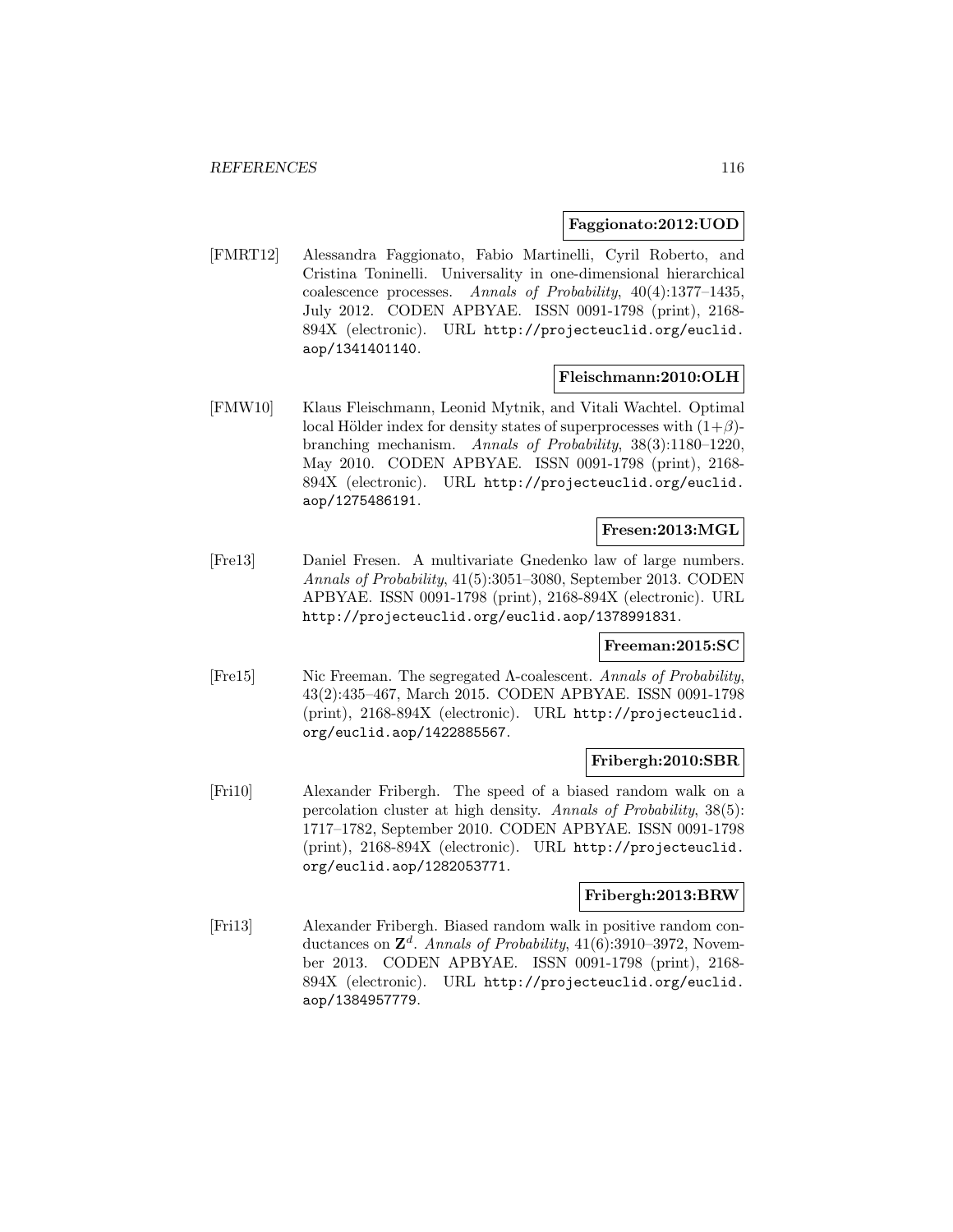### **Foss:2015:GWR**

[FRS15] Sergey Foss, Leonardo T. Rolla, and Vladas Sidoravicius. Greedy walk on the real line. Annals of Probability,  $43(3):1399-1418$ , May 2015. CODEN APBYAE. ISSN 0091-1798 (print), 2168- 894X (electronic). URL http://projecteuclid.org/euclid. aop/1430830285.

# **Friz:2017:GRI**

[FS17] Peter K. Friz and Atul Shekhar. General rough integration, Lévy rough paths and a Lévy–Kintchine-type formula. Annals of Probability, 45(4):2707–2765, July 2017. CODEN APBYAE. ISSN 0091-1798 (print), 2168-894X (electronic). URL https:// projecteuclid.org/euclid.aop/1502438438.

## **Flint:2017:COF**

[FT17] Ian Flint and Giovanni Luca Torrisi. A Clark–Ocone formula for temporal point processes and applications. Annals of Probability, 45(5):3266–3292, September 2017. CODEN APBYAE. ISSN 0091-1798 (print), 2168-894X (electronic). URL http:// projecteuclid.org/euclid.aop/1506132038.

## **Fukushima:2012:JTH**

[FU12] Masatoshi Fukushima and Toshihiro Uemura. Jump-type Hunt processes generated by lower bounded semi-Dirichlet forms. Annals of Probability, 40(2):858–889, March 2012. CODEN AP-BYAE. ISSN 0091-1798 (print), 2168-894X (electronic). URL http://projecteuclid.org/euclid.aop/1332772723.

### **Fukushima:2013:ABM**

[Fuk13] Ryoki Fukushima. Annealed Brownian motion in a heavy tailed Poissonian potential. Annals of Probability, 41(5):3462– 3493, September 2013. CODEN APBYAE. ISSN 0091-1798 (print), 2168-894X (electronic). URL http://projecteuclid. org/euclid.aop/1378991845.

## **Funaki:2019:SIL**

[FY19] Tadahisa Funaki and Satoshi Yokoyama. Sharp interface limit for stochastically perturbed mass conserving Allen–Cahn equation. Annals of Probability, 47(1):560–612, January 2019. CODEN AP-BYAE. ISSN 0091-1798 (print), 2168-894X (electronic). URL http://projecteuclid.org/euclid.aop/1544691628.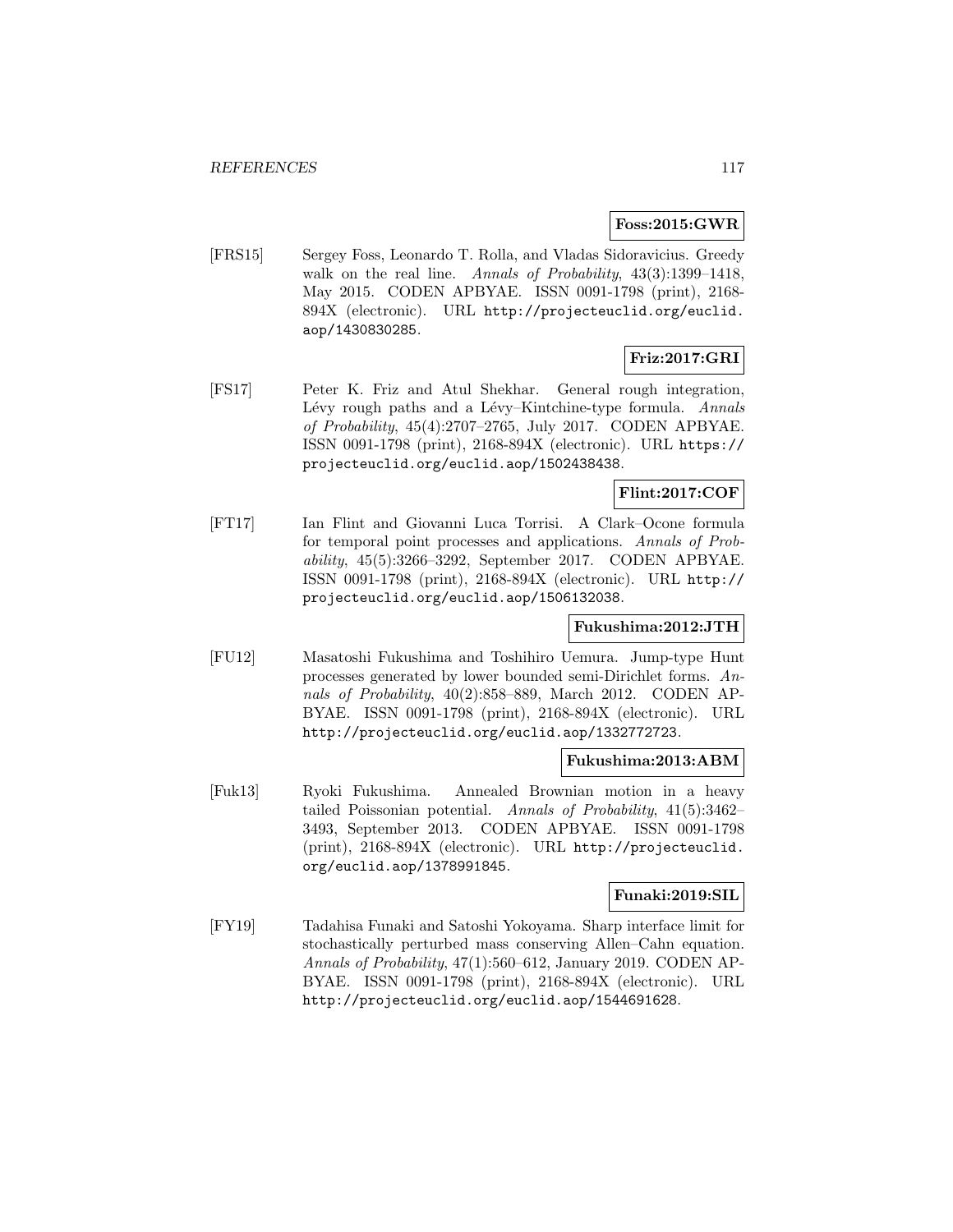### **Flandoli:2016:IDA**

[FZ16] Franco Flandoli and Giovanni Zanco. An infinite-dimensional approach to path-dependent Kolmogorov equations. Annals of Probability, 44(4):2643–2693, July 2016. CODEN APBYAE. ISSN 0091-1798 (print), 2168-894X (electronic). URL http:// projecteuclid.org/euclid.aop/1470139151.

### **Garban:2011:OSC**

[Gar11] Christophe Garban. Oded Schramm's contributions to noise sensitivity. Annals of Probability, 39(5):1702-1767, September 2011. CODEN APBYAE. ISSN 0091-1798 (print), 2168- 894X (electronic). URL http://projecteuclid.org/euclid. aop/1318940780.

## **Gartner:2010:ICV**

[GdHM10] J. Gärtner, F. den Hollander, and G. Maillard. Intermittency on catalysts: Voter model. Annals of Probability, 38(5):2066– 2102, September 2010. CODEN APBYAE. ISSN 0091-1798 (print), 2168-894X (electronic). URL http://projecteuclid. org/euclid.aop/1282053781.

### **Gerencser:2019:BRS**

[Ger19] Máté Gerencsér. Boundary regularity of stochastic PDEs. Annals of Probability, 47(2):804–834, March 2019. CODEN APBYAE. ISSN 0091-1798 (print), 2168-894X (electronic). URL http:// projecteuclid.org/euclid.aop/1551171638.

### **Gess:2014:RAS**

[Ges14] Benjamin Gess. Random attractors for stochastic porous media equations perturbed by space–time linear multiplicative noise. Annals of Probability, 42(2):818–864, March 2014. CODEN AP-BYAE. ISSN 0091-1798 (print), 2168-894X (electronic). URL http://projecteuclid.org/euclid.aop/1393251304.

### **Garet:2017:NOP**

[GGM17] Olivier Garet, Jean-Baptiste Gouéré, and Régine Marchand. The number of open paths in oriented percolation. Annals of Probability, 45(6A):4071–4100, November 2017. CODEN APBYAE. ISSN 0091-1798 (print), 2168-894X (electronic). URL http:// projecteuclid.org/euclid.aop/1511773672.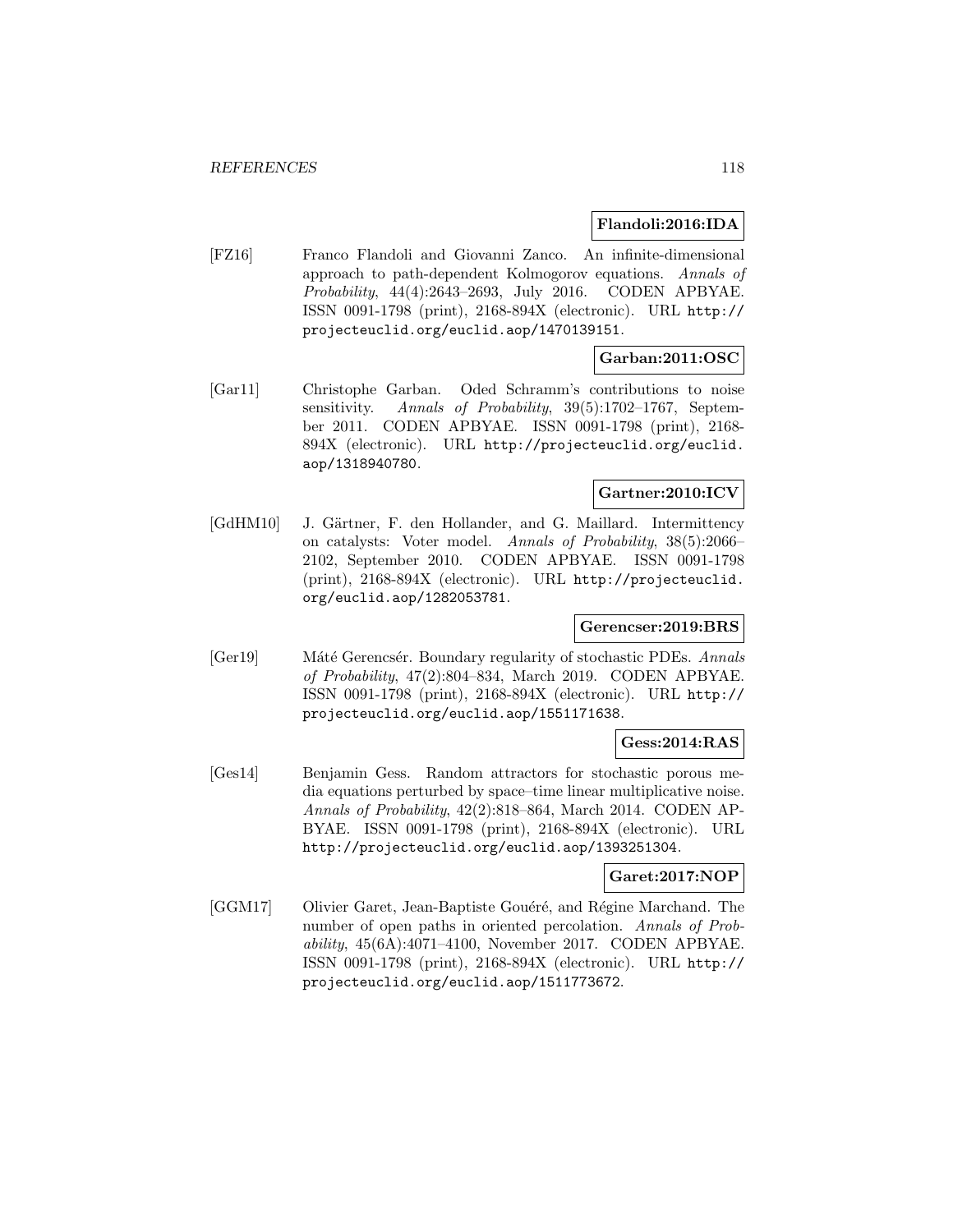### **Giunti:2019:HKU**

[GGM19] Arianna Giunti, Yu Gu, and Jean-Christophe Mourrat. Heat kernel upper bounds for interacting particle systems. Annals of Probability, 47(2):1056–1095, March 2019. CODEN APBYAE. ISSN 0091-1798 (print), 2168-894X (electronic). URL http:// projecteuclid.org/euclid.aop/1551171645.

## **Gurel-Gurevich:2013:NRT**

[GGN13] Ori Gurel-Gurevich and Asaf Nachmias. Nonconcentration of return times. Annals of Probability, 41(2):848–870, March 2013. CO-DEN APBYAE. ISSN 0091-1798 (print), 2168-894X (electronic). URL http://projecteuclid.org/euclid.aop/1362750944.

### **Gantert:2017:ERS**

[GGN17] Nina Gantert, Xiaoqin Guo, and Jan Nagel. Einstein relation and steady states for the random conductance model. Annals of Probability, 45(4):2533–2567, July 2017. CODEN APBYAE. ISSN 0091-1798 (print), 2168-894X (electronic). URL https:// projecteuclid.org/euclid.aop/1502438434.

## **Gonzales-Gargate:2016:APD**

[GGR16] Ivan I. Gonzales-Gargate and Paulo R. Ruffino. An averaging principle for diffusions in foliated spaces. Annals of Probability, 44 (1):567–588, January 2016. CODEN APBYAE. ISSN 0091-1798 (print), 2168-894X (electronic). URL http://projecteuclid. org/euclid.aop/1454423050.

### **Grimmett:2012:LEP**

[GH12] Geoffrey R. Grimmett and Alexander E. Holroyd. Lattice embeddings in percolation. Annals of Probability, 40(1):146–161, January 2012. CODEN APBYAE. ISSN 0091-1798 (print), 2168- 894X (electronic). URL http://projecteuclid.org/euclid. aop/1325605000.

### **Gravner:2015:PDR**

[GH15] Janko Gravner and Alexander E. Holroyd. Percolation and disorder-resistance in cellular automata. Annals of Probability, 43(4):1731–1776, July 2015. CODEN APBYAE. ISSN 0091-1798 (print), 2168-894X (electronic). URL http://projecteuclid. org/euclid.aop/1433341319.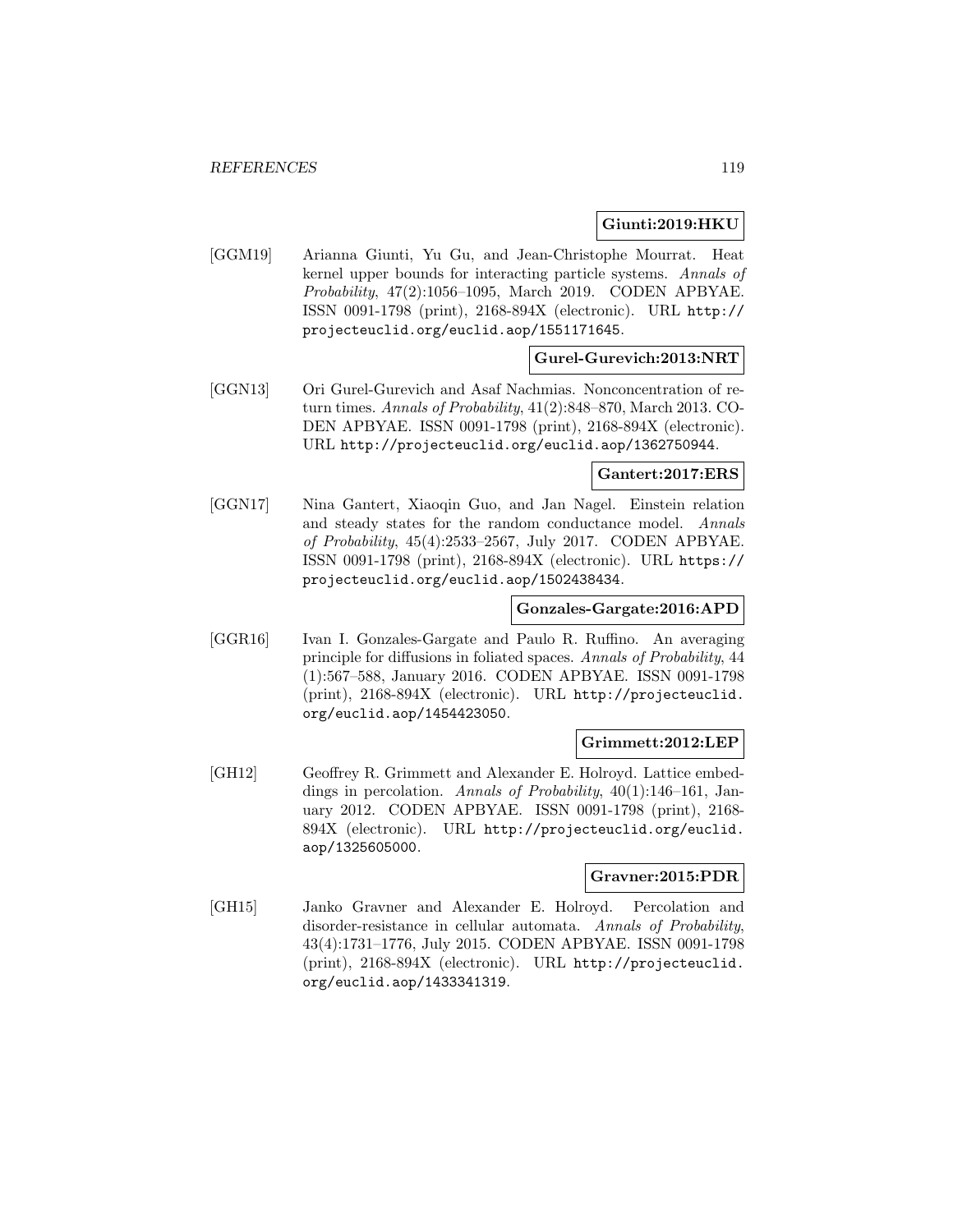### **Goldschmidt:2016:BNE**

[GH16] Christina Goldschmidt and Bénédicte Haas. Behavior near the extinction time in self-similar fragmentations II: Finite dislocation measures. Annals of Probability, 44(1):739–805, January 2016. CODEN APBYAE. ISSN 0091-1798 (print), 2168- 894X (electronic). URL http://projecteuclid.org/euclid. aop/1454423054.

# **Gess:2018:WPR**

[GH18] Benjamin Gess and Martina Hofmanová. Well-posedness and regularity for quasilinear degenerate parabolic-hyperbolic SPDE. Annals of Probability, 46(5):2495–2544, September 2018. CODEN APBYAE. ISSN 0091-1798 (print), 2168-894X (electronic). URL http://projecteuclid.org/euclid.aop/1535097633.

## **Glatt-Holtz:2014:LGE**

[GHV14] Nathan E. Glatt-Holtz and Vlad C. Vicol. Local and global existence of smooth solutions for the stochastic Euler equations with multiplicative noise. Annals of Probability, 42(1):80–145, January 2014. CODEN APBYAE. ISSN 0091-1798 (print), 2168- 894X (electronic). URL http://projecteuclid.org/euclid. aop/1389278521.

## **Gill:2013:SOU**

[Gil13] Hardeep Gill. A super Ornstein–Uhlenbeck process interacting with its center of mass. Annals of Probability,  $41(2):989-1029$ , March 2013. CODEN APBYAE. ISSN 0091-1798 (print), 2168- 894X (electronic). URL http://projecteuclid.org/euclid. aop/1362750948.

### **Goncalves:2015:SBE**

[GJS15] Patrícia Gonçalves, Milton Jara, and Sunder Sethuraman. A stochastic Burgers equation from a class of microscopic interactions. Annals of Probability, 43(1):286–338, February 2015. CO-DEN APBYAE. ISSN 0091-1798 (print), 2168-894X (electronic). URL http://projecteuclid.org/euclid.aop/1415801558.

### **Ghoussoub:2019:SOM**

[GKL19] Nassif Ghoussoub, Young-Heon Kim, and Tongseok Lim. Structure of optimal martingale transport plans in general dimensions. Annals of Probability, 47(1):109–164, January 2019. CODEN AP-BYAE. ISSN 0091-1798 (print), 2168-894X (electronic). URL http://projecteuclid.org/euclid.aop/1544691619.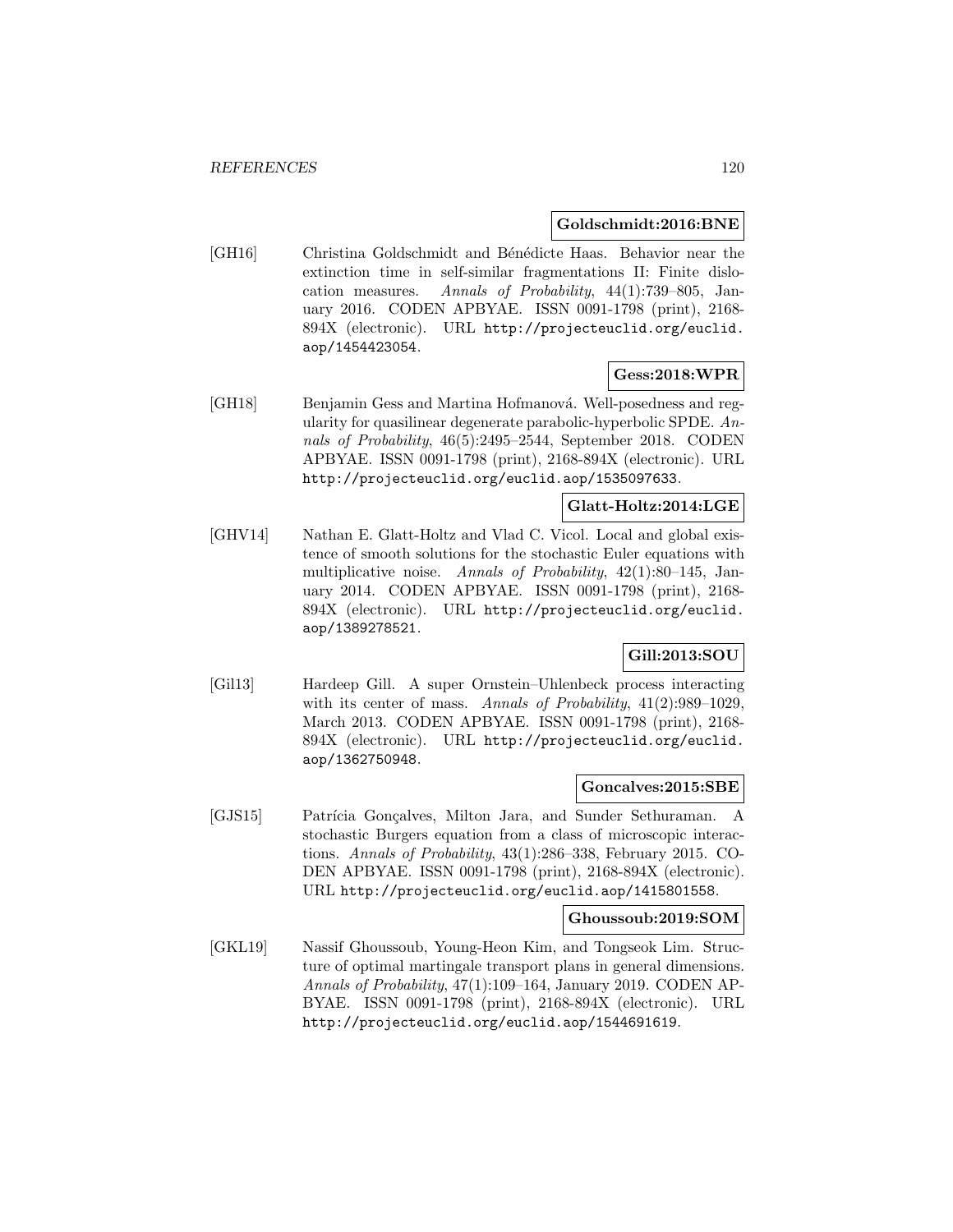### **Ghosh:2016:CPG**

[GKP16] Subhroshekhar Ghosh, Manjunath Krishnapur, and Yuval Peres. Continuum percolation for Gaussian zeroes and Ginibre eigenvalues. Annals of Probability, 44(5):3357–3384, September 2016. CO-DEN APBYAE. ISSN 0091-1798 (print), 2168-894X (electronic). URL http://projecteuclid.org/euclid.aop/1474462100.

## **Gantert:2017:LDR**

[GKR17] Nina Gantert, Steven Soojin Kim, and Kavita Ramanan. Large deviations for random projections of  $\ell^p$  balls. Annals of Probability, 45(6B):4419–4476, November 2017. CODEN APBYAE. ISSN 0091-1798 (print), 2168-894X (electronic). URL http:// projecteuclid.org/euclid.aop/1513069264.

## **Goldenshluger:2011:UBN**

[GL11] Alexander Goldenshluger and Oleg Lepski. Uniform bounds for norms of sums of independent random functions. Annals of Probability, 39(6):2318–2384, November 2011. CODEN APBYAE. ISSN 0091-1798 (print), 2168-894X (electronic). URL http:// projecteuclid.org/euclid.aop/1321539122.

## **Gois:2015:ZTL**

[GL15] B. Gois and C. Landim. Zero-temperature limit of the Kawasaki dynamics for the Ising lattice gas in a large two-dimensional torus. Annals of Probability, 43(4):2151–2203, July 2015. CODEN AP-BYAE. ISSN 0091-1798 (print), 2168-894X (electronic). URL http://projecteuclid.org/euclid.aop/1433341329.

### **Grama:2018:LTM**

[GLL18] Ion Grama, Ronan Lauvergnat, and Émile Le Page. Limit theorems for Markov walks conditioned to stay positive under a spectral gap assumption. Annals of Probability, 46(4):1807–1877, July 2018. CODEN APBYAE. ISSN 0091-1798 (print), 2168- 894X (electronic). URL http://projecteuclid.org/euclid. aop/1528876816.

### **Graf:2012:LQB**

[GLP12] Siegfried Graf, Harald Luschgy, and Gilles Pagès. The local quantization behavior of absolutely continuous probabilities. Annals of Probability, 40(4):1795–1828, July 2012. CODEN APBYAE. ISSN 0091-1798 (print), 2168-894X (electronic). URL http:// projecteuclid.org/euclid.aop/1341401149.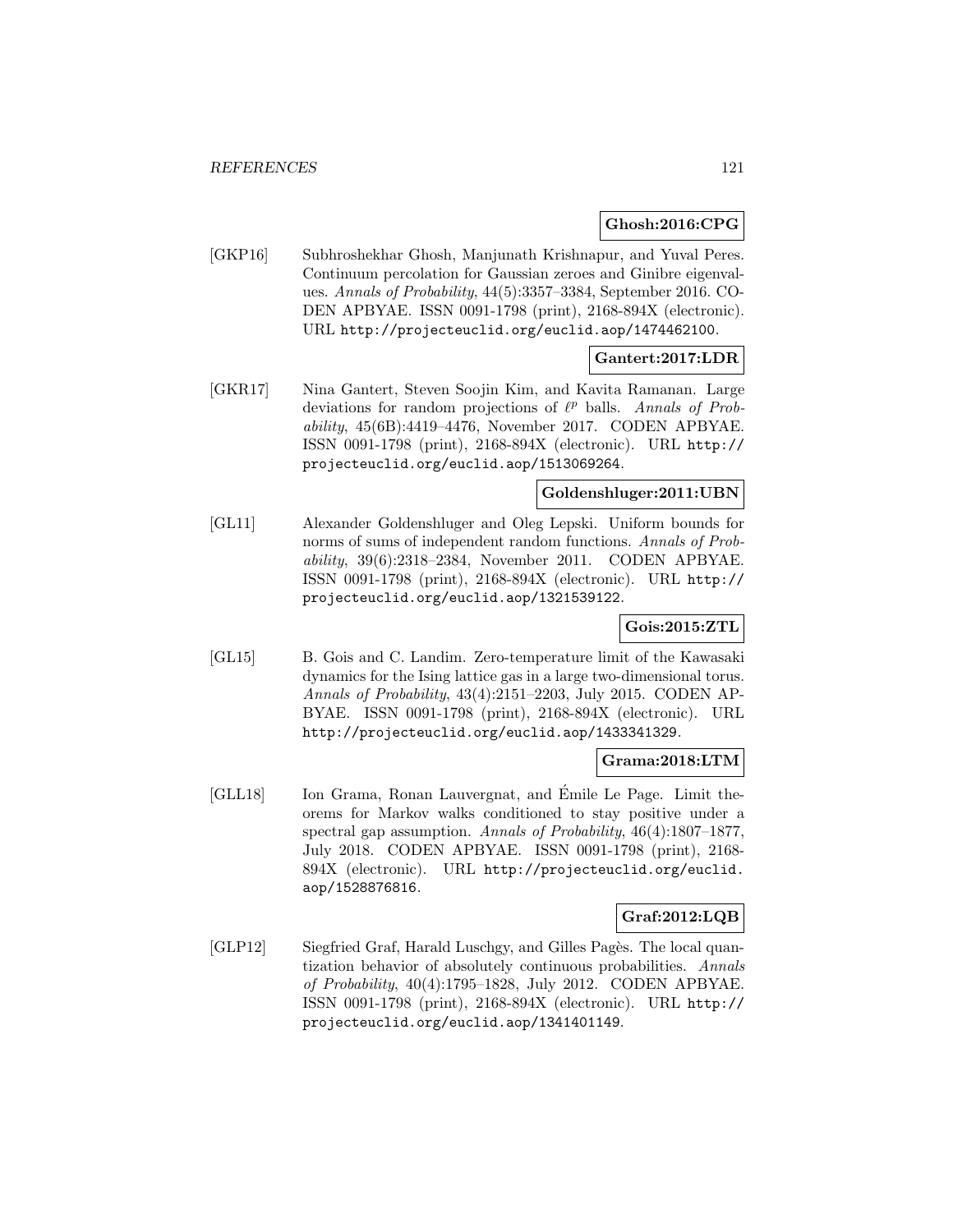### **Ganguly:2019:FLS**

[GLS19] Shirshendu Ganguly, Lionel Levine, and Sourav Sarkar. Formation of large-scale random structure by competitive erosion. Annals of Probability, 47(6):3649–3704, November 2019. CODEN APBYAE. ISSN 0091-1798 (print), 2168-894X (electronic). URL https:// projecteuclid.org/euclid.aop/1575277339.

# **Gloter:2013:DBT**

[GM13a] Arnaud Gloter and Miguel Martinez. Distance between two skew Brownian motions as a S.D.E. with jumps and law of the hitting time. Annals of Probability, 41(3A):1628–1655, May 2013. CO-DEN APBYAE. ISSN 0091-1798 (print), 2168-894X (electronic). URL http://projecteuclid.org/euclid.aop/1367241508.

## **Grimmett:2013:IBP**

[GM13b] Geoffrey R. Grimmett and Ioan Manolescu. Inhomogeneous bond percolation on square, triangular and hexagonal lattices. Annals of Probability, 41(4):2990–3025, July 2013. CODEN APBYAE. ISSN 0091-1798 (print), 2168-894X (electronic). URL http:// projecteuclid.org/euclid.aop/1372859771.

## **Grimmett:2013:UBP**

[GM13c] Geoffrey R. Grimmett and Ioan Manolescu. Universality for bond percolation in two dimensions. Annals of Probability, 41(5):3261– 3283, September 2013. CODEN APBYAE. ISSN 0091-1798 (print), 2168-894X (electronic). URL http://projecteuclid. org/euclid.aop/1378991839.

### **Garet:2014:LDC**

[GM14] Olivier Garet and R´egine Marchand. Large deviations for the contact process in random environment. Annals of Probability, 42 (4):1438–1479, July 2014. CODEN APBYAE. ISSN 0091-1798 (print), 2168-894X (electronic). URL http://projecteuclid. org/euclid.aop/1404394069.

### **Gouere:2016:NCR**

[GM16] Jean-Baptiste Gouéré and Régine Marchand. Nonoptimality of constant radii in high dimensional continuum percolation. Annals of Probability, 44(1):307–323, January 2016. CODEN APBYAE. ISSN 0091-1798 (print), 2168-894X (electronic). URL http:// projecteuclid.org/euclid.aop/1454423042.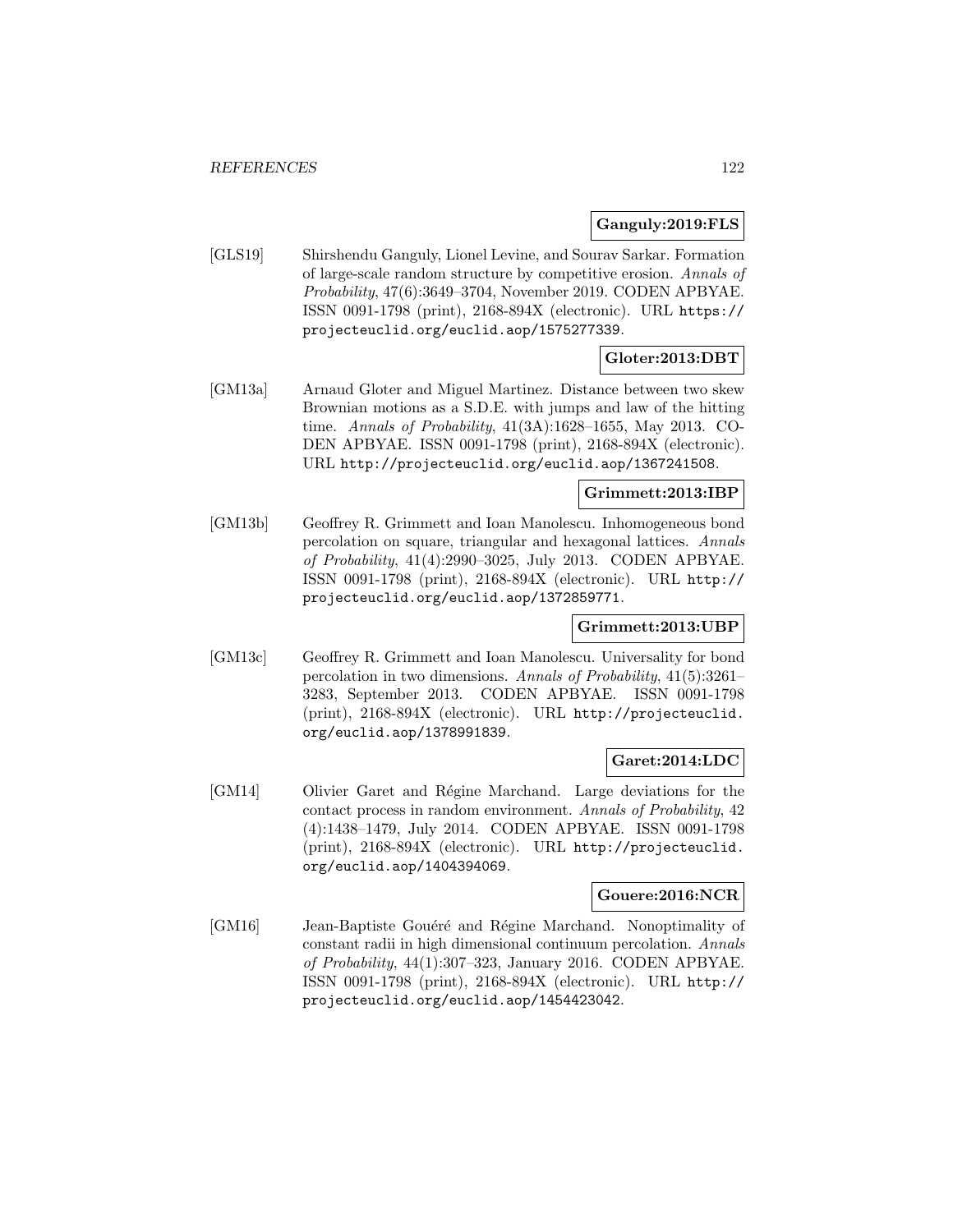### **Gwynne:2019:MGB**

[GM19] Ewain Gwynne and Jason Miller. Metric gluing of Brownian and  $\sqrt{8}/3$ -liouville quantum gravity surfaces. Annals of Probability, 47(4):2303–2358, July 2019. CODEN APBYAE. ISSN 0091-1798 (print), 2168-894X (electronic). URL http://projecteuclid. org/euclid.aop/1562205710.

# **Gnedin:2010:EQI**

[GO10] Alexander Gnedin and Grigori Olshanski. q-exchangeability via quasi-invariance. Annals of Probability, 38(6):2103–2135, November 2010. CODEN APBYAE. ISSN 0091-1798 (print), 2168- 894X (electronic). URL http://projecteuclid.org/euclid. aop/1285334202.

# **Gloria:2011:OVE**

[GO11] Antoine Gloria and Felix Otto. An optimal variance estimate in stochastic homogenization of discrete elliptic equations. Annals of Probability, 39(3):779–856, May 2011. CODEN APBYAE. ISSN 0091-1798 (print), 2168-894X (electronic). URL http:// projecteuclid.org/euclid.aop/1300281725.

## **Goldstein:2010:BCM**

[Gol10] Larry Goldstein. Bounds on the constant in the mean central limit theorem. Annals of Probability, 38(4):1672–1689, July 2010. CO-DEN APBYAE. ISSN 0091-1798 (print), 2168-894X (electronic). URL http://projecteuclid.org/euclid.aop/1278593964.

### **Gouezel:2010:ASI**

[Gou10] Sébastien Gouëzel. Almost sure invariance principle for dynamical systems by spectral methods. Annals of Probability, 38(4): 1639–1671, July 2010. CODEN APBYAE. ISSN 0091-1798 (print), 2168-894X (electronic). URL http://projecteuclid. org/euclid.aop/1278593963.

### **Gouezel:2015:MBR**

[Gou15] Sébastien Gouëzel. Martin boundary of random walks with unbounded jumps in hyperbolic groups. Annals of Probability, 43(5): 2374–2404, September 2015. CODEN APBYAE. ISSN 0091-1798 (print), 2168-894X (electronic). URL http://projecteuclid. org/euclid.aop/1441792288.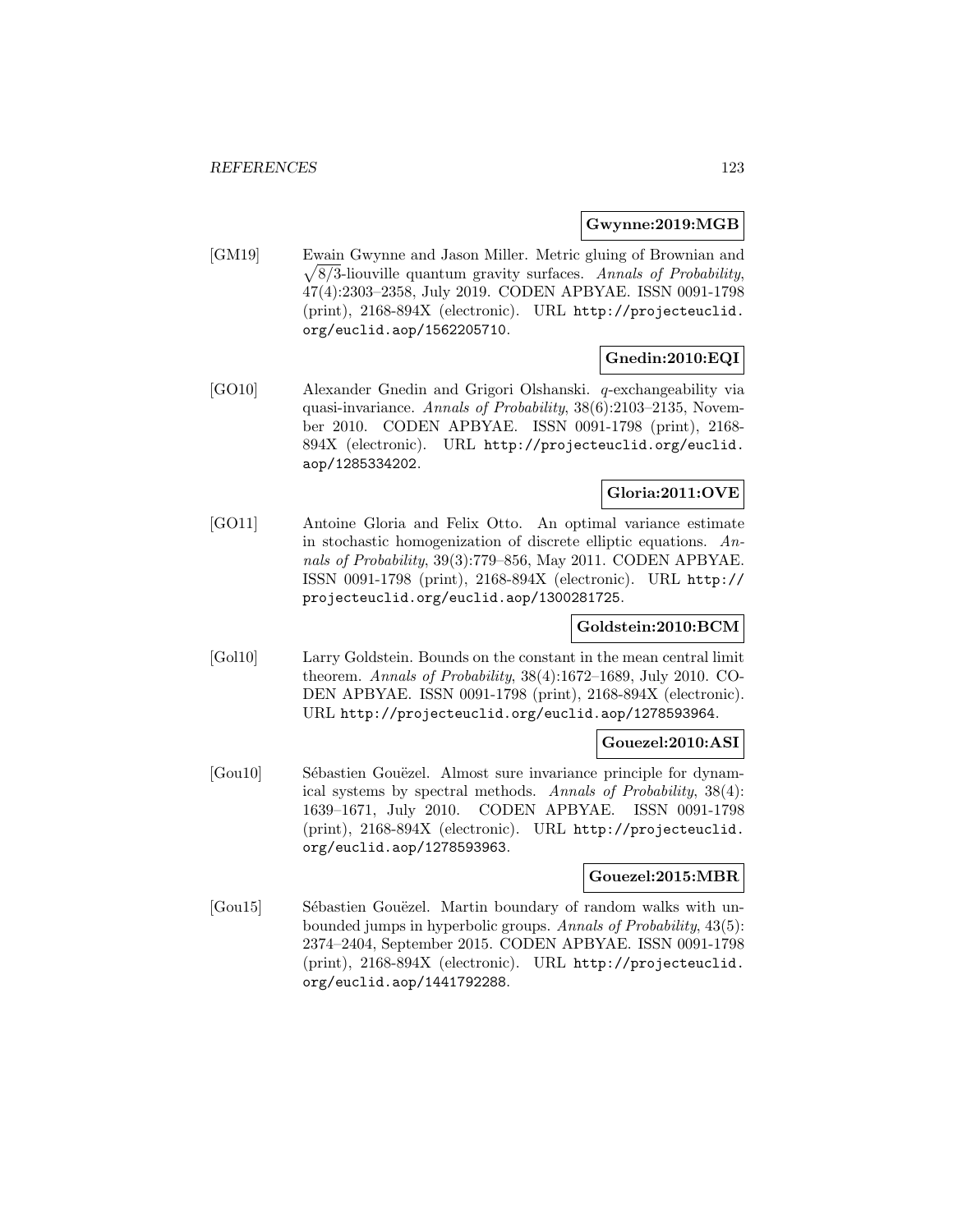### **Gladkich:2018:CSM**

[GP18] Alexey Gladkich and Ron Peled. On the cycle structure of Mallows permutations. Annals of Probability, 46(2):1114–1169, March 2018. CODEN APBYAE. ISSN 0091-1798 (print), 2168- 894X (electronic). URL http://projecteuclid.org/euclid. aop/1520586277.

# **Gorin:2019:ULS**

[GP19] Vadim Gorin and Leonid Petrov. Universality of local statistics for noncolliding random walks. Annals of Probability, 47(5): 2686–2753, September 2019. CODEN APBYAE. ISSN 0091-1798 (print), 2168-894X (electronic). URL https://projecteuclid. org/euclid.aop/1571731433.

## **Garban:2018:SLM**

[GPS18] Christophe Garban, Gábor Pete, and Oded Schramm. The scaling limits of the Minimal Spanning Tree and Invasion Percolation in the plane. Annals of Probability, 46(6):3501–3557, November 2018. CODEN APBYAE. ISSN 0091-1798 (print), 2168- 894X (electronic). URL http://projecteuclid.org/euclid. aop/1537862439.

## **Gamarnik:2019:UGM**

[GR19] David Gamarnik and Kavita Ramanan. Uniqueness of Gibbs measures for continuous hardcore models. Annals of Probability, 47 (4):1949–1981, July 2019. CODEN APBYAE. ISSN 0091-1798 (print), 2168-894X (electronic). URL http://projecteuclid. org/euclid.aop/1562205694.

## **Georgiou:2015:RPF**

[GRASY15] Nicos Georgiou, Firas Rassoul-Agha, Timo Seppäläinen, and Atilla Yilmaz. Ratios of partition functions for the log-gamma polymer. Annals of Probability, 43(5):2282–2331, September 2015. CODEN APBYAE. ISSN 0091-1798 (print), 2168- 894X (electronic). URL http://projecteuclid.org/euclid. aop/1441792286.

### **Gozlan:2011:NCT**

[GRS11] Nathael Gozlan, Cyril Roberto, and Paul-Marie Samson. A new characterization of Talagrand's transport-entropy inequalities and applications. Annals of Probability, 39(3):857–880, May 2011. CO-DEN APBYAE. ISSN 0091-1798 (print), 2168-894X (electronic). URL http://projecteuclid.org/euclid.aop/1300281726.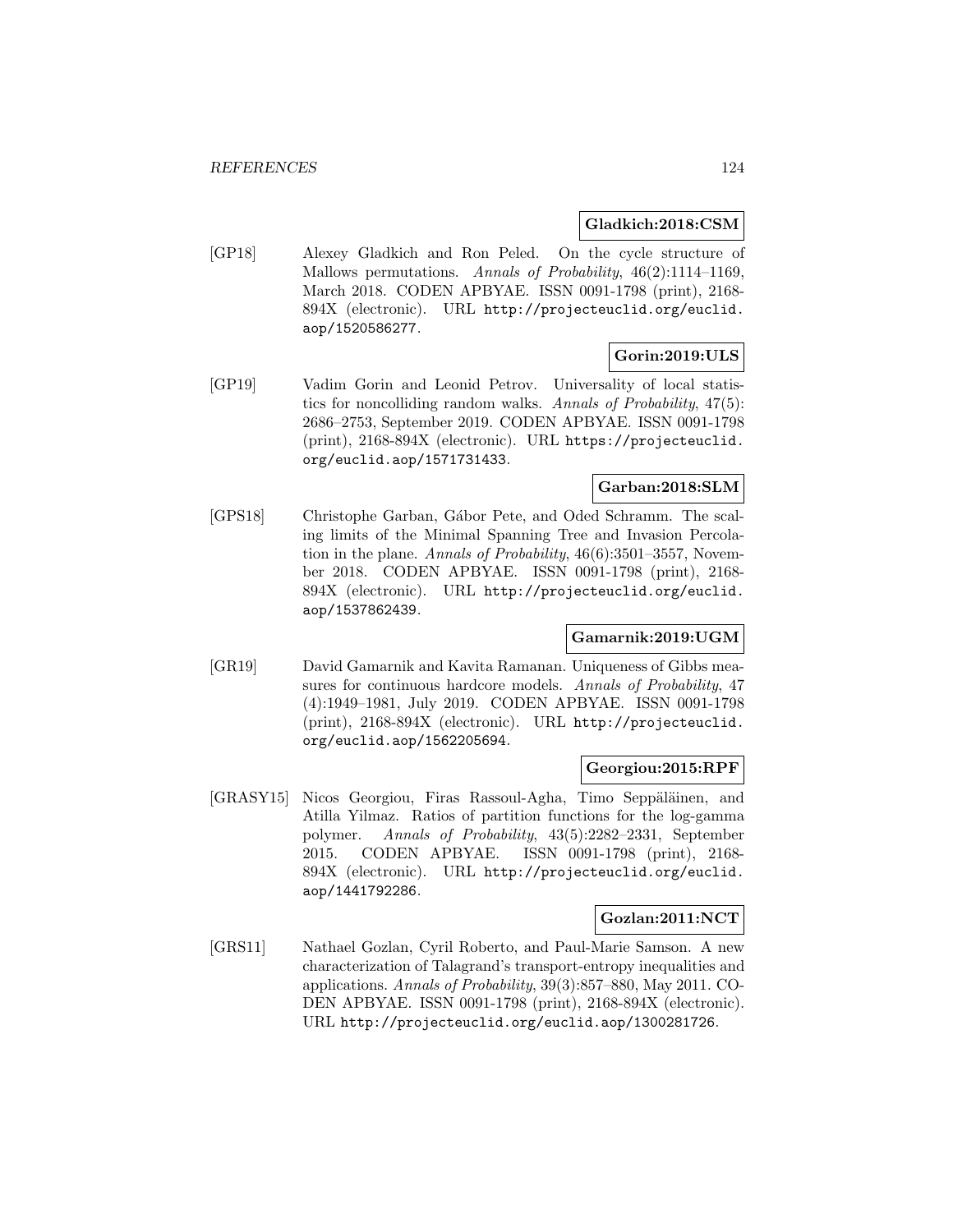### **Gozlan:2013:CTT**

[GRS13] N. Gozlan, C. Roberto, and P.-M. Samson. Characterization of Talagrand's transport-entropy inequalities in metric spaces. Annals of Probability, 41(5):3112–3139, September 2013. CODEN APBYAE. ISSN 0091-1798 (print), 2168-894X (electronic). URL http://projecteuclid.org/euclid.aop/1378991833.

### **Garban:2016:LBM**

[GRV16] Christophe Garban, Rémi Rhodes, and Vincent Vargas. Liouville Brownian motion. Annals of Probability, 44(4):3076–3110, July 2016. CODEN APBYAE. ISSN 0091-1798 (print), 2168- 894X (electronic). URL http://projecteuclid.org/euclid. aop/1470139160.

## **Georgiou:2013:LDR**

[GS13] Nicos Georgiou and Timo Seppäläinen. Large deviation rate functions for the partition function in a log-gamma distributed random potential. Annals of Probability, 41(6):4248–4286, November 2013. CODEN APBYAE. ISSN 0091-1798 (print), 2168- 894X (electronic). URL http://projecteuclid.org/euclid. aop/1384957787.

### **Gamarnik:2017:LLA**

[GS17] David Gamarnik and Madhu Sudan. Limits of local algorithms over sparse random graphs. Annals of Probability, 45 (4):2353–2376, July 2017. CODEN APBYAE. ISSN 0091-1798 (print), 2168-894X (electronic). URL https://projecteuclid. org/euclid.aop/1502438429.

## **Gorin:2018:SAS**

[GS18] Vadim Gorin and Mykhaylo Shkolnikov. Stochastic Airy semigroup through tridiagonal matrices. Annals of Probability, 46 (4):2287–2344, July 2018. CODEN APBYAE. ISSN 0091-1798 (print), 2168-894X (electronic). URL http://projecteuclid. org/euclid.aop/1528876829.

## **Georgii:2015:BRT**

[GST15] Hans-Otto Georgii, Tomasz Schreiber, and Christoph Thäle. Branching random tessellations with interaction: A thermodynamic view. Annals of Probability, 43(4):1892–1943, July 2015. CODEN APBYAE. ISSN 0091-1798 (print), 2168- 894X (electronic). URL http://projecteuclid.org/euclid. aop/1433341323.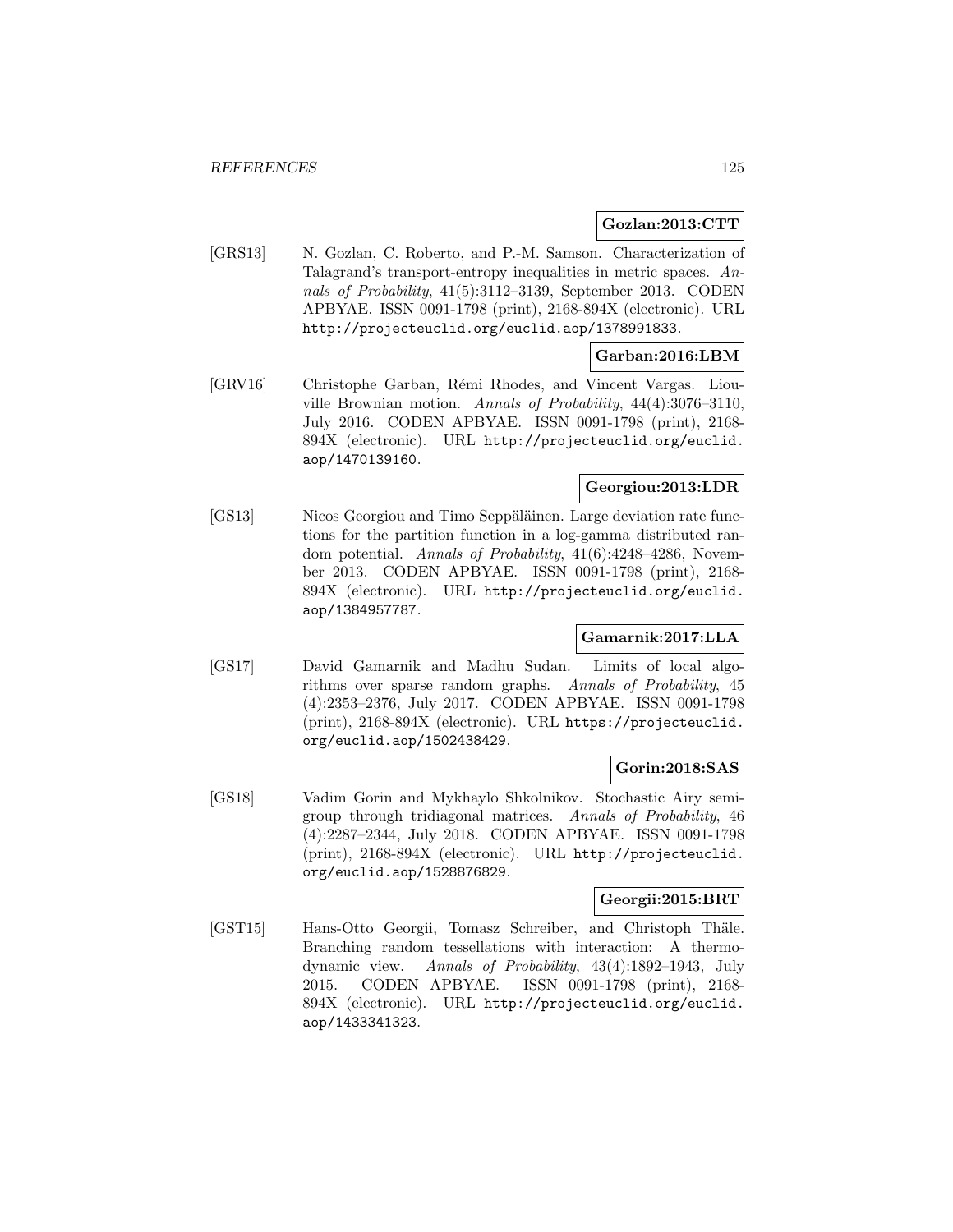## **Gotze:2010:CLR**

[GT10a] Friedrich Götze and Alexander Tikhomirov. The circular law for random matrices. Annals of Probability, 38(4):1444–1491, July 2010. CODEN APBYAE. ISSN 0091-1798 (print), 2168- 894X (electronic). URL http://projecteuclid.org/euclid. aop/1278593956.

## **Gubinelli:2010:REE**

[GT10b] Massimiliano Gubinelli and Samy Tindel. Rough evolution equations. Annals of Probability, 38(1):1–75, January 2010. CODEN APBYAE. ISSN 0091-1798 (print), 2168-894X (electronic). URL http://projecteuclid.org/euclid.aop/1264433992.

## **Grigoryan:2012:TSE**

[GT12] Alexander Grigor'yan and Andras Telcs. Two-sided estimates of heat kernels on metric measure spaces. Annals of Probability, 40 (3):1212–1284, May 2012. CODEN APBYAE. ISSN 0091-1798 (print), 2168-894X (electronic). URL http://projecteuclid. org/euclid.aop/1336136063.

## **Geiss:2015:FSA**

[GT15] Stefan Geiss and Anni Toivola. On fractional smoothness and  $l_p$ approximation on the Gaussian space. Annals of Probability, 43 (2):605–638, March 2015. CODEN APBYAE. ISSN 0091-1798 (print), 2168-894X (electronic). URL http://projecteuclid. org/euclid.aop/1422885571.

### **Guo:2016:ERR**

[Guo16] Xiaoqin Guo. Einstein relation for random walks in random environment. Annals of Probability, 44(1):324–359, January 2016. CO-DEN APBYAE. ISSN 0091-1798 (print), 2168-894X (electronic). URL http://projecteuclid.org/euclid.aop/1454423043.

## **Gotze:2014:LUR**

[GV14] Friedrich Götze and Martin Venker. Local universality of repulsive particle systems and random matrices. Annals of Probability, 42(6):2207–2242, November 2014. CODEN APBYAE. ISSN 0091-1798 (print), 2168-894X (electronic). URL http:// projecteuclid.org/euclid.aop/1412083625.

## **Grothaus:2019:WPI**

[GW19] Martin Grothaus and Feng-Yu Wang. Weak Poincaré inequalities for convergence rate of degenerate diffusion processes. Annals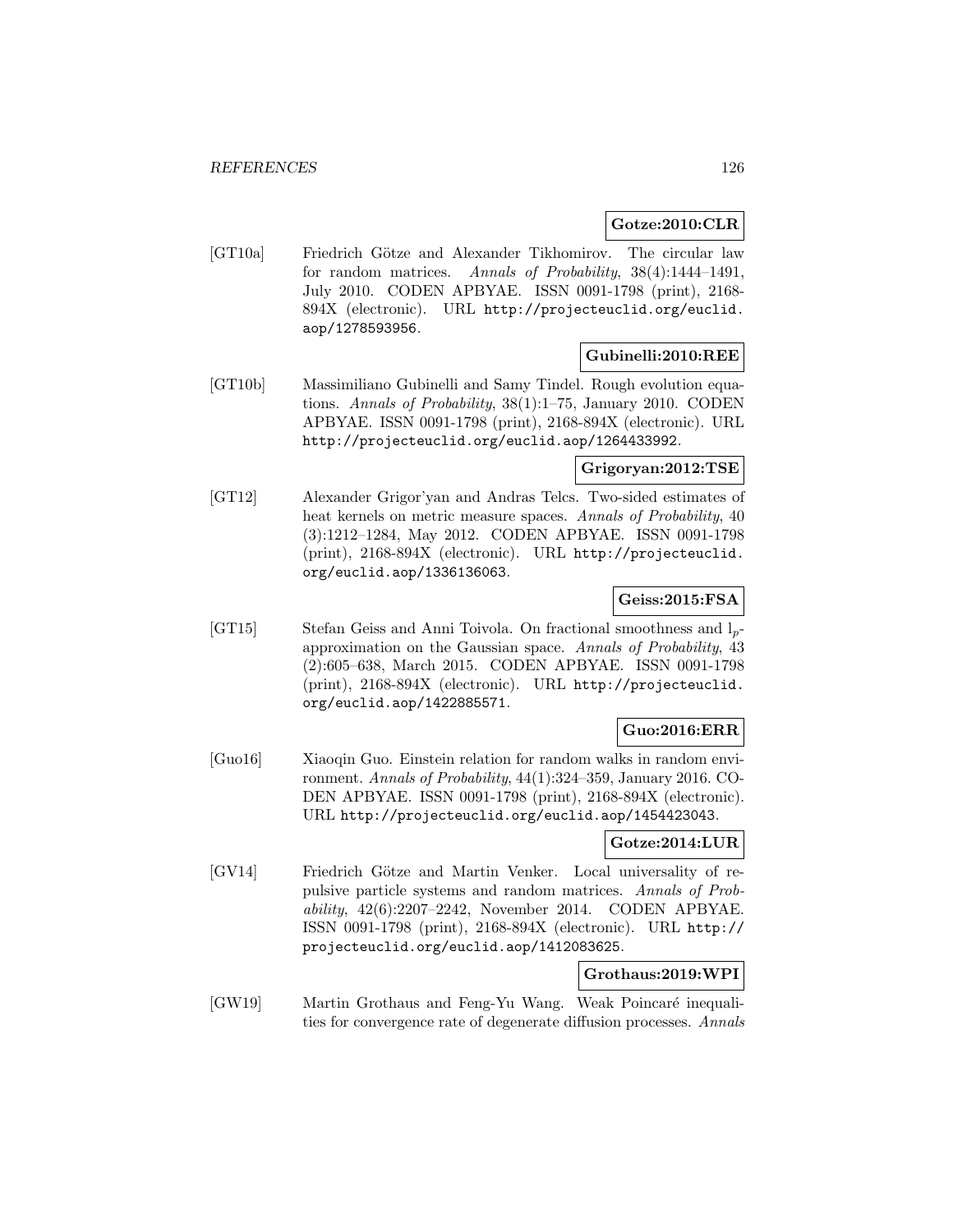of Probability, 47(5):2930–2952, September 2019. CODEN AP-BYAE. ISSN 0091-1798 (print), 2168-894X (electronic). URL https://projecteuclid.org/euclid.aop/1571731441.

### **Gotze:2014:ERA**

[GZ14] Friedrich Götze and Andrei Yu. Zaitsev. Explicit rates of approximation in the CLT for quadratic forms. Annals of Probability, 42 (1):354–397, January 2014. CODEN APBYAE. ISSN 0091-1798 (print), 2168-894X (electronic). URL http://projecteuclid. org/euclid.aop/1389278527.

## **Haggstrom:2011:PBC**

[Häg11] Olle Häggström. Percolation beyond  $\mathbb{Z}^d$ : The contributions of Oded Schramm. Annals of Probability, 39(5):1668–1701, September 2011. CODEN APBYAE. ISSN 0091-1798 (print), 2168- 894X (electronic). URL http://projecteuclid.org/euclid. aop/1318940779.

### **Hammond:2012:PSR**

[Ham12] Alan Hammond. Phase separation in random cluster models II: The droplet at equilibrium, and local deviation lower bounds. Annals of Probability, 40(3):921–978, May 2012. CODEN APBYAE. ISSN 0091-1798 (print), 2168-894X (electronic). URL http:// projecteuclid.org/euclid.aop/1336136055.

## **Hammond:2013:SLL**

[Ham13] Alan Hammond. Stable limit laws for randomly biased walks on supercritical trees. Annals of Probability, 41(3A):1694–1766, May 2013. CODEN APBYAE. ISSN 0091-1798 (print), 2168- 894X (electronic). URL http://projecteuclid.org/euclid. aop/1367241510.

### **Hammond:2018:UBN**

[Ham18] Alan Hammond. An upper bound on the number of self-avoiding polygons via joining. Annals of Probability, 46(1):175–206, January 2018. CODEN APBYAE. ISSN 0091-1798 (print), 2168- 894X (electronic). URL http://projecteuclid.org/euclid. aop/1517821221.

### **Hammond:2019:MCP**

[Ham19] Alan Hammond. Modulus of continuity of polymer weight profiles in Brownian last passage percolation. Annals of Probability, 47(6):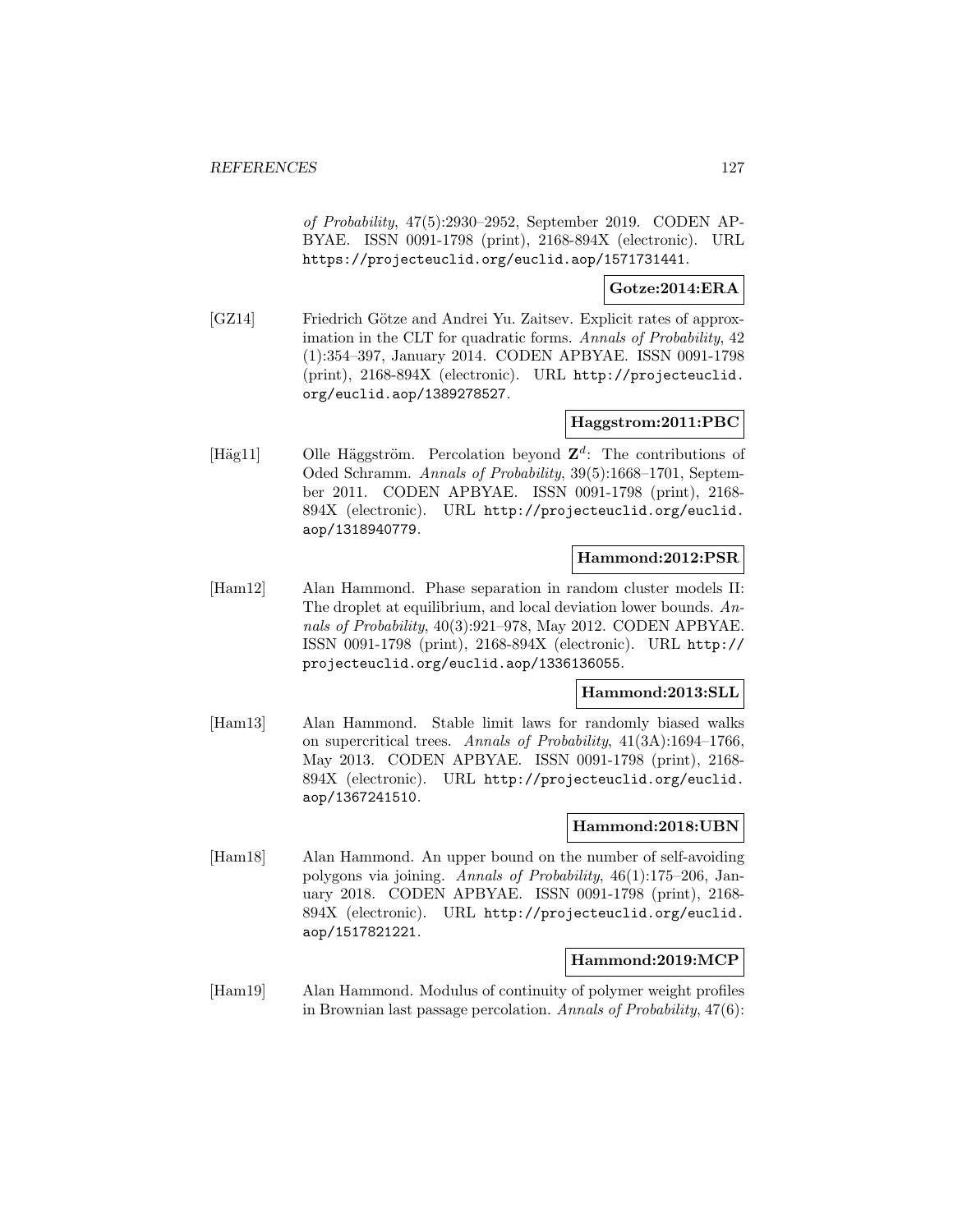3911–3962, November 2019. CODEN APBYAE. ISSN 0091-1798 (print), 2168-894X (electronic). URL https://projecteuclid. org/euclid.aop/1575277344.

## **Handa:2014:SDC**

[Han14] Kenji Handa. Stationary distributions for a class of generalized Fleming–Viot processes. Annals of Probability, 42(3):1257–1284, May 2014. CODEN APBYAE. ISSN 0091-1798 (print), 2168- 894X (electronic). URL http://projecteuclid.org/euclid. aop/1395838129.

## **Heuser:2012:GSI**

[Heu12] Aaron Heuser. Generalized self-intersection local time for a superprocess over a stochastic flow. Annals of Probability, 40(4): 1483–1534, July 2012. CODEN APBYAE. ISSN 0091-1798 (print), 2168-894X (electronic). URL http://projecteuclid. org/euclid.aop/1341401142.

## **Hairer:2015:LRK**

[HHJ15] Martin Hairer, Martin Hutzenthaler, and Arnulf Jentzen. Loss of regularity for Kolmogorov equations. Annals of Probability, 43 (2):468–527, March 2015. CODEN APBYAE. ISSN 0091-1798 (print), 2168-894X (electronic). URL http://projecteuclid. org/euclid.aop/1422885568.

## **Harris:2016:BBM**

[HHK16] S. C. Harris, M. Hesse, and A. E. Kyprianou. Branching Brownian motion in a strip: Survival near criticality. Annals of Probability, 44(1):235–275, January 2016. CODEN APBYAE. ISSN 0091-1798 (print), 2168-894X (electronic). URL http://projecteuclid. org/euclid.aop/1454423040.

# **Hu:2017:SHE**

[HHL<sup>+</sup>17] Yaozhong Hu, Jingyu Huang, Khoa Lê, David Nualart, and Samy Tindel. Stochastic heat equation with rough dependence in space. Annals of Probability, 45(6B):4561–4616, November 2017. CO-DEN APBYAE. ISSN 0091-1798 (print), 2168-894X (electronic). URL http://projecteuclid.org/euclid.aop/1513069267.

## **Hachem:2016:LCC**

[HHN16] Walid Hachem, Adrien Hardy, and Jamal Najim. Large complex correlated Wishart matrices: Fluctuations and asymptotic independence at the edges. Annals of Probability, 44(3):2264–2348,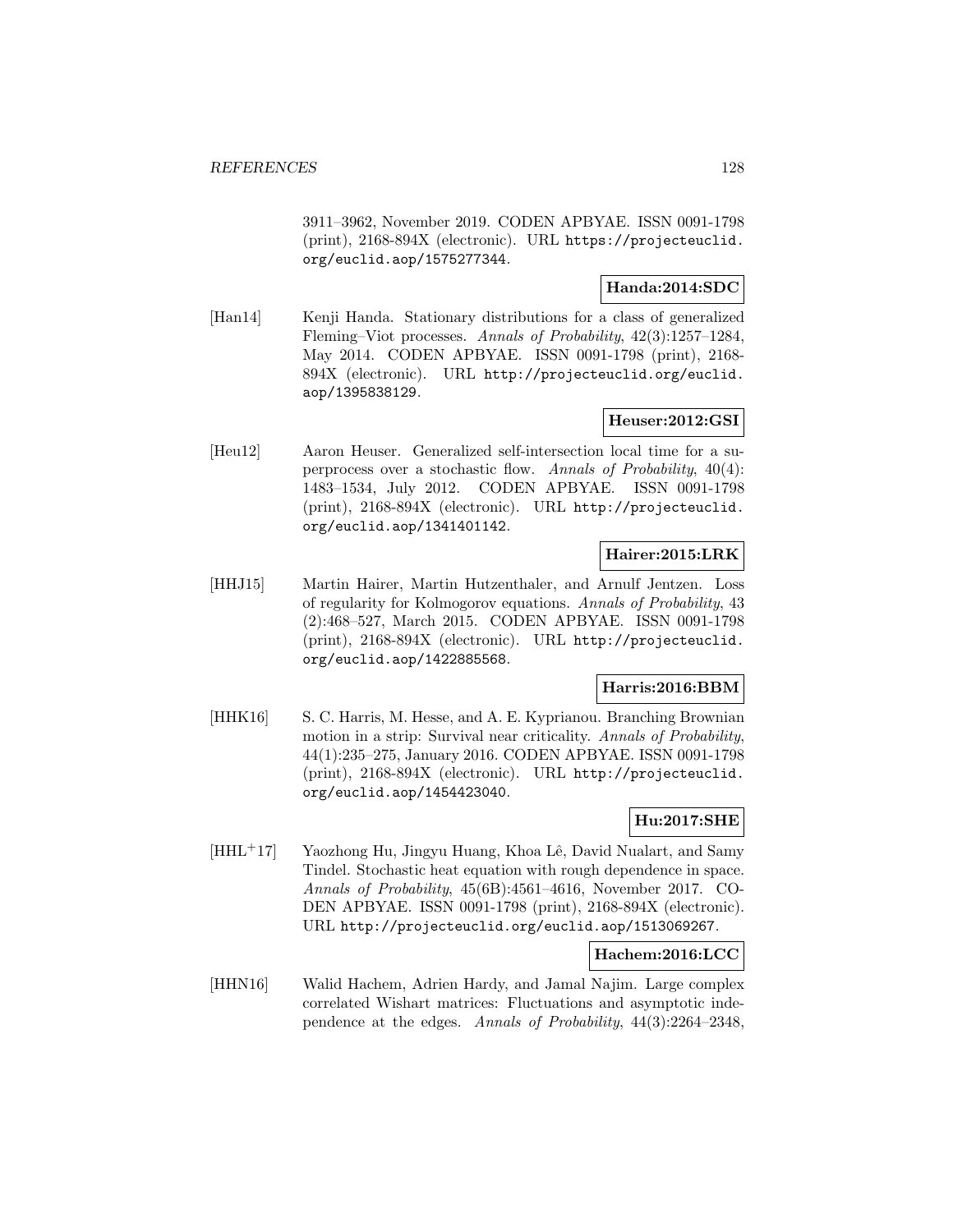May 2016. CODEN APBYAE. ISSN 0091-1798 (print), 2168- 894X (electronic). URL http://projecteuclid.org/euclid. aop/1463410043.

## **Hairer:2018:FKP**

[HIK<sup>+</sup>18] Martin Hairer, Gautam Iyer, Leonid Koralov, Alexei Novikov, and Zsolt Pajor-Gyulai. A fractional kinetic process describing the intermediate time behaviour of cellular flows. Annals of Probability, 46(2):897–955, March 2018. CODEN APBYAE. ISSN 0091-1798 (print), 2168-894X (electronic). URL http://projecteuclid. org/euclid.aop/1520586272.

## **Hillion:2016:DVT**

[HJ16] Erwan Hillion and Oliver Johnson. Discrete versions of the transport equation and the Shepp–Olkin conjecture. Annals of Probability, 44(1):276–306, January 2016. CODEN APBYAE. ISSN 0091-1798 (print), 2168-894X (electronic). URL http:// projecteuclid.org/euclid.aop/1454423041.

## **Hough:2017:CPU**

[HJ17] Bob Hough and Yunjiang Jiang. Cut-off phenomenon in the uniform plane Kac walk. Annals of Probability, 45(4):2248–2308, July 2017. CODEN APBYAE. ISSN 0091-1798 (print), 2168- 894X (electronic). URL https://projecteuclid.org/euclid. aop/1502438427.

### **Hoffman:2017:RTF**

[HJJ17] Christopher Hoffman, Tobias Johnson, and Matthew Junge. Recurrence and transience for the frog model on trees. Annals of Probability, 45(5):2826–2854, September 2017. CODEN AP-BYAE. ISSN 0091-1798 (print), 2168-894X (electronic). URL http://projecteuclid.org/euclid.aop/1506132027.

## **Huang:2015:IIM**

[HJLY15] Wen Huang, Min Ji, Zhenxin Liu, and Yingfei Yi. Integral identity and measure estimates for stationary Fokker–Planck equations. Annals of Probability, 43(4):1712–1730, July 2015. CODEN APBYAE. ISSN 0091-1798 (print), 2168-894X (electronic). URL http://projecteuclid.org/euclid.aop/1433341318.

## **Hu:2013:SSS**

[HJT13] Yaozhong Hu, Maria Jolis, and Samy Tindel. On Stratonovich and Skorohod stochastic calculus for Gaussian processes. Annals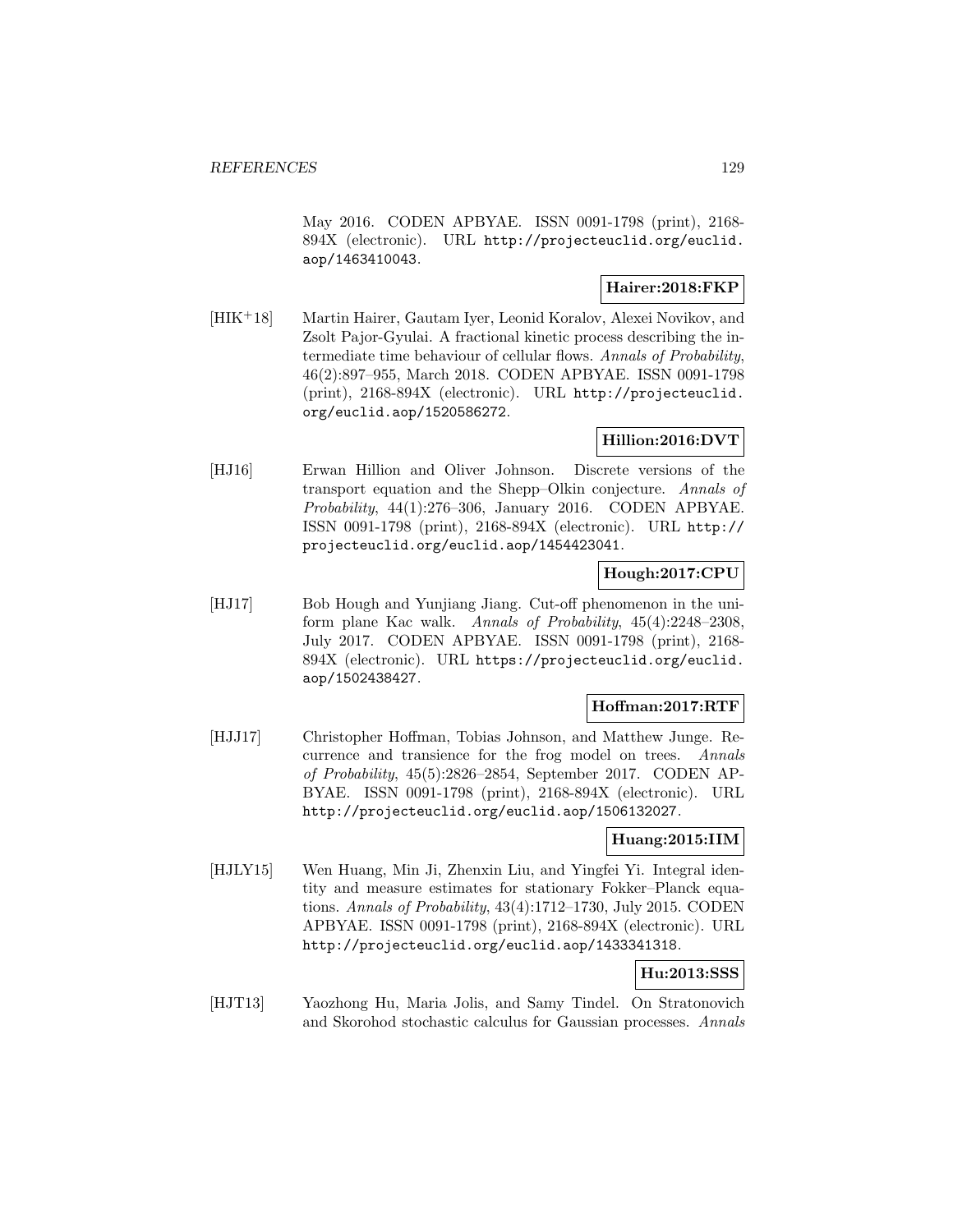of Probability, 41(3A):1656–1693, May 2013. CODEN APBYAE. ISSN 0091-1798 (print), 2168-894X (electronic). URL http:// projecteuclid.org/euclid.aop/1367241509.

## **He:2019:LLC**

[HKM19] Yukun He, Antti Knowles, and Matteo Marcozzi. Local law and complete eigenvector delocalization for supercritical Erdős– Rényi graphs. Annals of Probability, 47(5):3278-3302, September 2019. CODEN APBYAE. ISSN 0091-1798 (print), 2168- 894X (electronic). URL https://projecteuclid.org/euclid. aop/1571731451.

# **Hu:2012:FKF**

[HLN12] Yaozhong Hu, Fei Lu, and David Nualart. Feynman–Kac formula for the heat equation driven by fractional noise with Hurst parameter  $H < 1/2$ . Annals of Probability, 40(3):1041-1068, May 2012. CODEN APBYAE. ISSN 0091-1798 (print), 2168- 894X (electronic). URL http://projecteuclid.org/euclid. aop/1336136058.

## **Holroyd:2011:PSF**

[HLS11] Alexander E. Holroyd, Russell Lyons, and Terry Soo. Poisson splitting by factors. Annals of Probability, 39(5):1938– 1982, September 2011. CODEN APBYAE. ISSN 0091-1798 (print), 2168-894X (electronic). URL http://projecteuclid. org/euclid.aop/1318940786.

## **Hairer:2011:PHI**

[HM11] Martin Hairer and Charles Manson. Periodic homogenization with an interface: The multi-dimensional case. Annals of Probability, 39(2):648–682, March 2011. CODEN APBYAE. ISSN 0091-1798 (print), 2168-894X (electronic). URL http://projecteuclid. org/euclid.aop/1298669176.

## **Haas:2012:SLM**

[HM12a] Bénédicte Haas and Grégory Miermont. Scaling limits of Markov branching trees with applications to Galton–Watson and random unordered trees. Annals of Probability, 40(6):2589–2666, November 2012. CODEN APBYAE. ISSN 0091-1798 (print), 2168- 894X (electronic). URL http://projecteuclid.org/euclid. aop/1351258735.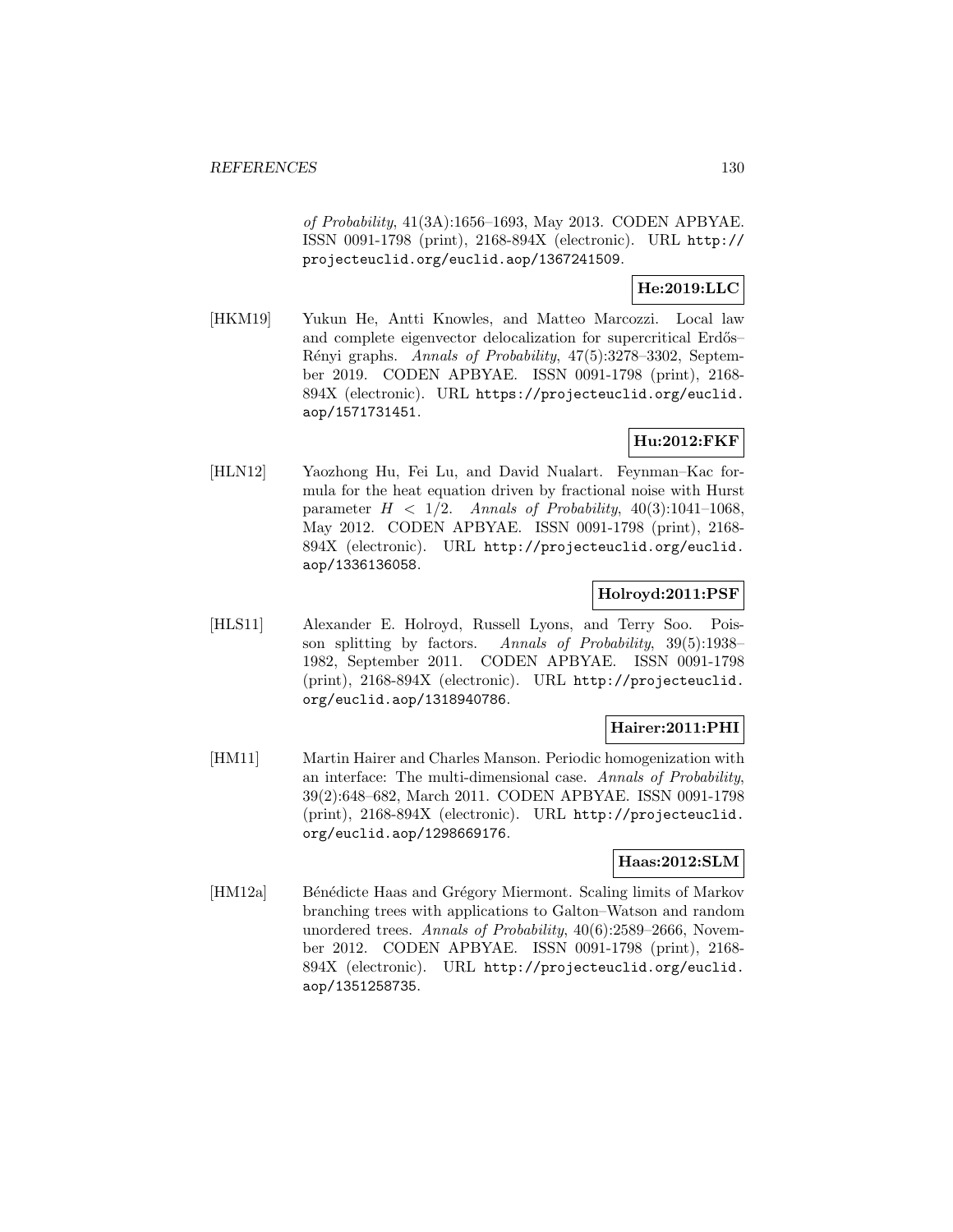## **Hairer:2012:SVI**

[HM12b] Martin Hairer and Jan Maas. A spatial version of the Itô– Stratonovich correction. Annals of Probability, 40(4):1675–1714, July 2012. CODEN APBYAE. ISSN 0091-1798 (print), 2168- 894X (electronic). URL http://projecteuclid.org/euclid. aop/1341401146.

## **Hazra:2013:FS**

[HM13] Rajat Subhra Hazra and Krishanu Maulik. Free subexponentiality. Annals of Probability, 41(2):961–988, March 2013. CODEN APBYAE. ISSN 0091-1798 (print), 2168-894X (electronic). URL http://projecteuclid.org/euclid.aop/1362750947.

## **Hairer:2018:DRS**

[HM18] M. Hairer and K. Matetski. Discretisations of rough stochastic PDEs. Annals of Probability, 46(3):1651–1709, May 2018. CODEN APBYAE. ISSN 0091-1798 (print), 2168-894X (electronic). URL http://projecteuclid.org/euclid.aop/1523520026.

# **Hu:2010:TPG**

[HMP10] Xiaoyu Hu, Jason Miller, and Yuval Peres. Thick points of the Gaussian free field. Annals of Probability, 38(2):896–926, March 2010. CODEN APBYAE. ISSN 0091-1798 (print), 2168- 894X (electronic). URL http://projecteuclid.org/euclid. aop/1268143535.

### **Harnett:2013:CLT**

[HN13] Daniel Harnett and David Nualart. Central limit theorem for a Stratonovich integral with Malliavin calculus. Annals of Probability, 41(4):2820–2879, July 2013. CODEN APBYAE. ISSN 0091-1798 (print), 2168-894X (electronic). URL http:// projecteuclid.org/euclid.aop/1372859768.

# **Hu:2011:FKF**

[HNS11] Yaozhong Hu, David Nualart, and Jian Song. Feynman–Kac formula for heat equation driven by fractional white noise. Annals of Probability, 39(1):291–326, January 2011. CODEN APBYAE. ISSN 0091-1798 (print), 2168-894X (electronic). URL http:// projecteuclid.org/euclid.aop/1291388303.

# **Hu:2014:CLT**

[HNX14] Yaozhong Hu, David Nualart, and Fangjun Xu. Central limit theorem for an additive functional of the fractional Brownian motion.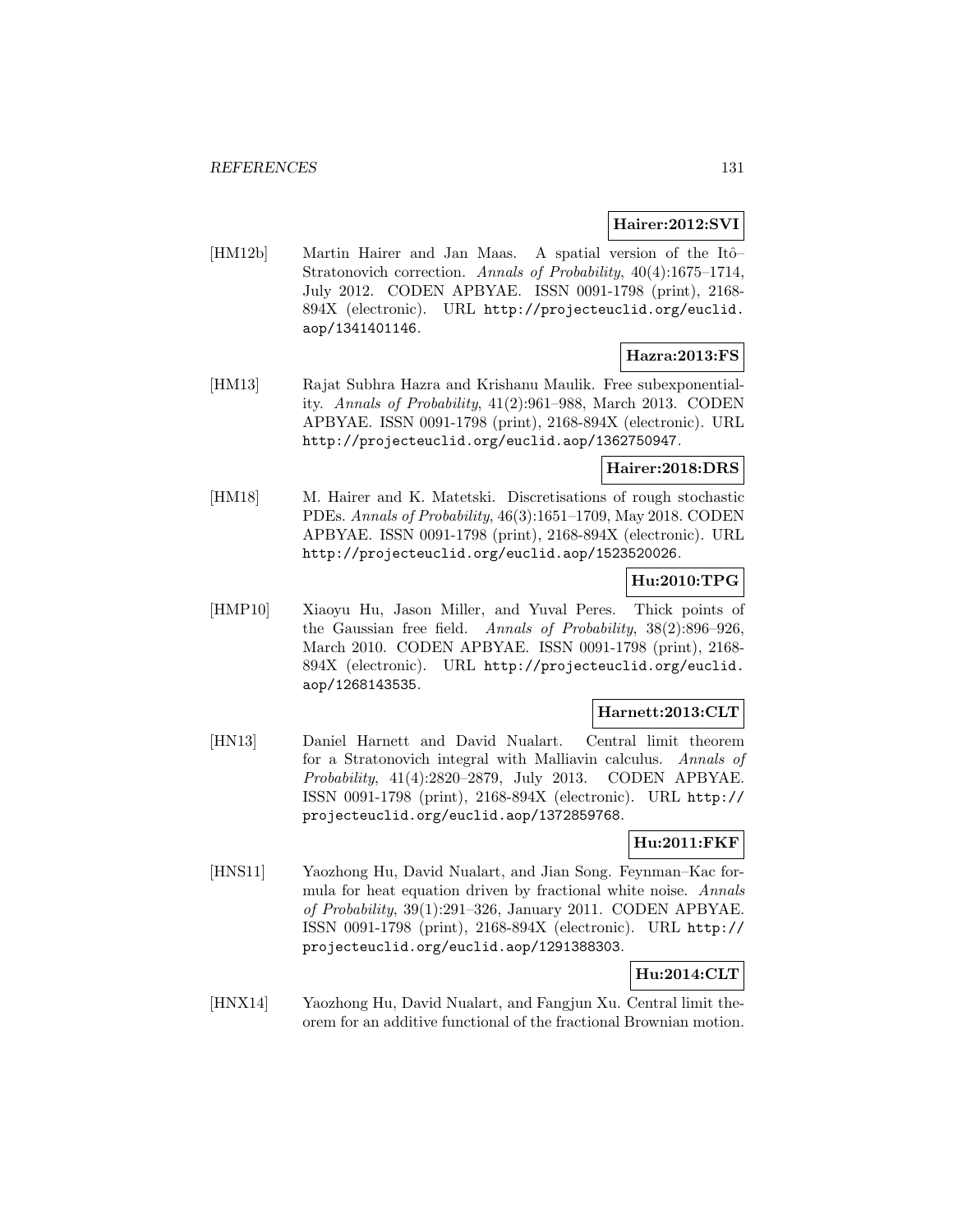Annals of Probability, 42(1):168–203, January 2014. CODEN AP-BYAE. ISSN 0091-1798 (print), 2168-894X (electronic). URL http://projecteuclid.org/euclid.aop/1389278523.

### **Hammer:2018:NLD**

[HOV18] Matthias Hammer, Marcel Ortgiese, and Florian Völlering. A new look at duality for the symbiotic branching model. Annals of Probability, 46(5):2800–2862, September 2018. CODEN AP-BYAE. ISSN 0091-1798 (print), 2168-894X (electronic). URL http://projecteuclid.org/euclid.aop/1535097640.

## **Hairer:2013:RLE**

[HP13] Martin Hairer and Natesh S. Pillai. Regularity of laws and ergodicity of hypoelliptic SDEs driven by rough paths. Annals of Probability, 41(4):2544–2598, July 2013. CODEN APBYAE. ISSN 0091-1798 (print), 2168-894X (electronic). URL http:// projecteuclid.org/euclid.aop/1372859760.

## **Hsu:2010:VGE**

[HQ10] Elton P. Hsu and Guangnan Qin. Volume growth and escape rate of Brownian motion on a complete Riemannian manifold. Annals of Probability, 38(4):1570–1582, July 2010. CODEN APBYAE. ISSN 0091-1798 (print), 2168-894X (electronic). URL http:// projecteuclid.org/euclid.aop/1278593960.

# **Hulley:2019:WTC**

[HR19] Hardy Hulley and Johannes Ruf. Weak tail conditions for local martingales. Annals of Probability, 47(3):1811–1825, May 2019. CODEN APBYAE. ISSN 0091-1798 (print), 2168- 894X (electronic). URL http://projecteuclid.org/euclid. aop/1556784033.

# **Hug:2010:LFP**

[HS10] Daniel Hug and Rolf Schneider. Large faces in Poisson hyperplane mosaics. Annals of Probability, 38(3):1320–1344, May 2010. CO-DEN APBYAE. ISSN 0091-1798 (print), 2168-894X (electronic). URL http://projecteuclid.org/euclid.aop/1275486195.

### **Huesmann:2013:OTL**

[HS13] Martin Huesmann and Karl-Theodor Sturm. Optimal transport from Lebesgue to Poisson. Annals of Probability, 41(4):2426–2478,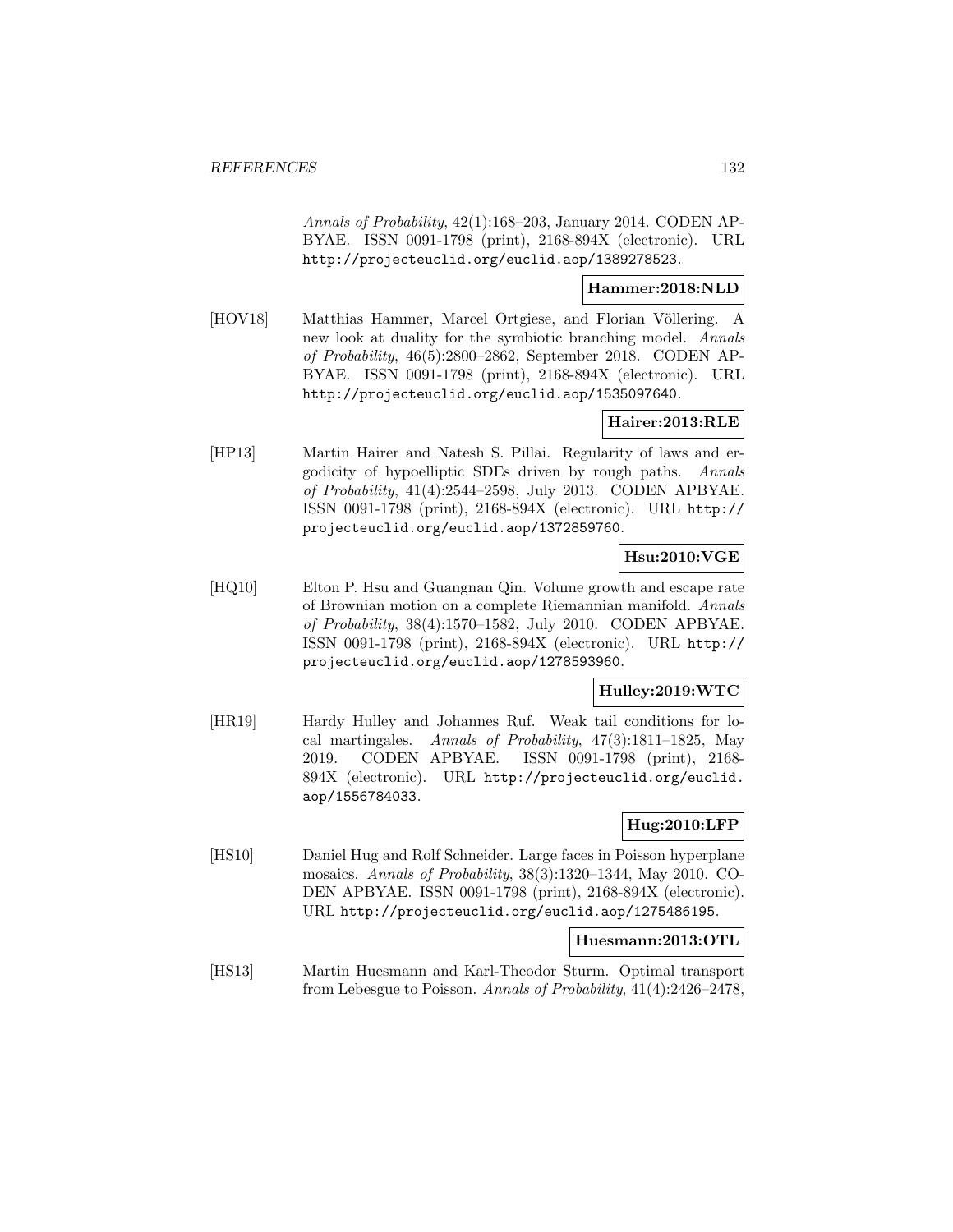July 2013. CODEN APBYAE. ISSN 0091-1798 (print), 2168- 894X (electronic). URL http://projecteuclid.org/euclid. aop/1372859757.

## **Hu:2016:SRR**

[HS16] Yueyun Hu and Zhan Shi. The slow regime of randomly biased walks on trees. Annals of Probability,  $44(6)$ :3893-3933, November 2016. CODEN APBYAE. ISSN 0091-1798 (print), 2168- 894X (electronic). URL http://projecteuclid.org/euclid. aop/1479114266.

# **Hairer:2017:CLT**

[HS17] Martin Hairer and Hao Shen. A central limit theorem for the KPZ equation. Annals of Probability,  $45(6B):4167-4221$ , November 2017. CODEN APBYAE. ISSN 0091-1798 (print), 2168- 894X (electronic). URL http://projecteuclid.org/euclid. aop/1513069258.

## **Holroyd:2017:FC**

[HSW17] Alexander E. Holroyd, Oded Schramm, and David B. Wilson. Finitary coloring. Annals of Probability, 45(5):2867–2898, September 2017. CODEN APBYAE. ISSN 0091-1798 (print), 2168- 894X (electronic). URL http://projecteuclid.org/euclid. aop/1506132029.

## **Hutchcroft:2016:WCB**

[Hut16] Tom Hutchcroft. Wired cycle-breaking dynamics for uniform spanning forests. Annals of Probability, 44(6):3879-3892, November 2016. CODEN APBYAE. ISSN 0091-1798 (print), 2168- 894X (electronic). URL http://projecteuclid.org/euclid. aop/1479114265.

## **Hutchcroft:2018:IWU**

[Hut18] Tom Hutchcroft. Interlacements and the wired uniform spanning forest. Annals of Probability, 46(2):1170–1200, March 2018. CO-DEN APBYAE. ISSN 0091-1798 (print), 2168-894X (electronic). URL http://projecteuclid.org/euclid.aop/1520586278.

### **Hutchcroft:2019:SAW**

[Hut19] Tom Hutchcroft. Self-avoiding walk on nonunimodular transitive graphs. Annals of Probability, 47(5):2801–2829, September 2019. CODEN APBYAE. ISSN 0091-1798 (print), 2168-894X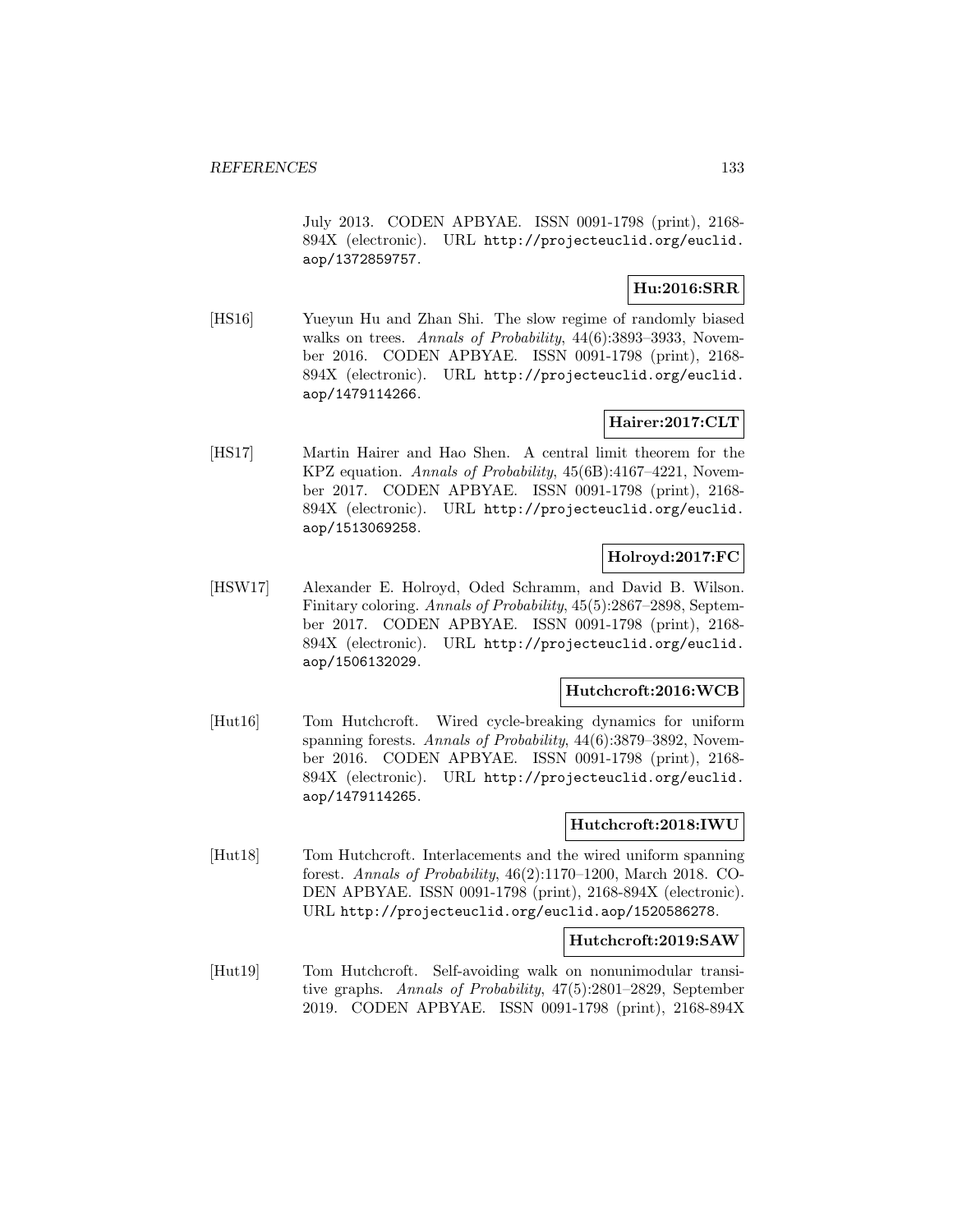(electronic). URL https://projecteuclid.org/euclid.aop/ 1571731437.

## **Harangi:2015:IRR**

[HV15] Viktor Harangi and Bálint Virág. Independence ratio and random eigenvectors in transitive graphs. Annals of Probability, 43(5): 2810–2840, September 2015. CODEN APBYAE. ISSN 0091-1798 (print), 2168-894X (electronic). URL http://projecteuclid. org/euclid.aop/1441792299.

## **Hsu:2017:SGI**

[HWW17] Elton P. Hsu, Yu Wang, and Zhenan Wang. Stochastic De Giorgi iteration and regularity of stochastic partial differential equations. Annals of Probability, 45(5):2855–2866, September 2017. CODEN APBYAE. ISSN 0091-1798 (print), 2168-894X (electronic). URL http://projecteuclid.org/euclid.aop/1506132028.

## **Hairer:2019:LSL**

[HX19] Martin Hairer and Weijun Xu. Large scale limit of interface fluctuation models. Annals of Probability, 47(6):3478–3550, November 2019. CODEN APBYAE. ISSN 0091-1798 (print), 2168- 894X (electronic). URL https://projecteuclid.org/euclid. aop/1575277336.

## **Ivanov:2013:LTW**

[ILRMS13] Alexander V. Ivanov, Nikolai Leonenko, María D. Ruiz-Medina, and Irina N. Savich. Limit theorems for weighted nonlinear transformations of Gaussian stationary processes with singular spectra. Annals of Probability, 41(2):1088–1114, March 2013. CODEN AP-BYAE. ISSN 0091-1798 (print), 2168-894X (electronic). URL http://projecteuclid.org/euclid.aop/1362750952.

# **Iyer:2011:RER**

[IN11] Gautam Iyer and Alexei Novikov. The regularizing effects of resetting in a particle system for the Burgers equation. Annals of Probability, 39(4):1468–1501, July 2011. CODEN APBYAE. ISSN 0091-1798 (print), 2168-894X (electronic). URL http:// projecteuclid.org/euclid.aop/1312555805.

### **Inahama:2013:LAR**

[Ina13] Yuzuru Inahama. Laplace approximation for rough differential equation driven by fractional Brownian motion. Annals of Probability, 41(1):170–205, January 2013. CODEN APBYAE.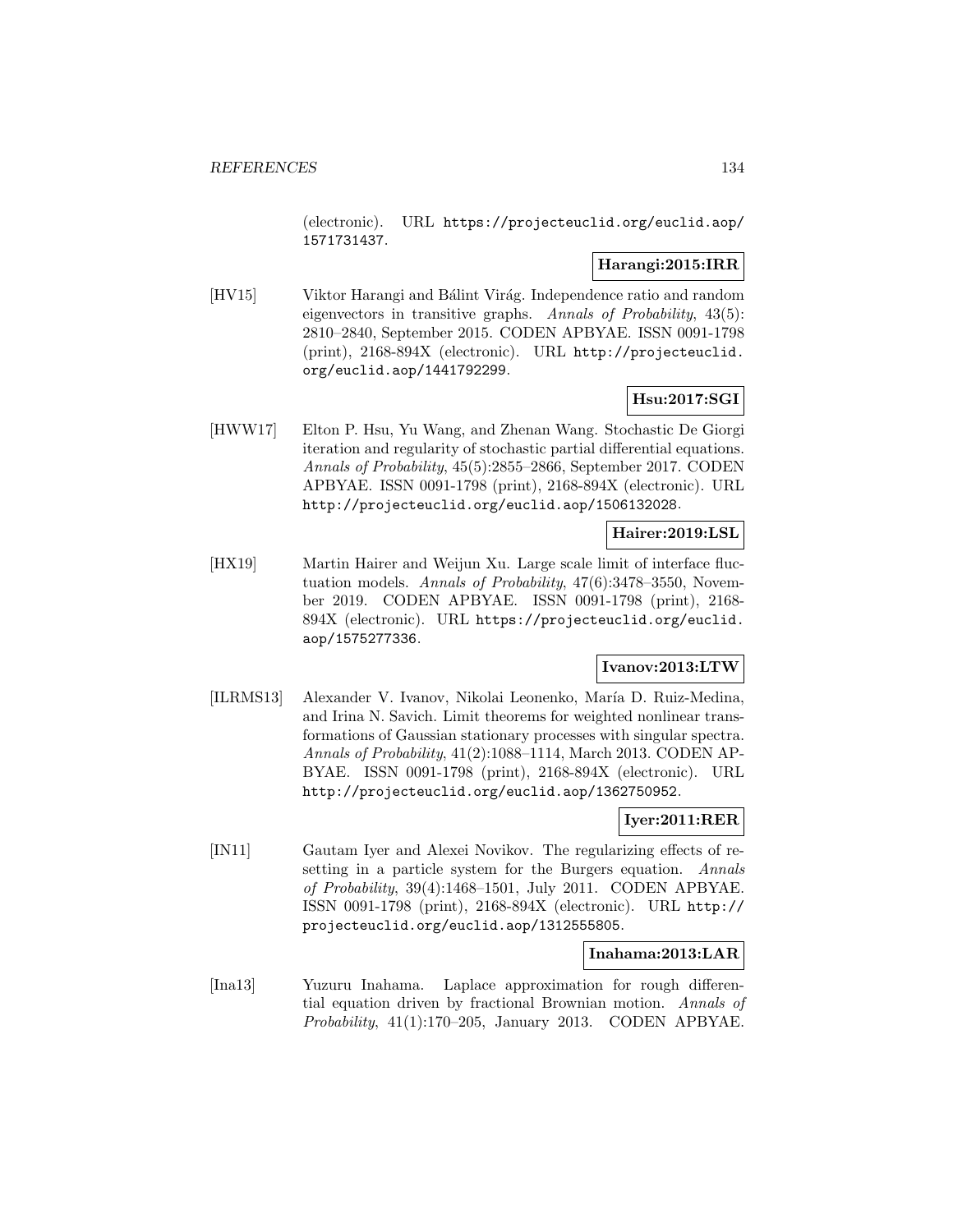ISSN 0091-1798 (print), 2168-894X (electronic). URL http:// projecteuclid.org/euclid.aop/1358951984.

### **Ignatiouk-Robert:2010:MBK**

[IRL10] Irina Ignatiouk-Robert and Christophe Loree. Martin boundary of a killed random walk on a quadrant. Annals of Probability, 38 (3):1106–1142, May 2010. CODEN APBYAE. ISSN 0091-1798 (print), 2168-894X (electronic). URL http://projecteuclid. org/euclid.aop/1275486189.

### **Ioffe:2012:CRW**

[IV12] Dmitry Ioffe and Yvan Velenik. Crossing random walks and stretched polymers at weak disorder. Annals of Probability, 40 (2):714–742, March 2012. CODEN APBYAE. ISSN 0091-1798 (print), 2168-894X (electronic). URL http://projecteuclid. org/euclid.aop/1332772718.

# **Jin:2012:DRK**

[Jin12] Xiong Jin. Dimension result and KPZ formula for two-dimensional multiplicative cascade processes. Annals of Probability, 40(1): 1–18, January 2012. CODEN APBYAE. ISSN 0091-1798 (print), 2168-894X (electronic). URL http://projecteuclid. org/euclid.aop/1325604995.

### **Jirak:2016:BET**

[Jir16] Moritz Jirak. Berry–Esseen theorems under weak dependence. Annals of Probability, 44(3):2024–2063, May 2016. CODEN AP-BYAE. ISSN 0091-1798 (print), 2168-894X (electronic). URL http://projecteuclid.org/euclid.aop/1463410038.

### **Jentzen:2010:TES**

[JK10] Arnulf Jentzen and Peter Kloeden. Taylor expansions of solutions of stochastic partial differential equations with additive noise. Annals of Probability, 38(2):532–569, March 2010. CODEN AP-BYAE. ISSN 0091-1798 (print), 2168-894X (electronic). URL http://projecteuclid.org/euclid.aop/1268143526.

## **Joseph:2017:SIN**

[JKM17] Mathew Joseph, Davar Khoshnevisan, and Carl Mueller. Strong invariance and noise-comparison principles for some parabolic stochastic PDEs. Annals of Probability, 45(1):377–403, January 2017. CODEN APBYAE. ISSN 0091-1798 (print), 2168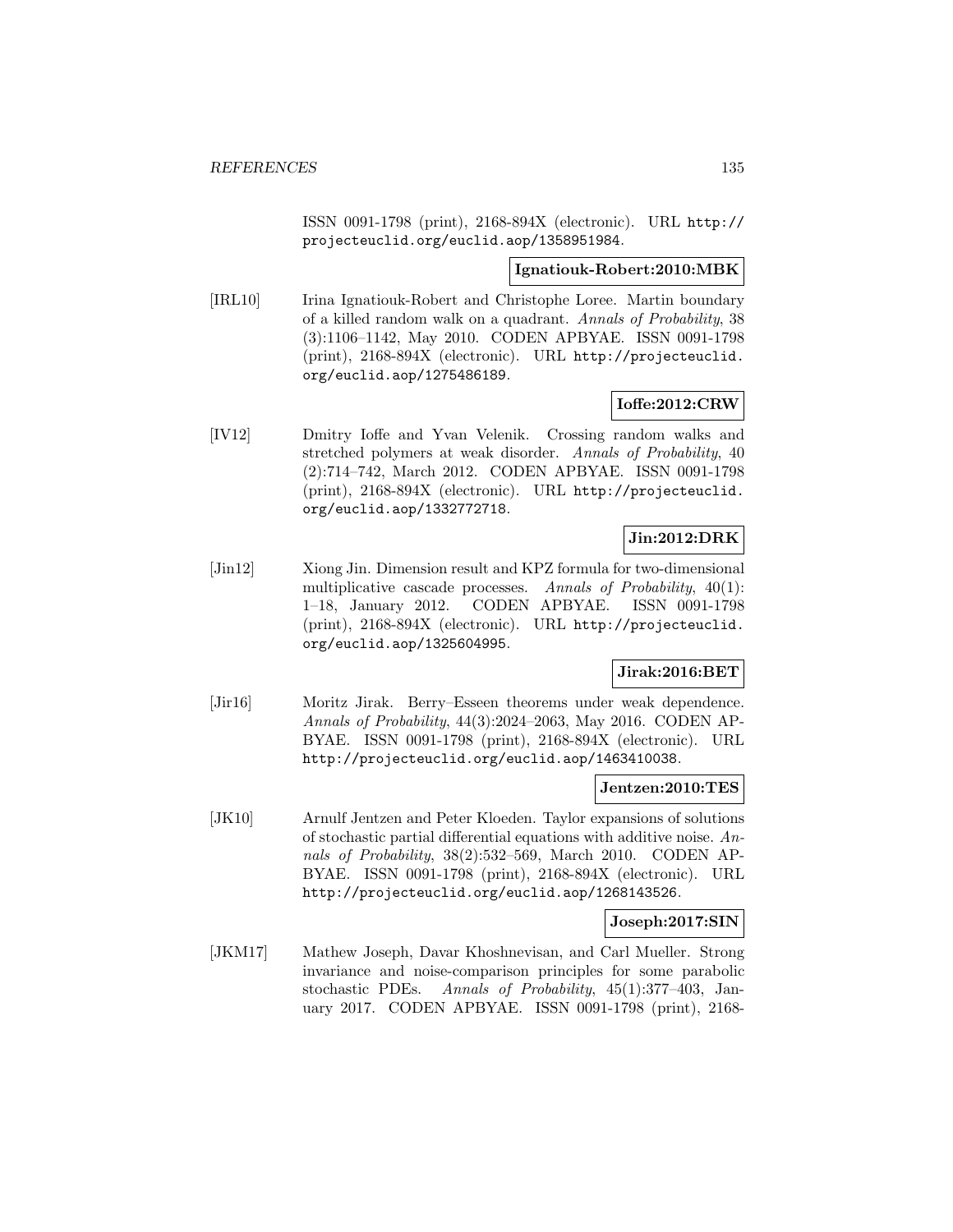894X (electronic). URL http://projecteuclid.org/euclid. aop/1485421335.

### **Johansson:2018:GNG**

[JL18] Kurt Johansson and Gaultier Lambert. Gaussian and non-Gaussian fluctuations for mesoscopic linear statistics in determinantal processes. Annals of Probability, 46(3):1201–1278, May 2018. CODEN APBYAE. ISSN 0091-1798 (print), 2168- 894X (electronic). URL http://projecteuclid.org/euclid. aop/1523520017.

# **Jara:2011:QSL**

[JLT11] Milton Jara, Claudio Landim, and Augusto Teixeira. Quenched scaling limits of trap models. Annals of Probability, 39(1):176–223, January 2011. CODEN APBYAE. ISSN 0091-1798 (print), 2168- 894X (electronic). URL http://projecteuclid.org/euclid. aop/1291388300.

## **Jara:2014:UTM**

[JLT14] M. Jara, C. Landim, and A. Teixeira. Universality of trap models in the ergodic time scale. Annals of Probability, 42(6):2497– 2557, November 2014. CODEN APBYAE. ISSN 0091-1798 (print), 2168-894X (electronic). URL http://projecteuclid. org/euclid.aop/1412083631.

## **Jung:2013:RWR**

[JM13] Paul Jung and Greg Markowsky. Random walks at random times: Convergence to iterated Lévy motion, fractional stable motions, and other self-similar processes. Annals of Probability, 41 (4):2682–2708, July 2013. CODEN APBYAE. ISSN 0091-1798 (print), 2168-894X (electronic). URL http://projecteuclid. org/euclid.aop/1372859763.

### **Jacob:2017:RSF**

[JM17] Emmanuel Jacob and Peter Mörters. Robustness of scalefree spatial networks. Annals of Probability, 45(3):1680–1722, May 2017. CODEN APBYAE. ISSN 0091-1798 (print), 2168- 894X (electronic). URL http://projecteuclid.org/euclid. aop/1494835228.

## **Joulin:2010:CCE**

[JO10] Aldéric Joulin and Yann Ollivier. Curvature, concentration and error estimates for Markov chain Monte Carlo. Annals of Prob-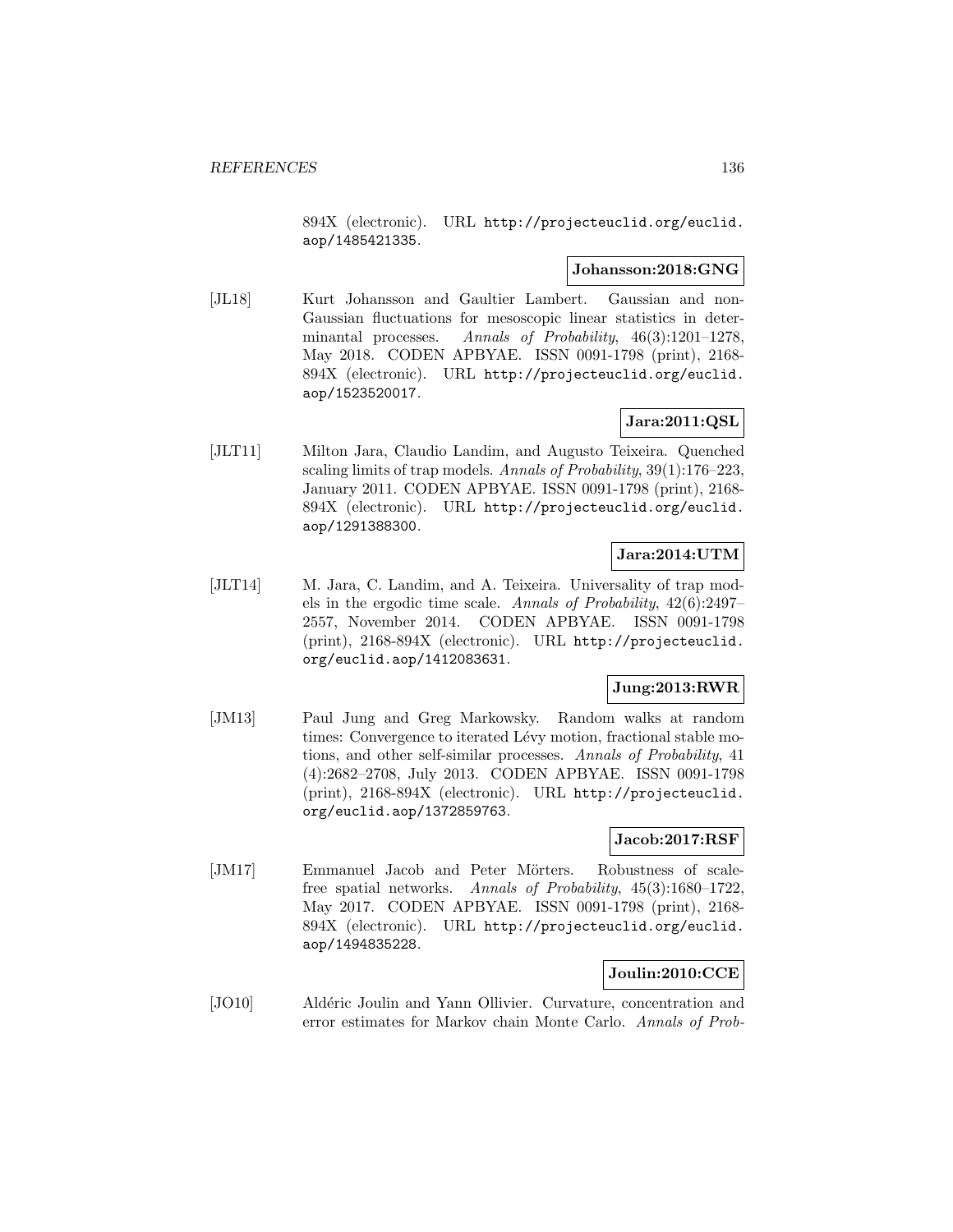ability, 38(6):2418–2442, November 2010. CODEN APBYAE. ISSN 0091-1798 (print), 2168-894X (electronic). URL http:// projecteuclid.org/euclid.aop/1285334210.

## **Jung:2017:FCL**

[JOS17] Paul Jung, Takashi Owada, and Gennady Samorodnitsky. Functional central limit theorem for a class of negatively dependent heavy-tailed stationary infinitely divisible processes generated by conservative flows. Annals of Probability, 45(4):2087–2130, July 2017. CODEN APBYAE. ISSN 0091-1798 (print), 2168-894X (electronic). URL https://projecteuclid.org/euclid.aop/ 1502438423.

### **Jiao:2019:SDS**

[JOW19] Yong Jiao, Adam Oseąkowski, and Lian Wu. Strong differential subordinates for noncommutative submartingales. Annals of Probability, 47(5):3108–3142, September 2019. CODEN APBYAE. ISSN 0091-1798 (print), 2168-894X (electronic). URL https:/ /projecteuclid.org/euclid.aop/1571731446.

### **Johnson:2014:CES**

[JP14] Tobias Johnson and Soumik Pal. Cycles and eigenvalues of sequentially growing random regular graphs. Annals of Probability, 42(4):1396–1437, July 2014. CODEN APBYAE. ISSN 0091-1798 (print), 2168-894X (electronic). URL http://projecteuclid. org/euclid.aop/1404394068.

### **Jakubowski:2017:SIR**

[JR17] Adam Jakubowski and Markus Riedle. Stochastic integration with respect to cylindrical Lévy processes. Annals of Probability, 45(6B):4273–4306, November 2017. CODEN APBYAE. ISSN 0091-1798 (print), 2168-894X (electronic). URL http:// projecteuclid.org/euclid.aop/1513069260.

## **Janson:2015:SLR**

[JS15] Svante Janson and Sigurdur Örn Stefánsson. Scaling limits of random planar maps with a unique large face. Annals of Probability, 43(3):1045–1081, May 2015. CODEN APBYAE. ISSN 0091-1798 (print), 2168-894X (electronic). URL http://projecteuclid. org/euclid.aop/1430830277.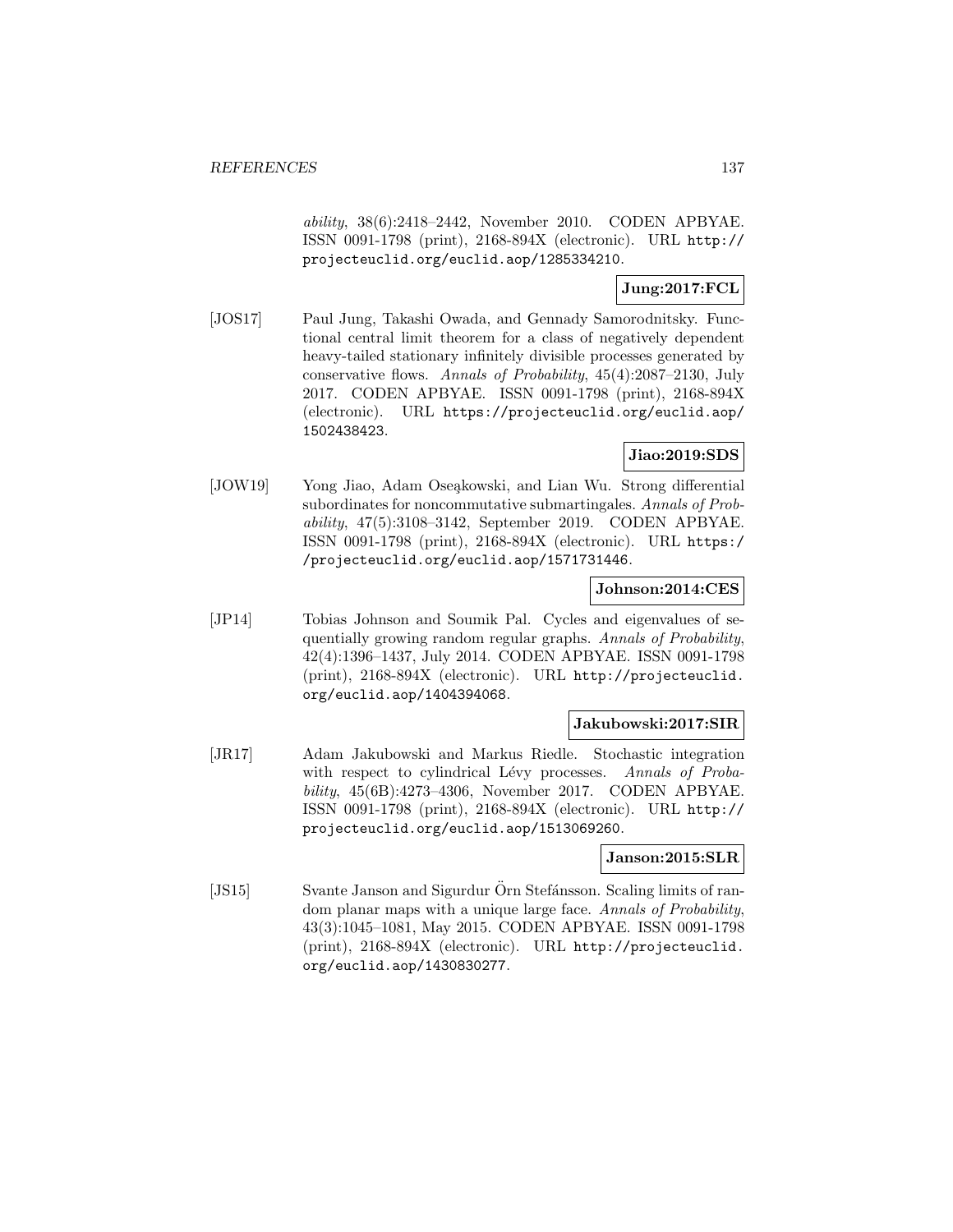### **Junge:2013:NBR**

[JZ13] Marius Junge and Qiang Zeng. Noncommutative Bennett and Rosenthal inequalities. Annals of Probability, 41(6):4287– 4316, November 2013. CODEN APBYAE. ISSN 0091-1798 (print), 2168-894X (electronic). URL http://projecteuclid. org/euclid.aop/1384957788.

# **Kahn:2016:IPL**

[Kah16] Jonas Kahn. Improper Poisson line process as SIRSN in any dimension. Annals of Probability, 44(4):2694–2725, July 2016. CO-DEN APBYAE. ISSN 0091-1798 (print), 2168-894X (electronic). URL http://projecteuclid.org/euclid.aop/1470139152.

## **Kallenberg:2013:LCD**

[Kal13] Olav Kallenberg. Local conditioning in Dawson–Watanabe superprocesses. Annals of Probability, 41(1):385–443, January 2013. CODEN APBYAE. ISSN 0091-1798 (print), 2168- 894X (electronic). URL http://projecteuclid.org/euclid. aop/1358951990.

# **Kane:2017:STP**

[Kan17] Daniel Kane. A structure theorem for poorly anticoncentrated polynomials of Gaussians and applications to the study of polynomial threshold functions. Annals of Probability, 45(3):1612–1679, May 2017. CODEN APBYAE. ISSN 0091-1798 (print), 2168- 894X (electronic). URL http://projecteuclid.org/euclid. aop/1494835227.

## **Kargin:2013:IDB**

[Kar13] V. Kargin. An inequality for the distance between densities of free convolutions. Annals of Probability, 41(5):3241–3260, September 2013. CODEN APBYAE. ISSN 0091-1798 (print), 2168- 894X (electronic). URL http://projecteuclid.org/euclid. aop/1378991838.

## **Kargin:2015:SST**

[Kar15] V. Kargin. Subordination for the sum of two random matrices. Annals of Probability, 43(4):2119–2150, July 2015. CODEN AP-BYAE. ISSN 0091-1798 (print), 2168-894X (electronic). URL http://projecteuclid.org/euclid.aop/1433341328.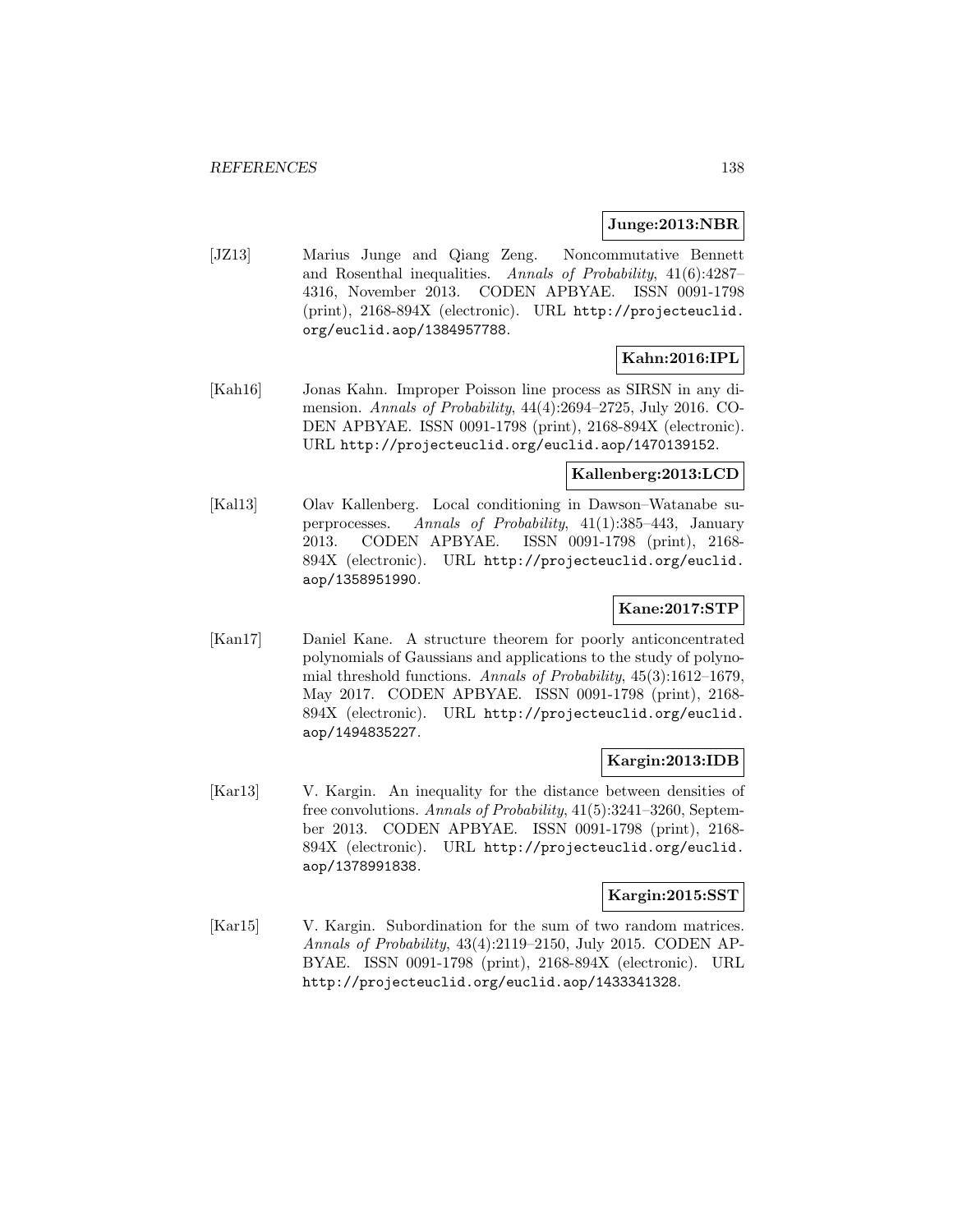### **Kenyon:2011:SFV**

[Ken11] Richard Kenyon. Spanning forests and the vector bundle Laplacian. Annals of Probability, 39(5):1983–2017, September 2011. CODEN APBYAE. ISSN 0091-1798 (print), 2168- 894X (electronic). URL http://projecteuclid.org/euclid. aop/1318940787.

## **Kendall:2017:RLM**

[Ken17] Wilfrid S. Kendall. From random lines to metric spaces. Annals of Probability, 45(1):469–517, January 2017. CODEN APBYAE. ISSN 0091-1798 (print), 2168-894X (electronic). URL http:// projecteuclid.org/euclid.aop/1485421337.

## **Kenyon:2019:DSF**

[Ken19] Richard Kenyon. Determinantal spanning forests on planar graphs. Annals of Probability, 47(2):952–988, March 2019. CO-DEN APBYAE. ISSN 0091-1798 (print), 2168-894X (electronic). URL http://projecteuclid.org/euclid.aop/1551171642.

## **Kim:2019:SST**

[KhKL19] Ildoo Kim, Kyeong hun Kim, and Sungbin Lim. A Sobolev space theory for stochastic partial differential equations with timefractional derivatives. Annals of Probability, 47(4):2087–2139, July 2019. CODEN APBYAE. ISSN 0091-1798 (print), 2168- 894X (electronic). URL http://projecteuclid.org/euclid. aop/1562205704.

### **Kious:2016:SWC**

[Kio16] Daniel Kious. Stuck walks: A conjecture of Erschler, Tóth and Werner. Annals of Probability, 44(2):883–923, March 2016. CO-DEN APBYAE. ISSN 0091-1798 (print), 2168-894X (electronic). URL http://projecteuclid.org/euclid.aop/1457960386.

# **Khoshnevisan:2015:NNE**

[KK15a] Davar Khoshnevisan and Kunwoo Kim. Nonlinear noise excitation of intermittent stochastic PDEs and the topology of LCA groups. Annals of Probability,  $43(4):1944-1991$ , July 2015. CO-DEN APBYAE. ISSN 0091-1798 (print), 2168-894X (electronic). URL http://projecteuclid.org/euclid.aop/1433341324.

## **Kleptsyn:2015:CCC**

[KK15b] Victor Kleptsyn and Aline Kurtzmann. A counterexample to the Cantelli conjecture through the Skorokhod embedding problem.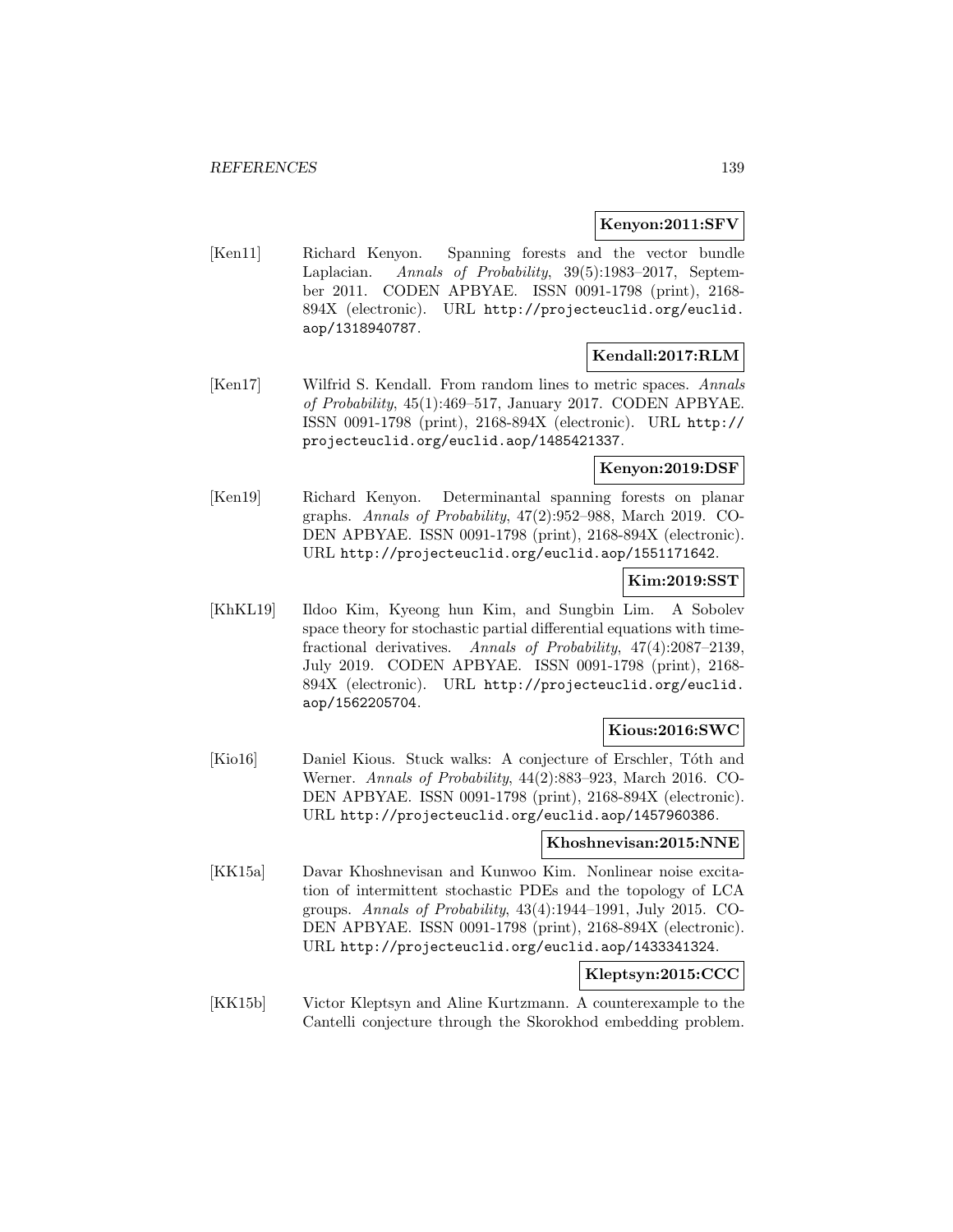Annals of Probability, 43(5):2250–2281, September 2015. CODEN APBYAE. ISSN 0091-1798 (print), 2168-894X (electronic). URL http://projecteuclid.org/euclid.aop/1441792285.

## **Kassel:2017:RCS**

[KK17] Adrien Kassel and Richard Kenyon. Random curves on surfaces induced from the Laplacian determinant. Annals of Probability, 45(2):932–964, March 2017. CODEN APBYAE. ISSN 0091-1798 (print), 2168-894X (electronic). URL http://projecteuclid. org/euclid.aop/1490947311.

## **Khoshnevisan:2017:IMC**

[KKX17] Davar Khoshnevisan, Kunwoo Kim, and Yimin Xiao. Intermittency and multifractality: A case study via parabolic stochastic PDEs. Annals of Probability, 45(6A):3697–3751, November 2017. CODEN APBYAE. ISSN 0091-1798 (print), 2168- 894X (electronic). URL http://projecteuclid.org/euclid. aop/1511773662.

## **Kuelbs:2013:CEP**

[KKZ13] James Kuelbs, Thomas Kurtz, and Joel Zinn. A CLT for empirical processes involving time-dependent data. Annals of Probability, 41(2):785–816, March 2013. CODEN APBYAE. ISSN 0091-1798 (print), 2168-894X (electronic). URL http://projecteuclid. org/euclid.aop/1362750942.

## **Kaleta:2015:PEE**

[KL15] Kamil Kaleta and József Lőrinczi. Pointwise eigenfunction estimates and intrinsic ultracontractivity-type properties of Feynman–Kac semigroups for a class of Lévy processes. Annals of Probability, 43(3):1350–1398, May 2015. CODEN APBYAE. ISSN 0091-1798 (print), 2168-894X (electronic). URL http:// projecteuclid.org/euclid.aop/1430830284.

## **Klenke:2010:IRM**

[KM10] Achim Klenke and Leonid Mytnik. Infinite rate mutually catalytic branching. Annals of Probability, 38(4):1690–1716, July 2010. CO-DEN APBYAE. ISSN 0091-1798 (print), 2168-894X (electronic). URL http://projecteuclid.org/euclid.aop/1278593965.

# **Klenke:2012:IRM**

[KM12] Achim Klenke and Leonid Mytnik. Infinite rate mutually catalytic branching in infinitely many colonies: The longtime behav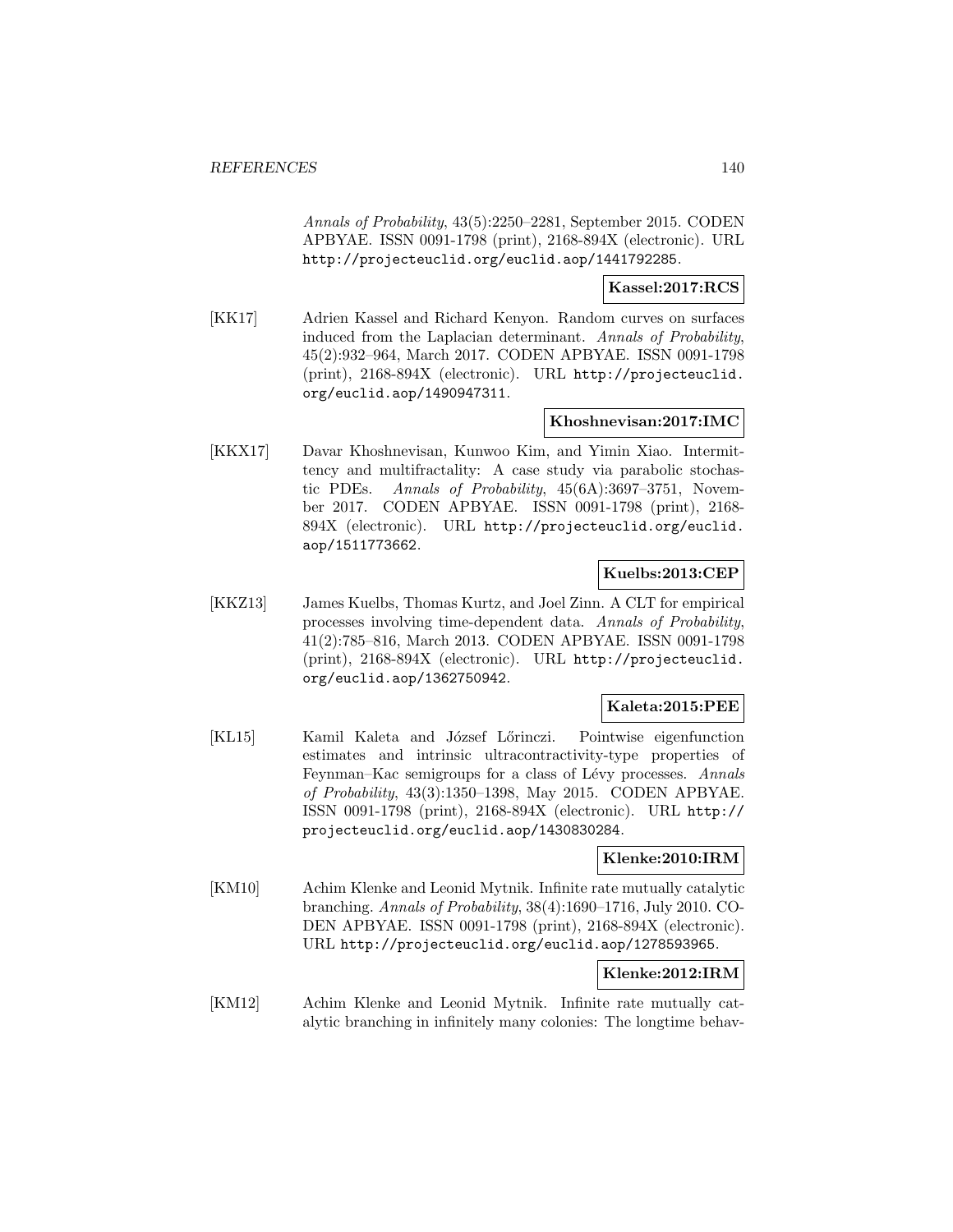ior. Annals of Probability, 40(1):103–129, January 2012. CODEN APBYAE. ISSN 0091-1798 (print), 2168-894X (electronic). URL http://projecteuclid.org/euclid.aop/1325604998.

## **Kelly:2016:SAS**

[KM16] David Kelly and Ian Melbourne. Smooth approximation of stochastic differential equations. Annals of Probability, 44(1): 479–520, January 2016. CODEN APBYAE. ISSN 0091-1798 (print), 2168-894X (electronic). URL http://projecteuclid. org/euclid.aop/1454423047.

# **Kolesnikov:2018:KIC**

[KM18] Alexander V. Kolesnikov and Emanuel Milman. The KLS isoperimetric conjecture for generalized Orlicz balls. Annals of Probability, 46(6):3578–3615, November 2018. CODEN APBYAE. ISSN 0091-1798 (print), 2168-894X (electronic). URL http:// projecteuclid.org/euclid.aop/1537862441.

## **Kharroubi:2010:BSC**

[KMPZ10] Idris Kharroubi, Jin Ma, Huyên Pham, and Jianfeng Zhang. Backward SDEs with constrained jumps and quasi-variational inequalities. Annals of Probability, 38(2):794–840, March 2010. CODEN APBYAE. ISSN 0091-1798 (print), 2168-894X (electronic). URL http://projecteuclid.org/euclid.aop/1268143533.

### **Kwasnicki:2013:SLP**

[KMR13] Mateusz Kwaśnicki, Jacek Małecki, and Michał Ryznar. Suprema of Lévy processes. Annals of Probability, 41(3B):2047-2065, May 2013. CODEN APBYAE. ISSN 0091-1798 (print), 2168- 894X (electronic). URL http://projecteuclid.org/euclid. aop/1368623519.

## **Keller:2012:GI**

[KMS12a] Nathan Keller, Elchanan Mossel, and Arnab Sen. Geometric influences. Annals of Probability, 40(3):1135–1166, May 2012. CODEN APBYAE. ISSN 0091-1798 (print), 2168-894X (electronic). URL http://projecteuclid.org/euclid.aop/1336136061.

## **Kern:2012:LTC**

[KMS12b] Peter Kern, Mark M. Meerschaert, and Hans-Peter Scheffler. Limit theorems for coupled continuous time random walks. Annals of Probability, 40(2):890–891, March 2012. CODEN APBYAE.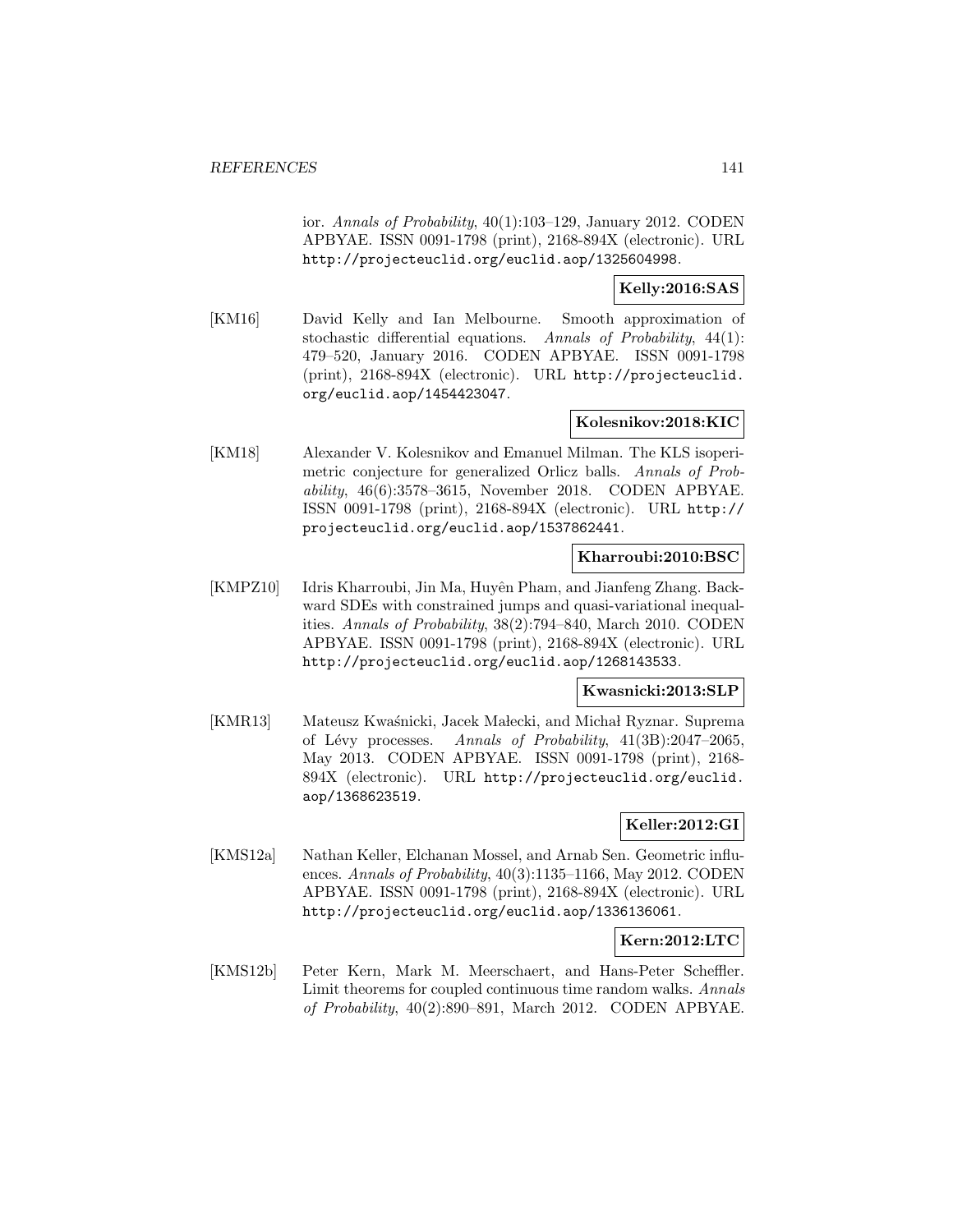ISSN 0091-1798 (print), 2168-894X (electronic). URL http:// projecteuclid.org/euclid.aop/1332772724.

## **Kenyon:2019:BOP**

[KMSW19] Richard Kenyon, Jason Miller, Scott Sheffield, and David B. Wilson. Bipolar orientations on planar maps and  $SLE_{12}$ . Annals of Probability, 47(3):1240–1269, May 2019. CODEN APBYAE. ISSN 0091-1798 (print), 2168-894X (electronic). URL http:// projecteuclid.org/euclid.aop/1556784019.

## **Kemp:2012:WCF**

[KNPS12] Todd Kemp, Ivan Nourdin, Giovanni Peccati, and Roland Speicher. Wigner chaos and the fourth moment. Annals of Probability, 40(4):1577–1635, July 2012. CODEN APBYAE. ISSN 0091-1798 (print), 2168-894X (electronic). URL http://projecteuclid. org/euclid.aop/1341401144.

# **Klenke:2010:TTA**

[KO10] Achim Klenke and Mario Oeler. A Trotter-type approach to infinite rate mutually catalytic branching. Annals of Probability, 38 (2):479–497, March 2010. CODEN APBYAE. ISSN 0091-1798 (print), 2168-894X (electronic). URL http://projecteuclid. org/euclid.aop/1268143524.

### **Konarovskyi:2017:SCH**

[Kon17] Vitalii Konarovskyi. A system of coalescing heavy diffusion particles on the real line. Annals of Probability, 45(5):3293– 3335, September 2017. CODEN APBYAE. ISSN 0091-1798 (print), 2168-894X (electronic). URL http://projecteuclid. org/euclid.aop/1506132039.

### **Kortchemski:2014:RSL**

[Kor14] Igor Kortchemski. Random stable laminations of the disk. Annals of Probability, 42(2):725–759, March 2014. CODEN APBYAE. ISSN 0091-1798 (print), 2168-894X (electronic). URL http:// projecteuclid.org/euclid.aop/1393251301.

### **Kozma:2011:PPT**

[Koz11] Gady Kozma. Percolation on a product of two trees. Annals of Probability, 39(5):1864–1895, September 2011. CODEN AP-BYAE. ISSN 0091-1798 (print), 2168-894X (electronic). URL http://projecteuclid.org/euclid.aop/1318940784.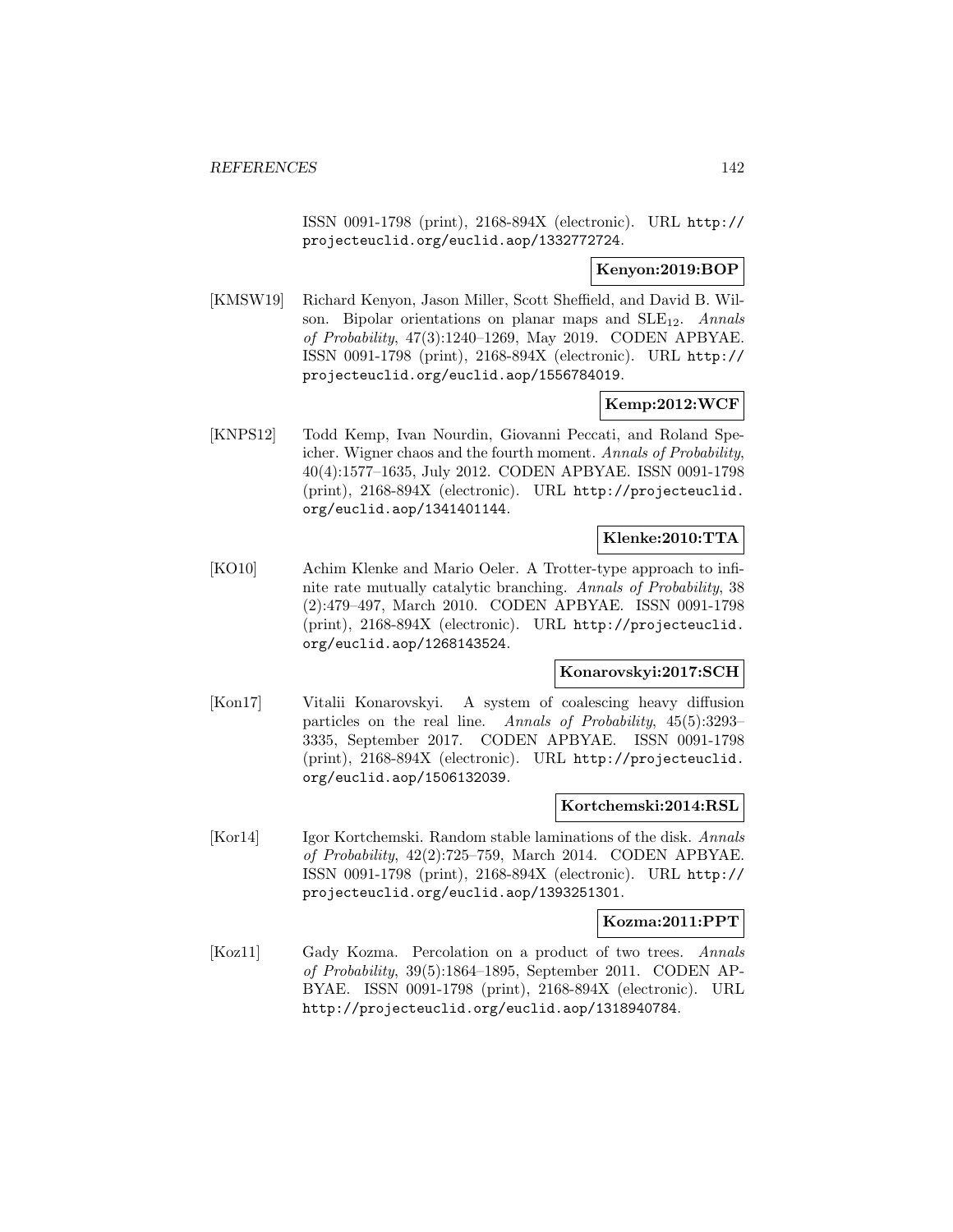### **Kharroubi:2015:FKR**

[KP15] Idris Kharroubi and Huyên Pham. Feynman–Kac representation for Hamilton–Jacobi–Bellman IPDE. Annals of Probability, 43 (4):1823–1865, July 2015. CODEN APBYAE. ISSN 0091-1798 (print), 2168-894X (electronic). URL http://projecteuclid. org/euclid.aop/1433341321.

## **Kramkov:2019:DSP**

[KP19] Dmitry Kramkov and Sergio Pulido. Density of the set of probability measures with the martingale representation property. Annals of Probability, 47(4):2563–2581, July 2019. CODEN APBYAE. ISSN 0091-1798 (print), 2168-894X (electronic). URL http:// projecteuclid.org/euclid.aop/1562205716.

# **Kyprianou:2017:PTE**

[KPRS17] Andreas E. Kyprianou, Steven W. Pagett, Tim Rogers, and Jason Schweinsberg. A phase transition in excursions from infinity of the "fast" fragmentation-coalescence process. Annals of Probability, 45(6A):3829–3849, November 2017. CODEN APBYAE. ISSN 0091-1798 (print), 2168-894X (electronic). URL http:// projecteuclid.org/euclid.aop/1511773665.

### **Komorowski:2010:ESM**

[KPS10] Tomasz Komorowski, Szymon Peszat, and Tomasz Szarek. On ergodicity of some Markov processes. Annals of Probability, 38 (4):1401–1443, July 2010. CODEN APBYAE. ISSN 0091-1798 (print), 2168-894X (electronic). URL http://projecteuclid. org/euclid.aop/1278593955.

## **Kyprianou:2014:HDS**

[KPW14] Andreas E. Kyprianou, Juan Carlos Pardo, and Alexander R. Watson. Hitting distributions of  $\alpha$ -stable processes via path censoring and self-similarity. Annals of Probability,  $42(1):398-430$ , January 2014. CODEN APBYAE. ISSN 0091-1798 (print), 2168- 894X (electronic). URL http://projecteuclid.org/euclid. aop/1389278528.

### **Kang:2010:DPC**

[KR10] Weining Kang and Kavita Ramanan. A Dirichlet process characterization of a class of reflected diffusions. Annals of Probability, 38(3):1062–1105, May 2010. CODEN APBYAE. ISSN 0091-1798 (print), 2168-894X (electronic). URL http://projecteuclid. org/euclid.aop/1275486188.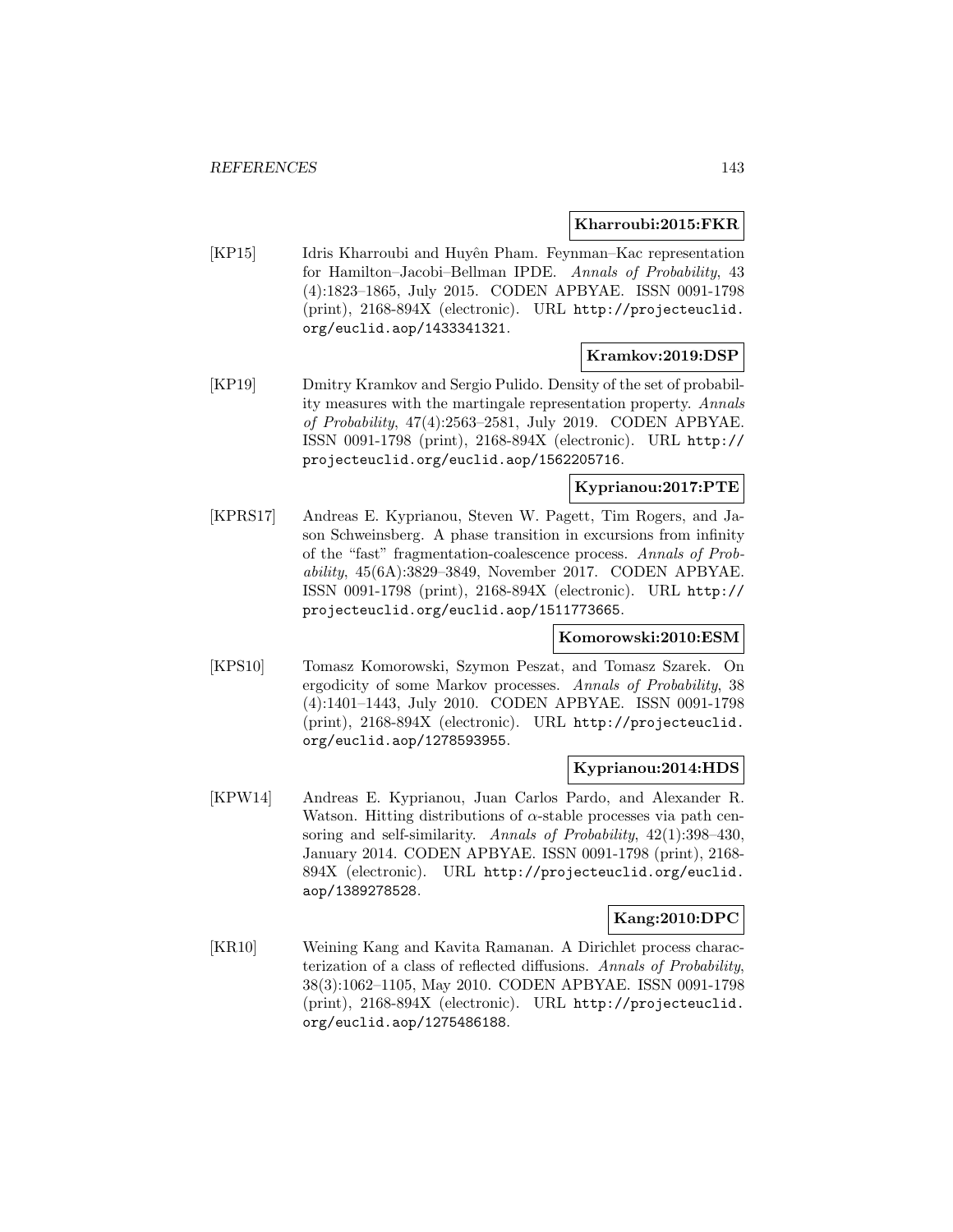### **Kurtz:2011:PRB**

[KR11] Thomas G. Kurtz and Eliane R. Rodrigues. Poisson representations of branching Markov and measure-valued branching processes. Annals of Probability, 39(3):939–984, May 2011. CODEN APBYAE. ISSN 0091-1798 (print), 2168-894X (electronic). URL http://projecteuclid.org/euclid.aop/1300281729.

# **Kang:2017:SPR**

[KR17a] Weining Kang and Kavita Ramanan. On the submartingale problem for reflected diffusions in domains with piecewise smooth boundaries. Annals of Probability, 45(1):404–468, January 2017. CODEN APBYAE. ISSN 0091-1798 (print), 2168- 894X (electronic). URL http://projecteuclid.org/euclid. aop/1485421336.

## **Khare:2017:HJI**

[KR17b] Apoorva Khare and Bala Rajaratnam. The Hoffmann–Jørgensen inequality in metric semigroups. Annals of Probability, 45(6A): 4101–4111, November 2017. CODEN APBYAE. ISSN 0091-1798 (print), 2168-894X (electronic). URL http://projecteuclid. org/euclid.aop/1511773673.

## **Kraaij:2018:LDT**

[Kra18] Richard C. Kraaij. Large deviations of the trajectory of empirical distributions of Feller processes on locally compact spaces. Annals of Probability, 46(2):775–828, March 2018. CODEN APBYAE. ISSN 0091-1798 (print), 2168-894X (electronic). URL http:// projecteuclid.org/euclid.aop/1520586269.

## **Krokowski:2017:DMS**

[KRT17] Kai Krokowski, Anselm Reichenbachs, and Christoph Thäle. Discrete Malliavin-Stein method: Berry–Esseen bounds for random graphs and percolation. Annals of Probability, 45(2):1071–1109, March 2017. CODEN APBYAE. ISSN 0091-1798 (print), 2168- 894X (electronic). URL http://projecteuclid.org/euclid. aop/1490947314.

### **Krylov:2014:RPA**

[Kry14] N. V. Krylov. On regularity properties and approximations of value functions for stochastic differential games in domains. Annals of Probability, 42(5):2161–2196, September 2014. CODEN APBYAE. ISSN 0091-1798 (print), 2168-894X (electronic). URL http://projecteuclid.org/euclid.aop/1409319475.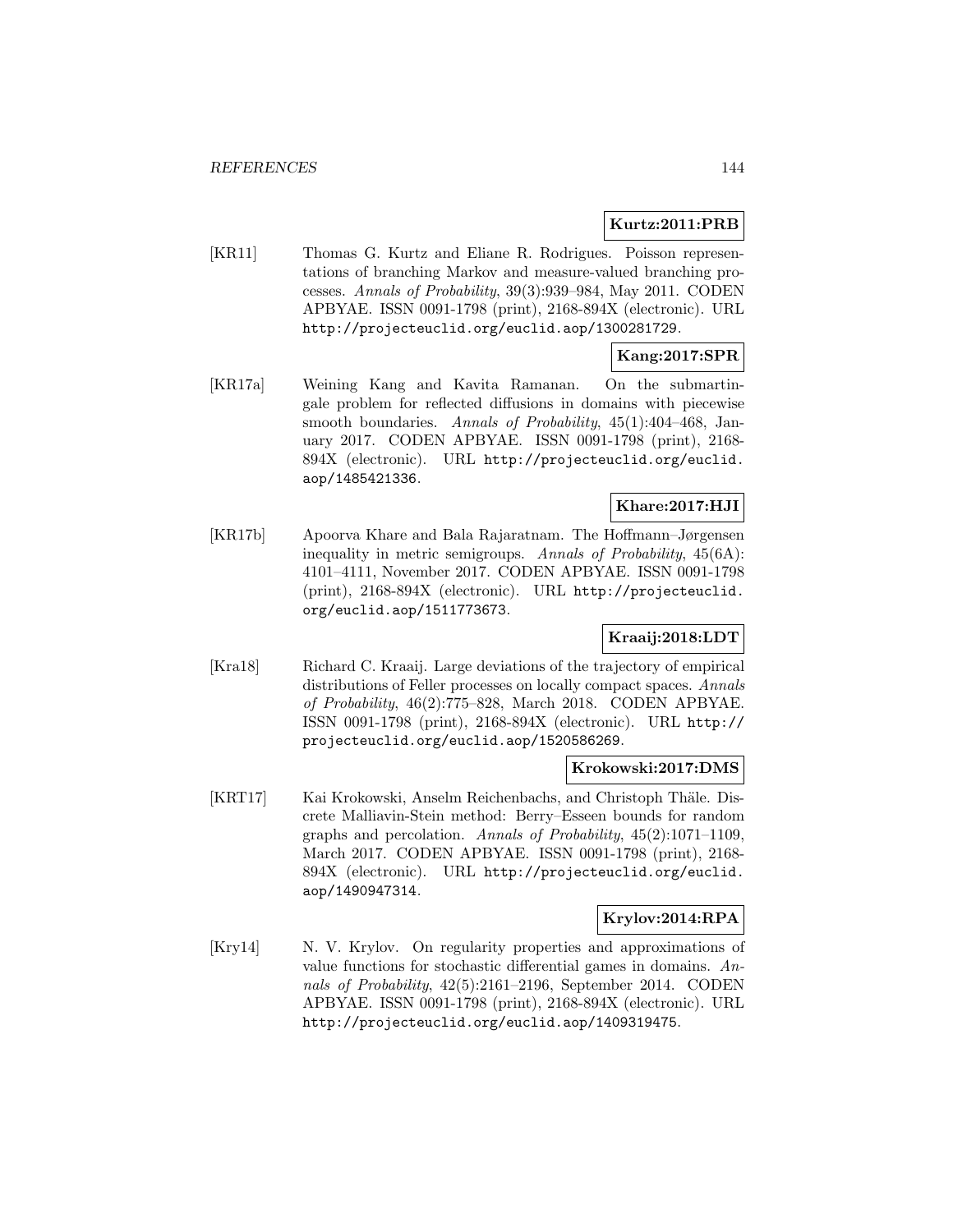### **Kolb:2012:QBO**

[KS12] Martin Kolb and David Steinsaltz. Quasilimiting behavior for one-dimensional diffusions with killing. Annals of Probability, 40 (1):162–212, January 2012. CODEN APBYAE. ISSN 0091-1798 (print), 2168-894X (electronic). URL http://projecteuclid. org/euclid.aop/1325605001.

# **Kolb:2016:TRB**

[KS16] Martin Kolb and Mladen Savov. Transience and recurrence of a Brownian path with limited local time. Annals of Probability, 44(6):4083–4132, November 2016. CODEN APBYAE. ISSN 0091-1798 (print), 2168-894X (electronic). URL http:// projecteuclid.org/euclid.aop/1479114271.

### **Kemppainen:2017:RCS**

[KS17] Antti Kemppainen and Stanislav Smirnov. Random curves, scaling limits and Loewner evolutions. Annals of Probability, 45 (2):698–779, March 2017. CODEN APBYAE. ISSN 0091-1798 (print), 2168-894X (electronic). URL http://projecteuclid. org/euclid.aop/1490947307.

## **Kious:2018:PTO**

[KS18a] Daniel Kious and Vladas Sidoravicius. Phase transition for the once-reinforced random walk on  $\mathbb{Z}^d$ -like trees. Annals of Probability, 46(4):2121–2133, July 2018. CODEN APBYAE. ISSN 0091-1798 (print), 2168-894X (electronic). URL http:// projecteuclid.org/euclid.aop/1528876823.

## **Kolli:2018:SLG**

[KS18b] Praveen Kolli and Mykhaylo Shkolnikov. SPDE limit of the global fluctuations in rank-based models. Annals of Probability,  $46(2)$ : 1042–1069, March 2018. CODEN APBYAE. ISSN 0091-1798 (print), 2168-894X (electronic). URL http://projecteuclid. org/euclid.aop/1520586275.

### **Kozma:2017:CLT**

[KT17] Gady Kozma and Bálint Tóth. Central limit theorem for random walks in doubly stochastic random environment:  $\mathcal{H}_{-1}$  suffices. Annals of Probability, 45(6B):4307–4347, November 2017. CODEN APBYAE. ISSN 0091-1798 (print), 2168-894X (electronic). URL http://projecteuclid.org/euclid.aop/1513069261.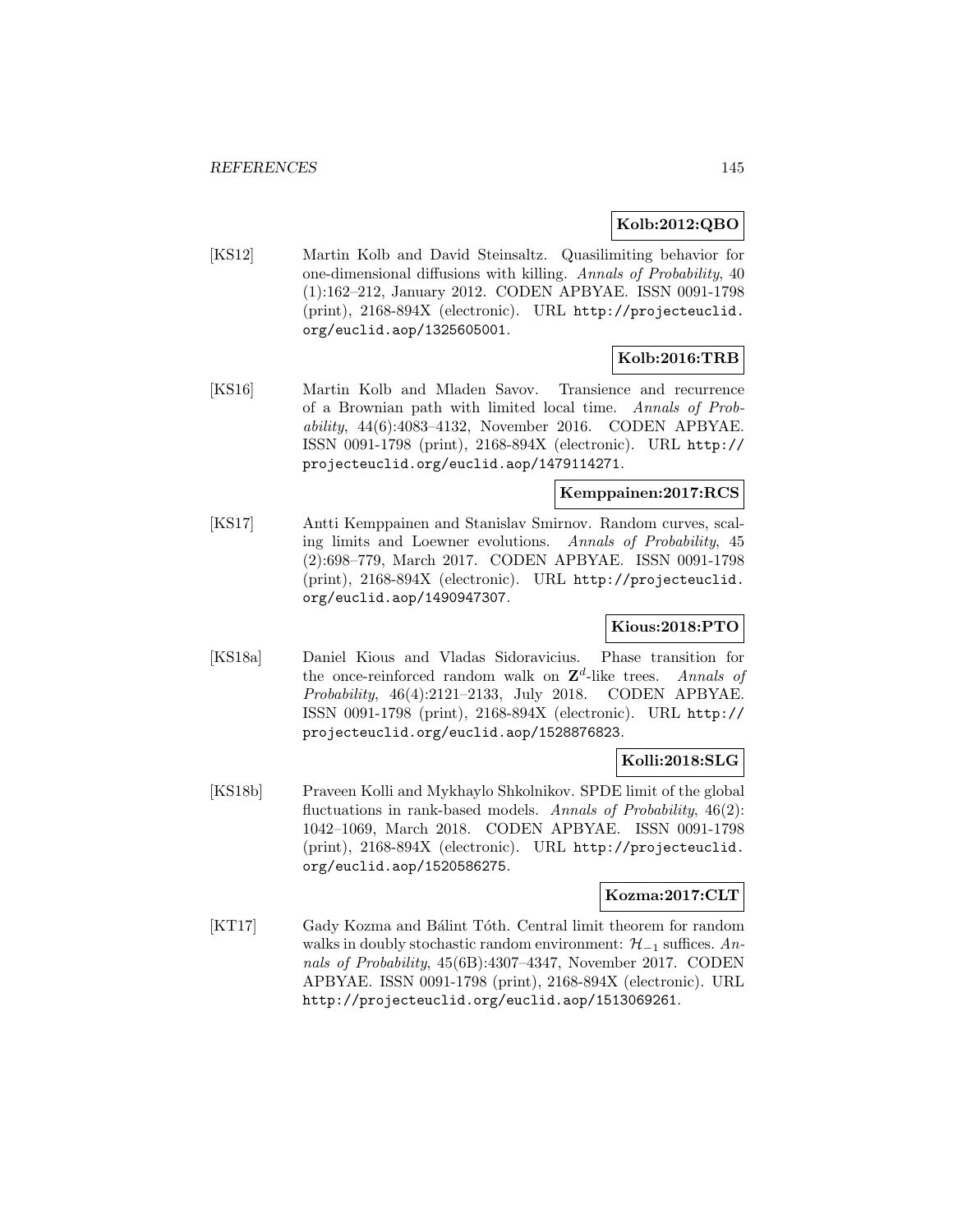#### **Kuwae:2010:SCS**

[Kuw10] Kazuhiro Kuwae. Stochastic calculus over symmetric Markov processes without time reversal. Annals of Probability, 38(4): 1532–1569, July 2010. CODEN APBYAE. ISSN 0091-1798 (print), 2168-894X (electronic). URL http://projecteuclid. org/euclid.aop/1278593959. See errata [Kuw12b].

# **Kuwada:2012:CTI**

[Kuw12a] Kazumasa Kuwada. Convergence of time-inhomogeneous geodesic random walks and its application to coupling methods. Annals of Probability, 40(5):1945–1979, September 2012. CODEN AP-BYAE. ISSN 0091-1798 (print), 2168-894X (electronic). URL http://projecteuclid.org/euclid.aop/1349703312.

### **Kuwae:2012:ESC**

[Kuw12b] Kazuhiro Kuwae. Errata: Stochastic calculus over symmetric Markov processes without time reversal. Annals of Probability, 40(6):2705–2706, November 2012. CODEN APBYAE. ISSN 0091-1798 (print), 2168-894X (electronic). URL http:// projecteuclid.org/euclid.aop/1351258738. See [Kuw10].

### **Kuznetsov:2011:ESP**

[Kuz11] Alexey Kuznetsov. On extrema of stable processes. Annals of Probability, 39(3):1027–1060, May 2011. CODEN APBYAE. ISSN 0091-1798 (print), 2168-894X (electronic). URL http:// projecteuclid.org/euclid.aop/1300281731.

## **Kifer:2014:NLT**

[KV14] Yuri Kifer and S. R. S. Varadhan. Nonconventional limit theorems in discrete and continuous time via martingales. Annals of Probability, 42(2):649–688, March 2014. CODEN APBYAE. ISSN 0091-1798 (print), 2168-894X (electronic). URL http:// projecteuclid.org/euclid.aop/1393251299.

#### **Khoshnevisan:2015:BMT**

[KX15] Davar Khoshnevisan and Yimin Xiao. Brownian motion and thermal capacity. Annals of Probability, 43(1):405–434, February 2015. CODEN APBYAE. ISSN 0091-1798 (print), 2168- 894X (electronic). URL http://projecteuclid.org/euclid. aop/1415801560.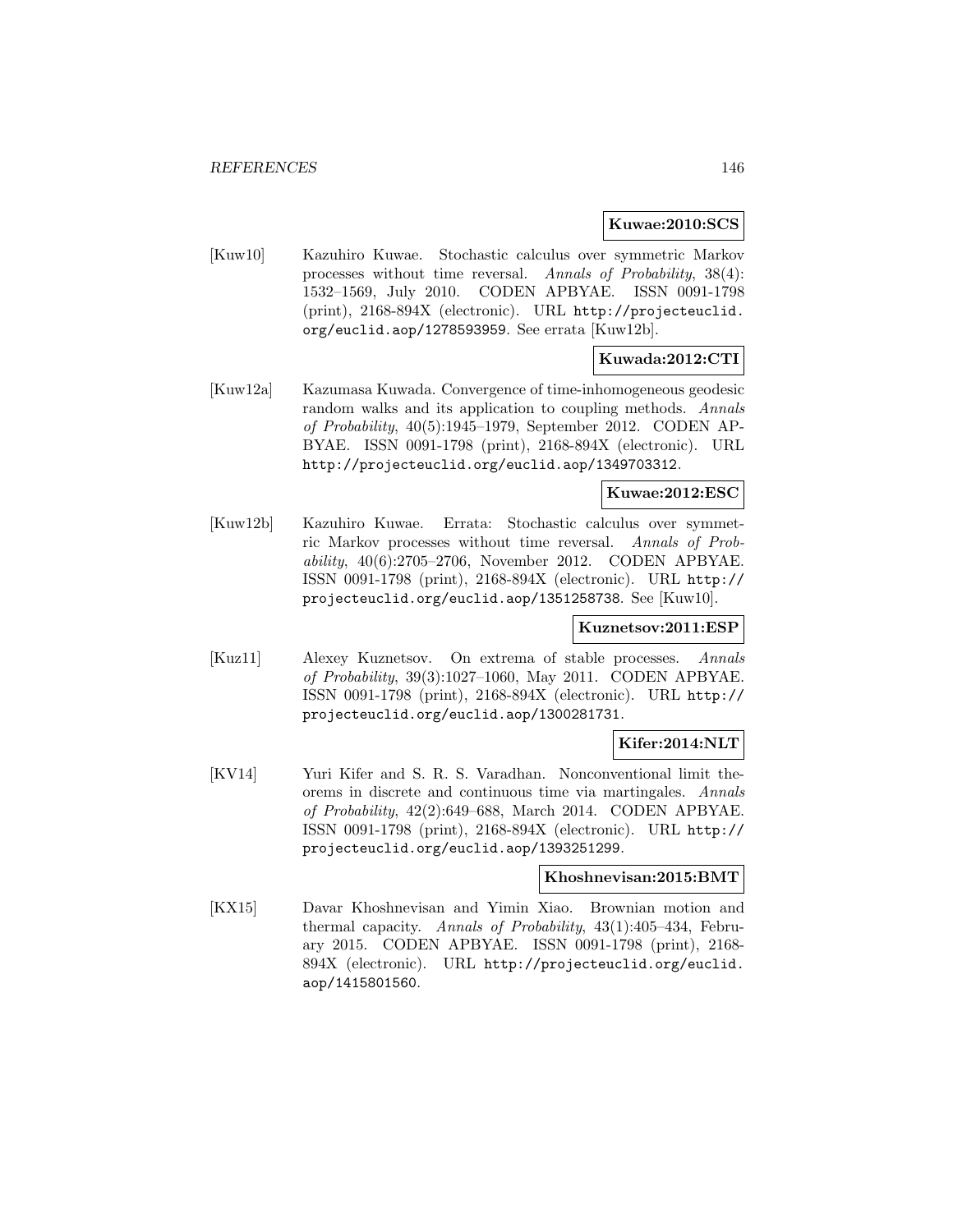#### **Knowles:2014:ODW**

[KY14] Antti Knowles and Jun Yin. The outliers of a deformed Wigner matrix. Annals of Probability, 42(5):1980–2031, September 2014. CODEN APBYAE. ISSN 0091-1798 (print), 2168- 894X (electronic). URL http://projecteuclid.org/euclid. aop/1409319472.

### **Kabluchko:2013:RRP**

[KZ13] Zakhar Kabluchko and Dmitry Zaporozhets. Roots of random polynomials whose coefficients have logarithmic tails. Annals of Probability, 41(5):3542–3581, September 2013. CODEN AP-BYAE. ISSN 0091-1798 (print), 2168-894X (electronic). URL http://projecteuclid.org/euclid.aop/1378991848.

### **Kabluchko:2014:ADC**

[KZ14] Zakhar Kabluchko and Dmitry Zaporozhets. Asymptotic distribution of complex zeros of random analytic functions. Annals of Probability, 42(4):1374–1395, July 2014. CODEN APBYAE. ISSN 0091-1798 (print), 2168-894X (electronic). URL http:// projecteuclid.org/euclid.aop/1404394067.

## **Lacoin:2011:ISC**

[Lac11] Hubert Lacoin. Influence of spatial correlation for directed polymers. Annals of Probability, 39(1):139–175, January 2011. CO-DEN APBYAE. ISSN 0091-1798 (print), 2168-894X (electronic). URL http://projecteuclid.org/euclid.aop/1291388299.

### **Lacoin:2016:CPS**

[Lac16a] Hubert Lacoin. The cutoff profile for the simple exclusion process on the circle. Annals of Probability, 44(5):3399–3430, September 2016. CODEN APBYAE. ISSN 0091-1798 (print), 2168- 894X (electronic). URL http://projecteuclid.org/euclid. aop/1474462102.

### **Lacoin:2016:MTC**

[Lac16b] Hubert Lacoin. Mixing time and cutoff for the adjacent transposition shuffle and the simple exclusion. Annals of Probability, 44 (2):1426–1487, March 2016. CODEN APBYAE. ISSN 0091-1798 (print), 2168-894X (electronic). URL http://projecteuclid. org/euclid.aop/1457960399.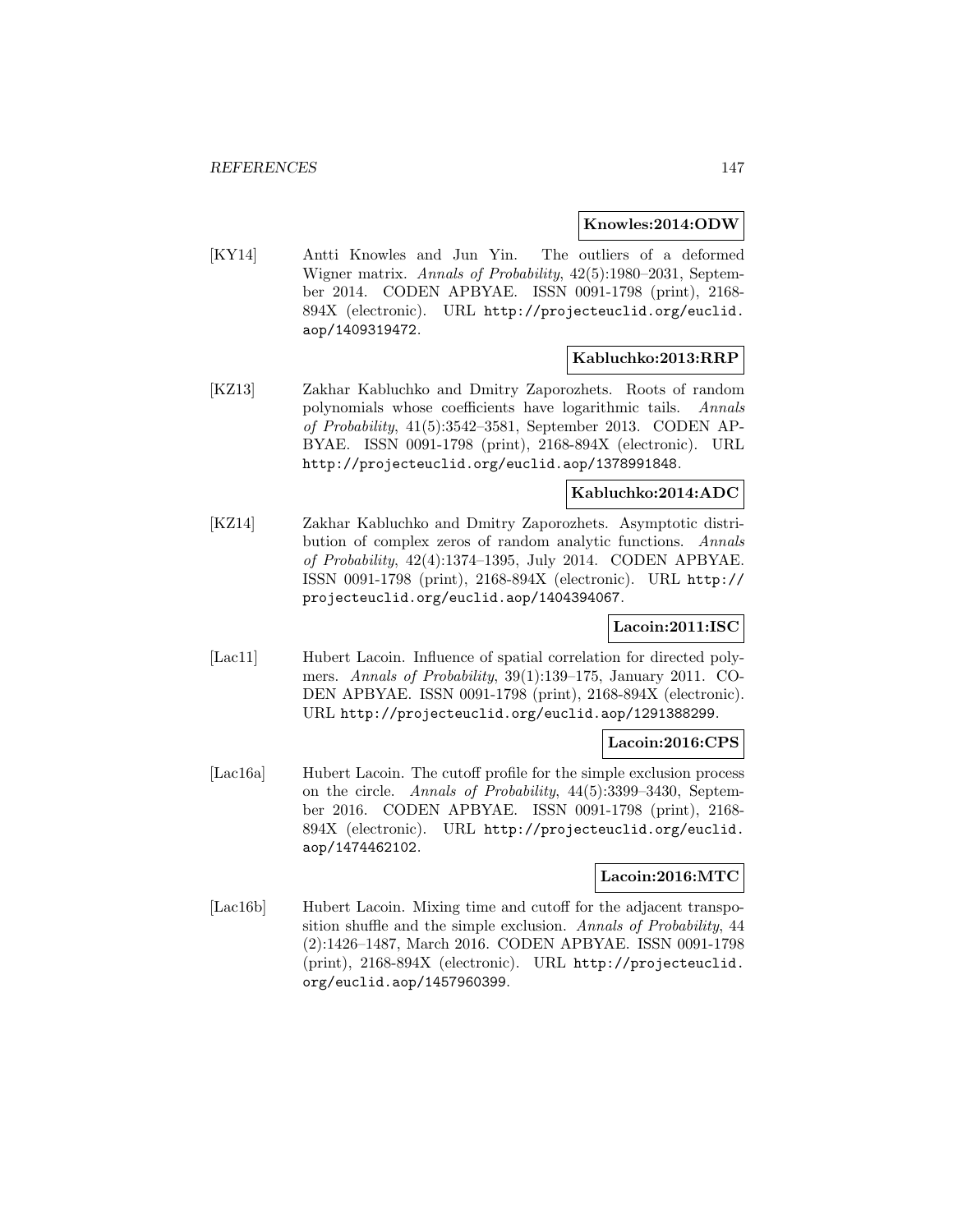#### **Lambert:2010:CST**

[Lam10] Amaury Lambert. The contour of splitting trees is a Lévy process. Annals of Probability, 38(1):348–395, January 2010. CODEN APBYAE. ISSN 0091-1798 (print), 2168-894X (electronic). URL http://projecteuclid.org/euclid.aop/1264434002.

#### **Lam:2015:SRA**

[Lam15] Thomas Lam. The shape of a random affine Weyl group element and random core partitions. Annals of Probability, 43 (4):1643–1662, July 2015. CODEN APBYAE. ISSN 0091-1798 (print), 2168-894X (electronic). URL http://projecteuclid. org/euclid.aop/1433341316.

### **LeJan:2010:MLR**

[Le 10] Yves Le Jan. Markov loops and renormalization. Annals of Probability, 38(3):1280–1319, May 2010. CODEN APBYAE. ISSN 0091-1798 (print), 2168-894X (electronic). URL http:// projecteuclid.org/euclid.aop/1275486194.

### **LeGall:2013:UUB**

[Le 13] Jean-François Le Gall. Uniqueness and universality of the Brownian map. Annals of Probability, 41(4):2880–2960, July 2013. CO-DEN APBYAE. ISSN 0091-1798 (print), 2168-894X (electronic). URL http://projecteuclid.org/euclid.aop/1372859769.

### **Ledoux:2012:CMO**

[Led12] M. Ledoux. Chaos of a Markov operator and the fourth moment condition. Annals of Probability,  $40(6)$ :2439–2459, November 2012. CODEN APBYAE. ISSN 0091-1798 (print), 2168- 894X (electronic). URL http://projecteuclid.org/euclid. aop/1351258731.

### **Ledrappier:2013:RER**

[Led13] François Ledrappier. Regularity of the entropy for random walks on hyperbolic groups. Annals of Probability,  $41(5):3582-$ 3605, September 2013. CODEN APBYAE. ISSN 0091-1798 (print), 2168-894X (electronic). URL http://projecteuclid. org/euclid.aop/1378991849.

### **Leuridan:2017:PAF**

[Leu17] Christophe Leuridan. Poly-adic filtrations, standardness, complementability and maximality. Annals of Probability, 45(2):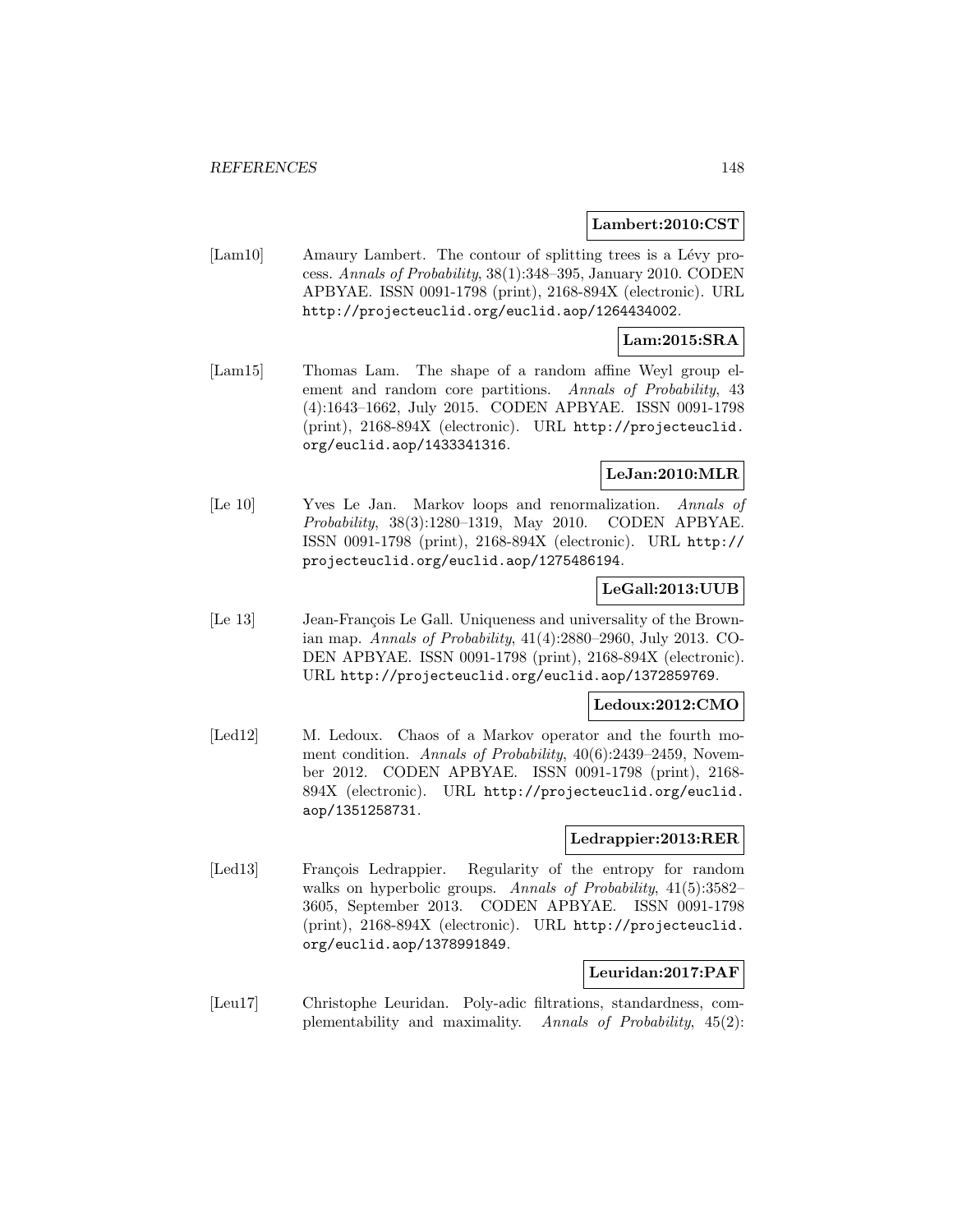1218–1246, March 2017. CODEN APBYAE. ISSN 0091-1798 (print), 2168-894X (electronic). URL http://projecteuclid. org/euclid.aop/1490947318.

# **Li:2014:PVB**

[Li14] Zenghu Li. Path-valued branching processes and nonlocal branching superprocesses. Annals of Probability, 42(1):41–79, January 2014. CODEN APBYAE. ISSN 0091-1798 (print), 2168- 894X (electronic). URL http://projecteuclid.org/euclid. aop/1389278520.

# **Li:2016:RPG**

[Li16] Xue-Mei Li. Random perturbation to the geodesic equation. Annals of Probability, 44(1):544–566, January 2016. CODEN AP-BYAE. ISSN 0091-1798 (print), 2168-894X (electronic). URL http://projecteuclid.org/euclid.aop/1454423049.

# **Li:2017:LBD**

[Li17] Xinyi Li. A lower bound for disconnection by simple random walk. Annals of Probability, 45(2):879–931, March 2017. CODEN APBYAE. ISSN 0091-1798 (print), 2168-894X (electronic). URL http://projecteuclid.org/euclid.aop/1490947310.

# **Liggett:2011:HCI**

[Lig11] Thomas M. Liggett. T. E. Harris' contributions to interacting particle systems and percolation. Annals of Probability, 39 (2):407–416, March 2011. CODEN APBYAE. ISSN 0091-1798 (print), 2168-894X (electronic). URL http://projecteuclid. org/euclid.aop/1298669166.

# **Liu:2012:TAI**

[Liu12] Jingchen Liu. Tail approximations of integrals of Gaussian random fields. Annals of Probability, 40(3):1069–1104, May 2012. CODEN APBYAE. ISSN 0091-1798 (print), 2168-894X (electronic). URL http://projecteuclid.org/euclid.aop/1336136059.

## **LeGall:2015:RTI**

[LL15] Jean-François Le Gall and Shen Lin. The range of tree-indexed random walk in low dimensions. Annals of Probability, 43(5): 2701–2728, September 2015. CODEN APBYAE. ISSN 0091-1798 (print), 2168-894X (electronic). URL http://projecteuclid. org/euclid.aop/1441792296.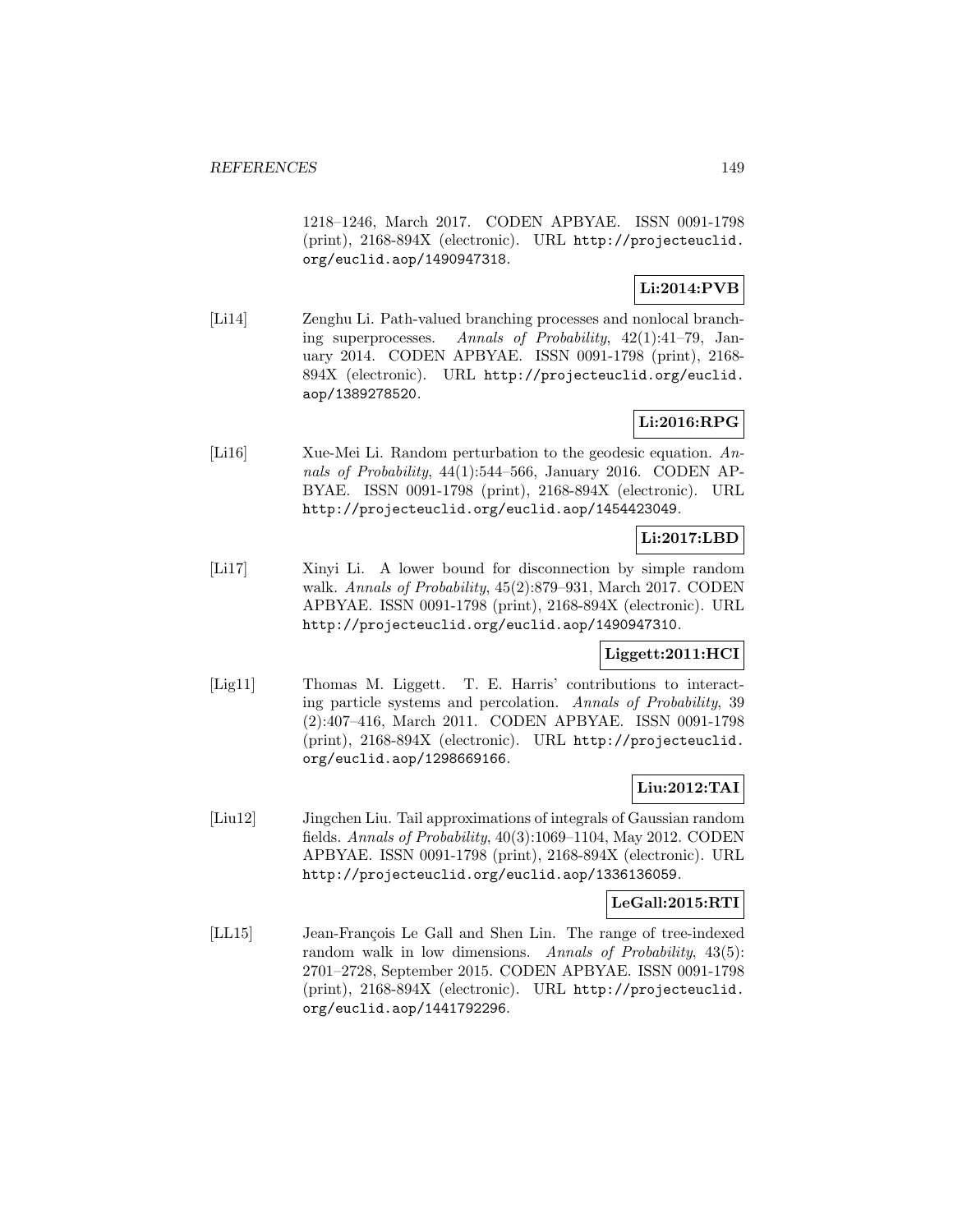### **Labbe:2019:CPA**

[LL19a] Cyril Labbé and Hubert Lacoin. Cutoff phenomenon for the asymmetric simple exclusion process and the biased card shuffling. Annals of Probability, 47(3):1541–1586, May 2019. CODEN AP-BYAE. ISSN 0091-1798 (print), 2168-894X (electronic). URL http://projecteuclid.org/euclid.aop/1556784026.

# **LeGall:2019:SCI**

[LL19b] Jean-François Le Gall and Thomas Lehéricy. Separating cycles and isoperimetric inequalities in the uniform infinite planar quadrangulation. Annals of Probability, 47(3):1498–1540, May 2019. CODEN APBYAE. ISSN 0091-1798 (print), 2168- 894X (electronic). URL http://projecteuclid.org/euclid. aop/1556784025.

# **Liang:2011:BSD**

[LLQ11] Gechun Liang, Terry Lyons, and Zhongmin Qian. Backward stochastic dynamics on a filtered probability space. Annals of Probability, 39(4):1422–1448, July 2011. CODEN APBYAE. ISSN 0091-1798 (print), 2168-894X (electronic). URL http:// projecteuclid.org/euclid.aop/1312555803.

## **Lambert:2019:QNA**

[LLW19] Gaultier Lambert, Michel Ledoux, and Christian Webb. Quantitative normal approximation of linear statistics of  $\beta$ -ensembles. Annals of Probability, 47(5):2619–2685, September 2019. CODEN APBYAE. ISSN 0091-1798 (print), 2168-894X (electronic). URL https://projecteuclid.org/euclid.aop/1571731432.

### **Lebeau:2010:SCA**

[LM10] Gilles Lebeau and Laurent Michel. Semi-classical analysis of a random walk on a manifold. Annals of Probability, 38(1):277–315, January 2010. CODEN APBYAE. ISSN 0091-1798 (print), 2168- 894X (electronic). URL http://projecteuclid.org/euclid. aop/1264433999.

## **LeGall:2011:SLR**

[LM11] Jean-François Le Gall and Grégory Miermont. Scaling limits of random planar maps with large faces. Annals of Probability, 39 (1):1–69, January 2011. CODEN APBYAE. ISSN 0091-1798 (print), 2168-894X (electronic). URL http://projecteuclid. org/euclid.aop/1291388296.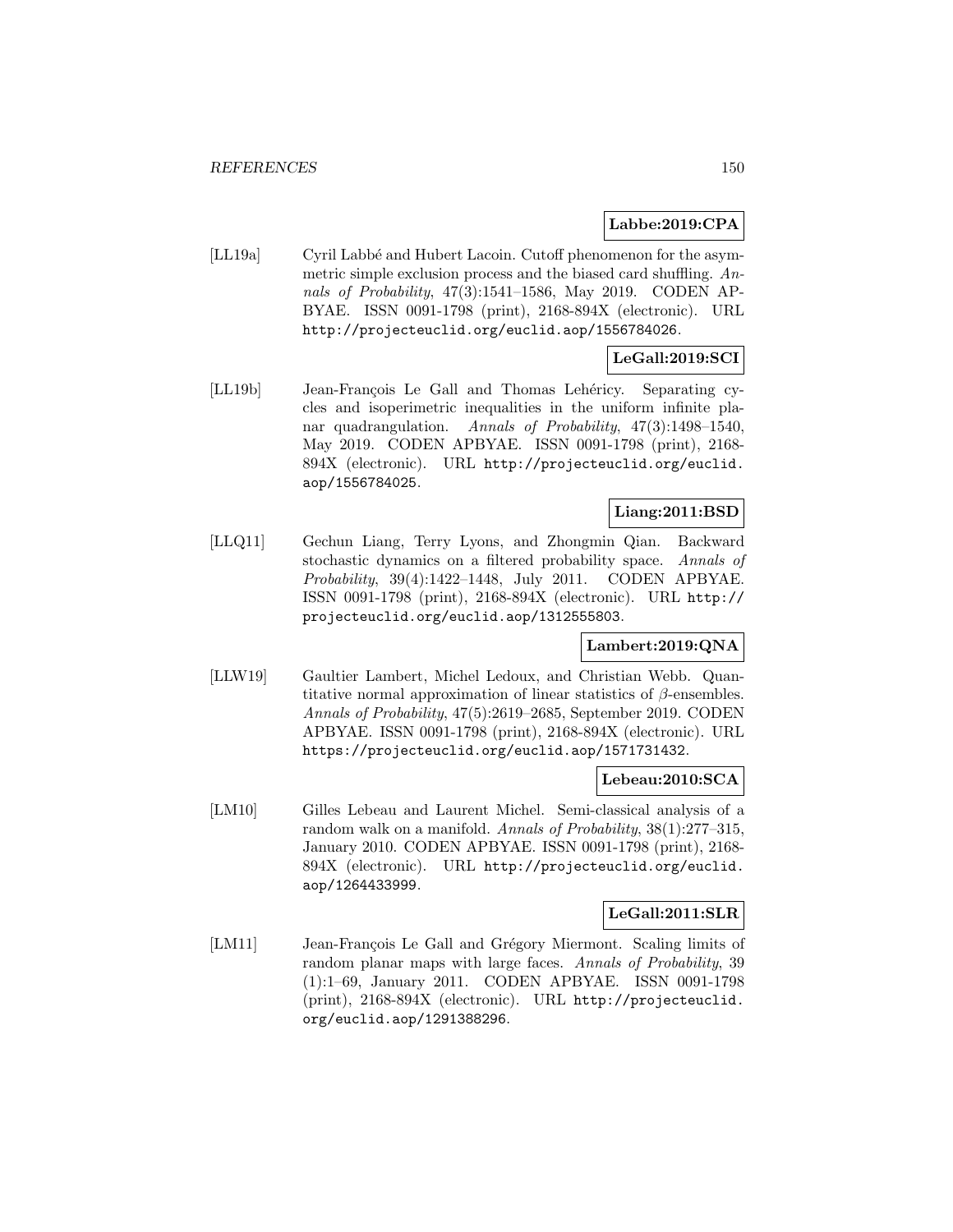### **LeJan:2015:PFL**

[LMR15] Yves Le Jan, Michael B. Marcus, and Jay Rosen. Permanental fields, loop soups and continuous additive functionals. Annals of Probability, 43(1):44–84, February 2015. CODEN APBYAE. ISSN 0091-1798 (print), 2168-894X (electronic). URL http:// projecteuclid.org/euclid.aop/1415801552.

# **Last:2014:USB**

[LMT14] Günter Last, Peter Mörters, and Hermann Thorisson. Unbiased shifts of Brownian motion. Annals of Probability, 42(2):431–463, March 2014. CODEN APBYAE. ISSN 0091-1798 (print), 2168- 894X (electronic). URL http://projecteuclid.org/euclid. aop/1393251292.

## **Lyons:2015:ESB**

[LN15] Terry Lyons and Hao Ni. Expected signature of Brownian motion up to the first exit time from a bounded domain. Annals of Probability, 43(5):2729–2762, September 2015. CODEN AP-BYAE. ISSN 0091-1798 (print), 2168-894X (electronic). URL http://projecteuclid.org/euclid.aop/1441792297.

## **Letizia:2017:NIT**

[LO17] Viviana Letizia and Stefano Olla. Nonequilibrium isothermal transformations in a temperature gradient from a microscopic dynamics. Annals of Probability, 45(6A):3987–4018, November 2017. CODEN APBYAE. ISSN 0091-1798 (print), 2168- 894X (electronic). URL http://projecteuclid.org/euclid. aop/1511773670.

### **Leao:2018:WVP**

[LOS18] Dorival Leão, Alberto Ohashi, and Alexandre B. Simas. A weak version of path-dependent functional Itô calculus. Annals of Probability, 46(6):3399–3441, November 2018. CODEN APBYAE. ISSN 0091-1798 (print), 2168-894X (electronic). URL http:// projecteuclid.org/euclid.aop/1537862437.

### **Lowther:2010:NFO**

[Low10] George Lowther. Nondifferentiable functions of one-dimensional semimartingales. Annals of Probability, 38(1):76–101, January 2010. CODEN APBYAE. ISSN 0091-1798 (print), 2168- 894X (electronic). URL http://projecteuclid.org/euclid. aop/1264433993.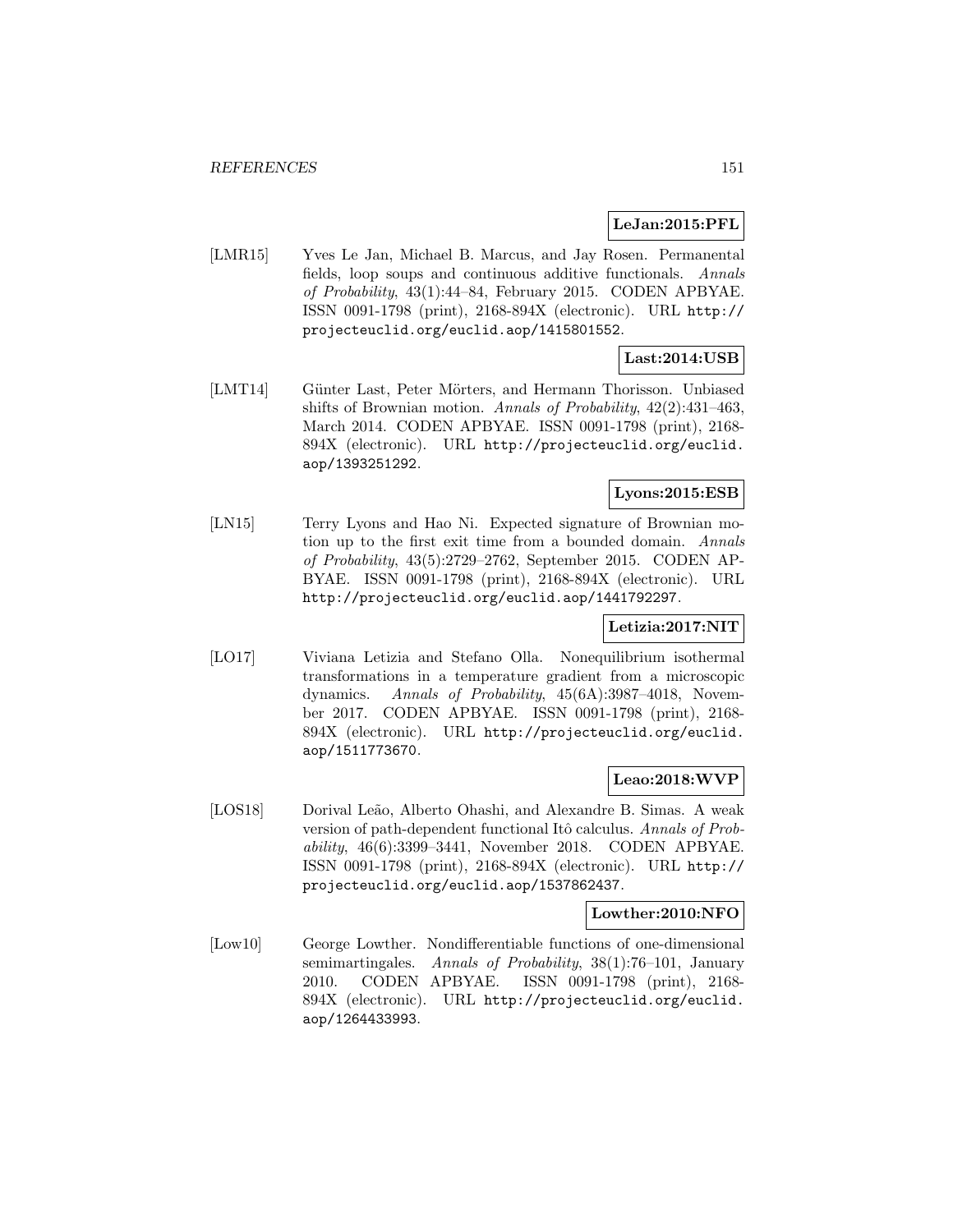### **Letac:2012:RCF**

[LP12] Gérard Letac and Mauro Piccioni. Random continued fractions with beta-hypergeometric distribution. Annals of Probability, 40 (3):1105–1134, May 2012. CODEN APBYAE. ISSN 0091-1798 (print), 2168-894X (electronic). URL http://projecteuclid. org/euclid.aop/1336136060.

# **Lee:2013:HMA**

[LP13] James R. Lee and Yuval Peres. Harmonic maps on amenable groups and a diffusive lower bound for random walks. Annals of Probability, 41(5):3392–3419, September 2013. CODEN AP-BYAE. ISSN 0091-1798 (print), 2168-894X (electronic). URL http://projecteuclid.org/euclid.aop/1378991843.

## **LePage:2018:SPC**

[LPP18] E. Le Page, M. Peigné, and C. Pham. The survival probability of a critical multi-type branching process in i.i.d. random environment. Annals of Probability, 46(5):2946–2972, September 2018. CODEN APBYAE. ISSN 0091-1798 (print), 2168-894X (electronic). URL http://projecteuclid.org/euclid.aop/1535097643.

## **Lee:2016:GUB**

[LPS16] James R. Lee, Yuval Peres, and Charles K. Smart. A Gaussian upper bound for martingale small-ball probabilities. Annals of Probability, 44(6):4184–4197, November 2016. CODEN APBYAE. ISSN 0091-1798 (print), 2168-894X (electronic). URL http:// projecteuclid.org/euclid.aop/1479114273.

## **Lalley:2014:PTM**

[LPZ14] Steven P. Lalley, Edwin A. Perkins, and Xinghua Zheng. A phase transition for measure-valued SIR epidemic processes. Annals of Probability, 42(1):237–310, January 2014. CODEN APBYAE. ISSN 0091-1798 (print), 2168-894X (electronic). URL http:// projecteuclid.org/euclid.aop/1389278525.

### **Lawler:2015:MCN**

[LR15] Gregory F. Lawler and Mohammad A. Rezaei. Minkowski content and natural parameterization for the Schramm–Loewner evolution. Annals of Probability, 43(3):1082–1120, May 2015. CODEN APBYAE. ISSN 0091-1798 (print), 2168-894X (electronic). URL http://projecteuclid.org/euclid.aop/1430830278.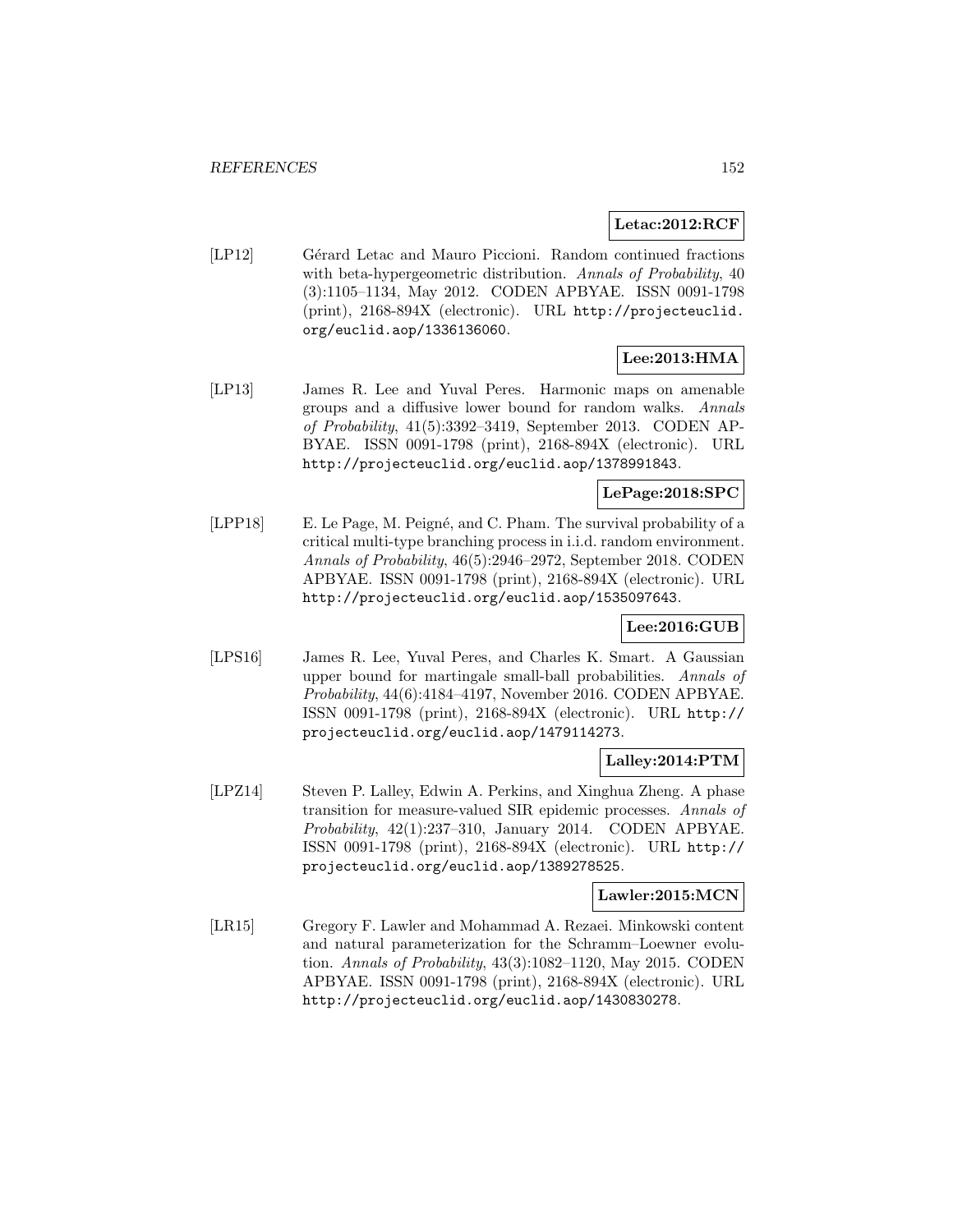#### **Lawler:2011:NPS**

[LS11a] Gregory F. Lawler and Scott Sheffield. A natural parametrization for the Schramm–Loewner evolution. Annals of Probability, 39(5): 1896–1937, September 2011. CODEN APBYAE. ISSN 0091-1798 (print), 2168-894X (electronic). URL http://projecteuclid. org/euclid.aop/1318940785.

# **Li:2011:LSC**

[LS11b] Xue-Mei Li and Michael Scheutzow. Lack of strong completeness for stochastic flows. Annals of Probability, 39(4):1407–1421, July 2011. CODEN APBYAE. ISSN 0091-1798 (print), 2168- 894X (electronic). URL http://projecteuclid.org/euclid. aop/1312555802.

## **Lubetzky:2017:UCI**

[LS17] Eyal Lubetzky and Allan Sly. Universality of cutoff for the Ising model. Annals of Probability, 45(6A):3664–3696, November 2017. CODEN APBYAE. ISSN 0091-1798 (print), 2168- 894X (electronic). URL http://projecteuclid.org/euclid. aop/1511773661.

# **Lee:2016:BUD**

[LSSY16] Ji Oon Lee, Kevin Schnelli, Ben Stetler, and Horng-Tzer Yau. Bulk universality for deformed Wigner matrices. Annals of Probability, 44(3):2349–2425, May 2016. CODEN APBYAE. ISSN 0091-1798 (print), 2168-894X (electronic). URL http:// projecteuclid.org/euclid.aop/1463410044.

### **Lawler:2019:FDL**

[LSW19] Gregory Lawler, Xin Sun, and Wei Wu. Four-dimensional loop-erased random walk. Annals of Probability, 47(6):3866– 3910, November 2019. CODEN APBYAE. ISSN 0091-1798 (print), 2168-894X (electronic). URL https://projecteuclid. org/euclid.aop/1575277343.

### **Limic:2015:SOA**

[LT15] Vlada Limic and Anna Talarczyk. Second-order asymptotics for the block counting process in a class of regularly varying Λ-coalescents. Annals of Probability, 43(3):1419–1455, May 2015. CODEN APBYAE. ISSN 0091-1798 (print), 2168- 894X (electronic). URL http://projecteuclid.org/euclid. aop/1430830286.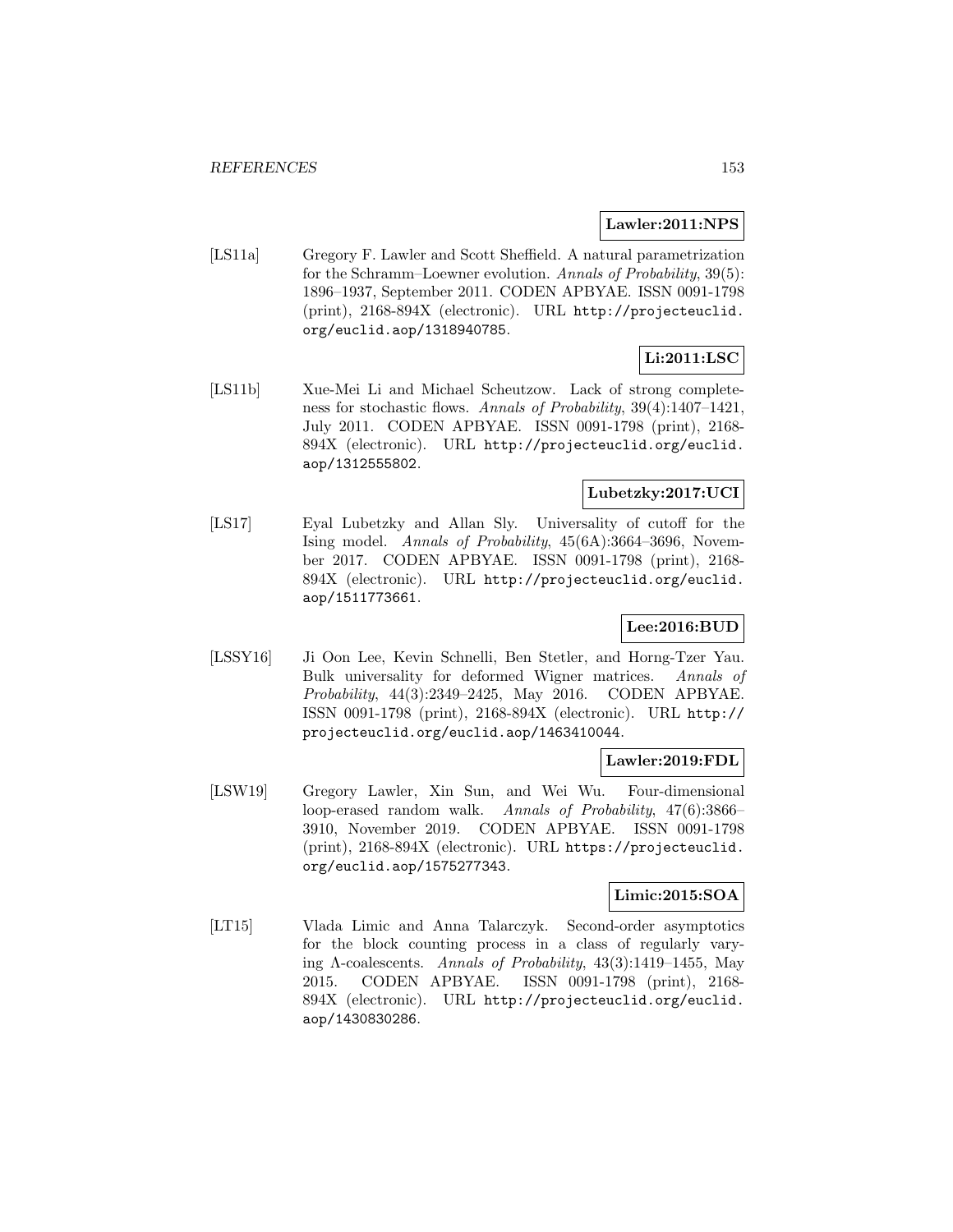### **Lupu:2016:LCR**

[Lup16] Titus Lupu. From loop clusters and random interlacements to the free field. Annals of Probability, 44(3):2117–2146, May 2016. CO-DEN APBYAE. ISSN 0091-1798 (print), 2168-894X (electronic). URL http://projecteuclid.org/euclid.aop/1463410040.

#### **Lawler:2013:MPG**

[LW13] Gregory F. Lawler and Brent M. Werness. Multi-point Green's functions for SLE and an estimate of Beffara. Annals of Probability, 41(3A):1513–1555, May 2013. CODEN APBYAE. ISSN 0091-1798 (print), 2168-894X (electronic). URL http:// projecteuclid.org/euclid.aop/1367241505.

### **Liechty:2016:NBM**

[LW16] Karl Liechty and Dong Wang. Nonintersecting Brownian motions on the unit circle. Annals of Probability, 44(2):1134–1211, March 2016. CODEN APBYAE. ISSN 0091-1798 (print), 2168- 894X (electronic). URL http://projecteuclid.org/euclid. aop/1457960393.

# **Li:2017:SRD**

[LY17] Liping Li and Jiangang Ying. On structure of regular Dirichlet subspaces for one-dimensional Brownian motion. Annals of Probability, 45(4):2631–2654, July 2017. CODEN APBYAE. ISSN 0091-1798 (print), 2168-894X (electronic). URL https:/ /projecteuclid.org/euclid.aop/1502438436.

# **Lyons:2013:DCM**

[Lyo13] Russell Lyons. Distance covariance in metric spaces. Annals of Probability, 41(5):3284–3305, September 2013. CODEN AP-BYAE. ISSN 0091-1798 (print), 2168-894X (electronic). URL http://projecteuclid.org/euclid.aop/1378991840. See errata [Lyo18].

### **Lyons:2018:EDC**

[Lyo18] Russell Lyons. Errata to "Distance covariance in metric spaces". Annals of Probability, 46(4):2400–2405, July 2018. CODEN APBYAE. ISSN 0091-1798 (print), 2168-894X (electronic). URL http://projecteuclid.org/euclid.aop/1528876831. See [Lyo13, Lyo21].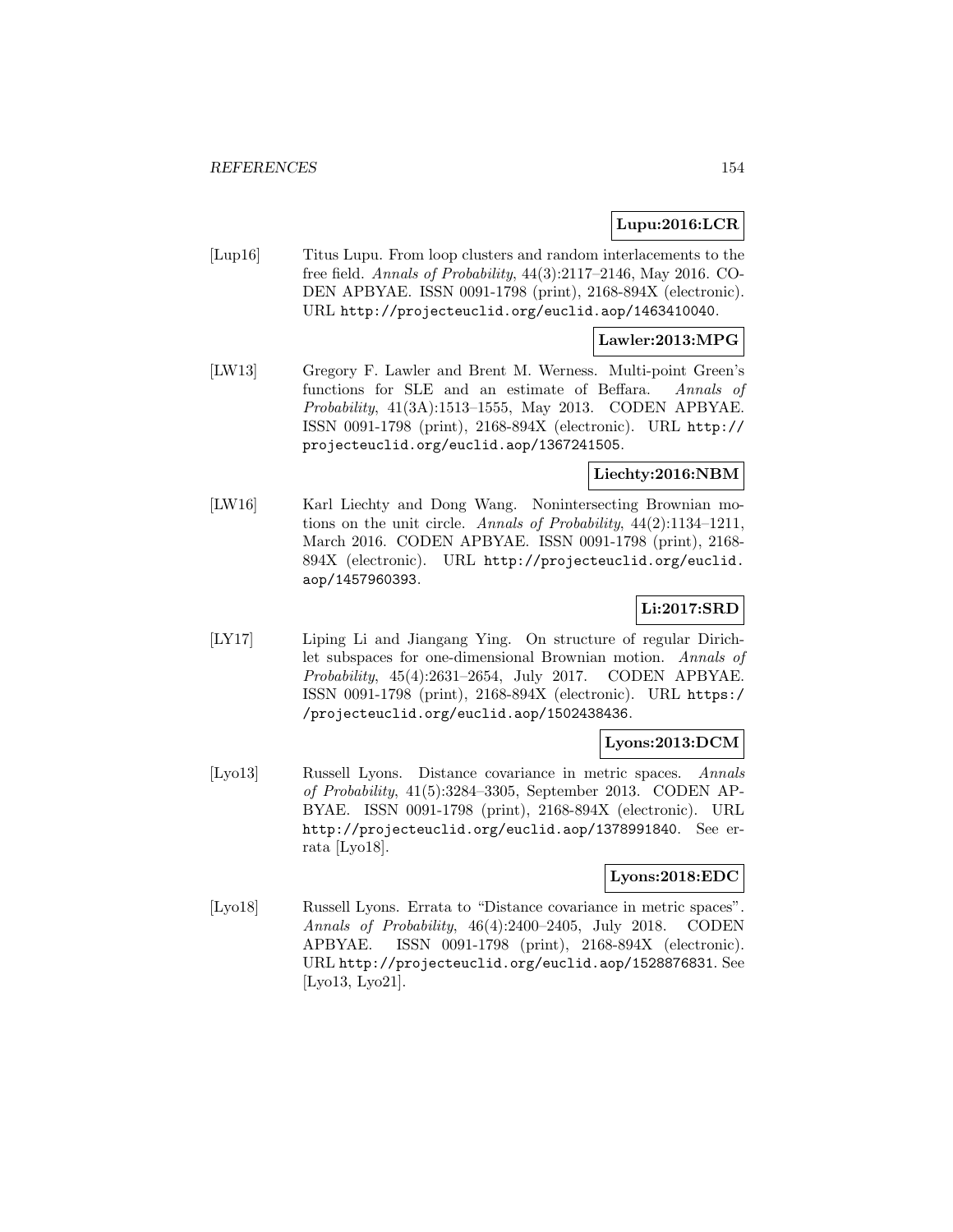#### **Lyons:2021:SED**

[Lyo21] Russell Lyons. Second errata to "Distance covariance in metric spaces". Annals of Probability, 49(5):2668–2670, September 2021. CODEN APBYAE. ISSN 0091-1798 (print), 2168-894X (electronic). URL https://projecteuclid.org/journals/ annals-of-probability/volume-49/issue-5/Second-erratato-Distance-covariance-in-metric-spaces/10.1214/20-AOP1504. full.

### **Lytvynov:2013:DPP**

[Lyt13] Eugene Lytvynov. Determinantal point processes with J-Hermitian correlation kernels. Annals of Probability, 41(4): 2513–2543, July 2013. CODEN APBYAE. ISSN 0091-1798 (print), 2168-894X (electronic). URL http://projecteuclid. org/euclid.aop/1372859759.

## **Lalley:2011:OSC**

[LZ11] Steven P. Lalley and Xinghua Zheng. Occupation statistics of critical branching random walks in two or higher dimensions. Annals of Probability, 39(1):327–368, January 2011. CODEN APBYAE. ISSN 0091-1798 (print), 2168-894X (electronic). URL http:// projecteuclid.org/euclid.aop/1291388304.

### **Lawler:2013:SCN**

[LZ13] Gregory F. Lawler and Wang Zhou. SLE curves and natural parametrization. Annals of Probability, 41(3A):1556–1584, May 2013. CODEN APBYAE. ISSN 0091-1798 (print), 2168- 894X (electronic). URL http://projecteuclid.org/euclid. aop/1367241506.

## **Marton:2010:MCE**

[Mar10] Katalin Marton. Measure concentration for Euclidean distance in the case of dependent random variables. Annals of Probability, 38 (1):439–442, January 2010. CODEN APBYAE. ISSN 0091-1798 (print), 2168-894X (electronic). URL http://projecteuclid. org/euclid.aop/1264434004.

#### **Martinsson:2018:FPP**

[Mar18] Anders Martinsson. First-passage percolation on Cartesian power graphs. Annals of Probability, 46(2):1004–1041, March 2018. CO-DEN APBYAE. ISSN 0091-1798 (print), 2168-894X (electronic). URL http://projecteuclid.org/euclid.aop/1520586274.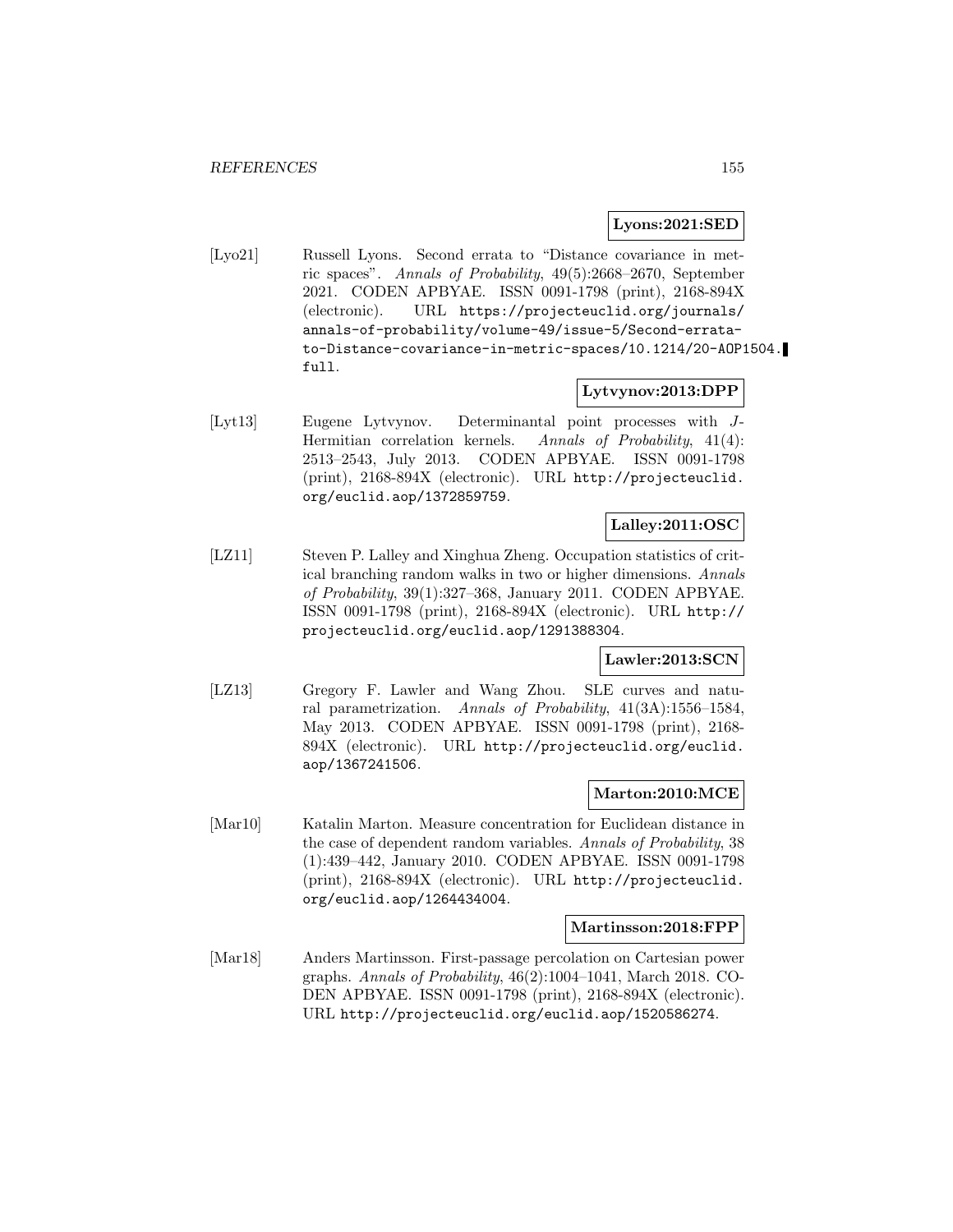#### **Mathieu:2015:DER**

[Mat15] P. Mathieu. Differentiating the entropy of random walks on hyperbolic groups. Annals of Probability, 43(1):166–187, February 2015. CODEN APBYAE. ISSN 0091-1798 (print), 2168- 894X (electronic). URL http://projecteuclid.org/euclid. aop/1415801555.

## **McGoff:2012:RSF**

[McG12] Kevin McGoff. Random subshifts of finite type. Annals of Probability, 40(2):648–694, March 2012. CODEN APBYAE. ISSN 0091-1798 (print), 2168-894X (electronic). URL http:// projecteuclid.org/euclid.aop/1332772716.

### **Mendelson:2011:DCS**

[Men11] Shahar Mendelson. Discrepancy, chaining and subgaussian processes. Annals of Probability, 39(3):985–1026, May 2011. CODEN APBYAE. ISSN 0091-1798 (print), 2168-894X (electronic). URL http://projecteuclid.org/euclid.aop/1300281730.

### **Mester:2013:IMC**

[Mes13] Péter Mester. Invariant monotone coupling need not exist. Annals of Probability, 41(3A):1180–1190, May 2013. CODEN APBYAE. ISSN 0091-1798 (print), 2168-894X (electronic). URL http:// projecteuclid.org/euclid.aop/1367241497.

### **Meyerovitch:2013:EPP**

[Mey13] Tom Meyerovitch. Ergodicity of Poisson products and applications. Annals of Probability, 41(5):3181–3200, September 2013. CODEN APBYAE. ISSN 0091-1798 (print), 2168- 894X (electronic). URL http://projecteuclid.org/euclid. aop/1378991836.

### **Miller:2013:PGC**

[Mil13] Jason Miller. Painting a graph with competing random walks. Annals of Probability, 41(2):636–670, March 2013. CODEN AP-BYAE. ISSN 0091-1798 (print), 2168-894X (electronic). URL http://projecteuclid.org/euclid.aop/1362750937.

### **Mackey:2014:MCI**

[MJC<sup>+</sup>14] Lester Mackey, Michael I. Jordan, Richard Y. Chen, Brendan Farrell, and Joel A. Tropp. Matrix concentration inequalities via the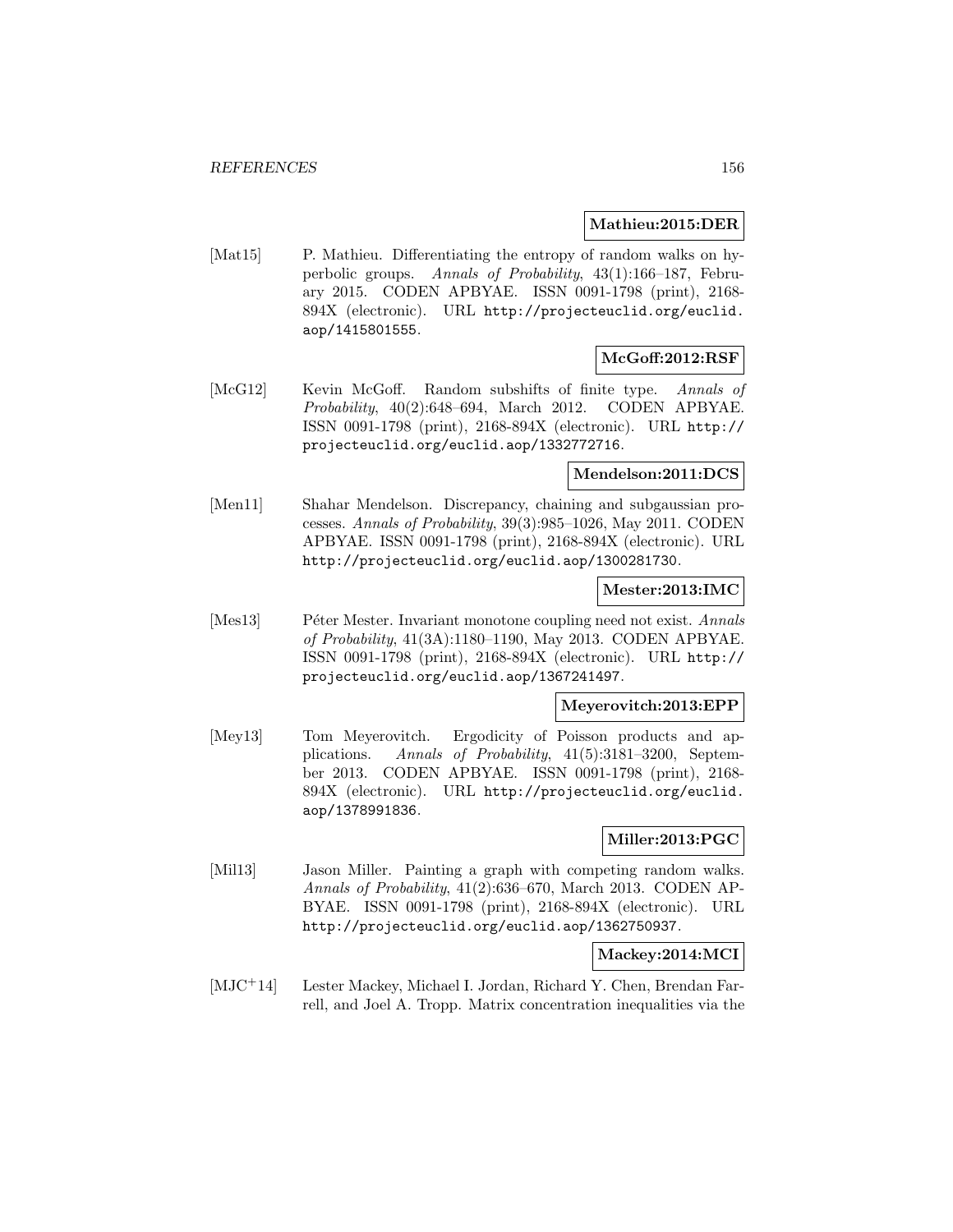method of exchangeable pairs. Annals of Probability, 42(3):906– 945, May 2014. CODEN APBYAE. ISSN 0091-1798 (print), 2168- 894X (electronic). URL http://projecteuclid.org/euclid. aop/1395838119.

### **Mueller:2014:NPS**

[MMP14] Carl Mueller, Leonid Mytnik, and Edwin Perkins. Nonuniqueness for a parabolic SPDE with  $\frac{3}{4} - \varepsilon$ -Hölder diffusion coefficients. Annals of Probability, 42(5):2032–2112, September 2014. CODEN APBYAE. ISSN 0091-1798 (print), 2168-894X (electronic). URL http://projecteuclid.org/euclid.aop/1409319473.

### **Mueller:2017:BSS**

[MMP17] Carl Mueller, Leonid Mytnik, and Edwin Perkins. On the boundary of the support of super-Brownian motion. Annals of Probability, 45(6A):3481–3534, November 2017. CODEN APBYAE. ISSN 0091-1798 (print), 2168-894X (electronic). URL http:// projecteuclid.org/euclid.aop/1511773657.

### **Mossel:2015:RDF**

[MN15] Elchanan Mossel and Joe Neeman. Robust dimension free isoperimetry in Gaussian space. Annals of Probability, 43(3):971– 991, May 2015. CODEN APBYAE. ISSN 0091-1798 (print), 2168- 894X (electronic). URL http://projecteuclid.org/euclid. aop/1430830275.

### **Maples:2019:SCE**

[MNN19] Kenneth Maples, Joseph Najnudel, and Ashkan Nikeghbali. Strong convergence of eigenangles and eigenvectors for the circular unitary ensemble. Annals of Probability, 47(4):2417–2458, July 2019. CODEN APBYAE. ISSN 0091-1798 (print), 2168- 894X (electronic). URL http://projecteuclid.org/euclid. aop/1562205712.

### **Mohammed:2015:SDS**

[MNP15] Salah-Eldin A. Mohammed, Torstein K. Nilssen, and Frank N. Proske. Sobolev differentiable stochastic flows for SDEs with singular coefficients: Applications to the transport equation. Annals of Probability, 43(3):1535–1576, May 2015. CODEN APBYAE. ISSN 0091-1798 (print), 2168-894X (electronic). URL http:// projecteuclid.org/euclid.aop/1430830289.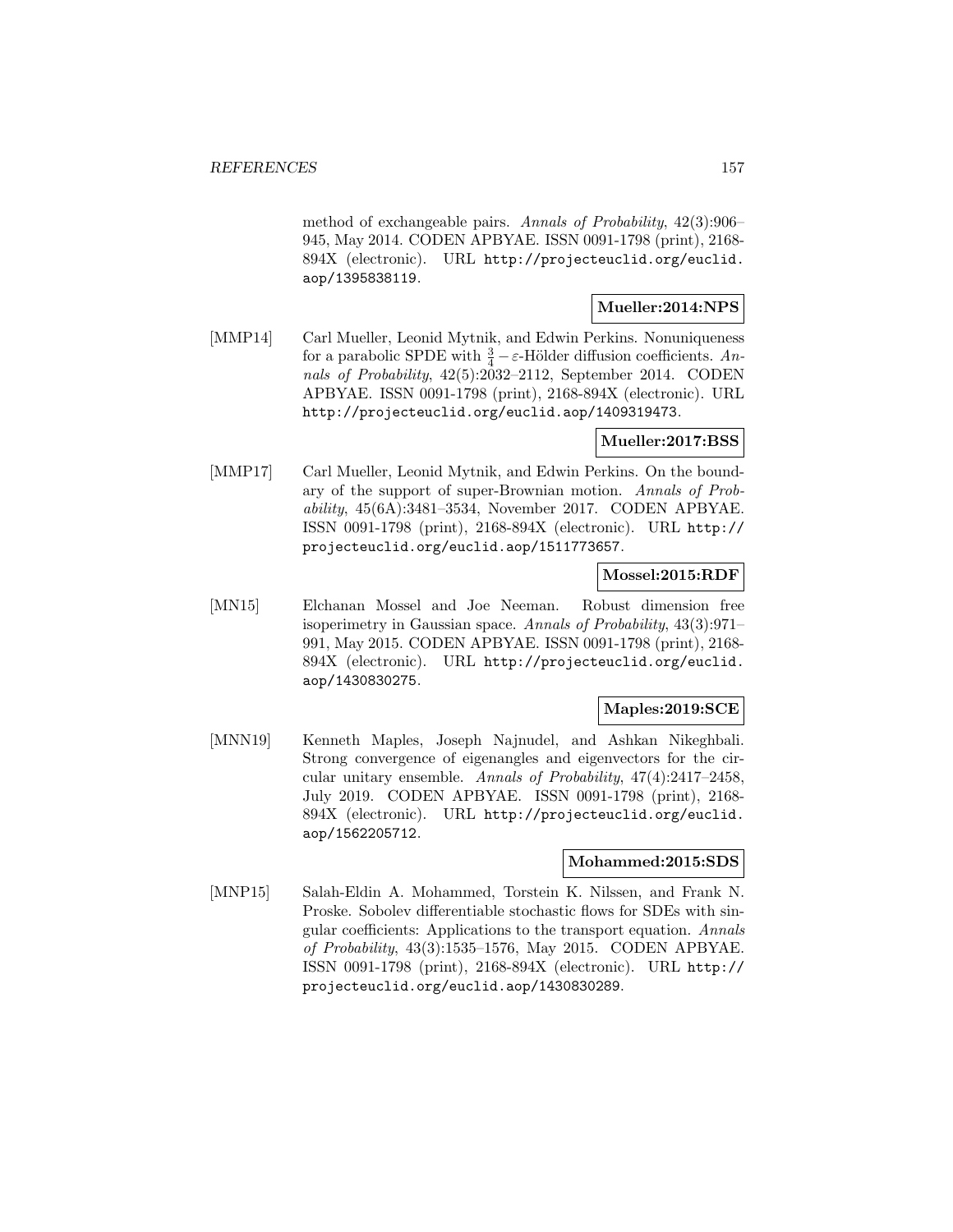### **Menz:2013:ULS**

[MO13] Georg Menz and Felix Otto. Uniform logarithmic Sobolev inequalities for conservative spin systems with super-quadratic single-site potential. Annals of Probability, 41(3B):2182–2224, May 2013. CODEN APBYAE. ISSN 0091-1798 (print), 2168- 894X (electronic). URL http://projecteuclid.org/euclid. aop/1368623523.

## **Mourrat:2016:CSC**

[MO16] Jean-Christophe Mourrat and Felix Otto. Correlation structure of the corrector in stochastic homogenization. Annals of Probability, 44(5):3207–3233, September 2016. CODEN APBYAE. ISSN 0091-1798 (print), 2168-894X (electronic). URL http:// projecteuclid.org/euclid.aop/1474462096.

### **Mora:2013:RSQ**

[Mor13] Carlos M. Mora. Regularity of solutions to quantum master equations: A stochastic approach. Annals of Probability, 41 (3B):1978–2012, May 2013. CODEN APBYAE. ISSN 0091-1798 (print), 2168-894X (electronic). URL http://projecteuclid. org/euclid.aop/1368623517.

## **Miller:2012:UUS**

[MP12] Jason Miller and Yuval Peres. Uniformity of the uncovered set of random walk and cutoff for lamplighter chains. Annals of Probability, 40(2):535–577, March 2012. CODEN APBYAE. ISSN 0091-1798 (print), 2168-894X (electronic). URL http:// projecteuclid.org/euclid.aop/1332772713.

## **Merlevede:2013:RTI**

[MP13] Florence Merlevède and Magda Peligrad. Rosenthal-type inequalities for the maximum of partial sums of stationary processes and examples. Annals of Probability, 41(2):914–960, March 2013. CO-DEN APBYAE. ISSN 0091-1798 (print), 2168-894X (electronic). URL http://projecteuclid.org/euclid.aop/1362750946.

### **Maillard:2019:SFB**

[MP19] Pascal Maillard and Michel Pain. 1-stable fluctuations in branching Brownian motion at critical temperature I: The derivative martingale. Annals of Probability, 47(5):2953–3002, September 2019. CODEN APBYAE. ISSN 0091-1798 (print), 2168-894X (electronic). URL https://projecteuclid.org/euclid.aop/ 1571731442.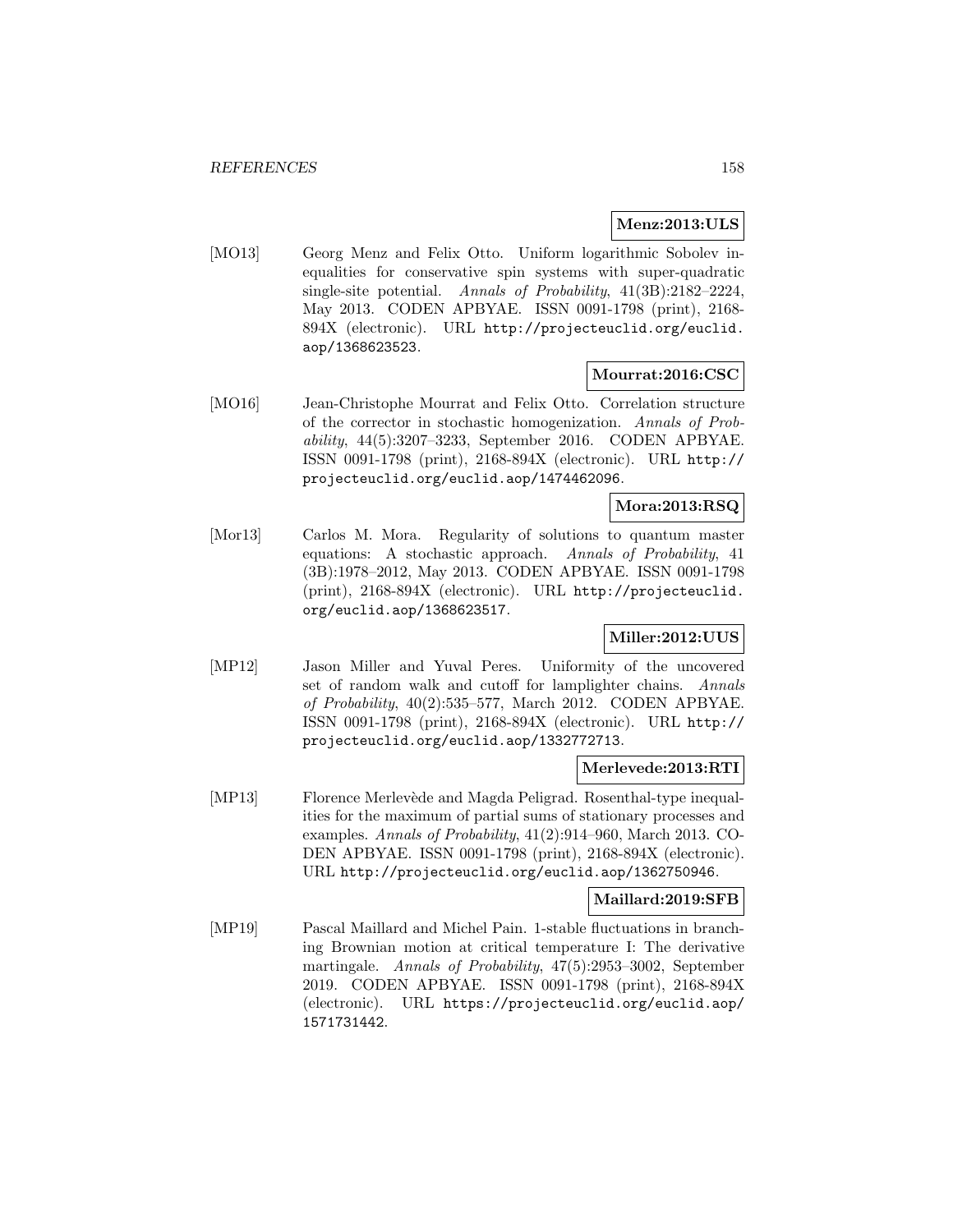#### **Mastrolia:2016:DAB**

[MPR16] Thibaut Mastrolia, Dylan Possamaï, and Anthony Réveillac. Density analysis of BSDEs. Annals of Probability, 44(4):2817–2857, July 2016. CODEN APBYAE. ISSN 0091-1798 (print), 2168- 894X (electronic). URL http://projecteuclid.org/euclid. aop/1470139155.

### **Menshikov:2012:GMD**

[MPRV12] Mikhail Menshikov, Serguei Popov, Alejandro F. Ramírez, and Marina Vachkovskaia. On a general many-dimensional excited random walk. Annals of Probability, 40(5):2106–2130, September 2012. CODEN APBYAE. ISSN 0091-1798 (print), 2168- 894X (electronic). URL http://projecteuclid.org/euclid. aop/1349703317.

### **Marcus:2013:SCC**

[MR13] Michael B. Marcus and Jay Rosen. A sufficient condition for the continuity of permanental processes with applications to local times of Markov processes. Annals of Probability, 41(2):671–698, March 2013. CODEN APBYAE. ISSN 0091-1798 (print), 2168- 894X (electronic). URL http://projecteuclid.org/euclid. aop/1362750938.

### **Marcus:2017:CPP**

[MR17] Michael B. Marcus and Jay Rosen. Conditions for permanental processes to be unbounded. Annals of Probability, 45(4): 2059–2086, July 2017. CODEN APBYAE. ISSN 0091-1798 (print), 2168-894X (electronic). URL https://projecteuclid. org/euclid.aop/1502438422.

### **Matoussi:2010:OPQ**

[MS10] Anis Matoussi and Lucretiu Stoica. The obstacle problem for quasilinear stochastic PDE's. Annals of Probability, 38(3): 1143–1179, May 2010. CODEN APBYAE. ISSN 0091-1798 (print), 2168-894X (electronic). URL http://projecteuclid. org/euclid.aop/1275486190.

#### **Mossel:2013:ETI**

[MS13] Elchanan Mossel and Allan Sly. Exact thresholds for Ising–Gibbs samplers on general graphs. Annals of Probability, 41(1):294–328, January 2013. CODEN APBYAE. ISSN 0091-1798 (print), 2168- 894X (electronic). URL http://projecteuclid.org/euclid. aop/1358951988.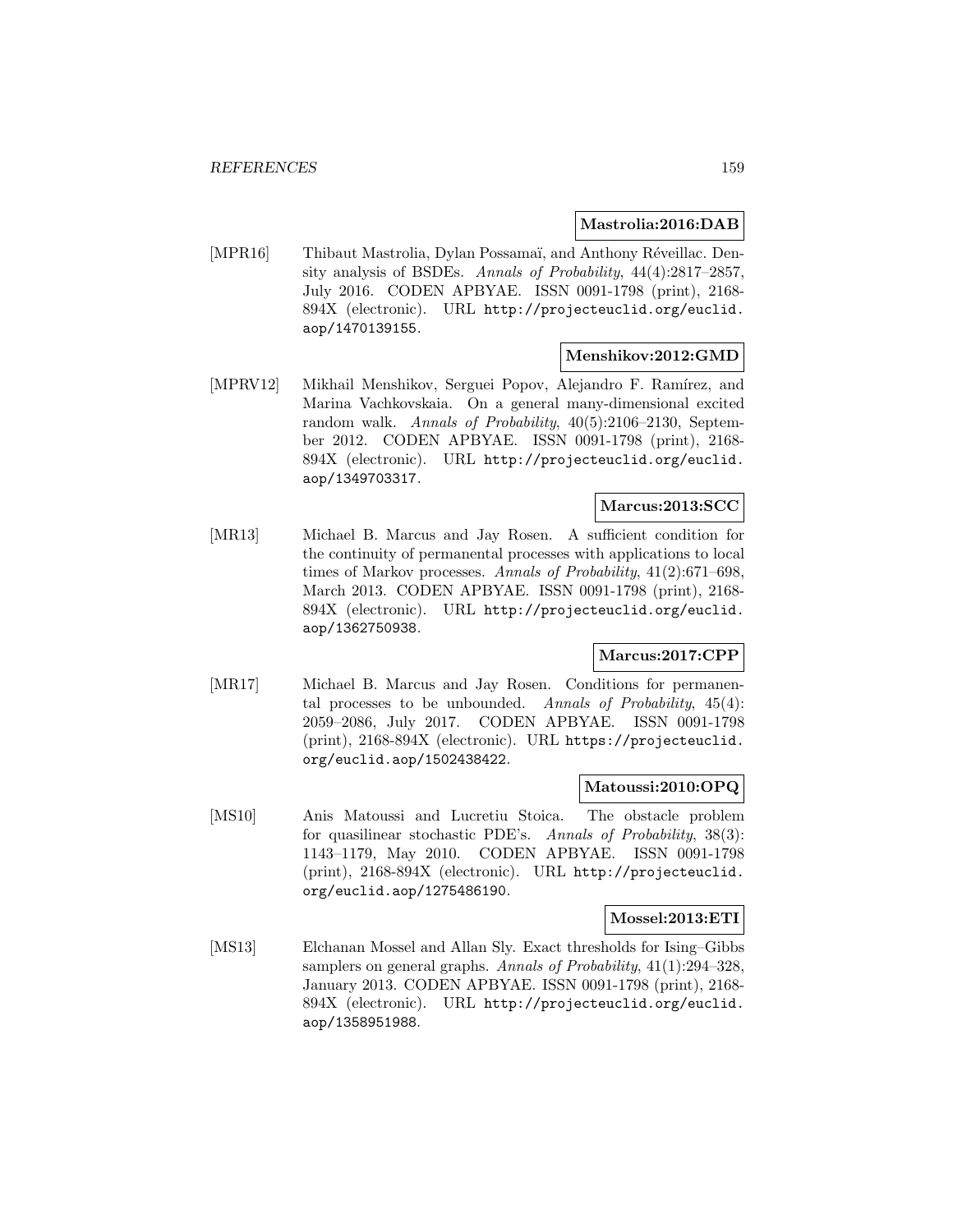#### **Meerschaert:2014:SMA**

[MS14a] Mark M. Meerschaert and Peter Straka. Semi-Markov approach to continuous time random walk limit processes. Annals of Probability, 42(4):1699–1723, July 2014. CODEN APBYAE. ISSN 0091-1798 (print), 2168-894X (electronic). URL http:// projecteuclid.org/euclid.aop/1404394076.

# **Menz:2014:PLS**

[MS14b] Georg Menz and André Schlichting. Poincaré and logarithmic Sobolev inequalities by decomposition of the energy landscape. Annals of Probability, 42(5):1809–1884, September 2014. CODEN APBYAE. ISSN 0091-1798 (print), 2168-894X (electronic). URL http://projecteuclid.org/euclid.aop/1409319468.

# **Miller:2016:IGI**

[MS16] Jason Miller and Scott Sheffield. Imaginary geometry II: Reversibility of  $SLE_{\kappa}(\rho_1;\rho_2)$  for  $\kappa \in (0,4)$ . Annals of Probability, 44(3):1647–1722, May 2016. CODEN APBYAE. ISSN 0091-1798 (print), 2168-894X (electronic). URL https://projecteuclid. org/euclid.aop/1463410030.

## **Marinelli:2018:VAD**

[MS18] Carlo Marinelli and Luca Scarpa. A variational approach to dissipative SPDEs with singular drift. Annals of Probability, 46 (3):1455–1497, May 2018. CODEN APBYAE. ISSN 0091-1798 (print), 2168-894X (electronic). URL http://projecteuclid. org/euclid.aop/1523520022.

#### **Martineau:2019:SMP**

[MS19a] Sébastien Martineau and Franco Severo. Strict monotonicity of percolation thresholds under covering maps. Annals of Probability, 47(6):4116–4136, November 2019. CODEN APBYAE. ISSN 0091-1798 (print), 2168-894X (electronic). URL https:/ /projecteuclid.org/euclid.aop/1575277349.

### **Merle:2019:CMF**

[MS19b] Mathieu Merle and Justin Salez. Cutoff for the mean-field zerorange process. Annals of Probability, 47(5):3170–3201, September 2019. CODEN APBYAE. ISSN 0091-1798 (print), 2168- 894X (electronic). URL https://projecteuclid.org/euclid. aop/1571731448.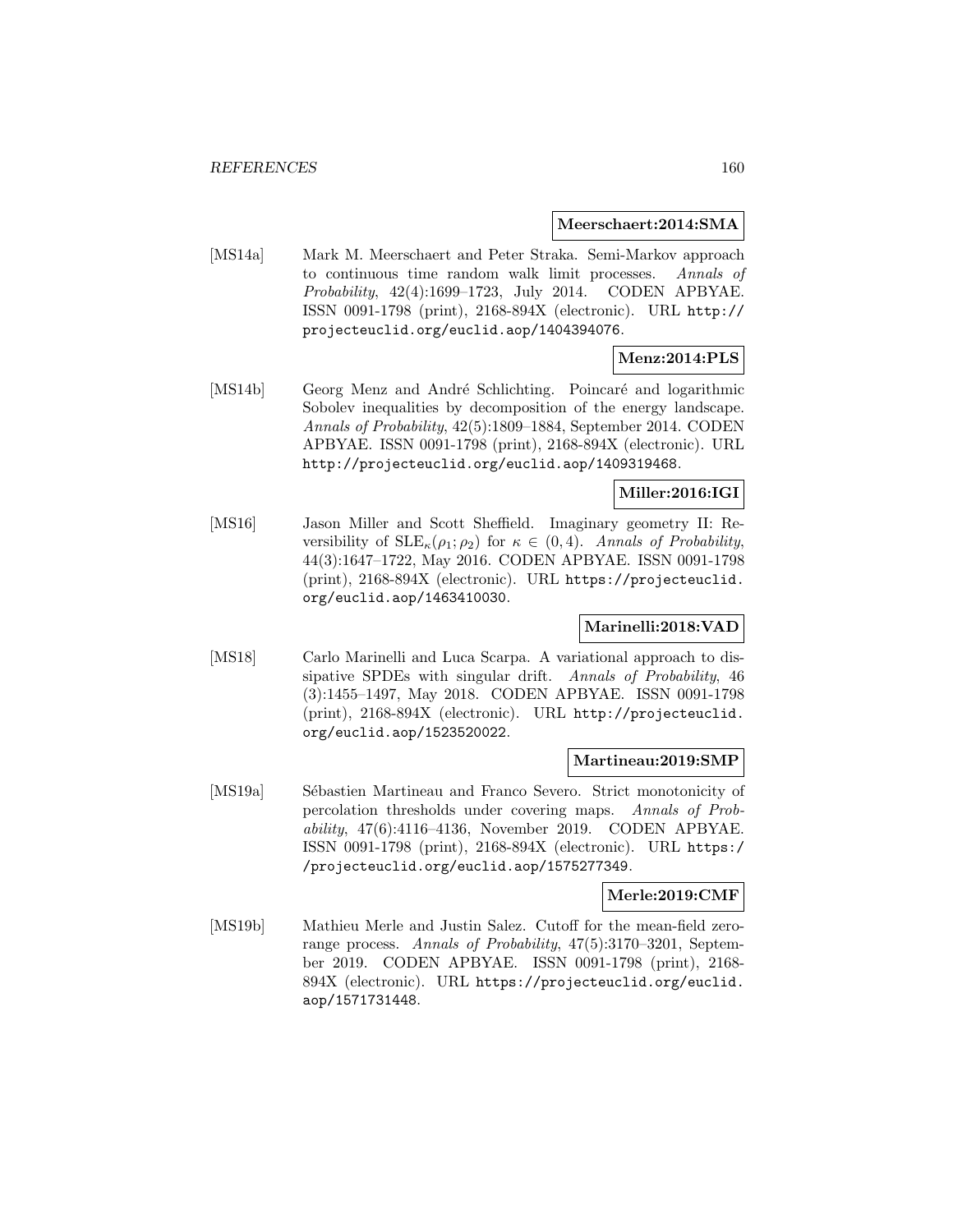### **Miller:2019:GFF**

[MS19c] Jason Miller and Scott Sheffield. Gaussian free field light cones and  $SLE_{\kappa}(\rho)$ . Annals of Probability, 47(6):3606-3648, November 2019. CODEN APBYAE. ISSN 0091-1798 (print), 2168- 894X (electronic). URL https://projecteuclid.org/euclid. aop/1575277338.

## **Miller:2016:MDP**

[MSB<sup>+</sup>16] Jason Miller, Scott Sheffield, Amarjit Budhiraja, Paul Dupuis, and Arnab Ganguly. Moderate deviation principles for stochastic differential equations with jumps. Annals of Probability, 44 (3):1723–1775, May 2016. CODEN APBYAE. ISSN 0091-1798 (print), 2168-894X (electronic). URL http://projecteuclid. org/euclid.aop/1463410031.

# **Miller:2014:HDC**

[MSW14] Jason Miller, Nike Sun, and David B. Wilson. The Hausdorff dimension of the CLE gasket. Annals of Probability, 42(4): 1644–1665, July 2014. CODEN APBYAE. ISSN 0091-1798 (print), 2168-894X (electronic). URL http://projecteuclid. org/euclid.aop/1404394074.

### **Marko:2016:PAO**

[MT16] Roland Markó and Adám Timár. A Poisson allocation of optimal tail. Annals of Probability, 44(2):1285–1307, March 2016. CODEN APBYAE. ISSN 0091-1798 (print), 2168-894X (electronic). URL http://projecteuclid.org/euclid.aop/1457960396.

### **Martineau:2017:LPA**

[MT17] Sébastien Martineau and Vincent Tassion. Locality of percolation for Abelian Cayley graphs. Annals of Probability, 45(2): 1247–1277, March 2017. CODEN APBYAE. ISSN 0091-1798 (print), 2168-894X (electronic). URL http://projecteuclid. org/euclid.aop/1490947319.

### **Martinelli:2019:TUP**

[MT19] Fabio Martinelli and Cristina Toninelli. Towards a universality picture for the relaxation to equilibrium of kinetically constrained models. Annals of Probability, 47(1):324–361, January 2019. CO-DEN APBYAE. ISSN 0091-1798 (print), 2168-894X (electronic). URL http://projecteuclid.org/euclid.aop/1544691623.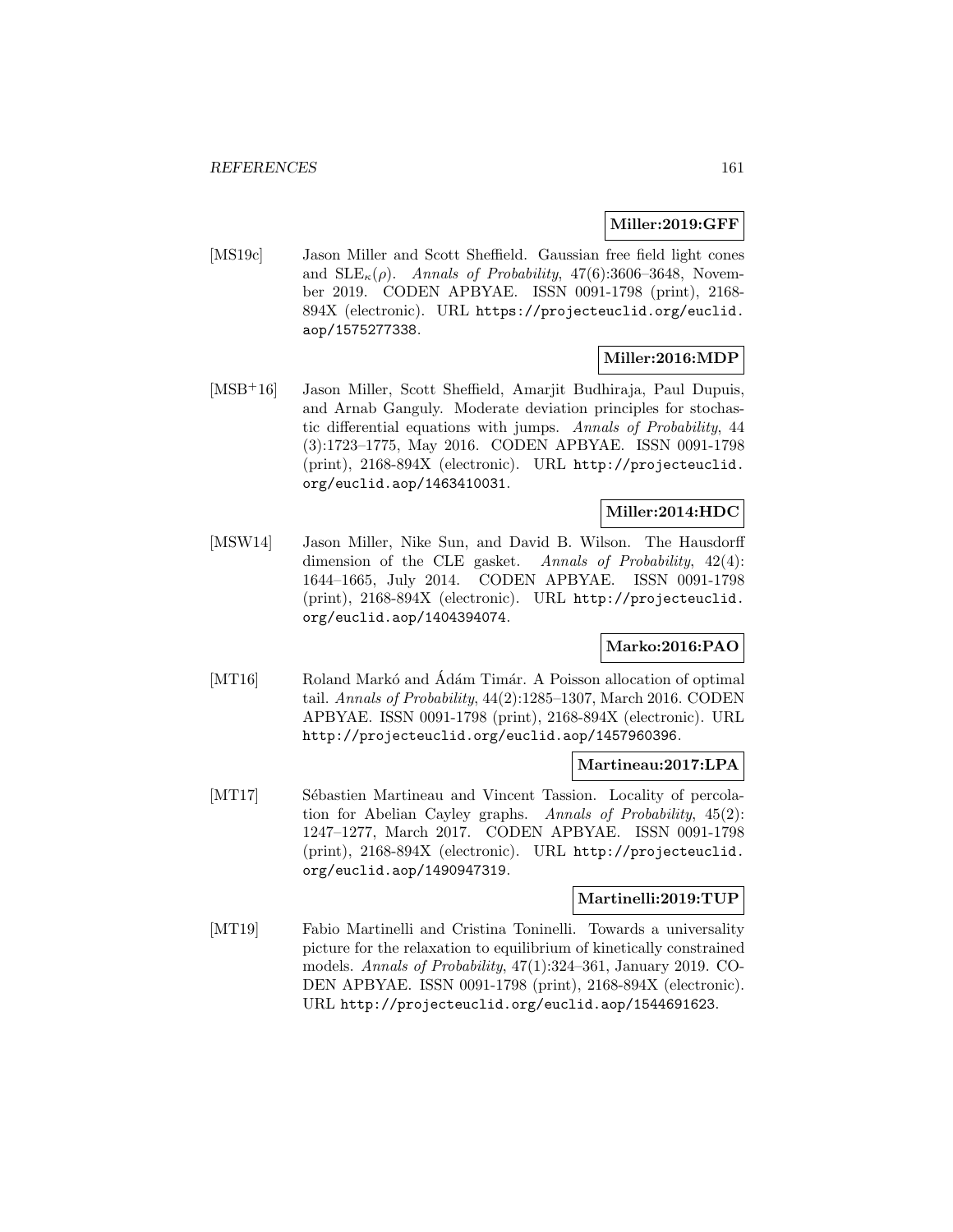#### **Mishura:2011:ELC**

[MV11] Yuliya Mishura and Esko Valkeila. An extension of the Lévy characterization to fractional Brownian motion. Annals of Probability, 39(2):439–470, March 2011. CODEN APBYAE. ISSN 0091-1798 (print), 2168-894X (electronic). URL http://projecteuclid. org/euclid.aop/1298669170.

### **Mukherjee:2016:BOM**

[MV16] Chiranjib Mukherjee and S. R. S. Varadhan. Brownian occupation measures, compactness and large deviations. Annals of Probability, 44(6):3934–3964, November 2016. CODEN APBYAE. ISSN 0091-1798 (print), 2168-894X (electronic). URL http:// projecteuclid.org/euclid.aop/1479114267.

# **Morvai:2011:NSP**

[MW11] Gusztáv Morvai and Benjamin Weiss. Nonparametric sequential prediction for stationary processes. Annals of Probability, 39 (3):1137–1160, May 2011. CODEN APBYAE. ISSN 0091-1798 (print), 2168-894X (electronic). URL http://projecteuclid. org/euclid.aop/1300281735.

## **Mytnik:2015:MAS**

[MW15] Leonid Mytnik and Vitali Wachtel. Multifractal analysis of superprocesses with stable branching in dimension one. Annals of Probability, 43(5):2763–2809, September 2015. CODEN AP-BYAE. ISSN 0091-1798 (print), 2168-894X (electronic). URL http://projecteuclid.org/euclid.aop/1441792298.

### **Mourrat:2017:GWP**

[MW17] Jean-Christophe Mourrat and Hendrik Weber. Global wellposedness of the dynamic  $\Phi^4$  model in the plane. Annals of Probability, 45(4):2398–2476, July 2017. CODEN APBYAE. ISSN 0091-1798 (print), 2168-894X (electronic). URL https:/ /projecteuclid.org/euclid.aop/1502438431.

### **Miller:2016:ENC**

[MWW16] Jason Miller, Samuel S. Watson, and David B. Wilson. Extreme nesting in the conformal loop ensemble. Annals of Probability, 44 (2):1013–1052, March 2016. CODEN APBYAE. ISSN 0091-1798 (print), 2168-894X (electronic). URL http://projecteuclid. org/euclid.aop/1457960390.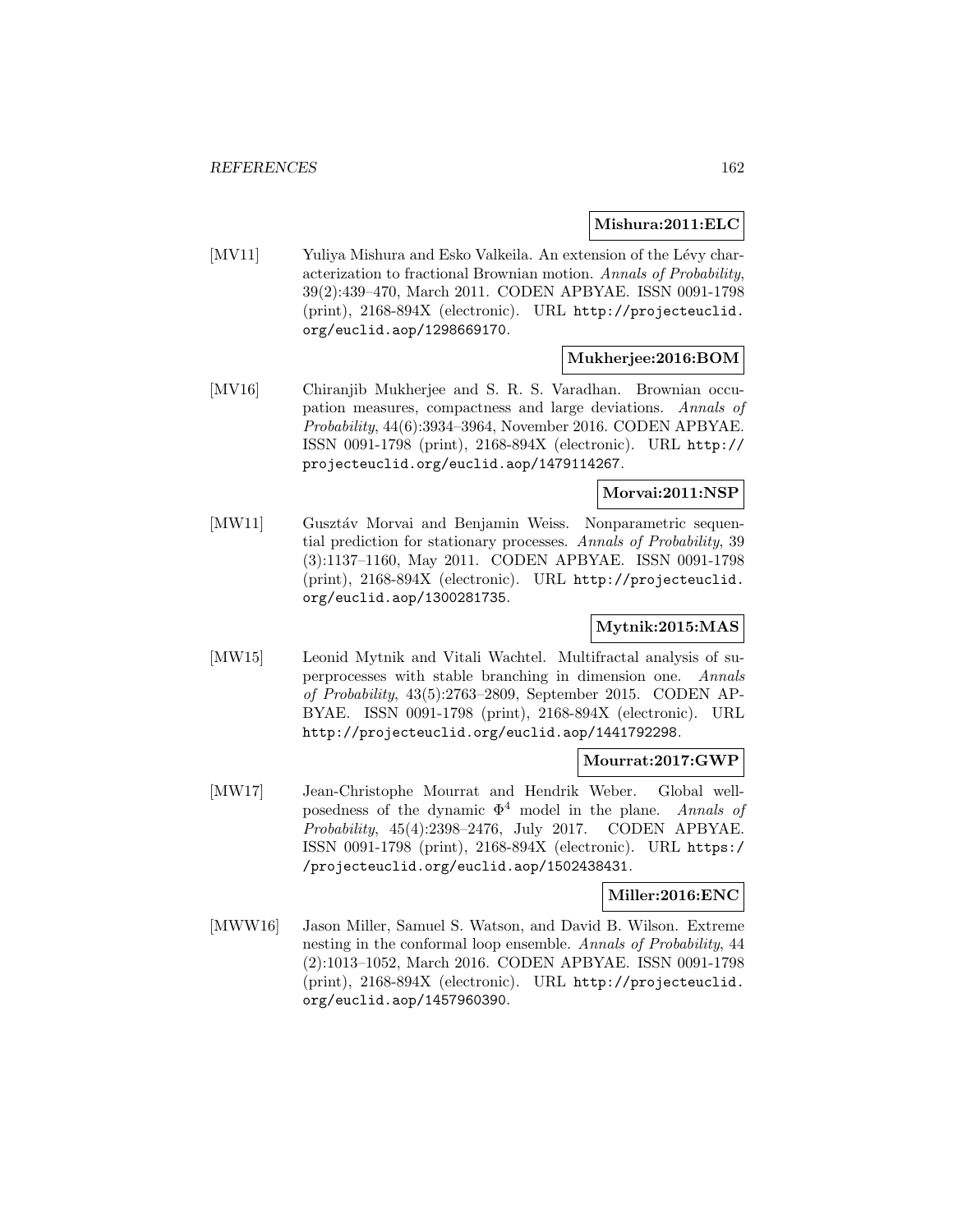### **Najnudel:2010:CEP**

[Naj10] Joseph Najnudel. Construction of an Edwards' probability measure on  $C(\mathbf{R}_+,\mathbf{R})$ . Annals of Probability, 38(6):2295–2321, November 2010. CODEN APBYAE. ISSN 0091-1798 (print), 2168- 894X (electronic). URL http://projecteuclid.org/euclid. aop/1285334207.

### **Neuman:2018:PUS**

[Neu18] Eyal Neuman. Pathwise uniqueness of the stochastic heat equation with spatially inhomogeneous white noise. Annals of Probability, 46(6):3090–3187, November 2018. CODEN APBYAE. ISSN 0091-1798 (print), 2168-894X (electronic). URL http:// projecteuclid.org/euclid.aop/1537862429.

### **Nguyen:2014:RDS**

[Ngu14] Hoi H. Nguyen. Random doubly stochastic matrices: The circular law. Annals of Probability, 42(3):1161–1196, May 2014. CODEN APBYAE. ISSN 0091-1798 (print), 2168-894X (electronic). URL http://projecteuclid.org/euclid.aop/1395838126.

### **Nourdin:2016:QSL**

[NNP16] Ivan Nourdin, David Nualart, and Giovanni Peccati. Quantitative stable limit theorems on the Wiener space. Annals of Probability, 44(1):1–41, January 2016. CODEN APBYAE. ISSN 0091-1798 (print), 2168-894X (electronic). URL http://projecteuclid. org/euclid.aop/1454423034.

## **Nystrom:2010:SOR**

[NÖ10] Kaj Nyström and Thomas Önskog. The Skorohod oblique reflection problem in time-dependent domains. Annals of Probability, 38(6):2170–2223, November 2010. CODEN APBYAE. ISSN 0091-1798 (print), 2168-894X (electronic). URL http:// projecteuclid.org/euclid.aop/1285334204.

### **Nourdin:2013:PAF**

[NP13] Ivan Nourdin and Giovanni Peccati. Poisson approximations on the free Wigner chaos. Annals of Probability, 41(4):2709–2723, July 2013. CODEN APBYAE. ISSN 0091-1798 (print), 2168- 894X (electronic). URL http://projecteuclid.org/euclid. aop/1372859764.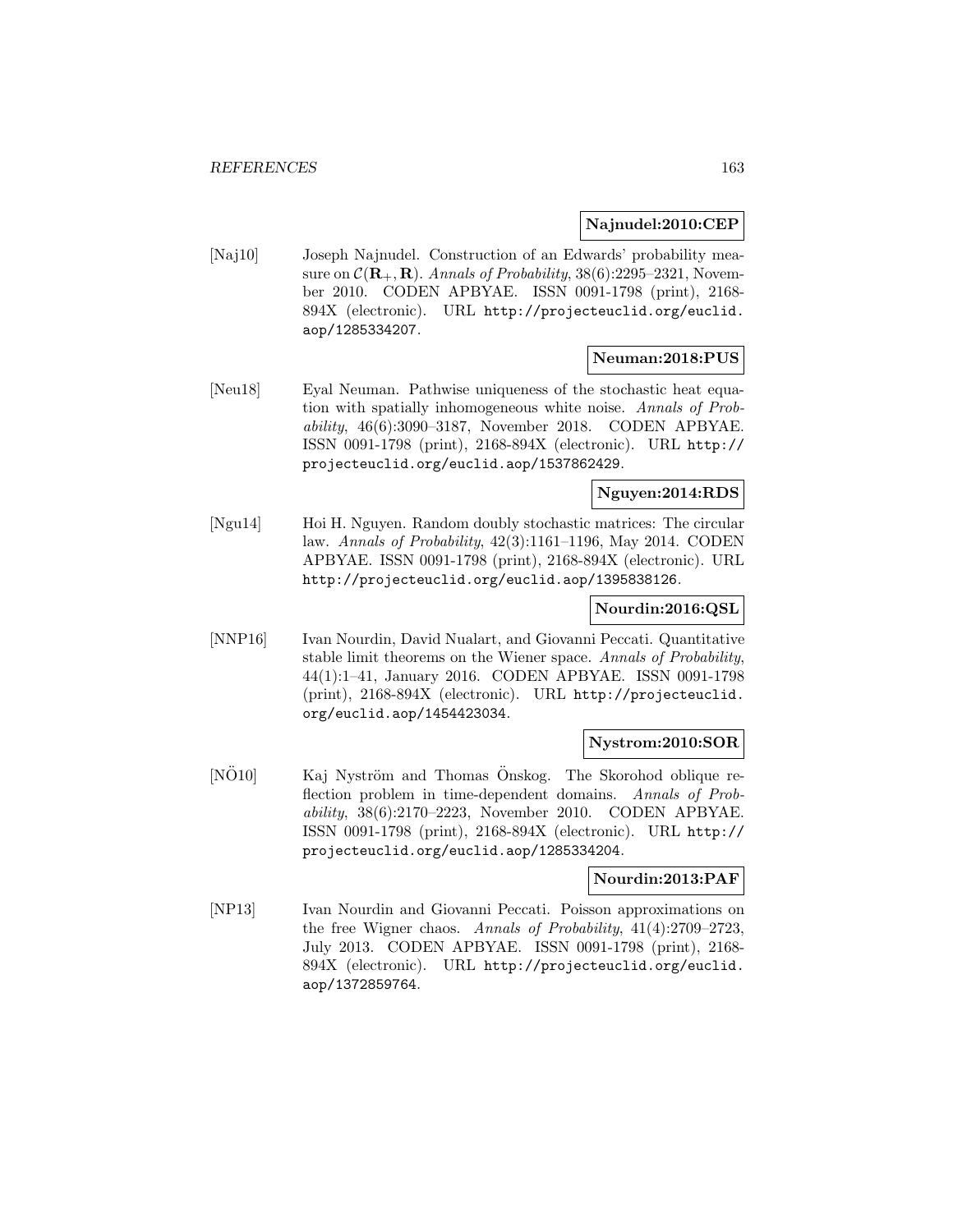### **Neel:2016:STA**

[NP16] Robert W. Neel and Ionel Popescu. A stochastic target approach to Ricci flow on surfaces. Annals of Probability, 44(2):1341–1425, March 2016. CODEN APBYAE. ISSN 0091-1798 (print), 2168- 894X (electronic). URL http://projecteuclid.org/euclid. aop/1457960398.

## **Nourdin:2010:IPH**

[NPR10] Ivan Nourdin, Giovanni Peccati, and Gesine Reinert. Invariance principles for homogeneous sums: Universality of Gaussian Wiener chaos. Annals of Probability, 38(5):1947–1985, September 2010. CODEN APBYAE. ISSN 0091-1798 (print), 2168- 894X (electronic). URL http://projecteuclid.org/euclid. aop/1282053777.

### **Nourdin:2014:AIM**

[NR14] Ivan Nourdin and Jan Rosinski. Asymptotic independence of multiple Wiener–Itô integrals and the resulting limit laws. Annals of Probability, 42(2):497–526, March 2014. CODEN APBYAE. ISSN 0091-1798 (print), 2168-894X (electronic). URL http:// projecteuclid.org/euclid.aop/1393251294.

### **Neininger:2015:FCM**

[NS15] Ralph Neininger and Henning Sulzbach. On a functional contraction method. Annals of Probability, 43(4):1777–1822, July 2015. CODEN APBYAE. ISSN 0091-1798 (print), 2168- 894X (electronic). URL http://projecteuclid.org/euclid. aop/1433341320.

#### **Nutz:2018:CSC**

[NS18] Marcel Nutz and Florian Stebegg. Canonical supermartingale couplings. Annals of Probability, 46(6):3351–3398, November 2018. CODEN APBYAE. ISSN 0091-1798 (print), 2168- 894X (electronic). URL http://projecteuclid.org/euclid. aop/1537862436.

### **Nam:2019:CSW**

[NS19] Danny Nam and Allan Sly. Cutoff for the Swendsen–Wang dynamics on the lattice. Annals of Probability, 47(6):3705–3761, November 2019. CODEN APBYAE. ISSN 0091-1798 (print), 2168- 894X (electronic). URL https://projecteuclid.org/euclid. aop/1575277340.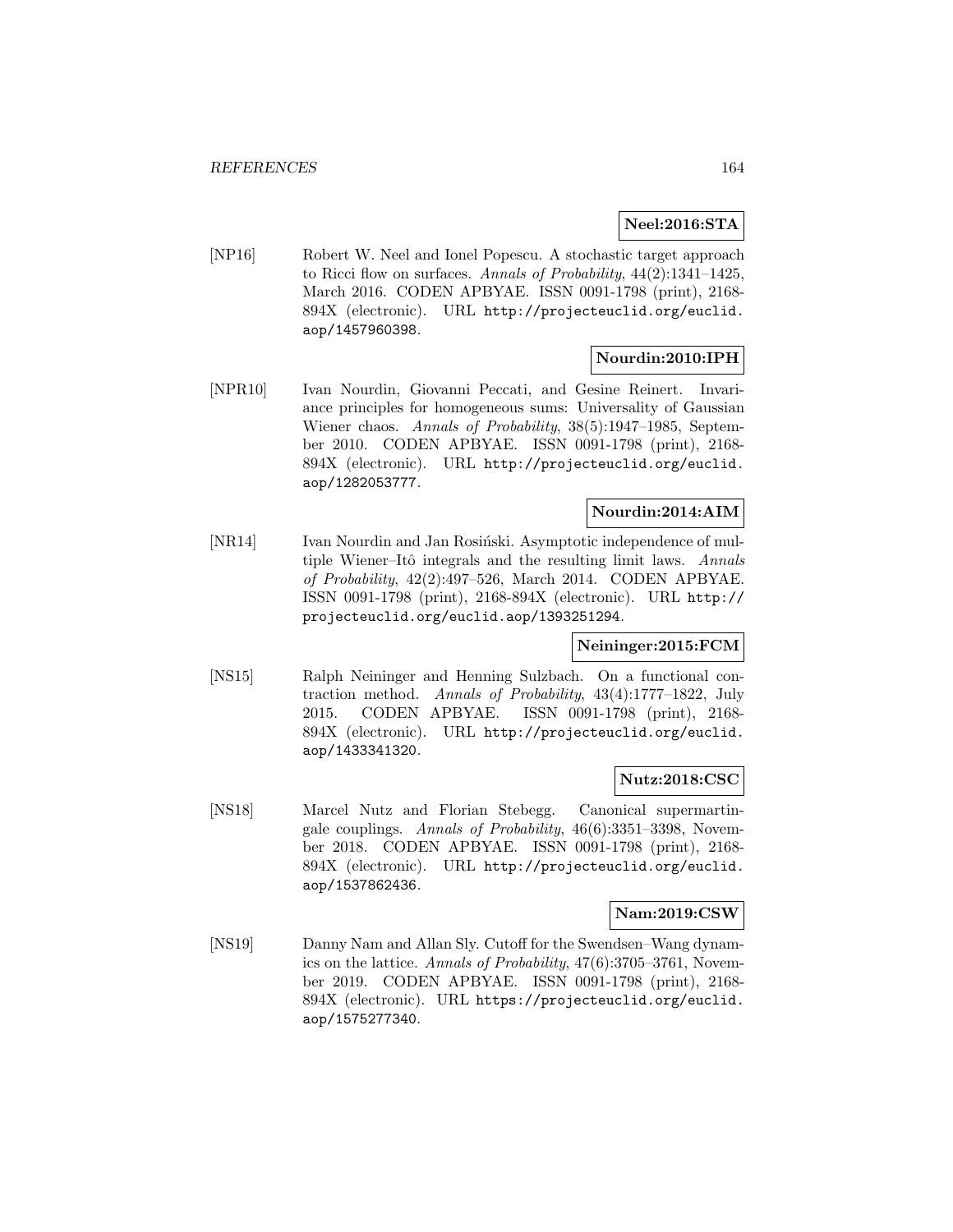### **Nualart:2011:CRP**

[NT11] David Nualart and Samy Tindel. A construction of the rough path above fractional Brownian motion using Volterra's representation. Annals of Probability, 39(3):1061–1096, May 2011. CODEN AP-BYAE. ISSN 0091-1798 (print), 2168-894X (electronic). URL http://projecteuclid.org/euclid.aop/1300281732.

# **Norris:2015:WCL**

[NT15] James Norris and Amanda Turner. Weak convergence of the localized disturbance flow to the coalescing Brownian flow. Annals of Probability, 43(3):935–970, May 2015. CODEN APBYAE. ISSN 0091-1798 (print), 2168-894X (electronic). URL http:// projecteuclid.org/euclid.aop/1430830274.

# **Nualart:2017:DIM**

[NT17] David Nualart and Ciprian A. Tudor. The determinant of the iterated Malliavin matrix and the density of a pair of multiple integrals. Annals of Probability, 45(1):518–534, January 2017. CO-DEN APBYAE. ISSN 0091-1798 (print), 2168-894X (electronic). URL http://projecteuclid.org/euclid.aop/1485421338.

## **Nguyen:2014:RML**

[NV14] Hoi H. Nguyen and Van Vu. Random matrices: Law of the determinant. Annals of Probability, 42(1):146–167, January 2014. CO-DEN APBYAE. ISSN 0091-1798 (print), 2168-894X (electronic). URL http://projecteuclid.org/euclid.aop/1389278522.

## **Owada:2017:LTP**

[OA17] Takashi Owada and Robert J. Adler. Limit theorems for point processes under geometric constraints (and topological crackle). Annals of Probability, 45(3):2004–2055, May 2017. CODEN AP-BYAE. ISSN 0091-1798 (print), 2168-894X (electronic). URL http://projecteuclid.org/euclid.aop/1494835236.

### **OConnell:2012:DPQ**

[O'C12] Neil O'Connell. Directed polymers and the quantum Toda lattice. Annals of Probability, 40(2):437–458, March 2012. CODEN APBYAE. ISSN 0091-1798 (print), 2168-894X (electronic). URL http://projecteuclid.org/euclid.aop/1332772711.

## **Okada:2019:GSL**

[Oka19] Izumi Okada. Geometric structures of late points of a twodimensional simple random walk. Annals of Probability, 47(5):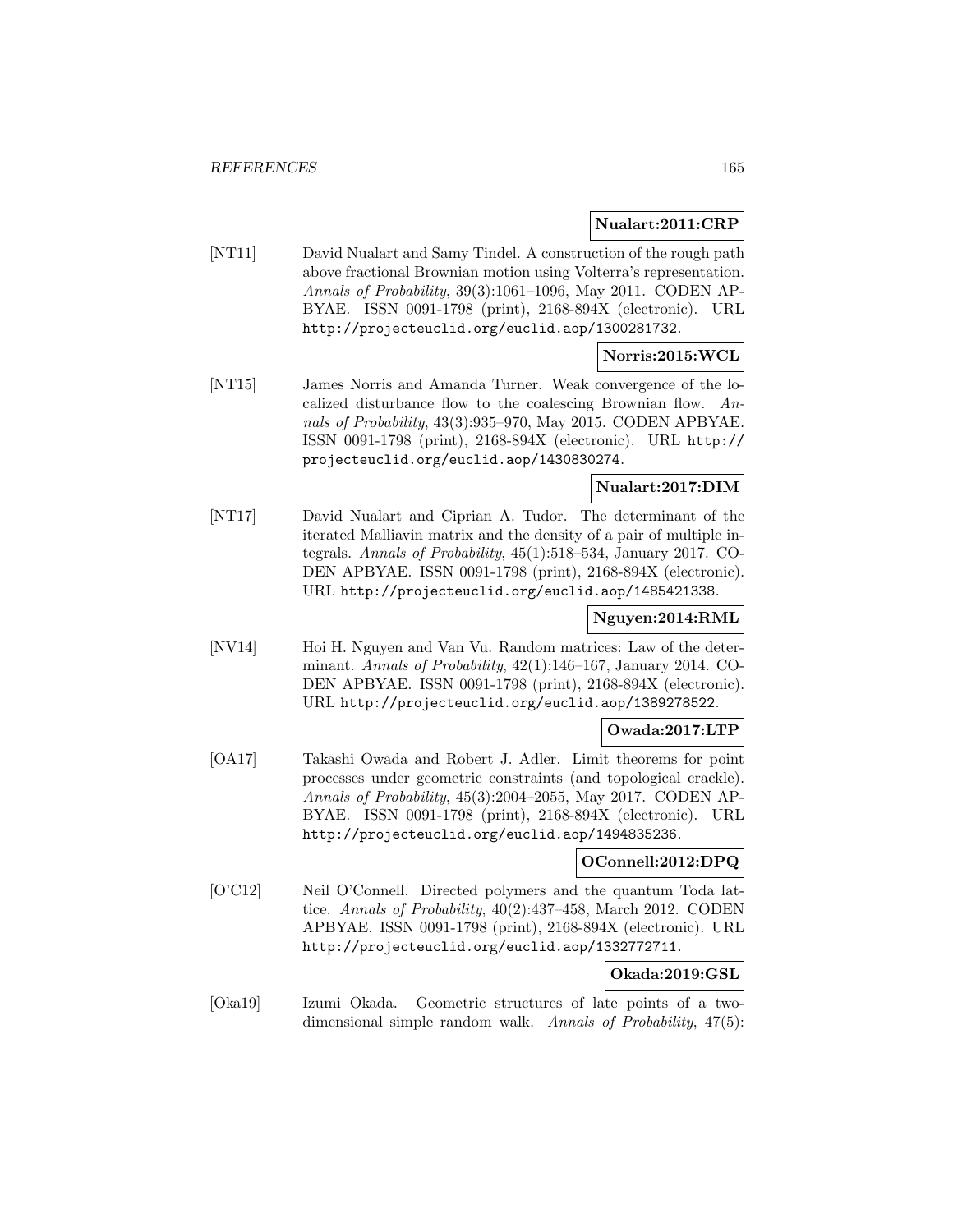2869–2893, September 2019. CODEN APBYAE. ISSN 0091-1798 (print), 2168-894X (electronic). URL https://projecteuclid. org/euclid.aop/1571731439.

### **Oliveira:2013:MFC**

[Oli13a] Roberto Imbuzeiro Oliveira. Mean field conditions for coalescing random walks. Annals of Probability, 41(5):3420–3461, September 2013. CODEN APBYAE. ISSN 0091-1798 (print), 2168- 894X (electronic). URL http://projecteuclid.org/euclid. aop/1378991844.

## **Oliveira:2013:MSE**

[Oli13b] Roberto Imbuzeiro Oliveira. Mixing of the symmetric exclusion processes in terms of the corresponding single-particle random walk. Annals of Probability, 41(2):871–913, March 2013. CO-DEN APBYAE. ISSN 0091-1798 (print), 2168-894X (electronic). URL http://projecteuclid.org/euclid.aop/1362750945.

### **Ortgiese:2016:IBR**

[OR16] Marcel Ortgiese and Matthew I. Roberts. Intermittency for branching random walk in Pareto environment. Annals of Probability, 44(3):2198–2263, May 2016. CODEN APBYAE. ISSN 0091-1798 (print), 2168-894X (electronic). URL http:// projecteuclid.org/euclid.aop/1463410042.

## **Owada:2015:FCL**

[OS15] Takashi Owada and Gennady Samorodnitsky. Functional central limit theorem for heavy tailed stationary infinitely divisible processes generated by conservative flows. Annals of Probability, 43 (1):240–285, February 2015. CODEN APBYAE. ISSN 0091-1798 (print), 2168-894X (electronic). URL http://projecteuclid. org/euclid.aop/1415801557.

## **Obloj:2017:IAY**

[OS17] Jan Oblój and Peter Spoida. An iterated Azéma–Yor type embedding for finitely many marginals. Annals of Probability, 45 (4):2210–2247, July 2017. CODEN APBYAE. ISSN 0091-1798 (print), 2168-894X (electronic). URL https://projecteuclid. org/euclid.aop/1502438426.

## **Osada:2013:IBM**

[Osa13] Hirofumi Osada. Interacting Brownian motions in infinite dimensions with logarithmic interaction potentials. Annals of Probabil-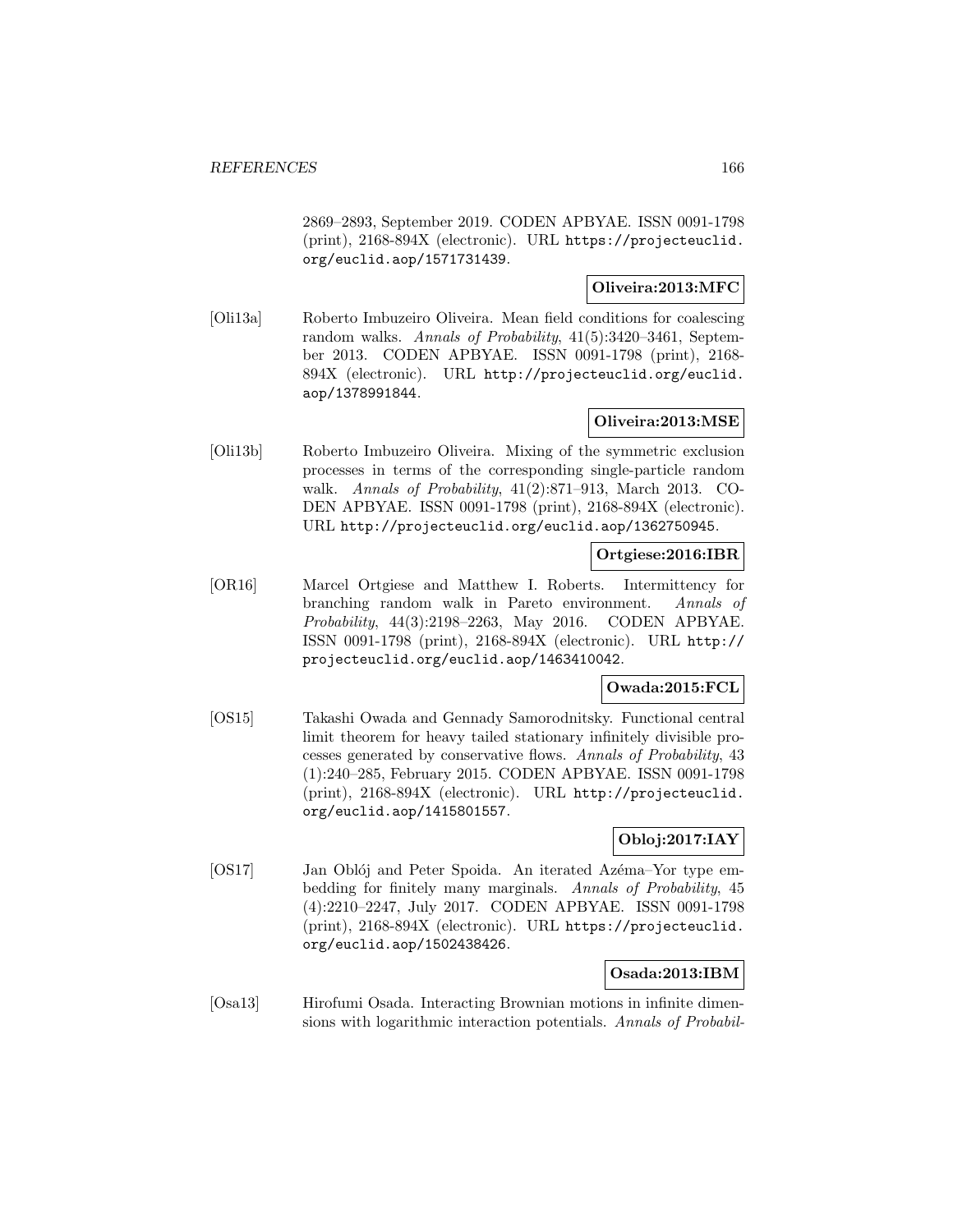ity, 41(1):1–49, January 2013. CODEN APBYAE. ISSN 0091-1798 (print), 2168-894X (electronic). URL http://projecteuclid. org/euclid.aop/1358951980.

# **Osekowski:2017:IHO**

[Ose<sub>17</sub>] Adam Osekowski. Inequalities for Hilbert operator and its extensions: The probabilistic approach. Annals of Probability, 45 (1):535–563, January 2017. CODEN APBYAE. ISSN 0091-1798 (print), 2168-894X (electronic). URL http://projecteuclid. org/euclid.aop/1485421339.

## **Pal:2013:WFD**

[Pal13] Soumik Pal. Wright–Fisher diffusion with negative mutation rates. Annals of Probability, 41(2):503–526, March 2013. CODEN AP-BYAE. ISSN 0091-1798 (print), 2168-894X (electronic). URL http://projecteuclid.org/euclid.aop/1362750934.

### **Panchenko:2010:CBG**

[Pan10] Dmitry Panchenko. A connection between the Ghirlanda–Guerra identities and ultrametricity. Annals of Probability, 38(1):327–347, January 2010. CODEN APBYAE. ISSN 0091-1798 (print), 2168- 894X (electronic). URL http://projecteuclid.org/euclid. aop/1264434001.

### **Panchenko:2013:SGM**

[Pan13] Dmitry Panchenko. Spin glass models from the point of view of spin distributions. Annals of Probability, 41(3A):1315–1361, May 2013. CODEN APBYAE. ISSN 0091-1798 (print), 2168- 894X (electronic). URL http://projecteuclid.org/euclid. aop/1367241501.

### **Panchenko:2014:PFM**

[Pan14] Dmitry Panchenko. The Parisi formula for mixed p-spin models. Annals of Probability, 42(3):946–958, May 2014. CODEN APBYAE. ISSN 0091-1798 (print), 2168-894X (electronic). URL http://projecteuclid.org/euclid.aop/1395838120.

#### **Panchenko:2018:FEM**

[Pan18a] Dmitry Panchenko. Free energy in the mixed p-spin models with vector spins. Annals of Probability, 46(2):865–896, March 2018. CODEN APBYAE. ISSN 0091-1798 (print), 2168- 894X (electronic). URL http://projecteuclid.org/euclid. aop/1520586271.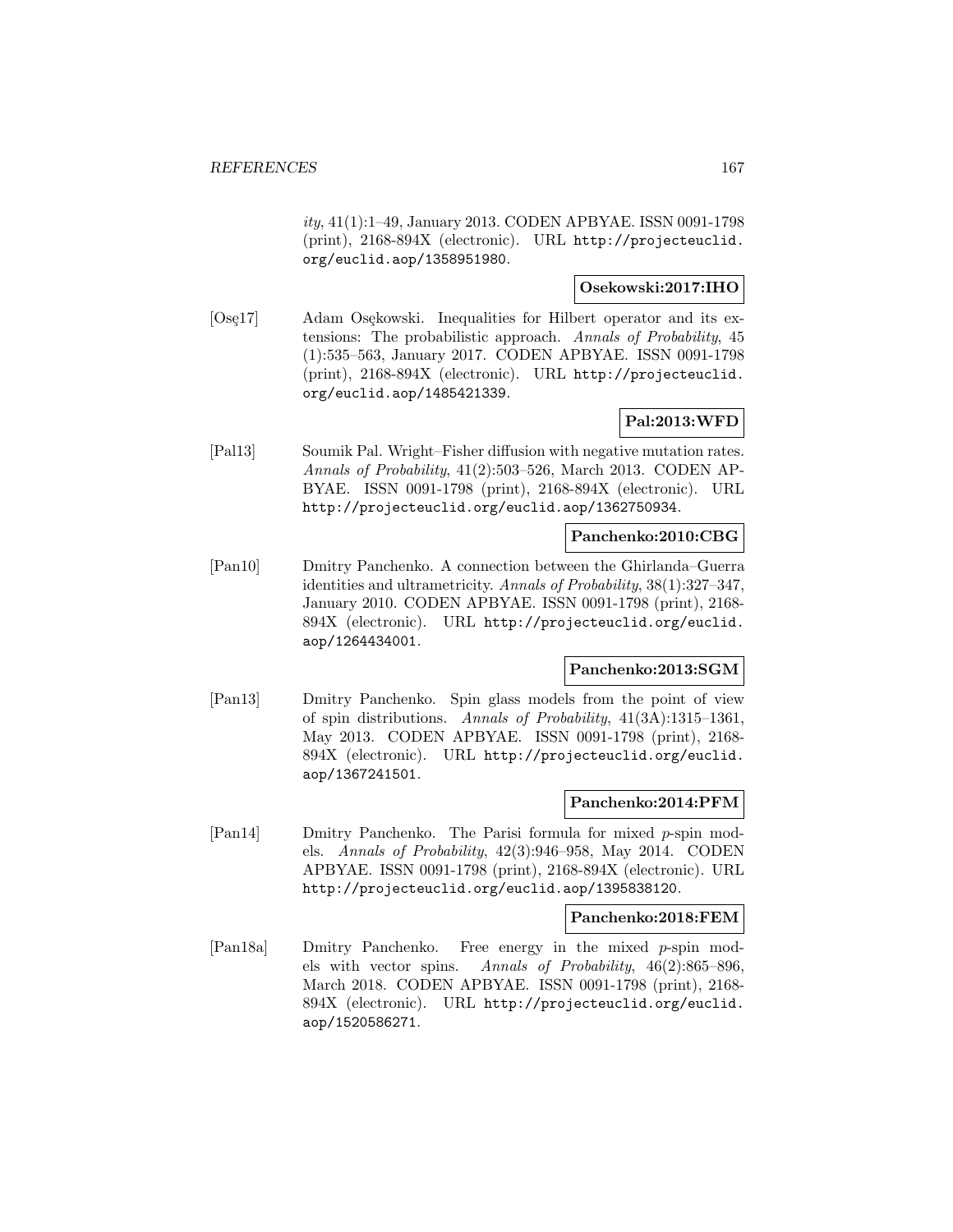#### **Panchenko:2018:FEP**

[Pan18b] Dmitry Panchenko. Free energy in the Potts spin glass. Annals of Probability, 46(2):829–864, March 2018. CODEN APBYAE. ISSN 0091-1798 (print), 2168-894X (electronic). URL http:// projecteuclid.org/euclid.aop/1520586270.

### **Pardon:2011:CLT**

[Par11] John Pardon. Central limit theorems for random polygons in an arbitrary convex set. Annals of Probability, 39(3):881–903, May 2011. CODEN APBYAE. ISSN 0091-1798 (print), 2168- 894X (electronic). URL http://projecteuclid.org/euclid. aop/1300281727.

### **Patie:2012:LAT**

[Pat12] P. Patie. Law of the absorption time of some positive selfsimilar Markov processes. Annals of Probability, 40(2):765–787, March 2012. CODEN APBYAE. ISSN 0091-1798 (print), 2168- 894X (electronic). URL http://projecteuclid.org/euclid. aop/1332772720.

### **Pavlov:2012:AHS**

[Pav12] Ronnie Pavlov. Approximating the hard square entropy constant with probabilistic methods. Annals of Probability, 40(6): 2362–2399, November 2012. CODEN APBYAE. ISSN 0091-1798 (print), 2168-894X (electronic). URL http://projecteuclid. org/euclid.aop/1351258729.

### **Pitman:2012:CML**

[PB12] Jim Pitman and Gerónimo Uribe Bravo. The convex minorant of a Lévy process. Annals of Probability,  $40(4):1636-1674$ , July 2012. CODEN APBYAE. ISSN 0091-1798 (print), 2168- 894X (electronic). URL http://projecteuclid.org/euclid. aop/1341401145.

## **Peled:2017:HDL**

[Pel17] Ron Peled. High-dimensional Lipschitz functions are typically flat. Annals of Probability, 45(3):1351–1447, May 2017. CODEN AP-BYAE. ISSN 0091-1798 (print), 2168-894X (electronic). URL http://projecteuclid.org/euclid.aop/1494835221.

## **Peskir:2014:PSS**

[Pes14] Goran Peskir. A probabilistic solution to the Stroock–Williams equation. Annals of Probability, 42(5):2197–2206, September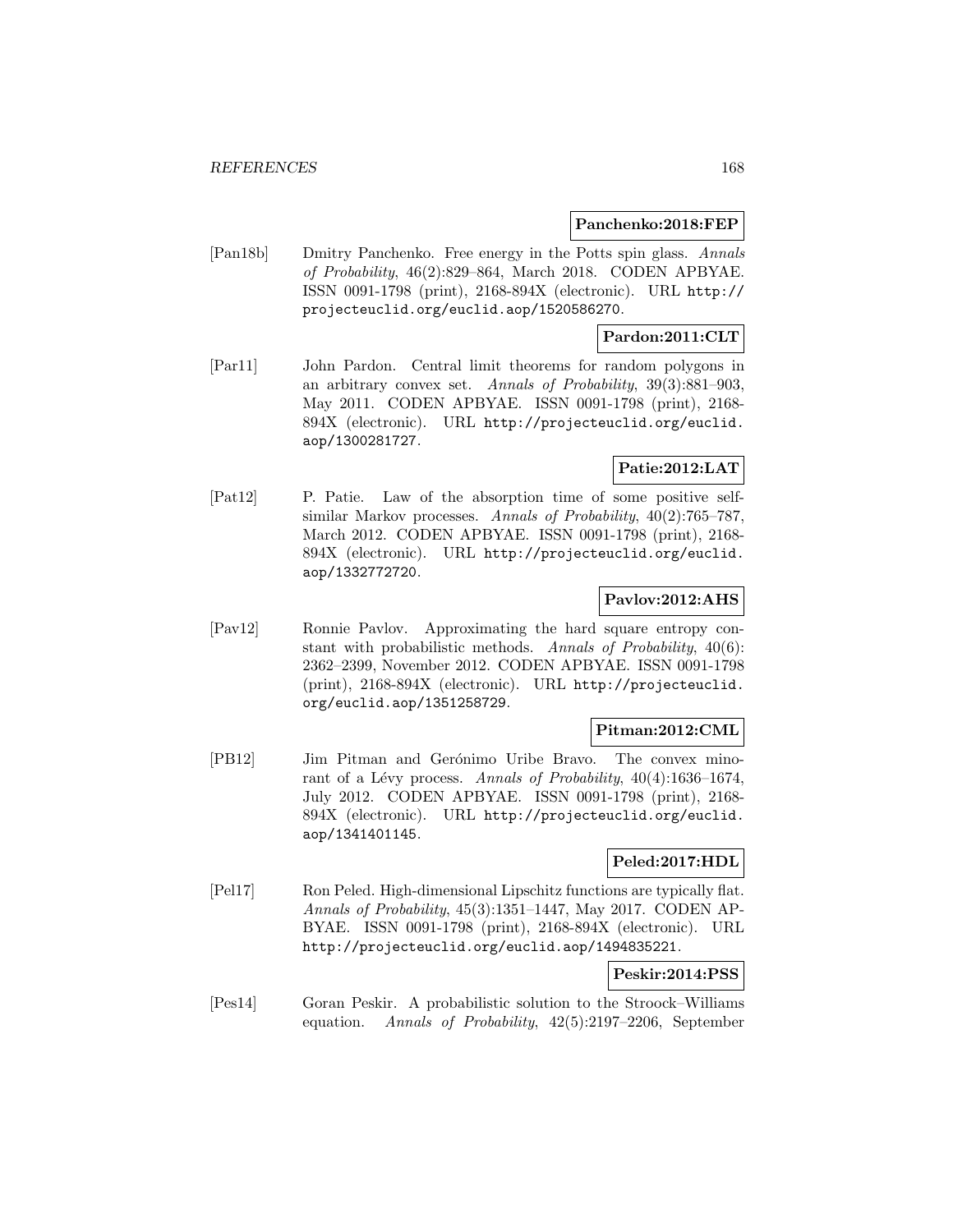2014. CODEN APBYAE. ISSN 0091-1798 (print), 2168- 894X (electronic). URL http://projecteuclid.org/euclid. aop/1409319476.

## **Petrov:2015:AUR**

[Pet15] Leonid Petrov. Asymptotics of uniformly random lozenge tilings of polygons. Gaussian free field. Annals of Probability, 43(1):1–43, February 2015. CODEN APBYAE. ISSN 0091-1798 (print), 2168- 894X (electronic). URL http://projecteuclid.org/euclid. aop/1415801551.

# **Pimentel:2016:DBC**

[Pim16] Leandro P. R. Pimentel. Duality between coalescence times and exit points in last-passage percolation models. Annals of Probability, 44(5):3187–3206, September 2016. CODEN APBYAE. ISSN 0091-1798 (print), 2168-894X (electronic). URL http:// projecteuclid.org/euclid.aop/1474462095.

### **Pinelis:2015:ERT**

[Pin15] Iosif Pinelis. Exact Rosenthal-type bounds. Annals of Probability, 43(5):2511–2544, September 2015. CODEN APBYAE. ISSN 0091-1798 (print), 2168-894X (electronic). URL http:// projecteuclid.org/euclid.aop/1441792292.

## **Pittel:2012:TMC**

[Pit12] Boris Pittel. Tight Markov chains and random compositions. Annals of Probability, 40(4):1535–1576, July 2012. CODEN AP-BYAE. ISSN 0091-1798 (print), 2168-894X (electronic). URL http://projecteuclid.org/euclid.aop/1341401143.

### **Paulin:2016:ESI**

[PMT16] Daniel Paulin, Lester Mackey, and Joel A. Tropp. Efron–Stein inequalities for random matrices. Annals of Probability, 44(5): 3431–3473, September 2016. CODEN APBYAE. ISSN 0091-1798 (print), 2168-894X (electronic). URL http://projecteuclid. org/euclid.aop/1474462103.

#### **Pemantle:2010:CIM**

[PP10] Robin Pemantle and Yuval Peres. The critical Ising model on trees, concave recursions and nonlinear capacity. Annals of Probability, 38(1):184–206, January 2010. CODEN APBYAE. ISSN 0091-1798 (print), 2168-894X (electronic). URL http://projecteuclid. org/euclid.aop/1264433996.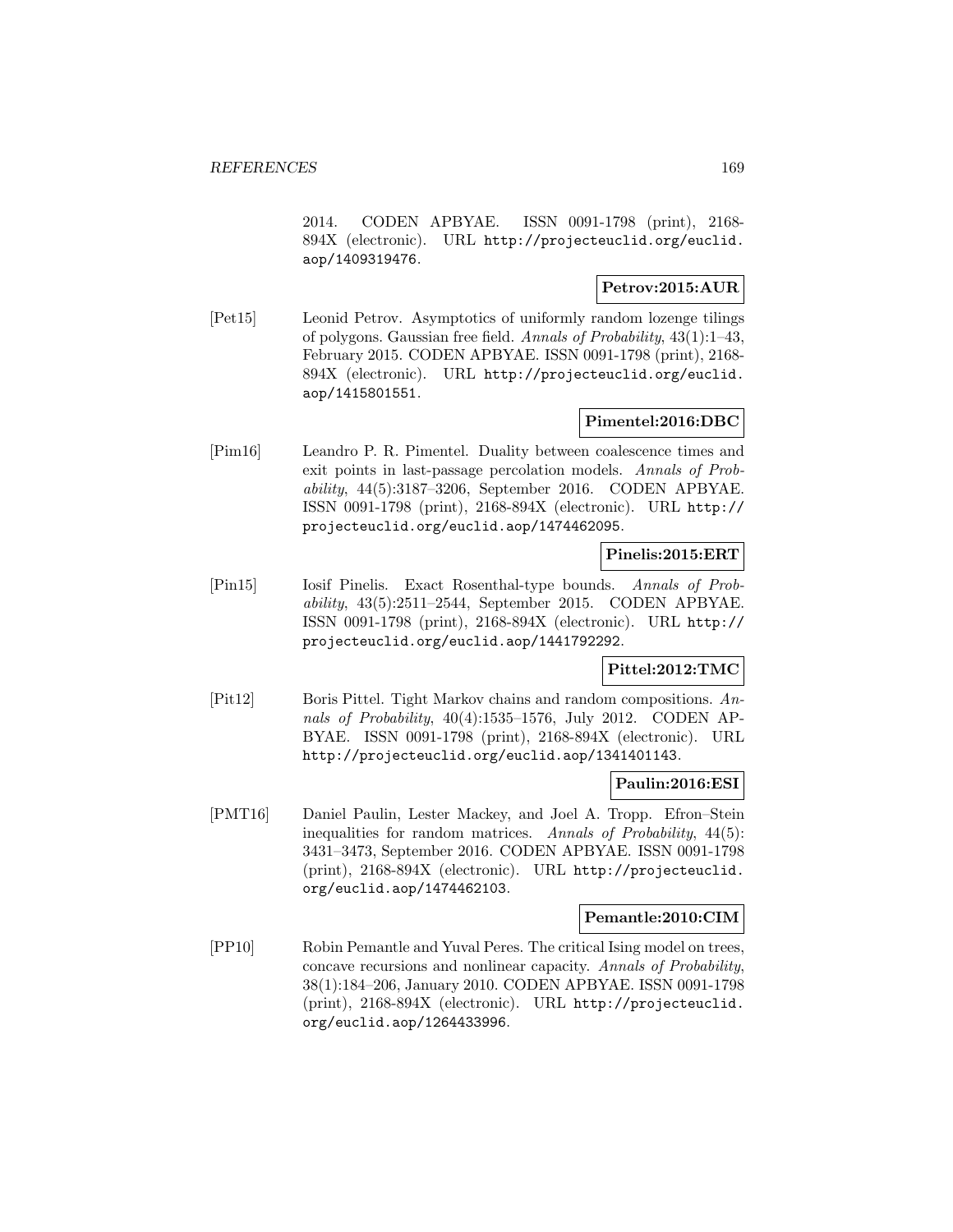#### **Pardoux:2012:HSR**

[PP12] Etienne Pardoux and Andrey Piatnitski. Homogenization of a sin- ´ gular random one-dimensional PDE with time-varying coefficients. Annals of Probability, 40(3):1316–1356, May 2012. CODEN AP-BYAE. ISSN 0091-1798 (print), 2168-894X (electronic). URL http://projecteuclid.org/euclid.aop/1336136065.

# **Pekoz:2011:NRE**

[PR11] Erol A. Peköz and Adrian Röllin. New rates for exponential approximation and the theorems of Rényi and Yaglom. Annals of Probability, 39(2):587–608, March 2011. CODEN APBYAE. ISSN 0091-1798 (print), 2168-894X (electronic). URL http:// projecteuclid.org/euclid.aop/1298669174.

### **Privault:2012:GIP**

[Pri12] Nicolas Privault. Girsanov identities for Poisson measures under quasi-nilpotent transformations. Annals of Probability, 40 (3):1009–1040, May 2012. CODEN APBYAE. ISSN 0091-1798 (print), 2168-894X (electronic). URL http://projecteuclid. org/euclid.aop/1336136057.

## **Prokaj:2013:SPT**

[Pro13] Vilmos Prokaj. The solution of the perturbed Tanaka-equation is pathwise unique. Annals of Probability, 41(3B):2376–2400, May 2013. CODEN APBYAE. ISSN 0091-1798 (print), 2168- 894X (electronic). URL http://projecteuclid.org/euclid. aop/1368623527.

### **Pekoz:2016:GGA**

[PRR16] Erol A. Peköz, Adrian Röllin, and Nathan Ross. Generalized gamma approximation with rates for urns, walks and trees. Annals of Probability, 44(3):1776–1816, May 2016. CODEN APBYAE. ISSN 0091-1798 (print), 2168-894X (electronic). URL http:// projecteuclid.org/euclid.aop/1463410032.

### **Peterson:2010:CFS**

[PS10] Jonathon Peterson and Timo Seppäläinen. Current fluctuations of a system of one-dimensional random walks in random environment. Annals of Probability, 38(6):2258-2294, November 2010. CODEN APBYAE. ISSN 0091-1798 (print), 2168- 894X (electronic). URL http://projecteuclid.org/euclid. aop/1285334206.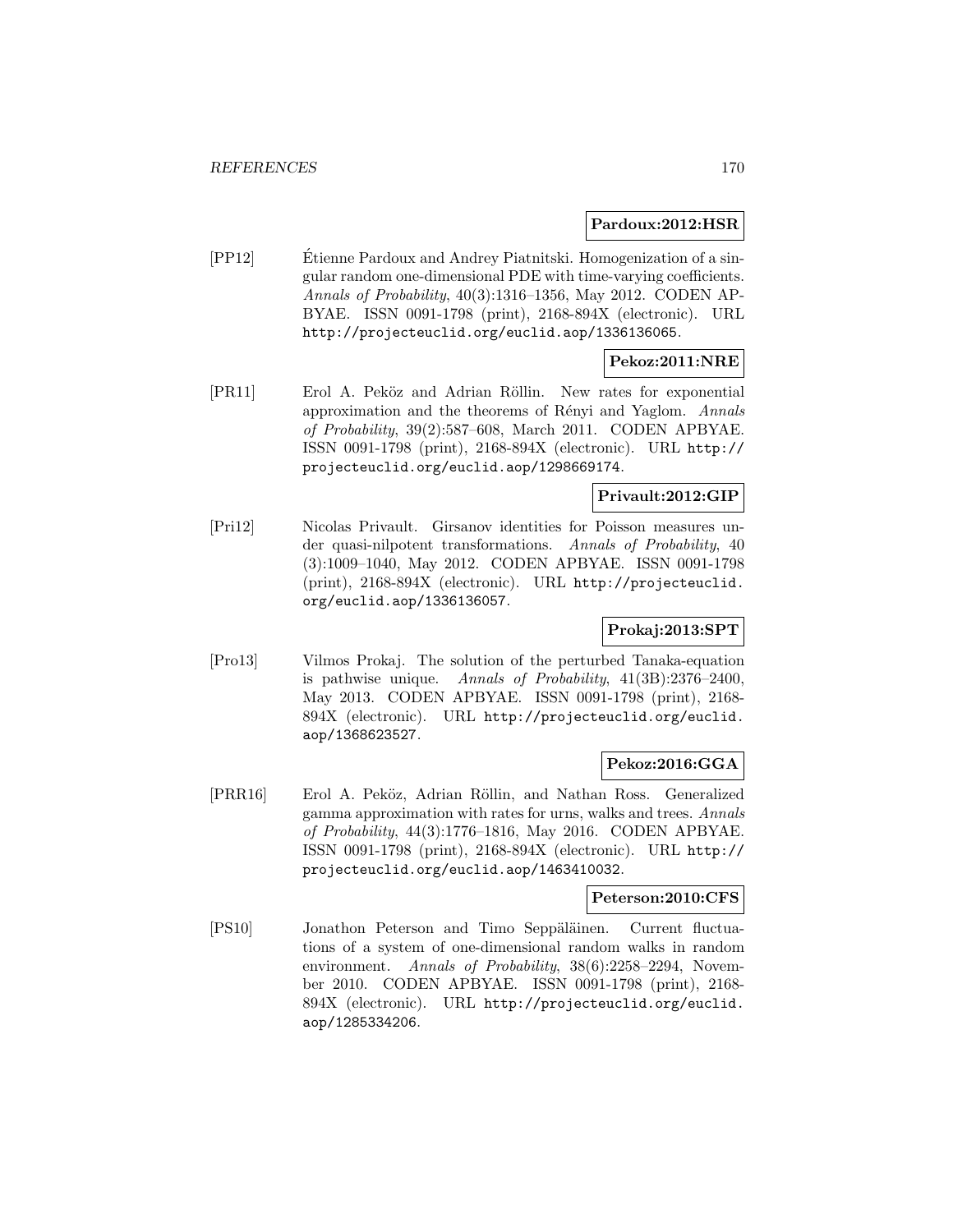#### **Procaccia:2014:RRW**

[PS14] Eviatar B. Procaccia and Eric Shellef. On the range of a random walk in a torus and random interlacements. Annals of Probability, 42(4):1590–1634, July 2014. CODEN APBYAE. ISSN 0091-1798 (print), 2168-894X (electronic). URL http://projecteuclid. org/euclid.aop/1404394072.

# **Pillai:2017:MTC**

[PS17] Natesh S. Pillai and Aaron Smith. Mixing times for a constrained Ising process on the torus at low density. Annals of Probability, 45 (2):1003–1070, March 2017. CODEN APBYAE. ISSN 0091-1798 (print), 2168-894X (electronic). URL https://projecteuclid. org/euclid.aop/1490947313.

# **Pillai:2018:MTK**

[PS18] Natesh S. Pillai and Aaron Smith. On the mixing time of Kac's walk and other high-dimensional Gibbs samplers with constraints. Annals of Probability, 46(4):2345–2399, July 2018. CODEN AP-BYAE. ISSN 0091-1798 (print), 2168-894X (electronic). URL http://projecteuclid.org/euclid.aop/1528876830.

### **Peccati:2010:SMN**

[PSTU10] G. Peccati, J. L. Solé, M. S. Taqqu, and F. Utzet. Stein's method and normal approximation of Poisson functionals. Annals of Probability, 38(2):443–478, March 2010. CODEN APBYAE. ISSN 0091-1798 (print), 2168-894X (electronic). URL http:// projecteuclid.org/euclid.aop/1268143523.

### **Panagiotou:2016:SLR**

[PSW16] Konstantinos Panagiotou, Benedikt Stufler, and Kerstin Weller. Scaling limits of random graphs from subcritical classes. Annals of Probability, 44(5):3291–3334, September 2016. CODEN AP-BYAE. ISSN 0091-1798 (print), 2168-894X (electronic). URL http://projecteuclid.org/euclid.aop/1474462098.

### **Pene:2013:RRH**

[PSZ13] Françoise Pène, Benoît Saussol, and Roland Zweimüller. Recurrence rates and hitting-time distributions for random walks on the line. Annals of Probability, 41(2):619–635, March 2013. CODEN APBYAE. ISSN 0091-1798 (print), 2168-894X (electronic). URL http://projecteuclid.org/euclid.aop/1362750936.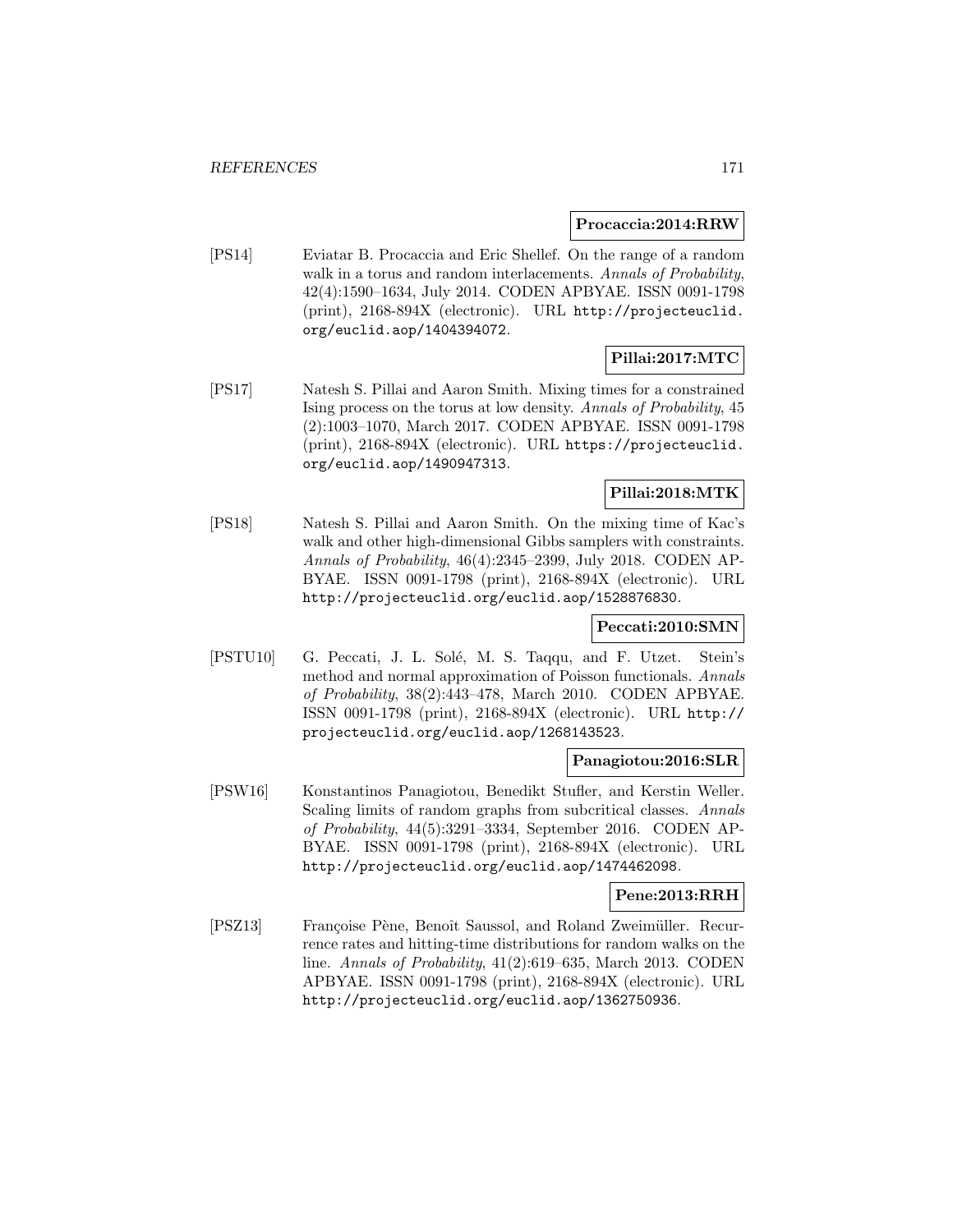### **Patie:2019:IET**

[PSZ19] Pierre Patie, Mladen Savov, and Yixuan Zhao. Intertwining, excursion theory and Krein theory of strings for non-selfadjoint Markov semigroups. Annals of Probability, 47(5):3231– 3277, September 2019. CODEN APBYAE. ISSN 0091-1798 (print), 2168-894X (electronic). URL https://projecteuclid. org/euclid.aop/1571731450.

#### **Pitman:2019:RRP**

[PT19] Jim Pitman and Wenpin Tang. Regenerative random permutations of integers. Annals of Probability, 47(3):1378–1416, May 2019. CODEN APBYAE. ISSN 0091-1798 (print), 2168- 894X (electronic). URL http://projecteuclid.org/euclid. aop/1556784022.

## **Possamai:2018:SCC**

[PTZ18] Dylan Possama¨ı, Xiaolu Tan, and Chao Zhou. Stochastic control for a class of nonlinear kernels and applications. Annals of Probability, 46(1):551–603, January 2018. CODEN APBYAE. ISSN 0091-1798 (print), 2168-894X (electronic). URL http:// projecteuclid.org/euclid.aop/1517821229.

### **Puhalskii:2016:LDC**

[Puh16] Anatolii A. Puhalskii. On large deviations of coupled diffusions with time scale separation. Annals of Probability, 44(4):3111-3186, July 2016. CODEN APBYAE. ISSN 0091-1798 (print), 2168- 894X (electronic). URL http://projecteuclid.org/euclid. aop/1470139161.

#### **Paouris:2018:GSD**

[PV18] Grigoris Paouris and Petros Valettas. A Gaussian small deviation inequality for convex functions. Annals of Probability, 46 (3):1441–1454, May 2018. CODEN APBYAE. ISSN 0091-1798 (print), 2168-894X (electronic). URL http://projecteuclid. org/euclid.aop/1523520021.

### **Peligrad:2010:CLT**

[PW10] Magda Peligrad and Wei Biao Wu. Central limit theorem for Fourier transforms of stationary processes. Annals of Probability, 38(5):2009–2022, September 2010. CODEN APBYAE. ISSN 0091-1798 (print), 2168-894X (electronic). URL http:// projecteuclid.org/euclid.aop/1282053779.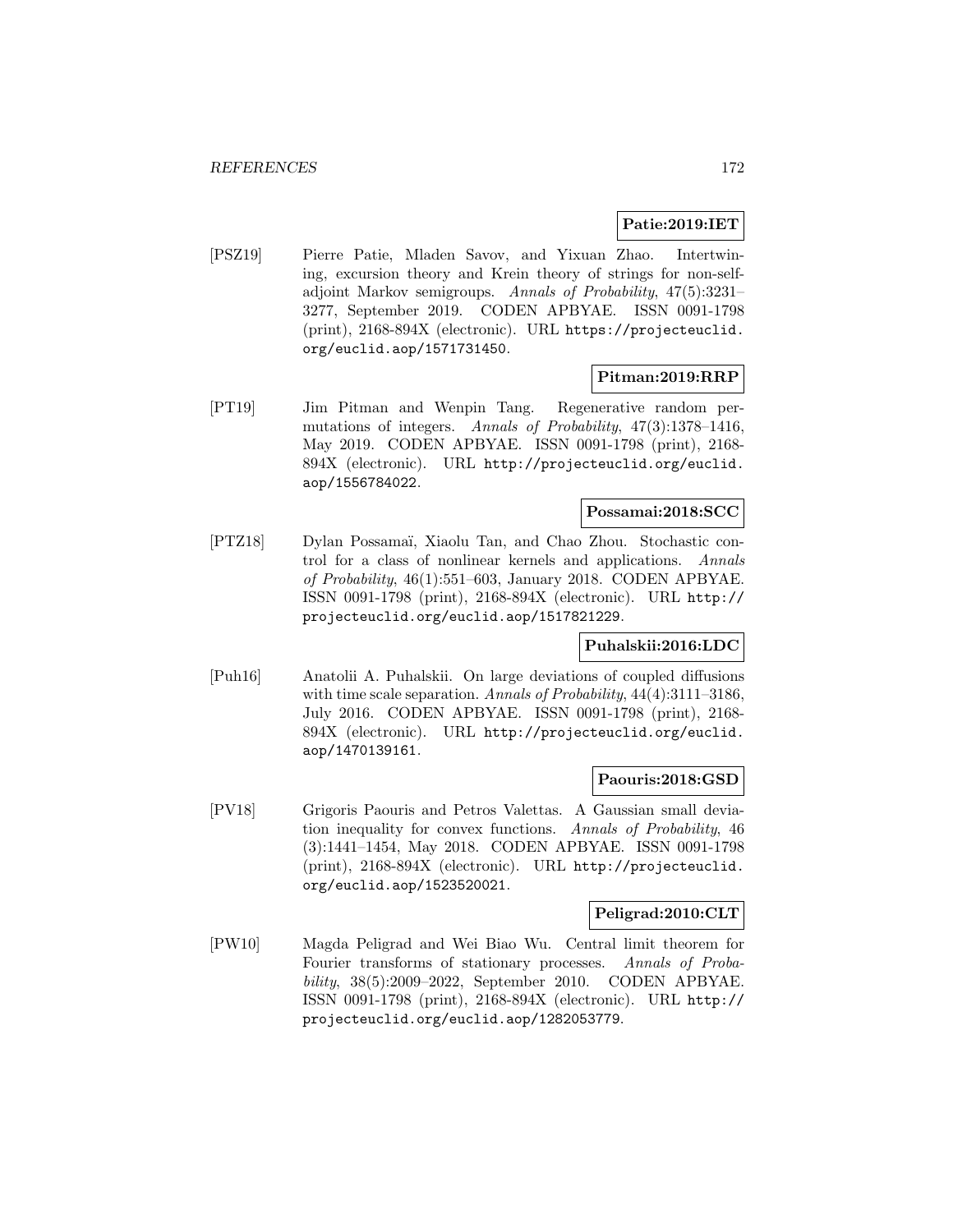### **Pitman:2015:RTG**

[PW15] Jim Pitman and Matthias Winkel. Regenerative tree growth: Markovian embedding of fragmenters, bifurcators, and bead splitting processes. Annals of Probability, 43(5):2611–2646, September 2015. CODEN APBYAE. ISSN 0091-1798 (print), 2168- 894X (electronic). URL http://projecteuclid.org/euclid. aop/1441792294.

# **Pal:2018:ECF**

[PW18] Soumik Pal and Ting-Kam Leonard Wong. Exponentially concave functions and a new information geometry. Annals of Probability, 46(2):1070–1113, March 2018. CODEN APBYAE. ISSN 0091-1798 (print), 2168-894X (electronic). URL http:// projecteuclid.org/euclid.aop/1520586276.

### **Paquette:2017:EEC**

[PZ17] Elliot Paquette and Ofer Zeitouni. Extremal eigenvalue correlations in the GUE minor process and a law of fractional logarithm. Annals of Probability, 45(6A):4112–4166, November 2017. CO-DEN APBYAE. ISSN 0091-1798 (print), 2168-894X (electronic). URL http://projecteuclid.org/euclid.aop/1511773674.

### **Quas:2016:MST**

[QS16] Anthony Quas and Terry Soo. A monotone Sinai theorem. Annals of Probability, 44(1):107–130, January 2016. CODEN APBYAE. ISSN 0091-1798 (print), 2168-894X (electronic). URL http:// projecteuclid.org/euclid.aop/1454423036.

### **Rhee:2019:SPL**

[RBZ19] Chang-Han Rhee, Jose Blanchet, and Bert Zwart. Sample path large deviations for Lévy processes and random walks with regularly varying increments. Annals of Probability, 47(6):3551– 3605, November 2019. CODEN APBYAE. ISSN 0091-1798 (print), 2168-894X (electronic). URL https://projecteuclid. org/euclid.aop/1575277337.

#### **Rezakhanlou:2013:GML**

[Rez13] Fraydoun Rezakhanlou. Gelation for Marcus–Lushnikov process. Annals of Probability, 41(3B):1806–1830, May 2013. CODEN AP-BYAE. ISSN 0091-1798 (print), 2168-894X (electronic). URL http://projecteuclid.org/euclid.aop/1368623513.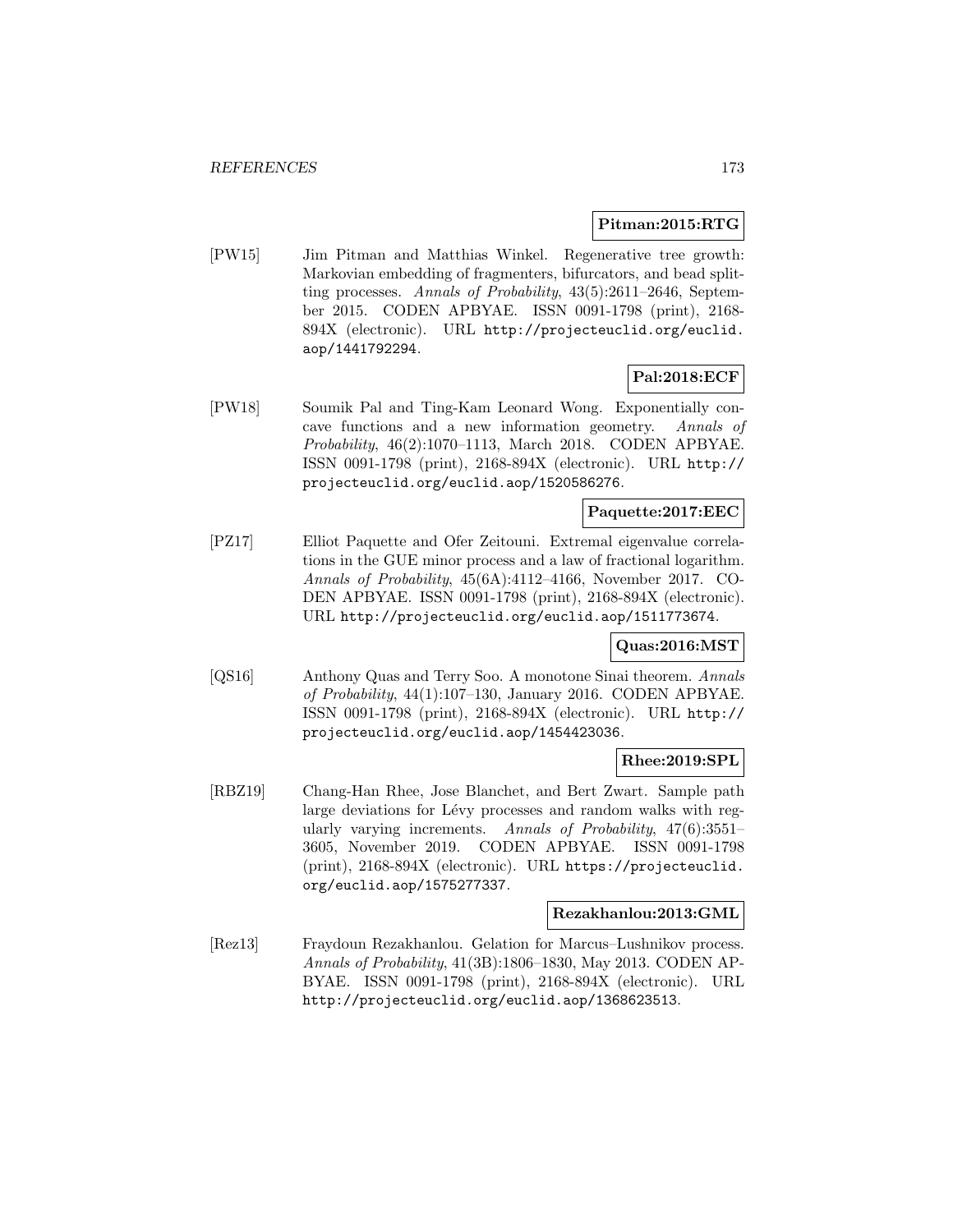### **Roberts:2013:SPA**

[Rob13] Matthew I. Roberts. A simple path to asymptotics for the frontier of a branching Brownian motion. Annals of Probability, 41(5): 3518–3541, September 2013. CODEN APBYAE. ISSN 0091-1798 (print), 2168-894X (electronic). URL http://projecteuclid. org/euclid.aop/1378991847.

# **Rohde:2011:OSC**

[Roh11] Steffen Rohde. Oded Schramm: From circle packing to SLE. Annals of Probability, 39(5):1621–1667, September 2011. CODEN APBYAE. ISSN 0091-1798 (print), 2168-894X (electronic). URL http://projecteuclid.org/euclid.aop/1318940778.

### **Romik:2012:ACD**

[Rom12] Dan Romik. Arctic circles, domino tilings and square Young tableaux. Annals of Probability, 40(2):611–647, March 2012. CO-DEN APBYAE. ISSN 0091-1798 (print), 2168-894X (electronic). URL http://projecteuclid.org/euclid.aop/1332772715.

### **Rossignol:2016:NSC**

[Ros16] Raphaël Rossignol. Noise-stability and central limit theorems for effective resistance of random electric networks. Annals of Probability, 44(2):1053–1106, March 2016. CODEN APBYAE. ISSN 0091-1798 (print), 2168-894X (electronic). URL http:// projecteuclid.org/euclid.aop/1457960391.

### **Rosinski:2018:RII**

[Ros18] Jan Rosiński. Representations and isomorphism identities for infinitely divisible processes. Annals of Probability, 46(6):3229– 3274, November 2018. CODEN APBYAE. ISSN 0091-1798 (print), 2168-894X (electronic). URL http://projecteuclid. org/euclid.aop/1537862433.

## **Roy:2010:ETA**

[Roy10] Parthanil Roy. Ergodic theory, Abelian groups and point processes induced by stable random fields. Annals of Probability, 38 (2):770–793, March 2010. CODEN APBYAE. ISSN 0091-1798 (print), 2168-894X (electronic). URL http://projecteuclid. org/euclid.aop/1268143532.

### **Roy:2012:MES**

[Roy12] Emmanuel Roy. Maharam extension and stationary stable processes. Annals of Probability, 40(3):1357–1374, May 2012. CO-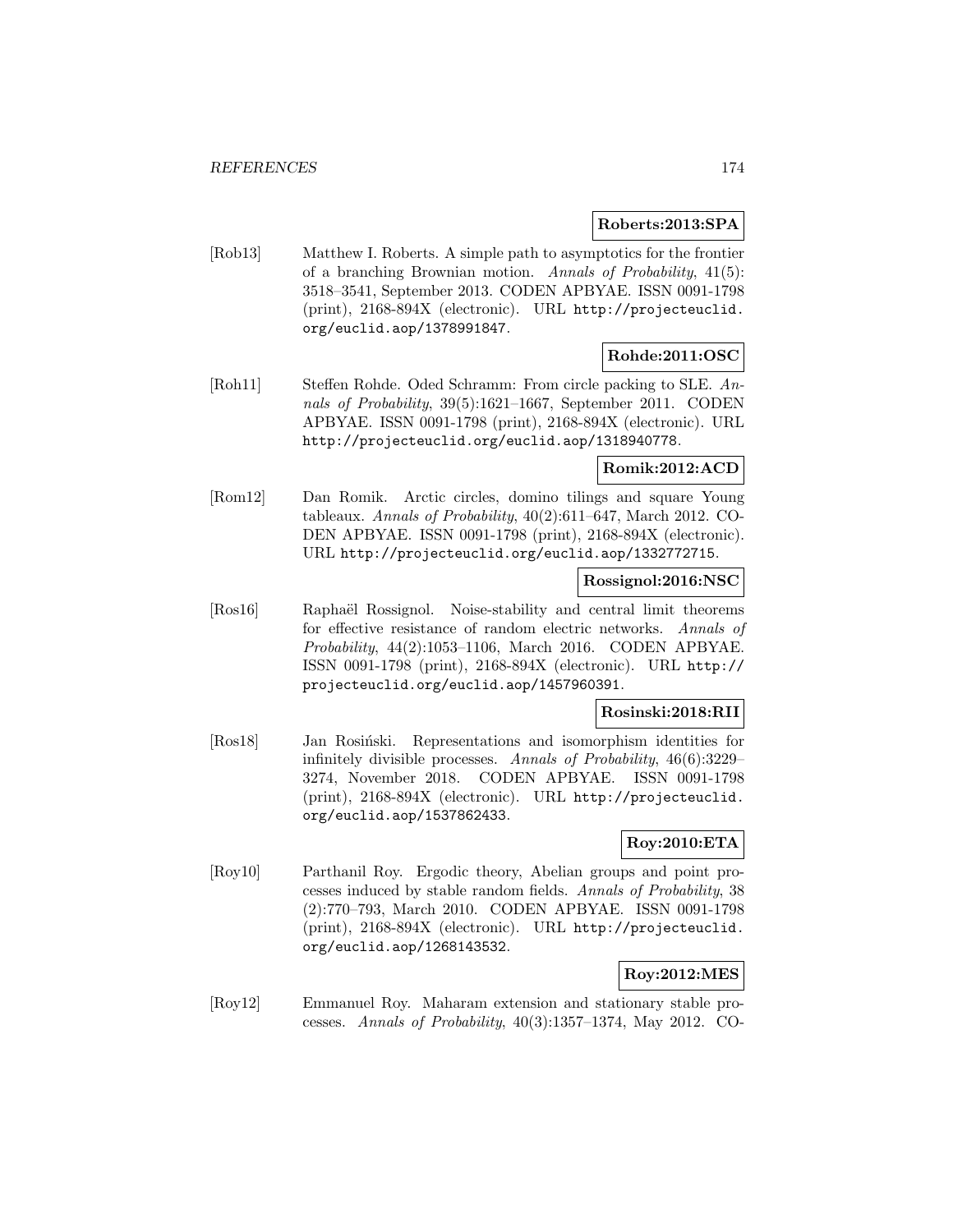DEN APBYAE. ISSN 0091-1798 (print), 2168-894X (electronic). URL http://projecteuclid.org/euclid.aop/1336136066.

#### **Reitzner:2013:CLT**

[RS13] Matthias Reitzner and Matthias Schulte. Central limit theorems for U-statistics of Poisson point processes. Annals of Probability, 41(6):3879–3909, November 2013. CODEN APBYAE. ISSN 0091-1798 (print), 2168-894X (electronic). URL http:// projecteuclid.org/euclid.aop/1384957778.

### **Romik:2015:JTD**

[RS15] Dan Romik and Piotr Sniady. Jeu de taquin dynamics on infinite Young tableaux and second class particles. Annals of Probability, 43(2):682–737, March 2015. CODEN APBYAE. ISSN 0091-1798 (print), 2168-894X (electronic). URL http://projecteuclid. org/euclid.aop/1422885573.

### **Rhodes:2014:LMC**

[RSV14] Rémi Rhodes, Julien Sohier, and Vincent Vargas. Lévy multiplicative chaos and star scale invariant random measures. Annals of Probability, 42(2):689–724, March 2014. CODEN APBYAE. ISSN 0091-1798 (print), 2168-894X (electronic). URL http:// projecteuclid.org/euclid.aop/1393251300.

### **Rudelson:2016:HPM**

[RSZ16] Mark Rudelson, Alex Samorodnitsky, and Ofer Zeitouni. Hafnians, perfect matchings and Gaussian matrices. Annals of Probability, 44(4):2858–2888, July 2016. CODEN APBYAE. ISSN 0091-1798 (print), 2168-894X (electronic). URL http:// projecteuclid.org/euclid.aop/1470139156.

### **Ren:2017:CLT**

[RSZ17] Yan-Xia Ren, Renming Song, and Rui Zhang. Central limit theorems for supercritical branching nonsymmetric Markov processes. Annals of Probability, 45(1):564–623, January 2017. CODEN AP-BYAE. ISSN 0091-1798 (print), 2168-894X (electronic). URL http://projecteuclid.org/euclid.aop/1485421340.

### **Robert:2010:GMC**

[RV10] Raoul Robert and Vincent Vargas. Gaussian multiplicative chaos revisited. Annals of Probability, 38(2):605–631, March 2010. CO-DEN APBYAE. ISSN 0091-1798 (print), 2168-894X (electronic). URL http://projecteuclid.org/euclid.aop/1268143528.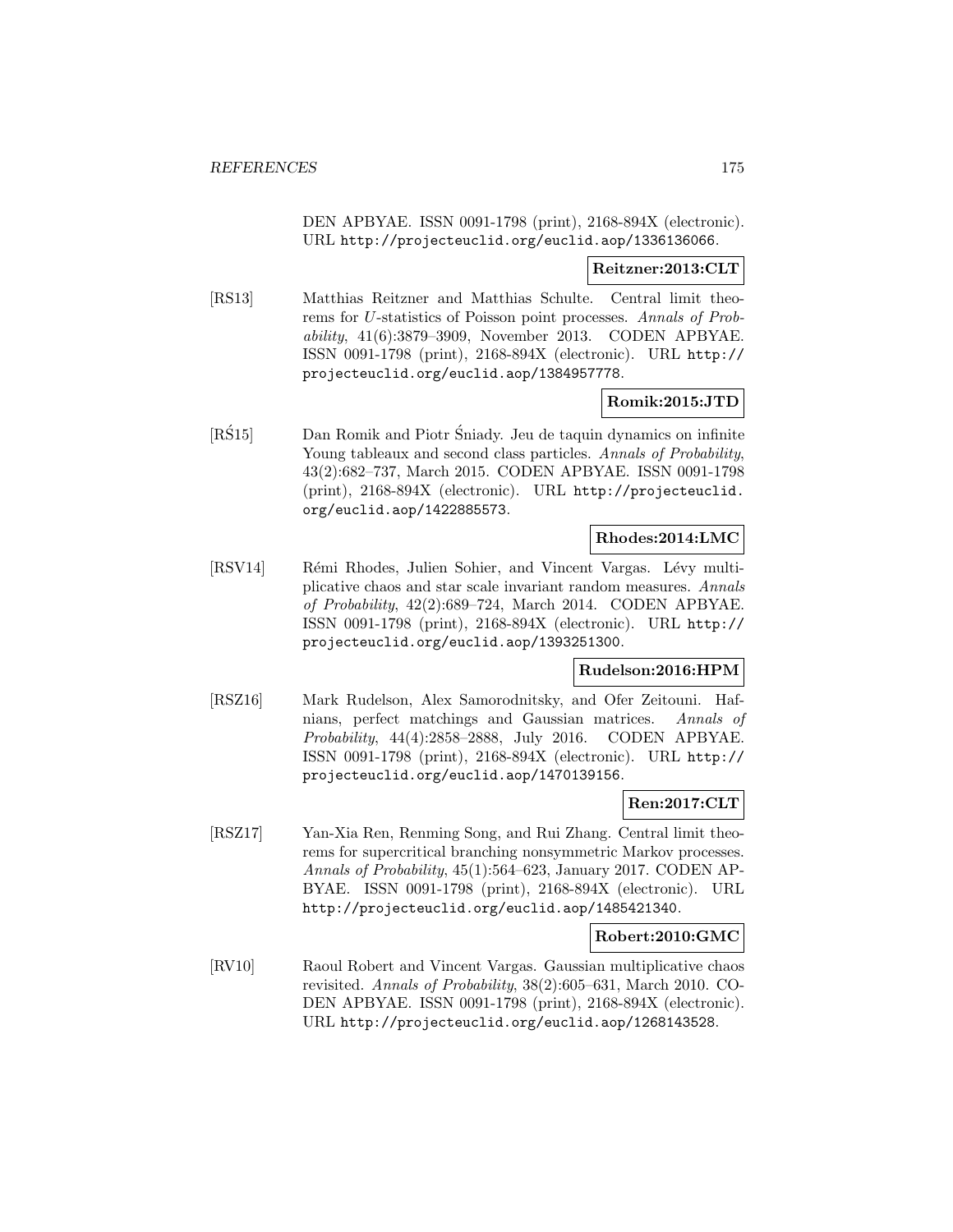### **Redig:2013:RWD**

[RV13] Frank Redig and Florian Völlering. Random walks in dynamic random environments: A transference principle. Annals of Probability, 41(5):3157–3180, September 2013. CODEN APBYAE. ISSN 0091-1798 (print), 2168-894X (electronic). URL http:// projecteuclid.org/euclid.aop/1378991835.

### **Rahman:2017:LAI**

[RV17a] Mustazee Rahman and Bálint Virág. Local algorithms for independent sets are half-optimal. Annals of Probability, 45(3): 1543–1577, May 2017. CODEN APBYAE. ISSN 0091-1798 (print), 2168-894X (electronic). URL http://projecteuclid. org/euclid.aop/1494835225.

### **Rath:2017:PSD**

[RV17b] Balázs Ráth and Daniel Valesin. Percolation on the stationary distributions of the voter model. Annals of Probability, 45 (3):1899–1951, May 2017. CODEN APBYAE. ISSN 0091-1798 (print), 2168-894X (electronic). URL http://projecteuclid. org/euclid.aop/1494835234.

### **Rhodes:2019:TEG**

[RV19] Rémi Rhodes and Vincent Vargas. The tail expansion of Gaussian multiplicative chaos and the Liouville reflection coefficient. Annals of Probability, 47(5):3082–3107, September 2019. CODEN APBYAE. ISSN 0091-1798 (print), 2168-894X (electronic). URL https://projecteuclid.org/euclid.aop/1571731445.

### **Ren:2016:ACS**

[RW16] Jiagang Ren and Jing Wu. On approximate continuity and the support of reflected stochastic differential equations. Annals of Probability, 44(3):2064–2116, May 2016. CODEN APBYAE. ISSN 0091-1798 (print), 2168-894X (electronic). URL http:// projecteuclid.org/euclid.aop/1463410039.

### **Rembart:2018:RCC**

[RW18] Franz Rembart and Matthias Winkel. Recursive construction of continuum random trees. Annals of Probability, 46(5):2715– 2748, September 2018. CODEN APBYAE. ISSN 0091-1798 (print), 2168-894X (electronic). URL http://projecteuclid. org/euclid.aop/1535097638.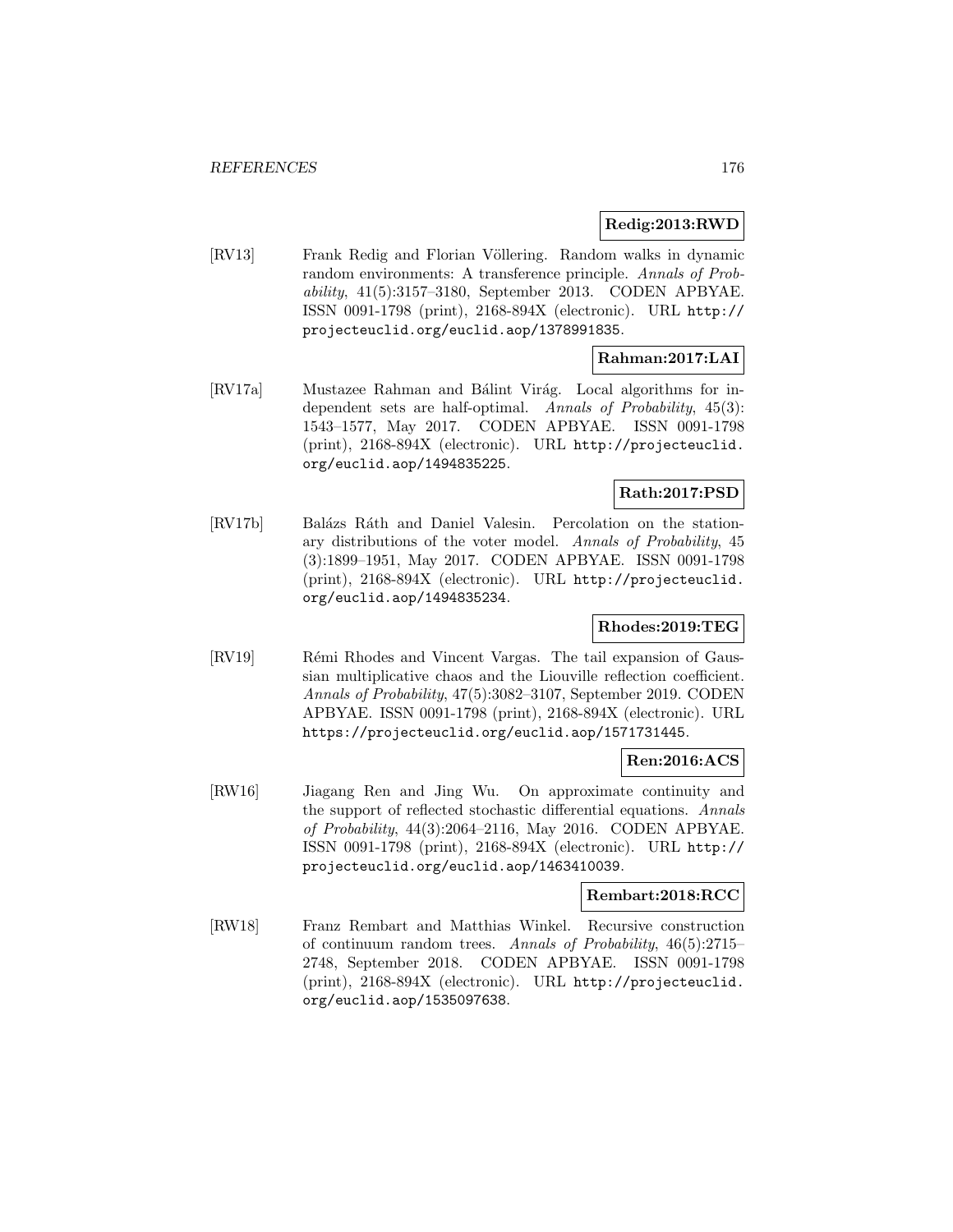### **Ricard:2016:NMC**

[RX16] Eric Ricard and Quanhua Xu. A noncommutative martingale convexity inequality. Annals of Probability, 44(2):867–882, March 2016. CODEN APBYAE. ISSN 0091-1798 (print), 2168- 894X (electronic). URL http://projecteuclid.org/euclid. aop/1457960385.

# **Rockner:2012:SRP**

[RZZ12] Michael Röckner, Rong-Chan Zhu, and Xiang-Chan Zhu. The stochastic reflection problem on an infinite dimensional convex set and BV functions in a Gelfand triple. Annals of Probability, 40(4):1759–1794, July 2012. CODEN APBYAE. ISSN 0091-1798 (print), 2168-894X (electronic). URL http://projecteuclid. org/euclid.aop/1341401148.

# **Rockner:2015:SSS**

[RZZ15] Michael R¨ockner, Rongchan Zhu, and Xiangchan Zhu. Sub and supercritical stochastic quasi-geostrophic equation. Annals of Probability, 43(3):1202–1273, May 2015. CODEN APBYAE. ISSN 0091-1798 (print), 2168-894X (electronic). URL http:// projecteuclid.org/euclid.aop/1430830281.

### **Sabot:2013:RDE**

[Sab13] Christophe Sabot. Random Dirichlet environment viewed from the particle in dimension  $d > 3$ . Annals of Probability, 41(2):722–743, March 2013. CODEN APBYAE. ISSN 0091-1798 (print), 2168- 894X (electronic). URL http://projecteuclid.org/euclid. aop/1362750940.

### **Sapozhnikov:2017:RWI**

[Sap17] Artem Sapozhnikov. Random walks on infinite percolation clusters in models with long-range correlations. Annals of Probability, 45 (3):1842–1898, May 2017. CODEN APBYAE. ISSN 0091-1798 (print), 2168-894X (electronic). URL http://projecteuclid. org/euclid.aop/1494835233.

#### **Sasada:2015:SGS**

[Sas15] Makiko Sasada. Spectral gap for stochastic energy exchange model with nonuniformly positive rate function. Annals of Probability, 43(4):1663–1711, July 2015. CODEN APBYAE. ISSN 0091-1798 (print), 2168-894X (electronic). URL http://projecteuclid. org/euclid.aop/1433341317.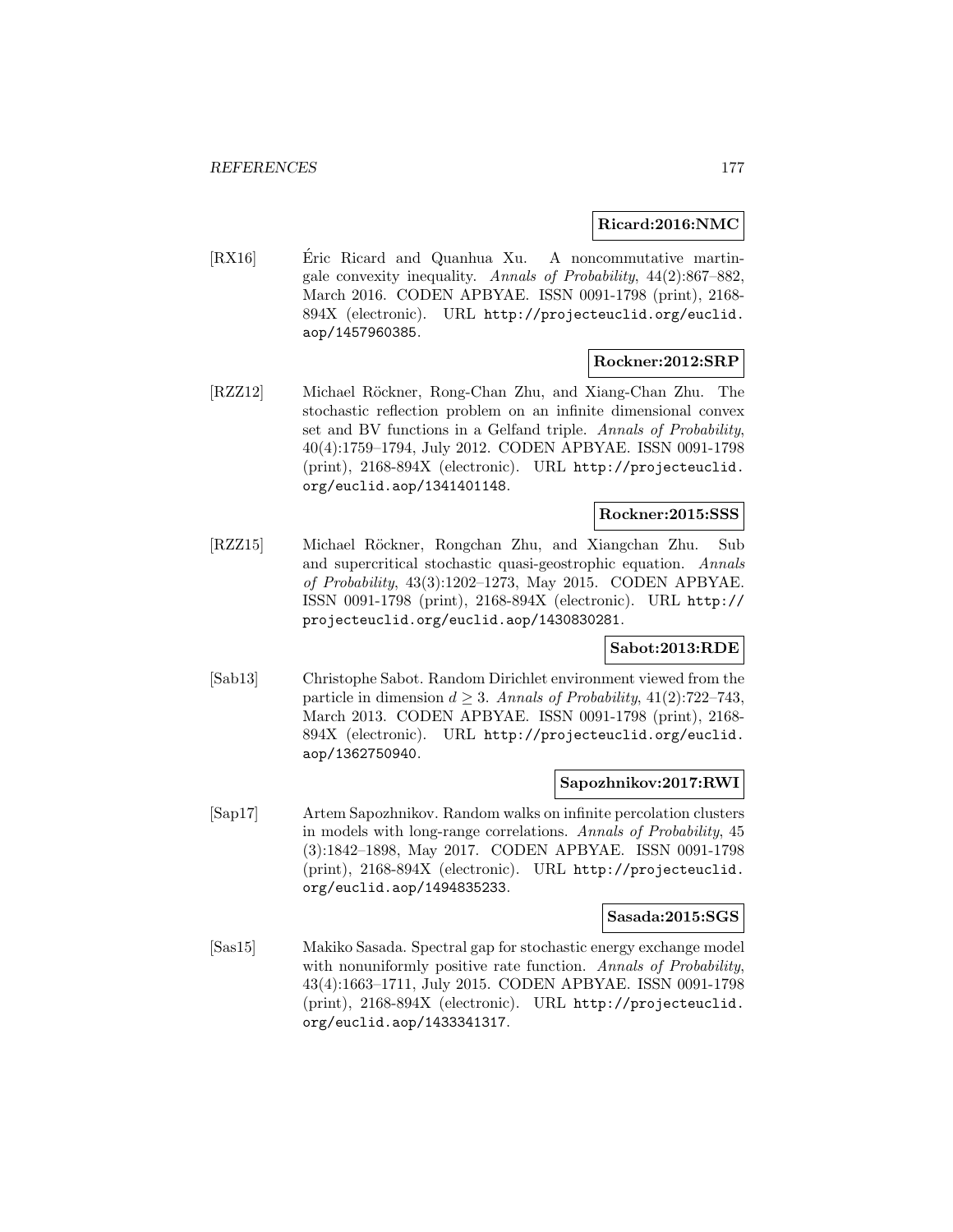#### **Saloff-Coste:2011:MIF**

[SCZ11] L. Saloff-Coste and J. Zúñiga. Merging for inhomogeneous finite Markov chains, part II: Nash and log-Sobolev inequalities. Annals of Probability, 39(3):1161–1203, May 2011. CODEN APBYAE. ISSN 0091-1798 (print), 2168-894X (electronic). URL http:// projecteuclid.org/euclid.aop/1300281736.

#### **Saloff-Coste:2016:RWI**

[SCZ16] Laurent Saloff-Coste and Tianyi Zheng. Random walks and isoperimetric profiles under moment conditions. Annals of Probability, 44(6):4133–4183, November 2016. CODEN APBYAE. ISSN 0091-1798 (print), 2168-894X (electronic). URL http:// projecteuclid.org/euclid.aop/1479114272.

### **Senizergues:2019:RGM**

[Sen19] Delphin Senizergues. Random gluing of metric spaces. Annals of Probability, 47(6):3812–3865, November 2019. CODEN APBYAE. ISSN 0091-1798 (print), 2168-894X (electronic). URL https:// projecteuclid.org/euclid.aop/1575277342.

### **Seo:2018:SLT**

[Seo18] Insuk Seo. Scaling limit of two-component interacting Brownian motions. Annals of Probability, 46(4):2038–2063, July 2018. CO-DEN APBYAE. ISSN 0091-1798 (print), 2168-894X (electronic). URL http://projecteuclid.org/euclid.aop/1528876821.

### **Seppalainen:2012:SOD**

[Sep12] Timo Seppäläinen. Scaling for a one-dimensional directed polymer with boundary conditions. Annals of Probability, 40(1):19–73, January 2012. CODEN APBYAE. ISSN 0091-1798 (print), 2168- 894X (electronic). URL http://projecteuclid.org/euclid. aop/1325604996. See erratum [Sep17].

### **Seppalainen:2017:ESO**

[Sep17] Timo Seppäläinen. Erratum to "Scaling for a one-dimensional directed polymer with boundary conditions". Annals of Probability, 45(3):2056–2058, May 2017. CODEN APBYAE. ISSN 0091-1798 (print), 2168-894X (electronic). URL http://projecteuclid. org/euclid.aop/1494835237. See [Sep12].

## **Sert:2019:LDP**

[Ser19] Cagri Sert. Large deviation principle for random matrix products. Annals of Probability, 47(3):1335–1377, May 2019. CODEN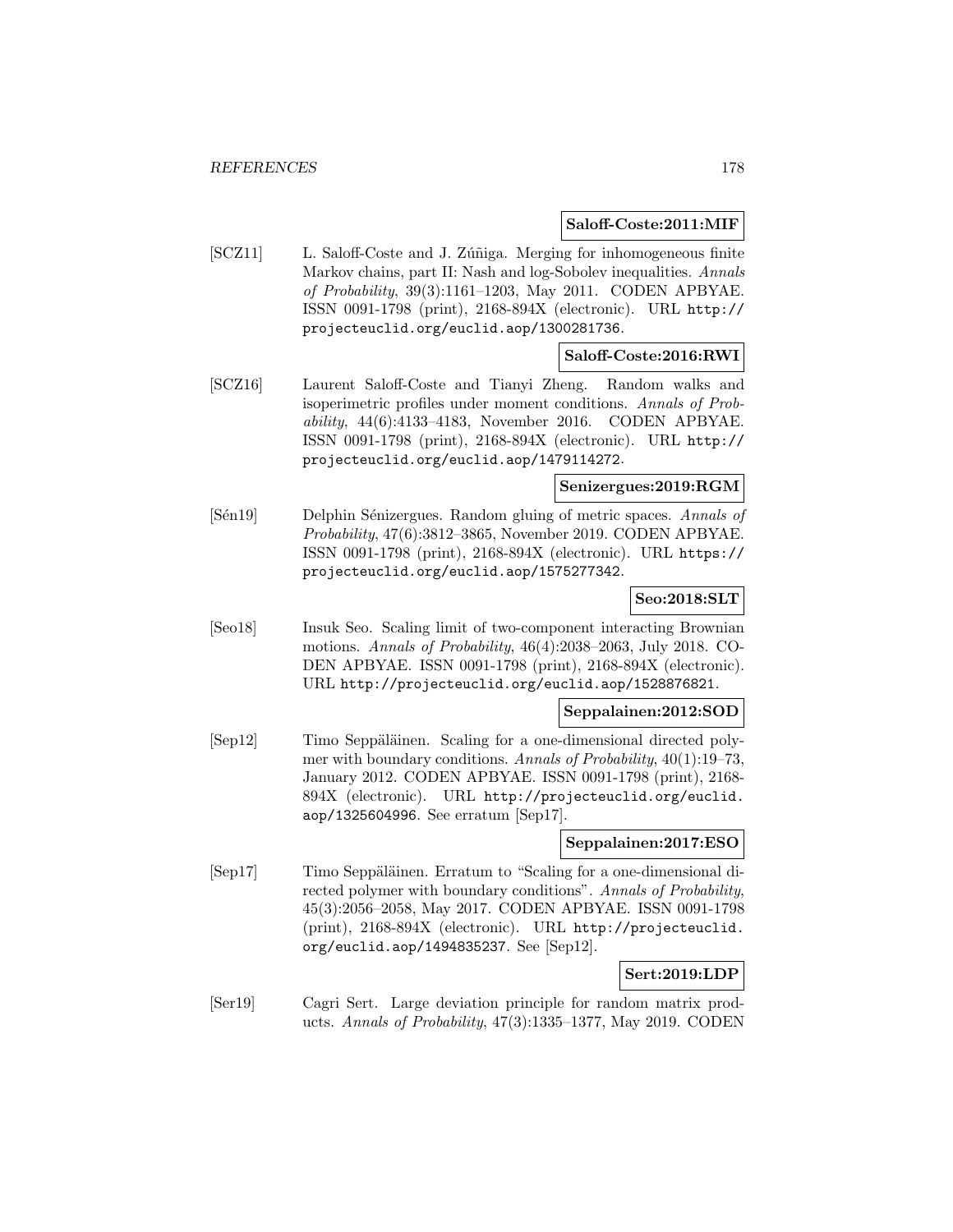APBYAE. ISSN 0091-1798 (print), 2168-894X (electronic). URL http://projecteuclid.org/euclid.aop/1556784021.

### **Sheffield:2016:CWR**

[She16a] Scott Sheffield. Conformal weldings of random surfaces: SLE and the quantum gravity zipper. Annals of Probability, 44(5): 3474–3545, September 2016. CODEN APBYAE. ISSN 0091-1798 (print), 2168-894X (electronic). URL http://projecteuclid. org/euclid.aop/1474462104.

### **Sheffield:2016:QGI**

[She16b] Scott Sheffield. Quantum gravity and inventory accumulation. Annals of Probability, 44(6):3804–3848, November 2016. CODEN APBYAE. ISSN 0091-1798 (print), 2168-894X (electronic). URL http://projecteuclid.org/euclid.aop/1479114263.

### **Shiraishi:2018:GEL**

[Shi18] Daisuke Shiraishi. Growth exponent for loop-erased random walk in three dimensions. Annals of Probability, 46(2):687–774, March 2018. CODEN APBYAE. ISSN 0091-1798 (print), 2168- 894X (electronic). URL http://projecteuclid.org/euclid. aop/1520586268.

# **Sly:2011:RPM**

[Sly11] Allan Sly. Reconstruction for the Potts model. Annals of Probability, 39(4):1365–1406, July 2011. CODEN APBYAE. ISSN 0091-1798 (print), 2168-894X (electronic). URL http:// projecteuclid.org/euclid.aop/1312555801.

#### **Sasai:2019:EFK**

[SMT19] Takeyuki Sasai, Kenshi Miyabe, and Akimichi Takemura. Erdős– Feller–Kolmogorov–Petrowsky law of the iterated logarithm for self-normalized martingales: A game-theoretic approach. Annals of Probability, 47(2):1136–1161, March 2019. CODEN APBYAE. ISSN 0091-1798 (print), 2168-894X (electronic). URL http:// projecteuclid.org/euclid.aop/1551171647.

#### **Sarkar:2018:SRF**

[SR18] Sourav Sarkar and Parthanil Roy. Stable random fields indexed by finitely generated free groups. Annals of Probability, 46(5): 2680–2714, September 2018. CODEN APBYAE. ISSN 0091-1798 (print), 2168-894X (electronic). URL http://projecteuclid. org/euclid.aop/1535097637.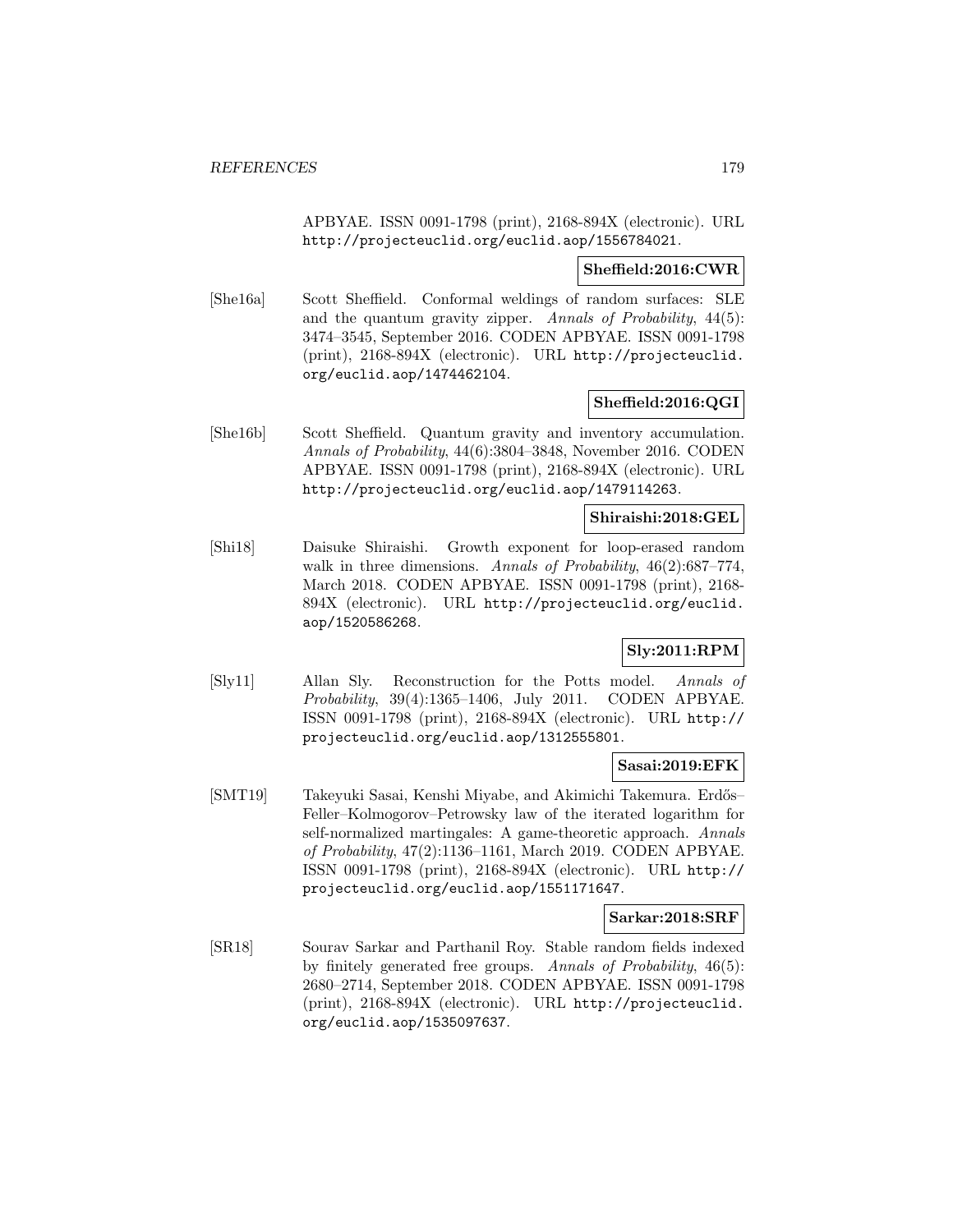#### **Sheffield:2012:SPC**

[SS12] Scott Sheffield and Nike Sun. Strong path convergence from Loewner driving function convergence. Annals of Probability, 40 (2):578–610, March 2012. CODEN APBYAE. ISSN 0091-1798 (print), 2168-894X (electronic). URL http://projecteuclid. org/euclid.aop/1332772714.

### **Salisbury:2013:CSB**

[SS13a] Thomas S. Salisbury and A. Deniz Sezer. Conditioning super-Brownian motion on its boundary statistics, and fragmentation. Annals of Probability, 41(5):3617–3657, September 2013. CODEN APBYAE. ISSN 0091-1798 (print), 2168-894X (electronic). URL http://projecteuclid.org/euclid.aop/1378991851.

### **Samorodnitsky:2013:LSS**

[SS13b] Gennady Samorodnitsky and Yi Shen. Is the location of the supremum of a stationary process nearly uniformly distributed? Annals of Probability, 41(5):3494–3517, September 2013. CODEN APBYAE. ISSN 0091-1798 (print), 2168-894X (electronic). URL http://projecteuclid.org/euclid.aop/1378991846.

### **Schuhmacher:2014:GPP**

[SS14a] Dominic Schuhmacher and Kaspar Stucki. Gibbs point process approximation: Total variation bounds using Stein's method. Annals of Probability, 42(5):1911–1951, September 2014. CODEN APBYAE. ISSN 0091-1798 (print), 2168-894X (electronic). URL http://projecteuclid.org/euclid.aop/1409319470.

## **Sly:2014:CTS**

[SS14b] Allan Sly and Nike Sun. Counting in two-spin models on dregular graphs. Annals of Probability, 42(6):2383–2416, November 2014. CODEN APBYAE. ISSN 0091-1798 (print), 2168- 894X (electronic). URL http://projecteuclid.org/euclid. aop/1412083628.

### **Sandier:2015:CGR**

[SS15] Etienne Sandier and Sylvia Serfaty. 2D Coulomb gases and the renormalized energy. Annals of Probability, 43(4):2026–2083, July 2015. CODEN APBYAE. ISSN 0091-1798 (print), 2168- 894X (electronic). URL http://projecteuclid.org/euclid. aop/1433341326.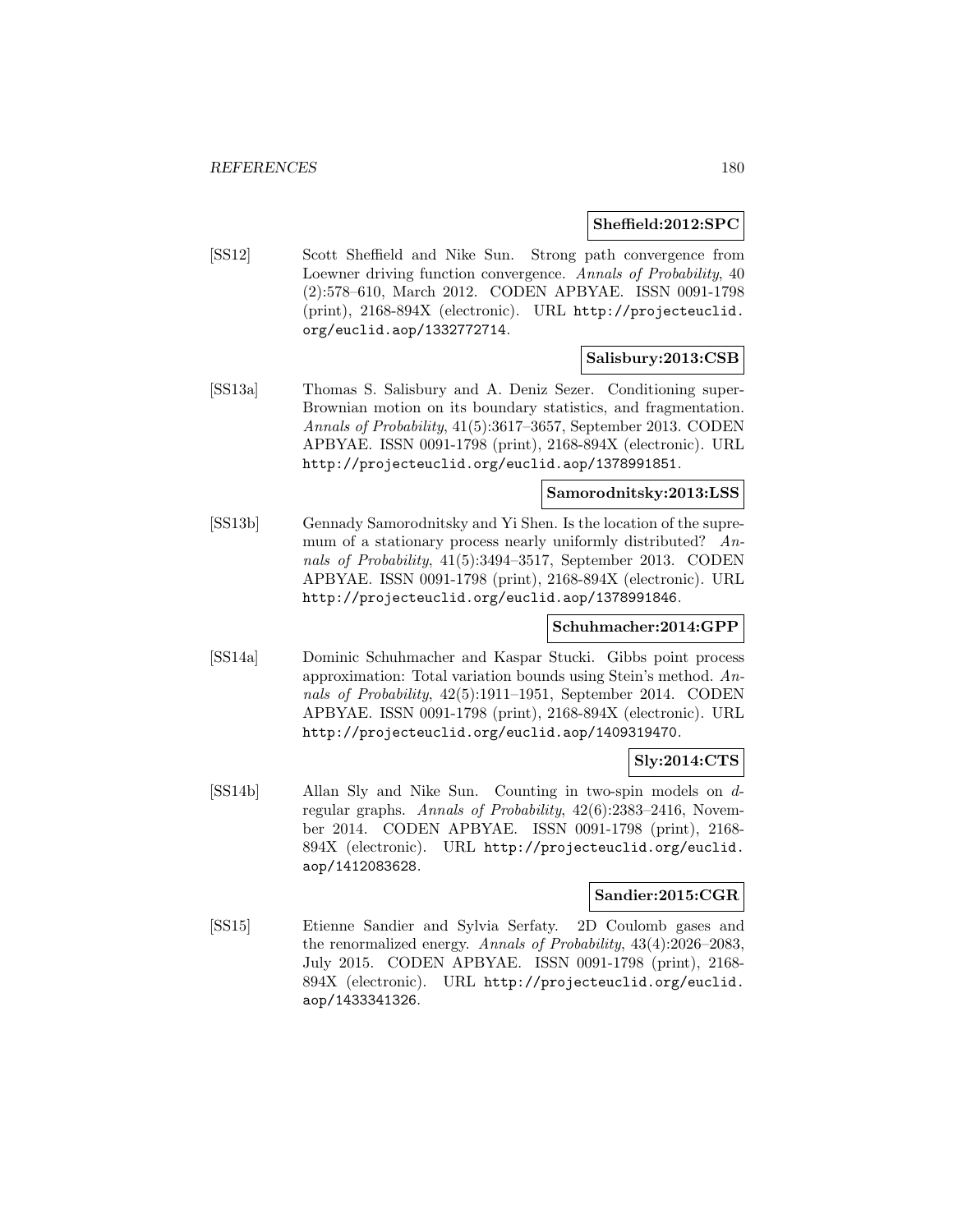### **Sadel:2010:RLG**

[SSB10] Christian Sadel and Hermann Schulz-Baldes. Random Lie group actions on compact manifolds: A perturbative analysis. Annals of Probability, 38(6):2224–2257, November 2010. CODEN APBYAE. ISSN 0091-1798 (print), 2168-894X (electronic). URL http:// projecteuclid.org/euclid.aop/1285334205.

### **Schramm:2011:SLP**

[SSG11] Oded Schramm, Stanislav Smirnov, and Christophe Garban. On the scaling limits of planar percolation. Annals of Probability, 39(5):1768–1814, September 2011. CODEN APBYAE. ISSN 0091-1798 (print), 2168-894X (electronic). URL http:// projecteuclid.org/euclid.aop/1318940781.

### **Schreiber:2013:LTI**

[ST13] Tomasz Schreiber and Christoph Thäle. Limit theorems for iteration stable tessellations. Annals of Probability, 41(3B):2261–2278, May 2013. CODEN APBYAE. ISSN 0091-1798 (print), 2168- 894X (electronic). URL http://projecteuclid.org/euclid. aop/1368623525.

# **Sidorova:2014:LAP**

[ST14] Nadia Sidorova and Aleksander Twarowski. Localisation and ageing in the parabolic Anderson model with Weibull potential. Annals of Probability, 42(4):1666–1698, July 2014. CODEN AP-BYAE. ISSN 0091-1798 (print), 2168-894X (electronic). URL http://projecteuclid.org/euclid.aop/1404394075.

### **Stauffer:2018:CDA**

[ST18] Alexandre Stauffer and Lorenzo Taggi. Critical density of activated random walks on transitive graphs. Annals of Probability, 46(4):2190–2220, July 2018. CODEN APBYAE. ISSN 0091-1798 (print), 2168-894X (electronic). URL http://projecteuclid. org/euclid.aop/1528876825.

### **Sabot:2017:VRJ**

[STZ17] Christophe Sabot, Pierre Tarrès, and Xiaolin Zeng. The Vertex Reinforced Jump Process and a random Schrödinger operator on finite graphs. Annals of Probability,  $45(6A):3967-3986$ , November 2017. CODEN APBYAE. ISSN 0091-1798 (print), 2168- 894X (electronic). URL http://projecteuclid.org/euclid. aop/1511773669.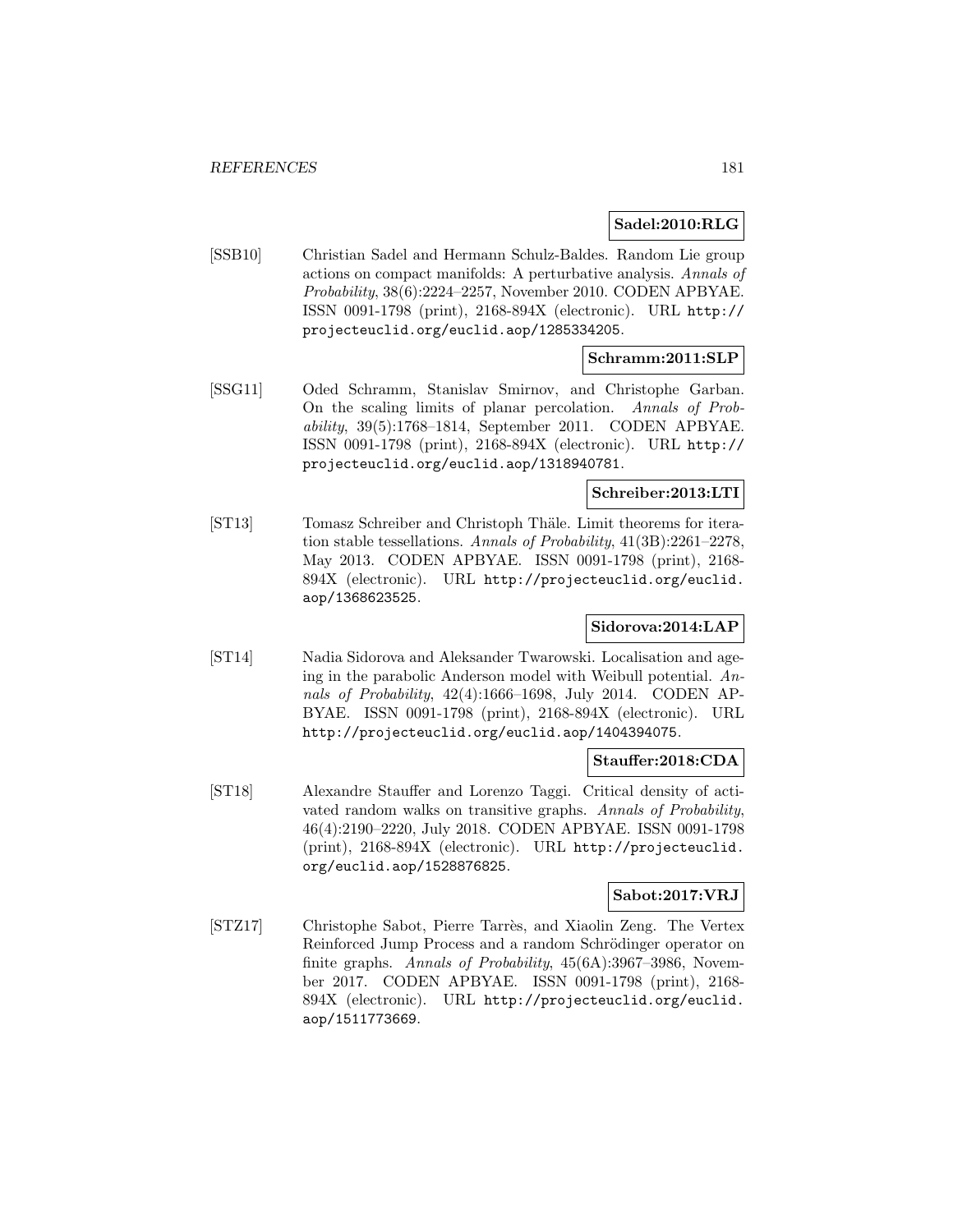#### **Subag:2017:CSS**

[Sub17] Eliran Subag. The complexity of spherical  $p$ -spin models — a second moment approach. Annals of Probability, 45(5):3385– 3450, September 2017. CODEN APBYAE. ISSN 0091-1798 (print), 2168-894X (electronic). URL http://projecteuclid. org/euclid.aop/1506132041.

# **Sen:2013:TER**

[SV13a] Arnab Sen and Bálint Virág. The top eigenvalue of the random Toeplitz matrix and the sine kernel. Annals of Probability, 41(6): 4050–4079, November 2013. CODEN APBYAE. ISSN 0091-1798 (print), 2168-894X (electronic). URL http://projecteuclid. org/euclid.aop/1384957782.

# **Sethuraman:2013:LDC**

[SV13b] Sunder Sethuraman and S. R. S. Varadhan. Large deviations for the current and tagged particle in 1D nearest-neighbor symmetric simple exclusion. Annals of Probability, 41(3A):1461–1512, May 2013. CODEN APBYAE. ISSN 0091-1798 (print), 2168- 894X (electronic). URL http://projecteuclid.org/euclid. aop/1367241504.

### **Srivastava:2013:CED**

[SV13c] Nikhil Srivastava and Roman Vershynin. Covariance estimation for distributions with  $2 + \varepsilon$  moments. Annals of Probability, 41(5): 3081–3111, September 2013. CODEN APBYAE. ISSN 0091-1798 (print), 2168-894X (electronic). URL http://projecteuclid. org/euclid.aop/1378991832.

#### **Sheffield:2011:SPW**

[SW11] Scott Sheffield and David B. Wilson. Schramm's proof of Watts' formula. Annals of Probability, 39(5):1844–1863, September 2011. CODEN APBYAE. ISSN 0091-1798 (print), 2168- 894X (electronic). URL http://projecteuclid.org/euclid. aop/1318940783.

#### **Samorodnitsky:2019:ETL**

[SW19a] Gennady Samorodnitsky and Yizao Wang. Extremal theory for long range dependent infinitely divisible processes. Annals of Probability, 47(4):2529–2562, July 2019. CODEN APBYAE. ISSN 0091-1798 (print), 2168-894X (electronic). URL http:// projecteuclid.org/euclid.aop/1562205715.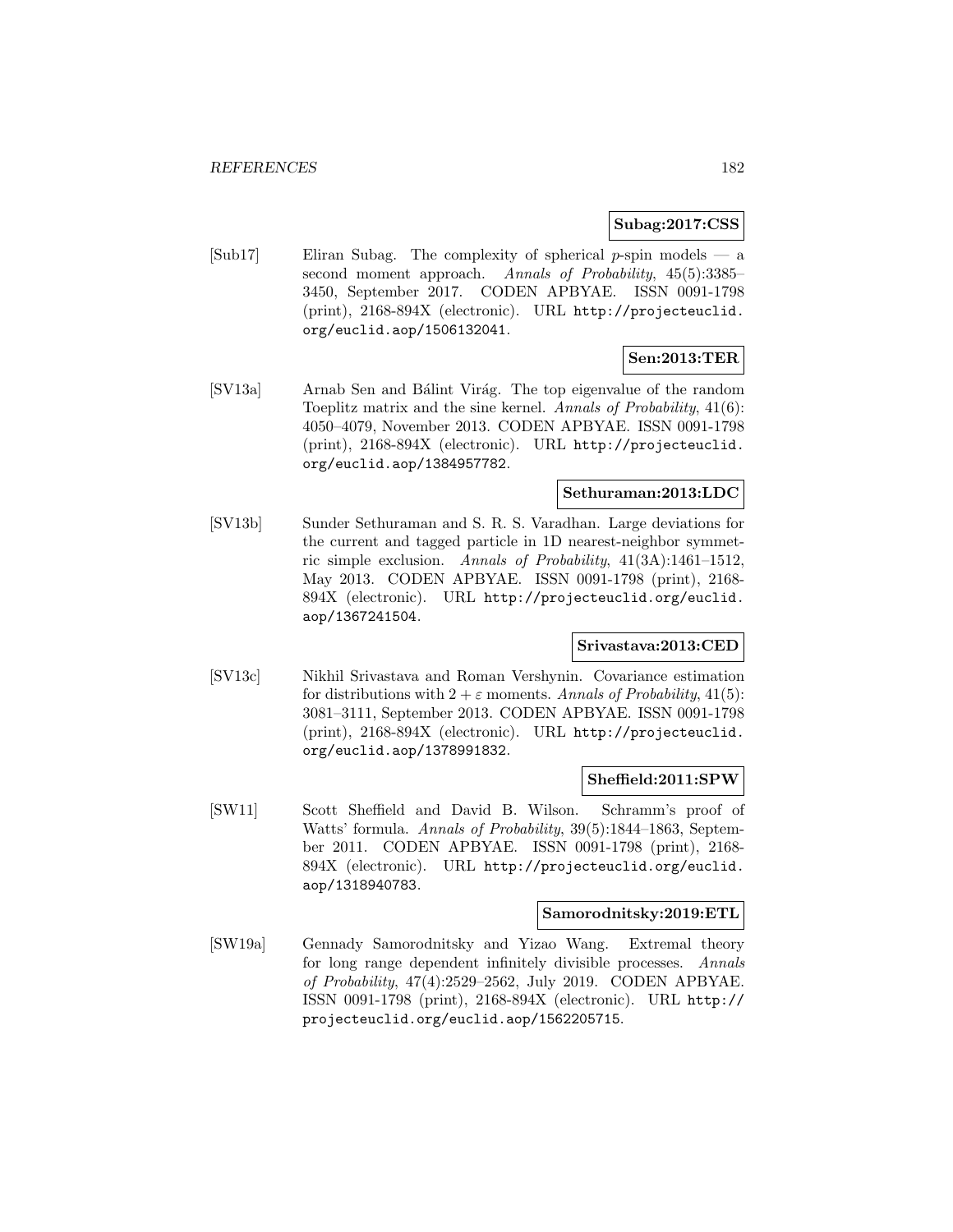## **Soo:2019:FIP**

[SW19b] Terry Soo and Amanda Wilkens. Finitary isomorphisms of Poisson point processes. Annals of Probability, 47(5):3055–3081, September 2019. CODEN APBYAE. ISSN 0091-1798 (print), 2168- 894X (electronic). URL https://projecteuclid.org/euclid. aop/1571731444.

### **Shao:2014:NSC**

[SZ14] Qi-Man Shao and Wen-Xin Zhou. Necessary and sufficient conditions for the asymptotic distributions of coherence of ultra-high dimensional random matrices. Annals of Probability, 42(2):623–648, March 2014. CODEN APBYAE. ISSN 0091-1798 (print), 2168- 894X (electronic). URL http://projecteuclid.org/euclid. aop/1393251298.

# **Shao:2019:BEB**

[SZ19] Qi-Man Shao and Zhuo-Song Zhang. Berry–Esseen bounds of normal and nonnormal approximation for unbounded exchangeable pairs. Annals of Probability, 47(1):61–108, January 2019. CO-DEN APBYAE. ISSN 0091-1798 (print), 2168-894X (electronic). URL http://projecteuclid.org/euclid.aop/1544691618.

# **Sznitman:2011:CPI**

[Szn11] Alain-Sol Sznitman. On the critical parameter of interlacement percolation in high dimension. Annals of Probability, 39(1): 70–103, January 2011. CODEN APBYAE. ISSN 0091-1798 (print), 2168-894X (electronic). URL http://projecteuclid. org/euclid.aop/1291388297.

### **Sznitman:2012:RIG**

[Szn12] Alain-Sol Sznitman. Random interlacements and the Gaussian free field. Annals of Probability, 40(6):2400–2438, November 2012. CODEN APBYAE. ISSN 0091-1798 (print), 2168- 894X (electronic). URL http://projecteuclid.org/euclid. aop/1351258730.

#### **Sznitman:2019:MHS**

[Szn19] Alain-Sol Sznitman. On macroscopic holes in some supercritical strongly dependent percolation models. Annals of Probability, 47 (4):2459–2493, July 2019. CODEN APBYAE. ISSN 0091-1798 (print), 2168-894X (electronic). URL http://projecteuclid. org/euclid.aop/1562205713.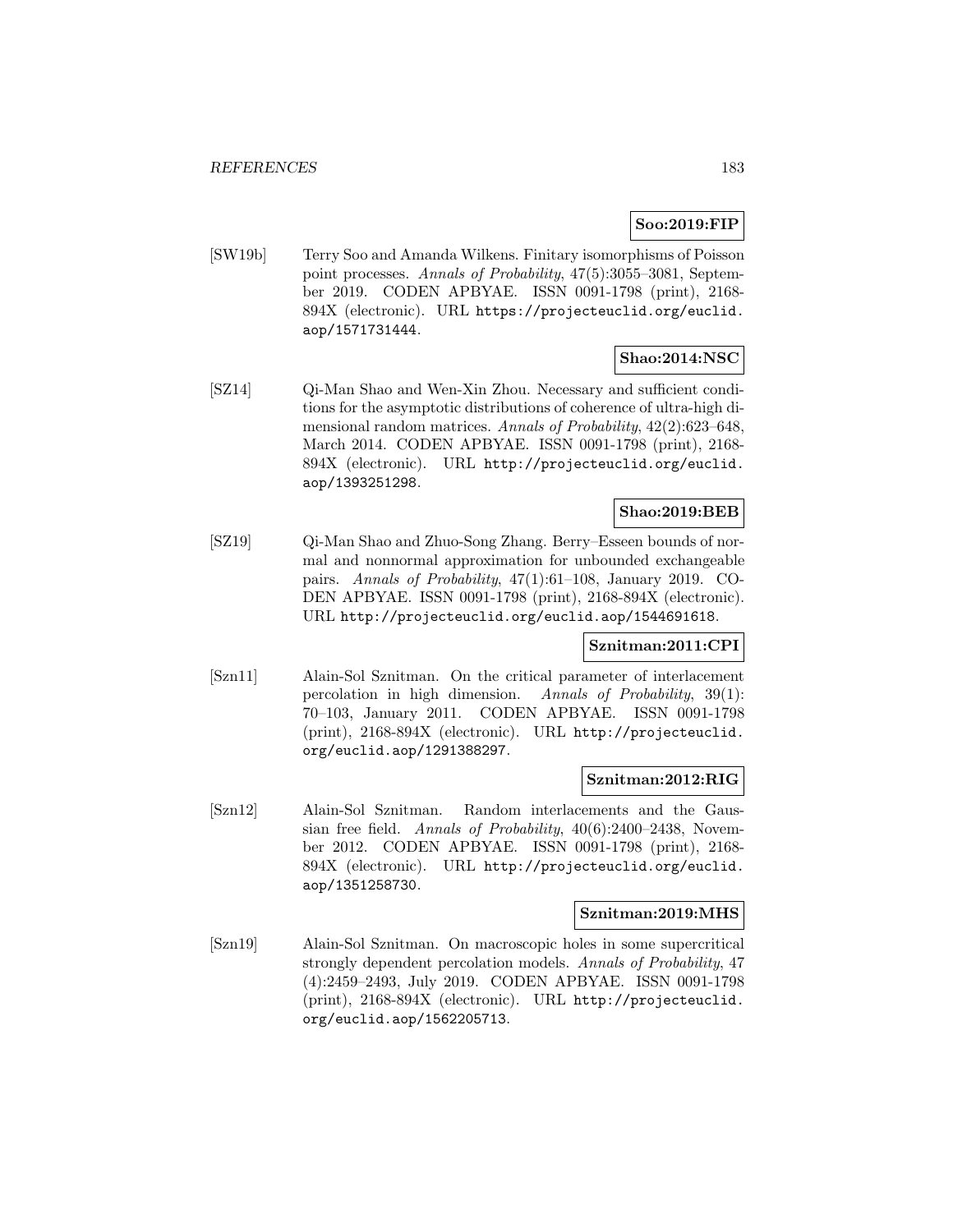## **Tang:2019:HBP**

[Tan19] Pengfei Tang. Heavy Bernoulli-percolation clusters are indistinguishable. Annals of Probability, 47(6):4077–4115, November 2019. CODEN APBYAE. ISSN 0091-1798 (print), 2168-894X (electronic). URL https://projecteuclid.org/euclid.aop/ 1575277348.

### **Tarrago:2018:ZDM**

[Tar18] Pierre Tarrago. Zigzag diagrams and Martin boundary. Annals of Probability, 46(5):2562–2620, September 2018. CODEN AP-BYAE. ISSN 0091-1798 (print), 2168-894X (electronic). URL http://projecteuclid.org/euclid.aop/1535097635.

# **Tassion:2016:CPV**

[Tas16] Vincent Tassion. Crossing probabilities for Voronoi percolation. Annals of Probability, 44(5):3385–3398, September 2016. CODEN APBYAE. ISSN 0091-1798 (print), 2168-894X (electronic). URL http://projecteuclid.org/euclid.aop/1474462101.

# **Timar:2018:ICR**

[Tim18] Adám Timár. Indistinguishability of the components of random spanning forests. Annals of Probability, 46(4):2221–2242, July 2018. CODEN APBYAE. ISSN 0091-1798 (print), 2168- 894X (electronic). URL http://projecteuclid.org/euclid. aop/1528876826.

## **Toninelli:2017:DGP**

[Ton17] Fabio Lucio Toninelli. A (2 + 1)-dimensional growth process with explicit stationary measures. Annals of Probability, 45(5): 2899–2940, September 2017. CODEN APBYAE. ISSN 0091-1798 (print), 2168-894X (electronic). URL http://projecteuclid. org/euclid.aop/1506132030.

# **Toth:2018:QCL**

[Tót18] Bálint Tóth. Quenched central limit theorem for random walks in doubly stochastic random environment. Annals of Probability, 46(6):3558–3577, November 2018. CODEN APBYAE. ISSN 0091-1798 (print), 2168-894X (electronic). URL http:// projecteuclid.org/euclid.aop/1537862440.

### **Trapman:2010:GIL**

[Tra10] Pieter Trapman. The growth of the infinite long-range percolation cluster. Annals of Probability, 38(4):1583–1608, July 2010. CO-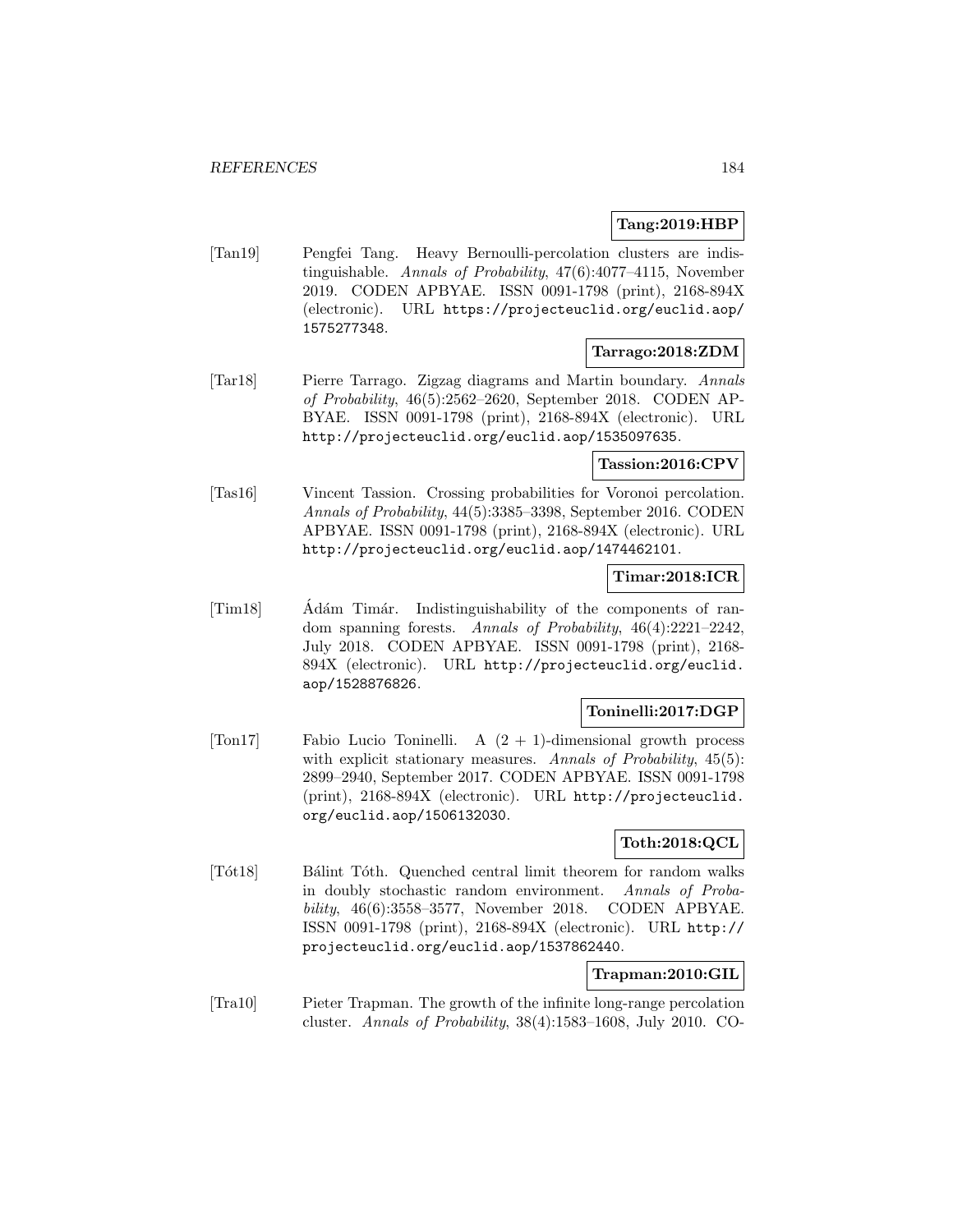DEN APBYAE. ISSN 0091-1798 (print), 2168-894X (electronic). URL http://projecteuclid.org/euclid.aop/1278593961.

### **Tsirelson:2014:NBA**

[Tsi14] Boris Tsirelson. Noise as a Boolean algebra of  $\sigma$ -fields. Annals of Probability, 42(1):311–353, January 2014. CODEN APBYAE. ISSN 0091-1798 (print), 2168-894X (electronic). URL http:// projecteuclid.org/euclid.aop/1389278526.

# **Tan:2013:OTU**

[TT13] Xiaolu Tan and Nizar Touzi. Optimal transportation under controlled stochastic dynamics. Annals of Probability, 41(5):3201– 3240, September 2013. CODEN APBYAE. ISSN 0091-1798 (print), 2168-894X (electronic). URL http://projecteuclid. org/euclid.aop/1378991837.

## **Tang:2018:OSS**

[TT18] Wenpin Tang and Li-Cheng Tsai. Optimal surviving strategy for drifted Brownian motions with absorption. Annals of Probability, 46(3):1597–1650, May 2018. CODEN APBYAE. ISSN 0091-1798 (print), 2168-894X (electronic). URL http://projecteuclid. org/euclid.aop/1523520025.

### **Thalmaier:2019:DDF**

[TT19] Anton Thalmaier and James Thompson. Derivative and divergence formulae for diffusion semigroups. Annals of Probability, 47 (2):743–773, March 2019. CODEN APBYAE. ISSN 0091-1798 (print), 2168-894X (electronic). URL http://projecteuclid. org/euclid.aop/1551171636.

#### **Tarres:2012:DBB**

[TTV12] Pierre Tarrès, Bálint Tóth, and Benedek Valkó. Diffusivity bounds for 1D Brownian polymers. Annals of Probability, 40(2):695–713, March 2012. CODEN APBYAE. ISSN 0091-1798 (print), 2168- 894X (electronic). URL http://projecteuclid.org/euclid. aop/1332772717.

#### **Tugaut:2013:CES**

[Tug13] Julian Tugaut. Convergence to the equilibria for self-stabilizing processes in double-well landscape. Annals of Probability, 41 (3A):1427–1460, May 2013. CODEN APBYAE. ISSN 0091-1798 (print), 2168-894X (electronic). URL http://projecteuclid. org/euclid.aop/1367241503.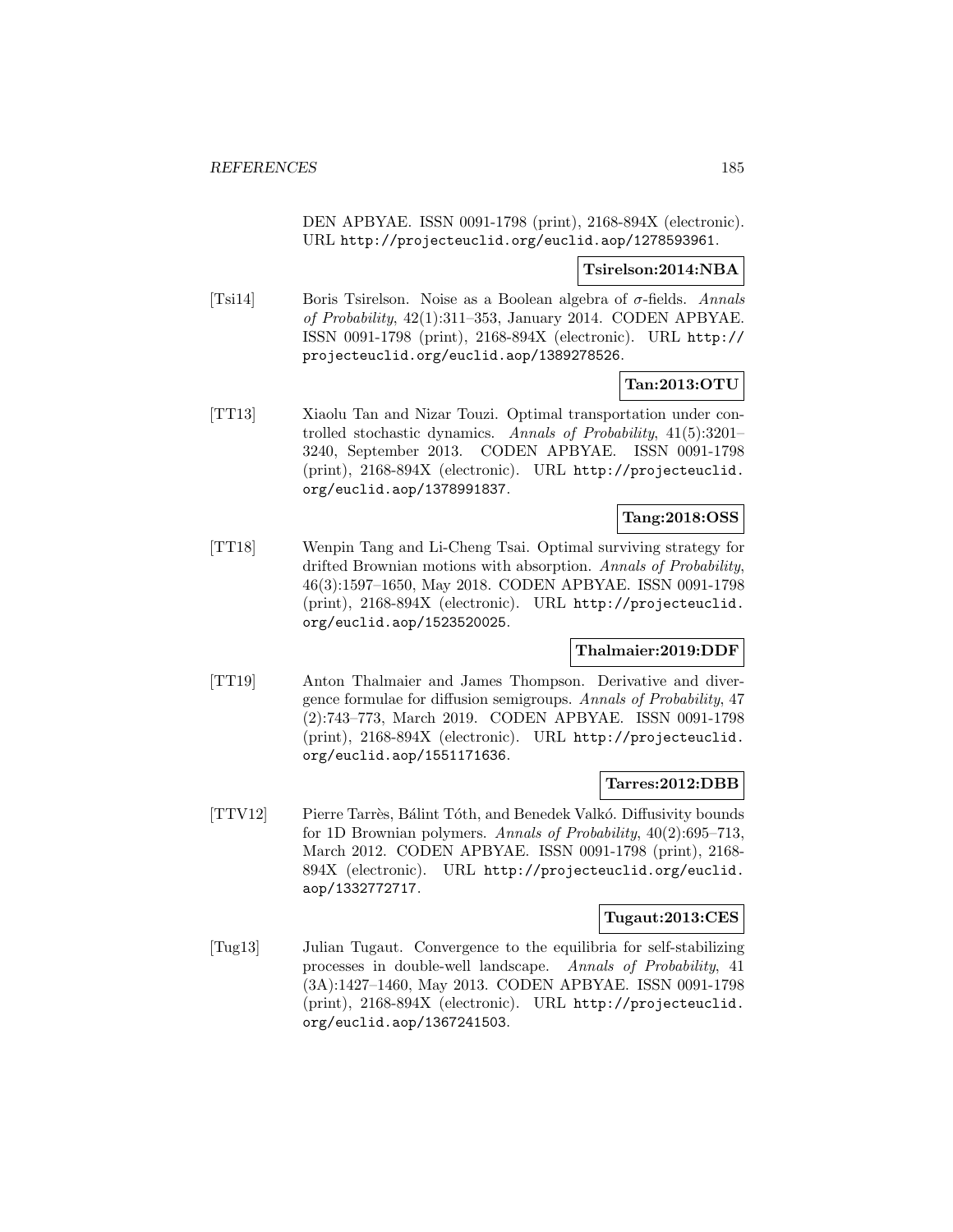## **Tao:2012:RCM**

[TV12] Terence Tao and Van Vu. Random covariance matrices: Universality of local statistics of eigenvalues. Annals of Probability, 40 (3):1285–1315, May 2012. CODEN APBYAE. ISSN 0091-1798 (print), 2168-894X (electronic). URL http://projecteuclid. org/euclid.aop/1336136064.

# **Taylor:2013:RFG**

[TV13] Jonathan E. Taylor and Sreekar Vadlamani. Random fields and the geometry of Wiener space. Annals of Probability, 41(4): 2724–2754, July 2013. CODEN APBYAE. ISSN 0091-1798 (print), 2168-894X (electronic). URL http://projecteuclid. org/euclid.aop/1372859765.

# **Tao:2015:RMU**

[TV15] Terence Tao and Van Vu. Random matrices: Universality of local spectral statistics of non-Hermitian matrices. Annals of Probability, 43(2):782–874, March 2015. CODEN APBYAE. ISSN 0091-1798 (print), 2168-894X (electronic). URL http:// projecteuclid.org/euclid.aop/1422885575.

# **Tong:2014:CEI**

[TvH14] Xin Thomson Tong and Ramon van Handel. Conditional ergodicity in infinite dimension. Annals of Probability, 42(6):2243– 2313, November 2014. CODEN APBYAE. ISSN 0091-1798 (print), 2168-894X (electronic). URL http://projecteuclid. org/euclid.aop/1412083626.

### **Tao:2010:RMU**

[TVK10] Terence Tao, Van Vu, and Manjunath Krishnapur. Random matrices: Universality of ESDs and the circular law. Annals of Probability, 38(5):2023–2065, September 2010. CODEN APBYAE. ISSN 0091-1798 (print), 2168-894X (electronic). URL http:// projecteuclid.org/euclid.aop/1282053780.

### **Tang:2016:CPB**

[TW16] Shanjian Tang and Wenning Wei. On the Cauchy problem for backward stochastic partial differential equations in Hölder spaces. Annals of Probability, 44(1):360–398, January 2016. CODEN AP-BYAE. ISSN 0091-1798 (print), 2168-894X (electronic). URL http://projecteuclid.org/euclid.aop/1454423044.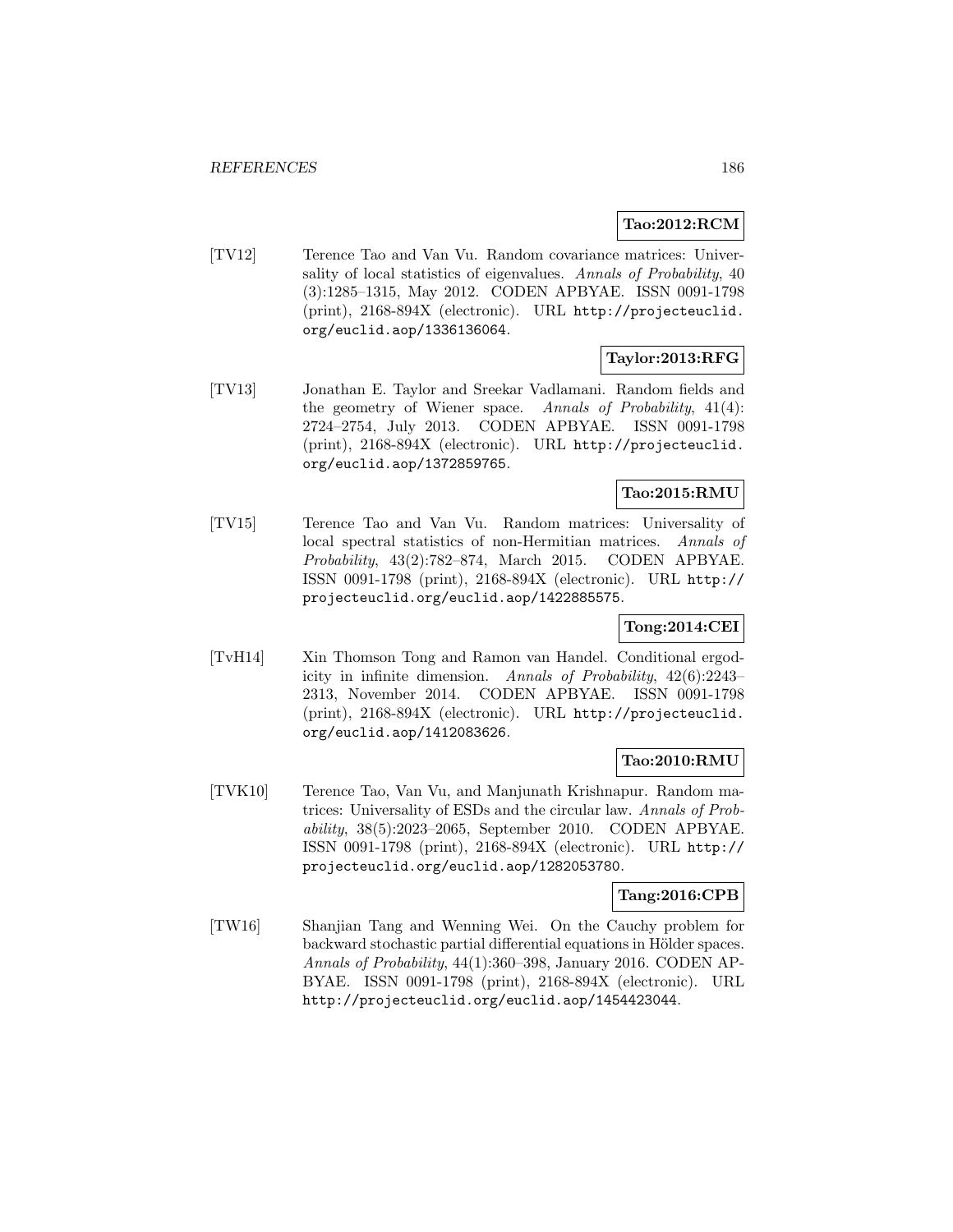#### **Tikhomirov:2017:WDD**

[TY17] Konstantin Tikhomirov and Pierre Youssef. When does a discretetime random walk in  $\mathbb{R}^n$  absorb the origin into its convex hull? Annals of Probability, 45(2):965–1002, March 2017. CODEN AP-BYAE. ISSN 0091-1798 (print), 2168-894X (electronic). URL https://projecteuclid.org/euclid.aop/1490947312.

### **Tikhomirov:2019:SGD**

[TY19] Konstantin Tikhomirov and Pierre Youssef. The spectral gap of dense random regular graphs. Annals of Probability, 47(1): 362–419, January 2019. CODEN APBYAE. ISSN 0091-1798 (print), 2168-894X (electronic). URL http://projecteuclid. org/euclid.aop/1544691624.

# **vandenBerg:2012:STT**

[vdBK12] Jacob van den Berg and Demeter Kiss. Sublinearity of the traveltime variance for dependent first-passage percolation. Annals of Probability, 40(2):743–764, March 2012. CODEN APBYAE. ISSN 0091-1798 (print), 2168-894X (electronic). URL http:// projecteuclid.org/euclid.aop/1332772719.

### **vanderHofstad:2017:CCS**

[vdHHP17] Remco van der Hofstad, Mark Holmes, and Edwin A. Perkins. A criterion for convergence to super-Brownian motion on path space. Annals of Probability, 45(1):278–376, January 2017. CO-DEN APBYAE. ISSN 0091-1798 (print), 2168-894X (electronic). URL http://projecteuclid.org/euclid.aop/1485421334.

### **Vershynin:2011:AMM**

[Ver11] Roman Vershynin. Approximating the moments of marginals of high-dimensional distributions. Annals of Probability, 39(4): 1591–1606, July 2011. CODEN APBYAE. ISSN 0091-1798 (print), 2168-894X (electronic). URL http://projecteuclid. org/euclid.aop/1312555809.

# **vanHandel:2018:CIC**

[vH18] Ramon van Handel. Chaining, interpolation and convexity II: The contraction principle. Annals of Probability, 46(3):1764–1805, May 2018. CODEN APBYAE. ISSN 0091-1798 (print), 2168- 894X (electronic). URL http://projecteuclid.org/euclid. aop/1523520028.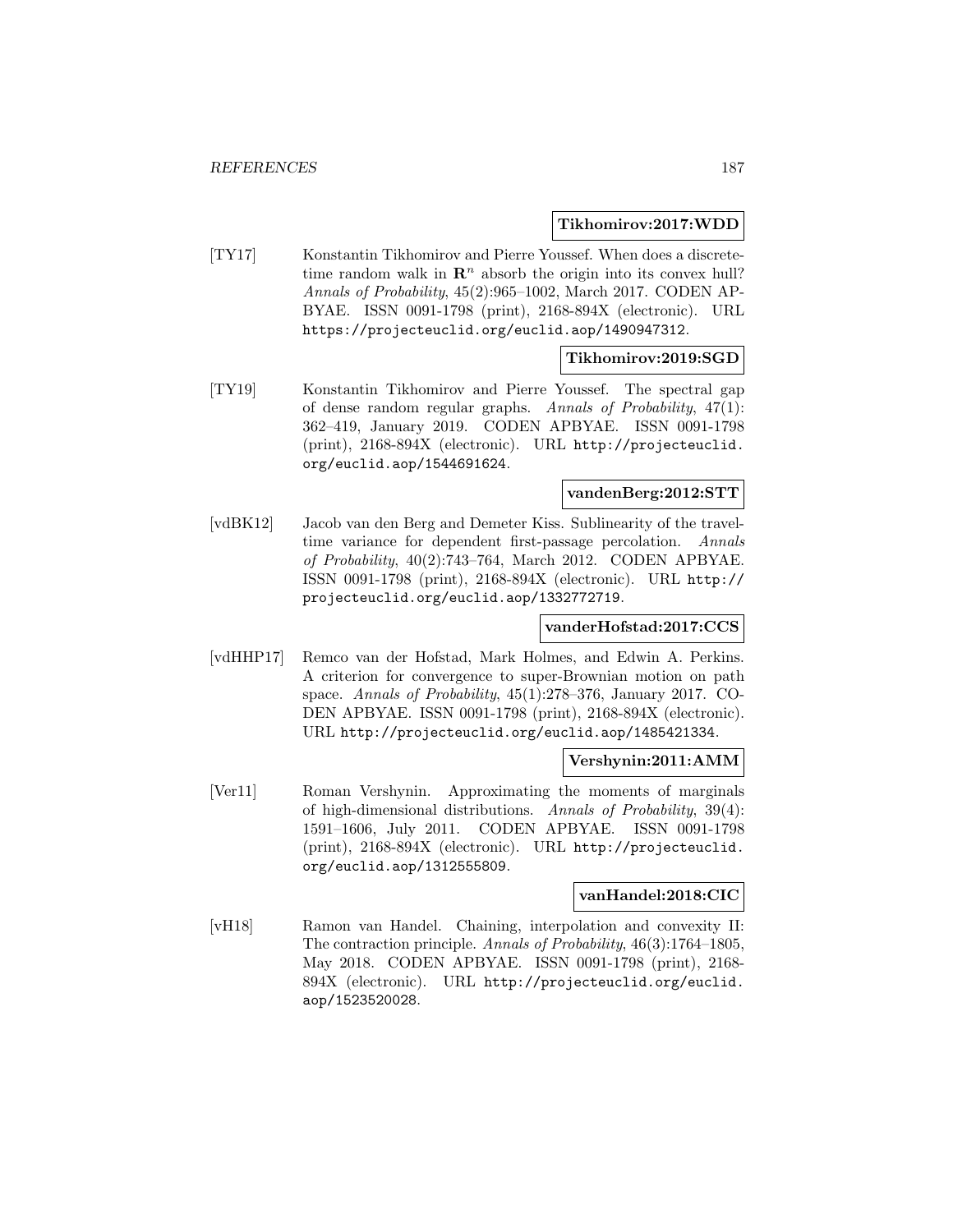### **Viklund:2015:CRL**

[Vik15] Fredrik Johansson Viklund. Convergence rates for loop-erased random walk and other Loewner curves. Annals of Probability, 43 (1):119–165, February 2015. CODEN APBYAE. ISSN 0091-1798 (print), 2168-894X (electronic). URL http://projecteuclid. org/euclid.aop/1415801554.

### **vanNeerven:2012:SMR**

[vNVW12] Jan van Neerven, Mark Veraar, and Lutz Weis. Stochastic maximal  $L^p$ -regularity. Annals of Probability, 40(2):788–812, March 2012. CODEN APBYAE. ISSN 0091-1798 (print), 2168- 894X (electronic). URL http://projecteuclid.org/euclid. aop/1332772721.

# **Valko:2010:LGB**

[VV10] Benedek Valkó and Bálint Virág. Large gaps between random eigenvalues. Annals of Probability, 38(3):1263–1279, May 2010. CODEN APBYAE. ISSN 0091-1798 (print), 2168- 894X (electronic). URL http://projecteuclid.org/euclid. aop/1275486193.

# **Wang:2010:LLT**

[Wan10] Jiun-Chau Wang. Local limit theorems in free probability theory. Annals of Probability, 38(4):1492–1506, July 2010. CODEN APBYAE. ISSN 0091-1798 (print), 2168-894X (electronic). URL http://projecteuclid.org/euclid.aop/1278593957.

### **Wang:2011:HIS**

[Wan11] Feng-Yu Wang. Harnack inequality for SDE with multiplicative noise and extension to Neumann semigroup on nonconvex manifolds. Annals of Probability, 39(4):1449–1467, July 2011. CODEN APBYAE. ISSN 0091-1798 (print), 2168-894X (electronic). URL http://projecteuclid.org/euclid.aop/1312555804.

### **Wang:2014:IPF**

[Wan14] Feng-Yu Wang. Integration by parts formula and shift Harnack inequality for stochastic equations. Annals of Probability, 42 (3):994–1019, May 2014. CODEN APBYAE. ISSN 0091-1798 (print), 2168-894X (electronic). URL http://projecteuclid. org/euclid.aop/1395838122.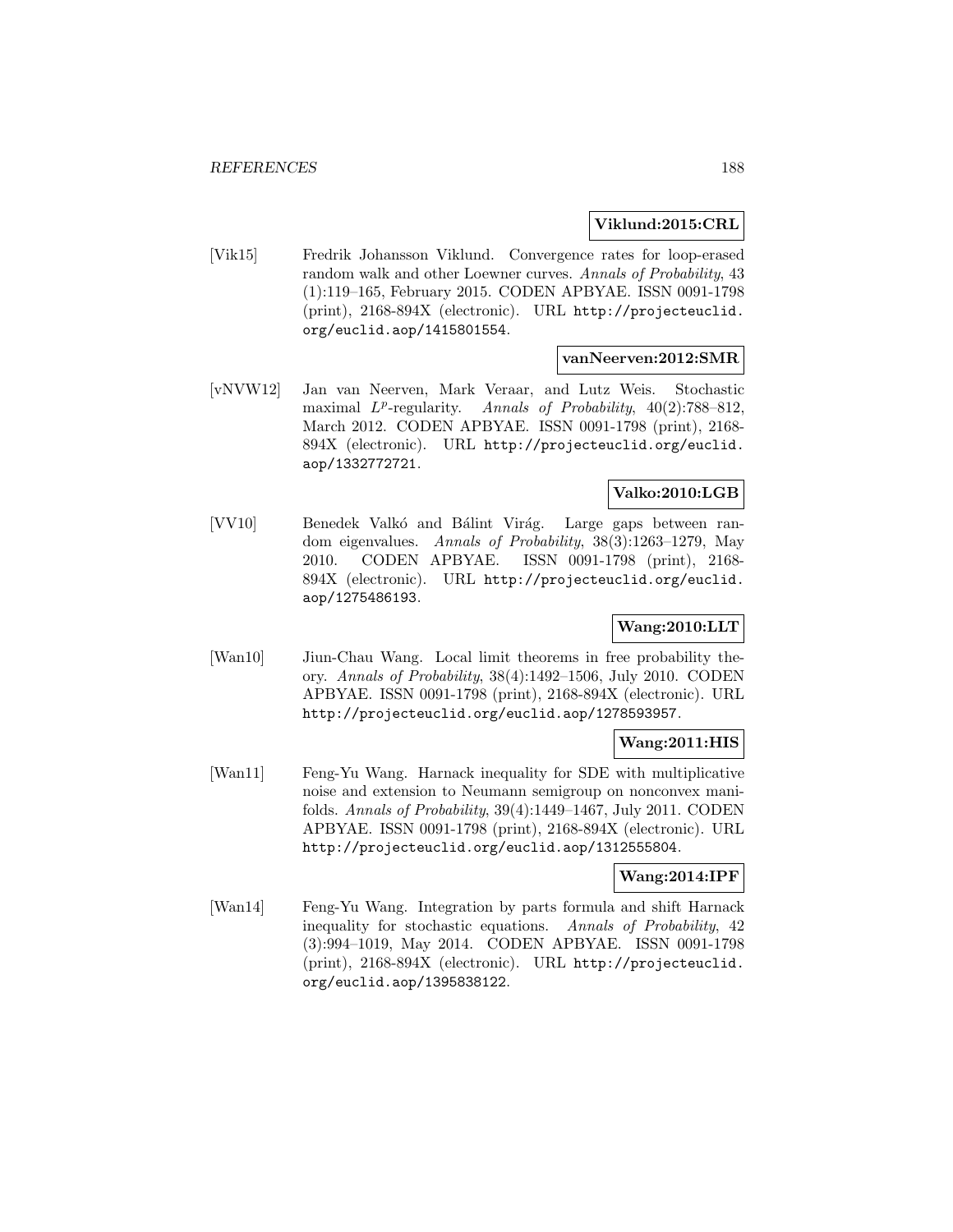### **Wang:2017:ICS**

[Wan17] Feng-Yu Wang. Integrability conditions for SDEs and semilinear SPDEs. Annals of Probability, 45(5):3223–3265, September 2017. CODEN APBYAE. ISSN 0091-1798 (print), 2168- 894X (electronic). URL http://projecteuclid.org/euclid. aop/1506132037.

### **Watanabe:2019:WCC**

[Wat19] Toshiro Watanabe. The Wiener condition and the conjectures of Embrechts and Goldie. Annals of Probability, 47(3):1221–1239, May 2019. CODEN APBYAE. ISSN 0091-1798 (print), 2168- 894X (electronic). URL http://projecteuclid.org/euclid. aop/1556784018.

# **Williams:2012:KDF**

[Wil12] John D. Williams. A Khintchine decomposition for free probability. Annals of Probability, 40(5):2236–2263, September 2012. CO-DEN APBYAE. ISSN 0091-1798 (print), 2168-894X (electronic). URL http://projecteuclid.org/euclid.aop/1349703321.

### **Windisch:2010:RWD**

[Win10] David Windisch. Random walks on discrete cylinders with large bases and random interlacements. Annals of Probability, 38(2): 841–895, March 2010. CODEN APBYAE. ISSN 0091-1798 (print), 2168-894X (electronic). URL http://projecteuclid. org/euclid.aop/1268143534.

### **Wang:2013:EPS**

[WRS13] Yizao Wang, Parthanil Roy, and Stilian A. Stoev. Ergodic properties of sum- and max-stable stationary random fields via null and positive group actions. Annals of Probability, 41(1):206–228, January 2013. CODEN APBYAE. ISSN 0091-1798 (print), 2168- 894X (electronic). URL http://projecteuclid.org/euclid. aop/1358951985.

### **Wu:2018:AAE**

[Wu18] Hao Wu. Alternating arm exponents for the critical planar Ising model. Annals of Probability, 46(5):2863–2907, September 2018. CODEN APBYAE. ISSN 0091-1798 (print), 2168- 894X (electronic). URL http://projecteuclid.org/euclid. aop/1535097641.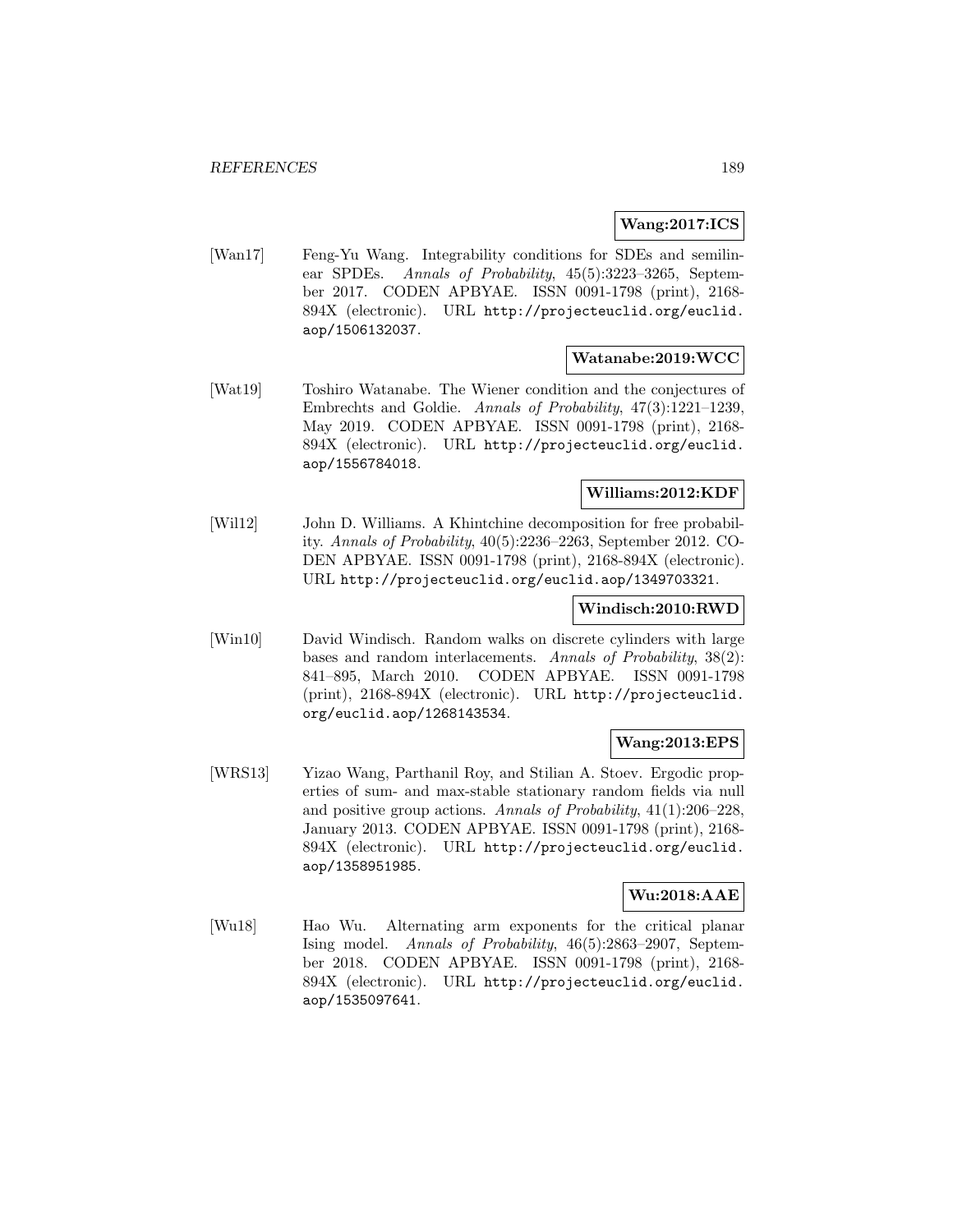### **Xiong:2013:SBM**

[Xio13] Jie Xiong. Super-Brownian motion as the unique strong solution to an SPDE. Annals of Probability, 41(2):1030–1054, March 2013. CODEN APBYAE. ISSN 0091-1798 (print), 2168- 894X (electronic). URL http://projecteuclid.org/euclid. aop/1362750949.

# **Xie:2016:SDF**

[XZ16] Longjie Xie and Xicheng Zhang. Sobolev differentiable flows of SDEs with local Sobolev and super-linear growth coefficients. Annals of Probability, 44(6):3661–3687, November 2016. CODEN APBYAE. ISSN 0091-1798 (print), 2168-894X (electronic). URL http://projecteuclid.org/euclid.aop/1479114260.

### **Xing:2018:CGS**

[XZ18] Hao Xing and Gordan Zitković. A class of globally solvable Markovian quadratic BSDE systems and applications. Annals of Probability, 46(1):491–550, January 2018. CODEN APBYAE. ISSN 0091-1798 (print), 2168-894X (electronic). URL http:// projecteuclid.org/euclid.aop/1517821228.

# **Yilmaz:2011:HFH**

[Yil11] Atilla Yilmaz. Harmonic functions, h-transform and large deviations for random walks in random environments in dimensions four and higher. Annals of Probability, 39(2):471–506, March 2011. CODEN APBYAE. ISSN 0091-1798 (print), 2168- 894X (electronic). URL http://projecteuclid.org/euclid. aop/1298669171.

### **Yadin:2011:LER**

[YY11] Ariel Yadin and Amir Yehudayoff. Loop-erased random walk and Poisson kernel on planar graphs. Annals of Probability, 39 (4):1243–1285, July 2011. CODEN APBYAE. ISSN 0091-1798 (print), 2168-894X (electronic). URL http://projecteuclid. org/euclid.aop/1312555797.

# **Zhang:2011:PAD**

[Zha11] Tusheng Zhang. A probabilistic approach to Dirichlet problems of semilinear elliptic PDEs with singular coefficients. Annals of Probability, 39(4):1502–1527, July 2011. CODEN APBYAE. ISSN 0091-1798 (print), 2168-894X (electronic). URL http:// projecteuclid.org/euclid.aop/1312555806.